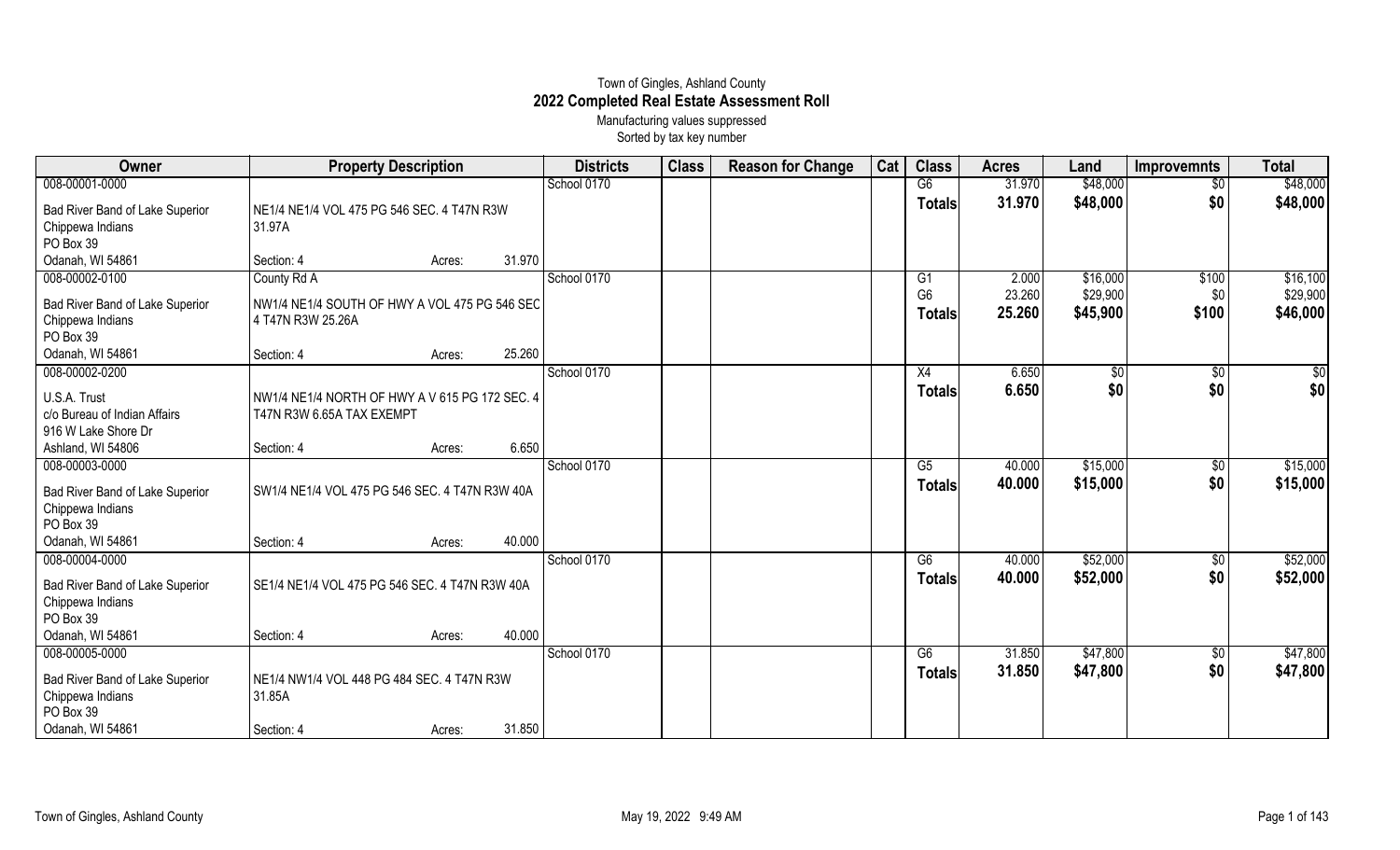| Owner                                                                              | <b>Property Description</b>                                                                                                   | <b>Districts</b> | <b>Class</b> | <b>Reason for Change</b> | Cat | <b>Class</b>                                            | <b>Acres</b>                        | Land                                        | <b>Improvemnts</b>                 | <b>Total</b>                                 |
|------------------------------------------------------------------------------------|-------------------------------------------------------------------------------------------------------------------------------|------------------|--------------|--------------------------|-----|---------------------------------------------------------|-------------------------------------|---------------------------------------------|------------------------------------|----------------------------------------------|
| 008-00006-0000                                                                     |                                                                                                                               | School 0170      |              |                          |     | X4                                                      | 31.790                              | \$0                                         | $\overline{50}$                    | \$0                                          |
| U.S.A. Trust<br>c/o Bureau of Indian Affairs<br>916 W Lake Shore Dr                | NW1/4 NW1/4 SEC. 4 T47N R3W 31.79A (TAX<br><b>EXEMPT)</b>                                                                     |                  |              |                          |     | <b>Totals</b>                                           | 31.790                              | \$0                                         | \$0                                | \$0                                          |
| Ashland, WI 54806                                                                  | 31.790<br>Section: 4<br>Acres:                                                                                                |                  |              |                          |     |                                                         |                                     |                                             |                                    |                                              |
| 008-00007-0000<br>Jeanette Neveaux<br>PO Box 243<br>Ashland, WI 54806              | 52750 Beaugard Rd<br>SW1/4 NW1/4 SEC. 4 T47N R3W                                                                              | School 0170      |              |                          |     | G1<br>G <sub>5</sub><br>G <sub>6</sub><br><b>Totals</b> | 2.000<br>23.000<br>15.000<br>40.000 | \$13,000<br>\$4,100<br>\$19,500<br>\$36,600 | \$81,100<br>\$0<br>\$0<br>\$81,100 | \$94,100<br>\$4,100<br>\$19,500<br>\$117,700 |
|                                                                                    | 40.000<br>Section: 4<br>Acres:                                                                                                |                  |              |                          |     |                                                         |                                     |                                             |                                    |                                              |
| 008-00008-0000<br>Bad River Band of Lake Superior<br>Chippewa Indians<br>PO Box 39 | SE1/4 NW1/4 VOL 475 PG 546 SEC. 4 T47N R3W 40A                                                                                | School 0170      |              |                          |     | G6<br><b>Totals</b>                                     | 40.000<br>40.000                    | \$46,000<br>\$46,000                        | $\sqrt[6]{30}$<br>\$0              | \$46,000<br>\$46,000                         |
| Odanah, WI 54861                                                                   | 40.000<br>Section: 4<br>Acres:                                                                                                |                  |              |                          |     |                                                         |                                     |                                             |                                    |                                              |
| 008-00009-0000<br>Ramon Santana Jr<br>305 Devlin Rd Apt 310<br>Ingleside, IL 60041 | NE1/4 SW1/4 V 577 PG 423 VAGUE EASEMENT V 625<br>PG 439 SEC. 4 T47N R3W 40A<br>40.000<br>Section: 4<br>Acres:                 | School 0170      |              |                          |     | X4<br><b>Totals</b>                                     | 40.000<br>40.000                    | \$0<br>\$0                                  | \$0<br>\$0                         | $\overline{50}$<br>\$0                       |
| 008-00010-0100<br>Michael A. Santana Sr<br>52296 Beaugard Rd<br>Ashland, WI 54806  | 52296 Beaugard Rd<br>S1/2 NW1/4 SW1/4 LESS V 660 PG 385 SEC. 4 T47N<br>R3W 19A V 678 PG 470<br>19.000<br>Section: 4<br>Acres: | School 0170      |              |                          |     | X4<br><b>Totals</b>                                     | 19.000<br>19.000                    | $\sqrt[6]{3}$<br>\$0                        | $\sqrt[6]{30}$<br>\$0              | \$0<br>\$0                                   |
| 008-00010-0200<br>Barbara J. Santana<br>52296 Beaugard Rd<br>Ashland, WI 54806     | Beaugard Rd<br>N1/2 NW1/4 SW1/4 V 657 PG 805 SEC. 4 T47N R3W<br>20A<br>20.000<br>Section: 4<br>Acres:                         | School 0170      |              |                          |     | X4<br><b>Totals</b>                                     | 20.000<br>20,000                    | \$0<br>\$0                                  | \$0<br>\$0                         | $\frac{6}{3}$<br>\$0                         |
| 008-00010-0300<br>Barbara J. Santana<br>52296 Beaugard Rd<br>Ashland, WI 54806     | Beaugard Rd<br>PART OF THE NW1/4 SW1/4 DESC V 660 PG 385 SEC<br>4 T47N R3W 1AS<br>1.000<br>Section: 4<br>Acres:               | School 0170      |              |                          |     | X4<br><b>Totals</b>                                     | 1.000<br>1.000                      | \$0<br>\$0                                  | $\sqrt{$0}$<br>\$0                 | \$0<br>\$0                                   |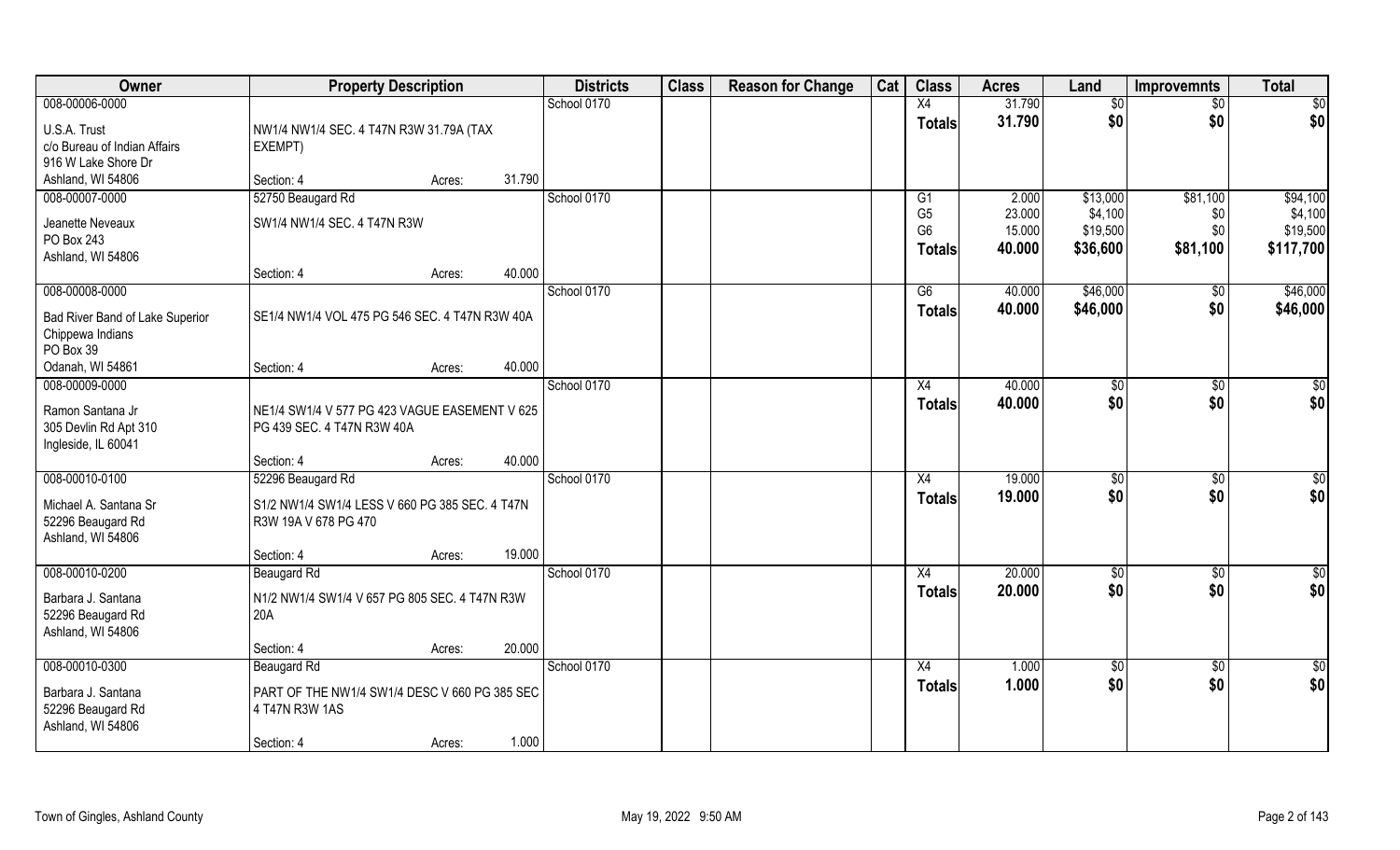| Owner                                        | <b>Property Description</b>                   |        |        | <b>Districts</b> | <b>Class</b> | <b>Reason for Change</b> | Cat  | <b>Class</b>         | <b>Acres</b>     | Land               | <b>Improvemnts</b>     | <b>Total</b>       |
|----------------------------------------------|-----------------------------------------------|--------|--------|------------------|--------------|--------------------------|------|----------------------|------------------|--------------------|------------------------|--------------------|
| 008-00011-0000                               | 52280 Beaugard Rd                             |        |        | School 0170      |              |                          |      | G2                   | 8.000            | \$26,500           | \$21,200               | \$47,700           |
| Mark Pospychalla                             | SW1/4 SW1/4 V 488 PG 836 SEC. 4 T47N R3W 40A  |        |        |                  |              |                          |      | G <sub>5</sub>       | 32.000           | \$12,000           | \$0                    | \$12,000           |
| 52280 Beaugard Rd                            |                                               |        |        |                  |              |                          |      | <b>Totals</b>        | 40.000           | \$38,500           | \$21,200               | \$59,700           |
| Ashland, WI 54806                            |                                               |        |        |                  |              |                          |      |                      |                  |                    |                        |                    |
|                                              | Section: 4                                    | Acres: | 40.000 |                  |              |                          |      |                      |                  |                    |                        |                    |
| 008-00012-0000                               |                                               |        |        | School 0170      | G4           | Ag use land              | $-5$ | G4<br>G <sub>5</sub> | 15.000<br>15.000 | \$1,800<br>\$5,700 | $\overline{50}$<br>\$0 | \$1,800<br>\$5,700 |
| Mark Pospychalla                             | SE1/4 SW1/4 V 488 PG 836 SEC. 4 T47N R3W 40A  |        |        |                  |              |                          |      | G5M                  | 10.000           | \$7,500            | \$0                    | \$7,500            |
| 52280 Beaugard Rd                            |                                               |        |        |                  |              |                          |      | <b>Totals</b>        | 40.000           | \$15,000           | \$0                    | \$15,000           |
| Ashland, WI 54806                            | Section: 4                                    |        | 40.000 |                  |              |                          |      |                      |                  |                    |                        |                    |
| 008-00013-0000                               |                                               | Acres: |        | School 0170      |              |                          |      | G6                   | 40.000           | \$10,000           | \$0                    | \$10,000           |
|                                              |                                               |        |        |                  |              |                          |      | <b>Totals</b>        | 40.000           | \$10,000           | \$0                    | \$10,000           |
| Thorp Properties LLC                         | NE1/4 SE1/4 V 743 PG 444 SEC. 4 T47N R3W 40A  |        |        |                  |              |                          |      |                      |                  |                    |                        |                    |
| 6871 Alpine Trl<br>Eden Prairie, MN 55346    |                                               |        |        |                  |              |                          |      |                      |                  |                    |                        |                    |
|                                              | Section: 4                                    | Acres: | 40.000 |                  |              |                          |      |                      |                  |                    |                        |                    |
| 008-00014-0000                               |                                               |        |        | School 0170      |              |                          |      | G6                   | 40.000           | \$10,000           | $\sqrt[6]{3}$          | \$10,000           |
| Thorp Properties LLC                         | NW1/4 SE1/4 V 743 PG 444 SEC. 4 T47N R3W 40A  |        |        |                  |              |                          |      | <b>Totals</b>        | 40.000           | \$10,000           | \$0                    | \$10,000           |
| 6871 Alpine Trl                              |                                               |        |        |                  |              |                          |      |                      |                  |                    |                        |                    |
| Eden Prairie, MN 55346                       |                                               |        |        |                  |              |                          |      |                      |                  |                    |                        |                    |
|                                              | Section: 4                                    | Acres: | 40.000 |                  |              |                          |      |                      |                  |                    |                        |                    |
| 008-00015-0000                               |                                               |        |        | School 0170      |              |                          |      | X4                   | 80.000           | $\frac{1}{20}$     | \$0                    | \$0                |
| U.S.A. Trust                                 | S1/2 SE1/4 SEC. 4 T47N R3W 80A (TAX EXEMPT)   |        |        |                  |              |                          |      | <b>Totals</b>        | 80.000           | \$0                | \$0                    | \$0                |
| c/o Bureau of Indian Affairs                 |                                               |        |        |                  |              |                          |      |                      |                  |                    |                        |                    |
| 916 W Lake Shore Dr                          |                                               |        |        |                  |              |                          |      |                      |                  |                    |                        |                    |
| Ashland, WI 54806                            | Section: 4                                    | Acres: | 80.000 |                  |              |                          |      |                      |                  |                    |                        |                    |
| 008-00016-0000                               |                                               |        |        | School 0170      |              |                          |      | W <sub>7</sub>       | 31.540<br>31.540 | (\$41,000)<br>\$0  | \$0<br>\$0             | \$0<br>\$0         |
| Bad River Band of Lake Superior              | NE1/4 NE1/4 SEC. 5 T47N R3W 31.54A OPEN       |        |        |                  |              |                          |      | <b>Totals</b>        |                  |                    |                        |                    |
| Chippewa Indians                             | MANAGED FOREST 1999 V 576 PG 176              |        |        |                  |              |                          |      |                      |                  |                    |                        |                    |
| PO Box 39<br>Odanah, WI 54861                | Section: 5                                    | Acres: | 31.540 |                  |              |                          |      |                      |                  |                    |                        |                    |
| 008-00017-0000                               |                                               |        |        | School 0170      |              |                          |      | X4                   | 71.100           | $\sqrt{$0}$        | $\sqrt{$0}$            | $\overline{50}$    |
|                                              |                                               |        |        |                  |              |                          |      | <b>Totals</b>        | 71.100           | \$0                | \$0                    | \$0                |
| U.S.A. Trust<br>c/o Bureau of Indian Affairs | W1/2 NE1/4 SEC. 5 T47N R3W 71.1A (TAX EXEMPT) |        |        |                  |              |                          |      |                      |                  |                    |                        |                    |
| 916 W Lake Shore Dr                          |                                               |        |        |                  |              |                          |      |                      |                  |                    |                        |                    |
| Ashland, WI 54806                            | Section: 5                                    | Acres: | 71.100 |                  |              |                          |      |                      |                  |                    |                        |                    |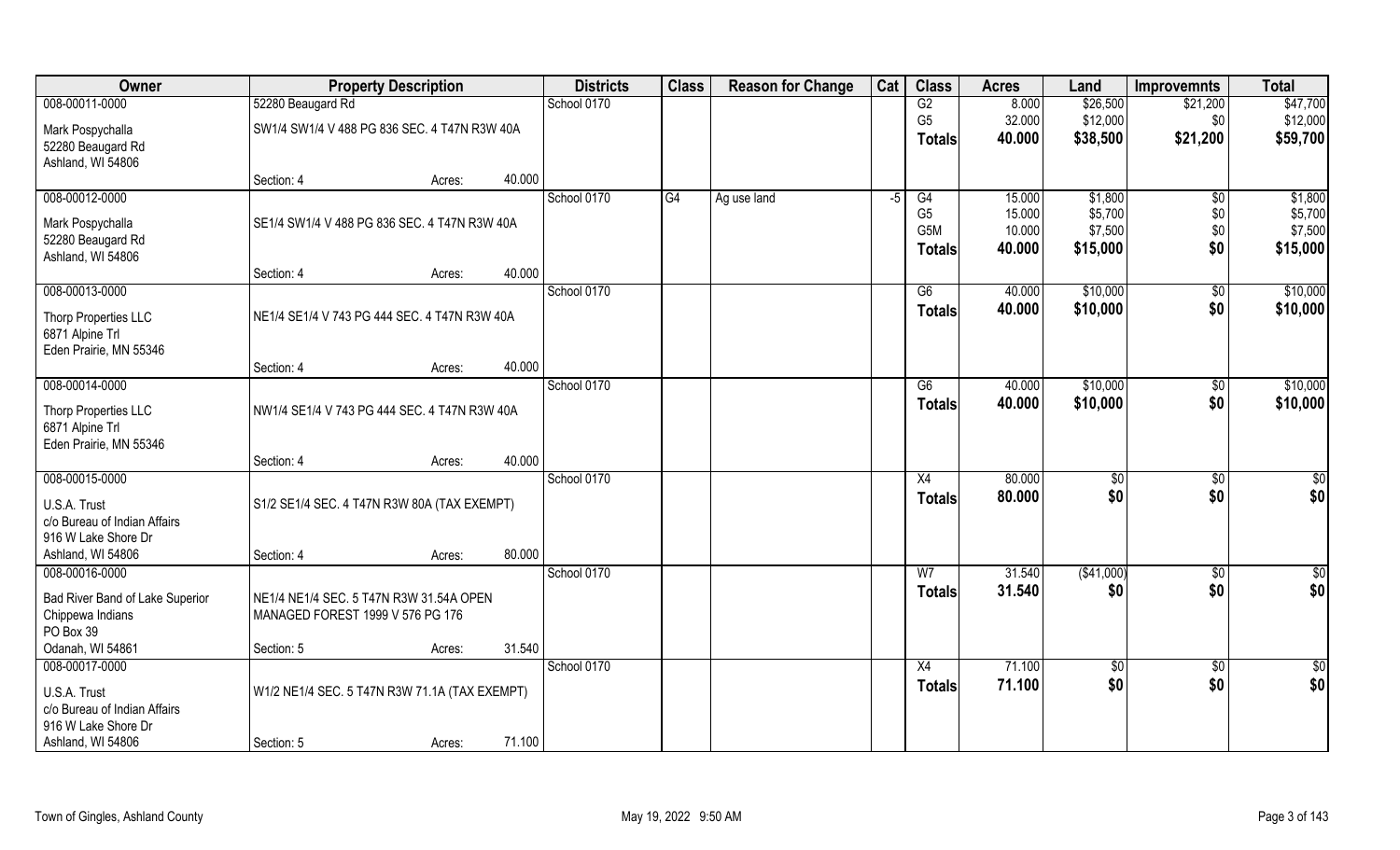| Owner                                               | <b>Property Description</b>                      |        |        | <b>Districts</b> | <b>Class</b> | <b>Reason for Change</b> | Cat | <b>Class</b>   | <b>Acres</b> | Land           | <b>Improvemnts</b> | <b>Total</b>    |
|-----------------------------------------------------|--------------------------------------------------|--------|--------|------------------|--------------|--------------------------|-----|----------------|--------------|----------------|--------------------|-----------------|
| 008-00018-0000                                      |                                                  |        |        | School 0170      |              |                          |     | W <sub>7</sub> | 40.000       | ( \$52,000)    | $\overline{50}$    | $\overline{50}$ |
| Bad River Band of Lake Superior                     | SE1/4 NE1/4 SEC. 5 T47N R3W 40A OPEN MANAGED     |        |        |                  |              |                          |     | <b>Totals</b>  | 40.000       | \$0            | \$0                | \$0             |
| Chippewa Indians                                    | FOREST 1999 V 576 PG 176                         |        |        |                  |              |                          |     |                |              |                |                    |                 |
| PO Box 39                                           |                                                  |        |        |                  |              |                          |     |                |              |                |                    |                 |
| Odanah, WI 54861                                    | Section: 5                                       | Acres: | 40.000 |                  |              |                          |     |                |              |                |                    |                 |
| 008-00019-0000                                      |                                                  |        |        | School 0170      |              |                          |     | X4             | 70.660       | $\sqrt[6]{}$   | $\overline{50}$    | \$0             |
| U.S.A. Trust                                        | E1/2 NW1/4 SEC. 5 T47N R3W 70.66A (TAX EXEMPT)   |        |        |                  |              |                          |     | <b>Totals</b>  | 70.660       | \$0            | \$0                | \$0             |
| c/o Bureau of Indian Affairs                        |                                                  |        |        |                  |              |                          |     |                |              |                |                    |                 |
| 916 W Lake Shore Dr                                 |                                                  |        |        |                  |              |                          |     |                |              |                |                    |                 |
| Ashland, WI 54806                                   | Section: 5                                       | Acres: | 70.660 |                  |              |                          |     |                |              |                |                    |                 |
| 008-00020-0100                                      | 67206 Old Odanah Rd                              |        |        | School 0170      |              |                          |     | G1             | 2.000        | \$16,000       | \$27,200           | \$43,200        |
| Richard A. Bloss Jr et al                           | E1/2 NW1/4 NW1/4 LYING NORTH OF HWY A V 619 P(   |        |        |                  |              |                          |     | G <sub>6</sub> | 9.360        | \$14,000       | \$0                | \$14,000        |
| 67206 Old Odanah Rd                                 | 28 LIFE ESTATE RICHARD & JUDITH BLOSS SEC. 5     |        |        |                  |              |                          |     | <b>Totals</b>  | 11.360       | \$30,000       | \$27,200           | \$57,200        |
| Ashland, WI 54806                                   | T47N R3W 11.36AS                                 |        |        |                  |              |                          |     |                |              |                |                    |                 |
|                                                     | Section: 5                                       | Acres: | 11.360 |                  |              |                          |     |                |              |                |                    |                 |
| 008-00020-0200                                      | 67051 Old Odanah Rd                              |        |        | School 0170      |              |                          |     | X4             | 6.000        | $\frac{1}{20}$ | $\sqrt[6]{3}$      | \$0             |
| <b>Philip Couture</b>                               | W1/2 NW1/4 NW1/4 LESS THAT NORTH OF HWY A V      |        |        |                  |              |                          |     | <b>Totals</b>  | 6.000        | \$0            | \$0                | \$0             |
| 67051 Old Odanah Rd                                 | 498 PG 914 & V 583 PG 528 SEC. 5 T47N R3W 6A M/L |        |        |                  |              |                          |     |                |              |                |                    |                 |
| Ashland, WI 54806                                   |                                                  |        |        |                  |              |                          |     |                |              |                |                    |                 |
|                                                     | Section: 5                                       | Acres: | 6.000  |                  |              |                          |     |                |              |                |                    |                 |
| 008-00020-0300                                      | 67108 Old Odanah Rd                              |        |        | School 0170      |              |                          |     | X4             | 9.110        | $\sqrt[6]{3}$  | $\sqrt[6]{30}$     | \$0             |
| <b>Gerald White</b>                                 | THAT PART W1/2 NW1/4 NW1/4 LYING NORTH OF        |        |        |                  |              |                          |     | <b>Totals</b>  | 9.110        | \$0            | \$0                | \$0             |
| Margaret White                                      | HWY A V 684 PG 194 SEC. 5 T47N R3W 9.11A M/L     |        |        |                  |              |                          |     |                |              |                |                    |                 |
| 67108 Old Odanah Rd                                 |                                                  |        |        |                  |              |                          |     |                |              |                |                    |                 |
| Ashland, WI 54806                                   | Section: 5                                       | Acres: | 9.110  |                  |              |                          |     |                |              |                |                    |                 |
| 008-00020-0400                                      | 67183 Old Odanah Rd                              |        |        | School 0170      |              |                          |     | G1             | 2.830        | \$18,500       | \$6,500            | \$25,000        |
| Jennifer L. Bloss et al                             | E1/2 NW1/4 NW1/4 LYING SOUTH OF COUNTY HWY /     |        |        |                  |              |                          |     | <b>Totals</b>  | 2.830        | \$18,500       | \$6,500            | \$25,000        |
| PO Box 1038                                         | V 619 PG 28 LIFE ESTATE RICHARD & JUDITH         |        |        |                  |              |                          |     |                |              |                |                    |                 |
| Ashland, WI 54806                                   | BLOSS SEC. 5 T47N R3W 2.83AS                     |        |        |                  |              |                          |     |                |              |                |                    |                 |
|                                                     | Section: 5                                       | Acres: | 2.830  |                  |              |                          |     |                |              |                |                    |                 |
| 008-00021-0000                                      |                                                  |        |        | School 0170      |              |                          |     | W <sub>7</sub> | 40.000       | ( \$52,000)    | $\overline{50}$    | $\overline{50}$ |
|                                                     | SW1/4 NW1/4 SEC. 5 T47N R3W 40A V 576 PG 137     |        |        |                  |              |                          |     | <b>Totals</b>  | 40.000       | \$0            | \$0                | \$0             |
| Bad River Band of Lake Superior<br>Chippewa Indians | OPEN MANAGED FOREST 1999                         |        |        |                  |              |                          |     |                |              |                |                    |                 |
| PO Box 39                                           |                                                  |        |        |                  |              |                          |     |                |              |                |                    |                 |
| Odanah, WI 54861                                    | Section: 5                                       | Acres: | 40.000 |                  |              |                          |     |                |              |                |                    |                 |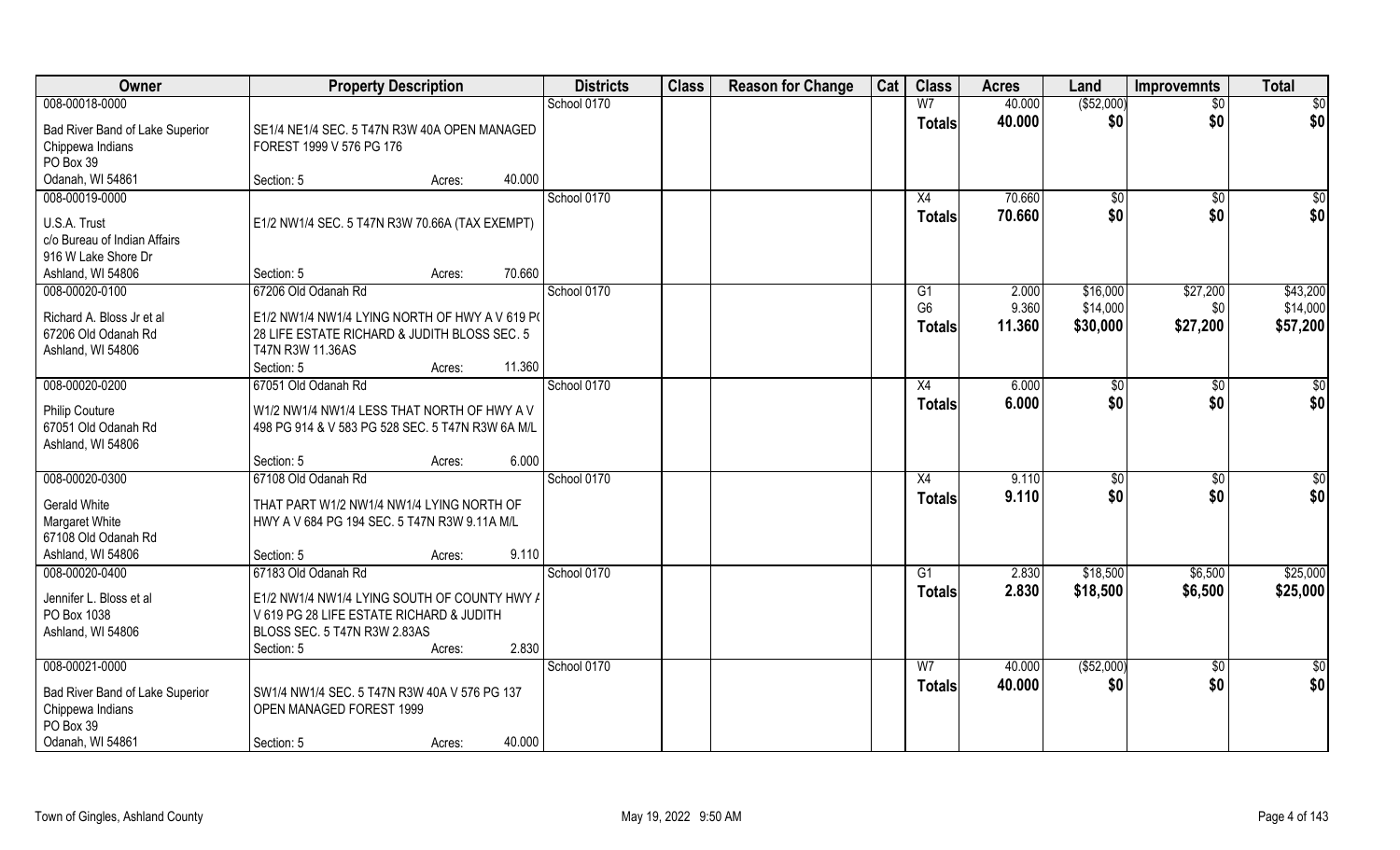| Owner                           | <b>Property Description</b>                       |        |         | <b>Districts</b> | <b>Class</b> | <b>Reason for Change</b> | Cat | <b>Class</b>   | <b>Acres</b> | Land           | <b>Improvemnts</b> | <b>Total</b>    |
|---------------------------------|---------------------------------------------------|--------|---------|------------------|--------------|--------------------------|-----|----------------|--------------|----------------|--------------------|-----------------|
| 008-00022-0000                  |                                                   |        |         | School 0170      |              |                          |     | X4             | 120.000      | \$0            | $\overline{50}$    | $\overline{50}$ |
| U.S.A. Trust                    | SW1/4 EXCEPT SW1/4 SW1/4 SEC. 5 T47N R3W 120A     |        |         |                  |              |                          |     | <b>Totals</b>  | 120.000      | \$0            | \$0                | \$0             |
| c/o Bureau of Indian Affairs    | (TAX EXEMPT)                                      |        |         |                  |              |                          |     |                |              |                |                    |                 |
| 916 W Lake Shore Dr             |                                                   |        |         |                  |              |                          |     |                |              |                |                    |                 |
| Ashland, WI 54806               | Section: 5                                        | Acres: | 120.000 |                  |              |                          |     |                |              |                |                    |                 |
| 008-00023-0000                  |                                                   |        |         | School 0170      |              |                          |     | W <sub>7</sub> | 40.000       | (\$52,000)     | $\sqrt{$0}$        | $\sqrt{50}$     |
| Bad River Band of Lake Superior | SW1/4 SW1/4 SEC. 5 T47N R3W 40A V 576 PG 137      |        |         |                  |              |                          |     | Totals         | 40.000       | \$0            | \$0                | \$0             |
| Chippewa Indians                | OPEN MANAGED FOREST 1999                          |        |         |                  |              |                          |     |                |              |                |                    |                 |
| PO Box 39                       |                                                   |        |         |                  |              |                          |     |                |              |                |                    |                 |
| Odanah, WI 54861                | Section: 5                                        | Acres: | 40.000  |                  |              |                          |     |                |              |                |                    |                 |
| 008-00024-0100                  |                                                   |        |         | School 0170      |              |                          |     | X4             | 20.000       | \$0            | $\sqrt[6]{30}$     | \$0             |
| U.S.A. Trust                    | S1/2 NE1/4 SE1/4 SEC. 5 T47N R3W 20A V 445 PG 217 |        |         |                  |              |                          |     | <b>Totals</b>  | 20.000       | \$0            | \$0                | \$0             |
| c/o Bureau of Indian Affairs    | <b>TAX EXEMPT</b>                                 |        |         |                  |              |                          |     |                |              |                |                    |                 |
| 916 W Lake Shore Dr             |                                                   |        |         |                  |              |                          |     |                |              |                |                    |                 |
| Ashland, WI 54806               | Section: 5                                        | Acres: | 20.000  |                  |              |                          |     |                |              |                |                    |                 |
| 008-00024-0200                  | Beaugard Rd                                       |        |         | School 0170      |              |                          |     | X4             | 20.000       | $\sqrt[6]{3}$  | $\sqrt[6]{3}$      | \$0             |
| Anthony P. Brown                | N1/2 NE1/4 SE1/4 V 635 PG 920 SEC. 5 T47N R3W 20A |        |         |                  |              |                          |     | <b>Totals</b>  | 20.000       | \$0            | \$0                | \$0             |
| 2523 Lake Shore Dr E            |                                                   |        |         |                  |              |                          |     |                |              |                |                    |                 |
| Ashland, WI 54806               |                                                   |        |         |                  |              |                          |     |                |              |                |                    |                 |
|                                 | Section: 5                                        | Acres: | 20.000  |                  |              |                          |     |                |              |                |                    |                 |
| 008-00025-0100                  |                                                   |        |         | School 0170      |              |                          |     | X4             | 20.000       | $\frac{1}{20}$ | $\sqrt[6]{3}$      | \$0             |
| U.S.A. Trust                    | S1/2 NW1/4 SE1/4 SEC. 5 T47N R3W 20A V 445 PG 21  |        |         |                  |              |                          |     | <b>Totals</b>  | 20.000       | \$0            | \$0                | \$0             |
| c/o Bureau of Indian Affairs    | <b>TAX EXEMPT</b>                                 |        |         |                  |              |                          |     |                |              |                |                    |                 |
| 916 W Lake Shore Dr             |                                                   |        |         |                  |              |                          |     |                |              |                |                    |                 |
| Ashland, WI 54806               | Section: 5                                        | Acres: | 20.000  |                  |              |                          |     |                |              |                |                    |                 |
| 008-00025-0200                  |                                                   |        |         | School 0170      |              |                          |     | X4             | 20.000       | \$0            | \$0                | \$0             |
| Anthony P. Brown                | N1/2 NW1/4 SE1/4 V 635 PG 920 SEC. 5 T47N R3W     |        |         |                  |              |                          |     | <b>Totals</b>  | 20.000       | \$0            | \$0                | \$0             |
| 2523 Lake Shore Dr E            | 20A                                               |        |         |                  |              |                          |     |                |              |                |                    |                 |
| Ashland, WI 54806               |                                                   |        |         |                  |              |                          |     |                |              |                |                    |                 |
|                                 | Section: 5                                        | Acres: | 20.000  |                  |              |                          |     |                |              |                |                    |                 |
| 008-00026-0000                  |                                                   |        |         | School 0170      |              |                          |     | X4             | 40.000       | $\sqrt{$0}$    | $\sqrt{$0}$        | \$0             |
| Michael Pospychalla             | SW1/4 SE1/4 VOL 527 PG 151 SEC. 5 T47N R3W 40A    |        |         |                  |              |                          |     | <b>Totals</b>  | 40.000       | \$0            | \$0                | \$0             |
| Rita Pospychalla                |                                                   |        |         |                  |              |                          |     |                |              |                |                    |                 |
| 53646 Bear Trap Rd              |                                                   |        |         |                  |              |                          |     |                |              |                |                    |                 |
| Ashland, WI 54806               | Section: 5                                        | Acres: | 40.000  |                  |              |                          |     |                |              |                |                    |                 |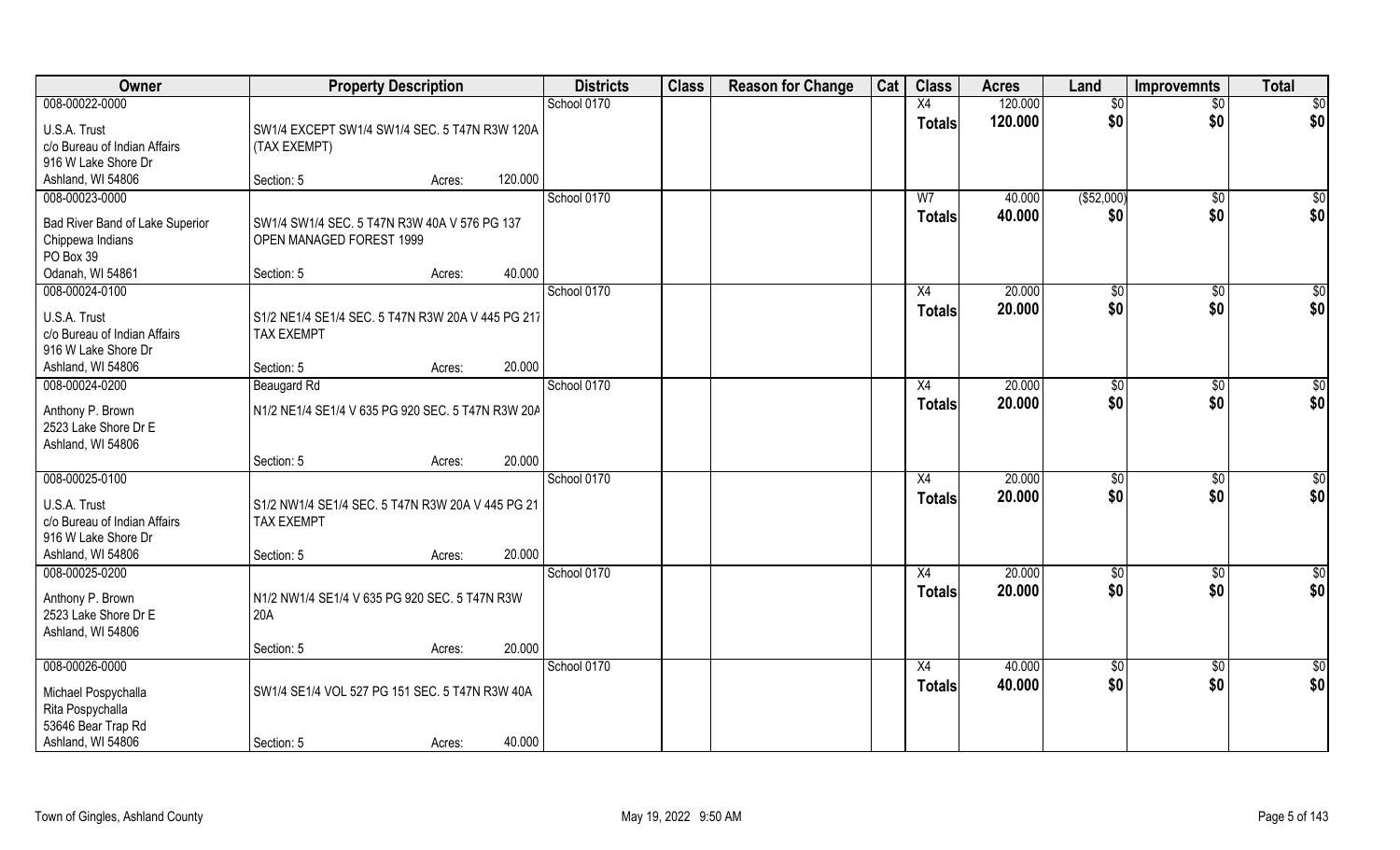| Owner                               | <b>Property Description</b>                     | <b>Districts</b> | <b>Class</b> | <b>Reason for Change</b> | Cat | <b>Class</b>     | <b>Acres</b> | Land     | <b>Improvemnts</b> | <b>Total</b> |
|-------------------------------------|-------------------------------------------------|------------------|--------------|--------------------------|-----|------------------|--------------|----------|--------------------|--------------|
| 008-00027-0000                      | 52035 Beaugard Rd                               | School 0170      |              |                          |     | X4               | 40.000       | \$0      | \$0                | \$0          |
| Michael Pospychalla                 | SE1/4 SE1/4 VOL 527 PG 151 SEC. 5 T47N R3W 40A  |                  |              |                          |     | <b>Totals</b>    | 40.000       | \$0      | \$0                | \$0          |
| Rita Pospychalla                    |                                                 |                  |              |                          |     |                  |              |          |                    |              |
| 53646 Bear Trap Rd                  |                                                 |                  |              |                          |     |                  |              |          |                    |              |
| Ashland, WI 54806                   | 40.000<br>Section: 5<br>Acres:                  |                  |              |                          |     |                  |              |          |                    |              |
| 008-00028-0100                      |                                                 | School 0170      |              |                          |     | G6               | 2.120        | \$3,200  | \$0                | \$3,200      |
| Charles Michna                      | NE1/4 NE1/4 LESS THAT NORTH OF CTY HWY A        |                  |              |                          |     | Totals           | 2.120        | \$3,200  | \$0                | \$3,200      |
| Valerie Michna                      | SEC. 6 T47N R3W 2.12AS V 681 PG 852             |                  |              |                          |     |                  |              |          |                    |              |
| 4326 Seven Mile Rd                  |                                                 |                  |              |                          |     |                  |              |          |                    |              |
| Racine, WI 53402                    | 2.120<br>Section: 6<br>Acres:                   |                  |              |                          |     |                  |              |          |                    |              |
| 008-00028-0200                      | 66798 Old Odanah Rd                             | School 0170      |              |                          |     | G1               | 2.000        | \$16,000 | \$39,500           | \$55,500     |
| Larry Moe                           | NE1/4 NE1/4 LYING NORTH OF CTY HWY A EXCEPT     |                  |              |                          |     | G <sub>6</sub>   | 16.560       | \$21,500 | \$0                | \$21,500     |
| 66798 Old Odanah Rd                 | EAST 10A SEC. 6 T47N R3W 18.56A V 522 PGS 138 & |                  |              |                          |     | <b>Totals</b>    | 18.560       | \$37,500 | \$39,500           | \$77,000     |
| Ashland, WI 54806                   | 548 & V 681 PG 197                              |                  |              |                          |     |                  |              |          |                    |              |
|                                     | 18.560<br>Section: 6<br>Acres:                  |                  |              |                          |     |                  |              |          |                    |              |
| 008-00028-0300                      |                                                 | School 0170      |              |                          |     | G6               | 10.000       | \$15,000 | \$0                | \$15,000     |
| Larry Moe                           | EAST 10 ACRES OF THE NE1/4 NE1/4 LYING NORTH    |                  |              |                          |     | <b>Totals</b>    | 10.000       | \$15,000 | \$0                | \$15,000     |
| 66798 Old Odanah Rd                 | OF CTY HWY A V 671 PG 331 SEC. 6 T47N R3W 10A   |                  |              |                          |     |                  |              |          |                    |              |
| Ashland, WI 54806                   |                                                 |                  |              |                          |     |                  |              |          |                    |              |
|                                     | 10.000<br>Section: 6<br>Acres:                  |                  |              |                          |     |                  |              |          |                    |              |
| 008-00029-0000                      |                                                 | School 0170      |              |                          |     | $\overline{G6}$  | 32.050       | \$48,100 | $\overline{50}$    | \$48,100     |
| Grace P. Schmidt et al              | NW1/4 NE1/4 V 606 PG 191 LIFE ESTATE GRACE P.   |                  |              |                          |     | <b>Totals</b>    | 32.050       | \$48,100 | \$0                | \$48,100     |
| 1302 S 17th Ave                     | SCHMIDT SEC. 6 T47N R3W 32.05A                  |                  |              |                          |     |                  |              |          |                    |              |
| Wausau, WI 54401                    |                                                 |                  |              |                          |     |                  |              |          |                    |              |
|                                     | 32.050<br>Section: 6<br>Acres:                  |                  |              |                          |     |                  |              |          |                    |              |
| 008-00030-0100                      | 66568 County Rd A                               | School 0170      |              |                          |     | G1               | 1.000        | \$10,000 | \$10,000           | \$20,000     |
| Ronald Swanson                      | SW1/4 NE1/4 LYING NORTH OF ROAD SEC. 6 T47N     |                  |              |                          |     | G <sub>6</sub>   | 10.260       | \$10,300 | \$0                | \$10,300     |
| Shellie Swanson                     | R <sub>3</sub> W                                |                  |              |                          |     | <b>Totals</b>    | 11.260       | \$20,300 | \$10,000           | \$30,300     |
| 74285 State Hwy 13                  |                                                 |                  |              |                          |     |                  |              |          |                    |              |
| Washburn, WI 54891                  | 11.260<br>Section: 6<br>Acres:                  |                  |              |                          |     |                  |              |          |                    |              |
| 008-00030-0200                      |                                                 | School 0170      |              |                          |     | G4               | 5.000        | \$800    | \$0                | \$800        |
|                                     |                                                 |                  |              |                          |     | G <sub>5</sub> M | 17.850       | \$13,400 | \$0                | \$13,400     |
| Linda Tody                          | SW1/4 NE1/4 LYING SOUTH OF RD V 696 PG 255      |                  |              |                          |     | <b>Totals</b>    | 22.850       | \$14,200 | \$0                | \$14,200     |
| Randall Tody<br>66525 Old Odanah Rd | LESS V 507 PG 544 SEC. 6 T47N R3W 22.85A        |                  |              |                          |     |                  |              |          |                    |              |
| Ashland, WI 54806                   | 22.850<br>Section: 6<br>Acres:                  |                  |              |                          |     |                  |              |          |                    |              |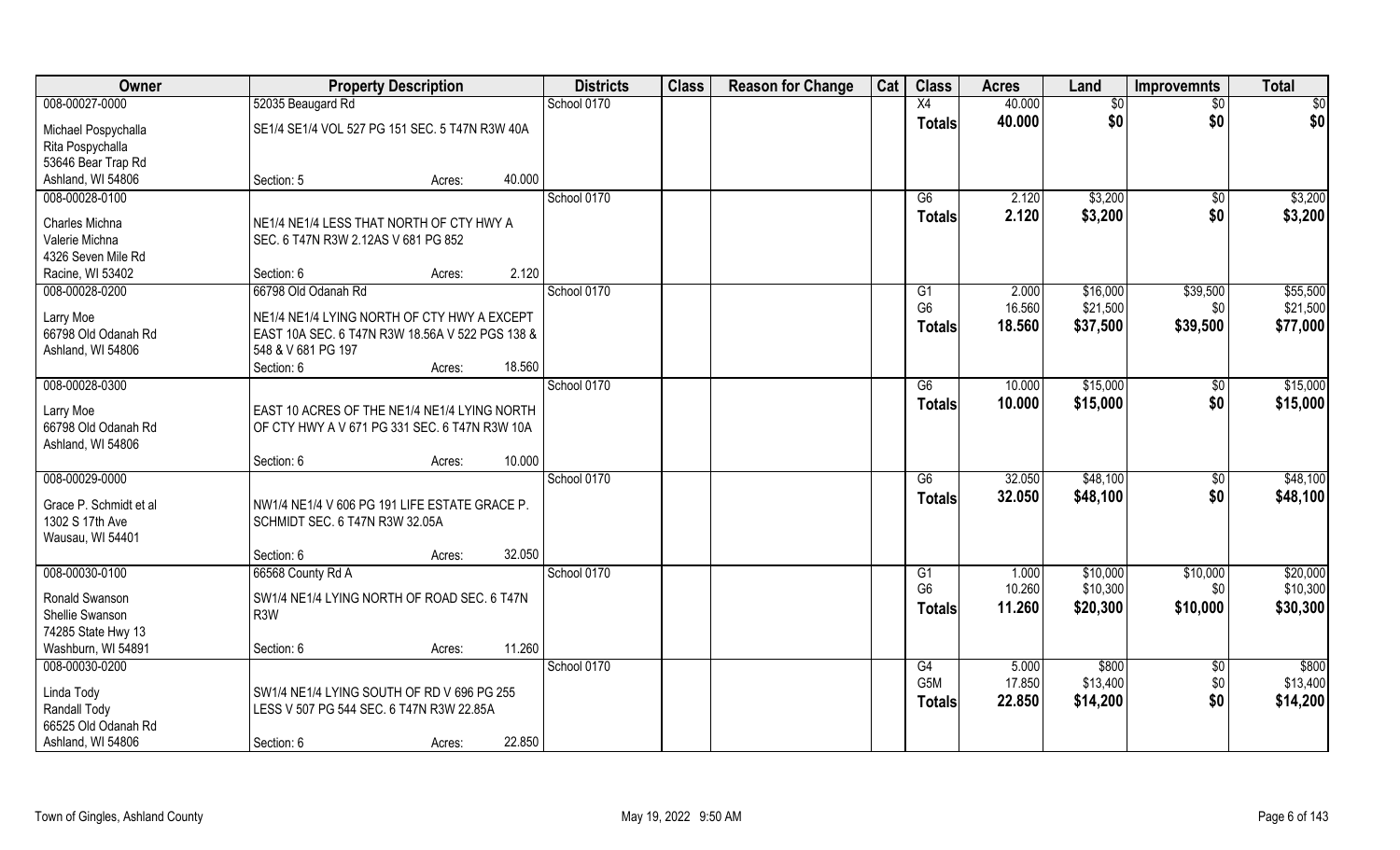| Owner                           | <b>Property Description</b>                    |        |        | <b>Districts</b> | <b>Class</b> | <b>Reason for Change</b> | Cat | <b>Class</b>   | <b>Acres</b> | Land            | <b>Improvemnts</b> | <b>Total</b>    |
|---------------------------------|------------------------------------------------|--------|--------|------------------|--------------|--------------------------|-----|----------------|--------------|-----------------|--------------------|-----------------|
| 008-00030-0300                  | 66633 Old Odanah Rd                            |        |        | School 0170      |              |                          |     | G1             | 3.230        | \$11,300        | \$152,600          | \$163,900       |
| John Secord                     | PART OF THE SW1/4 NE1/4 LYING SOUTH OF RD      |        |        |                  |              |                          |     | Totals         | 3.230        | \$11,300        | \$152,600          | \$163,900       |
| Gina Secord                     | DESC V 643 PG 373 SEC. 6 T47N R3W              |        |        |                  |              |                          |     |                |              |                 |                    |                 |
| 66633 Old Odanah Rd             |                                                |        |        |                  |              |                          |     |                |              |                 |                    |                 |
| Ashland, WI 54806               | Section: 6                                     | Acres: | 3.230  |                  |              |                          |     |                |              |                 |                    |                 |
| 008-00031-0000                  |                                                |        |        | School 0170      |              |                          |     | X4             | 40.000       | $\overline{50}$ | $\overline{50}$    | \$0             |
| U.S.A. Trust                    | SE1/4 NE1/4 SEC. 6 T47N R3W 40A TAX EXEMPT     |        |        |                  |              |                          |     | <b>Totals</b>  | 40.000       | \$0             | \$0                | \$0             |
| c/o Bureau of Indian Affairs    |                                                |        |        |                  |              |                          |     |                |              |                 |                    |                 |
| 916 W Lake Shore Dr             |                                                |        |        |                  |              |                          |     |                |              |                 |                    |                 |
| Ashland, WI 54806               | Section: 6                                     | Acres: | 40.000 |                  |              |                          |     |                |              |                 |                    |                 |
| 008-00032-0000                  |                                                |        |        | School 0170      |              |                          |     | W <sub>7</sub> | 33.420       | (\$43,400)      | \$0                | $\overline{50}$ |
| Bad River Band of Lake Superior | NE1/4 NW1/4 SEC. 6 T47N R3W 33.42A OPEN        |        |        |                  |              |                          |     | <b>Totals</b>  | 33.420       | \$0             | \$0                | \$0             |
| Chippewa Indians                | MANAGED FOREST 1999 V 576 PG 176               |        |        |                  |              |                          |     |                |              |                 |                    |                 |
| PO Box 39                       |                                                |        |        |                  |              |                          |     |                |              |                 |                    |                 |
| Odanah, WI 54861                | Section: 6                                     | Acres: | 33.420 |                  |              |                          |     |                |              |                 |                    |                 |
| 008-00033-0000                  |                                                |        |        | School 0170      |              |                          |     | W <sub>7</sub> | 37.930       | (\$49,300)      | $\sqrt[6]{3}$      | $\overline{50}$ |
| Bad River Band of Lake Superior | NW1/4 NW1/4 SEC. 6 T47N R3W 37.93A OPEN        |        |        |                  |              |                          |     | <b>Totals</b>  | 37.930       | \$0             | \$0                | \$0             |
| Chippewa Indians                | MANAGED FOREST 1999 V 576 PG 176               |        |        |                  |              |                          |     |                |              |                 |                    |                 |
| PO Box 39                       |                                                |        |        |                  |              |                          |     |                |              |                 |                    |                 |
| Odanah, WI 54861                | Section: 6                                     | Acres: | 37.930 |                  |              |                          |     |                |              |                 |                    |                 |
| 008-00034-0100                  |                                                |        |        | School 0170      |              |                          |     | $\overline{W}$ | 42.900       | ( \$55, 800)    | $\sqrt[6]{3}$      | \$0             |
| Bad River Band of Lake Superior | SW1/4 NW1/4 LESS HWY IN V 351 PG 379 OF .71A   |        |        |                  |              |                          |     | <b>Totals</b>  | 42.900       | \$0             | \$0                | \$0             |
| Chippewa Indians                | SEC. 6 T47N R3W 42.9A OPEN MANAGED FOREST      |        |        |                  |              |                          |     |                |              |                 |                    |                 |
| PO Box 39                       | 1999 V 576 PG 176                              |        |        |                  |              |                          |     |                |              |                 |                    |                 |
| Odanah, WI 54861                | Section: 6                                     | Acres: | 42.900 |                  |              |                          |     |                |              |                 |                    |                 |
| 008-00034-0200                  |                                                |        |        | School 0170      |              |                          |     | W <sub>7</sub> | 39.300       | ( \$51,100)     | \$0                | $\frac{6}{3}$   |
| Bad River Band of Lake Superior | SE1/4 NW1/4 LESS HWY IN VOL 351 PG 379 OF .70A |        |        |                  |              |                          |     | <b>Totals</b>  | 39.300       | \$0             | \$0                | \$0             |
| Chippewa Indians                | SEC. 6 T47N R3W 39.3A OPEN MANAGED FOREST      |        |        |                  |              |                          |     |                |              |                 |                    |                 |
| PO Box 39                       | 1999 V 576 PG 176                              |        |        |                  |              |                          |     |                |              |                 |                    |                 |
| Odanah, WI 54861                | Section: 6                                     | Acres: | 39.300 |                  |              |                          |     |                |              |                 |                    |                 |
| 008-00035-0100                  |                                                |        |        | School 0170      |              |                          |     | G6             | 10.000       | \$13,000        | $\sqrt{$0}$        | \$13,000        |
| <b>Andrew Traaholt</b>          | E1/2 E1/2 NE1/4 SW1/4 V 622 PG 610 SEC. 6 T47N |        |        |                  |              |                          |     | <b>Totals</b>  | 10.000       | \$13,000        | \$0                | \$13,000        |
| Maija Traaholt                  | <b>R3W 10A</b>                                 |        |        |                  |              |                          |     |                |              |                 |                    |                 |
| 1617 6th St E                   |                                                |        |        |                  |              |                          |     |                |              |                 |                    |                 |
| Ashland, WI 54806               | Section: 6                                     | Acres: | 10.000 |                  |              |                          |     |                |              |                 |                    |                 |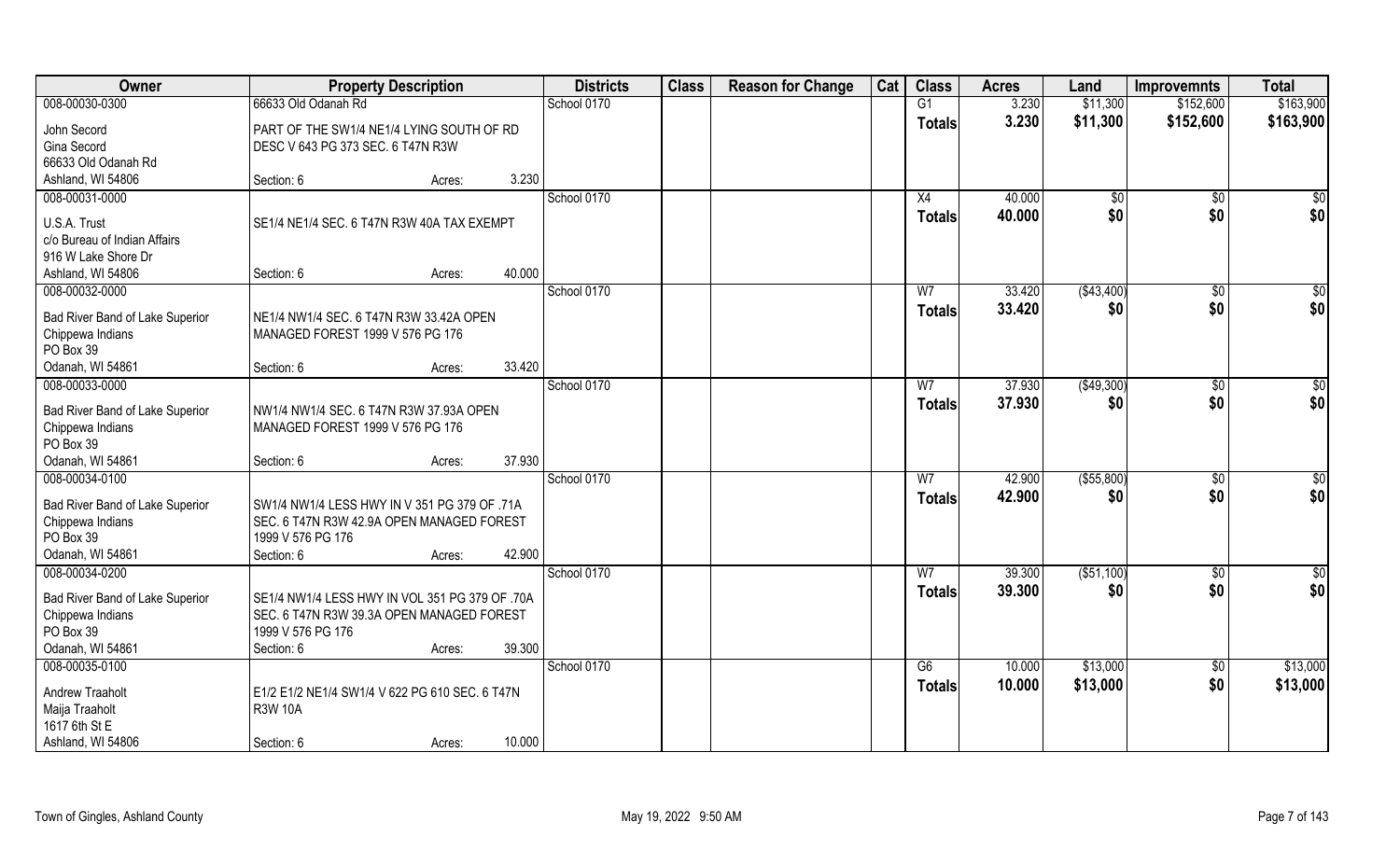| Owner                                       | <b>Property Description</b>                     | <b>Districts</b> | <b>Class</b> | <b>Reason for Change</b> | Cat | <b>Class</b>           | <b>Acres</b> | Land        | <b>Improvemnts</b> | <b>Total</b>            |
|---------------------------------------------|-------------------------------------------------|------------------|--------------|--------------------------|-----|------------------------|--------------|-------------|--------------------|-------------------------|
| 008-00035-0200                              | County Rd A                                     | School 0170      |              |                          |     | G1                     | 1.000        | \$8,000     | \$9,500            | \$17,500                |
| Thomas W. Louko et al                       | E1/2 W1/2 NE1/4 SW1/4 SEC. 6 T47N R3W 10A V 737 |                  |              |                          |     | G <sub>6</sub>         | 9.000        | \$11,700    | \$0                | \$11,700                |
| c/o Thomas E. Louko                         | PG 296 LIFE ESTATE THOMAS E. LOUKO              |                  |              |                          |     | <b>Totals</b>          | 10.000       | \$19,700    | \$9,500            | \$29,200                |
| 514 11th Ave W                              |                                                 |                  |              |                          |     |                        |              |             |                    |                         |
| Ashland, WI 54806                           | 10.000<br>Section: 6<br>Acres:                  |                  |              |                          |     |                        |              |             |                    |                         |
| 008-00035-0300                              |                                                 | School 0170      |              |                          |     | G6                     | 10.000       | \$13,000    | $\overline{50}$    | \$13,000                |
| Thomas W. Louko et al                       | W1/2 E1/2 NE1/4 SW1/4 SEC. 6 T47N R3W 10A V 737 |                  |              |                          |     | <b>Totals</b>          | 10.000       | \$13,000    | \$0                | \$13,000                |
| c/o Thomas E. Louko                         | PG 296 LIFE ESTATE THOMAS E. LOUKO              |                  |              |                          |     |                        |              |             |                    |                         |
| 514 11th Ave W                              |                                                 |                  |              |                          |     |                        |              |             |                    |                         |
| Ashland, WI 54806                           | 10.000<br>Section: 6<br>Acres:                  |                  |              |                          |     |                        |              |             |                    |                         |
| 008-00035-0400                              |                                                 | School 0170      |              |                          |     | G6                     | 10.000       | \$13,000    | $\sqrt[6]{30}$     | \$13,000                |
|                                             | W1/2 W1/2 NE1/4 SW1/4 V 621 PG 923 SEC. 6 T47N  |                  |              |                          |     | <b>Totals</b>          | 10.000       | \$13,000    | \$0                | \$13,000                |
| Timothy Clark Sr<br><b>Sherry Clark</b>     | <b>R3W 10A</b>                                  |                  |              |                          |     |                        |              |             |                    |                         |
| 52506 Fletcher Rd                           |                                                 |                  |              |                          |     |                        |              |             |                    |                         |
| Ashland, WI 54806                           | 10.000<br>Section: 6<br>Acres:                  |                  |              |                          |     |                        |              |             |                    |                         |
| 008-00036-0000                              | 52506 Fletcher Rd                               | School 0170      |              |                          |     | G <sub>1</sub>         | 2.000        | \$13,000    | \$123,800          | \$136,800               |
|                                             |                                                 |                  |              |                          |     | G <sub>5</sub>         | 5.000        | \$1,200     | \$0                | \$1,200                 |
| Timothy Clark Sr<br><b>Sherry Clark</b>     | NW1/4 SW1/4 V 546 PG 32 SEC. 6 T47N R3W 43.49A  |                  |              |                          |     | G <sub>6</sub>         | 36.490       | \$54,700    | \$0                | \$54,700                |
| 52506 Fletcher Rd                           |                                                 |                  |              |                          |     | <b>Totals</b>          | 43.490       | \$68,900    | \$123,800          | \$192,700               |
| Ashland, WI 54806                           | 43.490<br>Section: 6<br>Acres:                  |                  |              |                          |     |                        |              |             |                    |                         |
| 008-00037-0100                              |                                                 | School 0170      |              |                          |     | $\overline{\text{G5}}$ | 4.000        | \$900       | $\sqrt[6]{30}$     | \$900                   |
|                                             |                                                 |                  |              |                          |     | G <sub>6</sub>         | 17.590       | \$22,900    | \$0                | \$22,900                |
| <b>Timothy Clark</b>                        | E1/2 SW1/4 SW1/4 V 690 PG 970 SEC. 6 T47N R3W   |                  |              |                          |     | Totals                 | 21.590       | \$23,800    | \$0                | \$23,800                |
| Sherry Clark<br>52506 Fletcher Rd           | 21.59A                                          |                  |              |                          |     |                        |              |             |                    |                         |
| Ashland, WI 54806                           | 21.590<br>Section: 6                            |                  |              |                          |     |                        |              |             |                    |                         |
| 008-00037-0200                              | Acres:                                          | School 0170      |              |                          |     | G5                     | 6.000        | \$1,400     | \$0                | \$1,400                 |
|                                             |                                                 |                  |              |                          |     | G <sub>6</sub>         | 15.590       | \$20,300    | \$0                | \$20,300                |
| James Ruth                                  | W1/2 SW1/4 SW1/4 VOL 383 PG 67 SEC. 6 T47N R3W  |                  |              |                          |     | <b>Totals</b>          | 21.590       | \$21,700    | \$0                | \$21,700                |
| Frederic Ruth                               | 21.59A                                          |                  |              |                          |     |                        |              |             |                    |                         |
| 1501 Meadow Ct                              |                                                 |                  |              |                          |     |                        |              |             |                    |                         |
| Port Washington, WI 53074<br>008-00038-0000 | 21.590<br>Section: 6<br>Acres:                  |                  |              |                          |     | W <sub>5</sub>         | 40.000       |             |                    |                         |
|                                             |                                                 | School 0170      |              |                          |     |                        |              | ( \$52,000) | $\sqrt{$0}$        | $\overline{\$0}$<br>\$0 |
| Thorp Properties LLC                        | SE1/4 SW1/4 V 743 PG 444 SEC. 6 T47N R3W 40A    |                  |              |                          |     | <b>Totals</b>          | 40.000       | \$0         | \$0                |                         |
| 6871 Alpine Trl                             | 2005 OPEN MANAGED FOREST                        |                  |              |                          |     |                        |              |             |                    |                         |
| Eden Prairie, MN 55346                      |                                                 |                  |              |                          |     |                        |              |             |                    |                         |
|                                             | 40.000<br>Section: 6<br>Acres:                  |                  |              |                          |     |                        |              |             |                    |                         |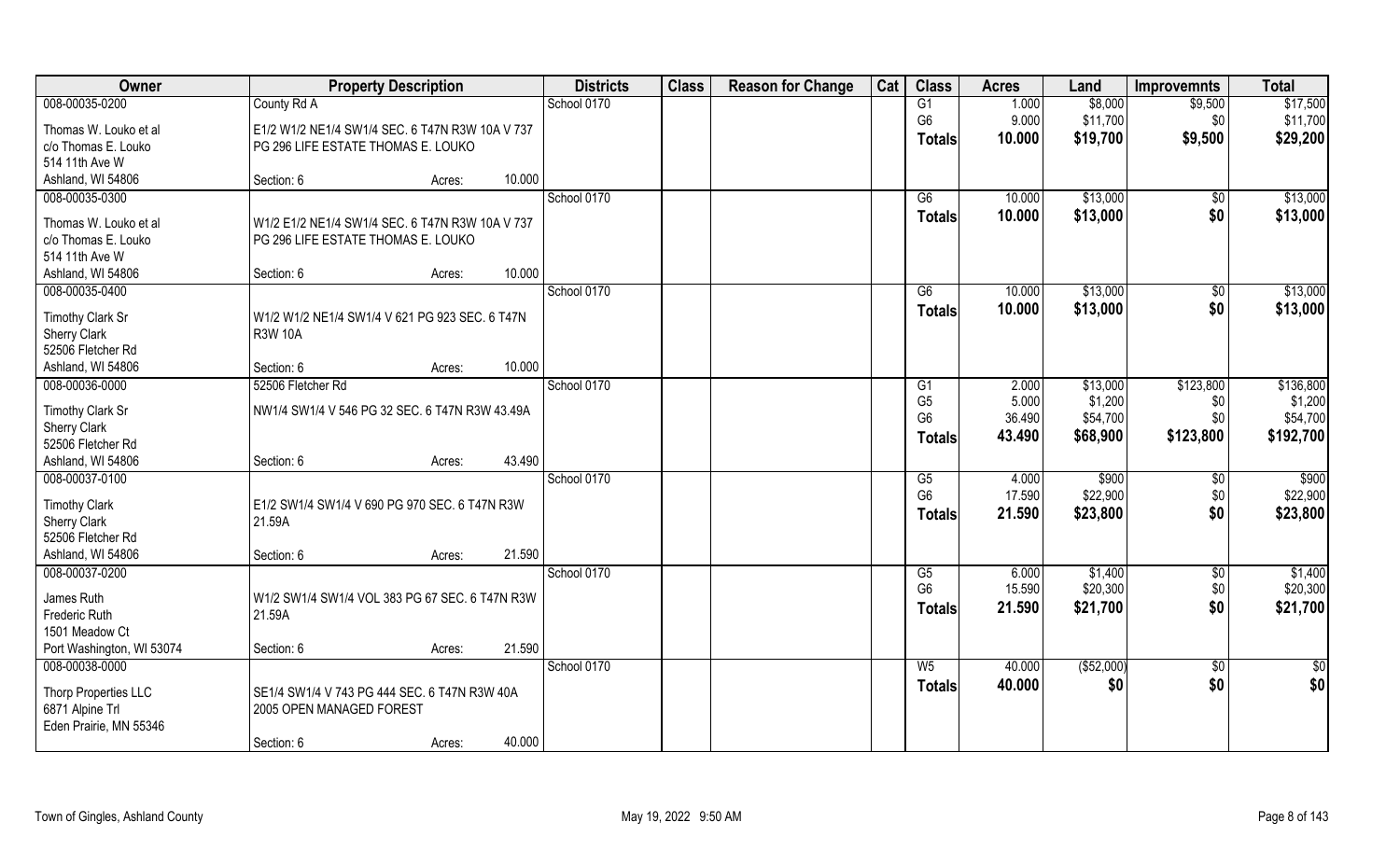| Owner                                                                                                  | <b>Property Description</b>                                                            | <b>Districts</b> | <b>Class</b> | <b>Reason for Change</b>          | Cat                          | <b>Class</b> | <b>Acres</b>                                                                 | Land                                          | <b>Improvemnts</b>                                    | <b>Total</b>                                |                                                         |
|--------------------------------------------------------------------------------------------------------|----------------------------------------------------------------------------------------|------------------|--------------|-----------------------------------|------------------------------|--------------|------------------------------------------------------------------------------|-----------------------------------------------|-------------------------------------------------------|---------------------------------------------|---------------------------------------------------------|
| 008-00039-0000                                                                                         |                                                                                        |                  | School 0170  |                                   |                              |              | W <sub>7</sub>                                                               | 40.000                                        | ( \$52,000)                                           | $\overline{50}$                             | $\overline{50}$                                         |
| Bad River Band of Lake Superior<br>Chippewa Indians<br>PO Box 39                                       | NE1/4 SE1/4 SEC. 6 T47N R3W 40A V 576 PG 137<br>OPEN MANAGED FOREST 1999               |                  |              |                                   |                              |              | <b>Totals</b>                                                                | 40.000                                        | \$0                                                   | \$0                                         | \$0                                                     |
| Odanah, WI 54861                                                                                       | Section: 6                                                                             | 40.000<br>Acres: |              |                                   |                              |              |                                                                              |                                               |                                                       |                                             |                                                         |
| 008-00040-0000<br>Linda Tody<br>Randall Tody<br>66525 Old Odanah Rd<br>Ashland, WI 54806               | 66525 Old Odanah Rd<br>NW1/4 SE1/4 SEC. 6 T47N R3W 40A V 696 PG 255<br>Section: 6      | 40.000<br>Acres: | School 0170  | $\overline{G1}$<br>G <sub>4</sub> | Hoop building<br>Ag use land | -5           | $\overline{G1}$<br>G4<br>G <sub>5</sub><br>G <sub>5</sub> M<br><b>Totals</b> | 2.000<br>15.000<br>10.000<br>13.000<br>40.000 | \$13,000<br>\$2,300<br>\$2,300<br>\$9,800<br>\$27,400 | \$122,200<br>\$0<br>\$0<br>\$0<br>\$122,200 | \$135,200<br>\$2,300<br>\$2,300<br>\$9,800<br>\$149,600 |
| 008-00041-0000                                                                                         |                                                                                        |                  | School 0170  |                                   |                              |              | W <sub>5</sub>                                                               | 40.000                                        | ( \$52,000)                                           | \$0                                         | $\sqrt{50}$                                             |
| Thorp Properties LLC<br>6871 Alpine Trl<br>Eden Prairie, MN 55346                                      | SW1/4 SE1/4 V 743 PG 444 SEC. 6 T47N R3W 40A<br>2005 OPEN MANAGED FOREST               |                  |              |                                   |                              |              | <b>Totals</b>                                                                | 40.000                                        | \$0                                                   | \$0                                         | \$0                                                     |
|                                                                                                        | Section: 6                                                                             | 40.000<br>Acres: |              |                                   |                              |              |                                                                              |                                               |                                                       |                                             |                                                         |
| 008-00042-0100                                                                                         |                                                                                        |                  | School 0170  |                                   |                              |              | W7                                                                           | 20.000                                        | ( \$26,000)                                           | $\sqrt[6]{3}$                               | \$0                                                     |
| Bad River Band of Lake Superior<br>Chippewa Indians<br>PO Box 39                                       | E1/2 SE1/4 SE1/4 SEC. 6 T47N R3W 20A V 576 PG 137<br>OPEN MANAGED FOREST 2002          |                  |              |                                   |                              |              | <b>Totals</b>                                                                | 20.000                                        | \$0                                                   | \$0                                         | \$0                                                     |
| Odanah, WI 54861                                                                                       | Section: 6                                                                             | 20.000<br>Acres: |              |                                   |                              |              |                                                                              |                                               |                                                       |                                             |                                                         |
| 008-00042-0200<br>Thorp Properties LLC<br>6871 Alpine Trl<br>Eden Prairie, MN 55346                    | W1/2 SE1/4 SE1/4 V 743 PG 444 SEC. 6 T47N R3W 20/                                      |                  | School 0170  |                                   |                              |              | $\overline{G6}$<br><b>Totals</b>                                             | 20.000<br>20.000                              | \$26,000<br>\$26,000                                  | $\sqrt[6]{3}$<br>\$0                        | \$26,000<br>\$26,000                                    |
|                                                                                                        | Section: 6                                                                             | 20.000<br>Acres: |              |                                   |                              |              |                                                                              |                                               |                                                       |                                             |                                                         |
| 008-00043-0000<br>Bad River Band of Lake Superior<br>Chippewa Indians<br>PO Box 39<br>Odanah, WI 54861 | NE1/4 NE1/4 SEC. 7 T47N R3W 40A V 576 PG 137<br>OPEN MANAGED FOREST 1999<br>Section: 7 | 40.000<br>Acres: | School 0170  |                                   |                              |              | W <sub>7</sub><br><b>Totals</b>                                              | 40.000<br>40.000                              | ( \$52,000)<br>\$0                                    | \$0<br>\$0                                  | \$0<br>\$0                                              |
| 008-00044-0000                                                                                         |                                                                                        |                  | School 0170  |                                   |                              |              | W <sub>7</sub>                                                               | 40.000                                        | ( \$52,000)                                           | $\sqrt{$0}$                                 | $\overline{50}$                                         |
| Bad River Band of Lake Superior<br>Chippewa Indians<br>PO Box 39<br>Odanah, WI 54861                   | NW1/4 NE1/4 SEC. 7 T47N R3W 40A V 576 PG 137<br>OPEN MANAGED FOREST 1999<br>Section: 7 | 40.000<br>Acres: |              |                                   |                              |              | <b>Totals</b>                                                                | 40.000                                        | \$0                                                   | \$0                                         | \$0                                                     |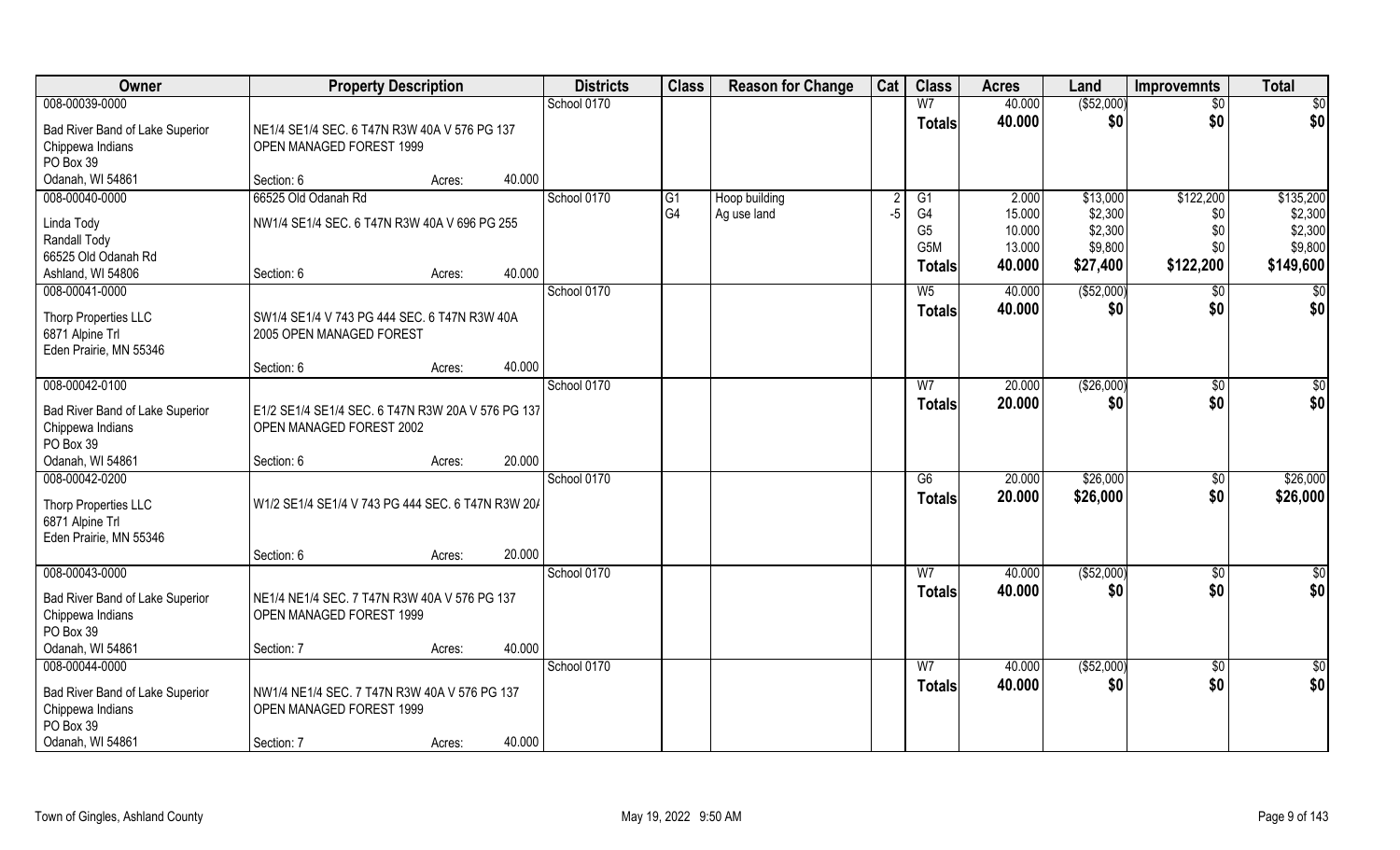| <b>Owner</b>                                        | <b>Property Description</b>                    |                  | <b>Districts</b> | <b>Class</b> | <b>Reason for Change</b> | Cat | <b>Class</b>   | <b>Acres</b> | Land        | <b>Improvemnts</b> | <b>Total</b>    |
|-----------------------------------------------------|------------------------------------------------|------------------|------------------|--------------|--------------------------|-----|----------------|--------------|-------------|--------------------|-----------------|
| 008-00045-0000                                      |                                                |                  | School 0170      |              |                          |     | X4             | 40.000       | \$0         | $\overline{50}$    | $\overline{50}$ |
| U.S.A. Trust                                        | SW1/4 NE1/4 VOL 260 PG 395 SEC. 7 T47N R3W 40A |                  |                  |              |                          |     | <b>Totals</b>  | 40.000       | \$0         | \$0                | \$0             |
| c/o Bureau of Indian Affairs                        | (TAX EXEMPT)                                   |                  |                  |              |                          |     |                |              |             |                    |                 |
| 916 W Lake Shore Dr                                 |                                                |                  |                  |              |                          |     |                |              |             |                    |                 |
| Ashland, WI 54806                                   | Section: 7                                     | 40.000<br>Acres: |                  |              |                          |     |                |              |             |                    |                 |
| 008-00046-0100                                      |                                                |                  | School 0170      |              |                          |     | W <sub>7</sub> | 20.000       | (\$26,000)  | $\sqrt{$0}$        | $\sqrt{50}$     |
| Bad River Band of Lake Superior                     | E1/2 SE1/4 NE1/4 SEC. 7 T47N R3W 20A OPEN      |                  |                  |              |                          |     | <b>Totals</b>  | 20.000       | \$0         | \$0                | \$0             |
| Chippewa Indians                                    | MANAGED FOREST 2002 V 576 PG 137               |                  |                  |              |                          |     |                |              |             |                    |                 |
| PO Box 39                                           |                                                |                  |                  |              |                          |     |                |              |             |                    |                 |
| Odanah, WI 54861                                    | Section: 7                                     | 20.000<br>Acres: |                  |              |                          |     |                |              |             |                    |                 |
| 008-00046-0200                                      |                                                |                  | School 0170      |              |                          |     | X4             | 20.000       | \$0         | $\sqrt[6]{3}$      | \$0             |
| U.S.A. Trust                                        | W1/2 SE1/4 NE1/4 SEC. 7 T47N R3W 20A (TAX      |                  |                  |              |                          |     | <b>Totals</b>  | 20.000       | \$0         | \$0                | \$0             |
| c/o Bureau of Indian Affairs                        | EXEMPT)                                        |                  |                  |              |                          |     |                |              |             |                    |                 |
| 916 W Lake Shore Dr                                 |                                                |                  |                  |              |                          |     |                |              |             |                    |                 |
| Ashland, WI 54806                                   | Section: 7                                     | 20.000<br>Acres: |                  |              |                          |     |                |              |             |                    |                 |
| 008-00047-0000                                      |                                                |                  | School 0170      |              |                          |     | W7             | 40.000       | ( \$52,000) | $\sqrt[6]{3}$      | \$0             |
| Bad River Band of Lake Superior                     | NE1/4 NW1/4 SEC. 7 T47N R3W 40A V 576 PG 137   |                  |                  |              |                          |     | Totals         | 40.000       | \$0         | \$0                | \$0             |
| Chippewa Indians                                    | OPEN MANAGED FOREST 1999                       |                  |                  |              |                          |     |                |              |             |                    |                 |
| PO Box 39                                           |                                                |                  |                  |              |                          |     |                |              |             |                    |                 |
| Odanah, WI 54861                                    | Section: 7                                     | 40.000<br>Acres: |                  |              |                          |     |                |              |             |                    |                 |
| 008-00048-0000                                      |                                                |                  | School 0170      |              |                          |     | $\overline{W}$ | 43.500       | (\$56,600)  | $\sqrt[6]{30}$     | \$0             |
| Bad River Band of Lake Superior                     | NW1/4 NW1/4 SEC. 7 T47N R3W 43.5A V 576 PG 137 |                  |                  |              |                          |     | <b>Totals</b>  | 43.500       | \$0         | \$0                | \$0             |
| Chippewa Indians                                    | OPEN MANAGED FOREST 1999                       |                  |                  |              |                          |     |                |              |             |                    |                 |
| PO Box 39                                           |                                                |                  |                  |              |                          |     |                |              |             |                    |                 |
| Odanah, WI 54861                                    | Section: 7                                     | 43.500<br>Acres: |                  |              |                          |     |                |              |             |                    |                 |
| 008-00049-0000                                      |                                                |                  | School 0170      |              |                          |     | W <sub>7</sub> | 44.500       | (\$57,900)  | $\sqrt{$0}$        | $\frac{6}{3}$   |
| Bad River Band of Lake Superior                     | SW1/4 NW1/4 SEC. 7 T47N R3W 44.5A V 576 PG 137 |                  |                  |              |                          |     | <b>Totals</b>  | 44.500       | \$0         | \$0                | \$0             |
| Chippewa Indians                                    | OPEN MANAGED FOREST 1999                       |                  |                  |              |                          |     |                |              |             |                    |                 |
| PO Box 39                                           |                                                |                  |                  |              |                          |     |                |              |             |                    |                 |
| Odanah, WI 54861                                    | Section: 7                                     | 44.500<br>Acres: |                  |              |                          |     |                |              |             |                    |                 |
| 008-00050-0000                                      |                                                |                  | School 0170      |              |                          |     | W <sub>7</sub> | 40.000       | ( \$52,000) | $\overline{50}$    | $\overline{50}$ |
|                                                     | SE1/4 NW1/4 SEC. 7 T47N R3W 40A V 576 PG 137   |                  |                  |              |                          |     | Totals         | 40.000       | \$0         | \$0                | \$0             |
| Bad River Band of Lake Superior<br>Chippewa Indians | OPEN MANAGED FOREST 1999                       |                  |                  |              |                          |     |                |              |             |                    |                 |
| PO Box 39                                           |                                                |                  |                  |              |                          |     |                |              |             |                    |                 |
| Odanah, WI 54861                                    | Section: 7                                     | 40.000<br>Acres: |                  |              |                          |     |                |              |             |                    |                 |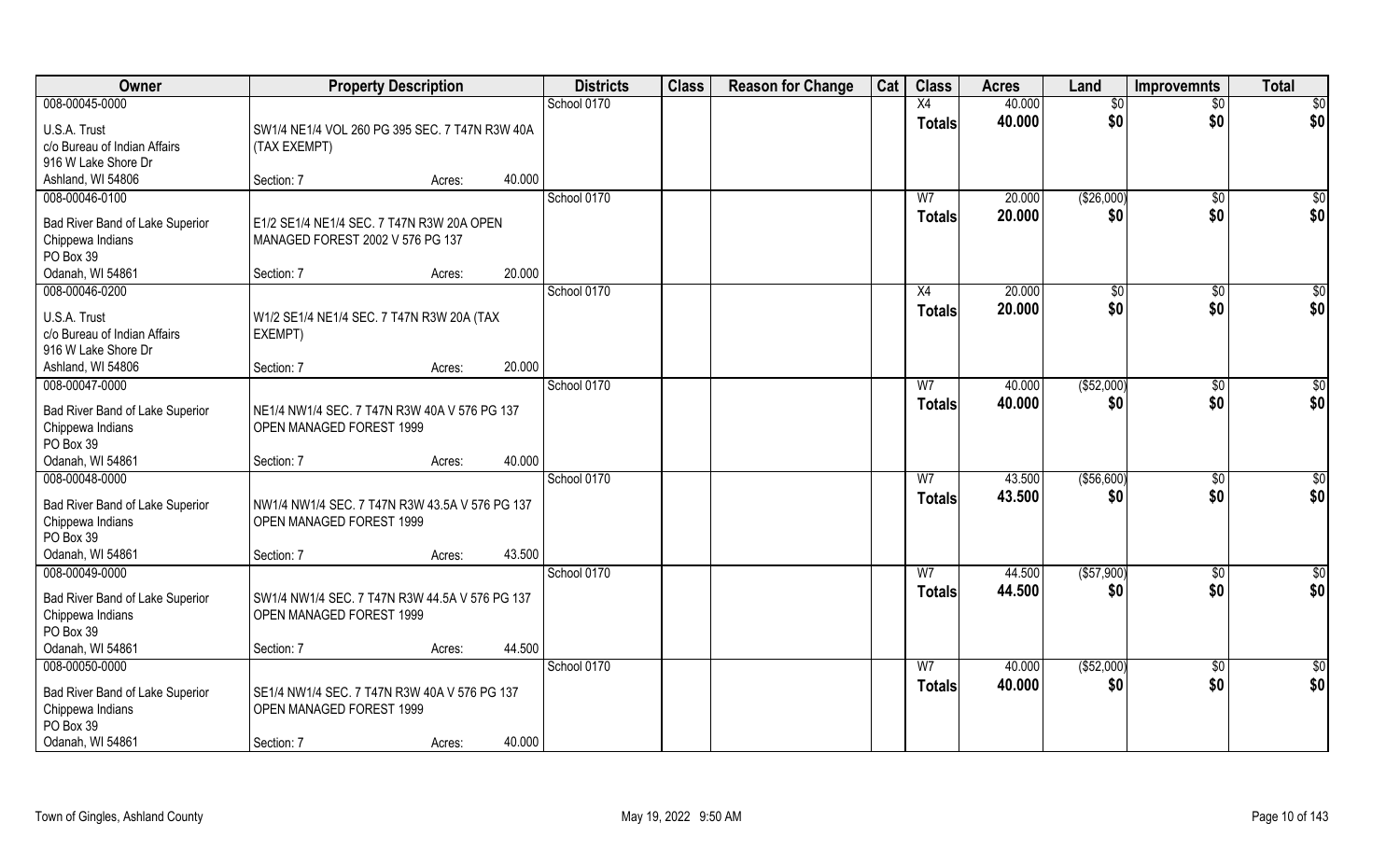| Owner                                                               | <b>Property Description</b>                                                |        |        | <b>Districts</b> | <b>Class</b> | <b>Reason for Change</b> | Cat | <b>Class</b>                    | <b>Acres</b>     | Land               | <b>Improvemnts</b> | <b>Total</b>       |
|---------------------------------------------------------------------|----------------------------------------------------------------------------|--------|--------|------------------|--------------|--------------------------|-----|---------------------------------|------------------|--------------------|--------------------|--------------------|
| 008-00051-0000                                                      |                                                                            |        |        | School 0170      |              |                          |     | W <sub>7</sub>                  | 40.000           | ( \$52,000)        | $\overline{50}$    | $\overline{50}$    |
| Bad River Band of Lake Superior<br>Chippewa Indians<br>PO Box 39    | NE1/4 SW1/4 SEC. 7 T47N R3W 40A V 576 PG 137<br>OPEN MANAGED FOREST 1999   |        |        |                  |              |                          |     | <b>Totals</b>                   | 40.000           | \$0                | \$0                | \$0                |
| Odanah, WI 54861                                                    | Section: 7                                                                 | Acres: | 40.000 |                  |              |                          |     |                                 |                  |                    |                    |                    |
| 008-00052-0000<br>Bad River Band of Lake Superior                   | NW1/4 SW1/4 SEC. 7 T47N R3W 45.29A V 576 PG 137                            |        |        | School 0170      |              |                          |     | W <sub>7</sub><br><b>Totals</b> | 45.290<br>45.290 | ( \$58,900)<br>\$0 | $\sqrt{$0}$<br>\$0 | $\sqrt{50}$<br>\$0 |
| Chippewa Indians<br>PO Box 39                                       | OPEN MANAGED FOREST 1999                                                   |        |        |                  |              |                          |     |                                 |                  |                    |                    |                    |
| Odanah, WI 54861                                                    | Section: 7                                                                 | Acres: | 45.290 |                  |              |                          |     |                                 |                  |                    |                    |                    |
| 008-00053-0100                                                      |                                                                            |        |        | School 0170      |              |                          |     | X4                              | 22.120           | \$0                | $\sqrt[6]{30}$     | \$0                |
| U.S.A. Trust<br>c/o Bureau of Indian Affairs<br>916 W Lake Shore Dr | GOVT LOTS 1 & 3 SEC. 7 T47N R3W 22.12A (TAX<br>EXEMPT)                     |        |        |                  |              |                          |     | <b>Totals</b>                   | 22.120           | \$0                | \$0                | \$0                |
| Ashland, WI 54806                                                   | Section: 7                                                                 | Acres: | 22.120 |                  |              |                          |     |                                 |                  |                    |                    |                    |
| 008-00053-0200                                                      |                                                                            |        |        | School 0170      |              |                          |     | W7                              | 23.750           | ( \$30,900)        | $\sqrt[6]{3}$      | \$0                |
| Bad River Band of Lake Superior<br>Chippewa Indians<br>PO Box 39    | GOVT LOT 4 SEC. 7 T47N R3W 23.75A V 576 PG 137<br>OPEN MANAGED FOREST 2002 |        |        |                  |              |                          |     | <b>Totals</b>                   | 23.750           | \$0                | \$0                | \$0                |
| Odanah, WI 54861                                                    | Section: 7                                                                 | Acres: | 23.750 |                  |              |                          |     |                                 |                  |                    |                    |                    |
| 008-00054-0000                                                      |                                                                            |        |        | School 0170      |              |                          |     | $\overline{W}$                  | 40.000           | ( \$52,000)        | $\sqrt[6]{30}$     | \$0                |
| Bad River Band of Lake Superior<br>Chippewa Indians<br>PO Box 39    | SE1/4 SW1/4 SEC. 7 T47N R3W 40A OPEN MANAGED<br>FOREST 1999 V 576 PG 137   |        |        |                  |              |                          |     | <b>Totals</b>                   | 40.000           | \$0                | \$0                | \$0                |
| Odanah, WI 54861                                                    | Section: 7                                                                 | Acres: | 40.000 |                  |              |                          |     |                                 |                  |                    |                    |                    |
| 008-00055-0000                                                      |                                                                            |        |        | School 0170      |              |                          |     | W <sub>7</sub>                  | 40.000           | ( \$52,000)        | \$0                | \$0                |
| Bad River Band of Lake Superior<br>Chippewa Indians<br>PO Box 39    | NE1/4 SE1/4 V 576 PG 137 SEC. 7 T47N R3W 40A<br>OPEN MANAGED FOREST 1999   |        |        |                  |              |                          |     | <b>Totals</b>                   | 40.000           | \$0                | \$0                | \$0                |
| Odanah, WI 54861                                                    | Section: 7                                                                 | Acres: | 40.000 |                  |              |                          |     |                                 |                  |                    |                    |                    |
| 008-00056-0000                                                      |                                                                            |        |        | School 0170      |              |                          |     | W <sub>7</sub>                  | 40.000           | ( \$52,000)        | $\sqrt{$0}$        | $\overline{50}$    |
| Bad River Band of Lake Superior<br>Chippewa Indians<br>PO Box 39    | NW1/4 SE1/4 V 576 PG 137 SEC. 7 T47N R3W 40A<br>OPEN MANAGED FOREST 1999   |        |        |                  |              |                          |     | <b>Totals</b>                   | 40.000           | \$0                | \$0                | \$0                |
| Odanah, WI 54861                                                    | Section: 7                                                                 | Acres: | 40.000 |                  |              |                          |     |                                 |                  |                    |                    |                    |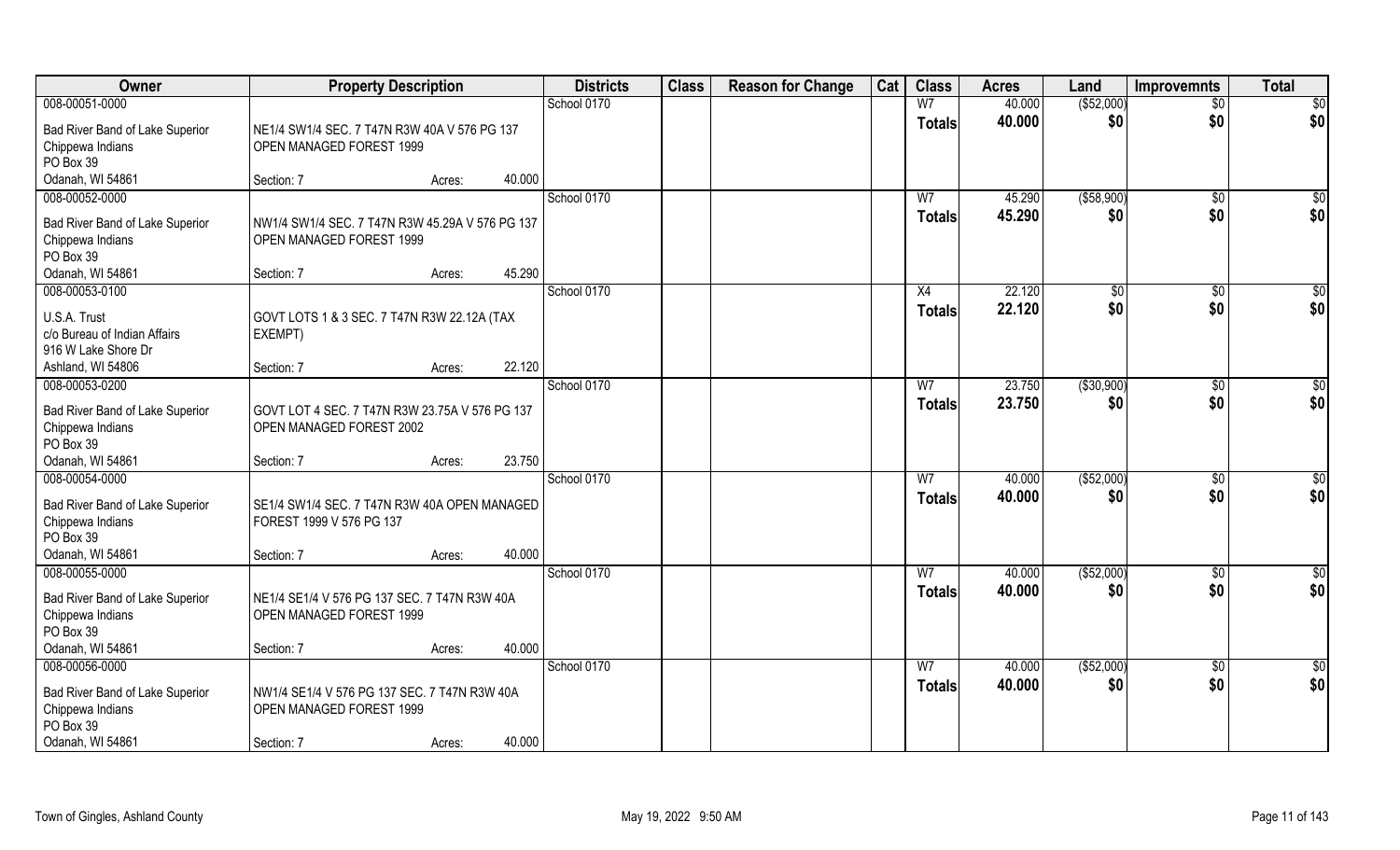| Owner                           | <b>Property Description</b>                       |        |        | <b>Districts</b> | <b>Class</b> | <b>Reason for Change</b> | Cat | <b>Class</b>   | <b>Acres</b> | Land          | <b>Improvemnts</b> | <b>Total</b>    |
|---------------------------------|---------------------------------------------------|--------|--------|------------------|--------------|--------------------------|-----|----------------|--------------|---------------|--------------------|-----------------|
| 008-00057-0000                  |                                                   |        |        | School 0170      |              |                          |     | W <sub>7</sub> | 40.000       | ( \$52,000)   | $\overline{50}$    | \$0             |
| Bad River Band of Lake Superior | SW1/4 SE1/4 SEC. 7 T47N R3W 40A V 576 PG 137      |        |        |                  |              |                          |     | <b>Totals</b>  | 40.000       | \$0           | \$0                | \$0             |
| Chippewa Indians                | OPEN MANAGED FOREST 1999                          |        |        |                  |              |                          |     |                |              |               |                    |                 |
| PO Box 39                       |                                                   |        |        |                  |              |                          |     |                |              |               |                    |                 |
| Odanah, WI 54861                | Section: 7                                        | Acres: | 40.000 |                  |              |                          |     |                |              |               |                    |                 |
| 008-00058-0000                  |                                                   |        |        | School 0170      |              |                          |     | X4             | 40.000       | $\sqrt[6]{}$  | $\sqrt{$0}$        | $\sqrt{50}$     |
| U.S.A. Trust                    | SE1/4 SE1/4 SEC. 7 T47N R3W 40A (TAX EXEMPT)      |        |        |                  |              |                          |     | <b>Totals</b>  | 40.000       | \$0           | \$0                | \$0             |
| c/o Bureau of Indian Affairs    |                                                   |        |        |                  |              |                          |     |                |              |               |                    |                 |
| 916 W Lake Shore Dr             |                                                   |        |        |                  |              |                          |     |                |              |               |                    |                 |
| Ashland, WI 54806               | Section: 7                                        | Acres: | 40.000 |                  |              |                          |     |                |              |               |                    |                 |
| 008-00059-0000                  | <b>Beaugard Rd</b>                                |        |        | School 0170      |              |                          |     | X4             | 40.000       | \$0           | $\sqrt[6]{3}$      | \$0             |
| Michael Pospychalla             | NE1/4 NE1/4 VOL 491 PG 995 SEC. 8 T47N R3W 40A    |        |        |                  |              |                          |     | <b>Totals</b>  | 40.000       | \$0           | \$0                | \$0             |
| Rita Pospychalla                |                                                   |        |        |                  |              |                          |     |                |              |               |                    |                 |
| 53646 Bear Trap Rd              |                                                   |        |        |                  |              |                          |     |                |              |               |                    |                 |
| Ashland, WI 54806               | Section: 8                                        | Acres: | 40.000 |                  |              |                          |     |                |              |               |                    |                 |
| 008-00060-0000                  |                                                   |        |        | School 0170      |              |                          |     | X4             | 40.000       | $\sqrt[6]{3}$ | $\sqrt[6]{3}$      | \$0             |
| Michael Pospychalla             | NW1/4 NE1/4 VOL 491 PG 995 SEC. 8 T47N R3W 40A    |        |        |                  |              |                          |     | <b>Totals</b>  | 40.000       | \$0           | \$0                | \$0             |
| Rita Pospychalla                |                                                   |        |        |                  |              |                          |     |                |              |               |                    |                 |
| 53646 Bear Trap Rd              |                                                   |        |        |                  |              |                          |     |                |              |               |                    |                 |
| Ashland, WI 54806               | Section: 8                                        | Acres: | 40.000 |                  |              |                          |     |                |              |               |                    |                 |
| 008-00061-0000                  |                                                   |        |        | School 0170      |              |                          |     | X4             | 40.000       | \$0           | $\sqrt[6]{3}$      | \$0             |
| Michael Pospychalla             | SW1/4 NE1/4 VOL 491 PG 995 SEC. 8 T47N R3W 40A    |        |        |                  |              |                          |     | <b>Totals</b>  | 40.000       | \$0           | \$0                | \$0             |
| Rita Pospychalla                |                                                   |        |        |                  |              |                          |     |                |              |               |                    |                 |
| 53646 Bear Trap Rd              |                                                   |        |        |                  |              |                          |     |                |              |               |                    |                 |
| Ashland, WI 54806               | Section: 8                                        | Acres: | 40.000 |                  |              |                          |     |                |              |               |                    |                 |
| 008-00062-0100                  |                                                   |        |        | School 0170      |              |                          |     | X4             | 20.000       | \$0           | \$0                | \$0             |
| Michael Pospychalla             | N1/2 SE1/4 NE1/4 VOL 491 PG 995 SEC. 8 T47N R3W   |        |        |                  |              |                          |     | <b>Totals</b>  | 20.000       | \$0           | \$0                | \$0             |
| Rita Pospychalla                | 20A                                               |        |        |                  |              |                          |     |                |              |               |                    |                 |
| 53646 Bear Trap Rd              |                                                   |        |        |                  |              |                          |     |                |              |               |                    |                 |
| Ashland, WI 54806               | Section: 8                                        | Acres: | 20.000 |                  |              |                          |     |                |              |               |                    |                 |
| 008-00062-0200                  |                                                   |        |        | School 0170      |              |                          |     | W <sub>7</sub> | 20.000       | (\$26,000)    | $\sqrt{$0}$        | $\overline{50}$ |
| Bad River Band of Lake Superior | S1/2 SE1/4 NE1/4 V 576 PG 137 SEC. 8 T47N R3W 20A |        |        |                  |              |                          |     | <b>Totals</b>  | 20.000       | \$0           | \$0                | \$0             |
| Chippewa Indians                | OPEN MANAGED FOREST 2002                          |        |        |                  |              |                          |     |                |              |               |                    |                 |
| PO Box 39                       |                                                   |        |        |                  |              |                          |     |                |              |               |                    |                 |
| Odanah, WI 54861                | Section: 8                                        | Acres: | 20.000 |                  |              |                          |     |                |              |               |                    |                 |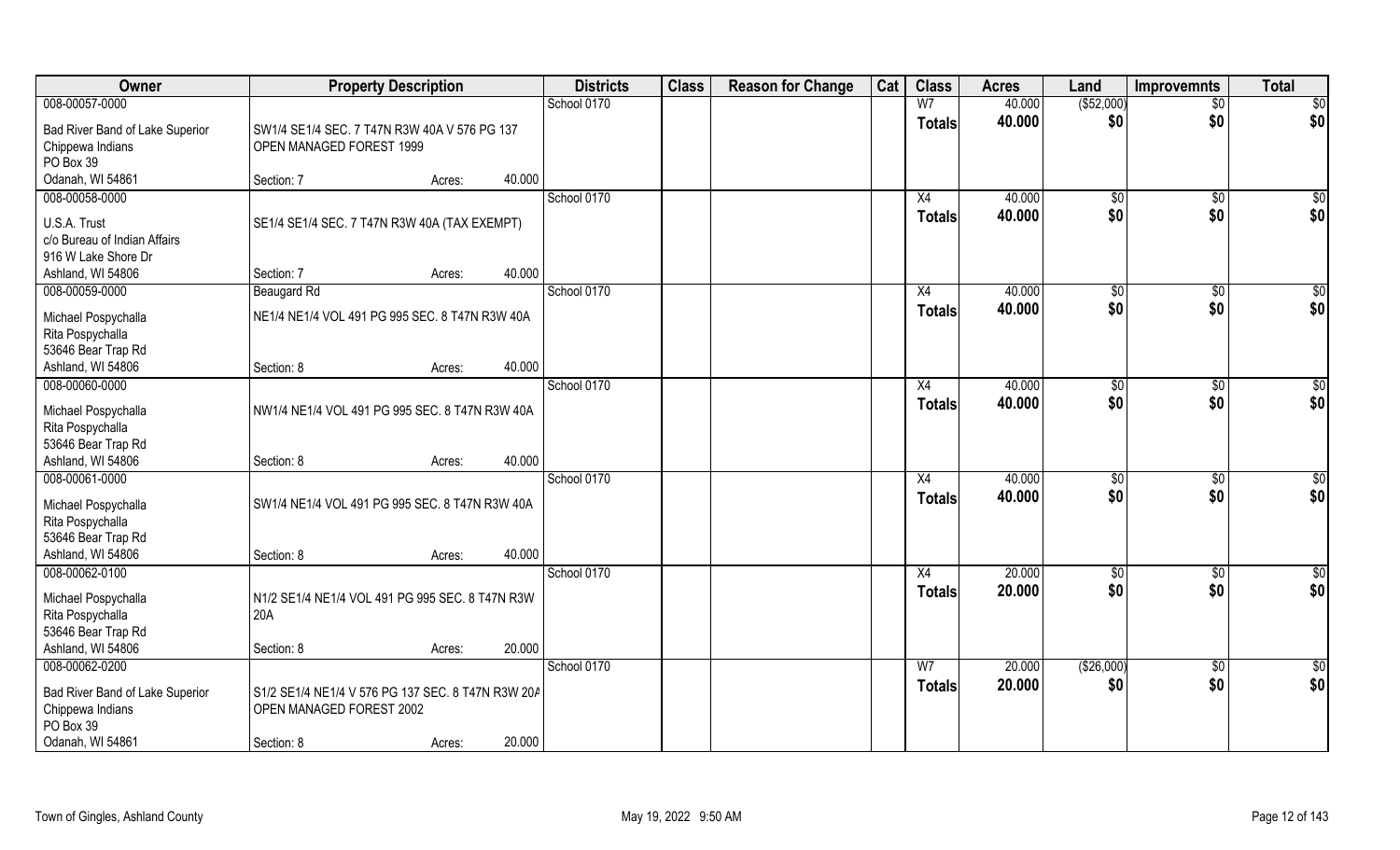| <b>Owner</b>                                                                                           | <b>Property Description</b>                                                                 |                  | <b>Districts</b> | <b>Class</b> | <b>Reason for Change</b> | Cat | <b>Class</b>                    | <b>Acres</b>     | Land              | <b>Improvemnts</b>     | <b>Total</b>           |
|--------------------------------------------------------------------------------------------------------|---------------------------------------------------------------------------------------------|------------------|------------------|--------------|--------------------------|-----|---------------------------------|------------------|-------------------|------------------------|------------------------|
| 008-00063-0000                                                                                         |                                                                                             |                  | School 0170      |              |                          |     | W <sub>7</sub>                  | 40.000           | ( \$52,000)       | $\overline{50}$        | $\overline{50}$        |
| Bad River Band of Lake Superior<br>Chippewa Indians<br>PO Box 39                                       | NE1/4 NW1/4 V 576 PG 137 SEC. 8 T47N R3W 40A<br>OPEN MANAGED FOREST 1999                    |                  |                  |              |                          |     | <b>Totals</b>                   | 40.000           | \$0               | \$0                    | \$0                    |
| Odanah, WI 54861                                                                                       | Section: 8                                                                                  | 40.000<br>Acres: |                  |              |                          |     |                                 |                  |                   |                        |                        |
| 008-00064-0000                                                                                         |                                                                                             |                  | School 0170      |              |                          |     | X4                              | 40.000           | $\sqrt[6]{}$      | $\sqrt{6}$             | $\sqrt{50}$            |
| U.S.A. Trust<br>c/o Bureau of Indian Affairs<br>916 W Lake Shore Dr<br>Ashland, WI 54806               | NW1/4 NW1/4 VOL 309 PG 197 SEC. 8 T47N R3W 40A<br>(TAX EXEMPT)<br>Section: 8                | 40.000<br>Acres: |                  |              |                          |     | <b>Totals</b>                   | 40.000           | \$0               | \$0                    | \$0                    |
| 008-00065-0100                                                                                         |                                                                                             |                  | School 0170      |              |                          |     | X4                              | 20.000           | \$0               | $\sqrt[6]{30}$         | \$0                    |
| U.S.A. Trust<br>c/o Bureau of Indian Affairs<br>916 W Lake Shore Dr                                    | N1/2 SW1/4 NW1/4 VOL 309 PG 197 SEC. 8 T47N R3W<br>20A (TAX EXEMPT)                         |                  |                  |              |                          |     | <b>Totals</b>                   | 20.000           | \$0               | \$0                    | \$0                    |
| Ashland, WI 54806                                                                                      | Section: 8                                                                                  | 20.000<br>Acres: |                  |              |                          |     |                                 |                  |                   |                        |                        |
| 008-00065-0200                                                                                         |                                                                                             |                  | School 0170      |              |                          |     | W7                              | 20.000           | (\$26,000)        | $\sqrt[6]{3}$          | \$0                    |
| Bad River Band of Lake Superior<br>Chippewa Indians<br>PO Box 39                                       | S1/2 SW1/4 NW1/4 V 576 PG 137 SEC. 8 T47N R3W<br>20A OPEN MANAGED FOREST 2002               |                  |                  |              |                          |     | <b>Totals</b>                   | 20.000           | \$0               | \$0                    | \$0                    |
| Odanah, WI 54861                                                                                       | Section: 8                                                                                  | 20.000<br>Acres: |                  |              |                          |     |                                 |                  |                   |                        |                        |
| 008-00066-0000<br>Bad River Band of Lake Superior<br>Chippewa Indians<br>PO Box 39<br>Odanah, WI 54861 | SE1/4 NW1/4 V 576 PG 137 SEC. 8 T47N R3W 40A<br>OPEN MANAGED FOREST 1999<br>Section: 8      | 40.000<br>Acres: | School 0170      |              |                          |     | $\overline{W}$<br><b>Totals</b> | 40.000<br>40.000 | (\$52,000)<br>\$0 | $\sqrt[6]{30}$<br>\$0  | \$0<br>\$0             |
| 008-00067-0100                                                                                         |                                                                                             |                  | School 0170      |              |                          |     | X4                              | 20.000           | \$0               | \$0                    | \$0                    |
| Michael Pospychalla<br>Rita Pospychalla<br>53646 Bear Trap Rd                                          | E1/2 NE1/4 SW1/4 VOL 491 PG 995 SEC. 8 T47N R3W<br>20A                                      |                  |                  |              |                          |     | <b>Totals</b>                   | 20.000           | \$0               | \$0                    | \$0                    |
| Ashland, WI 54806                                                                                      | Section: 8                                                                                  | 20.000<br>Acres: |                  |              |                          |     |                                 |                  |                   |                        |                        |
| 008-00067-0200<br>Bad River Band of Lake Superior<br>Chippewa Indians<br>PO Box 39<br>Odanah, WI 54861 | W1/2 NE1/4 SW1/4 V 576 PG 137 SEC. 8 T47N R3W<br>20A OPEN MANAGED FOREST 2002<br>Section: 8 | 20.000<br>Acres: | School 0170      |              |                          |     | W <sub>7</sub><br><b>Totals</b> | 20.000<br>20.000 | (\$26,000)<br>\$0 | $\overline{50}$<br>\$0 | $\overline{50}$<br>\$0 |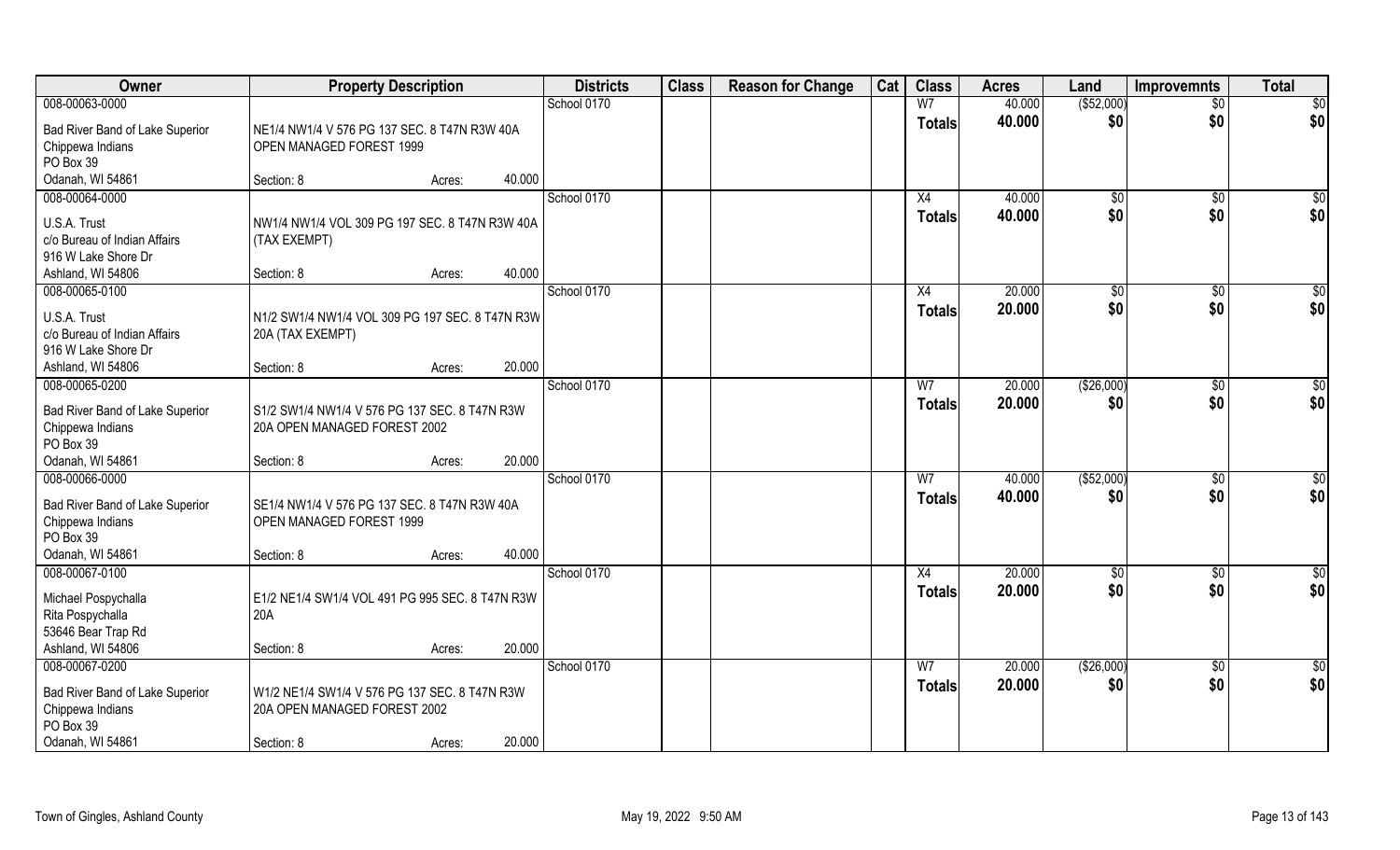| Owner                                                            | <b>Property Description</b>                                              |                  | <b>Districts</b> | <b>Class</b> | <b>Reason for Change</b> | Cat | <b>Class</b>                    | <b>Acres</b>     | Land                 | <b>Improvemnts</b>    | <b>Total</b>       |
|------------------------------------------------------------------|--------------------------------------------------------------------------|------------------|------------------|--------------|--------------------------|-----|---------------------------------|------------------|----------------------|-----------------------|--------------------|
| 008-00068-0000                                                   |                                                                          |                  | School 0170      |              |                          |     | W <sub>7</sub>                  | 40.000           | ( \$52,000)          | $\overline{50}$       | $\overline{50}$    |
| Bad River Band of Lake Superior<br>Chippewa Indians<br>PO Box 39 | NW1/4 SW1/4 V 576 PG 137 SEC. 8 T47N R3W 40A<br>OPEN MANAGED FOREST 1999 |                  |                  |              |                          |     | <b>Totals</b>                   | 40.000           | \$0                  | \$0                   | \$0                |
| Odanah, WI 54861                                                 | Section: 8                                                               | 40.000<br>Acres: |                  |              |                          |     |                                 |                  |                      |                       |                    |
| 008-00069-0000                                                   |                                                                          |                  | School 0170      |              |                          |     | W <sub>7</sub><br><b>Totals</b> | 40.000<br>40.000 | ( \$52,000)<br>\$0   | $\sqrt{$0}$<br>\$0    | $\sqrt{50}$<br>\$0 |
| Bad River Band of Lake Superior<br>Chippewa Indians<br>PO Box 39 | SW1/4 SW1/4 SEC, 8 T47N R3W 40A V 576 PG 137<br>OPEN MANAGED FOREST 1999 |                  |                  |              |                          |     |                                 |                  |                      |                       |                    |
| Odanah, WI 54861                                                 | Section: 8                                                               | 40.000<br>Acres: |                  |              |                          |     |                                 |                  |                      |                       |                    |
| 008-00070-0000                                                   |                                                                          |                  | School 0170      |              |                          |     | W <sub>7</sub>                  | 40.000           | ( \$52,000)          | $\sqrt[6]{3}$         | \$0                |
| Bad River Band of Lake Superior<br>Chippewa Indians<br>PO Box 39 | SE1/4 SW1/4 SEC. 8 T47N R3W 40A V 576 PG 137<br>OPEN MANAGED FOREST 1999 |                  |                  |              |                          |     | <b>Totals</b>                   | 40.000           | \$0                  | \$0                   | \$0                |
| Odanah, WI 54861                                                 | Section: 8                                                               | 40.000<br>Acres: |                  |              |                          |     |                                 |                  |                      |                       |                    |
| 008-00071-0000                                                   |                                                                          |                  | School 0170      |              |                          |     | W7                              | 40.000           | ( \$52,000)          | $\sqrt[6]{3}$         | \$0                |
| Bad River Band of Lake Superior<br>Chippewa Indians<br>PO Box 39 | NE1/4 SE1/4 V 576 PG 137 SEC. 8 T47N R3W 40A<br>OPEN MANAGED FOREST 1999 |                  |                  |              |                          |     | <b>Totals</b>                   | 40.000           | \$0                  | \$0                   | \$0                |
| Odanah, WI 54861                                                 | Section: 8                                                               | 40.000<br>Acres: |                  |              |                          |     |                                 |                  |                      |                       |                    |
| 008-00072-0000                                                   |                                                                          |                  | School 0170      |              |                          |     | X4<br><b>Totals</b>             | 40.000<br>40.000 | $\sqrt[6]{3}$<br>\$0 | $\sqrt[6]{30}$<br>\$0 | \$0<br>\$0         |
| Michael Pospychalla<br>Rita Pospychalla<br>53646 Bear Trap Rd    | NW1/4 SE1/4 VOL 491 PG 995 SEC. 8 T47N R3W 40A                           |                  |                  |              |                          |     |                                 |                  |                      |                       |                    |
| Ashland, WI 54806                                                | Section: 8                                                               | 40.000<br>Acres: |                  |              |                          |     |                                 |                  |                      |                       |                    |
| 008-00073-0000                                                   |                                                                          |                  | School 0170      |              |                          |     | W <sub>7</sub>                  | 40.000           | ( \$52,000)          | $\sqrt{$0}$           | $\frac{6}{3}$      |
| Bad River Band of Lake Superior<br>Chippewa Indians<br>PO Box 39 | SW1/4 SE1/4 SEC. 8 T47N R3W 40A V 576 PG 137<br>OPEN MANAGED FOREST 1999 |                  |                  |              |                          |     | <b>Totals</b>                   | 40.000           | \$0                  | \$0                   | \$0                |
| Odanah, WI 54861                                                 | Section: 8                                                               | 40.000<br>Acres: |                  |              |                          |     |                                 |                  |                      |                       |                    |
| 008-00074-0000                                                   |                                                                          |                  | School 0170      |              |                          |     | W <sub>7</sub>                  | 40.000           | ( \$52,000)          | $\sqrt{$0}$           | $\overline{50}$    |
| Bad River Band of Lake Superior<br>Chippewa Indians<br>PO Box 39 | SE1/4 SE1/4 SEC. 8 T47N R3W 40A V 576 PG 137<br>OPEN MANAGED FOREST 1999 |                  |                  |              |                          |     | Totals                          | 40.000           | \$0                  | \$0                   | \$0                |
| Odanah, WI 54861                                                 | Section: 8                                                               | 40.000<br>Acres: |                  |              |                          |     |                                 |                  |                      |                       |                    |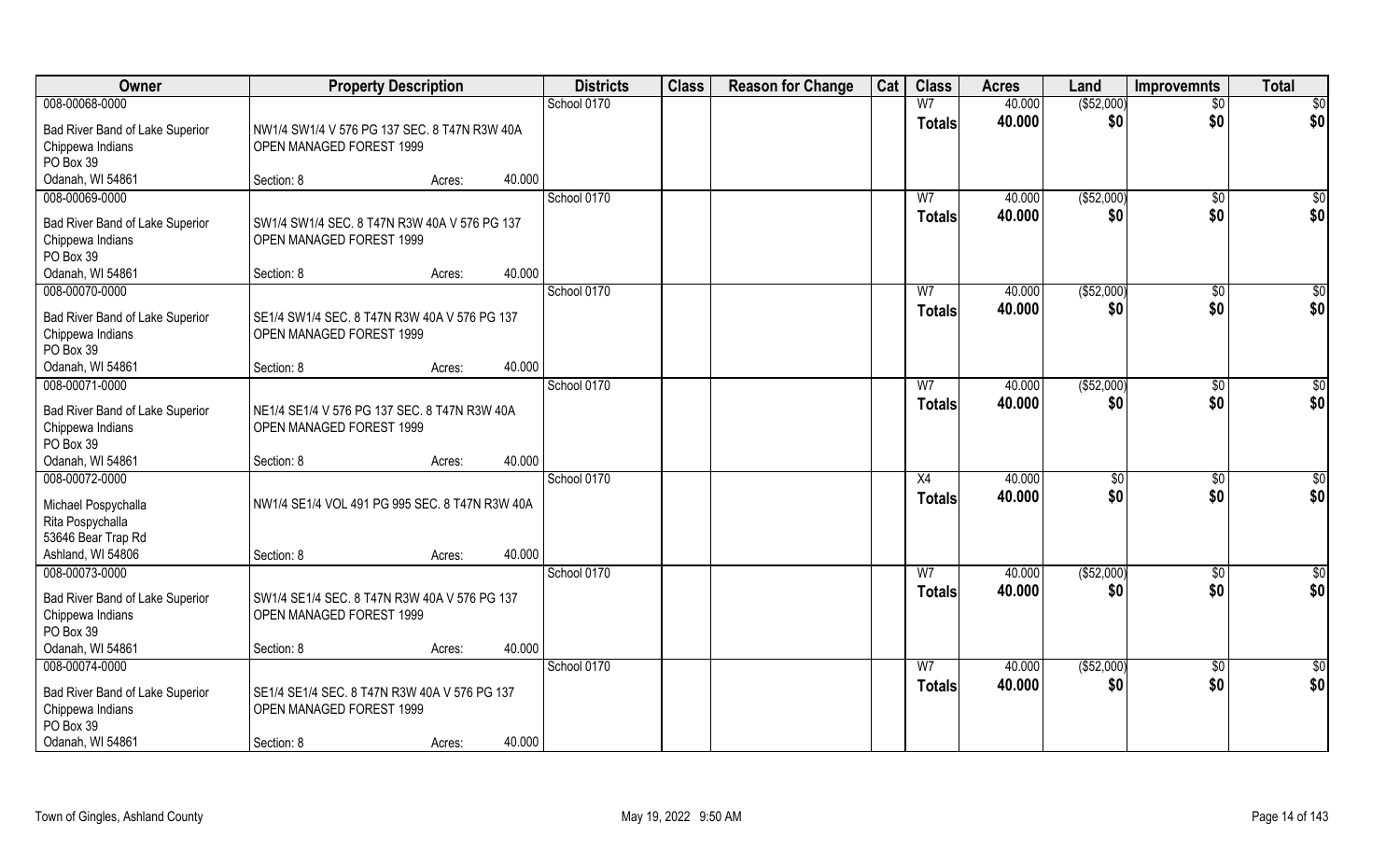| Owner                                                                                                  | <b>Property Description</b>                                                                                  | <b>Districts</b> | <b>Class</b> | <b>Reason for Change</b> | Cat | <b>Class</b>                    | <b>Acres</b>     | Land                 | <b>Improvemnts</b>    | <b>Total</b>           |
|--------------------------------------------------------------------------------------------------------|--------------------------------------------------------------------------------------------------------------|------------------|--------------|--------------------------|-----|---------------------------------|------------------|----------------------|-----------------------|------------------------|
| 008-00075-0000                                                                                         |                                                                                                              | School 0170      |              |                          |     | W <sub>7</sub>                  | 40.000           | ( \$52,000)          | $\overline{50}$       | \$0                    |
| Bad River Band of Lake Superior<br>Chippewa Indians<br>PO Box 39                                       | NE1/4 NE1/4 SEC. 17 T47N R3W 40A V 576 PG 137<br>OPEN MANAGED FOREST 1999                                    |                  |              |                          |     | <b>Totals</b>                   | 40.000           | \$0                  | \$0                   | \$0                    |
| Odanah, WI 54861                                                                                       | 40.000<br>Section: 17<br>Acres:                                                                              |                  |              |                          |     |                                 |                  |                      |                       |                        |
| 008-00076-0000                                                                                         |                                                                                                              | School 0170      |              |                          |     | W <sub>7</sub>                  | 40.000           | ( \$52,000)          | $\sqrt{$0}$           | $\sqrt{50}$            |
| Bad River Band of Lake Superior<br>Chippewa Indians<br>PO Box 39                                       | NW1/4 NE1/4 SEC. 17 T47N R3W 40A V 576 PG 137<br>OPEN MANAGED FOREST 1999                                    |                  |              |                          |     | <b>Totals</b>                   | 40.000           | \$0                  | \$0                   | \$0                    |
| Odanah, WI 54861                                                                                       | 40.000<br>Section: 17<br>Acres:                                                                              |                  |              |                          |     |                                 |                  |                      |                       |                        |
| 008-00077-0000<br>James English<br>Dorothy English<br>930 N 651 East                                   | SW1/4 NE1/4 VOL 300 PG 264 SEC. 17 T47N R3W 40A                                                              | School 0170      |              |                          |     | G6<br><b>Totals</b>             | 40.000<br>40.000 | \$40,000<br>\$40,000 | $\sqrt[6]{3}$<br>\$0  | \$40,000<br>\$40,000   |
| Westerville, IN 46391                                                                                  | 40.000<br>Section: 17<br>Acres:                                                                              |                  |              |                          |     |                                 |                  |                      |                       |                        |
| 008-00078-0000                                                                                         |                                                                                                              | School 0170      |              |                          |     | X4                              | 40.000           | $\sqrt[6]{3}$        | $\sqrt[6]{3}$         | \$0                    |
| U.S.A. Trust<br>c/o Bureau of Indian Affairs<br>916 W Lake Shore Dr                                    | SE1/4 NE1/4 SEC. 17 T47N R3W 40A (TAX EXEMPT)                                                                |                  |              |                          |     | <b>Totals</b>                   | 40.000           | \$0                  | \$0                   | \$0                    |
| Ashland, WI 54806                                                                                      | 40.000<br>Section: 17<br>Acres:                                                                              |                  |              |                          |     |                                 |                  |                      |                       |                        |
| 008-00079-0000<br>Bad River Band of Lake Superior<br>Chippewa Indians<br>PO Box 39<br>Odanah, WI 54861 | NE1/4 NW1/4 SEC. 17 T47N R3W 40A V 576 PG 137<br>OPEN MANAGED FOREST 1999<br>40.000<br>Section: 17<br>Acres: | School 0170      |              |                          |     | $\overline{W}$<br><b>Totals</b> | 40.000<br>40.000 | (\$52,000)<br>\$0    | $\sqrt[6]{30}$<br>\$0 | \$0<br>\$0             |
| 008-00080-0000                                                                                         |                                                                                                              | School 0170      |              |                          |     | W <sub>7</sub>                  | 40.000           | ( \$52,000)          | \$0                   | \$0                    |
| Bad River Band of Lake Superior<br>Chippewa Indians<br>PO Box 39                                       | NW1/4 NW1/4 SEC. 17 T47N R3W 40A V 576 PG 137<br>OPEN MANAGED FOREST 1999                                    |                  |              |                          |     | <b>Totals</b>                   | 40.000           | \$0                  | \$0                   | \$0                    |
| Odanah, WI 54861                                                                                       | 40.000<br>Section: 17<br>Acres:                                                                              |                  |              |                          |     |                                 |                  |                      |                       |                        |
| 008-00081-0000<br>Bad River Band of Lake Superior<br>Chippewa Indians<br>PO Box 39<br>Odanah, WI 54861 | SW1/4 NW1/4 SEC. 17 T47N R3W 40A V 576 PG 137<br>OPEN MANAGED FOREST 1999<br>40.000<br>Section: 17<br>Acres: | School 0170      |              |                          |     | W <sub>7</sub><br><b>Totals</b> | 40.000<br>40.000 | ( \$52,000)<br>\$0   | $\sqrt{$0}$<br>\$0    | $\overline{50}$<br>\$0 |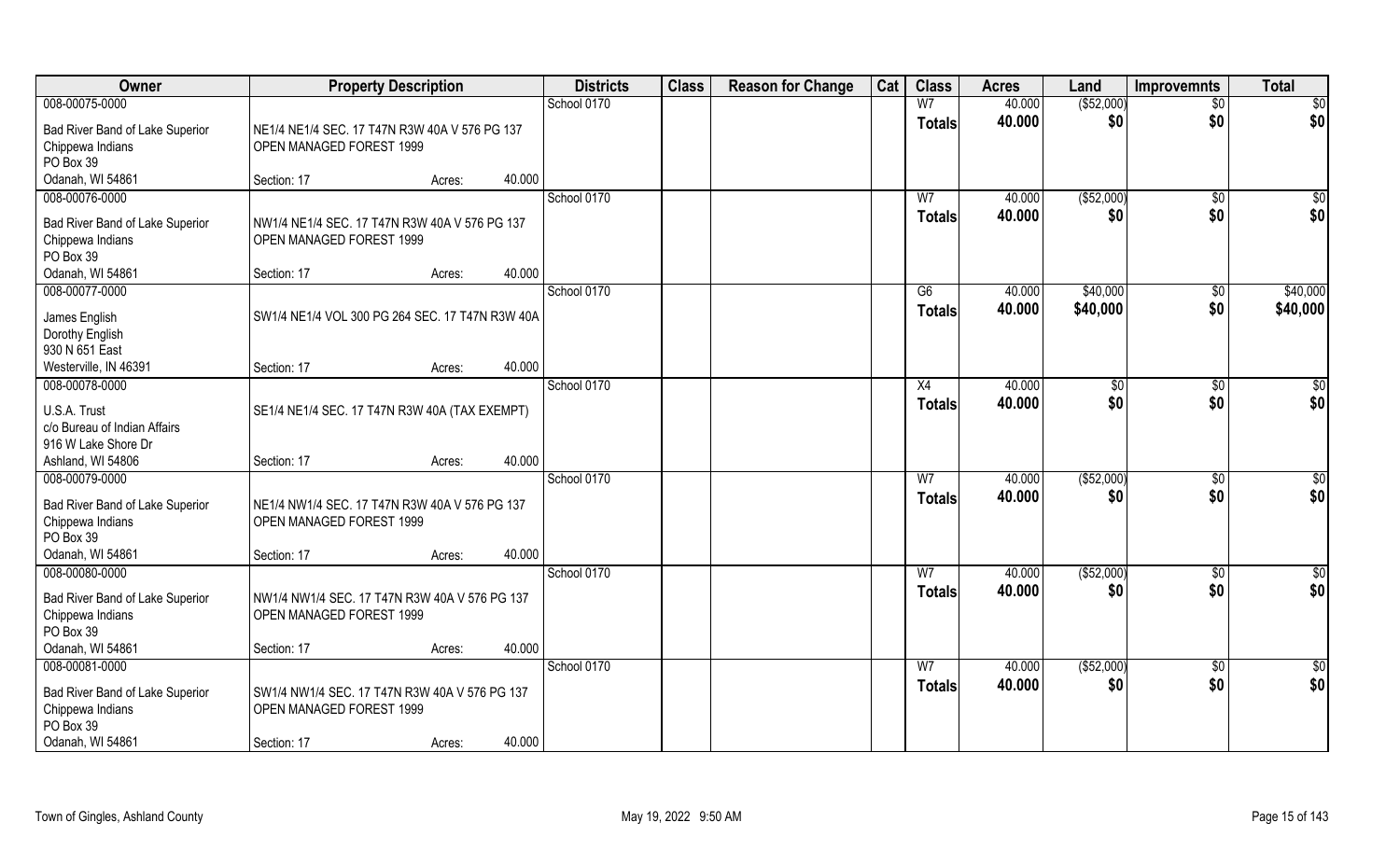| Owner                                                                                                  | <b>Property Description</b>                                                                     |                  | <b>Districts</b> | <b>Class</b> | <b>Reason for Change</b> | Cat | <b>Class</b>                    | <b>Acres</b>     | Land               | <b>Improvemnts</b>    | <b>Total</b>    |
|--------------------------------------------------------------------------------------------------------|-------------------------------------------------------------------------------------------------|------------------|------------------|--------------|--------------------------|-----|---------------------------------|------------------|--------------------|-----------------------|-----------------|
| 008-00082-0000                                                                                         |                                                                                                 |                  | School 0170      |              |                          |     | G6                              | 40.000           | \$10,000           | $\overline{50}$       | \$10,000        |
| Thorp Properties LLC<br>6871 Alpine Trl<br>Eden Prairie, MN 55346                                      | SE1/4 NW1/4 V 743 PG 444 SEC. 17 T47N R3W 40A                                                   |                  |                  |              |                          |     | <b>Totals</b>                   | 40.000           | \$10,000           | \$0                   | \$10,000        |
|                                                                                                        | Section: 17                                                                                     | 40.000<br>Acres: |                  |              |                          |     |                                 |                  |                    |                       |                 |
| 008-00083-0000                                                                                         |                                                                                                 |                  | School 0170      |              |                          |     | W <sub>7</sub>                  | 40.000           | ( \$52,000)        | $\sqrt{$0}$           | \$0             |
| Bad River Band of Lake Superior<br>Chippewa Indians<br>PO Box 39                                       | NE1/4 SW1/4 SEC. 17 T47N R3W 40A V 576 PG 137<br>OPEN MANAGED FOREST 1999                       |                  |                  |              |                          |     | <b>Totals</b>                   | 40.000           | \$0                | \$0                   | \$0             |
| Odanah, WI 54861                                                                                       | Section: 17                                                                                     | 40.000<br>Acres: |                  |              |                          |     |                                 |                  |                    |                       |                 |
| 008-00084-0000                                                                                         |                                                                                                 |                  | School 0170      |              |                          |     | X4                              | 80.000           | \$0                | $\sqrt[6]{3}$         | \$0             |
| U.S.A. Trust<br>c/o Bureau of Indian Affairs<br>916 W Lake Shore Dr                                    | W1/2 SW1/4 SEC. 17 T47N R3W 80A (TAX EXEMPT)                                                    |                  |                  |              |                          |     | <b>Totals</b>                   | 80.000           | \$0                | \$0                   | \$0             |
| Ashland, WI 54806                                                                                      | Section: 17                                                                                     | 80.000<br>Acres: |                  |              |                          |     |                                 |                  |                    |                       |                 |
| 008-00085-0000                                                                                         |                                                                                                 |                  | School 0170      |              |                          |     | W7                              | 40.000           | ( \$52,000)        | $\sqrt[6]{3}$         | \$0             |
| Bad River Band of Lake Superior<br>Chippewa Indians<br>PO Box 39                                       | SE1/4 SW1/4 SEC. 17 T47N R3W 40A V 576 PG 137<br>OPEN MANAGED FOREST 1999                       |                  |                  |              |                          |     | <b>Totals</b>                   | 40.000           | \$0                | \$0                   | \$0             |
| Odanah, WI 54861                                                                                       | Section: 17                                                                                     | 40.000<br>Acres: |                  |              |                          |     |                                 |                  |                    |                       |                 |
| 008-00086-0000<br>Bad River Band of Lake Superior<br>Chippewa Indians<br>PO Box 39<br>Odanah, WI 54861 | NE1/4 SE1/4 SEC. 17 T47N R3W 40A V 576 PG 137<br>OPEN MANAGED FOREST 1999<br>Section: 17        | 40.000<br>Acres: | School 0170      |              |                          |     | $\overline{W}$<br><b>Totals</b> | 40.000<br>40.000 | ( \$52,000)<br>\$0 | $\sqrt[6]{30}$<br>\$0 | \$0<br>\$0      |
| 008-00087-0000                                                                                         |                                                                                                 |                  | School 0170      |              |                          |     | W <sub>7</sub>                  | 40.000           | ( \$52,000)        | $\sqrt{$0}$           | $\frac{6}{3}$   |
| Bad River Band of Lake Superior<br>Chippewa Indians<br>PO Box 39<br>Odanah, WI 54861                   | NW1/4 SE1/4 SEC. 17 T47N R3W 40A V 576 PG 137<br>OPEN MANAGED FOREST 1999<br>Section: 17        | 40.000<br>Acres: |                  |              |                          |     | <b>Totals</b>                   | 40.000           | \$0                | \$0                   | \$0             |
| 008-00088-0000                                                                                         |                                                                                                 |                  | School 0170      |              |                          |     | W <sub>7</sub>                  | 40.000           | ( \$52,000)        | $\sqrt{$0}$           | $\overline{50}$ |
| Bad River Band of Lake Superior<br>Chippewa Indians<br>PO Box 39<br>Odanah, WI 54861                   | SW1/4 SE1/4 SEC. 17 T47N R3W 40A V 576 PG 137<br><b>OPEN MANAGED FOREST 1999</b><br>Section: 17 | 40.000<br>Acres: |                  |              |                          |     | Totals                          | 40.000           | \$0                | \$0                   | \$0             |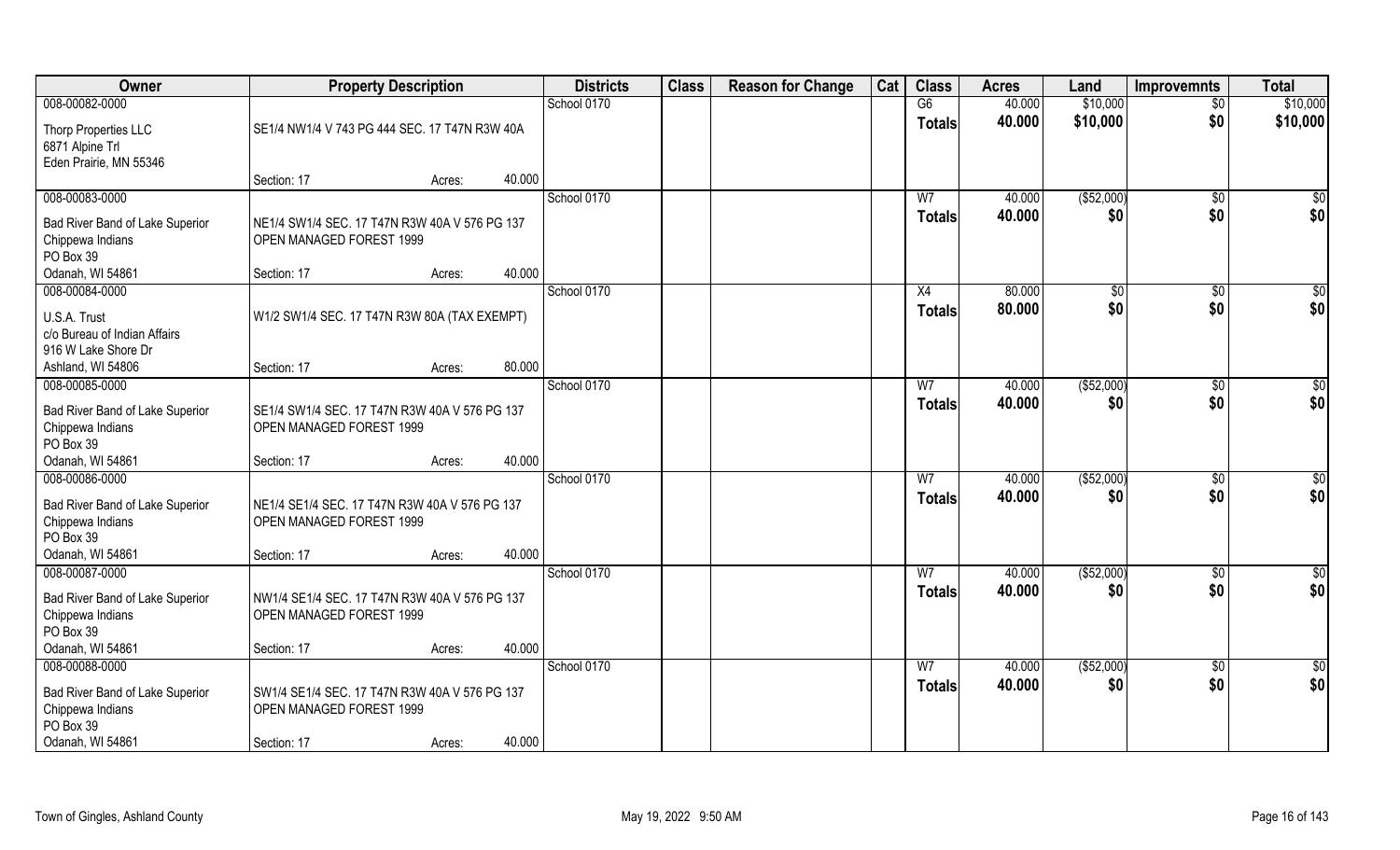| Owner                                                                                    | <b>Property Description</b>                                                                |        |        | <b>Districts</b> | <b>Class</b> | <b>Reason for Change</b> | Cat | <b>Class</b>        | <b>Acres</b>     | Land              | <b>Improvemnts</b>   | <b>Total</b> |
|------------------------------------------------------------------------------------------|--------------------------------------------------------------------------------------------|--------|--------|------------------|--------------|--------------------------|-----|---------------------|------------------|-------------------|----------------------|--------------|
| 008-00089-0000                                                                           |                                                                                            |        |        | School 0170      |              |                          |     | W <sub>7</sub>      | 40.000           | ( \$52,000)       | $\sqrt{$0}$          | \$0          |
| Bad River Band of Lake Superior<br>Chippewa Indians<br>PO Box 39                         | SE1/4 SE1/4 SEC. 17 T47N R3W 40A V 576 PG 137<br>OPEN MANAGED FOREST 1999                  |        |        |                  |              |                          |     | <b>Totals</b>       | 40.000           | \$0               | \$0                  | \$0          |
| Odanah, WI 54861                                                                         | Section: 17                                                                                | Acres: | 40.000 |                  |              |                          |     |                     |                  |                   |                      |              |
| 008-00090-0000                                                                           |                                                                                            |        |        | School 0170      |              |                          |     | X4                  | 40.000           | $\sqrt[6]{}$      | $\sqrt{$0}$          | $\sqrt{50}$  |
| Town of Gingles<br>c/o Town Hall<br>49833 State Hwy 112                                  | NE1/4 NE1/4 SEC. 18 T47N R3W 40A (TAX EXEMPT)                                              |        |        |                  |              |                          |     | <b>Totals</b>       | 40.000           | \$0               | \$0                  | \$0          |
| Ashland, WI 54806                                                                        | Section: 18                                                                                | Acres: | 40.000 |                  |              |                          |     |                     |                  |                   |                      |              |
| 008-00091-0000                                                                           |                                                                                            |        |        | School 0170      |              |                          |     | X4                  | 40.000           | \$0               | $\sqrt[6]{3}$        | \$0          |
| U.S.A. Trust<br>c/o Bureau of Indian Affairs<br>916 W Lake Shore Dr                      | NW1/4 NE1/4 SEC. 18 T47N R3W 40A (TAX EXEMPT)                                              |        |        |                  |              |                          |     | <b>Totals</b>       | 40.000           | \$0               | \$0                  | \$0          |
| Ashland, WI 54806                                                                        | Section: 18                                                                                | Acres: | 40.000 |                  |              |                          |     |                     |                  |                   |                      |              |
| 008-00092-0000                                                                           |                                                                                            |        |        | School 0170      |              |                          |     | X4                  | 40.000           | $\sqrt[6]{3}$     | $\sqrt[6]{3}$        | \$0          |
| Town of Gingles<br>c/o Town Hall<br>49833 State Hwy 112                                  | SW1/4 NE1/4 SEC. 18 T47N R3W 40A (TAX EXEMPT)                                              |        |        |                  |              |                          |     | <b>Totals</b>       | 40.000           | \$0               | \$0                  | \$0          |
| Ashland, WI 54806                                                                        | Section: 18                                                                                | Acres: | 40.000 |                  |              |                          |     |                     |                  |                   |                      |              |
| 008-00093-0000<br>Town of Gingles<br>c/o Town Hall<br>49833 State Hwy 112                | SE1/4 NE1/4 SEC. 18 T47N R3W 40A (TAX EXEMPT)                                              |        |        | School 0170      |              |                          |     | X4<br><b>Totals</b> | 40.000<br>40.000 | \$0<br>\$0        | $\sqrt[6]{3}$<br>\$0 | \$0<br>\$0   |
| Ashland, WI 54806<br>008-00094-0000                                                      | Section: 18                                                                                | Acres: | 40.000 | School 0170      |              |                          |     | X4                  | 40.000           | \$0               | \$0                  | \$0          |
| U.S.A. Trust<br>c/o Bureau of Indian Affairs<br>916 W Lake Shore Dr<br>Ashland, WI 54806 | NE1/4 NW1/4 SEC. 18 T47N R3W 40A (TAX EXEMPT)                                              |        | 40.000 |                  |              |                          |     | <b>Totals</b>       | 40.000           | \$0               | \$0                  | \$0          |
| 008-00095-0000                                                                           | Section: 18                                                                                | Acres: |        | School 0170      |              |                          |     | W <sub>7</sub>      | 46.460           | $($ \$60,400) $)$ | $\sqrt{$0}$          | \$0          |
| Bad River Band of Lake Superior<br>Chippewa Indians<br>PO Box 39<br>Odanah, WI 54861     | NW1/4 NW1/4 SEC. 18 T47N R3W 46.46A V 576 PG 13<br>OPEN MANAGED FOREST 1999<br>Section: 18 | Acres: | 46.460 |                  |              |                          |     | <b>Totals</b>       | 46.460           | \$0               | \$0                  | \$0          |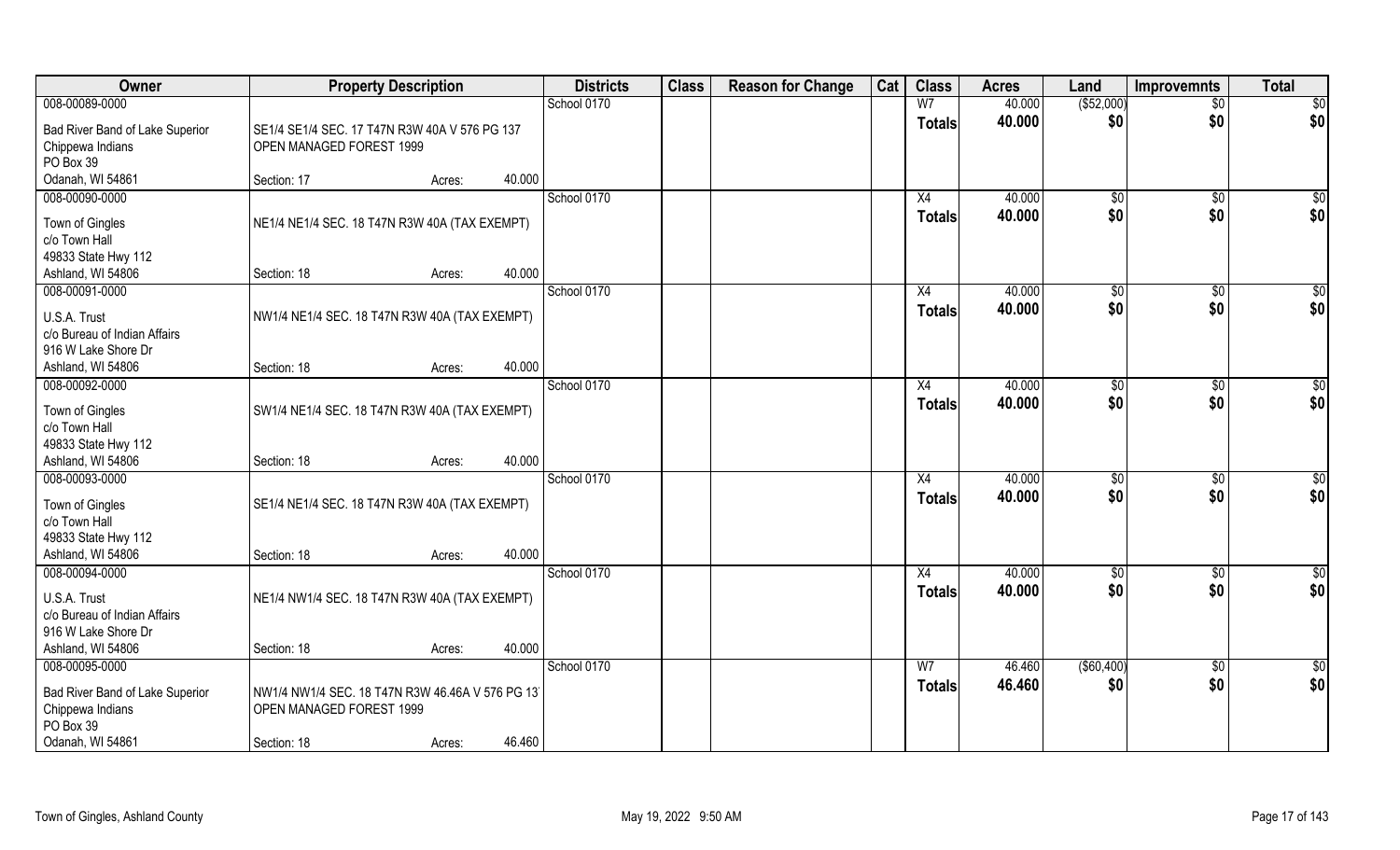| Owner                        | <b>Property Description</b>                                          |        |        | <b>Districts</b> | <b>Class</b> | <b>Reason for Change</b> | Cat | <b>Class</b>           | <b>Acres</b> | Land     | <b>Improvemnts</b> | <b>Total</b> |
|------------------------------|----------------------------------------------------------------------|--------|--------|------------------|--------------|--------------------------|-----|------------------------|--------------|----------|--------------------|--------------|
| 008-00096-0000               |                                                                      |        |        | School 0170      |              |                          |     | X4                     | 47.060       | \$0      | $\sqrt{$0}$        | \$0          |
| U.S.A. Trust                 | SW1/4 NW1/4 SEC. 18 T47N R3W 47.06A (TAX                             |        |        |                  |              |                          |     | <b>Totals</b>          | 47.060       | \$0      | \$0                | \$0          |
| c/o Bureau of Indian Affairs | EXEMPT)                                                              |        |        |                  |              |                          |     |                        |              |          |                    |              |
| 916 W Lake Shore Dr          |                                                                      |        |        |                  |              |                          |     |                        |              |          |                    |              |
| Ashland, WI 54806            | Section: 18                                                          | Acres: | 47.060 |                  |              |                          |     |                        |              |          |                    |              |
| 008-00097-0000               |                                                                      |        |        | School 0170      |              |                          |     | X4                     | 40.000       | \$0      | \$0                | $\sqrt{50}$  |
| Town of Gingles              | SE1/4 NW1/4 SEC. 18 T47N R3W 40A (TAX EXEMPT)                        |        |        |                  |              |                          |     | <b>Totals</b>          | 40.000       | \$0      | \$0                | \$0          |
| c/o Town Hall                |                                                                      |        |        |                  |              |                          |     |                        |              |          |                    |              |
| 49833 State Hwy 112          |                                                                      |        |        |                  |              |                          |     |                        |              |          |                    |              |
| Ashland, WI 54806            | Section: 18                                                          | Acres: | 40.000 |                  |              |                          |     |                        |              |          |                    |              |
| 008-00098-0100               |                                                                      |        |        | School 0170      |              |                          |     | X4                     | 30.000       | \$0      | \$0                | \$0          |
| Town of Gingles              | E 3/4 NE1/4 SW1/4 SEC. 18 T47N R3W 30A VOL 406                       |        |        |                  |              |                          |     | <b>Totals</b>          | 30.000       | \$0      | \$0                | \$0          |
| c/o Town Hall                | PG 445 (TAX EXEMPT)                                                  |        |        |                  |              |                          |     |                        |              |          |                    |              |
| 49833 State Hwy 112          |                                                                      |        |        |                  |              |                          |     |                        |              |          |                    |              |
| Ashland, WI 54806            | Section: 18                                                          | Acres: | 30.000 |                  |              |                          |     |                        |              |          |                    |              |
| 008-00098-0200               |                                                                      |        |        | School 0170      |              |                          |     | G5                     | 10.000       | \$3,500  | $\sqrt[6]{3}$      | \$3,500      |
| Randall K. Hinke et al       | W1/4 NE1/4 SW1/4 SEC. 18 T47N R3W                                    |        |        |                  |              |                          |     | <b>Totals</b>          | 10.000       | \$3,500  | \$0                | \$3,500      |
| 6272 Whitetail Dr            |                                                                      |        |        |                  |              |                          |     |                        |              |          |                    |              |
| Eau Claire, WI 54701         |                                                                      |        |        |                  |              |                          |     |                        |              |          |                    |              |
|                              | Section: 18                                                          | Acres: | 10.000 |                  |              |                          |     |                        |              |          |                    |              |
| 008-00099-0000               |                                                                      |        |        | School 0170      |              |                          |     | $\overline{\text{G5}}$ | 47.700       | \$16,700 | $\overline{30}$    | \$16,700     |
| Randall K. Hinke et al       | NW1/4 SW1/4 SEC. 18 T47N R3W                                         |        |        |                  |              |                          |     | <b>Totals</b>          | 47.700       | \$16,700 | \$0                | \$16,700     |
| 6272 Whitetail Dr            |                                                                      |        |        |                  |              |                          |     |                        |              |          |                    |              |
| Eau Claire, WI 54701         |                                                                      |        |        |                  |              |                          |     |                        |              |          |                    |              |
|                              | Section: 18                                                          | Acres: | 47.700 |                  |              |                          |     |                        |              |          |                    |              |
| 008-00100-0000               |                                                                      |        |        | School 0170      |              |                          |     | G5                     | 48.370       | \$17,000 | $\overline{60}$    | \$17,000     |
| Randall K. Hinke et al       | SW1/4 SW1/4 SEC. 18 T47N R3W                                         |        |        |                  |              |                          |     | <b>Totals</b>          | 48.370       | \$17,000 | \$0                | \$17,000     |
| 6272 Whitetail Dr            |                                                                      |        |        |                  |              |                          |     |                        |              |          |                    |              |
| Eau Claire, WI 54701         |                                                                      |        |        |                  |              |                          |     |                        |              |          |                    |              |
|                              | Section: 18                                                          | Acres: | 48.370 |                  |              |                          |     |                        |              |          |                    |              |
| 008-00101-0100               |                                                                      |        |        | School 0170      |              |                          |     | X4                     | 30.000       | \$0      | \$0                | \$0          |
| Town of Gingles              |                                                                      |        |        |                  |              |                          |     | <b>Totals</b>          | 30.000       | \$0      | \$0                | \$0          |
| c/o Town Hall                | E3/4 SE1/4 SW1/4 SEC. 18 T47N R3W 30A VOL 406 PC<br>445 (TAX EXEMPT) |        |        |                  |              |                          |     |                        |              |          |                    |              |
| 49833 State Hwy 112          |                                                                      |        |        |                  |              |                          |     |                        |              |          |                    |              |
| Ashland, WI 54806            | Section: 18                                                          | Acres: | 30.000 |                  |              |                          |     |                        |              |          |                    |              |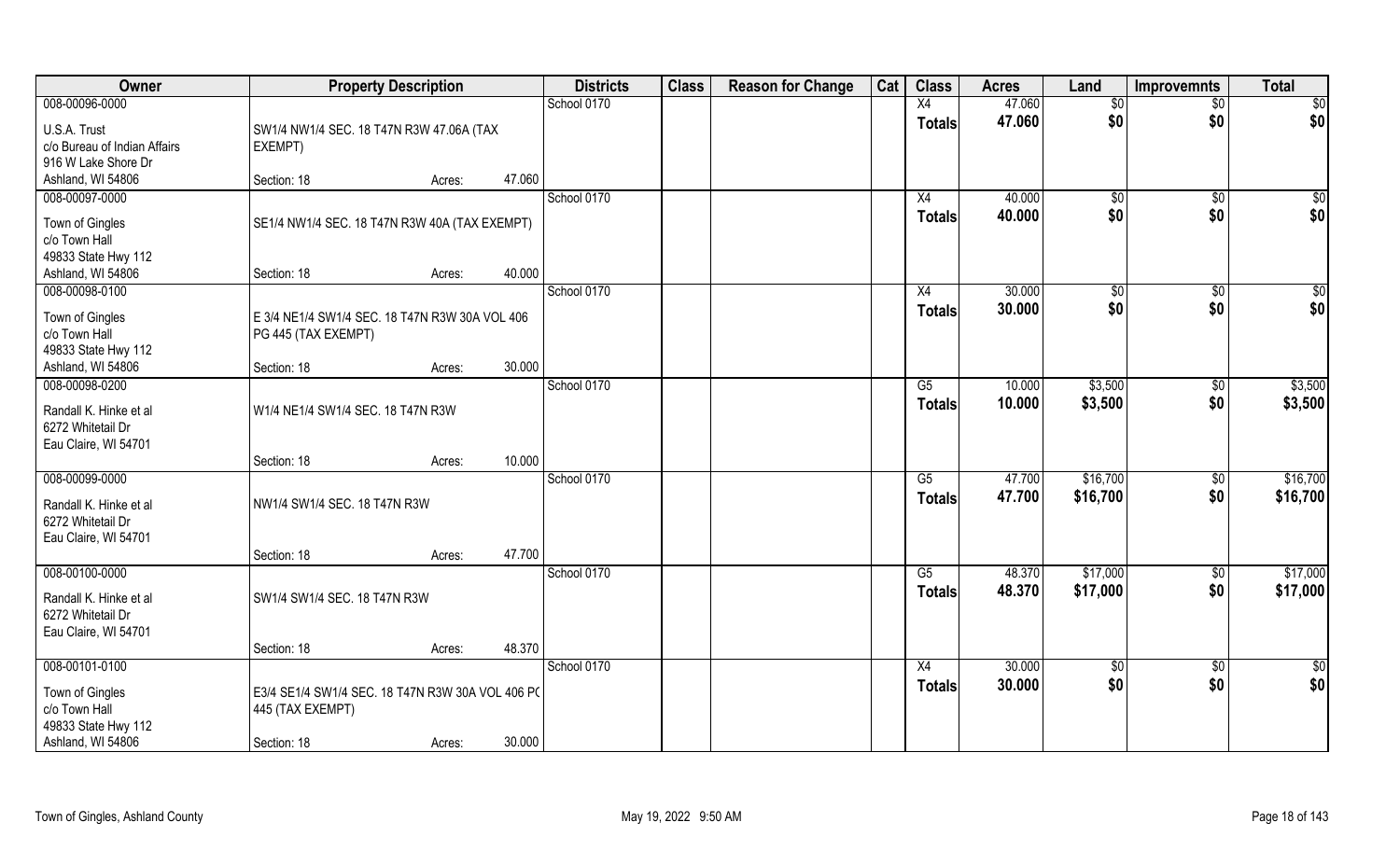| Owner                                                                                                      | <b>Property Description</b>                                                              |        |        | <b>Districts</b> | <b>Class</b> | <b>Reason for Change</b> | Cat | <b>Class</b>                    | <b>Acres</b>     | Land              | <b>Improvemnts</b>     | <b>Total</b>         |
|------------------------------------------------------------------------------------------------------------|------------------------------------------------------------------------------------------|--------|--------|------------------|--------------|--------------------------|-----|---------------------------------|------------------|-------------------|------------------------|----------------------|
| 008-00101-0200                                                                                             |                                                                                          |        |        | School 0170      |              |                          |     | G5                              | 10.000           | \$3,500           | $\overline{50}$        | \$3,500              |
| Randall K. Hinke et al<br>6272 Whitetail Dr<br>Eau Claire, WI 54701                                        | W1/4 SE1/4 SW1/4 SEC. 18 T47N R3W                                                        |        |        |                  |              |                          |     | <b>Totals</b>                   | 10.000           | \$3,500           | \$0                    | \$3,500              |
|                                                                                                            | Section: 18                                                                              | Acres: | 10.000 |                  |              |                          |     |                                 |                  |                   |                        |                      |
| 008-00102-0000                                                                                             |                                                                                          |        |        | School 0170      |              |                          |     | W <sub>7</sub>                  | 40.000           | (\$52,000)        | $\sqrt{$0}$            | $\sqrt{50}$          |
| Bad River Band of Lake Superior<br>Chippewa Indians<br>PO Box 39                                           | NE1/4 SE1/4 SEC. 18 T47N R3W 40A V 576 PG 137<br>OPEN MANAGED FOREST 1999                |        |        |                  |              |                          |     | <b>Totals</b>                   | 40.000           | \$0               | \$0                    | \$0                  |
| Odanah, WI 54861                                                                                           | Section: 18                                                                              | Acres: | 40.000 |                  |              |                          |     |                                 |                  |                   |                        |                      |
| 008-00103-0000                                                                                             |                                                                                          |        |        | School 0170      |              |                          |     | X4                              | 40.000           | $\sqrt[6]{2}$     | $\sqrt[6]{3}$          | \$0                  |
| Town of Gingles<br>c/o Town Hall<br>49833 State Hwy 112                                                    | NW1/4 SE1/4 SEC. 18 T47N R3W 40A (TAX EXEMPT)                                            |        |        |                  |              |                          |     | <b>Totals</b>                   | 40.000           | \$0               | \$0                    | \$0                  |
| Ashland, WI 54806                                                                                          | Section: 18                                                                              | Acres: | 40.000 |                  |              |                          |     |                                 |                  |                   |                        |                      |
| 008-00104-0000                                                                                             |                                                                                          |        |        | School 0170      |              |                          |     | X4                              | 40.000           | $\sqrt[6]{3}$     | $\sqrt[6]{3}$          | \$0                  |
| Town of Gingles<br>c/o Town Hall<br>49833 State Hwy 112                                                    | SW1/4 SE1/4 VOL 169 PG 205 SEC. 18 T47N R3W 40A<br>(TAX EXEMPT)                          |        |        |                  |              |                          |     | <b>Totals</b>                   | 40.000           | \$0               | \$0                    | \$0                  |
| Ashland, WI 54806                                                                                          | Section: 18                                                                              | Acres: | 40.000 |                  |              |                          |     |                                 |                  |                   |                        |                      |
| 008-00105-0000<br>Bad River Band of Lake Superior<br>Chippewa Indians<br>PO Box 39                         | SE1/4 SE1/4 SEC. 18 T47N R3W 40A V 576 PG 137<br>OPEN MANAGED FOREST 1999                |        |        | School 0170      |              |                          |     | W <sub>7</sub><br><b>Totals</b> | 40.000<br>40.000 | (\$52,000)<br>\$0 | $\overline{50}$<br>\$0 | \$0<br>\$0           |
| Odanah, WI 54861                                                                                           | Section: 18                                                                              | Acres: | 40.000 |                  |              |                          |     |                                 |                  |                   |                        |                      |
| 008-00106-0000<br>U.S.A. Trust<br>c/o Bureau of Indian Affairs<br>916 W Lake Shore Dr<br>Ashland, WI 54806 | GOVT LOTS 1,3 & 4 SEC. 19 T47N R3W 48.66A (TAX<br>EXEMPT)<br>Section: 19                 | Acres: | 48.660 | School 0170      |              |                          |     | X4<br><b>Totals</b>             | 48.660<br>48.660 | \$0<br>\$0        | \$0<br>\$0             | $\frac{6}{3}$<br>\$0 |
| 008-00110-0000                                                                                             |                                                                                          |        |        | School 0170      |              |                          |     | W <sub>7</sub>                  | 40.000           | ( \$52,000)       | $\sqrt{$0}$            | \$0                  |
| Bad River Band of Lake Superior<br>Chippewa Indians<br>PO Box 39<br>Odanah, WI 54861                       | NE1/4 NE1/4 SEC. 19 T47N R3W 40A V 576 PG 137<br>OPEN MANAGED FOREST 1999<br>Section: 19 | Acres: | 40.000 |                  |              |                          |     | <b>Totals</b>                   | 40.000           | \$0               | \$0                    | \$0                  |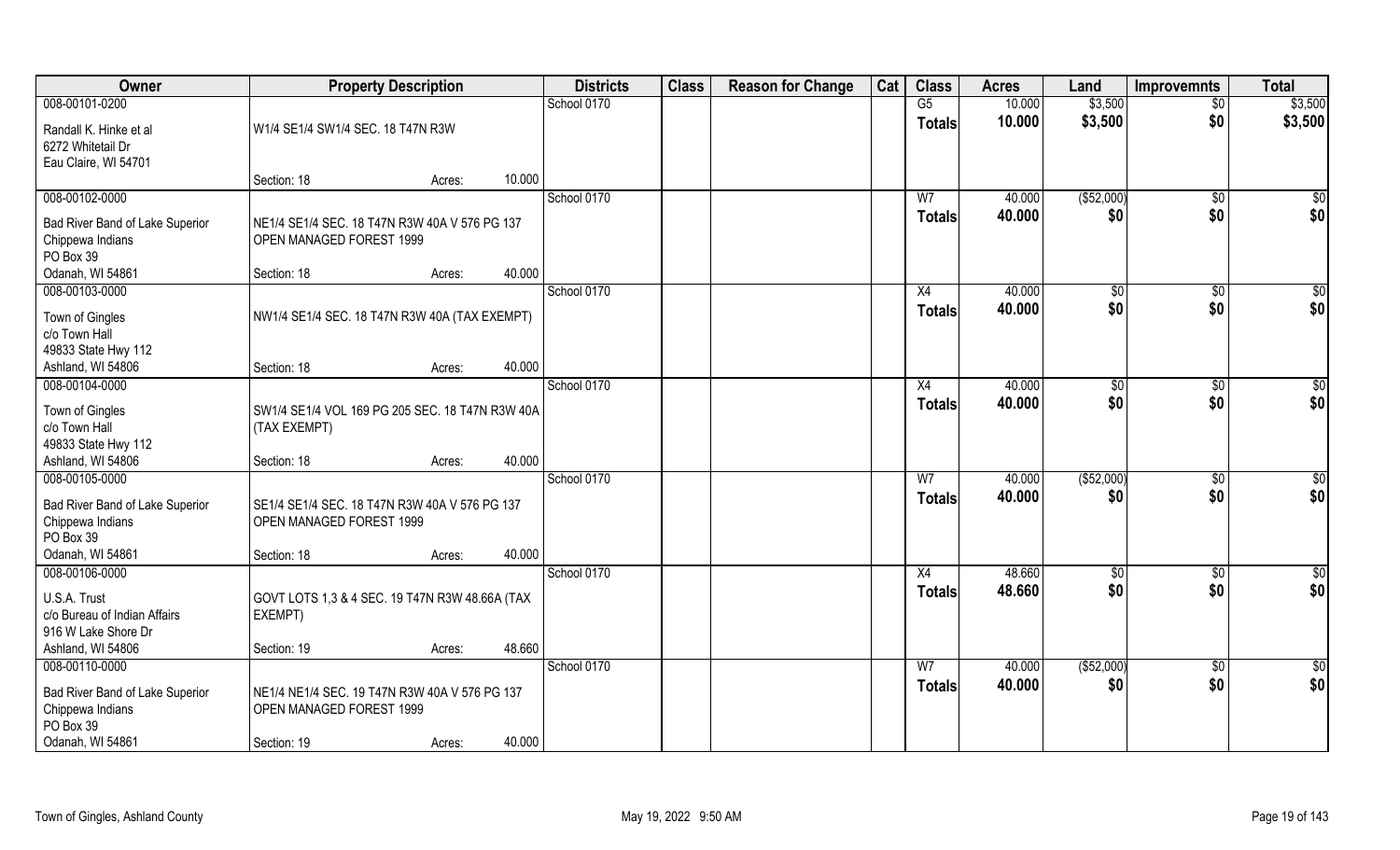| Owner                           | <b>Property Description</b>                        |        |        | <b>Districts</b> | <b>Class</b> | <b>Reason for Change</b> | Cat | <b>Class</b>   | <b>Acres</b> | Land        | <b>Improvemnts</b> | <b>Total</b>    |
|---------------------------------|----------------------------------------------------|--------|--------|------------------|--------------|--------------------------|-----|----------------|--------------|-------------|--------------------|-----------------|
| 008-00111-0100                  |                                                    |        |        | School 0170      |              |                          |     | W <sub>7</sub> | 20.000       | (\$26,000)  | $\overline{30}$    | \$0             |
| Bad River Band of Lake Superior | E1/2 NW1/4 NE1/4 SEC. 19 T47N R3W 20A V 576 PG     |        |        |                  |              |                          |     | <b>Totals</b>  | 20.000       | \$0         | \$0                | \$0             |
| Chippewa Indians                | 137 OPEN MANAGED FOREST 2002                       |        |        |                  |              |                          |     |                |              |             |                    |                 |
| PO Box 39                       |                                                    |        |        |                  |              |                          |     |                |              |             |                    |                 |
| Odanah, WI 54861                | Section: 19                                        | Acres: | 20.000 |                  |              |                          |     |                |              |             |                    |                 |
| 008-00111-0200                  |                                                    |        |        | School 0170      |              |                          |     | G5             | 16.000       | \$5,600     | \$0                | \$5,600         |
| Eric Adams et al                | W1/2 NW1/4 NE1/4 V 615 PG 789 & V 693 PG 730 SEC   |        |        |                  |              |                          |     | G <sub>6</sub> | 4.000        | \$5,200     | \$0                | \$5,200         |
| 30850 Hove Ln                   | 19 T47N R3W 20A EASEMENT V 646 PG 715              |        |        |                  |              |                          |     | <b>Totals</b>  | 20.000       | \$10,800    | \$0                | \$10,800        |
| Washburn, WI 54891              |                                                    |        |        |                  |              |                          |     |                |              |             |                    |                 |
|                                 | Section: 19                                        | Acres: | 20.000 |                  |              |                          |     |                |              |             |                    |                 |
| 008-00112-0100                  | Pearce Rd                                          |        |        | School 0170      |              |                          |     | G <sub>1</sub> | 1.000        | \$4,000     | \$19,300           | \$23,300        |
| White River Hunting Club        | E1/2 E1/2 SW1/4 NE1/4 & E1/2 W1/2 E1/2 SW1/4 NE1/4 |        |        |                  |              |                          |     | G <sub>6</sub> | 14.000       | \$14,000    | \$0                | \$14,000        |
| c/o Eric Adams Trustee          | VOL 404 PG 385 SEC. 19 T47N R3W 15A EASEMENT \     |        |        |                  |              |                          |     | <b>Totals</b>  | 15.000       | \$18,000    | \$19,300           | \$37,300        |
| 30850 Hove Ln                   | 690 PG 856                                         |        |        |                  |              |                          |     |                |              |             |                    |                 |
| Washburn, WI 54891              | Section: 19                                        | Acres: | 15.000 |                  |              |                          |     |                |              |             |                    |                 |
| 008-00112-0200                  |                                                    |        |        | School 0170      |              |                          |     | G6             | 25.000       | \$5,000     | \$0                | \$5,000         |
| Scott Krueger                   | W1/2 SW1/4 NE1/4 & W1/2 W1/2 E1/2 SW1/4 NE1/4 V    |        |        |                  |              |                          |     | <b>Totals</b>  | 25.000       | \$5,000     | \$0                | \$5,000         |
| Judy Krueger                    | 695 PG 845 SEC. 19 T47N R3W 25A EASEMENTS V        |        |        |                  |              |                          |     |                |              |             |                    |                 |
| 3434 Hwy O                      | 666 PG 890 & V 686 PG 731                          |        |        |                  |              |                          |     |                |              |             |                    |                 |
| Saukville, WI 53080             | Section: 19                                        | Acres: | 25.000 |                  |              |                          |     |                |              |             |                    |                 |
| 008-00113-0000                  |                                                    |        |        | School 0170      |              |                          |     | X4             | 40.000       | \$0         | \$0                | \$0             |
| Ronald Swanson                  | SE1/4 NE1/4 V 626 PG 703 SEC. 19 T47N R3W 40A      |        |        |                  |              |                          |     | <b>Totals</b>  | 40.000       | \$0         | \$0                | \$0             |
| Shellie Swanson                 | EASEMENTS V 651 PG 710 & V 666 PG 889 & V 686      |        |        |                  |              |                          |     |                |              |             |                    |                 |
| 74285 State Hwy 13              | PGS 729 & 730                                      |        |        |                  |              |                          |     |                |              |             |                    |                 |
| Washburn, WI 54891              | Section: 19                                        | Acres: | 40.000 |                  |              |                          |     |                |              |             |                    |                 |
| 008-00114-0000                  |                                                    |        |        | School 0170      |              |                          |     | G5             | 40.000       | \$14,000    | \$0                | \$14,000        |
| Eric Adams et al                | NE1/4 NW1/4 V 615 PG 789 & V 693 PG 730 SEC. 19    |        |        |                  |              |                          |     | <b>Totals</b>  | 40.000       | \$14,000    | \$0                | \$14,000        |
| 30850 Hove Ln                   | T47N R3W 40A EASEMENT V 646 PG 715                 |        |        |                  |              |                          |     |                |              |             |                    |                 |
| Washburn, WI 54891              |                                                    |        |        |                  |              |                          |     |                |              |             |                    |                 |
|                                 | Section: 19                                        | Acres: | 40.000 |                  |              |                          |     |                |              |             |                    |                 |
| 008-00114-0100                  |                                                    |        |        | School 0170      |              |                          |     | W <sub>7</sub> | 48.590       | ( \$63,200) | $\overline{50}$    | $\overline{50}$ |
| Bad River Band of Lake Superior | SW1/4 NW1/4 SEC. 19 T47N R3W 48.59A V 576 PG 13.   |        |        |                  |              |                          |     | <b>Totals</b>  | 48.590       | \$0         | \$0                | \$0             |
| Chippewa Indians                | OPEN MANAGED FOREST 1999                           |        |        |                  |              |                          |     |                |              |             |                    |                 |
| PO Box 39                       |                                                    |        |        |                  |              |                          |     |                |              |             |                    |                 |
| Odanah, WI 54861                | Section: 19                                        | Acres: | 48.590 |                  |              |                          |     |                |              |             |                    |                 |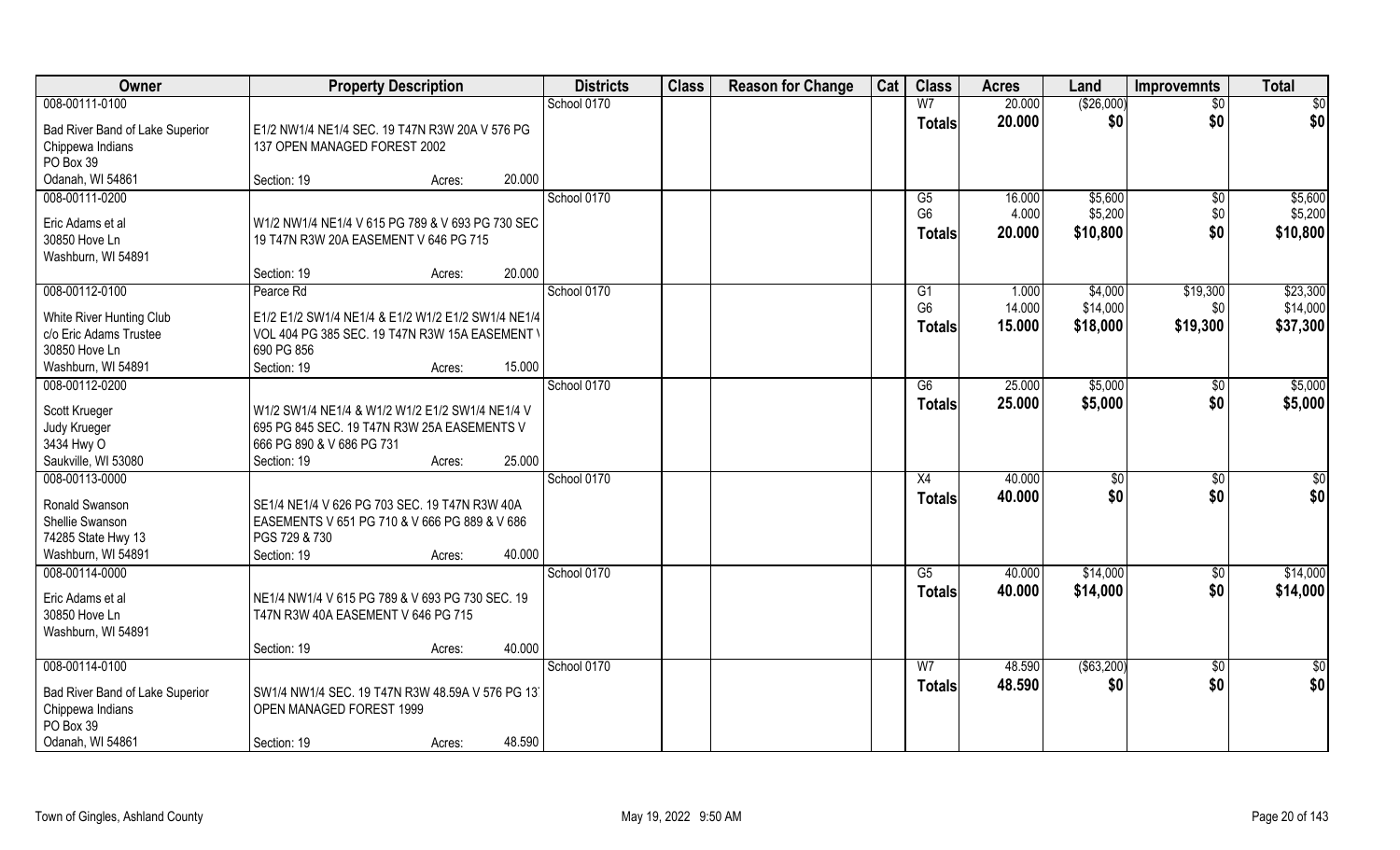| Owner                           | <b>Property Description</b>                      |        |        | <b>Districts</b> | <b>Class</b> | <b>Reason for Change</b> | Cat | <b>Class</b>   | <b>Acres</b> | Land        | <b>Improvemnts</b> | <b>Total</b> |
|---------------------------------|--------------------------------------------------|--------|--------|------------------|--------------|--------------------------|-----|----------------|--------------|-------------|--------------------|--------------|
| 008-00115-0100                  |                                                  |        |        | School 0170      |              |                          |     | G5             | 5.000        | \$900       | $\overline{60}$    | \$900        |
| Scott Krueger                   | E3/4 SE1/4 NW1/4 V 695 PG 845 SEC. 19 T47N R3W   |        |        |                  |              |                          |     | G <sub>6</sub> | 25.000       | \$5,000     | \$0                | \$5,000      |
| Judy Krueger                    | 30A EASEMENT V 666 PG 890                        |        |        |                  |              |                          |     | <b>Totals</b>  | 30.000       | \$5,900     | \$0                | \$5,900      |
| 3434 Hwy O                      |                                                  |        |        |                  |              |                          |     |                |              |             |                    |              |
| Saukville, WI 53080             | Section: 19                                      | Acres: | 30.000 |                  |              |                          |     |                |              |             |                    |              |
| 008-00115-0200                  |                                                  |        |        | School 0170      |              |                          |     | W <sub>7</sub> | 10.000       | (\$13,000)  | $\overline{50}$    | \$0          |
| Bad River Band of Lake Superior | W1/2 W1/2 SE1/4 NW1/4 SEC. 19 T47N R3W 10A V 576 |        |        |                  |              |                          |     | <b>Totals</b>  | 10.000       | \$0         | \$0                | \$0          |
| Chippewa Indians                | PG 137 OPEN MANAGED FOREST 2002                  |        |        |                  |              |                          |     |                |              |             |                    |              |
| PO Box 39                       |                                                  |        |        |                  |              |                          |     |                |              |             |                    |              |
| Odanah, WI 54861                | Section: 19                                      | Acres: | 10.000 |                  |              |                          |     |                |              |             |                    |              |
| 008-00116-0000                  |                                                  |        |        | School 0170      |              |                          |     | W7             | 40.000       | ( \$52,000) | \$0                | \$0          |
| Bad River Band of Lake Superior | NE1/4 SW1/4 SEC. 19 T47N R3W 40A V 576 PG 137    |        |        |                  |              |                          |     | <b>Totals</b>  | 40.000       | \$0         | \$0                | \$0          |
| Chippewa Indians                | OPEN MANAGED FOREST 1999                         |        |        |                  |              |                          |     |                |              |             |                    |              |
| PO Box 39                       |                                                  |        |        |                  |              |                          |     |                |              |             |                    |              |
| Odanah, WI 54861                | Section: 19                                      | Acres: | 40.000 |                  |              |                          |     |                |              |             |                    |              |
| 008-00116-0100                  |                                                  |        |        | School 0170      |              |                          |     | W7             | 48.600       | ( \$63,200) | $\sqrt[6]{3}$      | \$0          |
| Bad River Band of Lake Superior | NW1/4 SW1/4 SEC. 19 T47N R3W 48.6A V 576 PG 137  |        |        |                  |              |                          |     | <b>Totals</b>  | 48.600       | \$0         | \$0                | \$0          |
| Chippewa Indians                | OPEN MANAGED FOREST 1999                         |        |        |                  |              |                          |     |                |              |             |                    |              |
| PO Box 39                       |                                                  |        |        |                  |              |                          |     |                |              |             |                    |              |
| Odanah, WI 54861                | Section: 19                                      | Acres: | 48.600 |                  |              |                          |     |                |              |             |                    |              |
| 008-00116-0200                  |                                                  |        |        | School 0170      |              |                          |     | X4             | 48.680       | \$0         | \$0                | \$0          |
| U.S.A. Trust                    | SW1/4 SW1/4 SEC. 19 T47N R3W 48.68A (TAX         |        |        |                  |              |                          |     | <b>Totals</b>  | 48.680       | \$0         | \$0                | \$0          |
| c/o Bureau of Indian Affairs    | EXEMPT)                                          |        |        |                  |              |                          |     |                |              |             |                    |              |
| 916 W Lake Shore Dr             |                                                  |        |        |                  |              |                          |     |                |              |             |                    |              |
| Ashland, WI 54806               | Section: 19                                      | Acres: | 48.680 |                  |              |                          |     |                |              |             |                    |              |
| 008-00117-0000                  |                                                  |        |        | School 0170      |              |                          |     | W <sub>7</sub> | 40.000       | (\$52,000)  | \$0                | $\sqrt{6}$   |
| Bad River Band of Lake Superior | SE1/4 SW1/4 V 576 PG 137 SEC. 19 T47N R3W 40A    |        |        |                  |              |                          |     | <b>Totals</b>  | 40.000       | \$0         | \$0                | \$0          |
| Chippewa Indians                | OPEN MANAGED FOREST 1999                         |        |        |                  |              |                          |     |                |              |             |                    |              |
| PO Box 39                       |                                                  |        |        |                  |              |                          |     |                |              |             |                    |              |
| Odanah, WI 54861                | Section: 19                                      | Acres: | 40.000 |                  |              |                          |     |                |              |             |                    |              |
| 008-00118-0000                  |                                                  |        |        | School 0170      |              |                          |     | W <sub>7</sub> | 40.000       | (\$52,000)  | $\sqrt{6}$         | $\sqrt{6}$   |
| Bad River Band of Lake Superior | NE1/4 SE1/4 V 576 PG 137 SEC. 19 T47N R3W 40A    |        |        |                  |              |                          |     | <b>Totals</b>  | 40.000       | \$0         | \$0                | \$0          |
| Chippewa Indians                | OPEN MANAGED FOREST 1999                         |        |        |                  |              |                          |     |                |              |             |                    |              |
| PO Box 39                       |                                                  |        |        |                  |              |                          |     |                |              |             |                    |              |
| Odanah, WI 54861                | Section: 19                                      | Acres: | 40.000 |                  |              |                          |     |                |              |             |                    |              |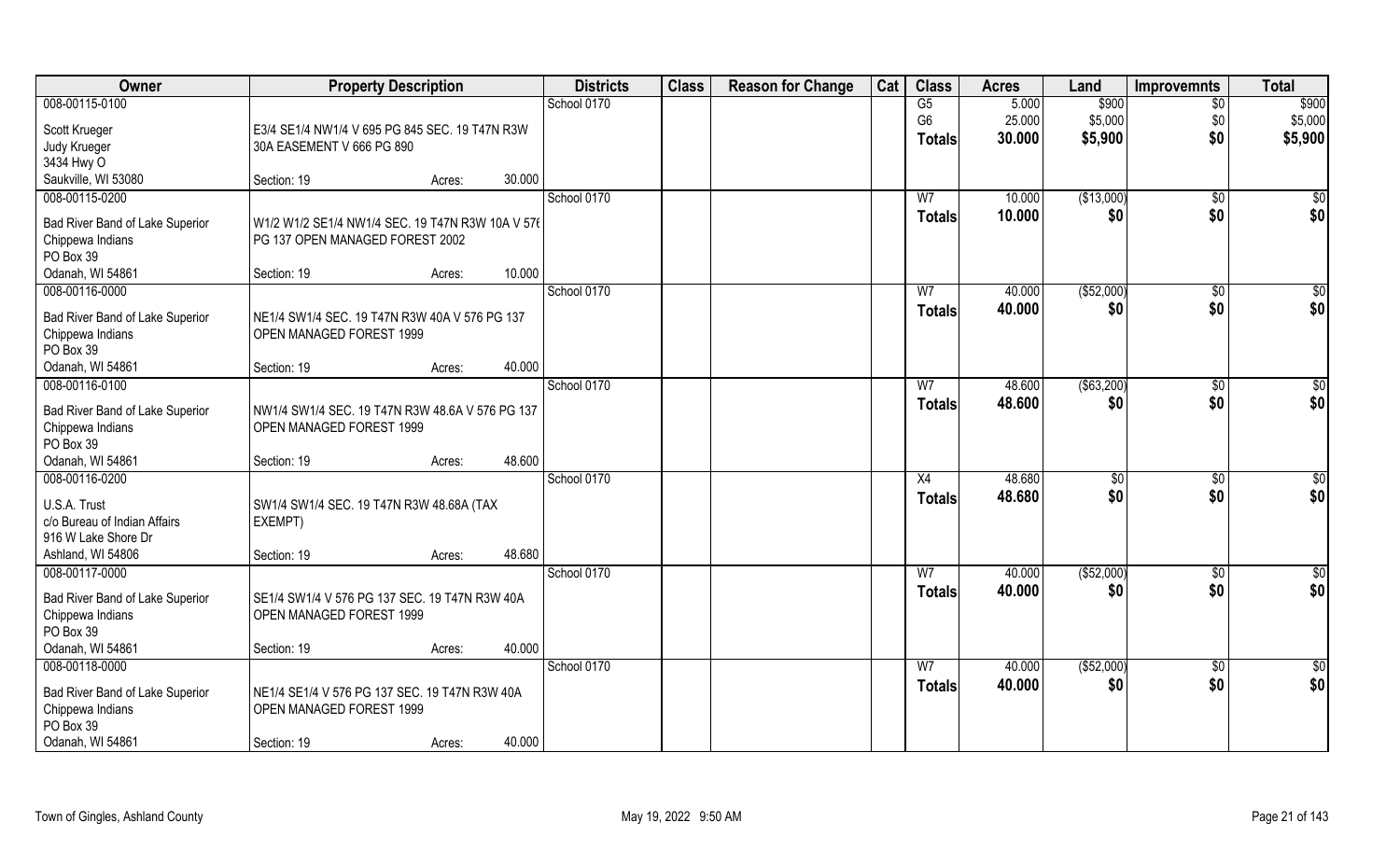| Owner                                                                 | <b>Property Description</b>                                               |                  | <b>Districts</b> | <b>Class</b> | <b>Reason for Change</b> | Cat | <b>Class</b>                          | <b>Acres</b>              | Land                          | <b>Improvemnts</b>            | <b>Total</b>                  |
|-----------------------------------------------------------------------|---------------------------------------------------------------------------|------------------|------------------|--------------|--------------------------|-----|---------------------------------------|---------------------------|-------------------------------|-------------------------------|-------------------------------|
| 008-00119-0000                                                        |                                                                           |                  | School 0170      |              |                          |     | W <sub>7</sub>                        | 40.000                    | ( \$52,000)                   | $\overline{50}$               | $\overline{50}$               |
| Bad River Band of Lake Superior<br>Chippewa Indians<br>PO Box 39      | NW1/4 SE1/4 V 576 PG 137 SEC. 19 T47N R3W 40A<br>OPEN MANAGED FOREST 1999 |                  |                  |              |                          |     | <b>Totals</b>                         | 40.000                    | \$0                           | \$0                           | \$0                           |
| Odanah, WI 54861                                                      | Section: 19                                                               | 40.000<br>Acres: |                  |              |                          |     |                                       |                           |                               |                               |                               |
| 008-00120-0000                                                        |                                                                           |                  | School 0170      |              |                          |     | W <sub>7</sub>                        | 40.000                    | ( \$52,000)                   | $\sqrt{$0}$                   | $\sqrt{50}$                   |
| Bad River Band of Lake Superior<br>Chippewa Indians<br>PO Box 39      | SW1/4 SE1/4 V 576 PG 137 SEC. 19 T47N R3W 40A<br>OPEN MANAGED FOREST 1999 |                  |                  |              |                          |     | <b>Totals</b>                         | 40.000                    | \$0                           | \$0                           | \$0                           |
| Odanah, WI 54861                                                      | Section: 19                                                               | 40.000<br>Acres: |                  |              |                          |     |                                       |                           |                               |                               |                               |
| 008-00121-0000                                                        |                                                                           |                  | School 0170      |              |                          |     | W <sub>7</sub>                        | 40.000                    | ( \$52,000)                   | $\sqrt[6]{30}$                | \$0                           |
| Bad River Band of Lake Superior<br>Chippewa Indians<br>PO Box 39      | SE1/4 SE1/4 V 576 PG 137 SEC. 19 T47N R3W 40A<br>OPEN MANAGED FOREST 1999 |                  |                  |              |                          |     | <b>Totals</b>                         | 40.000                    | \$0                           | \$0                           | \$0                           |
| Odanah, WI 54861                                                      | Section: 19                                                               | 40.000<br>Acres: |                  |              |                          |     |                                       |                           |                               |                               |                               |
| 008-00122-0000                                                        |                                                                           |                  | School 0170      |              |                          |     | G5                                    | 5.000                     | \$900                         | \$0                           | \$900                         |
| Carl Schutte<br>Diana Schutte<br>45907 State Hwy 13                   | NE1/4 NE1/4 VOL 462 PG 102 SEC. 20 T47N R3W 40A                           |                  |                  |              |                          |     | G <sub>6</sub><br><b>Totals</b>       | 35.000<br>40.000          | \$7,000<br>\$7,900            | \$0<br>\$0                    | \$7,000<br>\$7,900            |
| Ashland, WI 54806                                                     | Section: 20                                                               | 40.000<br>Acres: |                  |              |                          |     |                                       |                           |                               |                               |                               |
| 008-00123-0000<br>Carl Schutte<br>Diana Schutte<br>45907 State Hwy 13 | NW1/4 NE1/4 VOL 462 PG 102 SEC. 20 T47N R3W 40A                           |                  | School 0170      |              |                          |     | G5<br>G <sub>6</sub><br>Totals        | 2.000<br>38.000<br>40.000 | \$400<br>\$7,600<br>\$8,000   | $\sqrt[6]{3}$<br>\$0<br>\$0   | \$400<br>\$7,600<br>\$8,000   |
| Ashland, WI 54806                                                     | Section: 20                                                               | 40.000<br>Acres: |                  |              |                          |     |                                       |                           |                               |                               |                               |
| 008-00124-0000<br>Carl Schutte<br>Diana Schutte<br>45907 State Hwy 13 | SW1/4 NE1/4 VOL 462 PG 102 SEC. 20 T47N R3W 40A                           |                  | School 0170      |              |                          |     | G5<br>G <sub>6</sub><br><b>Totals</b> | 8.000<br>32.000<br>40.000 | \$1,400<br>\$6,400<br>\$7,800 | \$0<br>\$0<br>\$0             | \$1,400<br>\$6,400<br>\$7,800 |
| Ashland, WI 54806                                                     | Section: 20                                                               | 40.000<br>Acres: |                  |              |                          |     |                                       |                           |                               |                               |                               |
| 008-00125-0000<br>Carl Schutte<br>Diana Schutte<br>45907 State Hwy 13 | SE1/4 NE1/4 VOL 462 PG 102 SEC. 20 T47N R3W 40A                           |                  | School 0170      |              |                          |     | G5<br>G <sub>6</sub><br><b>Totals</b> | 3.000<br>37.000<br>40.000 | \$600<br>\$7,400<br>\$8,000   | $\overline{50}$<br>\$0<br>\$0 | \$600<br>\$7,400<br>\$8,000   |
| Ashland, WI 54806                                                     | Section: 20                                                               | 40.000<br>Acres: |                  |              |                          |     |                                       |                           |                               |                               |                               |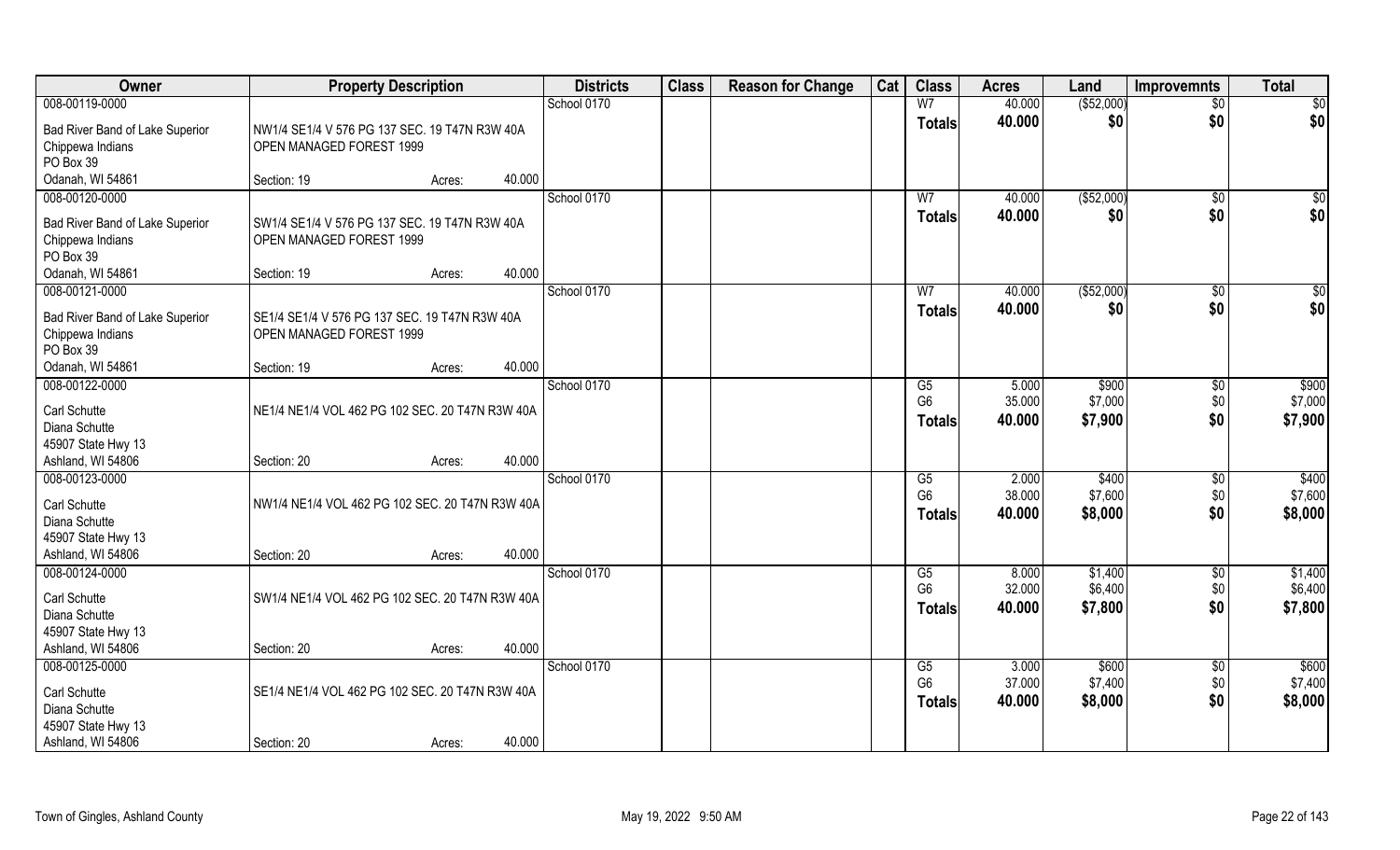| Owner                                                            | <b>Property Description</b>                                                      |                  | <b>Districts</b> | <b>Class</b> | <b>Reason for Change</b> | Cat | <b>Class</b>                    | <b>Acres</b>     | Land               | <b>Improvemnts</b>    | <b>Total</b>     |
|------------------------------------------------------------------|----------------------------------------------------------------------------------|------------------|------------------|--------------|--------------------------|-----|---------------------------------|------------------|--------------------|-----------------------|------------------|
| 008-00126-0000                                                   |                                                                                  |                  | School 0170      |              |                          |     | W <sub>7</sub>                  | 40.000           | ( \$52,000)        | $\overline{50}$       | $\overline{50}$  |
| Bad River Band of Lake Superior<br>Chippewa Indians<br>PO Box 39 | NE1/4 NW1/4 SEC. 20 T47N R3W 40A V 576 PG 137<br>OPEN MANAGED FOREST 1999        |                  |                  |              |                          |     | <b>Totals</b>                   | 40.000           | \$0                | \$0                   | \$0              |
| Odanah, WI 54861                                                 | Section: 20                                                                      | 40.000<br>Acres: |                  |              |                          |     |                                 |                  |                    |                       |                  |
| 008-00127-0000                                                   |                                                                                  |                  | School 0170      |              |                          |     | W <sub>7</sub>                  | 40.000<br>40.000 | ( \$52,000)        | $\sqrt{$0}$           | $\overline{\$0}$ |
| Bad River Band of Lake Superior<br>Chippewa Indians<br>PO Box 39 | NW1/4 NW1/4 SEC. 20 T47N R3W 40A V 576 PG 137<br>OPEN MANAGED FOREST 1999        |                  |                  |              |                          |     | <b>Totals</b>                   |                  | \$0                | \$0                   | \$0              |
| Odanah, WI 54861                                                 | Section: 20                                                                      | 40.000<br>Acres: |                  |              |                          |     |                                 |                  |                    |                       |                  |
| 008-00128-0000                                                   |                                                                                  |                  | School 0170      |              |                          |     | W <sub>7</sub>                  | 40.000           | ( \$52,000)        | $\sqrt[6]{3}$         | \$0              |
| Bad River Band of Lake Superior<br>Chippewa Indians<br>PO Box 39 | SW1/4 NW1/4 SEC. 20 T47N R3W 40A V 576 PG 137<br>OPEN MANAGED FOREST 1999        |                  |                  |              |                          |     | <b>Totals</b>                   | 40.000           | \$0                | \$0                   | \$0              |
| Odanah, WI 54861                                                 | Section: 20                                                                      | 40.000<br>Acres: |                  |              |                          |     |                                 |                  |                    |                       |                  |
| 008-00129-0000                                                   |                                                                                  |                  | School 0170      |              |                          |     | W7                              | 40.000           | ( \$52,000)        | $\sqrt[6]{3}$         | \$0              |
| Bad River Band of Lake Superior<br>Chippewa Indians<br>PO Box 39 | SE1/4 NW1/4 SEC. 20 T47N R3W 40A V 576 PG 137<br>OPEN MANAGED FOREST 1999        |                  |                  |              |                          |     | <b>Totals</b>                   | 40.000           | \$0                | \$0                   | \$0              |
| Odanah, WI 54861                                                 | Section: 20                                                                      | 40.000<br>Acres: |                  |              |                          |     |                                 |                  |                    |                       |                  |
| 008-00130-0000<br>Bad River Band of Lake Superior                | NE1/4 SW1/4 SEC. 20 T47N R3W 40A OPEN                                            |                  | School 0170      |              |                          |     | $\overline{W}$<br><b>Totals</b> | 40.000<br>40.000 | ( \$52,000)<br>\$0 | $\sqrt[6]{30}$<br>\$0 | \$0<br>\$0       |
| Chippewa Indians<br>PO Box 39                                    | MANAGED FOREST 1999 V 576 PG 176                                                 |                  |                  |              |                          |     |                                 |                  |                    |                       |                  |
| Odanah, WI 54861                                                 | Section: 20                                                                      | 40.000<br>Acres: |                  |              |                          |     |                                 |                  |                    |                       |                  |
| 008-00131-0100                                                   |                                                                                  |                  | School 0170      |              |                          |     | W <sub>7</sub>                  | 20.000           | (\$26,000)         | $\sqrt{$0}$           | $\frac{6}{3}$    |
| Bad River Band of Lake Superior<br>Chippewa Indians<br>PO Box 39 | E1/2 NW1/4 SW1/4 V 576 PG 176 SEC. 20 T47N R3W<br>20A OPEN-MANAGED FOREST 1993   |                  |                  |              |                          |     | <b>Totals</b>                   | 20.000           | \$0                | \$0                   | \$0              |
| Odanah, WI 54861                                                 | Section: 20                                                                      | 20.000<br>Acres: |                  |              |                          |     |                                 |                  |                    |                       |                  |
| 008-00131-0200                                                   |                                                                                  |                  | School 0170      |              |                          |     | G6                              | 10.000           | \$2,000            | $\overline{50}$       | \$2,000          |
| Eric Adams<br>Lynn Adams<br>30850 Hove Ln<br>Washburn, WI 54891  | E1/2 W1/2 NW1/4 SW1/4 V 641 PG 624 SEC. 20 T47N<br>R3W 10A EASEMENT V 690 PG 855 | 10.000           |                  |              |                          |     | Totals                          | 10.000           | \$2,000            | \$0                   | \$2,000          |
|                                                                  | Section: 20                                                                      | Acres:           |                  |              |                          |     |                                 |                  |                    |                       |                  |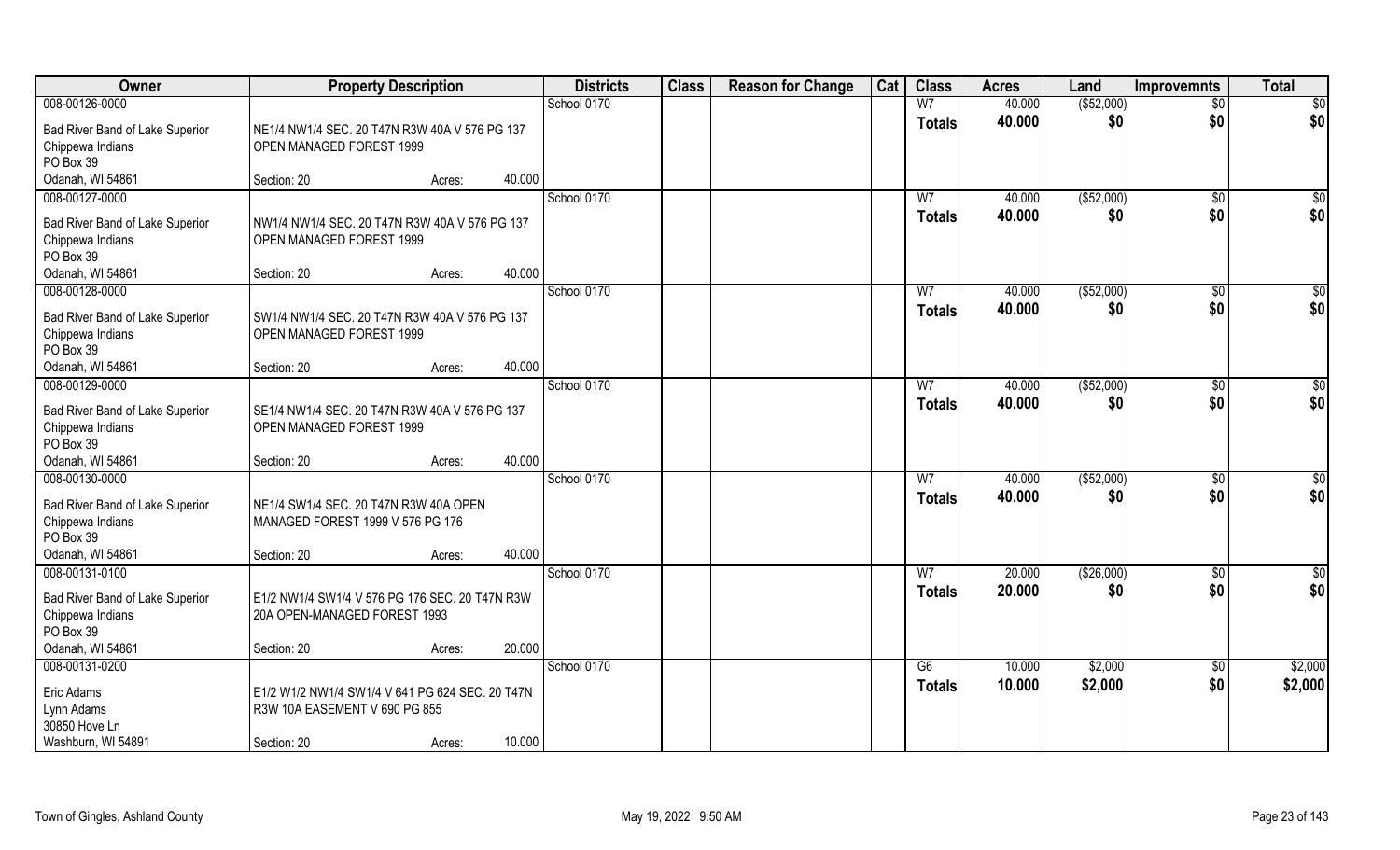| Owner                                               | <b>Property Description</b>                                                         |        |        | <b>Districts</b> | <b>Class</b> | <b>Reason for Change</b> | Cat | <b>Class</b>         | <b>Acres</b>    | Land             | <b>Improvemnts</b> | <b>Total</b>     |
|-----------------------------------------------------|-------------------------------------------------------------------------------------|--------|--------|------------------|--------------|--------------------------|-----|----------------------|-----------------|------------------|--------------------|------------------|
| 008-00131-0300                                      |                                                                                     |        |        | School 0170      |              |                          |     | W <sub>7</sub>       | 10.000          | (\$13,000)       | $\overline{50}$    | $\overline{50}$  |
| Bad River Band of Lake Superior<br>Chippewa Indians | W1/2 W1/2 NW1/4 SW1/4 V 576 PG 137 SEC. 20 T47N<br>R3W 10A OPEN MANAGED FOREST 2002 |        |        |                  |              |                          |     | <b>Totals</b>        | 10.000          | \$0              | \$0                | \$0              |
| PO Box 39                                           |                                                                                     |        |        |                  |              |                          |     |                      |                 |                  |                    |                  |
| Odanah, WI 54861                                    | Section: 20                                                                         | Acres: | 10.000 |                  |              |                          |     |                      |                 |                  |                    |                  |
| 008-00131-0400                                      |                                                                                     |        |        | School 0170      |              |                          |     | W <sub>7</sub>       | 20.000          | (\$26,000)       | $\sqrt{$0}$        | $\overline{\$0}$ |
| Bad River Band of Lake Superior                     | E1/2 SW1/4 SW1/4 SEC. 20 T47N R3W 20A                                               |        |        |                  |              |                          |     | <b>Totals</b>        | 20.000          | \$0              | \$0                | \$0              |
| Chippewa Indians                                    | OPEN-MANAGED FOREST 1993 V 576 PG 176                                               |        |        |                  |              |                          |     |                      |                 |                  |                    |                  |
| PO Box 39                                           |                                                                                     |        |        |                  |              |                          |     |                      |                 |                  |                    |                  |
| Odanah, WI 54861                                    | Section: 20                                                                         | Acres: | 20.000 |                  |              |                          |     |                      |                 |                  |                    |                  |
| 008-00131-0500                                      |                                                                                     |        |        | School 0170      |              |                          |     | G6                   | 10.000          | \$2,000          | $\sqrt[6]{30}$     | \$2,000          |
| Eric Adams                                          | E1/2 W1/2 SW1/4 SW1/4 V 641 PG 624 SEC. 20 T47N                                     |        |        |                  |              |                          |     | <b>Totals</b>        | 10.000          | \$2,000          | \$0                | \$2,000          |
| Lynn Adams                                          | <b>R3W 10A</b>                                                                      |        |        |                  |              |                          |     |                      |                 |                  |                    |                  |
| 30850 Hove Ln                                       |                                                                                     |        |        |                  |              |                          |     |                      |                 |                  |                    |                  |
| Washburn, WI 54891                                  | Section: 20                                                                         | Acres: | 10.000 |                  |              |                          |     |                      |                 |                  |                    |                  |
| 008-00131-0600                                      |                                                                                     |        |        | School 0170      |              |                          |     | W7                   | 10.000          | (\$13,000)       | $\sqrt[6]{3}$      | \$0              |
| Bad River Band of Lake Superior                     | W1/2 W1/2 SW1/4 SW1/4 V 576 PG 137 SEC. 20 T47N                                     |        |        |                  |              |                          |     | <b>Totals</b>        | 10.000          | \$0              | \$0                | \$0              |
| Chippewa Indians                                    | R3W 10A OPEN MANAGED FOREST 2002                                                    |        |        |                  |              |                          |     |                      |                 |                  |                    |                  |
| PO Box 39                                           |                                                                                     |        |        |                  |              |                          |     |                      |                 |                  |                    |                  |
| Odanah, WI 54861                                    | Section: 20                                                                         | Acres: | 10.000 |                  |              |                          |     |                      |                 |                  |                    |                  |
| 008-00132-0000                                      |                                                                                     |        |        | School 0170      |              |                          |     | $\overline{W}$       | 40.000          | (\$52,000)       | $\sqrt[6]{30}$     | \$0              |
| Bad River Band of Lake Superior                     | SE1/4 SW1/4 SEC. 20 T47N R3W 40A OPEN MANAGEI                                       |        |        |                  |              |                          |     | <b>Totals</b>        | 40.000          | \$0              | \$0                | \$0              |
| Chippewa Indians                                    | FOREST 1999 V 576 PG 176                                                            |        |        |                  |              |                          |     |                      |                 |                  |                    |                  |
| PO Box 39                                           |                                                                                     |        |        |                  |              |                          |     |                      |                 |                  |                    |                  |
| Odanah, WI 54861                                    | Section: 20                                                                         | Acres: | 40.000 |                  |              |                          |     |                      |                 |                  |                    |                  |
| 008-00133-0000                                      |                                                                                     |        |        | School 0170      |              |                          |     | G5<br>G <sub>6</sub> | 4.000<br>36.000 | \$700<br>\$7,200 | \$0                | \$700<br>\$7,200 |
| Charles & Christine Dicka Revocable                 | NE1/4 SE1/4 SEC. 20 T47N R3W 40A                                                    |        |        |                  |              |                          |     |                      | 40.000          | \$7,900          | \$0<br>\$0         | \$7,900          |
| Trust                                               |                                                                                     |        |        |                  |              |                          |     | <b>Totals</b>        |                 |                  |                    |                  |
| 2025 E Birch Lake Ln                                |                                                                                     |        |        |                  |              |                          |     |                      |                 |                  |                    |                  |
| Winchester, WI 54557                                | Section: 20                                                                         | Acres: | 40.000 |                  |              |                          |     |                      |                 |                  |                    |                  |
| 008-00134-0000                                      |                                                                                     |        |        | School 0170      |              |                          |     | W <sub>7</sub>       | 40.000          | ( \$52,000)      | $\sqrt{$0}$        | $\overline{\$0}$ |
| Bad River Band of Lake Superior                     | NW1/4 SE1/4 SEC. 20 T47N R3W 40A OPEN                                               |        |        |                  |              |                          |     | <b>Totals</b>        | 40.000          | \$0              | \$0                | \$0              |
| Chippewa Indians                                    | MANAGED FOREST 1999 V 576 PG 176                                                    |        |        |                  |              |                          |     |                      |                 |                  |                    |                  |
| PO Box 39                                           |                                                                                     |        |        |                  |              |                          |     |                      |                 |                  |                    |                  |
| Odanah, WI 54861                                    | Section: 20                                                                         | Acres: | 40.000 |                  |              |                          |     |                      |                 |                  |                    |                  |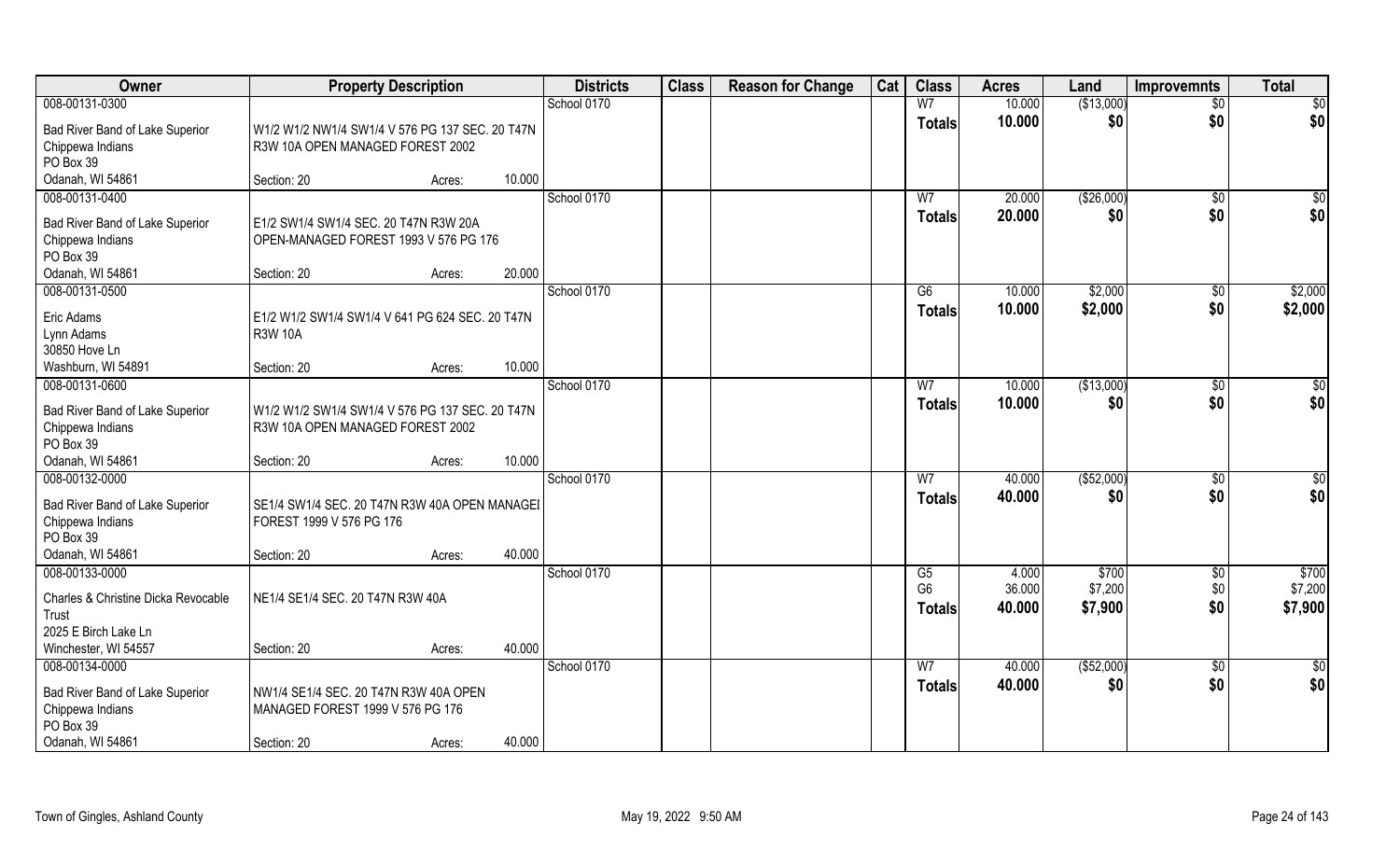| Owner                                                                                                  | <b>Property Description</b>                                                              |        |        | <b>Districts</b> | <b>Class</b> | <b>Reason for Change</b> | Cat | <b>Class</b>                    | <b>Acres</b>     | Land               | <b>Improvemnts</b>     | <b>Total</b>           |
|--------------------------------------------------------------------------------------------------------|------------------------------------------------------------------------------------------|--------|--------|------------------|--------------|--------------------------|-----|---------------------------------|------------------|--------------------|------------------------|------------------------|
| 008-00135-0000                                                                                         |                                                                                          |        |        | School 0170      |              |                          |     | W <sub>7</sub>                  | 40.000           | ( \$52,000)        | $\overline{50}$        | $\overline{50}$        |
| Bad River Band of Lake Superior<br>Chippewa Indians                                                    | SW1/4 SE1/4 SEC. 20 T47N R3W 40A OPEN MANAGEI<br>FOREST 1999 V 576 PG 176                |        |        |                  |              |                          |     | <b>Totals</b>                   | 40.000           | \$0                | \$0                    | \$0                    |
| PO Box 39<br>Odanah, WI 54861                                                                          | Section: 20                                                                              |        | 40.000 |                  |              |                          |     |                                 |                  |                    |                        |                        |
| 008-00136-0000                                                                                         |                                                                                          | Acres: |        | School 0170      |              |                          |     | G5                              | 6.000            | \$1,100            | $\sqrt{6}$             | \$1,100                |
| Charles & Christine Dicka Revocable<br>Trust<br>2025 E Birch Lake Ln                                   | SE1/4 SE1/4 SEC. 20 T47N R3W 40A                                                         |        |        |                  |              |                          |     | G <sub>6</sub><br><b>Totals</b> | 34.000<br>40.000 | \$6,800<br>\$7,900 | \$0<br>\$0             | \$6,800<br>\$7,900     |
| Winchester, WI 54557                                                                                   | Section: 20                                                                              | Acres: | 40.000 |                  |              |                          |     |                                 |                  |                    |                        |                        |
| 008-00137-0000                                                                                         |                                                                                          |        |        | School 0170      |              |                          |     | W <sub>7</sub>                  | 40.000           | ( \$52,000)        | $\sqrt[6]{30}$         | \$0                    |
| Bad River Band of Lake Superior<br>Chippewa Indians<br>PO Box 39                                       | NE1/4 NE1/4 SEC. 29 T47N R3W 40A OPEN MANAGEL<br>FOREST 1999 V 576 PG 176                |        |        |                  |              |                          |     | <b>Totals</b>                   | 40.000           | \$0                | \$0                    | \$0                    |
| Odanah, WI 54861                                                                                       | Section: 29                                                                              | Acres: | 40.000 |                  |              |                          |     |                                 |                  |                    |                        |                        |
| 008-00138-0000                                                                                         |                                                                                          |        |        | School 0170      |              |                          |     | W7                              | 40.000           | (\$52,000)         | $\sqrt[6]{3}$          | \$0                    |
| Bad River Band of Lake Superior<br>Chippewa Indians<br>PO Box 39                                       | NW1/4 NE1/4 SEC. 29 T47N R3W 40A OPEN<br>MANAGED FOREST 1999 V 576 PG 176                |        |        |                  |              |                          |     | <b>Totals</b>                   | 40.000           | \$0                | \$0                    | \$0                    |
| Odanah, WI 54861                                                                                       | Section: 29                                                                              | Acres: | 40.000 |                  |              |                          |     |                                 |                  |                    |                        |                        |
| 008-00139-0000<br>Bad River Band of Lake Superior<br>Chippewa Indians<br>PO Box 39                     | SW1/4 NE1/4 SEC. 29 T47N R3W 40A OPEN<br>MANAGED FOREST 1999 V 576 PG 176                |        |        | School 0170      |              |                          |     | $\overline{W}$<br><b>Totals</b> | 40.000<br>40.000 | (\$52,000)<br>\$0  | $\sqrt[6]{30}$<br>\$0  | \$0<br>\$0             |
| Odanah, WI 54861<br>008-00140-0000                                                                     | Section: 29                                                                              | Acres: | 40.000 | School 0170      |              |                          |     | W <sub>7</sub>                  | 40.000           | ( \$52,000)        |                        | \$0                    |
| Bad River Band of Lake Superior<br>Chippewa Indians<br>PO Box 39                                       | SE1/4 NE1/4 SEC. 29 T47N R3W 40A OPEN MANAGEL<br>FOREST 1999 V 576 PG 176                |        |        |                  |              |                          |     | <b>Totals</b>                   | 40.000           | \$0                | \$0<br>\$0             | \$0                    |
| Odanah, WI 54861                                                                                       | Section: 29                                                                              | Acres: | 40.000 |                  |              |                          |     |                                 |                  |                    |                        |                        |
| 008-00141-0000<br>Bad River Band of Lake Superior<br>Chippewa Indians<br>PO Box 39<br>Odanah, WI 54861 | NE1/4 NW1/4 SEC. 29 T47N R3W 40A OPEN<br>MANAGED FOREST 1999 V 576 PG 176<br>Section: 29 | Acres: | 40.000 | School 0170      |              |                          |     | W <sub>7</sub><br><b>Totals</b> | 40.000<br>40.000 | ( \$52,000)<br>\$0 | $\overline{50}$<br>\$0 | $\overline{50}$<br>\$0 |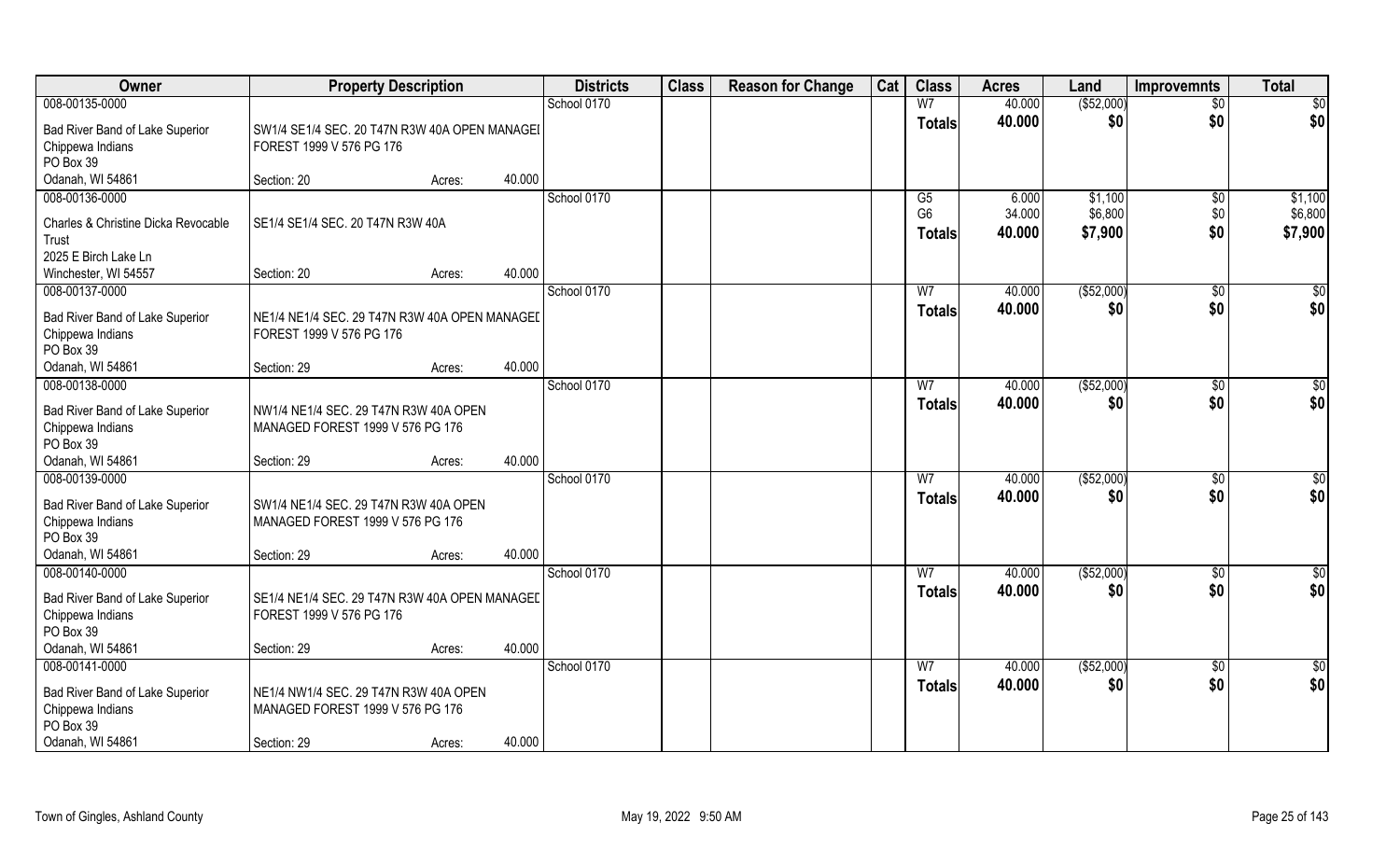| Owner                           | <b>Property Description</b>                      |        | <b>Districts</b> | <b>Class</b> | <b>Reason for Change</b> | Cat | <b>Class</b>   | <b>Acres</b> | Land         | <b>Improvemnts</b> | <b>Total</b>    |
|---------------------------------|--------------------------------------------------|--------|------------------|--------------|--------------------------|-----|----------------|--------------|--------------|--------------------|-----------------|
| 008-00142-0000                  |                                                  |        | School 0170      |              |                          |     | W <sub>7</sub> | 40.000       | ( \$52,000)  | $\overline{50}$    | $\overline{50}$ |
| Bad River Band of Lake Superior | SE1/4 NW1/4 SEC. 29 T47N R3W 40A OPEN            |        |                  |              |                          |     | <b>Totals</b>  | 40.000       | \$0          | \$0                | \$0             |
| Chippewa Indians                | MANAGED FOREST 1999 V 576 PG 176                 |        |                  |              |                          |     |                |              |              |                    |                 |
| PO Box 39                       |                                                  |        |                  |              |                          |     |                |              |              |                    |                 |
| Odanah, WI 54861                | Section: 29                                      | Acres: | 40.000           |              |                          |     |                |              |              |                    |                 |
| 008-00143-0100                  |                                                  |        | School 0170      |              |                          |     | W <sub>7</sub> | 17.500       | (\$22,800)   | $\overline{50}$    | $\sqrt{50}$     |
| Bad River Band of Lake Superior | EAST 7/16 OF THE NW1/4 NW1/4 V 576 PG 176 SEC.   |        |                  |              |                          |     | Totals         | 17.500       | \$0          | \$0                | \$0             |
| Chippewa Indians                | 29 T47N R3W 17.5A OPEN-MANAGED FOREST 1993       |        |                  |              |                          |     |                |              |              |                    |                 |
| PO Box 39                       |                                                  |        |                  |              |                          |     |                |              |              |                    |                 |
| Odanah, WI 54861                | Section: 29                                      | Acres: | 17.500           |              |                          |     |                |              |              |                    |                 |
| 008-00143-0200                  |                                                  |        | School 0170      |              |                          |     | W <sub>7</sub> | 17.500       | ( \$22, 800) | $\sqrt[6]{30}$     | \$0             |
| Bad River Band of Lake Superior | EAST 7/16 OF THE SW1/4 NW1/4 V 576 PG 176 SEC.   |        |                  |              |                          |     | <b>Totals</b>  | 17.500       | \$0          | \$0                | \$0             |
| Chippewa Indians                | 29 T47N R3W 17.5A OPEN-MANAGED FOREST 1993       |        |                  |              |                          |     |                |              |              |                    |                 |
| PO Box 39                       |                                                  |        |                  |              |                          |     |                |              |              |                    |                 |
| Odanah, WI 54861                | Section: 29                                      | Acres: | 17.500           |              |                          |     |                |              |              |                    |                 |
| 008-00143-0300                  |                                                  |        | School 0170      |              |                          |     | G6             | 22.500       | \$4,500      | $\sqrt[6]{3}$      | \$4,500         |
| Dorsie Ratliff                  | WEST 22.5A OF NW1/4 NW1/4 V 175 PG 94 & V 461 P( |        |                  |              |                          |     | <b>Totals</b>  | 22.500       | \$4,500      | \$0                | \$4,500         |
| c/o Eric Adams                  | 803 SEC. 29 T47N R3W 22.5A                       |        |                  |              |                          |     |                |              |              |                    |                 |
| 30850 Hove Ln                   |                                                  |        |                  |              |                          |     |                |              |              |                    |                 |
| Washburn, WI 54891              | Section: 29                                      | Acres: | 22.500           |              |                          |     |                |              |              |                    |                 |
| 008-00143-0400                  |                                                  |        | School 0170      |              |                          |     | G5             | 7.000        | \$1,600      | $\sqrt[6]{3}$      | \$1,600         |
| Bad River Band of Lake Superior | WEST 9/16 OF SW1/4 NW1/4 VOL 433 PG 975 SEC. 29  |        |                  |              |                          |     | G <sub>6</sub> | 15.500       | \$20,200     | \$0                | \$20,200        |
| Chippewa Indians                | T47N R3W 22.5A                                   |        |                  |              |                          |     | Totals         | 22.500       | \$21,800     | \$0                | \$21,800        |
| PO Box 39                       |                                                  |        |                  |              |                          |     |                |              |              |                    |                 |
| Odanah, WI 54861                | Section: 29                                      | Acres: | 22.500           |              |                          |     |                |              |              |                    |                 |
| 008-00144-0000                  |                                                  |        | School 0170      |              |                          |     | W <sub>7</sub> | 40.000       | ( \$52,000)  | \$0                | $\frac{6}{3}$   |
| Bad River Band of Lake Superior | NE1/4 SW1/4 SEC. 29 T47N R3W 40A OPEN            |        |                  |              |                          |     | <b>Totals</b>  | 40.000       | \$0          | \$0                | \$0             |
| Chippewa Indians                | MANAGED FOREST 1999 V 576 PG 176                 |        |                  |              |                          |     |                |              |              |                    |                 |
| PO Box 39                       |                                                  |        |                  |              |                          |     |                |              |              |                    |                 |
| Odanah, WI 54861                | Section: 29                                      | Acres: | 40.000           |              |                          |     |                |              |              |                    |                 |
| 008-00145-0000                  |                                                  |        | School 0170      |              |                          |     | W <sub>7</sub> | 40.000       | ( \$52,000)  | $\sqrt{$0}$        | $\overline{50}$ |
| Bad River Band of Lake Superior | NW1/4 SW1/4 SEC. 29 T47N R3W 40A OPEN            |        |                  |              |                          |     | <b>Totals</b>  | 40.000       | \$0          | \$0                | \$0             |
| Chippewa Indians                | MANAGED FOREST 1999 V 576 PG 176                 |        |                  |              |                          |     |                |              |              |                    |                 |
| PO Box 39                       |                                                  |        |                  |              |                          |     |                |              |              |                    |                 |
| Odanah, WI 54861                | Section: 29                                      | Acres: | 40.000           |              |                          |     |                |              |              |                    |                 |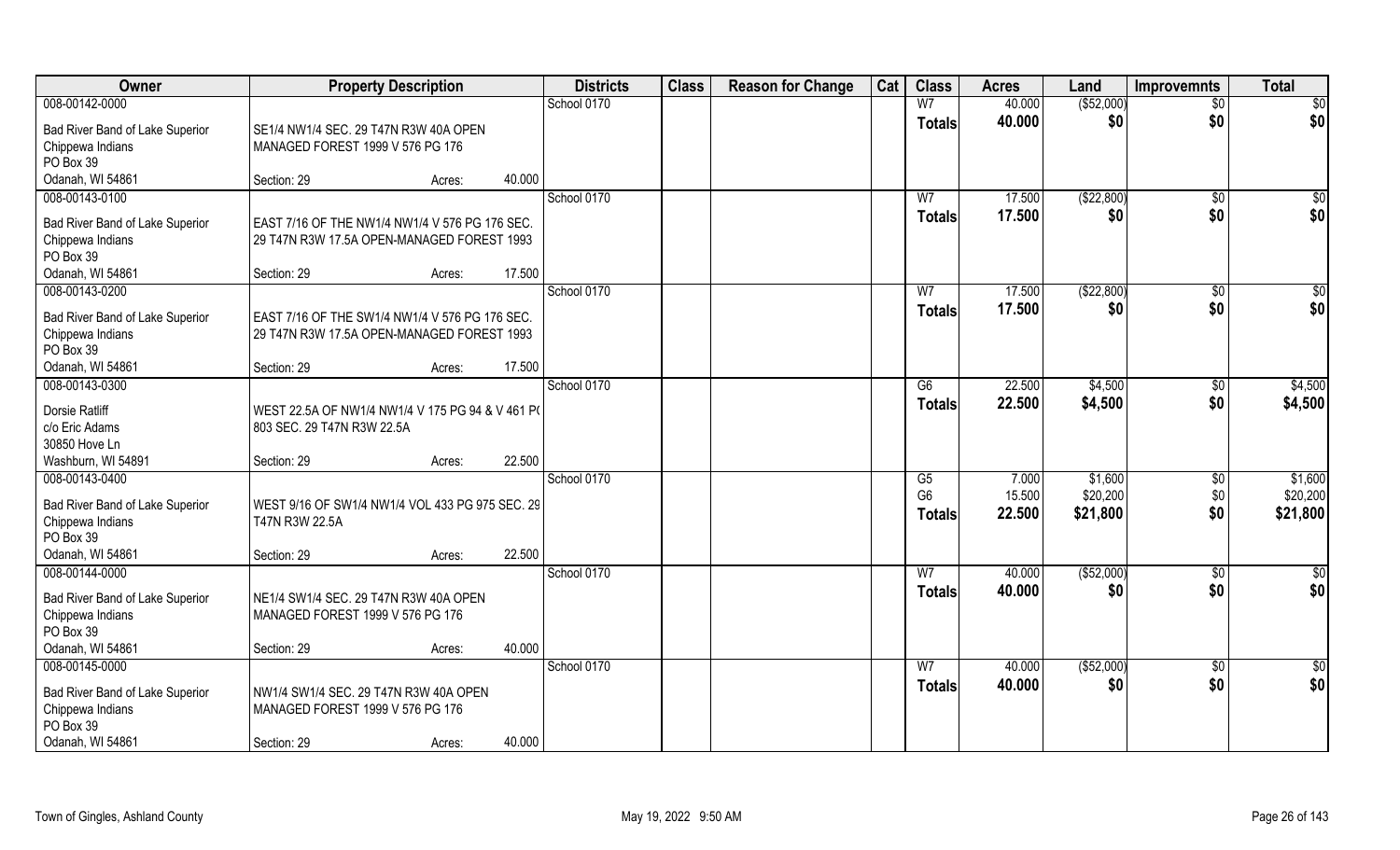| Owner                              | <b>Property Description</b>                   |        |        | <b>Districts</b> | <b>Class</b> | <b>Reason for Change</b> | Cat | <b>Class</b>   | <b>Acres</b>     | Land               | <b>Improvemnts</b> | <b>Total</b>    |
|------------------------------------|-----------------------------------------------|--------|--------|------------------|--------------|--------------------------|-----|----------------|------------------|--------------------|--------------------|-----------------|
| 008-00146-0000                     |                                               |        |        | School 0170      |              |                          |     | W <sub>7</sub> | 40.000           | ( \$52,000)        | $\overline{50}$    | $\overline{50}$ |
| Bad River Band of Lake Superior    | SW1/4 SW1/4 SEC. 29 T47N R3W 40A OPEN         |        |        |                  |              |                          |     | <b>Totals</b>  | 40.000           | \$0                | \$0                | \$0             |
| Chippewa Indians                   | MANAGED FOREST 1999 V 576 PG 176              |        |        |                  |              |                          |     |                |                  |                    |                    |                 |
| PO Box 39                          |                                               |        |        |                  |              |                          |     |                |                  |                    |                    |                 |
| Odanah, WI 54861                   | Section: 29                                   | Acres: | 40.000 |                  |              |                          |     |                |                  |                    |                    |                 |
| 008-00147-0000                     |                                               |        |        | School 0170      |              |                          |     | W <sub>7</sub> | 40.000           | ( \$52,000)        | $\sqrt{$0}$        | $\sqrt{50}$     |
| Bad River Band of Lake Superior    | SE1/4 SW1/4 SEC. 29 T47N R3W 40A OPEN MANAGEI |        |        |                  |              |                          |     | <b>Totals</b>  | 40.000           | \$0                | \$0                | \$0             |
| Chippewa Indians                   | FOREST 1999 V 576 PG 176                      |        |        |                  |              |                          |     |                |                  |                    |                    |                 |
| PO Box 39                          |                                               |        |        |                  |              |                          |     |                |                  |                    |                    |                 |
| Odanah, WI 54861                   | Section: 29                                   | Acres: | 40.000 |                  |              |                          |     |                |                  |                    |                    |                 |
| 008-00148-0000                     |                                               |        |        | School 0170      |              |                          |     | W <sub>7</sub> | 40.000           | ( \$52,000)        | $\sqrt[6]{30}$     | \$0             |
| Bad River Band of Lake Superior    | NE1/4 SE1/4 SEC. 29 T47N R3W 40A OPEN MANAGEL |        |        |                  |              |                          |     | <b>Totals</b>  | 40.000           | \$0                | \$0                | \$0             |
| Chippewa Indians                   | FOREST 1999 V 576 PG 176                      |        |        |                  |              |                          |     |                |                  |                    |                    |                 |
| PO Box 39                          |                                               |        |        |                  |              |                          |     |                |                  |                    |                    |                 |
| Odanah, WI 54861                   | Section: 29                                   | Acres: | 40.000 |                  |              |                          |     |                |                  |                    |                    |                 |
| 008-00149-0000                     |                                               |        |        | School 0170      |              |                          |     | W7             | 40.000           | ( \$52,000)        | $\sqrt[6]{3}$      | \$0             |
| Bad River Band of Lake Superior    | NW1/4 SE1/4 SEC. 29 T47N R3W 40A OPEN         |        |        |                  |              |                          |     | <b>Totals</b>  | 40.000           | \$0                | \$0                | \$0             |
| Chippewa Indians                   | MANAGED FOREST 1999 V 576 PG 176              |        |        |                  |              |                          |     |                |                  |                    |                    |                 |
| PO Box 39                          |                                               |        |        |                  |              |                          |     |                |                  |                    |                    |                 |
| Odanah, WI 54861                   | Section: 29                                   | Acres: | 40.000 |                  |              |                          |     |                |                  |                    |                    |                 |
| 008-00150-0000                     |                                               |        |        | School 0170      |              |                          |     | $\overline{W}$ | 40.000           | (\$52,000)         | $\sqrt[6]{30}$     | \$0             |
| Bad River Band of Lake Superior    | SW1/4 SE1/4 SEC. 29 T47N R3W 40A OPEN MANAGEI |        |        |                  |              |                          |     | <b>Totals</b>  | 40.000           | \$0                | \$0                | \$0             |
| Chippewa Indians                   | FORST 1999 V 576 PG 176                       |        |        |                  |              |                          |     |                |                  |                    |                    |                 |
| PO Box 39                          |                                               |        |        |                  |              |                          |     |                |                  |                    |                    |                 |
| Odanah, WI 54861<br>008-00151-0000 | Section: 29                                   | Acres: | 40.000 | School 0170      |              |                          |     | W <sub>7</sub> |                  |                    |                    |                 |
|                                    |                                               |        |        |                  |              |                          |     |                | 40.000<br>40.000 | ( \$52,000)<br>\$0 | \$0<br>\$0         | \$0<br>\$0      |
| Bad River Band of Lake Superior    | SE1/4 SE1/4 SEC. 29 T47N R3W 40A OPEN MANAGED |        |        |                  |              |                          |     | <b>Totals</b>  |                  |                    |                    |                 |
| Chippewa Indians                   | FOREST 1999 V 576 PG 176                      |        |        |                  |              |                          |     |                |                  |                    |                    |                 |
| PO Box 39                          |                                               |        | 40.000 |                  |              |                          |     |                |                  |                    |                    |                 |
| Odanah, WI 54861<br>008-00153-0000 | Section: 29                                   | Acres: |        | School 0170      |              |                          |     | W <sub>7</sub> | 43.580           | (\$56,700)         |                    | $\overline{50}$ |
|                                    |                                               |        |        |                  |              |                          |     | <b>Totals</b>  | 43.580           | \$0                | $\sqrt{$0}$<br>\$0 | \$0             |
| Bad River Band of Lake Superior    | GOVT LOTS 1 & 2 V 576 PG 137 SEC. 30 T47N R3W |        |        |                  |              |                          |     |                |                  |                    |                    |                 |
| Chippewa Indians                   | 43.58A OPEN MANAGED FOREST 1999               |        |        |                  |              |                          |     |                |                  |                    |                    |                 |
| PO Box 39<br>Odanah, WI 54861      |                                               |        | 43.580 |                  |              |                          |     |                |                  |                    |                    |                 |
|                                    | Section: 30                                   | Acres: |        |                  |              |                          |     |                |                  |                    |                    |                 |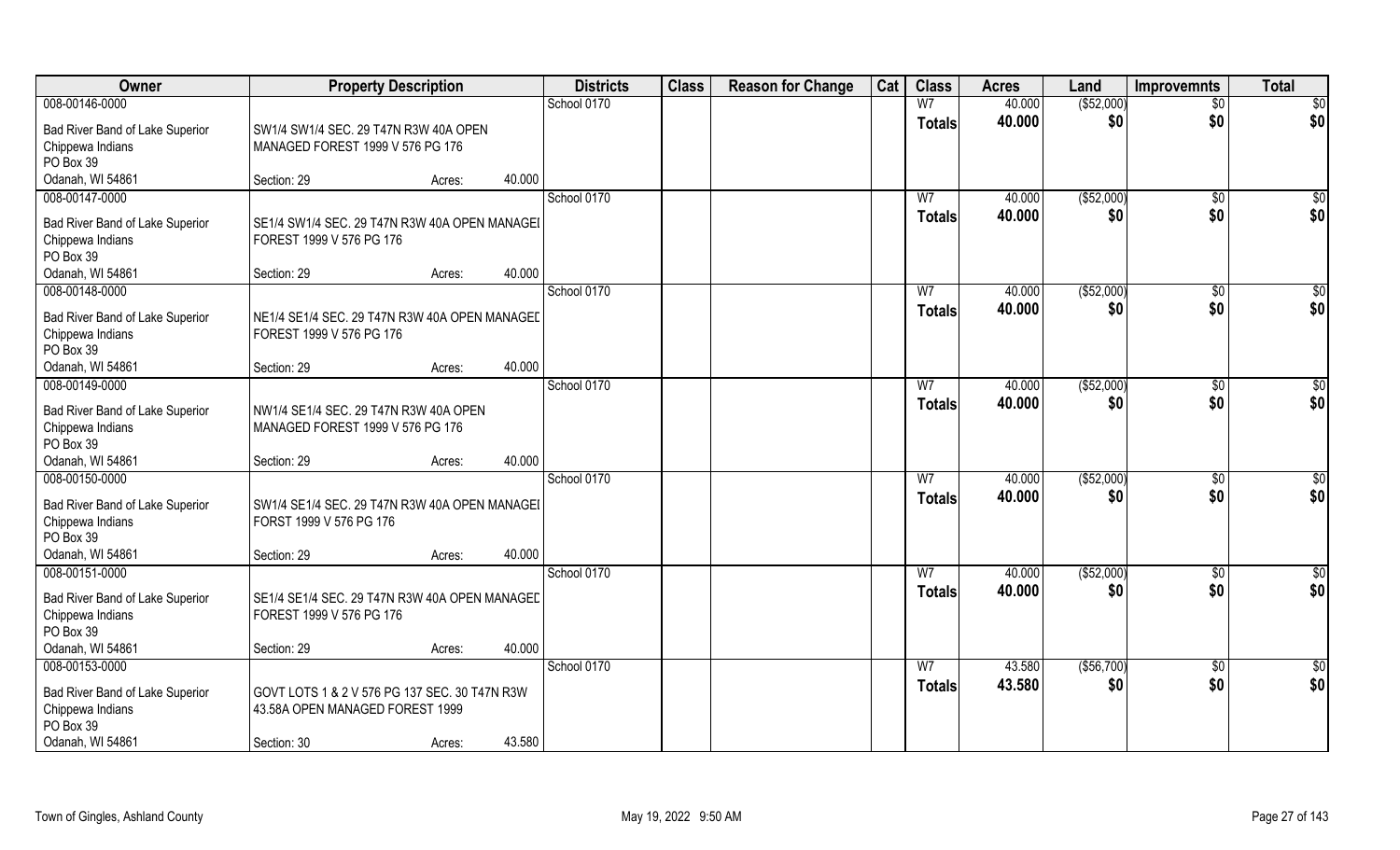| Owner                                                                                                      | <b>Property Description</b>                                                                                                                                       | <b>Districts</b> | <b>Class</b> | <b>Reason for Change</b> | Cat | <b>Class</b>                    | <b>Acres</b>     | Land                   | <b>Improvemnts</b>     | <b>Total</b>       |
|------------------------------------------------------------------------------------------------------------|-------------------------------------------------------------------------------------------------------------------------------------------------------------------|------------------|--------------|--------------------------|-----|---------------------------------|------------------|------------------------|------------------------|--------------------|
| 008-00154-0100                                                                                             |                                                                                                                                                                   | School 0170      |              |                          |     | X4                              | 10.000           | \$0                    | $\overline{50}$        | \$0                |
| Town of Gingles<br>c/o Town Hall<br>49833 State Hwy 112                                                    | E1/2 E1/2 E1/2 E1/2 NE1/4 VOL 169 PG 205 SEC. 30<br>T47N R3W 10A (TAX EXEMPT)                                                                                     |                  |              |                          |     | <b>Totals</b>                   | 10.000           | \$0                    | \$0                    | \$0                |
| Ashland, WI 54806                                                                                          | 10.000<br>Section: 30<br>Acres:                                                                                                                                   |                  |              |                          |     |                                 |                  |                        |                        |                    |
| 008-00154-0200<br>Bad River Band of Lake Superior<br>Chippewa Indians                                      | NE1/4 NE1/4 LESS E1/8 SEC. 30 T47N R3W 35A OPEN<br>MANAGED FOREST 2002 V 576 PG 137                                                                               | School 0170      |              |                          |     | W <sub>7</sub><br>Totals        | 35.000<br>35.000 | (\$45,500)<br>\$0      | \$0<br>\$0             | $\sqrt{50}$<br>\$0 |
| PO Box 39<br>Odanah, WI 54861                                                                              | 35.000<br>Section: 30<br>Acres:                                                                                                                                   |                  |              |                          |     |                                 |                  |                        |                        |                    |
| 008-00154-0300                                                                                             |                                                                                                                                                                   | School 0170      |              |                          |     | W <sub>7</sub>                  | 35.000           | (\$45,500)             | $\sqrt[6]{3}$          | \$0                |
| Bad River Band of Lake Superior<br>Chippewa Indians<br>PO Box 39                                           | SE1/4 NE1/4 LESS E1/8 SEC. 30 T47N R3W 35A OPEN<br>MANAGED FOREST 2002 V 576 PG 137                                                                               |                  |              |                          |     | <b>Totals</b>                   | 35.000           | \$0                    | \$0                    | \$0                |
| Odanah, WI 54861                                                                                           | 35.000<br>Section: 30<br>Acres:                                                                                                                                   |                  |              |                          |     |                                 |                  |                        |                        |                    |
| 008-00155-0000<br>Bad River Band of Lake Superior<br>Chippewa Indians<br>PO Box 39<br>Odanah, WI 54861     | NW1/4 NE1/4 V 576 PG 137 SEC. 30 T47N R3W 40A<br>OPEN MANAGED FOREST 1999<br>40.000<br>Section: 30<br>Acres:                                                      | School 0170      |              |                          |     | W <sub>7</sub><br><b>Totals</b> | 40.000<br>40.000 | ( \$52,000)<br>\$0     | \$0<br>\$0             | \$0<br>\$0         |
| 008-00156-0000<br>Bad River Band of Lake Superior<br>Chippewa Indians<br>PO Box 39<br>Odanah, WI 54861     | SW1/4 NE1/4 V 576 PG 137 SEC. 30 T47N R3W 40A<br>OPEN MANAGED FOREST 1999<br>40.000<br>Section: 30<br>Acres:                                                      | School 0170      |              |                          |     | W <sub>7</sub><br><b>Totals</b> | 40.000<br>40.000 | (\$52,000)<br>\$0      | $\overline{60}$<br>\$0 | \$0<br>\$0         |
| 008-00157-0100<br>Bad River Band of Lake Superior<br>Chippewa Indians<br>PO Box 39<br>Odanah, WI 54861     | E1/2 E1/2 E1/2 NE1/4 NW1/4 & E1/2 W1/2 E1/2 E1/2<br>NE1/4 NW1/4 SEC. 30 T47N R3W 7.50A V 576 PG 137<br>OPEN MANAGED FOREST 2002<br>7.500<br>Section: 30<br>Acres: | School 0170      |              |                          |     | W <sub>7</sub><br><b>Totals</b> | 7.500<br>7.500   | ( \$9,800)<br>\$0      | $\overline{50}$<br>\$0 | \$0<br>\$0         |
| 008-00157-0200<br>U.S.A. Trust<br>c/o Bureau of Indian Affairs<br>916 W Lake Shore Dr<br>Ashland, WI 54806 | WEST 25A OF E1/2 E1/2 NW1/4 SEC. 30 T47N R3W<br>25A (TAX EXEMPT)<br>25.000<br>Section: 30<br>Acres:                                                               | School 0170      |              |                          |     | X4<br><b>Totals</b>             | 25.000<br>25.000 | $\overline{60}$<br>\$0 | $\overline{50}$<br>\$0 | \$0<br>\$0         |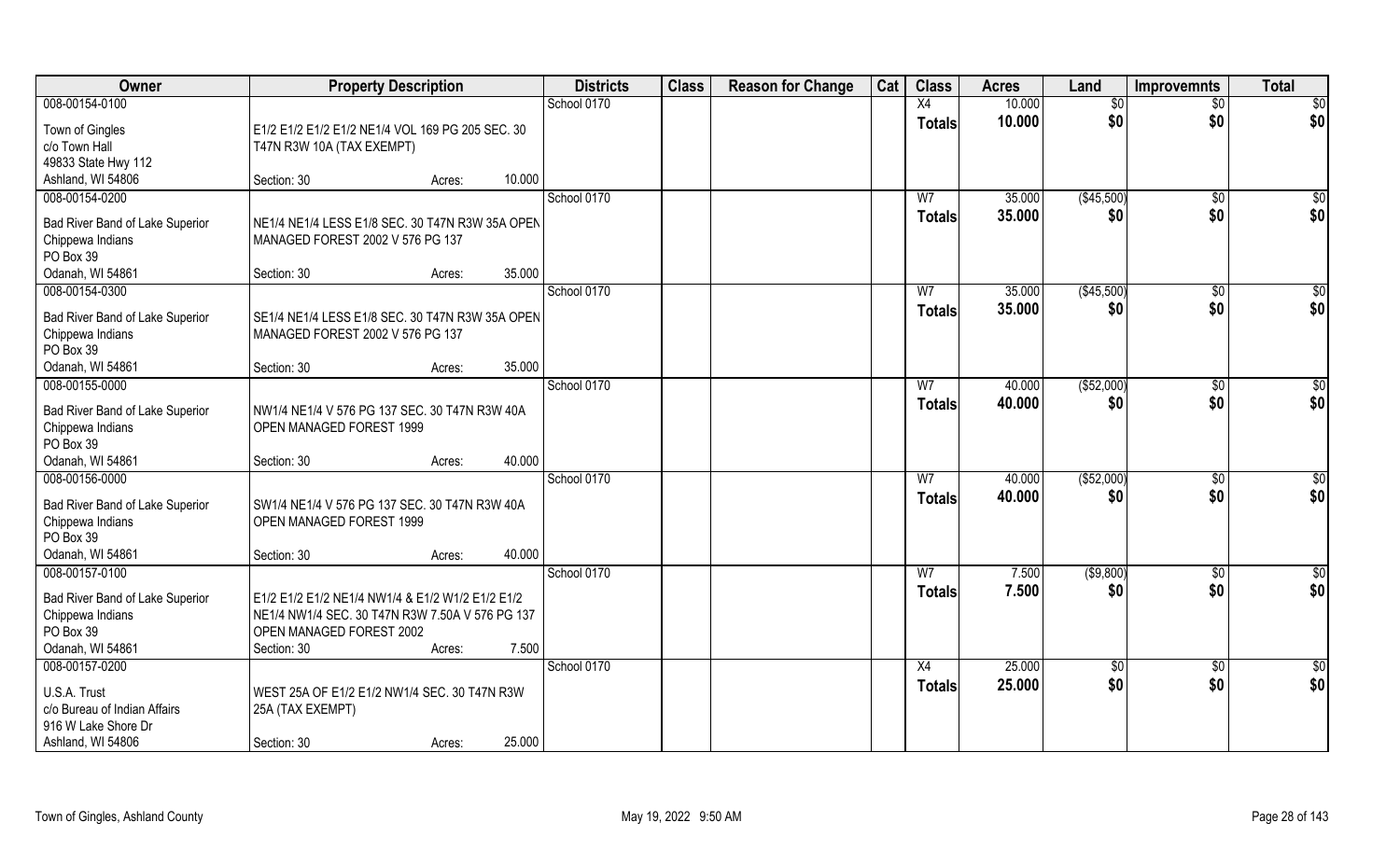| Owner                                               | <b>Property Description</b>                                                  |        |        | <b>Districts</b> | <b>Class</b> | <b>Reason for Change</b> | Cat | <b>Class</b>   | <b>Acres</b> | Land         | <b>Improvemnts</b> | <b>Total</b>    |
|-----------------------------------------------------|------------------------------------------------------------------------------|--------|--------|------------------|--------------|--------------------------|-----|----------------|--------------|--------------|--------------------|-----------------|
| 008-00157-0300                                      |                                                                              |        |        | School 0170      |              |                          |     | X4             | 20.000       | \$0          | $\overline{50}$    | $\overline{50}$ |
| U.S.A. Trust                                        | EAST 20A OF W1/2 E1/2 NW1/4 SEC. 30 T47N R3W                                 |        |        |                  |              |                          |     | <b>Totals</b>  | 20.000       | \$0          | \$0                | \$0             |
| c/o Bureau of Indian Affairs                        | 20A (TAX EXEMPT)                                                             |        |        |                  |              |                          |     |                |              |              |                    |                 |
| 916 W Lake Shore Dr                                 |                                                                              |        |        |                  |              |                          |     |                |              |              |                    |                 |
| Ashland, WI 54806                                   | Section: 30                                                                  | Acres: | 20.000 |                  |              |                          |     |                |              |              |                    |                 |
| 008-00157-0400                                      |                                                                              |        |        | School 0170      |              |                          |     | X4             | 20.000       | $\sqrt[6]{}$ | $\sqrt{6}$         | $\sqrt{50}$     |
| U.S.A. Trust                                        | WEST 20A OF W1/2 E1/2 NW1/4 SEC. 30 T47N R3W                                 |        |        |                  |              |                          |     | <b>Totals</b>  | 20.000       | \$0          | \$0                | \$0             |
| c/o Bureau of Indian Affairs                        | 20A (TAX EXEMPT)                                                             |        |        |                  |              |                          |     |                |              |              |                    |                 |
| 916 W Lake Shore Dr                                 |                                                                              |        |        |                  |              |                          |     |                |              |              |                    |                 |
| Ashland, WI 54806                                   | Section: 30                                                                  | Acres: | 20.000 |                  |              |                          |     |                |              |              |                    |                 |
| 008-00157-0500                                      |                                                                              |        |        | School 0170      |              |                          |     | X4             | 94.160       | \$0          | $\sqrt[6]{30}$     | \$0             |
| U.S.A. Trust                                        | W1/2 NW1/4 SEC. 30 T47N R3W 94.16A (TAX EXEMPT                               |        |        |                  |              |                          |     | <b>Totals</b>  | 94.160       | \$0          | \$0                | \$0             |
| c/o Bureau of Indian Affairs                        |                                                                              |        |        |                  |              |                          |     |                |              |              |                    |                 |
| 916 W Lake Shore Dr                                 |                                                                              |        |        |                  |              |                          |     |                |              |              |                    |                 |
| Ashland, WI 54806                                   | Section: 30                                                                  | Acres: | 94.160 |                  |              |                          |     |                |              |              |                    |                 |
| 008-00157-0600                                      |                                                                              |        |        | School 0170      |              |                          |     | W7             | 7.500        | ( \$9,800)   | $\sqrt[6]{3}$      | \$0             |
| Bad River Band of Lake Superior                     | E1/2 E1/2 E1/2 SE1/4 NW1/4 & E1/2 W1/2 E1/2 E1/2                             |        |        |                  |              |                          |     | <b>Totals</b>  | 7.500        | \$0          | \$0                | \$0             |
| Chippewa Indians                                    | SE1/4 NW1/4 SEC. 30 T47N R3W 7.50A V 576 PG 137                              |        |        |                  |              |                          |     |                |              |              |                    |                 |
| PO Box 39                                           | OPEN MANAGED FOREST 2002                                                     |        |        |                  |              |                          |     |                |              |              |                    |                 |
| Odanah, WI 54861                                    | Section: 30                                                                  | Acres: | 7.500  |                  |              |                          |     |                |              |              |                    |                 |
| 008-00158-0000                                      |                                                                              |        |        | School 0170      |              |                          |     | $\overline{W}$ | 40.000       | (\$52,000)   | $\sqrt[6]{30}$     | \$0             |
| Bad River Band of Lake Superior                     | NE1/4 SW1/4 V 576 PG 137 SEC. 30 T47N R3W 40A                                |        |        |                  |              |                          |     | <b>Totals</b>  | 40.000       | \$0          | \$0                | \$0             |
| Chippewa Indians                                    | OPEN MANAGED FOREST 1999                                                     |        |        |                  |              |                          |     |                |              |              |                    |                 |
| PO Box 39                                           |                                                                              |        |        |                  |              |                          |     |                |              |              |                    |                 |
| Odanah, WI 54861                                    | Section: 30                                                                  | Acres: | 40.000 |                  |              |                          |     |                |              |              |                    |                 |
| 008-00158-0100                                      |                                                                              |        |        | School 0170      |              |                          |     | W <sub>7</sub> | 44.820       | ( \$58, 300) | \$0                | \$0             |
|                                                     |                                                                              |        |        |                  |              |                          |     | <b>Totals</b>  | 44.820       | \$0          | \$0                | \$0             |
| Bad River Band of Lake Superior<br>Chippewa Indians | NW1/4 SW1/4 V 576 PG 137 SEC. 30 T47N R3W 44.82/<br>OPEN MANAGED FOREST 1999 |        |        |                  |              |                          |     |                |              |              |                    |                 |
| PO Box 39                                           |                                                                              |        |        |                  |              |                          |     |                |              |              |                    |                 |
| Odanah, WI 54861                                    | Section: 30                                                                  | Acres: | 44.820 |                  |              |                          |     |                |              |              |                    |                 |
| 008-00159-0000                                      |                                                                              |        |        | School 0170      |              |                          |     | W <sub>7</sub> | 40.000       | ( \$52,000)  | $\sqrt{$0}$        | $\overline{50}$ |
|                                                     |                                                                              |        |        |                  |              |                          |     | <b>Totals</b>  | 40.000       | \$0          | \$0                | \$0             |
| Bad River Band of Lake Superior<br>Chippewa Indians | SE1/4 SW1/4 V 576 PG 137 SEC. 30 T47N R3W 40A<br>OPEN MANAGED FOREST 1999    |        |        |                  |              |                          |     |                |              |              |                    |                 |
| PO Box 39                                           |                                                                              |        |        |                  |              |                          |     |                |              |              |                    |                 |
| Odanah, WI 54861                                    | Section: 30                                                                  | Acres: | 40.000 |                  |              |                          |     |                |              |              |                    |                 |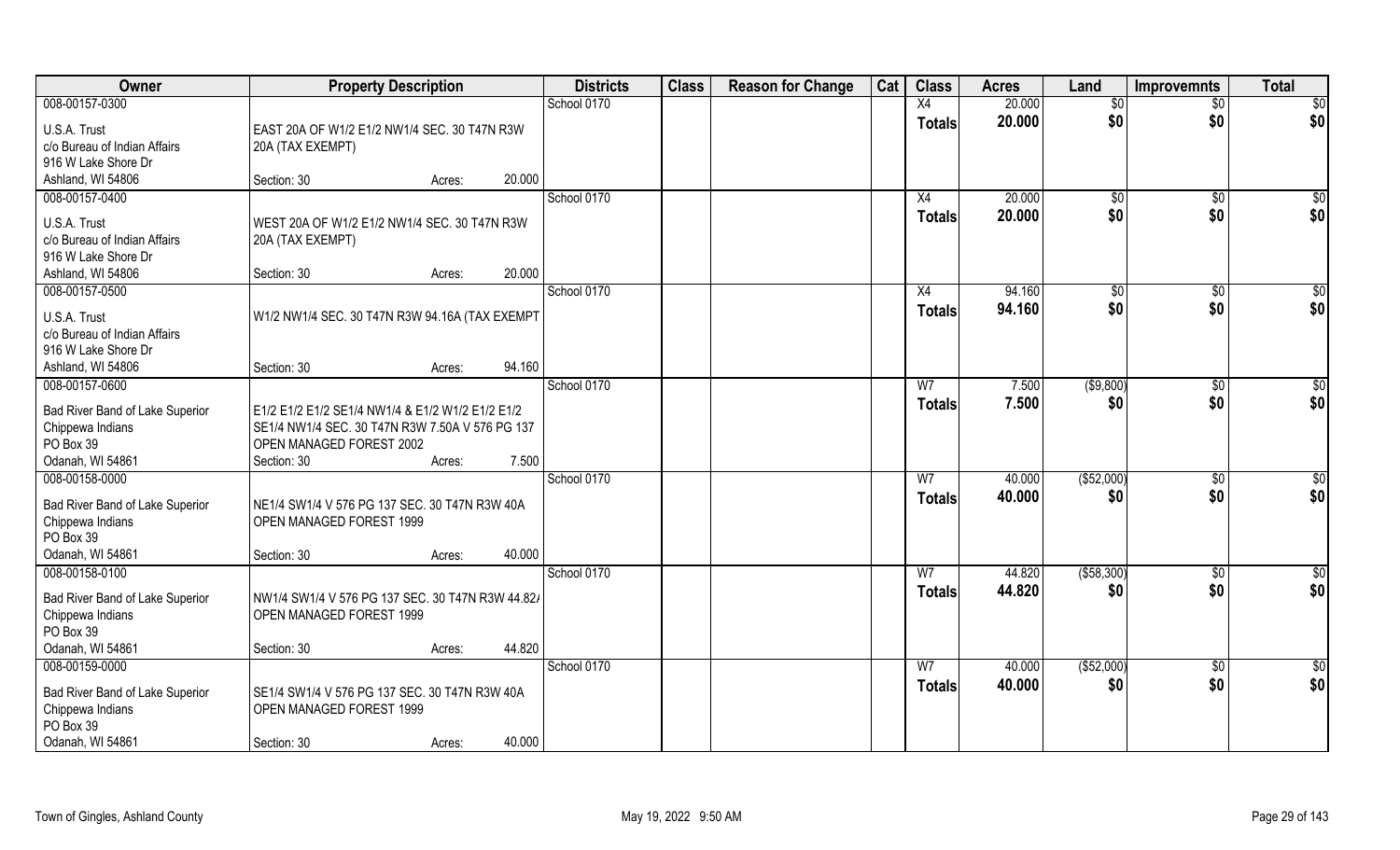| Owner                                                               | <b>Property Description</b>                                                         |        |        | <b>Districts</b> | <b>Class</b> | <b>Reason for Change</b> | Cat | <b>Class</b>                    | <b>Acres</b>     | Land               | <b>Improvemnts</b>    | <b>Total</b>           |
|---------------------------------------------------------------------|-------------------------------------------------------------------------------------|--------|--------|------------------|--------------|--------------------------|-----|---------------------------------|------------------|--------------------|-----------------------|------------------------|
| 008-00160-0000                                                      |                                                                                     |        |        | School 0170      |              |                          |     | W <sub>7</sub>                  | 40.000           | ( \$52,000)        | $\overline{50}$       | \$0                    |
| Bad River Band of Lake Superior<br>Chippewa Indians<br>PO Box 39    | NE1/4 SE1/4 V 576 PG 137 SEC. 30 T47N R3W 40A<br>OPEN MANAGED FOREST 1999           |        |        |                  |              |                          |     | <b>Totals</b>                   | 40.000           | \$0                | \$0                   | \$0                    |
| Odanah, WI 54861                                                    | Section: 30                                                                         | Acres: | 40.000 |                  |              |                          |     |                                 |                  |                    |                       |                        |
| 008-00161-0000                                                      |                                                                                     |        |        | School 0170      |              |                          |     | W <sub>7</sub>                  | 40.000           | (\$52,000)         | $\sqrt{$0}$           | $\sqrt{50}$            |
| Bad River Band of Lake Superior<br>Chippewa Indians<br>PO Box 39    | NW1/4 SE1/4 V 576 PG 137 SEC. 30 T47N R3W 40A<br>OPEN MANAGED FOREST 1999           |        |        |                  |              |                          |     | <b>Totals</b>                   | 40.000           | \$0                | \$0                   | \$0                    |
| Odanah, WI 54861                                                    | Section: 30                                                                         | Acres: | 40.000 |                  |              |                          |     |                                 |                  |                    |                       |                        |
| 008-00162-0000                                                      |                                                                                     |        |        | School 0170      |              |                          |     | W <sub>7</sub>                  | 40.000           | ( \$52,000)        | $\sqrt[6]{30}$        | \$0                    |
| Bad River Band of Lake Superior<br>Chippewa Indians<br>PO Box 39    | SW1/4 SE1/4 V 576 PG 137 SEC. 30 T47N R3W 40A<br>OPEN MANAGED FOREST 1999           |        |        |                  |              |                          |     | <b>Totals</b>                   | 40.000           | \$0                | \$0                   | \$0                    |
| Odanah, WI 54861                                                    | Section: 30                                                                         | Acres: | 40.000 |                  |              |                          |     |                                 |                  |                    |                       |                        |
| 008-00163-0000                                                      |                                                                                     |        |        | School 0170      |              |                          |     | W7                              | 40.000           | ( \$52,000)        | $\sqrt[6]{3}$         | \$0                    |
| Bad River Band of Lake Superior<br>Chippewa Indians<br>PO Box 39    | SE1/4 SE1/4 V 576 PG 137 SEC. 30 T47N R3W 40A<br>OPEN MANAGED FOREST 1999           |        |        |                  |              |                          |     | <b>Totals</b>                   | 40.000           | \$0                | \$0                   | \$0                    |
| Odanah, WI 54861                                                    | Section: 30                                                                         | Acres: | 40.000 |                  |              |                          |     |                                 |                  |                    |                       |                        |
| 008-00164-0000                                                      |                                                                                     |        |        | School 0170      |              |                          |     | $\overline{W}$<br><b>Totals</b> | 40.000<br>40.000 | (\$52,000)<br>\$0  | $\sqrt[6]{30}$<br>\$0 | \$0<br>\$0             |
| Bad River Band of Lake Superior<br>Chippewa Indians<br>PO Box 39    | NE1/4 NE1/4 SEC. 31 T47N R3W 40A OPEN MANAGEL<br>FOREST 1999 V 576 PG 176           |        |        |                  |              |                          |     |                                 |                  |                    |                       |                        |
| Odanah, WI 54861                                                    | Section: 31                                                                         | Acres: | 40.000 |                  |              |                          |     |                                 |                  |                    |                       |                        |
| 008-00165-0100                                                      |                                                                                     |        |        | School 0170      |              |                          |     | X4                              | 60.000           | \$0                | \$0                   | \$0                    |
| U.S.A. Trust<br>c/o Bureau of Indian Affairs<br>916 W Lake Shore Dr | W1/2 NE1/4 LESS E1/2 NW1/4 NE1/4 SEC. 31 T47N<br>R3W 60A TAX EXEMPT                 |        |        |                  |              |                          |     | <b>Totals</b>                   | 60.000           | \$0                | \$0                   | \$0                    |
| Ashland, WI 54806                                                   | Section: 31                                                                         | Acres: | 60.000 |                  |              |                          |     |                                 |                  |                    |                       |                        |
| 008-00165-0200                                                      |                                                                                     |        |        | School 0170      |              |                          |     | X4<br><b>Totals</b>             | 20.000<br>20.000 | $\sqrt{$0}$<br>\$0 | $\sqrt{$0}$<br>\$0    | $\overline{50}$<br>\$0 |
| Joseph Haskins<br><b>Travis Haskins</b><br>PO Box 215               | E1/2 NW1/4 NE1/4 V 510 PG 596 & V 591 PG 549 & V<br>606 PG 803 SEC. 31 T47N R3W 20A |        |        |                  |              |                          |     |                                 |                  |                    |                       |                        |
| Ashland, WI 54806                                                   | Section: 31                                                                         | Acres: | 20.000 |                  |              |                          |     |                                 |                  |                    |                       |                        |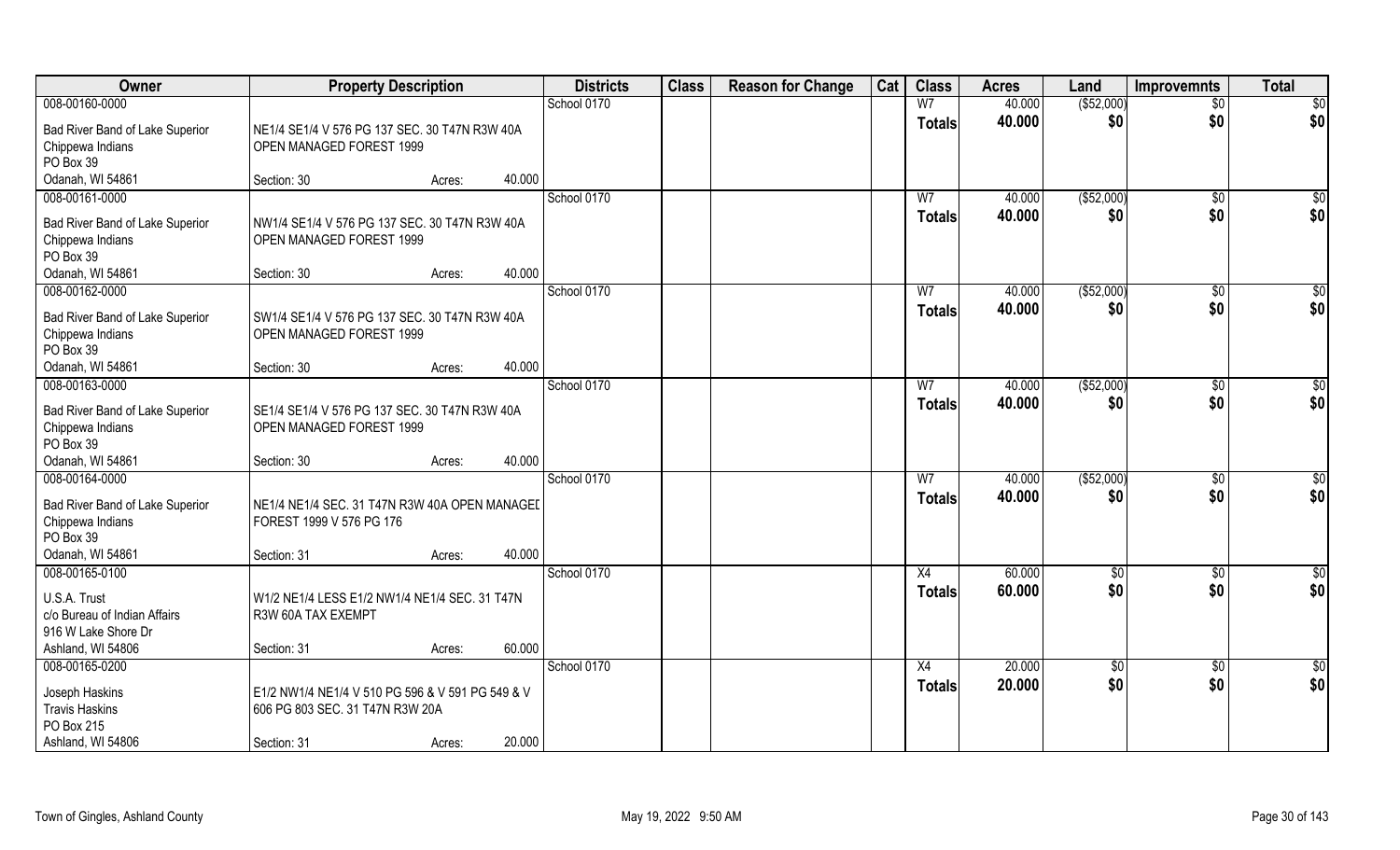| Owner                                                                                                      | <b>Property Description</b>                                                    |         | <b>Districts</b> | <b>Class</b> | <b>Reason for Change</b> | Cat | <b>Class</b>        | <b>Acres</b>       | Land                   | <b>Improvemnts</b>    | <b>Total</b>           |
|------------------------------------------------------------------------------------------------------------|--------------------------------------------------------------------------------|---------|------------------|--------------|--------------------------|-----|---------------------|--------------------|------------------------|-----------------------|------------------------|
| 008-00166-0100                                                                                             |                                                                                |         | School 0170      |              |                          |     | W <sub>7</sub>      | 20.000             | ( \$26,000)            | $\overline{50}$       | $\overline{50}$        |
| Bad River Band of Lake Superior<br>Chippewa Indians<br>PO Box 39                                           | N1/2 SE1/4 NE1/4 SEC. 31 T47N R3W 20A<br>OPEN-MANAGED FOREST 1993 V 576 PG 176 |         |                  |              |                          |     | <b>Totals</b>       | 20.000             | \$0                    | \$0                   | \$0                    |
| Odanah, WI 54861                                                                                           | Section: 31<br>Acres:                                                          | 20.000  |                  |              |                          |     |                     |                    |                        |                       |                        |
| 008-00166-0200                                                                                             |                                                                                |         | School 0170      |              |                          |     | G6                  | 20.000             | \$20,000               | $\sqrt{$0}$           | \$20,000               |
| Bad River Band of Lake Superior<br>Chippewa Indians<br>PO Box 39                                           | S1/2 SE1/4 NE1/4 SEC. 31 T47N R3W 20A VOL 414 PG                               |         |                  |              |                          |     | <b>Totals</b>       | 20.000             | \$20,000               | \$0                   | \$20,000               |
| Odanah, WI 54861                                                                                           | Section: 31<br>Acres:                                                          | 20.000  |                  |              |                          |     |                     |                    |                        |                       |                        |
| 008-00167-0100<br>Bad River Band of Lake Superior<br>Chippewa Indians<br>PO Box 39                         | N1/2 NE1/4 NW1/4 V 576 PG 137 SEC. 31 T47N R3W<br>20A                          |         | School 0170      |              |                          |     | G6<br><b>Totals</b> | 20.000<br>20.000   | \$26,000<br>\$26,000   | $\sqrt[6]{3}$<br>\$0  | \$26,000<br>\$26,000   |
| Odanah, WI 54861                                                                                           | Section: 31<br>Acres:                                                          | 20.000  |                  |              |                          |     |                     |                    |                        |                       |                        |
| 008-00167-0200                                                                                             |                                                                                |         | School 0170      |              |                          |     | X4                  | 20.000             | $\sqrt[6]{}$           | $\sqrt[6]{3}$         | \$0                    |
| U.S.A. Trust<br>c/o Bureau of Indian Affairs<br>916 W Lake Shore Dr                                        | S1/2 NE1/4 NW1/4 SEC. 31 T47N R3W 20A (TAX<br>EXEMPT)                          |         |                  |              |                          |     | <b>Totals</b>       | 20.000             | \$0                    | \$0                   | \$0                    |
| Ashland, WI 54806                                                                                          | Section: 31<br>Acres:                                                          | 20.000  |                  |              |                          |     |                     |                    |                        |                       |                        |
| 008-00168-0000<br>U.S.A. Trust<br>c/o Bureau of Indian Affairs<br>916 W Lake Shore Dr<br>Ashland, WI 54806 | W1/2 NW1/4 SEC. 31 T47N R3W 85.12A (TAX EXEMPT<br>Section: 31<br>Acres:        | 85.120  | School 0170      |              |                          |     | X4<br><b>Totals</b> | 85.120<br>85.120   | $\sqrt[6]{3}$<br>\$0   | $\sqrt[6]{30}$<br>\$0 | \$0<br>\$0             |
| 008-00169-0000                                                                                             |                                                                                |         | School 0170      |              |                          |     | X4                  | 40.000             | \$0                    | $\sqrt{$0}$           | $\frac{6}{3}$          |
| U.S.A. Trust<br>c/o Bureau of Indian Affairs<br>916 W Lake Shore Dr                                        | SE1/4 NW1/4 SEC. 31 T47N R3W 40A (TAX EXEMPT)                                  |         |                  |              |                          |     | <b>Totals</b>       | 40.000             | \$0                    | \$0                   | \$0                    |
| Ashland, WI 54806                                                                                          | Section: 31<br>Acres:                                                          | 40.000  |                  |              |                          |     |                     |                    |                        |                       |                        |
| 008-00170-0000<br>U.S.A. Trust<br>c/o Bureau of Indian Affairs<br>916 W Lake Shore Dr<br>Ashland, WI 54806 | SW1/4 SEC. 31 T47N R3W 162.2A (TAX EXEMPT)<br>Section: 31<br>Acres:            | 162.200 | School 0170      |              |                          |     | X4<br><b>Totals</b> | 162.200<br>162.200 | $\overline{50}$<br>\$0 | $\sqrt{$0}$<br>\$0    | $\overline{50}$<br>\$0 |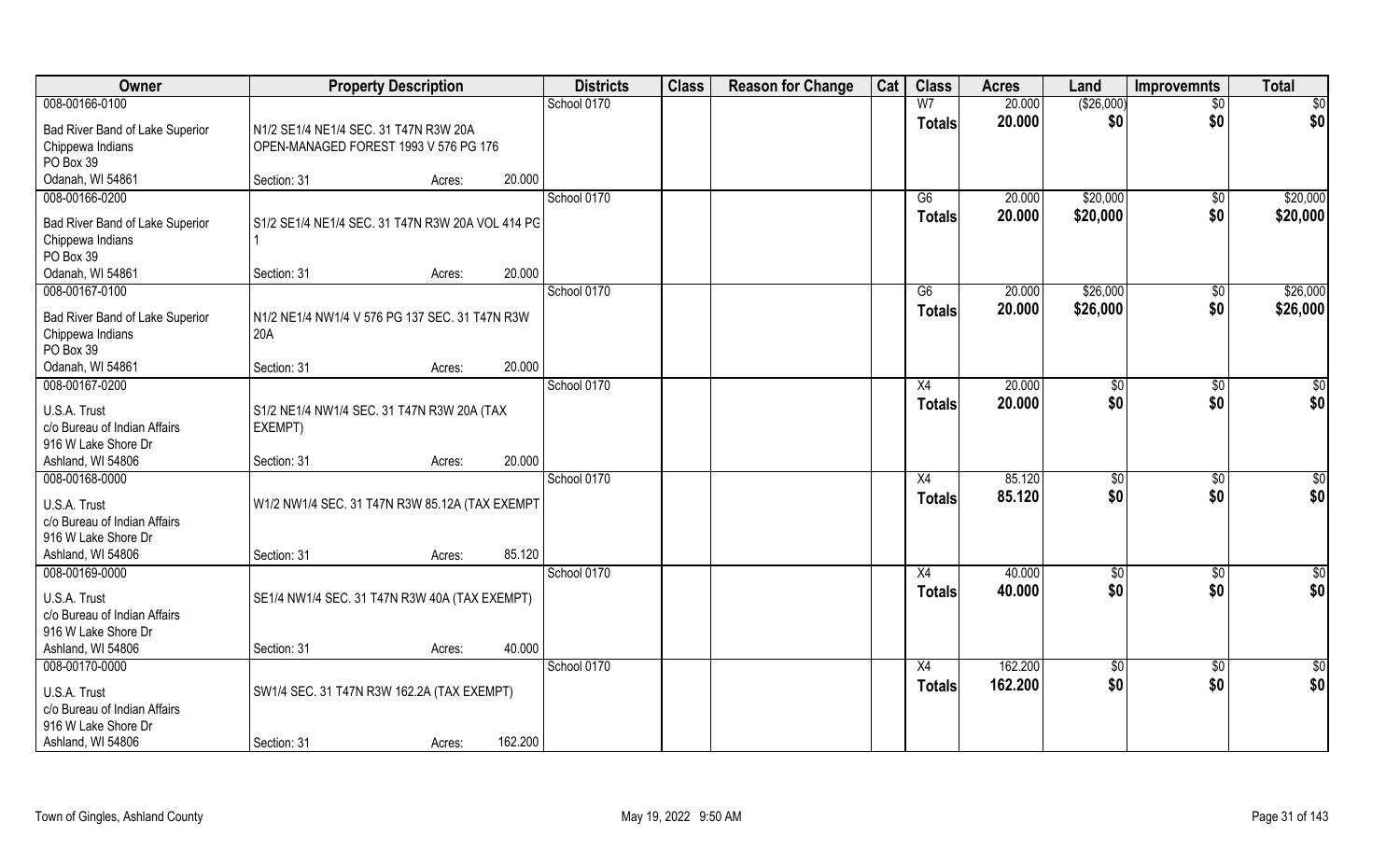| Owner                           | <b>Property Description</b>                      |        |        | <b>Districts</b> | <b>Class</b> | <b>Reason for Change</b> | Cat | <b>Class</b>    | <b>Acres</b> | Land        | <b>Improvemnts</b> | <b>Total</b> |
|---------------------------------|--------------------------------------------------|--------|--------|------------------|--------------|--------------------------|-----|-----------------|--------------|-------------|--------------------|--------------|
| 008-00171-0000                  |                                                  |        |        | School 0170      |              |                          |     | X4              | 80.000       | \$0         | $\sqrt{$0}$        | $\sqrt{50}$  |
| U.S.A. Trust                    | E1/2 SE1/4 SEC. 31 T47N R3W 80A (TAX EXEMPT)     |        |        |                  |              |                          |     | <b>Totals</b>   | 80.000       | \$0         | \$0                | \$0          |
| c/o Bureau of Indian Affairs    |                                                  |        |        |                  |              |                          |     |                 |              |             |                    |              |
| 916 W Lake Shore Dr             |                                                  |        |        |                  |              |                          |     |                 |              |             |                    |              |
| Ashland, WI 54806               | Section: 31                                      | Acres: | 80.000 |                  |              |                          |     |                 |              |             |                    |              |
| 008-00172-0000                  |                                                  |        |        | School 0170      |              |                          |     | W <sub>7</sub>  | 40.000       | ( \$52,000) | \$0                | $\sqrt{50}$  |
| Bad River Band of Lake Superior | NW1/4 SE1/4 SEC. 31 T47N R3W 40A OPEN            |        |        |                  |              |                          |     | Totals          | 40.000       | \$0         | \$0                | \$0          |
| Chippewa Indians                | MANAGED FOREST 1999 V 576 PG 195                 |        |        |                  |              |                          |     |                 |              |             |                    |              |
| PO Box 39                       |                                                  |        |        |                  |              |                          |     |                 |              |             |                    |              |
| Odanah, WI 54861                | Section: 31                                      | Acres: | 40.000 |                  |              |                          |     |                 |              |             |                    |              |
| 008-00173-0000                  |                                                  |        |        | School 0170      |              |                          |     | G6              | 40.000       | \$40,000    | \$0                | \$40,000     |
| Bad River Band of Lake Superior | SW1/4 SE1/4 SEC. 31 T47N R3W 40A VOL 414 PG 1    |        |        |                  |              |                          |     | <b>Totals</b>   | 40.000       | \$40,000    | \$0                | \$40,000     |
| Chippewa Indians                |                                                  |        |        |                  |              |                          |     |                 |              |             |                    |              |
| PO Box 39                       |                                                  |        |        |                  |              |                          |     |                 |              |             |                    |              |
| Odanah, WI 54861                | Section: 31                                      | Acres: | 40.000 |                  |              |                          |     |                 |              |             |                    |              |
| 008-00174-0100                  |                                                  |        |        | School 0170      |              |                          |     | G6              | 20.000       | \$4,000     | $\sqrt[6]{3}$      | \$4,000      |
| Gary Ronek                      | E1/2 NE1/4 NE1/4 VOL 531 PG 773 SEC. 32 T47N R3W |        |        |                  |              |                          |     | <b>Totals</b>   | 20.000       | \$4,000     | \$0                | \$4,000      |
| 2437 E Milwaukee St             | 20A                                              |        |        |                  |              |                          |     |                 |              |             |                    |              |
| Janesville, WI 53545            |                                                  |        |        |                  |              |                          |     |                 |              |             |                    |              |
|                                 | Section: 32                                      | Acres: | 20.000 |                  |              |                          |     |                 |              |             |                    |              |
| 008-00174-0200                  |                                                  |        |        | School 0170      |              |                          |     | $\overline{G6}$ | 20.000       | \$4,000     | \$0                | \$4,000      |
| Gary Ronek                      | W1/2 NE1/4 NE1/4 VOL 531 PG 773 SEC. 32 T47N R3V |        |        |                  |              |                          |     | <b>Totals</b>   | 20.000       | \$4,000     | \$0                | \$4,000      |
| 2437 E Milwaukee St             | 20A                                              |        |        |                  |              |                          |     |                 |              |             |                    |              |
| Janesville, WI 53545            |                                                  |        |        |                  |              |                          |     |                 |              |             |                    |              |
|                                 | Section: 32                                      | Acres: | 20.000 |                  |              |                          |     |                 |              |             |                    |              |
| 008-00174-0300                  |                                                  |        |        | School 0170      |              |                          |     | G5              | 15.000       | \$3,400     | $\sqrt{$0}$        | \$3,400      |
| Gary Ronek                      | E1/2 E1/2 W1/2 NE1/4 VOL 531 PG 773 SEC. 32 T47N |        |        |                  |              |                          |     | G <sub>6</sub>  | 5.000        | \$1,000     | \$0                | \$1,000      |
| 2437 E Milwaukee St             | <b>R3W 20A</b>                                   |        |        |                  |              |                          |     | <b>Totals</b>   | 20.000       | \$4,400     | \$0                | \$4,400      |
| Janesville, WI 53545            |                                                  |        |        |                  |              |                          |     |                 |              |             |                    |              |
|                                 | Section: 32                                      | Acres: | 20.000 |                  |              |                          |     |                 |              |             |                    |              |
| 008-00174-0400                  |                                                  |        |        | School 0170      |              |                          |     | W <sub>7</sub>  | 30.000       | ( \$39,000) | $\overline{50}$    | \$0          |
| Bad River Band of Lake Superior | W3/4 NW1/4 NE1/4 SEC. 32 T47N R3W 30A            |        |        |                  |              |                          |     | Totals          | 30.000       | \$0         | \$0                | \$0          |
| Chippewa Indians                | OPEN-MANAGED FOREST 1993 V 576 PG 176            |        |        |                  |              |                          |     |                 |              |             |                    |              |
| PO Box 39                       |                                                  |        |        |                  |              |                          |     |                 |              |             |                    |              |
| Odanah, WI 54861                | Section: 32                                      | Acres: | 30.000 |                  |              |                          |     |                 |              |             |                    |              |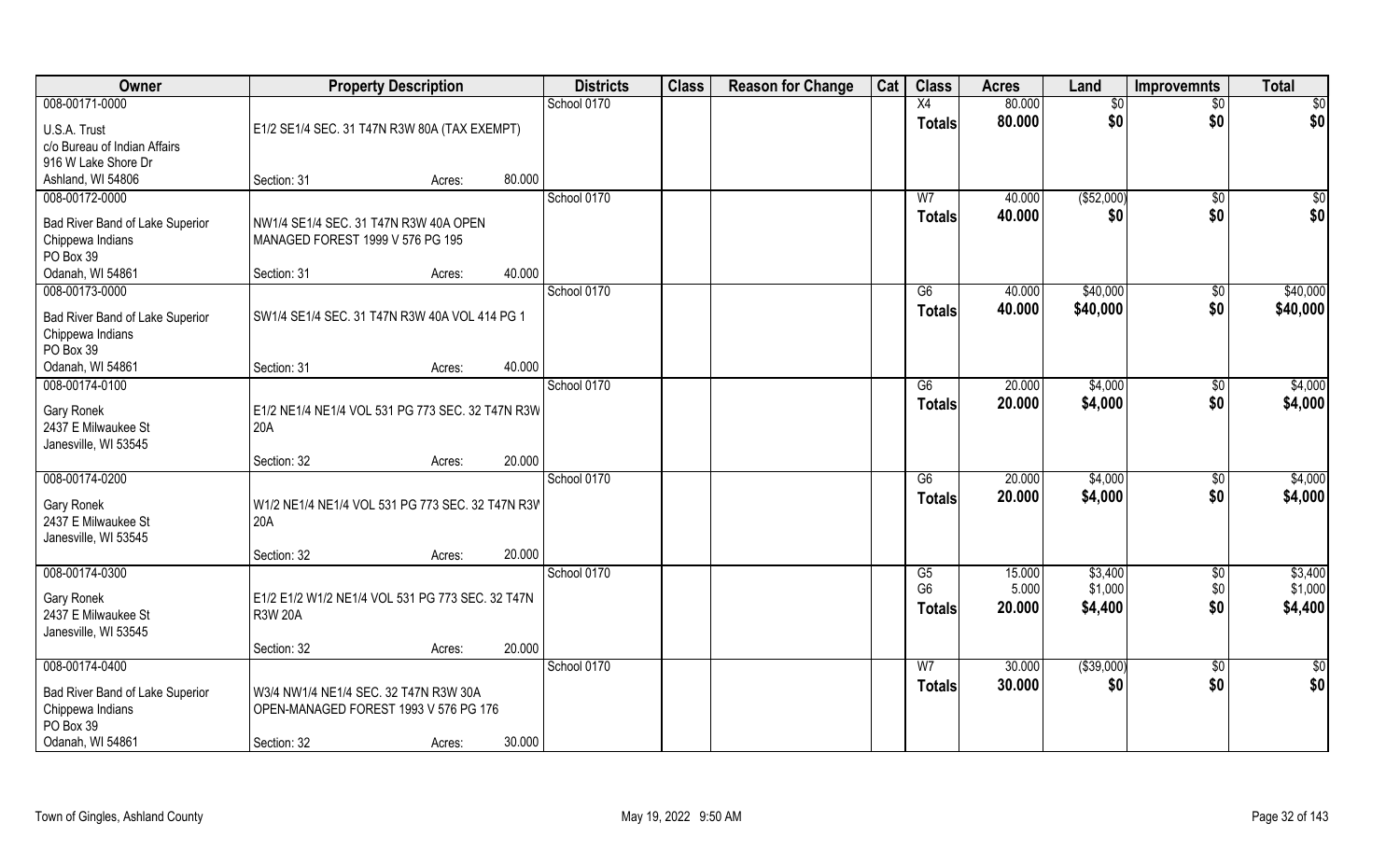| Owner                                                                                                      | <b>Property Description</b>                                                                                    |        |        | <b>Districts</b> | <b>Class</b> | <b>Reason for Change</b> | Cat | <b>Class</b>        | <b>Acres</b>     | Land                  | <b>Improvemnts</b>    | <b>Total</b>       |
|------------------------------------------------------------------------------------------------------------|----------------------------------------------------------------------------------------------------------------|--------|--------|------------------|--------------|--------------------------|-----|---------------------|------------------|-----------------------|-----------------------|--------------------|
| 008-00174-0500                                                                                             |                                                                                                                |        |        | School 0170      |              |                          |     | W <sub>7</sub>      | 30.000           | ( \$39,000)           | $\overline{50}$       | $\overline{50}$    |
| Bad River Band of Lake Superior<br>Chippewa Indians<br>PO Box 39                                           | W3/4 SW1/4 NE1/4 SEC. 32 T47N R3W 30A OPEN<br>MANAGED FOREST 1993 V 576 PG 176                                 |        |        |                  |              |                          |     | <b>Totals</b>       | 30.000           | \$0                   | \$0                   | \$0                |
| Odanah, WI 54861                                                                                           | Section: 32                                                                                                    | Acres: | 30.000 |                  |              |                          |     |                     |                  |                       |                       |                    |
| 008-00174-0600<br>Gary Ronek<br>2437 E Milwaukee St<br>Janesville, WI 53545                                | SE1/4 NE1/4 VOL 531 PG 773 SEC. 32 T47N R3W 40A                                                                |        |        | School 0170      |              |                          |     | G6<br><b>Totals</b> | 40.000<br>40.000 | \$8,000<br>\$8,000    | $\sqrt{$0}$<br>\$0    | \$8,000<br>\$8,000 |
|                                                                                                            | Section: 32                                                                                                    | Acres: | 40.000 |                  |              |                          |     |                     |                  |                       |                       |                    |
| 008-00175-0100                                                                                             |                                                                                                                |        |        | School 0170      |              |                          |     | W <sub>7</sub>      | 20.000           | ( \$26,000)           | $\sqrt[6]{30}$        | \$0                |
| Bad River Band of Lake Superior<br>Chippewa Indians<br>PO Box 39                                           | N1/2 N1/2 NE1/4 NW1/4 & N1/2 N1/2 NW1/4 NW1/4 V<br>576 PG 176 SEC. 32 T47N R3W 20A OPEN-MANAGED<br>FOREST 1993 |        | 20.000 |                  |              |                          |     | <b>Totals</b>       | 20.000           | \$0                   | \$0                   | \$0                |
| Odanah, WI 54861<br>008-00175-0200                                                                         | Section: 32                                                                                                    | Acres: |        | School 0170      |              |                          |     | X4                  | 20.000           | $\sqrt[6]{3}$         | $\sqrt[6]{3}$         | \$0                |
| U.S.A. Trust<br>c/o Bureau of Indian Affairs<br>916 W Lake Shore Dr                                        | S1/2 N1/2 N1/2 NW1/4 SEC. 32 T47N R3W 20A (TAX<br>EXEMPT)                                                      |        |        |                  |              |                          |     | <b>Totals</b>       | 20.000           | \$0                   | \$0                   | \$0                |
| Ashland, WI 54806                                                                                          | Section: 32                                                                                                    | Acres: | 20.000 |                  |              |                          |     |                     |                  |                       |                       |                    |
| 008-00175-0300<br>U.S.A. Trust<br>c/o Bureau of Indian Affairs<br>916 W Lake Shore Dr<br>Ashland, WI 54806 | S1/2 N1/2 NW1/4 SEC. 32 T47N R3W 40A (TAX<br>EXEMPT)<br>Section: 32                                            | Acres: | 40.000 | School 0170      |              |                          |     | X4<br><b>Totals</b> | 40.000<br>40.000 | $\frac{1}{20}$<br>\$0 | $\sqrt[6]{30}$<br>\$0 | \$0<br>\$0         |
| 008-00176-0000                                                                                             |                                                                                                                |        |        | School 0170      |              |                          |     | W <sub>7</sub>      | 40.000           | ( \$52,000)           | \$0                   | \$0                |
| Bad River Band of Lake Superior<br>Chippewa Indians<br>PO Box 39<br>Odanah, WI 54861                       | SW1/4 NW1/4 SEC. 32 T47N R3W 40A OPEN<br>MANAGED FOREST 1999 V 576 PG 176<br>Section: 32                       | Acres: | 40.000 |                  |              |                          |     | <b>Totals</b>       | 40.000           | \$0                   | \$0                   | \$0                |
| 008-00177-0000                                                                                             |                                                                                                                |        |        | School 0170      |              |                          |     | W <sub>7</sub>      | 40.000           | ( \$52,000)           | $\sqrt{$0}$           | $\overline{50}$    |
| Bad River Band of Lake Superior<br>Chippewa Indians<br>PO Box 39<br>Odanah, WI 54861                       | SE1/4 NW1/4 SEC. 32 T47N R3W 40A OPEN<br>MANAGED FOREST 1999 V 576 PG 176<br>Section: 32                       | Acres: | 40.000 |                  |              |                          |     | <b>Totals</b>       | 40.000           | \$0                   | \$0                   | \$0                |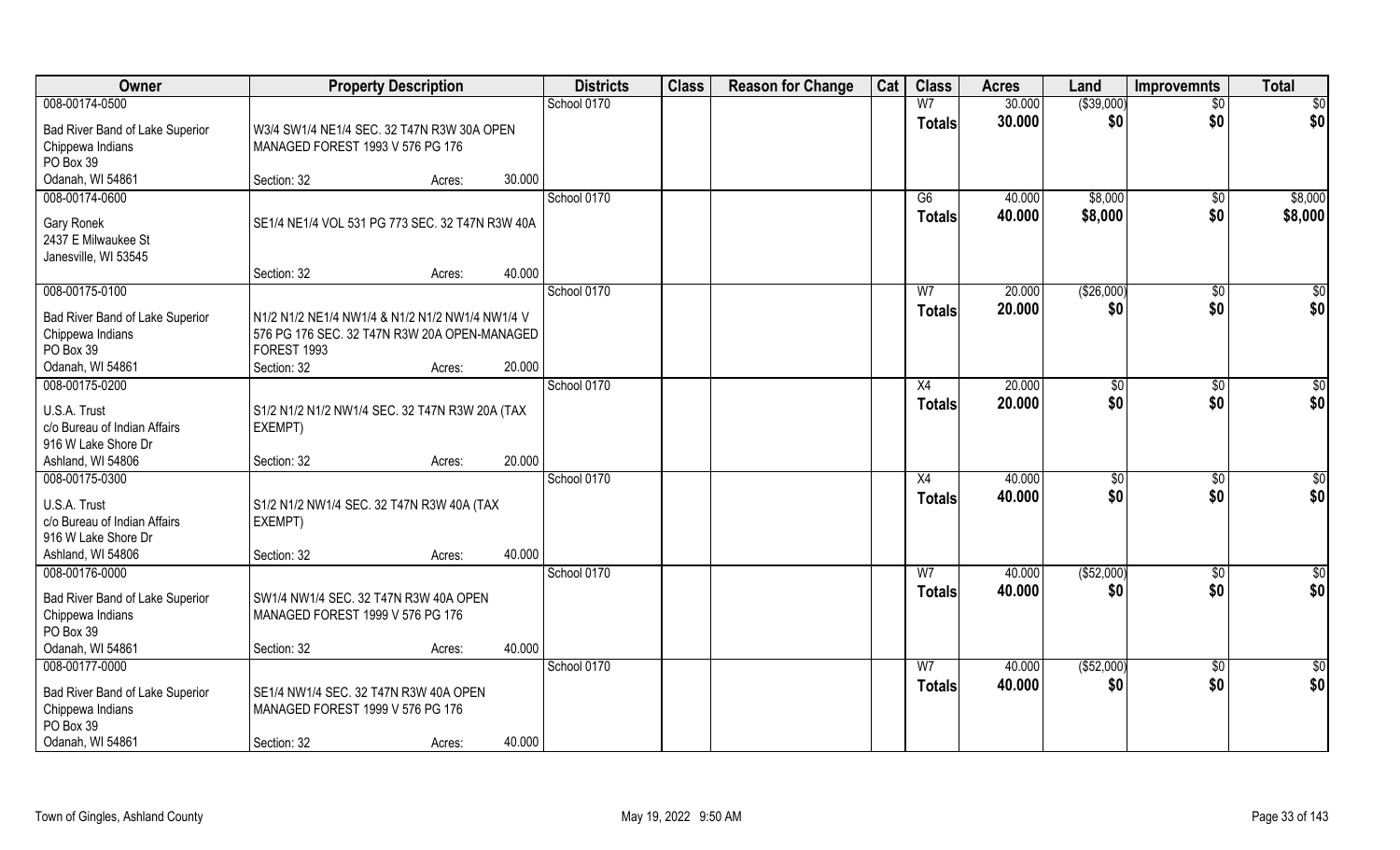| Owner                                                                              | <b>Property Description</b>                                                        |         | <b>Districts</b> | <b>Class</b> | <b>Reason for Change</b> | Cat | <b>Class</b>                    | <b>Acres</b>       | Land                 | <b>Improvemnts</b>     | <b>Total</b>         |
|------------------------------------------------------------------------------------|------------------------------------------------------------------------------------|---------|------------------|--------------|--------------------------|-----|---------------------------------|--------------------|----------------------|------------------------|----------------------|
| 008-00178-0000                                                                     |                                                                                    |         | School 0170      |              |                          |     | W <sub>7</sub>                  | 40.000             | ( \$52,000)          | $\overline{50}$        | $\overline{50}$      |
| Bad River Band of Lake Superior<br>Chippewa Indians<br>PO Box 39                   | NE1/4 SW1/4 SEC. 32 T47N R3W 40A OPEN<br>MANAGED FOREST 1999 V 576 PG 176          |         |                  |              |                          |     | <b>Totals</b>                   | 40.000             | \$0                  | \$0                    | \$0                  |
| Odanah, WI 54861                                                                   | Section: 32<br>Acres:                                                              | 40.000  |                  |              |                          |     |                                 |                    |                      |                        |                      |
| 008-00179-0000                                                                     |                                                                                    |         | School 0170      |              |                          |     | X4<br><b>Totals</b>             | 120.000<br>120.000 | $\sqrt[6]{}$<br>\$0  | $\overline{50}$<br>\$0 | $\sqrt{50}$<br>\$0   |
| U.S.A. Trust<br>c/o Bureau of Indian Affairs<br>916 W Lake Shore Dr                | SW1/4 LESS NE1/4 SW1/4 SEC. 32 T47N R3W 120A<br>(TAX EXEMPT)                       |         |                  |              |                          |     |                                 |                    |                      |                        |                      |
| Ashland, WI 54806                                                                  | Section: 32<br>Acres:                                                              | 120.000 |                  |              |                          |     |                                 |                    |                      |                        |                      |
| 008-00180-0100<br>Bad River Band of Lake Superior<br>Chippewa Indians<br>PO Box 39 | N1/2 NE1/4 SE1/4 V 576 PG 195 SEC. 32 T47N R3W<br>20A OPEN-MANAGED FOREST 1993     |         | School 0170      |              |                          |     | W <sub>7</sub><br><b>Totals</b> | 20.000<br>20.000   | ( \$26,000)<br>\$0   | $\sqrt[6]{30}$<br>\$0  | \$0<br>\$0           |
| Odanah, WI 54861                                                                   | Section: 32<br>Acres:                                                              | 20,000  |                  |              |                          |     |                                 |                    |                      |                        |                      |
| 008-00180-0200                                                                     |                                                                                    |         | School 0170      |              |                          |     | G6                              | 20.000             | \$4,000              | \$0                    | \$4,000              |
| Gary Ronek<br>2437 E Milwaukee St<br>Janesville, WI 53545                          | S1/2 NE1/4 SE1/4 VOL 531 PG 773 SEC. 32 T47N R3W<br>20A                            |         |                  |              |                          |     | <b>Totals</b>                   | 20.000             | \$4,000              | \$0                    | \$4,000              |
|                                                                                    | Section: 32<br>Acres:                                                              | 20.000  |                  |              |                          |     |                                 |                    |                      |                        |                      |
| 008-00181-0000<br>U.S.A. Trust                                                     | W1/2 SE1/4 SEC. 32 T47N R3W 80A (TAX EXEMPT)                                       |         | School 0170      |              |                          |     | X4<br><b>Totals</b>             | 80.000<br>80.000   | $\sqrt[6]{3}$<br>\$0 | \$0<br>\$0             | \$0<br>\$0           |
| c/o Bureau of Indian Affairs<br>916 W Lake Shore Dr                                |                                                                                    |         |                  |              |                          |     |                                 |                    |                      |                        |                      |
| Ashland, WI 54806<br>008-00182-0000                                                | Section: 32<br>Acres:                                                              | 80.000  | School 0170      |              |                          |     | G6                              | 40.000             | \$8,000              | \$0                    | \$8,000              |
| Gary Ronek<br>2437 E Milwaukee St<br>Janesville, WI 53545                          | SE1/4 SE1/4 V 531 PG 773 SEC. 32 T47N R3W 40A                                      |         |                  |              |                          |     | <b>Totals</b>                   | 40.000             | \$8,000              | \$0                    | \$8,000              |
|                                                                                    | Section: 32<br>Acres:                                                              | 40.000  |                  |              |                          |     |                                 |                    |                      |                        |                      |
| 008-00183-0100                                                                     |                                                                                    |         | School 0170      |              |                          |     | G5                              | 16.000             | \$7,200              | $\sqrt{$0}$            | \$7,200              |
| Phyllis Lampson<br>William Lampson<br>68185 County Hwy C                           | NE1/4 NE1/4 LESS THE EAST 40' NORTH OF HWY A V<br>691 PG 574 SEC. 1 T47N R4W 34.4A |         |                  |              |                          |     | G <sub>6</sub><br>Totals        | 18.400<br>34.400   | \$22,000<br>\$29,200 | \$0<br>\$0             | \$22,000<br>\$29,200 |
| Highbridge, WI 54846                                                               | Section: 1<br>Acres:                                                               | 34.400  |                  |              |                          |     |                                 |                    |                      |                        |                      |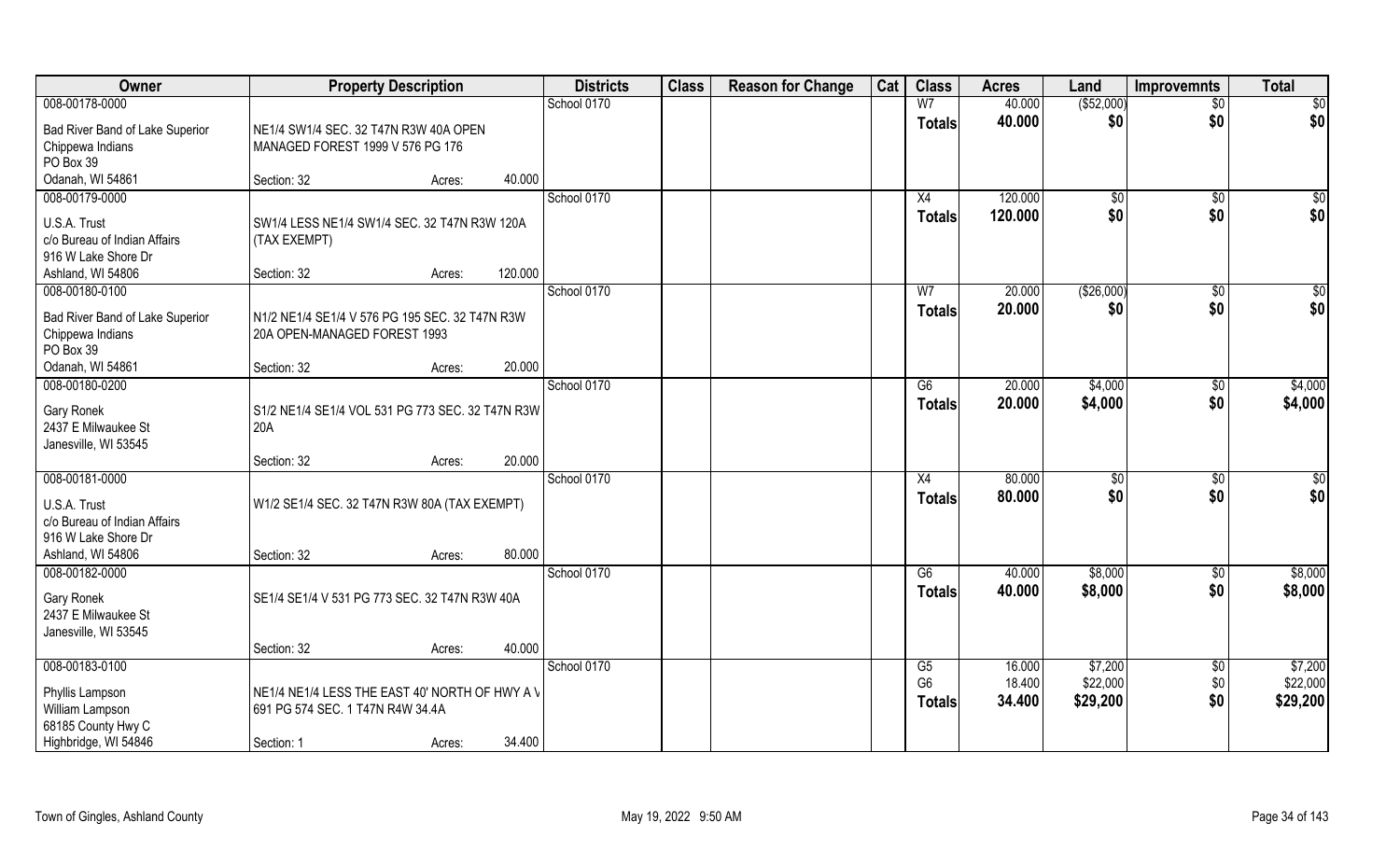| Owner                                                        | <b>Property Description</b>                                                                       | <b>Districts</b> | <b>Class</b> | <b>Reason for Change</b> | Cat | <b>Class</b>                     | <b>Acres</b>     | Land                 | <b>Improvemnts</b> | <b>Total</b>         |
|--------------------------------------------------------------|---------------------------------------------------------------------------------------------------|------------------|--------------|--------------------------|-----|----------------------------------|------------------|----------------------|--------------------|----------------------|
| 008-00183-0200                                               |                                                                                                   | School 0170      |              |                          |     | G1                               | 1.100            | \$1,600              | $\overline{50}$    | \$1,600              |
| Frederick Van Handel<br>PO Box 164<br>Little Chute, WI 54140 | EAST 40' NORTH OF HWY A IN THE NE1/4 NE1/4<br>SEC. 1 T47N R4W                                     |                  |              |                          |     | <b>Totals</b>                    | 1.100            | \$1,600              | \$0                | \$1,600              |
|                                                              | 1.100<br>Section: 1<br>Acres:                                                                     |                  |              |                          |     |                                  |                  |                      |                    |                      |
| 008-00184-0100                                               |                                                                                                   | School 0170      |              |                          |     | G5<br><b>Totals</b>              | 25.300<br>25.300 | \$11,400<br>\$11,400 | \$0<br>\$0         | \$11,400<br>\$11,400 |
| Leslie Lampson<br>65596 Old Odanah Rd<br>Ashland, WI 54806   | NW1/4 NE1/4 LESS V 606 PG 831 SEC. 1 T47N R4W<br>25.3A V 424 PG 172 & V 445 PG 523 & V 691 PG 572 |                  |              |                          |     |                                  |                  |                      |                    |                      |
|                                                              | 25.300<br>Section: 1<br>Acres:                                                                    |                  |              |                          |     |                                  |                  |                      |                    |                      |
| 008-00184-0200                                               | 65747 Old Odanah Rd                                                                               | School 0170      |              |                          |     | G1                               | 2.000            | \$16,000             | \$71,700           | \$87,700             |
| <b>Brian Lampson</b>                                         | PART OF THE NW1/4 NE1/4 DESC V 606 PG 831 SEC.                                                    |                  |              |                          |     | G <sub>5</sub><br>G <sub>6</sub> | 4.000<br>4.000   | \$1,800<br>\$5,200   | \$0<br>\$0         | \$1,800<br>\$5,200   |
| Kim Gregoire                                                 | 1 T47N R4W 10A                                                                                    |                  |              |                          |     | <b>Totals</b>                    | 10.000           | \$23,000             | \$71,700           | \$94,700             |
| 65747 Old Odanah Rd                                          |                                                                                                   |                  |              |                          |     |                                  |                  |                      |                    |                      |
| Ashland, WI 54806                                            | 10.000<br>Section: 1<br>Acres:                                                                    |                  |              |                          |     |                                  |                  |                      |                    |                      |
| 008-00185-0000                                               |                                                                                                   | School 0170      |              |                          |     | G6                               | 40.000           | \$52,000             | \$0                | \$52,000             |
| Russell D. Weber<br>Melissa S. Weber                         | SW1/4 NE1/4 SEC. 1 T47N R4W                                                                       |                  |              |                          |     | <b>Totals</b>                    | 40.000           | \$52,000             | \$0                | \$52,000             |
| 66390 Bayfront Rd                                            |                                                                                                   |                  |              |                          |     |                                  |                  |                      |                    |                      |
| Ashland, WI 54806                                            | 40.000<br>Section: 1<br>Acres:                                                                    |                  |              |                          |     |                                  |                  |                      |                    |                      |
| 008-00186-0100                                               | 52717 Fletcher Rd                                                                                 | School 0170      |              |                          |     | G1                               | 2.000            | \$16,000             | \$40,500           | \$56,500             |
| Martin Mccluskey                                             | E1/2 N1/2 SE1/4 NE1/4 SEC. 1 T47N R4W 10A                                                         |                  |              |                          |     | G <sub>6</sub>                   | 8.000            | \$10,400             | \$0                | \$10,400             |
| E3898 Mccarville Rd                                          |                                                                                                   |                  |              |                          |     | <b>Totals</b>                    | 10.000           | \$26,400             | \$40,500           | \$66,900             |
| Plain, WI 53577                                              |                                                                                                   |                  |              |                          |     |                                  |                  |                      |                    |                      |
|                                                              | 10.000<br>Section: 1<br>Acres:                                                                    |                  |              |                          |     |                                  |                  |                      |                    |                      |
| 008-00186-0200                                               |                                                                                                   | School 0170      |              |                          |     | G6                               | 30.000           | \$45,000             | \$0                | \$45,000             |
| Russell D. Weber<br>Melissa S. Weber                         | S1/2 SE1/4 NE1/4 & W1/2 N1/2 SE1/4 NE1/4 SEC. 1<br><b>T47N R4W</b>                                |                  |              |                          |     | <b>Totals</b>                    | 30.000           | \$45,000             | \$0                | \$45,000             |
| 66390 Bayfront Rd                                            |                                                                                                   |                  |              |                          |     |                                  |                  |                      |                    |                      |
| Ashland, WI 54806                                            | 30.000<br>Section: 1<br>Acres:                                                                    |                  |              |                          |     |                                  |                  |                      |                    |                      |
| 008-00187-0100                                               | 65333 Old Odanah Rd                                                                               | School 0170      |              |                          |     | G1<br>G <sub>5</sub>             | 2.000<br>9.000   | \$16,000<br>\$3,400  | \$176,100<br>\$0   | \$192,100<br>\$3,400 |
| William Schutte                                              | W1/2 NE1/4 NW1/4 SEC. 1 T47N R4W 17.495A V 510                                                    |                  |              |                          |     | G <sub>6</sub>                   | 6.495            | \$8,400              | \$0                | \$8,400              |
| <b>Beverly Schutte</b>                                       | PG 437                                                                                            |                  |              |                          |     | <b>Totals</b>                    | 17.495           | \$27,800             | \$176,100          | \$203,900            |
| 65333 Old Odanah Rd                                          |                                                                                                   |                  |              |                          |     |                                  |                  |                      |                    |                      |
| Ashland, WI 54806                                            | 17.495<br>Section: 1<br>Acres:                                                                    |                  |              |                          |     |                                  |                  |                      |                    |                      |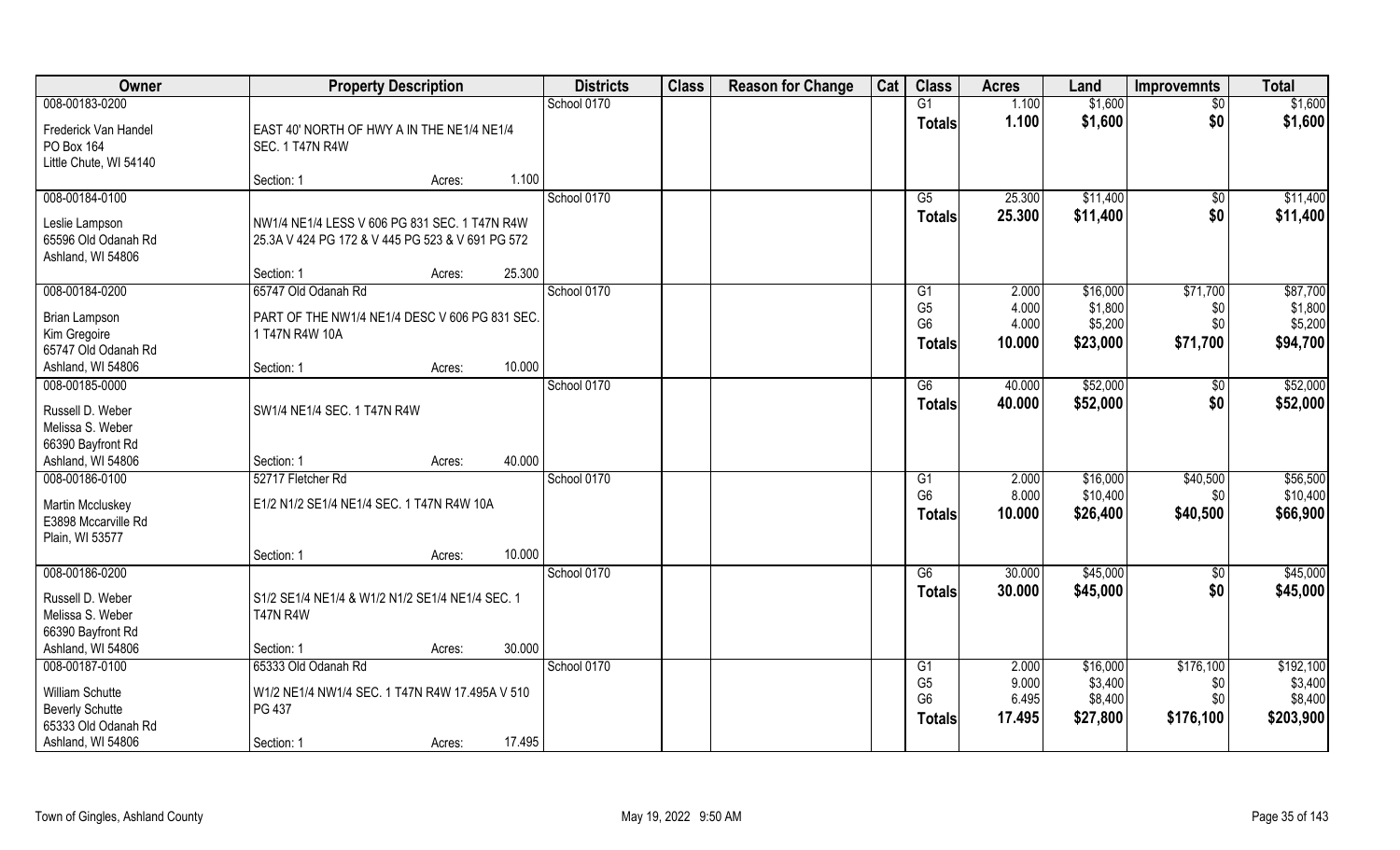| <b>Owner</b>                                                                                                                               | <b>Property Description</b>                                                            | <b>Districts</b> | <b>Class</b> | <b>Reason for Change</b> | Cat | <b>Class</b> | <b>Acres</b>                    | Land             | <b>Improvemnts</b>   | <b>Total</b>           |                      |
|--------------------------------------------------------------------------------------------------------------------------------------------|----------------------------------------------------------------------------------------|------------------|--------------|--------------------------|-----|--------------|---------------------------------|------------------|----------------------|------------------------|----------------------|
| 008-00187-0200                                                                                                                             |                                                                                        |                  | School 0170  |                          |     |              | G6                              | 17.495           | \$26,200             | \$0                    | \$26,200             |
| William Schutte<br><b>Beverly Schutte</b><br>65333 Old Odanah Rd                                                                           | E1/2 NE1/4 NW1/4 SEC. 1 T47N R4W 17.495A V 499<br>PG 299                               |                  |              |                          |     |              | <b>Totals</b>                   | 17.495           | \$26,200             | \$0                    | \$26,200             |
| Ashland, WI 54806                                                                                                                          | Section: 1                                                                             | 17.495<br>Acres: |              |                          |     |              |                                 |                  |                      |                        |                      |
| 008-00188-0000<br>Jennifer L. Rivers                                                                                                       | 65067 Old Odanah Rd<br>NW1/4 NW1/4 SEC. 1 T47N R4W 34.99A V 751 PG 2                   |                  | School 0170  |                          |     |              | G1<br>G <sub>5</sub>            | 2.000<br>19.990  | \$16,000<br>\$12,000 | \$12,500<br>\$0        | \$28,500<br>\$12,000 |
| 125 Milky Way<br>Madison, WI 53718                                                                                                         |                                                                                        |                  |              |                          |     |              | G <sub>6</sub><br><b>Totals</b> | 13.000<br>34.990 | \$16,900<br>\$44,900 | \$0<br>\$12,500        | \$16,900<br>\$57,400 |
|                                                                                                                                            | Section: 1                                                                             | 34.990<br>Acres: |              |                          |     |              |                                 |                  |                      |                        |                      |
| 008-00189-0000<br>Heartwood Forestland Fund VII LP<br>c/o The Forestland Group, LLC<br>19045 Stone Mountain Rd                             | SW1/4 NW1/4 V 715 PG 718 SEC. 1 T47N R4W 40A<br>OPEN MANAGED FOREST 1999               |                  | School 0170  |                          |     |              | W <sub>7</sub><br><b>Totals</b> | 40.000<br>40.000 | ( \$52,000)<br>\$0   | $\sqrt[6]{}$<br>\$0    | $\sqrt[6]{}$<br>\$0  |
| Abingdon, VA 24210                                                                                                                         | Section: 1                                                                             | 40.000<br>Acres: |              |                          |     |              |                                 |                  |                      |                        |                      |
| 008-00190-0000<br>Heartwood Forestland Fund VII LP                                                                                         | SE1/4 NW1/4 V 715 PG 718 SEC. 1 T47N R4W 40A                                           |                  | School 0170  |                          |     |              | W <sub>7</sub><br><b>Totals</b> | 40.000<br>40.000 | ( \$52,000)<br>\$0   | $\sqrt[6]{3}$<br>\$0   | \$0<br>\$0           |
| c/o The Forestland Group, LLC<br>19045 Stone Mountain Rd                                                                                   | OPEN MANAGED FOREST 1999                                                               |                  |              |                          |     |              |                                 |                  |                      |                        |                      |
| Abingdon, VA 24210<br>008-00191-0000                                                                                                       | Section: 1                                                                             | 40.000<br>Acres: | School 0170  |                          |     |              | $\overline{W}$                  | 40.000           | (\$52,000)           | \$0                    |                      |
| Heartwood Forestland Fund VII LP<br>c/o The Forestland Group, LLC<br>19045 Stone Mountain Rd<br>Abingdon, VA 24210                         | NE1/4 SW1/4 V 715 PG 718 SEC. 1 T47N R4W 40A<br>OPEN MANAGED FOREST 1999<br>Section: 1 | 40.000           |              |                          |     |              | <b>Totals</b>                   | 40.000           | \$0                  | \$0                    | \$0<br>\$0           |
| 008-00192-0000                                                                                                                             |                                                                                        | Acres:           | School 0170  |                          |     |              | W <sub>7</sub>                  | 40.000           | (\$52,000)           | \$0                    | \$0                  |
| Heartwood Forestland Fund VII LP<br>c/o The Forestland Group, LLC<br>19045 Stone Mountain Rd                                               | NW1/4 SW1/4 V 715 PG 718 SEC. 1 T47N R4W 40A<br>OPEN MANAGED FOREST 1999               |                  |              |                          |     |              | <b>Totals</b>                   | 40.000           | \$0                  | \$0                    | \$0                  |
| Abingdon, VA 24210                                                                                                                         | Section: 1                                                                             | 40.000<br>Acres: |              |                          |     |              |                                 |                  |                      |                        |                      |
| 008-00193-0100<br>Kathryn Colleen Smith Revocable Trust   SE1/4 SW1/4 SW1/4 SEC. 1 T47N R4W 10A V 739 PG<br>Agreement<br>2132 Regent Ave N | 624                                                                                    |                  | School 0170  |                          |     |              | G6<br><b>Totals</b>             | 10.000<br>10.000 | \$15,000<br>\$15,000 | $\overline{50}$<br>\$0 | \$15,000<br>\$15,000 |
| Golden Valley, MN 55422                                                                                                                    | Section: 1                                                                             | 10.000<br>Acres: |              |                          |     |              |                                 |                  |                      |                        |                      |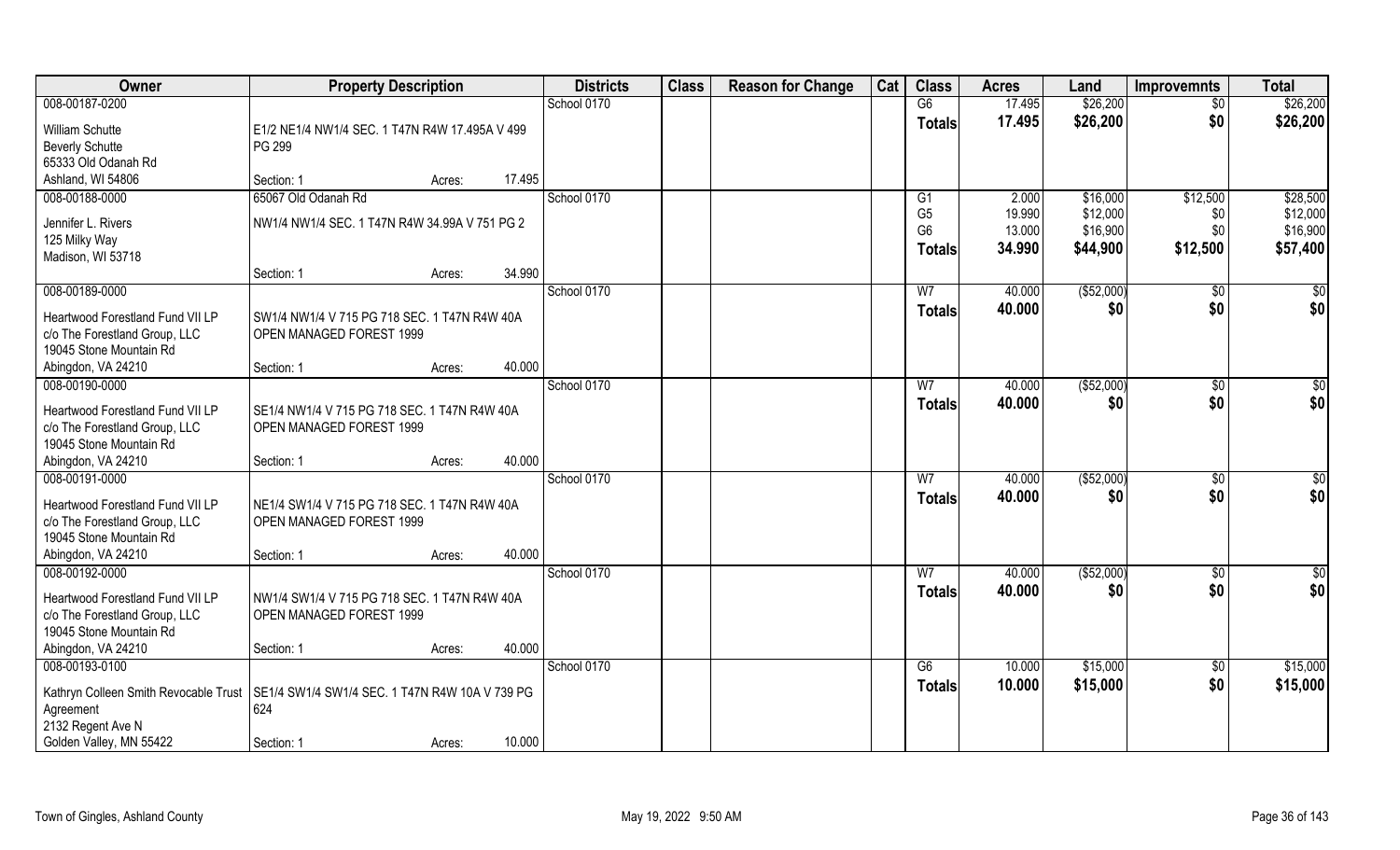| Owner                                                  | <b>Property Description</b>                    |                  | <b>Districts</b> | <b>Class</b> | <b>Reason for Change</b> | Cat | <b>Class</b>   | <b>Acres</b> | Land     | <b>Improvemnts</b>   | <b>Total</b> |
|--------------------------------------------------------|------------------------------------------------|------------------|------------------|--------------|--------------------------|-----|----------------|--------------|----------|----------------------|--------------|
| 008-00193-0200                                         | 52130 Holmes Rd                                |                  | School 0170      |              |                          |     | G1             | 2.000        | \$13,000 | \$167,800            | \$180,800    |
| Cody Kokely                                            | N1/2 SW1/4 SW1/4 WITH EASEMENT V 679 PGS 576 8 |                  |                  |              |                          |     | G <sub>6</sub> | 18.000       | \$20,500 | \$0                  | \$20,500     |
| Katie Kokely                                           | 577 SEC. 1 T47N R4W 20A                        |                  |                  |              |                          |     | Totals         | 20.000       | \$33,500 | \$167,800            | \$201,300    |
| 52130 Holmes Rd                                        |                                                |                  |                  |              |                          |     |                |              |          |                      |              |
| Ashland, WI 54806                                      | Section: 1                                     | 20.000<br>Acres: |                  |              |                          |     |                |              |          |                      |              |
| 008-00193-0300                                         |                                                |                  | School 0170      |              |                          |     | G6             | 10.000       | \$15,000 | \$0                  | \$15,000     |
| Kathryn Colleen Smith Revocable Trust                  | SW1/4 SW1/4 SW1/4 SEC. 1 T47N R4W 10A V 739 PG |                  |                  |              |                          |     | <b>Totals</b>  | 10.000       | \$15,000 | \$0                  | \$15,000     |
| Agreement                                              | 622                                            |                  |                  |              |                          |     |                |              |          |                      |              |
| 2132 Regent Ave N                                      |                                                |                  |                  |              |                          |     |                |              |          |                      |              |
| Golden Valley, MN 55422                                | Section: 1                                     | 10.000<br>Acres: |                  |              |                          |     |                |              |          |                      |              |
| 008-00194-0000                                         | Huhn Rd                                        |                  | School 0170      |              |                          |     | G6             | 40.000       | \$52,000 | $\sqrt[6]{3}$<br>\$0 | \$52,000     |
| Bruce C Griffiths and Judith A Griffiths               | SE1/4 SW1/4 SEC. 1 T47N R4W                    |                  |                  |              |                          |     | <b>Totals</b>  | 40.000       | \$52,000 |                      | \$52,000     |
| Joint Irrevoc                                          |                                                |                  |                  |              |                          |     |                |              |          |                      |              |
| 51526 Holmes Rd<br>Ashland, WI 54806                   | Section: 1                                     | 40.000           |                  |              |                          |     |                |              |          |                      |              |
| 008-00195-0000                                         |                                                | Acres:           | School 0170      |              |                          |     | G5             | 5.000        | \$1,200  | \$0                  | \$1,200      |
|                                                        |                                                |                  |                  |              |                          |     | G <sub>6</sub> | 35.000       | \$45,500 | \$0                  | \$45,500     |
| Walter E and Joseph Adams                              | NE1/4 SE1/4 SEC. 1 T47N R4W                    |                  |                  |              |                          |     | <b>Totals</b>  | 40.000       | \$46,700 | \$0                  | \$46,700     |
| 10991 116th Ave Unit 205<br>Pleasant Prairie, WI 53158 |                                                |                  |                  |              |                          |     |                |              |          |                      |              |
|                                                        | Section: 1                                     | 40.000<br>Acres: |                  |              |                          |     |                |              |          |                      |              |
| 008-00196-0000                                         |                                                |                  | School 0170      |              |                          |     | G5             | 20.000       | \$7,500  | $\sqrt[6]{3}$        | \$7,500      |
|                                                        |                                                |                  |                  |              |                          |     | G <sub>6</sub> | 20.000       | \$26,000 | \$0                  | \$26,000     |
| Russell D. Weber<br>Melissa S. Weber                   | NW1/4 SE1/4 SEC. 1 T47N R4W                    |                  |                  |              |                          |     | Totals         | 40.000       | \$33,500 | \$0                  | \$33,500     |
| 66390 Bayfront Rd                                      |                                                |                  |                  |              |                          |     |                |              |          |                      |              |
| Ashland, WI 54806                                      | Section: 1                                     | 40.000<br>Acres: |                  |              |                          |     |                |              |          |                      |              |
| 008-00197-0000                                         | 65562 Huhn Rd                                  |                  | School 0170      |              |                          |     | G1             | 2.000        | \$13,000 | \$90,600             | \$103,600    |
| Lynn O'Connell                                         | SW1/4 SE1/4 V 415 PG 901 & V 586 PG 777 SEC. 1 |                  |                  |              |                          |     | G <sub>5</sub> | 32.000       | \$12,000 | \$0                  | \$12,000     |
| 65562 Huhn Rd                                          | <b>T47N R4W 40A</b>                            |                  |                  |              |                          |     | G <sub>6</sub> | 6.000        | \$7,800  | \$0                  | \$7,800      |
| Ashland, WI 54806                                      |                                                |                  |                  |              |                          |     | <b>Totals</b>  | 40.000       | \$32,800 | \$90,600             | \$123,400    |
|                                                        | Section: 1                                     | 40.000<br>Acres: |                  |              |                          |     |                |              |          |                      |              |
| 008-00198-0000                                         |                                                |                  | School 0170      |              |                          |     | G6             | 40.000       | \$40,000 | $\overline{50}$      | \$40,000     |
| Bad River Band of Lake Superior                        | SE1/4 SE1/4 SEC. 1 T47N R4W 40A VOL 414 PG 1   |                  |                  |              |                          |     | <b>Totals</b>  | 40.000       | \$40,000 | \$0                  | \$40,000     |
| Chippewa Indians                                       |                                                |                  |                  |              |                          |     |                |              |          |                      |              |
| PO Box 39                                              |                                                |                  |                  |              |                          |     |                |              |          |                      |              |
| Odanah, WI 54861                                       | Section: 1                                     | 40.000<br>Acres: |                  |              |                          |     |                |              |          |                      |              |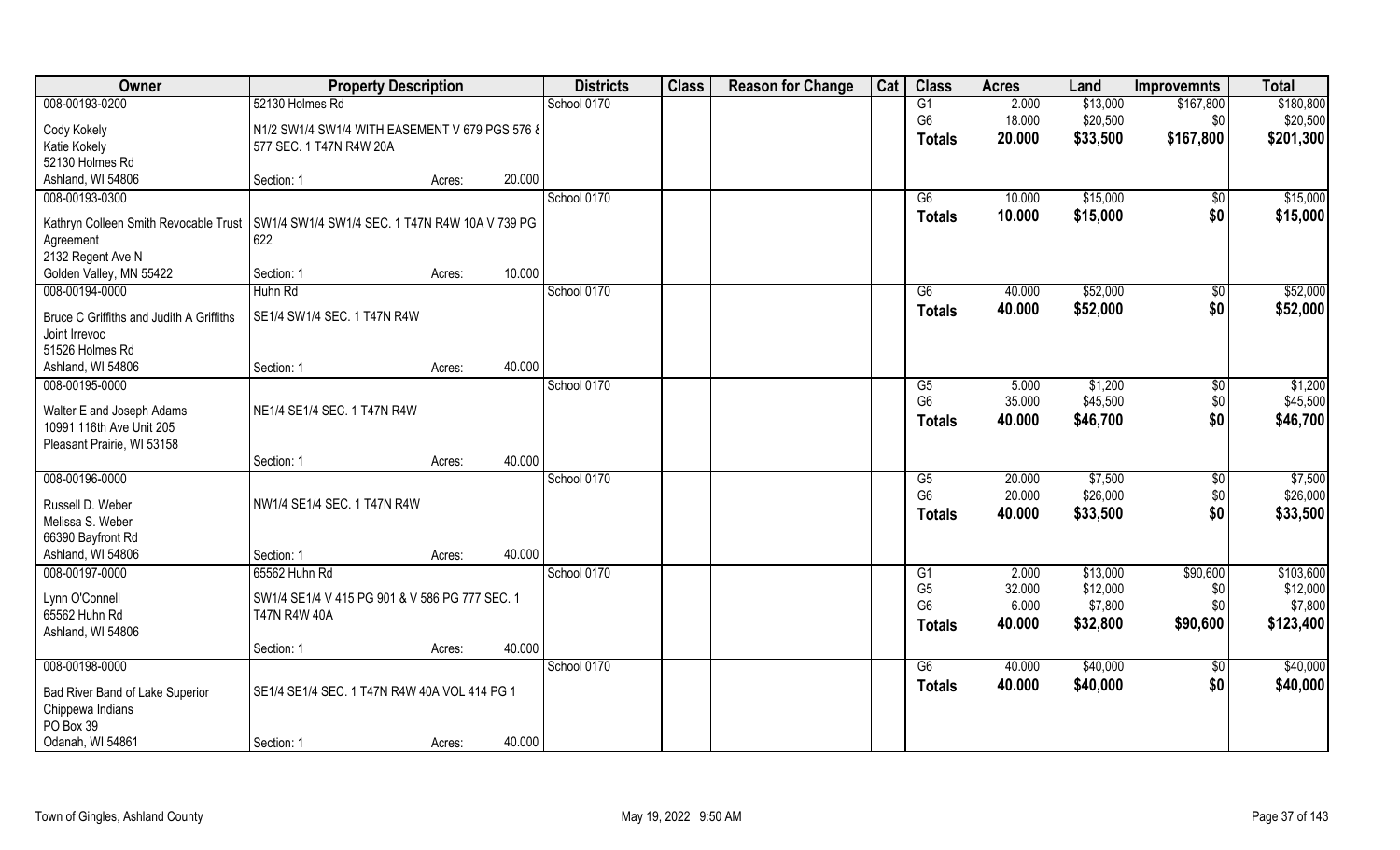| Owner                                    | <b>Property Description</b>                     |        |        | <b>Districts</b> | <b>Class</b> | <b>Reason for Change</b> | Cat  | <b>Class</b>     | <b>Acres</b> | Land     | <b>Improvemnts</b> | <b>Total</b> |
|------------------------------------------|-------------------------------------------------|--------|--------|------------------|--------------|--------------------------|------|------------------|--------------|----------|--------------------|--------------|
| 008-00199-0100                           |                                                 |        |        | School 0170      |              |                          |      | G5               | 7.000        | \$1,600  | $\overline{50}$    | \$1,600      |
| Timothy S. & Leslie Bratley Trust        | NE1/4 NE1/4 SEC. 11 T47N R4W 40A V 718 PG 987   |        |        |                  |              |                          |      | G <sub>6</sub>   | 33.000       | \$49,500 | \$0                | \$49,500     |
| Agreement                                |                                                 |        |        |                  |              |                          |      | <b>Totals</b>    | 40.000       | \$51,100 | \$0                | \$51,100     |
| 2900 Junction Rd                         |                                                 |        |        |                  |              |                          |      |                  |              |          |                    |              |
| Ashland, WI 54806                        | Section: 11                                     | Acres: | 40.000 |                  |              |                          |      |                  |              |          |                    |              |
| 008-00199-0200                           |                                                 |        |        | School 0170      |              |                          |      | G6               | 40.000       | \$40,000 | $\overline{50}$    | \$40,000     |
| Timothy S. & Leslie Bratley Trust        | NW1/4 NE1/4 SEC. 11 T47N R4W 40A V 718 PG 987   |        |        |                  |              |                          |      | <b>Totals</b>    | 40.000       | \$40,000 | \$0                | \$40,000     |
| Agreement                                |                                                 |        |        |                  |              |                          |      |                  |              |          |                    |              |
| 2900 Junction Rd                         |                                                 |        |        |                  |              |                          |      |                  |              |          |                    |              |
| Ashland, WI 54806                        | Section: 11                                     | Acres: | 40.000 |                  |              |                          |      |                  |              |          |                    |              |
| 008-00199-0300                           |                                                 |        |        | School 0170      | G4           | Ag use land              | $-5$ | G4               | 22.000       | \$3,300  | $\sqrt[6]{30}$     | \$3,300      |
| Mervin Tody                              | NE1/4 NW1/4 EXCEPT FORMER BLK 15 PLAT           |        |        |                  |              |                          |      | G <sub>5</sub> M | 14.320       | \$9,300  | \$0                | \$9,300      |
| <b>Harriet Tody</b>                      | ASHLAND HEIGHTS V 256 PG 653 & V 604 PG 71 SEC  |        |        |                  |              |                          |      | <b>Totals</b>    | 36.320       | \$12,600 | \$0                | \$12,600     |
| 3405 Woodbury Ln                         | 11 T47N R4W 36.32A                              |        |        |                  |              |                          |      |                  |              |          |                    |              |
| Ashland, WI 54806                        | Section: 11                                     | Acres: | 36.320 |                  |              |                          |      |                  |              |          |                    |              |
| 008-00199-0400                           |                                                 |        |        | School 0170      |              |                          |      | G <sub>5</sub> M | 3.680        | \$2,400  | \$0                | \$2,400      |
| Mervin Tody                              | PART OF THE NE1/4 NW1/4 FORMERLY BLOCK 15       |        |        |                  |              |                          |      | <b>Totals</b>    | 3.680        | \$2,400  | \$0                | \$2,400      |
| 3405 Woodbury Ln                         | OF THE PLAT OF ASHLAND HEIGHTS V 325 PG 263 8   |        |        |                  |              |                          |      |                  |              |          |                    |              |
| Ashland, WI 54806                        | V 604 PG 71 SEC. 11 T47N R4W 3.68A              |        |        |                  |              |                          |      |                  |              |          |                    |              |
|                                          | Section: 11                                     | Acres: | 3.680  |                  |              |                          |      |                  |              |          |                    |              |
| 008-00201-0000                           |                                                 |        |        | School 0170      |              |                          |      | $\overline{G6}$  | 40.000       | \$52,000 | $\sqrt[6]{30}$     | \$52,000     |
| James River-Norwalk Inc                  | SW1/4 NE1/4 VOL 406 PG 120 SEC. 11 T47N R4W 40A |        |        |                  |              |                          |      | <b>Totals</b>    | 40.000       | \$52,000 | \$0                | \$52,000     |
| PO Box 105681                            |                                                 |        |        |                  |              |                          |      |                  |              |          |                    |              |
| Atlanta, GA 30348-5681                   |                                                 |        |        |                  |              |                          |      |                  |              |          |                    |              |
|                                          | Section: 11                                     | Acres: | 40.000 |                  |              |                          |      |                  |              |          |                    |              |
| 008-00202-0000                           |                                                 |        |        | School 0170      |              |                          |      | G5               | 8.000        | \$1,800  | \$0                | \$1,800      |
|                                          |                                                 |        |        |                  |              |                          |      | G <sub>6</sub>   | 32.000       | \$48,000 | \$0                | \$48,000     |
| James River-Norwalk Inc<br>PO Box 105681 | SE1/4 NE1/4 VOL 406 PG 120 SEC. 11 T47N R4W 40A |        |        |                  |              |                          |      | <b>Totals</b>    | 40.000       | \$49,800 | \$0                | \$49,800     |
| Atlanta, GA 30348-5681                   |                                                 |        |        |                  |              |                          |      |                  |              |          |                    |              |
|                                          | Section: 11                                     | Acres: | 40.000 |                  |              |                          |      |                  |              |          |                    |              |
| 008-00203-0000                           |                                                 |        |        | School 0170      | G4           | Ag use land              | $-5$ | G4               | 22.000       | \$2,600  | $\overline{50}$    | \$2,600      |
|                                          |                                                 |        |        |                  |              |                          |      | G <sub>5</sub> M | 18.000       | \$13,500 | \$0                | \$13,500     |
| Mervin Tody<br><b>Harriet Tody</b>       | NW1/4 NW1/4 VOL 256 PG 653 SEC. 11 T47N R4W 40/ |        |        |                  |              |                          |      | <b>Totals</b>    | 40.000       | \$16,100 | \$0                | \$16,100     |
| 3405 Woodbury Ln                         |                                                 |        |        |                  |              |                          |      |                  |              |          |                    |              |
| Ashland, WI 54806                        | Section: 11                                     | Acres: | 40.000 |                  |              |                          |      |                  |              |          |                    |              |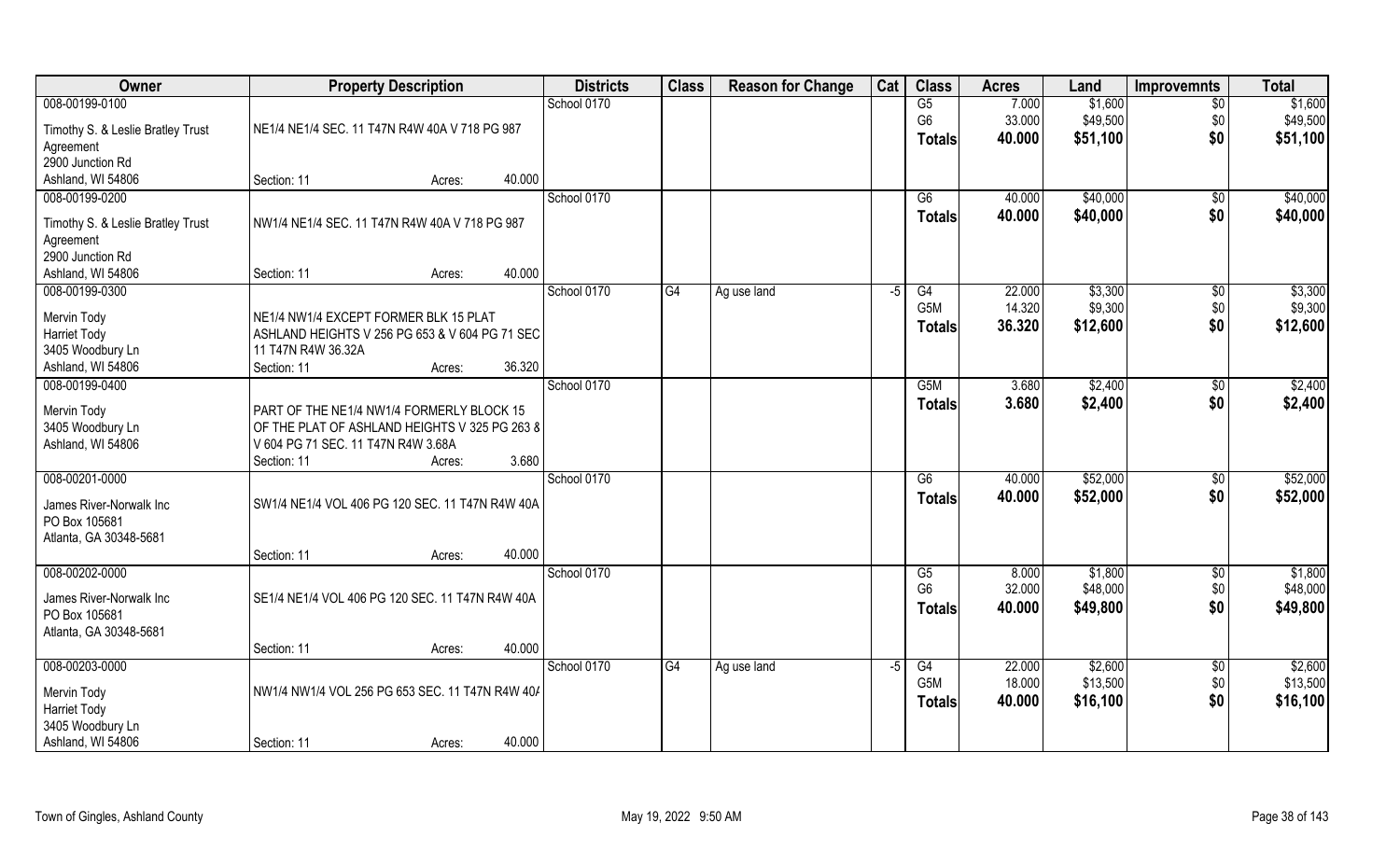| Owner                            | <b>Property Description</b>                      |        |        | <b>Districts</b> | <b>Class</b> | <b>Reason for Change</b> | Cat | <b>Class</b>  | <b>Acres</b> | Land         | <b>Improvemnts</b> | <b>Total</b>    |
|----------------------------------|--------------------------------------------------|--------|--------|------------------|--------------|--------------------------|-----|---------------|--------------|--------------|--------------------|-----------------|
| 008-00204-0000                   |                                                  |        |        | School 0170      |              |                          |     |               |              |              |                    |                 |
| Reference                        | ANNEXED TO CITY OF ASHLAND SW1/4 NW1/4 SEC.      |        |        |                  |              |                          |     | <b>Totals</b> |              |              |                    |                 |
| c/o Reference Parcel Only        | 11 T47N R4W 40A                                  |        |        |                  |              |                          |     |               |              |              |                    |                 |
| 201 Main St W                    |                                                  |        |        |                  |              |                          |     |               |              |              |                    |                 |
| Ashland, WI 54806                | Section: 11                                      | Acres: | 0.000  |                  |              |                          |     |               |              |              |                    |                 |
| 008-00205-0100                   |                                                  |        |        | School 0170      |              |                          |     | X4            | 3.200        | $\sqrt[6]{}$ | $\overline{50}$    | $\sqrt{50}$     |
| City of Ashland                  | WEST 210' OF SOUTH 667.67' OF SE1/4 NW1/4 VOL    |        |        |                  |              |                          |     | <b>Totals</b> | 3.200        | \$0          | \$0                | \$0             |
| 601 Main St W                    | 338 PG 74 SEC. 11 T47N R4W 3.2A (TAX EXEMPT)     |        |        |                  |              |                          |     |               |              |              |                    |                 |
| Ashland, WI 54806                |                                                  |        |        |                  |              |                          |     |               |              |              |                    |                 |
|                                  | Section: 11                                      | Acres: | 3.200  |                  |              |                          |     |               |              |              |                    |                 |
| 008-00205-0200                   |                                                  |        |        | School 0170      |              |                          |     | G5            | 36.800       | \$8,300      | $\sqrt[6]{30}$     | \$8,300         |
| James River-Dixie Northern Inc   | SE1/4 NW1/4 (V 377 PG 302) LESS WEST 210' OF     |        |        |                  |              |                          |     | <b>Totals</b> | 36.800       | \$8,300      | \$0                | \$8,300         |
| PO Box 105681                    | SOUTH 667.67' SEC. 11 T47N R4W 36.8A             |        |        |                  |              |                          |     |               |              |              |                    |                 |
| Atlanta, GA 30348-5681           |                                                  |        |        |                  |              |                          |     |               |              |              |                    |                 |
|                                  | Section: 11                                      | Acres: | 36.800 |                  |              |                          |     |               |              |              |                    |                 |
| 008-00206-0000                   |                                                  |        |        | School 0170      |              |                          |     | W7            | 40.000       | ( \$52,000)  | \$0                | $\overline{50}$ |
| Heartwood Forestland Fund VII LP | NE1/4 SW1/4 V 715 PG 718 SEC. 11 T47N R4W 40A    |        |        |                  |              |                          |     | <b>Totals</b> | 40.000       | \$0          | \$0                | \$0             |
| c/o The Forestland Group, LLC    | OPEN MANAGED FOREST 1999                         |        |        |                  |              |                          |     |               |              |              |                    |                 |
| 19045 Stone Mountain Rd          |                                                  |        |        |                  |              |                          |     |               |              |              |                    |                 |
| Abingdon, VA 24210               | Section: 11                                      | Acres: | 40.000 |                  |              |                          |     |               |              |              |                    |                 |
| 008-00207-0100                   |                                                  |        |        | School 0170      |              |                          |     | G6            | 20.000       | \$26,000     | $\sqrt[6]{30}$     | \$26,000        |
| Peter A. Voca                    | W1/2 NW1/4 SW1/4 SEC. 11 T47N R4W 20A            |        |        |                  |              |                          |     | <b>Totals</b> | 20.000       | \$26,000     | \$0                | \$26,000        |
| Jessica Wondrash                 |                                                  |        |        |                  |              |                          |     |               |              |              |                    |                 |
| 64052 Old Airport Rd             |                                                  |        |        |                  |              |                          |     |               |              |              |                    |                 |
| Ashland, WI 54806                | Section: 11                                      | Acres: | 20.000 |                  |              |                          |     |               |              |              |                    |                 |
| 008-00207-0200                   |                                                  |        |        | School 0170      |              |                          |     | G6            | 10.000       | \$13,000     | \$0                | \$13,000        |
| Jack Henderson et al             | E1/2 E1/2 NW1/4 SW1/4 VOL 434 PG 802 SEC. 11 T47 |        |        |                  |              |                          |     | <b>Totals</b> | 10.000       | \$13,000     | \$0                | \$13,000        |
| c/o Jerry Henderson              | <b>R4W 10A</b>                                   |        |        |                  |              |                          |     |               |              |              |                    |                 |
| PO Box 342                       |                                                  |        |        |                  |              |                          |     |               |              |              |                    |                 |
| Ashland, WI 54806                | Section: 11                                      | Acres: | 10.000 |                  |              |                          |     |               |              |              |                    |                 |
| 008-00207-0300                   |                                                  |        |        | School 0170      |              |                          |     | G6            | 10.000       | \$13,000     | $\sqrt{$0}$        | \$13,000        |
| Jamie Griffiths                  | W1/2 E1/2 NW1/4 SW1/4 V 751 PG 72 SEC. 11 T47N   |        |        |                  |              |                          |     | <b>Totals</b> | 10.000       | \$13,000     | \$0                | \$13,000        |
| 64160 Old Airport Rd             | <b>R4W 10A</b>                                   |        |        |                  |              |                          |     |               |              |              |                    |                 |
| Ashland, WI 54806                |                                                  |        |        |                  |              |                          |     |               |              |              |                    |                 |
|                                  | Section: 11                                      | Acres: | 10.000 |                  |              |                          |     |               |              |              |                    |                 |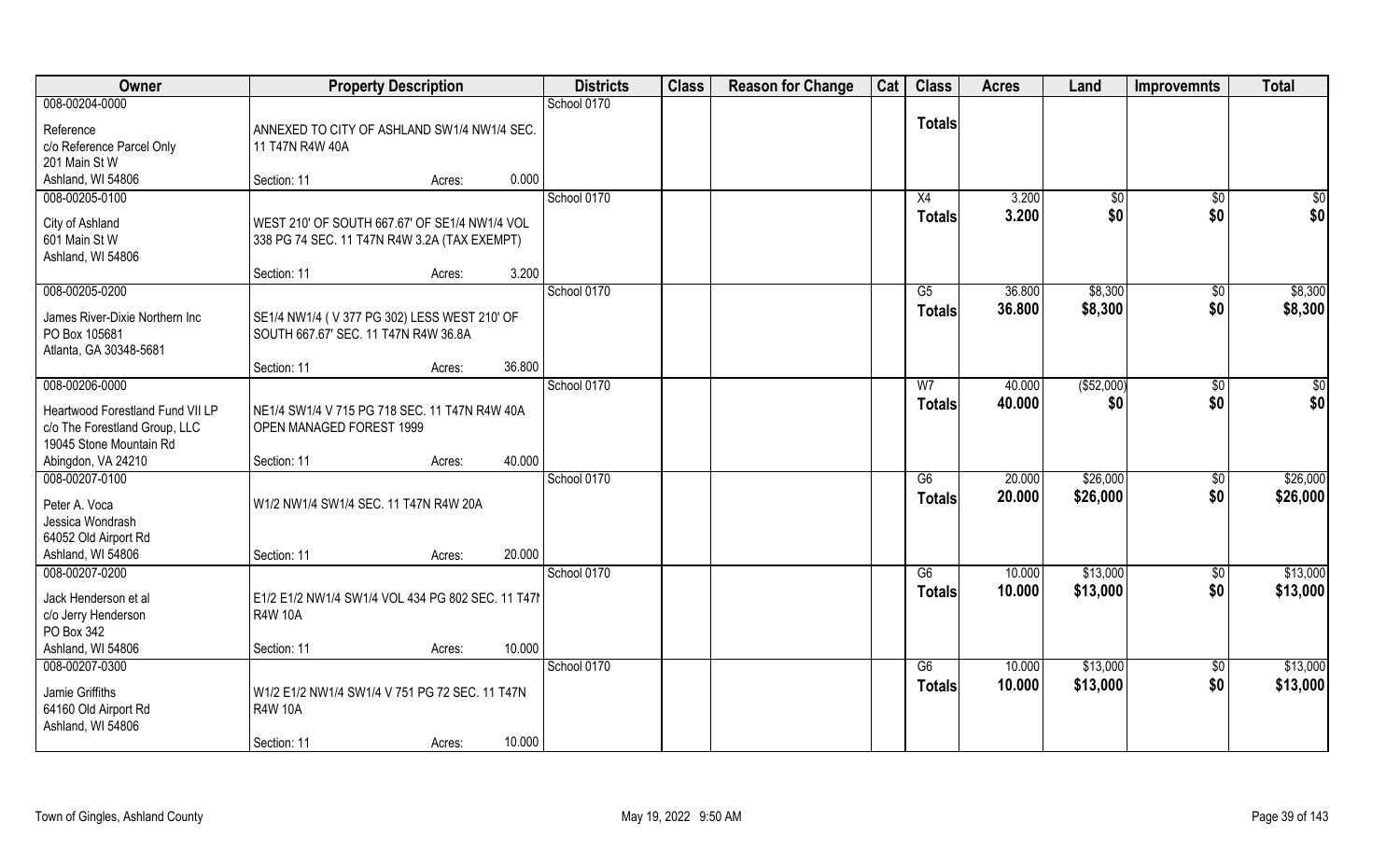| Owner                    | <b>Property Description</b>                      |        |        | <b>Districts</b> | <b>Class</b> | <b>Reason for Change</b> | Cat | <b>Class</b>           | <b>Acres</b> | Land     | <b>Improvemnts</b> | <b>Total</b> |
|--------------------------|--------------------------------------------------|--------|--------|------------------|--------------|--------------------------|-----|------------------------|--------------|----------|--------------------|--------------|
| 008-00208-0100           | 64052 Old Airport Rd                             |        |        | School 0170      |              |                          |     | G1                     | 2.000        | \$16,000 | \$150,300          | \$166,300    |
| Peter A. Voca            | W1/2 SW1/4 SW1/4 SEC. 11 T47N R4W 20A            |        |        |                  |              |                          |     | G <sub>6</sub>         | 18.000       | \$27,000 | \$0                | \$27,000     |
| Jessica Wondrash         |                                                  |        |        |                  |              |                          |     | <b>Totals</b>          | 20.000       | \$43,000 | \$150,300          | \$193,300    |
| 64052 Old Airport Rd     |                                                  |        |        |                  |              |                          |     |                        |              |          |                    |              |
| Ashland, WI 54806        | Section: 11                                      | Acres: | 20.000 |                  |              |                          |     |                        |              |          |                    |              |
| 008-00208-0201           | Old Airport Rd                                   |        |        | School 0170      |              |                          |     | G6                     | 4.950        | \$7,400  | \$0                | \$7,400      |
| Catherine N. Chevalier   | LOT 1 CERTIFIED SURVEY 512 WITH EASEMENT PT      |        |        |                  |              |                          |     | Totals                 | 4.950        | \$7,400  | \$0                | \$7,400      |
| 35 Glendale Rd           | SW SW SEC 11 T47N R4W                            |        |        |                  |              |                          |     |                        |              |          |                    |              |
| Enfield, CT 06082        |                                                  |        |        |                  |              |                          |     |                        |              |          |                    |              |
|                          | Section: 11                                      | Acres: | 4.950  |                  |              |                          |     |                        |              |          |                    |              |
| 008-00208-0202           | 64204 Old Airport Rd                             |        |        | School 0170      |              |                          |     | G1                     | 4.950        | \$21,900 | \$58,100           | \$80,000     |
| Catherine N. Chevalier   | LOT 2 CERTIFIED SURVEY 512 PT SW SW SEC 11       |        |        |                  |              |                          |     | <b>Totals</b>          | 4.950        | \$21,900 | \$58,100           | \$80,000     |
| 35 Glendale Rd           | <b>T47N R4W</b>                                  |        |        |                  |              |                          |     |                        |              |          |                    |              |
| Enfield, CT 06082        |                                                  |        |        |                  |              |                          |     |                        |              |          |                    |              |
|                          | Section: 11                                      | Acres: | 4.950  |                  |              |                          |     |                        |              |          |                    |              |
| 008-00208-0300           | 64160 Old Airport Rd                             |        |        | School 0170      | G1           | Garage @ 90% complete    |     | G1                     | 2.000        | \$16,000 | \$129,300          | \$145,300    |
| Jamie Griffiths          | W1/2 E1/2 SW1/4 SW1/4 V 751 PG 72 SEC. 11 T47N   |        |        |                  |              |                          |     | G <sub>6</sub>         | 8.000        | \$12,000 | \$0                | \$12,000     |
| 64160 Old Airport Rd     | <b>R4W 10A</b>                                   |        |        |                  |              |                          |     | <b>Totals</b>          | 10.000       | \$28,000 | \$129,300          | \$157,300    |
| Ashland, WI 54806        |                                                  |        |        |                  |              |                          |     |                        |              |          |                    |              |
|                          | Section: 11                                      | Acres: | 10.000 |                  |              |                          |     |                        |              |          |                    |              |
| 008-00209-0100           |                                                  |        |        | School 0170      |              |                          |     | $\overline{\text{G5}}$ | 10.000       | \$5,000  | \$0                | \$5,000      |
| Darren Hagstrom          | E1/2 SE1/4 SW1/4 VOL 430 PG 885 SEC. 11 T47N R4W |        |        |                  |              |                          |     | G <sub>6</sub>         | 10.000       | \$15,000 | \$0                | \$15,000     |
| 64623 Old Airport Rd     | 20A                                              |        |        |                  |              |                          |     | <b>Totals</b>          | 20.000       | \$20,000 | \$0                | \$20,000     |
| Ashland, WI 54806        |                                                  |        |        |                  |              |                          |     |                        |              |          |                    |              |
|                          | Section: 11                                      | Acres: | 20.000 |                  |              |                          |     |                        |              |          |                    |              |
| 008-00209-0200           | 64254 Old Airport Rd                             |        |        | School 0170      |              |                          |     | G1                     | 2.000        | \$16,000 | \$142,600          | \$158,600    |
| David Schmidt            | W1/4 SE1/4 SW1/4 SEC. 11 T47N R4W 10A V 756 PG   |        |        |                  |              |                          |     | G <sub>6</sub>         | 8.000        | \$12,000 | \$0                | \$12,000     |
| Morgann Schmidt          | 673                                              |        |        |                  |              |                          |     | <b>Totals</b>          | 10.000       | \$28,000 | \$142,600          | \$170,600    |
| 64254 Old Airport Rd     |                                                  |        |        |                  |              |                          |     |                        |              |          |                    |              |
| Ashland, WI 54806        | Section: 11                                      | Acres: | 10.000 |                  |              |                          |     |                        |              |          |                    |              |
| 008-00209-0300           | 64342 Old Airport Rd                             |        |        | School 0170      |              |                          |     | G1                     | 2.000        | \$16,000 | \$83,400           | \$99,400     |
| <b>Richard Macarthur</b> | E1/2 W1/2 SE1/4 SW1/4 V 455 PG 473 SEC. 11 T47N  |        |        |                  |              |                          |     | G <sub>6</sub>         | 8.000        | \$12,000 | \$0                | \$12,000     |
| 64342 Old Airport Rd     | <b>R4W 10A</b>                                   |        |        |                  |              |                          |     | <b>Totals</b>          | 10.000       | \$28,000 | \$83,400           | \$111,400    |
| Ashland, WI 54806        |                                                  |        |        |                  |              |                          |     |                        |              |          |                    |              |
|                          | Section: 11                                      | Acres: | 10.000 |                  |              |                          |     |                        |              |          |                    |              |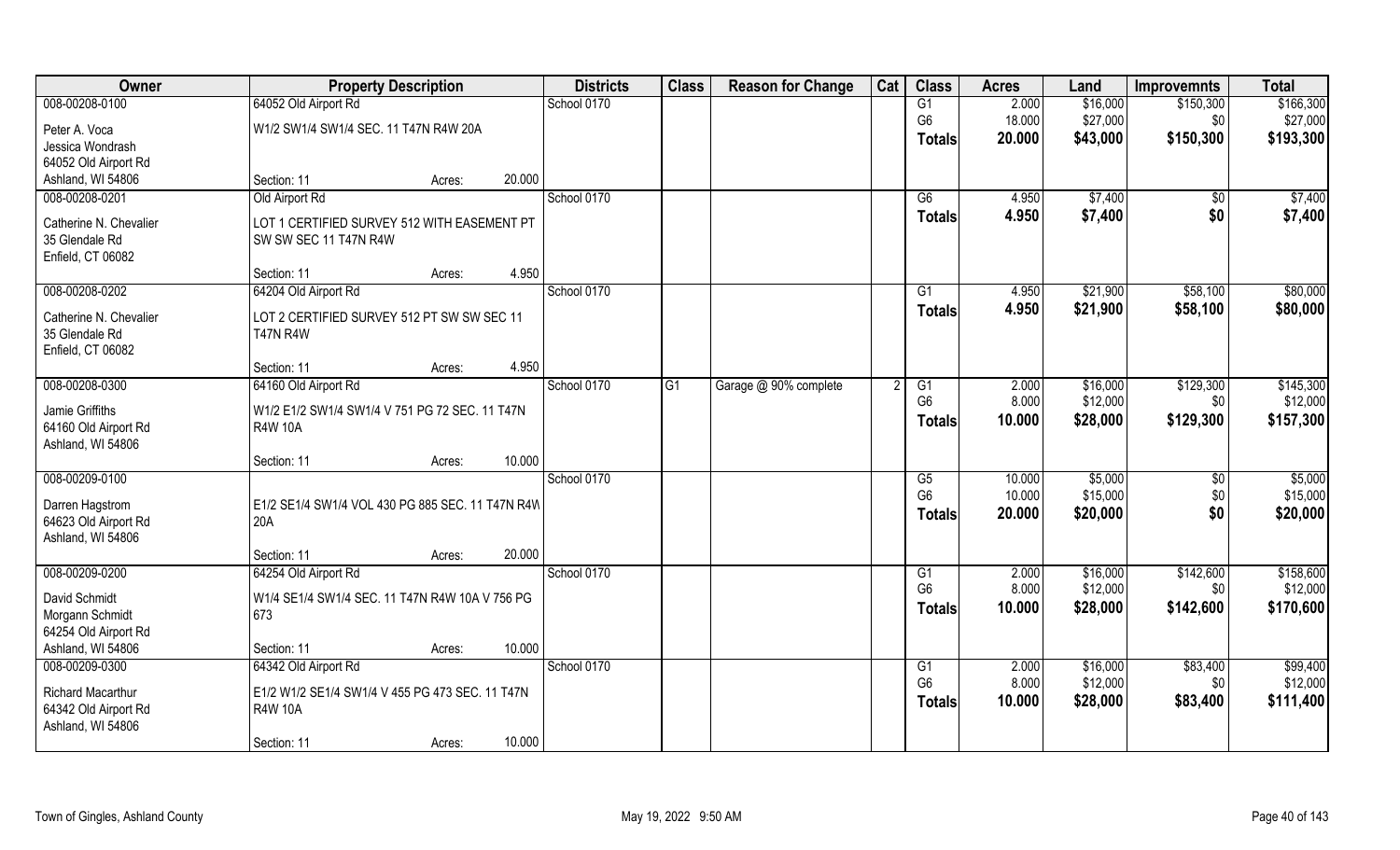| Owner                                               | <b>Property Description</b>                                             |        |        | <b>Districts</b> | <b>Class</b> | <b>Reason for Change</b> | Cat | <b>Class</b>   | <b>Acres</b> | Land        | <b>Improvemnts</b> | <b>Total</b> |
|-----------------------------------------------------|-------------------------------------------------------------------------|--------|--------|------------------|--------------|--------------------------|-----|----------------|--------------|-------------|--------------------|--------------|
| 008-00210-0000                                      |                                                                         |        |        | School 0170      | G4           | Ag use land              | -5  | G4             | 10.000       | \$1,500     | $\overline{50}$    | \$1,500      |
| Darren Hagstrom                                     | NE1/4 SE1/4 VOL 430 PG 885 SEC. 11 T47N R4W 40A                         |        |        |                  |              |                          |     | G <sub>5</sub> | 20.000       | \$10,000    | \$0                | \$10,000     |
| 64623 Old Airport Rd                                |                                                                         |        |        |                  |              |                          |     | G <sub>6</sub> | 10.000       | \$13,000    | \$0                | \$13,000     |
| Ashland, WI 54806                                   |                                                                         |        |        |                  |              |                          |     | <b>Totals</b>  | 40.000       | \$24,500    | \$0                | \$24,500     |
|                                                     | Section: 11                                                             | Acres: | 40.000 |                  |              |                          |     |                |              |             |                    |              |
| 008-00211-0000                                      |                                                                         |        |        | School 0170      |              |                          |     | W <sub>7</sub> | 40.000       | ( \$52,000) | \$0                | $\sqrt{50}$  |
| Heartwood Forestland Fund VII LP                    | NW1/4 SE1/4 V 715 PG 718 SEC. 11 T47N R4W 40A                           |        |        |                  |              |                          |     | Totals         | 40.000       | \$0         | \$0                | \$0          |
| c/o The Forestland Group, LLC                       | OPEN MANAGED FOREST 1999                                                |        |        |                  |              |                          |     |                |              |             |                    |              |
| 19045 Stone Mountain Rd                             |                                                                         |        |        |                  |              |                          |     |                |              |             |                    |              |
| Abingdon, VA 24210                                  | Section: 11                                                             | Acres: | 40.000 |                  |              |                          |     |                |              |             |                    |              |
| 008-00212-0100                                      |                                                                         |        |        | School 0170      |              |                          |     | G5             | 3.000        | \$700       | $\sqrt[6]{3}$      | \$700        |
| Darren Hagstrom                                     | SW1/4 SE1/4 (V 430 PG 885) LESS V 265 PG 475 SEC                        |        |        |                  |              |                          |     | G <sub>6</sub> | 31.680       | \$41,200    | \$0                | \$41,200     |
| 64623 Old Airport Rd                                | 11 T47N R4W 34.68A                                                      |        |        |                  |              |                          |     | <b>Totals</b>  | 34.680       | \$41,900    | \$0                | \$41,900     |
| Ashland, WI 54806                                   |                                                                         |        |        |                  |              |                          |     |                |              |             |                    |              |
|                                                     | Section: 11                                                             | Acres: | 34.680 |                  |              |                          |     |                |              |             |                    |              |
| 008-00212-0200                                      | 64674 Old Airport Rd                                                    |        |        | School 0170      |              |                          |     | G1             | 6.070        | \$23,600    | \$131,300          | \$154,900    |
| John Douglas Tyson et al                            | PART OF SW1/4 SE1/4 & SE1/4 SE1/4 DESC V 542 PG                         |        |        |                  |              |                          |     | <b>Totals</b>  | 6.070        | \$23,600    | \$131,300          | \$154,900    |
| c/o Douglas & Song Ja Tyson                         | 616 LIFE ESTATE DOUGLAS & SONG JA TYSON SEC.                            |        |        |                  |              |                          |     |                |              |             |                    |              |
| 64674 Old Airport Rd                                | 11 T47N R4W 6.07A                                                       |        |        |                  |              |                          |     |                |              |             |                    |              |
| Ashland, WI 54806                                   | Section: 11                                                             | Acres: | 6.070  |                  |              |                          |     |                |              |             |                    |              |
| 008-00212-0300                                      |                                                                         |        |        | School 0170      |              |                          |     | G1             | 2.000        | \$12,000    | \$800              | \$12,800     |
|                                                     |                                                                         |        |        |                  |              |                          |     | G <sub>5</sub> | 10.000       | \$2,300     | \$0                | \$2,300      |
| Darren Hagstrom<br>64623 Old Airport Rd             | SE1/4 SE1/4 (V 430 PG 885) LESS V 265 PG 475 SEC.<br>11 T47N R4W 39.25A |        |        |                  |              |                          |     | G <sub>6</sub> | 27.250       | \$35,400    | \$0                | \$35,400     |
| Ashland, WI 54806                                   |                                                                         |        |        |                  |              |                          |     | <b>Totals</b>  | 39.250       | \$49,700    | \$800              | \$50,500     |
|                                                     | Section: 11                                                             | Acres: | 39.250 |                  |              |                          |     |                |              |             |                    |              |
| 008-00213-0000                                      |                                                                         |        |        | School 0170      |              |                          |     | G6             | 40.000       | \$40,000    | \$0                | \$40,000     |
|                                                     | NE1/4 NE1/4 SEC. 12 T47N R4W 40A VOL 414 PG 1                           |        |        |                  |              |                          |     | <b>Totals</b>  | 40.000       | \$40,000    | \$0                | \$40,000     |
| Bad River Band of Lake Superior<br>Chippewa Indians |                                                                         |        |        |                  |              |                          |     |                |              |             |                    |              |
| PO Box 39                                           |                                                                         |        |        |                  |              |                          |     |                |              |             |                    |              |
| Odanah, WI 54861                                    | Section: 12                                                             | Acres: | 40.000 |                  |              |                          |     |                |              |             |                    |              |
| 008-00214-0000                                      | 65521 Huhn Rd                                                           |        |        | School 0170      | G1           | Outbuildings             |     | G1             | 2.000        | \$13,000    | \$155,500          | \$168,500    |
|                                                     |                                                                         |        |        |                  |              |                          |     | G <sub>5</sub> | 5.000        | \$1,900     | \$0                | \$1,900      |
| David Martinsen<br>Laura Martinsen                  | NW1/4 NE1/4 SEC. 12 T47N R4W 40A V 758 PG 45                            |        |        |                  |              |                          |     | G <sub>6</sub> | 33.000       | \$33,000    | \$0                | \$33,000     |
| 65521 Huhn Rd                                       |                                                                         |        |        |                  |              |                          |     | <b>Totals</b>  | 40.000       | \$47,900    | \$155,500          | \$203,400    |
| Ashland, WI 54806                                   | Section: 12                                                             | Acres: | 40.000 |                  |              |                          |     |                |              |             |                    |              |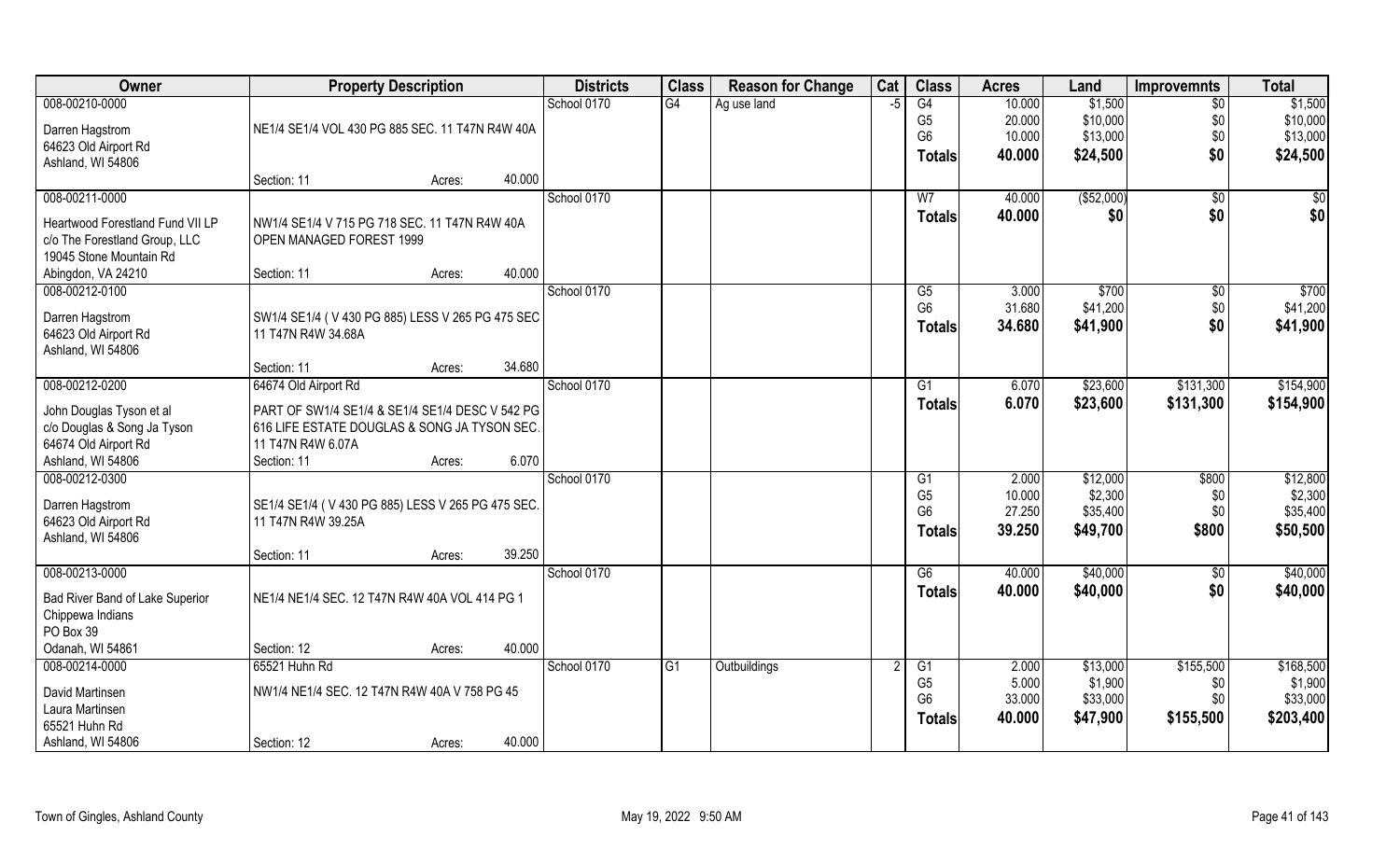| Owner                                                                                        | <b>Property Description</b>                                                                                                           |                  | <b>Districts</b> | <b>Class</b> | <b>Reason for Change</b> | Cat | <b>Class</b>                                            | <b>Acres</b>                       | Land                                      | <b>Improvemnts</b>                   | <b>Total</b>                                |
|----------------------------------------------------------------------------------------------|---------------------------------------------------------------------------------------------------------------------------------------|------------------|------------------|--------------|--------------------------|-----|---------------------------------------------------------|------------------------------------|-------------------------------------------|--------------------------------------|---------------------------------------------|
| 008-00215-0000                                                                               |                                                                                                                                       |                  | School 0170      |              |                          |     | G6                                                      | 40.000                             | \$40,000                                  | $\sqrt{$0}$                          | \$40,000                                    |
| Bad River Band of Lake Superior<br>Chippewa Indians<br>PO Box 39                             | SW1/4 NE1/4 SEC. 12 T47N R4W 40A VOL 414 PG 1                                                                                         |                  |                  |              |                          |     | <b>Totals</b>                                           | 40.000                             | \$40,000                                  | \$0                                  | \$40,000                                    |
| Odanah, WI 54861                                                                             | Section: 12                                                                                                                           | 40.000<br>Acres: |                  |              |                          |     |                                                         |                                    |                                           |                                      |                                             |
| 008-00216-0000                                                                               |                                                                                                                                       |                  | School 0170      |              |                          |     | G6                                                      | 40.000                             | \$40,000                                  | \$0                                  | \$40,000                                    |
| Bad River Band of Lake Superior<br>Chippewa Indians<br>PO Box 39                             | SE1/4 NE1/4 SEC. 12 T47N R4W 40A VOL 414 PG 1                                                                                         |                  |                  |              |                          |     | Totals                                                  | 40.000                             | \$40,000                                  | \$0                                  | \$40,000                                    |
| Odanah, WI 54861                                                                             | Section: 12                                                                                                                           | 40.000<br>Acres: |                  |              |                          |     |                                                         |                                    |                                           |                                      |                                             |
| 008-00217-0100<br><b>Murray Smerer</b><br>Gayle Smerer<br>65445 Huhn Rd                      | 65445 Huhn Rd<br>E1/2 E1/2 NE1/4 NW1/4 V 571 PG 266 SEC. 12 T47N<br><b>R4W 10A</b>                                                    |                  | School 0170      |              |                          |     | G1<br>G <sub>5</sub><br>G <sub>6</sub><br><b>Totals</b> | 2.000<br>1.000<br>7.000<br>10.000  | \$13,000<br>\$400<br>\$10,500<br>\$23,900 | \$114,100<br>\$0<br>\$0<br>\$114,100 | \$127,100<br>\$400<br>\$10,500<br>\$138,000 |
| Ashland, WI 54806                                                                            | Section: 12                                                                                                                           | 10.000<br>Acres: |                  |              |                          |     |                                                         |                                    |                                           |                                      |                                             |
| 008-00217-0200<br>Kathryn Colleen Smith Revocable Trust<br>Agreement<br>2132 Regent Ave N    | 65261 Huhn Rd<br>W1/2 W1/2 NE1/4 NW1/4 V 739 PG 623 SEC. 12 T47N<br>R4W 9.95AS                                                        |                  | School 0170      |              |                          |     | G1<br>G <sub>6</sub><br><b>Totals</b>                   | 2.000<br>7.950<br>9.950            | \$13,000<br>\$11,900<br>\$24,900          | \$112,800<br>\$0<br>\$112,800        | \$125,800<br>\$11,900<br>\$137,700          |
| Golden Valley, MN 55422                                                                      | Section: 12                                                                                                                           | 9.950<br>Acres:  |                  |              |                          |     |                                                         |                                    |                                           |                                      |                                             |
| 008-00217-0300<br>Ryan A. Leddy<br>65343 Huhn Rd<br>Ashland, WI 54806                        | 65353 Huhn Rd<br>E1/2 W1/2 NE1/4 NW1/4 & W1/2 E1/2 NE1/4 NW1/4<br>SEC. 12 T47N R4W 20A V 685 PG 204<br>Section: 12                    | 20.000<br>Acres: | School 0170      |              |                          |     | G1<br>G <sub>5</sub><br>G <sub>6</sub><br><b>Totals</b> | 2.000<br>3.000<br>15.000<br>20.000 | \$13,000<br>\$700<br>\$22,500<br>\$36,200 | \$112,200<br>\$0<br>\$0<br>\$112,200 | \$125,200<br>\$700<br>\$22,500<br>\$148,400 |
| 008-00218-0100                                                                               | 51920 Holmes Rd                                                                                                                       |                  | School 0170      | G1           | Remodel                  |     | G1                                                      | 2.000                              | \$13,000                                  | \$81,800                             | \$94,800                                    |
| Kathryn C Smith Revocable Trust<br>2132 Regent Ave N<br>Golden Valley, MN 55422              | NW1/4 NW1/4 LESS THE NORTH 275' OF WEST 850' 8<br>LESS THAT DESC IN DOC #352424 SEC. 12 T47N<br>R <sub>4</sub> W<br>Section: 12       | 25.970<br>Acres: |                  |              |                          |     | G <sub>5</sub><br>G <sub>6</sub><br><b>Totals</b>       | 18.640<br>5.330<br>25.970          | \$8,400<br>\$8,000<br>\$29,400            | \$0<br>\$0<br>\$81,800               | \$8,400<br>\$8,000<br>\$111,200             |
| 008-00218-0200                                                                               | <b>Holmes Rd</b>                                                                                                                      |                  | School 0170      |              |                          |     | G1                                                      | 5.360                              | \$22,500                                  | \$17,600                             | \$40,100                                    |
| Gary A. Kabasa et al<br>c/o Joseph & Joyce Kabasa<br>215 N Prentice Ave<br>Ashland, WI 54806 | NORTH 275' OF WEST 850' OF THE NW1/4 NW1/4<br>SEC. 12 T47N R4W 5.36A V 733 PG 931 LIFE ESTATE<br>JOSEPH & JOYCE KABASA<br>Section: 12 | 5.360<br>Acres:  |                  |              |                          |     | Totals                                                  | 5.360                              | \$22,500                                  | \$17,600                             | \$40,100                                    |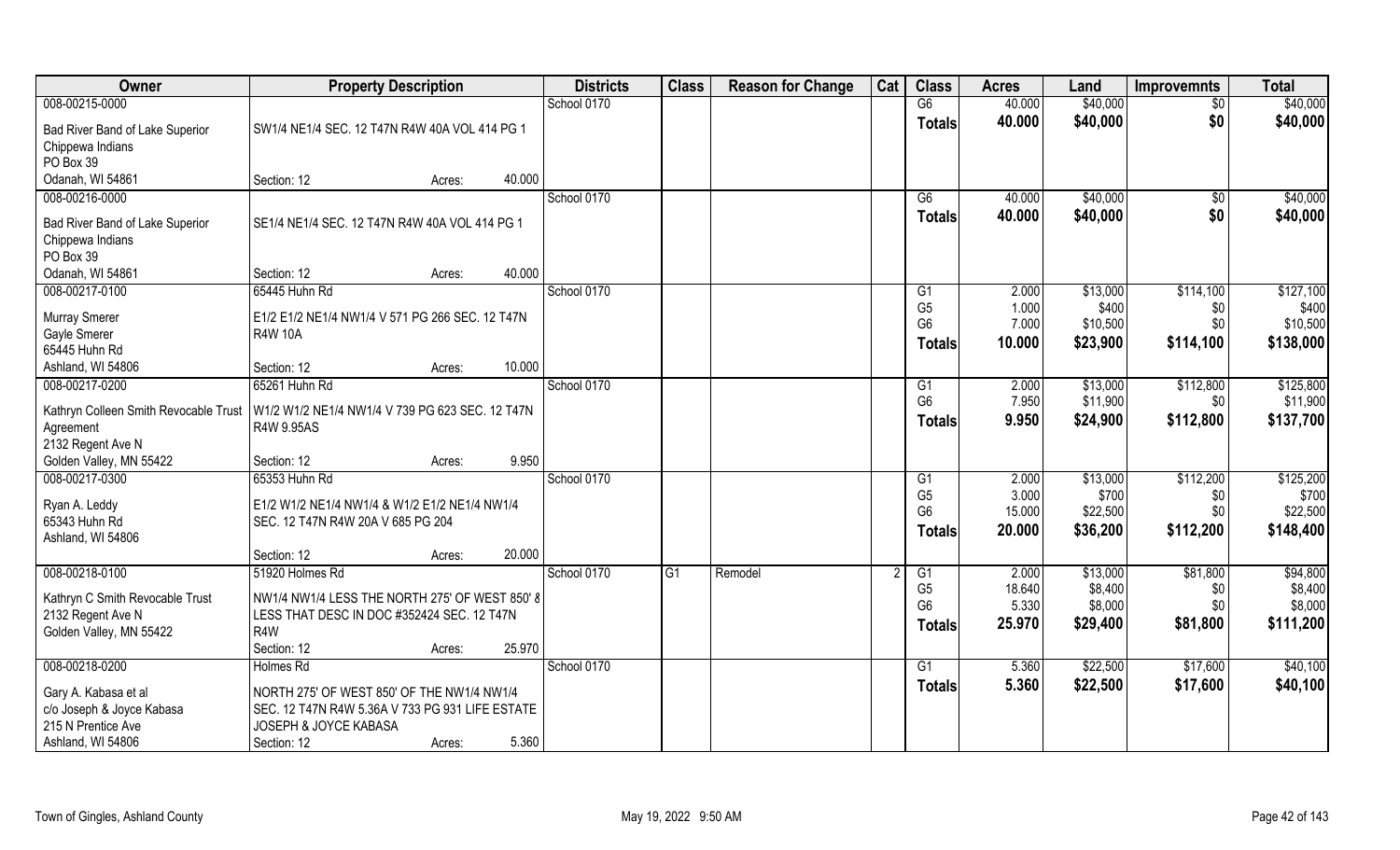| Owner                                                                             | <b>Property Description</b>                                                          |        | <b>Districts</b> | <b>Class</b>   | <b>Reason for Change</b>   | Cat  | <b>Class</b>         | <b>Acres</b>    | Land                | <b>Improvemnts</b> | <b>Total</b>         |
|-----------------------------------------------------------------------------------|--------------------------------------------------------------------------------------|--------|------------------|----------------|----------------------------|------|----------------------|-----------------|---------------------|--------------------|----------------------|
| 008-00218-0300                                                                    |                                                                                      |        | School 0170      |                |                            |      | G6                   | 8.670           | \$13,000            | $\sqrt{6}$         | \$13,000             |
|                                                                                   | Kathryn Colleen Smith Revocable Trust   PART OF THE NW1/4 NW1/4 DESC IN V 739 PG 625 |        |                  |                |                            |      | <b>Totals</b>        | 8.670           | \$13,000            | \$0                | \$13,000             |
| Agreement                                                                         | SEC. 12 T47N R4W 8.67A                                                               |        |                  |                |                            |      |                      |                 |                     |                    |                      |
| 2132 Regent Ave N                                                                 |                                                                                      |        |                  |                |                            |      |                      |                 |                     |                    |                      |
| Golden Valley, MN 55422                                                           | Section: 12<br>Acres:                                                                | 8.670  |                  |                |                            |      |                      |                 |                     |                    |                      |
| 008-00219-0100                                                                    | <b>Holmes Rd</b>                                                                     |        | School 0170      | G1             | Outbuilding @ 50% complete |      | G1                   | 0.500           | \$6,500             | \$3,700            | \$10,200             |
| Joshua D. Smith                                                                   | SW1/4 NW1/4 LESS SW1/4 & LESS S1/2 NW1/4 SEC 1:                                      |        |                  | G <sub>1</sub> | Shift from undeveloped     |      | G <sub>5</sub>       | 24.340          | \$11,000            | \$0                | \$11,000             |
| Laura Ashenbrener                                                                 | <b>T47N R4W</b>                                                                      |        |                  | G <sub>5</sub> | Shift to residential       |      | <b>Totals</b>        | 24.840          | \$17,500            | \$3,700            | \$21,200             |
| PO Box 435                                                                        |                                                                                      |        |                  |                |                            |      |                      |                 |                     |                    |                      |
| Ashland, WI 54806                                                                 | Section: 12<br>Acres:                                                                | 24.840 |                  |                |                            |      |                      |                 |                     |                    |                      |
| 008-00219-0200                                                                    | 51526 Holmes Rd                                                                      |        | School 0170      |                |                            |      | G1                   | 2.000           | \$13,000            | \$155,800          | \$168,800            |
| Bruce C Griffiths and Judith A Griffiths                                          | SW1/4 SW1/4 NW1/4 & S1/2 NW1/4 SW1/4 NW1/4 SEC                                       |        |                  |                |                            |      | G <sub>6</sub>       | 13.000          | \$19,500            | \$0                | \$19,500             |
| Joint Irrevoc                                                                     | 12 T47N R4W                                                                          |        |                  |                |                            |      | <b>Totals</b>        | 15.000          | \$32,500            | \$155,800          | \$188,300            |
| 51526 Holmes Rd                                                                   |                                                                                      |        |                  |                |                            |      |                      |                 |                     |                    |                      |
| Ashland, WI 54806                                                                 | Section: 12<br>Acres:                                                                | 15.000 |                  |                |                            |      |                      |                 |                     |                    |                      |
| 008-00220-0000                                                                    |                                                                                      |        | School 0170      |                |                            |      | G5                   | 2.800           | \$700               | \$0                | \$700                |
|                                                                                   |                                                                                      |        |                  |                |                            |      | G <sub>6</sub>       | 37.000          | \$48,100            | \$0                | \$48,100             |
| Kathryn Colleen Smith Revocable Trust   SE1/4 NW1/4 SEC. 12 T47N R4W<br>Agreement |                                                                                      |        |                  |                |                            |      | <b>Totals</b>        | 39.800          | \$48,800            | \$0                | \$48,800             |
| 2132 Regent Ave N                                                                 |                                                                                      |        |                  |                |                            |      |                      |                 |                     |                    |                      |
| Golden Valley, MN 55422                                                           | Section: 12<br>Acres:                                                                | 39.800 |                  |                |                            |      |                      |                 |                     |                    |                      |
| 008-00221-0000                                                                    | <b>Holmes Rd</b>                                                                     |        | School 0170      |                |                            |      | $W_5$                | 40.000          | (\$50,300)          | $\overline{50}$    | \$0                  |
|                                                                                   |                                                                                      |        |                  |                |                            |      | <b>Totals</b>        | 40.000          | \$0                 | \$0                | \$0                  |
| Robert H. Holmes IV                                                               | NE1/4 SW1/4 V 460 PG 6 & V 652 PG 764 SEC. 12                                        |        |                  |                |                            |      |                      |                 |                     |                    |                      |
| 745 St Johns Rd<br>Bonifay, FL 32425                                              | T47N R4W 40A OPEN MANAGED FOREST 2009                                                |        |                  |                |                            |      |                      |                 |                     |                    |                      |
|                                                                                   | Section: 12<br>Acres:                                                                | 40.000 |                  |                |                            |      |                      |                 |                     |                    |                      |
| 008-00222-0000                                                                    | 51376 Holmes Rd                                                                      |        | School 0170      | G4             | Ag use land                | $-5$ | G1                   | 2.000           | \$13,000            | \$131,000          | \$144,000            |
|                                                                                   |                                                                                      |        |                  |                |                            |      | G <sub>4</sub>       | 15.000          | \$1,800             | \$0                | \$1,800              |
| Robert H. Holmes IV                                                               | NW1/4 SW1/4 SEC. 12 T47N R4W 40A V 460 PG 6 & V                                      |        |                  |                |                            |      | G <sub>5</sub>       | 6.000           | \$2,300             | \$0                | \$2,300              |
| 745 St Johns Rd                                                                   | 652 PG 764 OPEN MANAGED FOREST LAND 17A IN                                           |        |                  |                |                            |      | W <sub>5</sub>       | 17.000          | (\$9,500)           | \$0                | \$0                  |
| Bonifay, FL 32425                                                                 | 2009                                                                                 |        |                  |                |                            |      | <b>Totals</b>        | 40.000          | \$17,100            | \$131,000          | \$148,100            |
|                                                                                   | Section: 12<br>Acres:                                                                | 40.000 |                  |                |                            |      |                      |                 |                     |                    |                      |
| 008-00223-0000                                                                    | 51098 Holmes Rd                                                                      |        | School 0170      |                |                            |      | G1<br>G <sub>5</sub> | 3.000<br>17.000 | \$16,000<br>\$6,000 | \$373,500<br>\$0   | \$389,500<br>\$6,000 |
| Daniel Kupczyk                                                                    | SW1/4 SW1/4 SEC. 12 T47N R4W 40A V 584 PG 909                                        |        |                  |                |                            |      | G <sub>6</sub>       | 20.000          | \$30,000            | \$0                | \$30,000             |
| Jennifer Kupczyk                                                                  |                                                                                      |        |                  |                |                            |      | <b>Totals</b>        | 40.000          | \$52,000            | \$373,500          | \$425,500            |
| 65086 Old Airport Rd                                                              |                                                                                      |        |                  |                |                            |      |                      |                 |                     |                    |                      |
| Ashland, WI 54806                                                                 | Section: 12<br>Acres:                                                                | 40.000 |                  |                |                            |      |                      |                 |                     |                    |                      |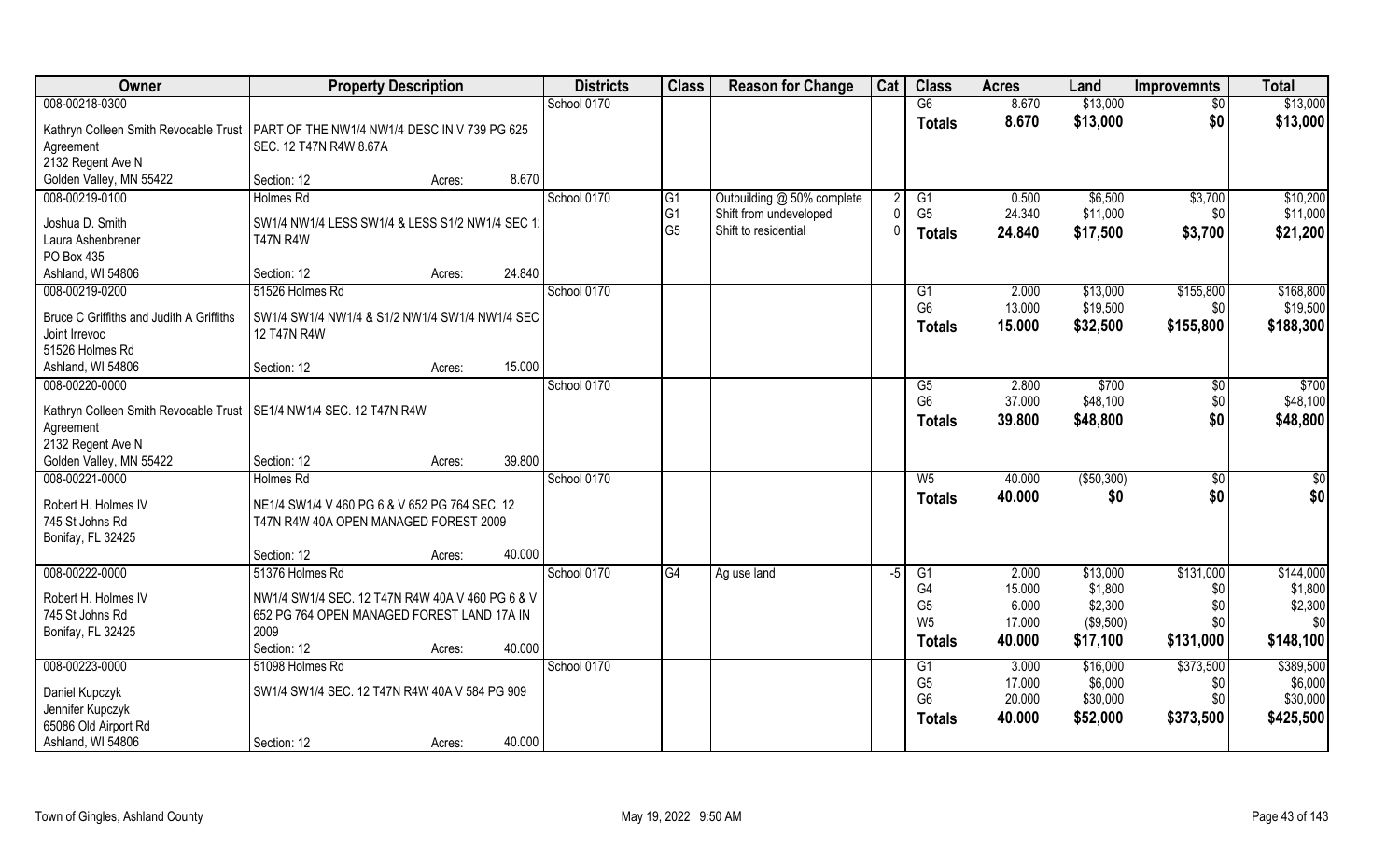| Owner                                  | <b>Property Description</b>                                                      | <b>Districts</b> | <b>Class</b> | <b>Reason for Change</b> | Cat | <b>Class</b>    | <b>Acres</b> | Land        | <b>Improvemnts</b> | <b>Total</b>    |
|----------------------------------------|----------------------------------------------------------------------------------|------------------|--------------|--------------------------|-----|-----------------|--------------|-------------|--------------------|-----------------|
| 008-00224-0000                         | Old Airport Rd                                                                   | School 0170      |              |                          |     | G1              | 2.000        | \$13,000    | \$38,100           | \$51,100        |
| Robert H. Holmes IV                    | SE1/4 SW1/4 V 652 PG 765 SEC. 12 T47N R4W 40A                                    |                  |              |                          |     | G <sub>5</sub>  | 38.000       | \$14,300    | \$0                | \$14,300        |
| 745 St Johns Rd                        |                                                                                  |                  |              |                          |     | <b>Totals</b>   | 40.000       | \$27,300    | \$38,100           | \$65,400        |
| Bonifay, FL 32425                      |                                                                                  |                  |              |                          |     |                 |              |             |                    |                 |
|                                        | Section: 12<br>Acres:                                                            | 40.000           |              |                          |     |                 |              |             |                    |                 |
| 008-00225-0000                         | Old Airport Rd                                                                   | School 0170      |              |                          |     | W <sub>5</sub>  | 40.000       | (\$46,000)  | \$0                | \$0             |
| Robert H. Holmes IV                    | NE1/4 SE1/4 V 574 PG 913 & V 601 PG 917 SEC. 12                                  |                  |              |                          |     | <b>Totals</b>   | 40.000       | \$0         | \$0                | \$0             |
| 745 St Johns Rd                        | T47N R4W 40A OPEN MANAGED FOREST 2005                                            |                  |              |                          |     |                 |              |             |                    |                 |
| Bonifay, FL 32425                      | Section: 12                                                                      | 40.000           |              |                          |     |                 |              |             |                    |                 |
| 008-00226-0000                         | Acres:<br>Old Airport Rd                                                         | School 0170      |              |                          |     | W <sub>5</sub>  | 40.000       | ( \$52,000) | $\sqrt[6]{30}$     | \$0             |
|                                        |                                                                                  |                  |              |                          |     | <b>Totals</b>   | 40.000       | \$0         | \$0                | \$0             |
| Robert H. Holmes IV<br>745 St Johns Rd | NW1/4 SE1/4 V 652 PG 765 SEC. 12 T47N R4W 40A<br>OPEN MANAGED FOREST 2009        |                  |              |                          |     |                 |              |             |                    |                 |
| Bonifay, FL 32425                      |                                                                                  |                  |              |                          |     |                 |              |             |                    |                 |
|                                        | Section: 12<br>Acres:                                                            | 40.000           |              |                          |     |                 |              |             |                    |                 |
| 008-00227-0100                         | Old Airport Rd                                                                   | School 0170      |              |                          |     | G5              | 38.330       | \$17,300    | $\sqrt[6]{3}$      | \$17,300        |
| Robert H. Holmes IV                    | SW1/4 SE1/4 (V 652 PG 765) LESS VOL 270 PG 247                                   |                  |              |                          |     | <b>Totals</b>   | 38.330       | \$17,300    | \$0                | \$17,300        |
| 745 St Johns Rd                        | SEC. 12 T47N R4W 38.33A                                                          |                  |              |                          |     |                 |              |             |                    |                 |
| Bonifay, FL 32425                      |                                                                                  |                  |              |                          |     |                 |              |             |                    |                 |
|                                        | Section: 12<br>Acres:                                                            | 38.330           |              |                          |     |                 |              |             |                    |                 |
| 008-00227-0200                         | Old Airport Rd                                                                   | School 0170      |              |                          |     | $\overline{G5}$ | 1.670        | \$700       | $\sqrt[6]{30}$     | \$700           |
| Robert H. Holmes IV                    | PARCEL IN SE CORNER OF THE SW1/4 SE1/4 V 574                                     |                  |              |                          |     | <b>Totals</b>   | 1.670        | \$700       | \$0                | \$700           |
| 745 St Johns Rd                        | PG 913 & V 601 PG 917 SEC. 12 T47N R4W 1.67A                                     |                  |              |                          |     |                 |              |             |                    |                 |
| Bonifay, FL 32425                      |                                                                                  | 1.670            |              |                          |     |                 |              |             |                    |                 |
| 008-00228-0000                         | Section: 12<br>Acres:<br>Old Airport Rd                                          | School 0170      |              |                          |     | $W_5$           | 40.000       | (\$45,700)  | \$0                | $\frac{6}{3}$   |
|                                        |                                                                                  |                  |              |                          |     | <b>Totals</b>   | 40.000       | \$0         | \$0                | \$0             |
| Robert H. Holmes IV                    | SE1/4 SE1/4 WITH EASEMENT V 574 PG 913 & V 601                                   |                  |              |                          |     |                 |              |             |                    |                 |
| 745 St Johns Rd<br>Bonifay, FL 32425   | PG 917 SEC. 12 T47N R4W 40A OPEN MANAGED<br>FOREST LAND 30A IN 2005 OPEN MANAGED |                  |              |                          |     |                 |              |             |                    |                 |
|                                        | Section: 12<br>Acres:                                                            | 40.000           |              |                          |     |                 |              |             |                    |                 |
| 008-00229-0000                         | Old Airport Rd                                                                   | School 0170      |              |                          |     | W <sub>5</sub>  | 40.000       | ( \$52,000) | $\overline{50}$    | $\overline{50}$ |
| James Watson                           | NE1/4 NE1/4 EASEMENT VOL 494 PG 363 SEC. 13                                      |                  |              |                          |     | <b>Totals</b>   | 40.000       | \$0         | \$0                | \$0             |
| 3110 Lakeshore Dr E                    | T47N R4W 40A OPEN MANAGED FOREST 2008                                            |                  |              |                          |     |                 |              |             |                    |                 |
| Ashland, WI 54806                      |                                                                                  |                  |              |                          |     |                 |              |             |                    |                 |
|                                        | Section: 13<br>Acres:                                                            | 40.000           |              |                          |     |                 |              |             |                    |                 |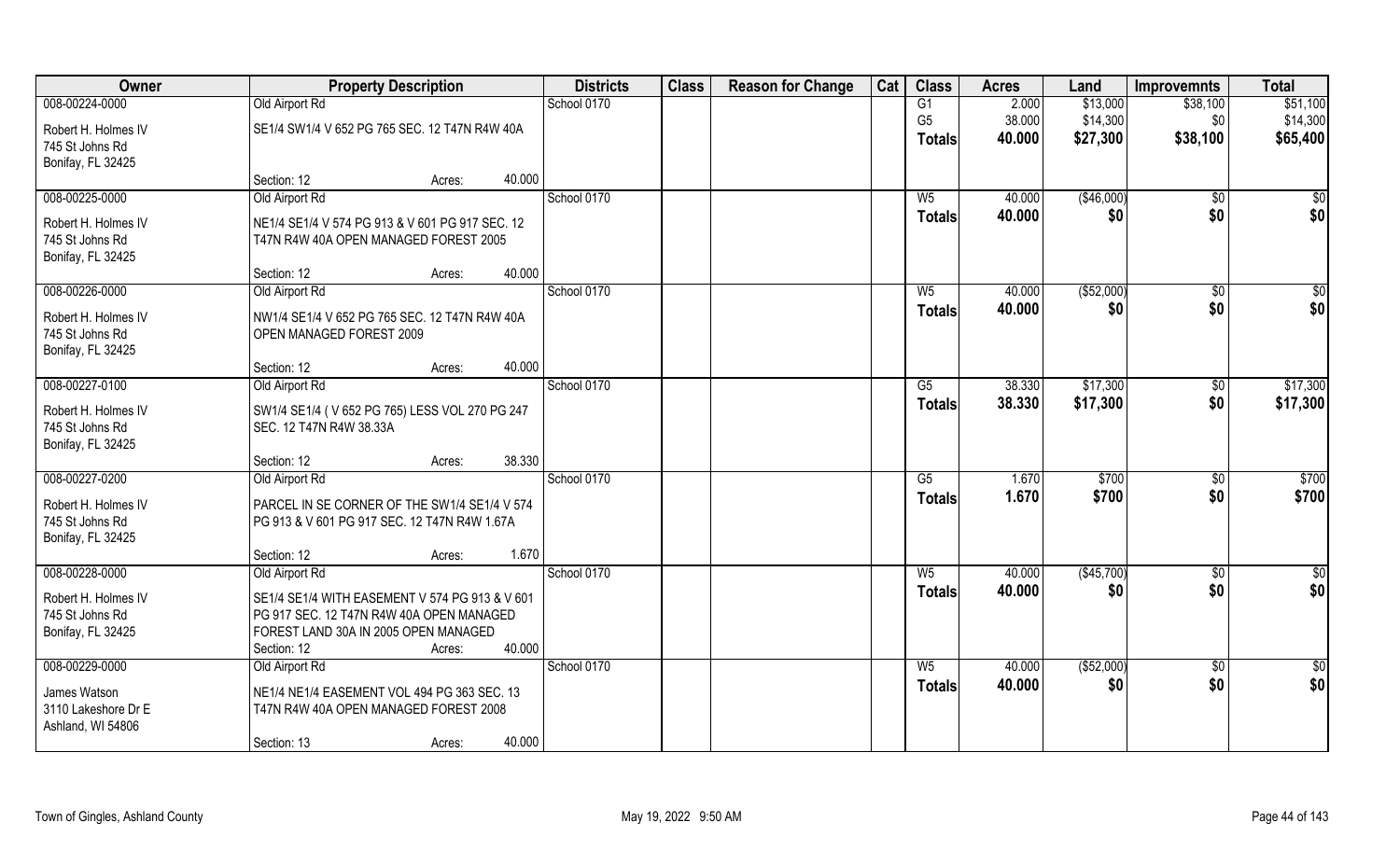| <b>Owner</b>                                                             | <b>Property Description</b>                                                                                                                | <b>Districts</b> | <b>Class</b> | <b>Reason for Change</b> | Cat | <b>Class</b>                      | <b>Acres</b>    | Land                 | <b>Improvemnts</b> | <b>Total</b>       |
|--------------------------------------------------------------------------|--------------------------------------------------------------------------------------------------------------------------------------------|------------------|--------------|--------------------------|-----|-----------------------------------|-----------------|----------------------|--------------------|--------------------|
| 008-00230-0100                                                           | Old Airport Rd                                                                                                                             | School 0170      |              |                          |     | G6                                | 11.860          | \$15,400             | $\overline{50}$    | \$15,400           |
| Ryan T. Degerstrom<br>54866 Kagerville Rd<br>Ashland, WI 54806           | PART OF THE NW1/4 NE1/4 DESC IN DOC #351331<br><b>SEC. 13 T47N R4W</b>                                                                     |                  |              |                          |     | <b>Totals</b>                     | 11.860          | \$15,400             | \$0                | \$15,400           |
|                                                                          | 11.860<br>Section: 13<br>Acres:                                                                                                            |                  |              |                          |     |                                   |                 |                      |                    |                    |
| 008-00230-0200                                                           | Old Airport Rd                                                                                                                             | School 0170      |              |                          |     | G6                                | 7.500           | \$9,800              | \$0                | \$9,800            |
| James Watson<br>3110 Lakeshore Dr E<br>Ashland, WI 54806                 | EAST 495' OF NW1/4 NE1/4 VOL 521 PG 199 SEC. 13<br>T47N R4W 15A OPEN MANAGED FOREST LAND<br>2008--7.50A<br>15.000<br>Section: 13<br>Acres: |                  |              |                          |     | W <sub>5</sub><br><b>Totals</b>   | 7.500<br>15.000 | (\$9,800)<br>\$9,800 | \$0<br>\$0         | \$0<br>\$9,800     |
| 008-00230-0300                                                           | Old Airport Rd                                                                                                                             | School 0170      |              |                          |     | G6                                | 10.000          | \$13,000             | $\sqrt[6]{3}$      | \$13,000           |
| Ryan T. Degerstrom<br>54866 Kagerville Rd<br>Ashland, WI 54806           | PART OF THE NW1/4 NE1/4 DESC IN DOC #351331<br><b>SEC. 13 T47N R4W</b>                                                                     |                  |              |                          |     | <b>Totals</b>                     | 10.000          | \$13,000             | \$0                | \$13,000           |
|                                                                          | 10.000<br>Section: 13<br>Acres:                                                                                                            |                  |              |                          |     |                                   |                 |                      |                    |                    |
| 008-00231-0100                                                           |                                                                                                                                            | School 0170      | G4           | Ag use land              | -5  | G4                                | 11.000          | \$1,700              | \$0                | \$1,700            |
| Kari Griffiths<br>40955 Van De Bruggen Rd<br>Marengo, WI 54855           | PART OF SW1/4 NE1/4 DESC IN DOC #352954 SEC.<br>13 T47N R4W                                                                                |                  |              |                          |     | G <sub>5</sub> M<br><b>Totals</b> | 2.290<br>13.290 | \$1,500<br>\$3,200   | \$0<br>\$0         | \$1,500<br>\$3,200 |
|                                                                          | 13.290<br>Section: 13<br>Acres:                                                                                                            |                  |              |                          |     |                                   |                 |                      |                    |                    |
| 008-00231-0200                                                           | 50678 Barott Dr                                                                                                                            | School 0170      |              |                          |     | G1                                | 5.000           | \$4,000              | \$0                | \$4,000            |
| Brian S. Monahan<br>50670 Barott Dr<br>Ashland, WI 54806                 | PART OF SW1/4 NE1/4 DESC V 724 PG 30 SEC. 13<br><b>T47N R4W 5A</b>                                                                         |                  |              |                          |     | <b>Totals</b>                     | 5.000           | \$4,000              | \$0                | \$4,000            |
|                                                                          | 5.000<br>Section: 13<br>Acres:                                                                                                             |                  |              |                          |     |                                   |                 |                      |                    |                    |
| 008-00231-0300                                                           | 50718 Barott Dr                                                                                                                            | School 0170      |              |                          |     | G1                                | 5.000           | \$11,400             | \$11,700           | \$23,100           |
| R-N-G Property Management, LLC<br>PO Box 221<br>Lyndon Station, WI 53944 | PART OF SW1/4 NE1/4 WITH EASEMENT DESC IN<br>DOC #351221 SEC. 13 T47N R4W                                                                  |                  |              |                          |     | <b>Totals</b>                     | 5.000           | \$11,400             | \$11,700           | \$23,100           |
|                                                                          | 5.000<br>Section: 13<br>Acres:                                                                                                             |                  |              |                          |     |                                   |                 |                      |                    |                    |
| 008-00231-0400                                                           | 50670 Barott Dr                                                                                                                            | School 0170      |              |                          |     | G <sub>1</sub>                    | 5.000           | \$11,400             | \$3,700            | \$15,100           |
| Brian Monahan<br>50670 Barott Dr<br>Ashland, WI 54806                    | PART OF SW1/4 NE1/4 WITH EASEMENT DESC V 627<br>PG 935 SEC. 13 T47N R4W 5A                                                                 |                  |              |                          |     | Totals                            | 5.000           | \$11,400             | \$3,700            | \$15,100           |
|                                                                          | 5.000<br>Section: 13<br>Acres:                                                                                                             |                  |              |                          |     |                                   |                 |                      |                    |                    |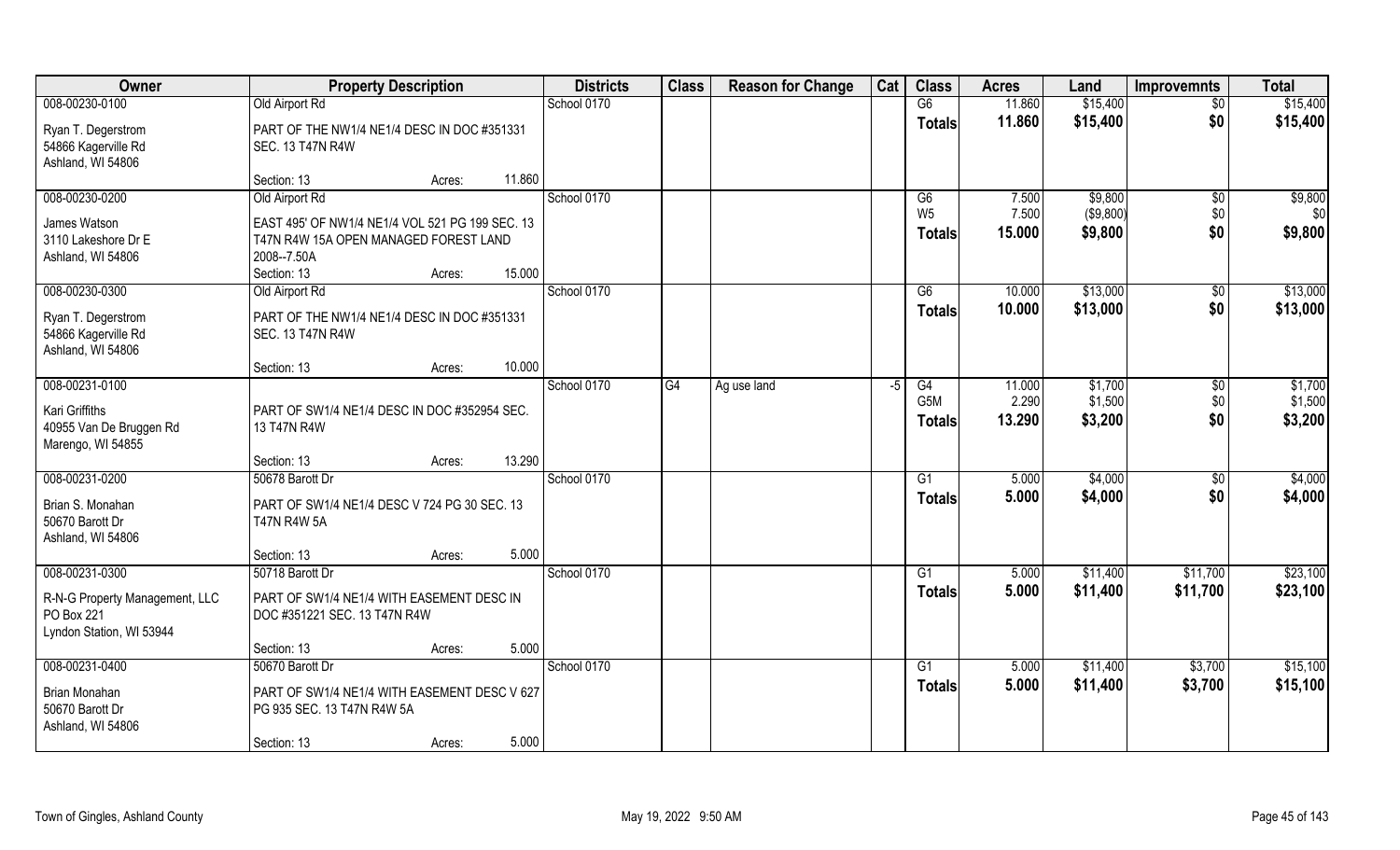| Owner                                  | <b>Property Description</b>                      | <b>Districts</b> | <b>Class</b> | <b>Reason for Change</b> | Cat  | <b>Class</b>    | <b>Acres</b> | Land         | <b>Improvemnts</b> | <b>Total</b> |
|----------------------------------------|--------------------------------------------------|------------------|--------------|--------------------------|------|-----------------|--------------|--------------|--------------------|--------------|
| 008-00232-0100                         |                                                  | School 0170      | G4           | Ag use land              | $-5$ | G4              | 9.500        | \$1,400      | $\overline{50}$    | \$1,400      |
| Kari Griffiths                         | PART OF W1/2 SE1/4 NE1/4 DESC IN DOC #352954     |                  |              |                          |      | G5M             | 2.390        | \$1,600      | \$0                | \$1,600      |
| 40955 Van De Bruggen Rd                | SEC. 13 T47N R4W                                 |                  |              |                          |      | <b>Totals</b>   | 11.890       | \$3,000      | \$0                | \$3,000      |
| Marengo, WI 54855                      |                                                  |                  |              |                          |      |                 |              |              |                    |              |
|                                        | 11.890<br>Section: 13<br>Acres:                  |                  |              |                          |      |                 |              |              |                    |              |
| 008-00232-0200                         |                                                  | School 0170      |              |                          |      | W <sub>5</sub>  | 20.000       | (\$26,000)   | \$0                | \$0          |
| James Watson                           | E1/2 SE1/4 NE1/4 VOL 494 PG 363 SEC. 13 T47N R4W |                  |              |                          |      | Totals          | 20.000       | \$0          | \$0                | \$0          |
| 3110 Lakeshore Dr E                    | 20A OPEN MANAGED FOREST 2008                     |                  |              |                          |      |                 |              |              |                    |              |
| Ashland, WI 54806                      |                                                  |                  |              |                          |      |                 |              |              |                    |              |
| 008-00232-0300                         | 20.000<br>Section: 13<br>Acres:                  | School 0170      |              |                          |      | W <sub>5</sub>  | 8.110        | (\$10,500)   |                    | \$0          |
|                                        |                                                  |                  |              |                          |      | <b>Totals</b>   | 8.110        | \$0          | $\sqrt{6}$<br>\$0  | \$0          |
| James Watson                           | PART OF W1/2 SE1/4 NE1/4 DESC V 597 PG 669 SEC.  |                  |              |                          |      |                 |              |              |                    |              |
| 3110 Lakeshore Dr E                    | 13 T47N R4W 8.11A OPEN MANAGED FOREST 2008       |                  |              |                          |      |                 |              |              |                    |              |
| Ashland, WI 54806                      | 8.110<br>Section: 13<br>Acres:                   |                  |              |                          |      |                 |              |              |                    |              |
| 008-00233-0000                         | 65393 Old Airport Rd                             | School 0170      |              |                          |      | G1              | 0.000        | $\sqrt[6]{}$ | \$35,800           | \$35,800     |
|                                        |                                                  |                  |              |                          |      | G <sub>6</sub>  | 40.000       | \$52,500     | \$0                | \$52,500     |
| <b>Steven Stuart</b><br>Katrina Stuart | NE1/4 NW1/4 SEC. 13 T47N R4W                     |                  |              |                          |      | <b>Totals</b>   | 40.000       | \$52,500     | \$35,800           | \$88,300     |
| 906 Vaughn Ave                         |                                                  |                  |              |                          |      |                 |              |              |                    |              |
| Ashland, WI 54806                      | 40.000<br>Section: 13<br>Acres:                  |                  |              |                          |      |                 |              |              |                    |              |
| 008-00234-0100                         |                                                  | School 0170      | G4           | Ag use land              | -5   | $\overline{G4}$ | 19.000       | \$900        | \$0                | \$900        |
| Justin T. Griffiths                    | S1/2 NW1/4 NW1/4 SEC. 13 T47N R4W                |                  | G4           | Ag use land              | $-5$ | G <sub>5</sub>  | 1.000        | \$100        | \$0                | \$100        |
| 65061 Old Airport Rd                   |                                                  |                  |              |                          |      | <b>Totals</b>   | 20.000       | \$1,000      | \$0                | \$1,000      |
| Ashland, WI 54806                      |                                                  |                  |              |                          |      |                 |              |              |                    |              |
|                                        | 20.000<br>Section: 13<br>Acres:                  |                  |              |                          |      |                 |              |              |                    |              |
| 008-00234-0200                         | 65061 Old Airport Rd                             | School 0170      | G4           | Ag use land              | $-5$ | G1              | 2.000        | \$13,000     | \$51,500           | \$64,500     |
| Justin T. Griffiths                    | N1/2 NW1/4 NW1/4 SEC. 13 T47N R4W 20A V 734 PG   |                  | G4           | Ag use land              | $-5$ | G4              | 18.000       | \$1,300      | \$0                | \$1,300      |
| 65061 Old Airport Rd                   | 859                                              |                  |              |                          |      | <b>Totals</b>   | 20.000       | \$14,300     | \$51,500           | \$65,800     |
| Ashland, WI 54806                      |                                                  |                  |              |                          |      |                 |              |              |                    |              |
|                                        | 20.000<br>Section: 13<br>Acres:                  |                  |              |                          |      |                 |              |              |                    |              |
| 008-00235-0000                         |                                                  | School 0170      | G4           | Ag use land              | -5   | G4              | 39.000       | \$3,900      | $\overline{50}$    | \$3,900      |
| Ritchie Christianson                   | SW1/4 NW1/4 SEC. 13 T47N R4W                     |                  | G4           | Ag use land              | $-5$ | G <sub>5</sub>  | 1.000        | \$100        | \$0                | \$100        |
| Margarita Christianson                 |                                                  |                  |              |                          |      | <b>Totals</b>   | 40.000       | \$4,000      | \$0                | \$4,000      |
| 13488 Assembly Rd                      |                                                  |                  |              |                          |      |                 |              |              |                    |              |
| Grantsburg, WI 54840                   | 40.000<br>Section: 13<br>Acres:                  |                  |              |                          |      |                 |              |              |                    |              |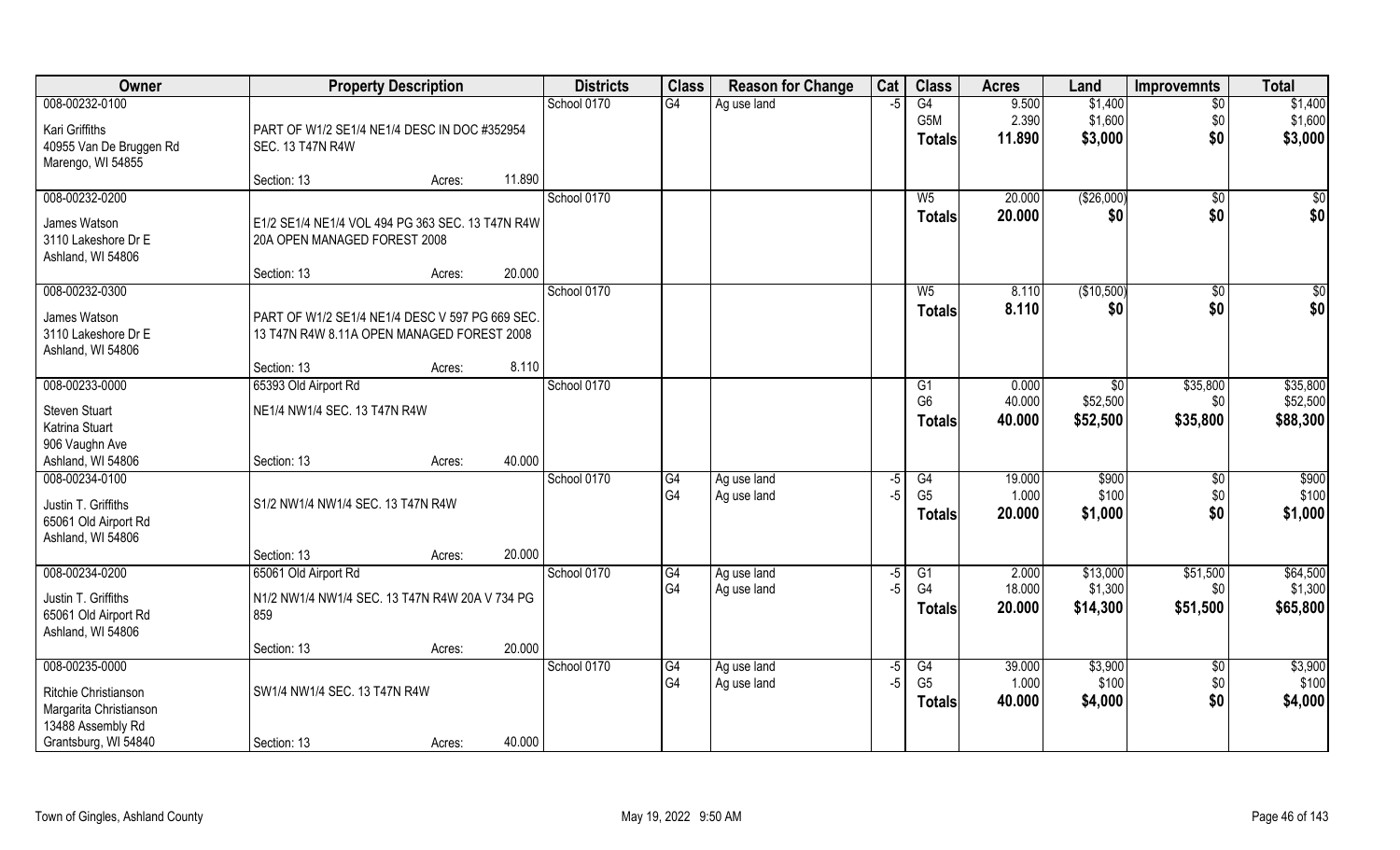| Owner                  | <b>Property Description</b>                       | <b>Districts</b> | <b>Class</b> | <b>Reason for Change</b> | Cat  | <b>Class</b>     | <b>Acres</b> | Land     | <b>Improvemnts</b> | <b>Total</b> |
|------------------------|---------------------------------------------------|------------------|--------------|--------------------------|------|------------------|--------------|----------|--------------------|--------------|
| 008-00236-0000         |                                                   | School 0170      | G4           | Ag use land              | $-5$ | G4               | 20.000       | \$900    | $\overline{30}$    | \$900        |
| Ritchie Christianson   | SE1/4 NW1/4 SEC. 13 T47N R4W                      |                  |              |                          |      | G <sub>5</sub> M | 20.000       | \$13,000 | \$0                | \$13,000     |
| Margarita Christianson |                                                   |                  |              |                          |      | <b>Totals</b>    | 40.000       | \$13,900 | \$0                | \$13,900     |
| 13488 Assembly Rd      |                                                   |                  |              |                          |      |                  |              |          |                    |              |
| Grantsburg, WI 54840   | 40.000<br>Section: 13<br>Acres:                   |                  |              |                          |      |                  |              |          |                    |              |
| 008-00237-0100         |                                                   | School 0170      | G4           | Ag use land              | $-5$ | G4               | 8.000        | \$300    | $\overline{50}$    | \$300        |
| David A. Griffiths     | N1/2 NE1/4 SW1/4 VOL 402 PG 450 SEC. 13 T47N R4W  |                  |              |                          |      | G5M              | 12.000       | \$9,000  | \$0                | \$9,000      |
| 50430 Holmes Rd        | 20A                                               |                  |              |                          |      | <b>Totals</b>    | 20.000       | \$9,300  | \$0                | \$9,300      |
| Ashland, WI 54806      |                                                   |                  |              |                          |      |                  |              |          |                    |              |
|                        | 20.000<br>Section: 13<br>Acres:                   |                  |              |                          |      |                  |              |          |                    |              |
| 008-00237-0200         |                                                   | School 0170      | G4           | Ag use land              | -5   | G4               | 19.000       | \$2,900  | $\sqrt[6]{3}$      | \$2,900      |
| David A. Griffiths     | S1/2 NE1/4 SW1/4 V 623 PG 325 LAND CONTRACT       |                  |              |                          |      | G <sub>5</sub>   | 1.000        | \$400    | \$0                | \$400        |
| 50430 Holmes Rd        | SEC. 13 T47N R4W 20A                              |                  |              |                          |      | <b>Totals</b>    | 20.000       | \$3,300  | \$0                | \$3,300      |
| Ashland, WI 54806      |                                                   |                  |              |                          |      |                  |              |          |                    |              |
|                        | 20.000<br>Section: 13<br>Acres:                   |                  |              |                          |      |                  |              |          |                    |              |
| 008-00238-0000         | 50430 Holmes Rd                                   | School 0170      | G4           | Ag use land              | -5   | G4               | 37.000       | \$3,000  | \$0                | \$3,000      |
| David A. Griffiths     | NW1/4 SW1/4 VOL 402 PG 450 SEC. 13 T47N R4W 40A   |                  | G4           | Ag use land              | $-5$ | G <sub>5</sub>   | 1.000        | \$100    | \$0                | \$100        |
| 50430 Holmes Rd        |                                                   |                  |              |                          |      | G7               | 2.000        | \$10,000 | \$80,900           | \$90,900     |
| Ashland, WI 54806      |                                                   |                  |              |                          |      | <b>Totals</b>    | 40.000       | \$13,100 | \$80,900           | \$94,000     |
|                        | 40.000<br>Section: 13<br>Acres:                   |                  |              |                          |      |                  |              |          |                    |              |
| 008-00239-0000         | 50058 Holmes Rd                                   | School 0170      | G4           | Ag use land              | -5   | $\overline{G4}$  | 36.250       | \$3,700  | \$0                | \$3,700      |
| Jeremy Macarthur       | SW1/4 SW1/4 SEC. 13 T47N R4W 40A                  |                  |              |                          |      | G <sub>5</sub>   | 1.750        | \$100    | \$0                | \$100        |
| Wendy Macarthur        |                                                   |                  |              |                          |      | G7               | 2.000        | \$10,000 | \$142,800          | \$152,800    |
| 50058 Holmes Rd        |                                                   |                  |              |                          |      | <b>Totals</b>    | 40.000       | \$13,800 | \$142,800          | \$156,600    |
| Ashland, WI 54806      | 40.000<br>Section: 13<br>Acres:                   |                  |              |                          |      |                  |              |          |                    |              |
| 008-00240-0100         |                                                   | School 0170      | G4           | Ag use land              | $-5$ | G4               | 34.000       | \$2,700  | \$0                | \$2,700      |
| David A. Griffiths     | SE1/4 SW1/4 LESS EAST 165' V 623 PG 325 LAND      |                  | G4           | Ag use land              | $-5$ | G <sub>5</sub>   | 1.000        | \$100    | \$0                | \$100        |
| 50430 Holmes Rd        | CONTRACT SEC. 13 T47N R4W 35A                     |                  |              |                          |      | <b>Totals</b>    | 35.000       | \$2,800  | \$0                | \$2,800      |
| Ashland, WI 54806      |                                                   |                  |              |                          |      |                  |              |          |                    |              |
|                        | 35.000<br>Section: 13<br>Acres:                   |                  |              |                          |      |                  |              |          |                    |              |
| 008-00240-0200         |                                                   | School 0170      |              |                          |      | G4               | 5.000        | \$600    | $\sqrt{6}$         | \$600        |
| Sue E. Griffiths       | EAST 165' OF THE SE1/4 SW1/4 V 623 PG 841 SEC. 13 |                  |              |                          |      | <b>Totals</b>    | 5.000        | \$600    | \$0                | \$600        |
| 62652 Butterworth Rd   | <b>T47N R4W 5A</b>                                |                  |              |                          |      |                  |              |          |                    |              |
| Ashland, WI 54806      |                                                   |                  |              |                          |      |                  |              |          |                    |              |
|                        | 5.000<br>Section: 13<br>Acres:                    |                  |              |                          |      |                  |              |          |                    |              |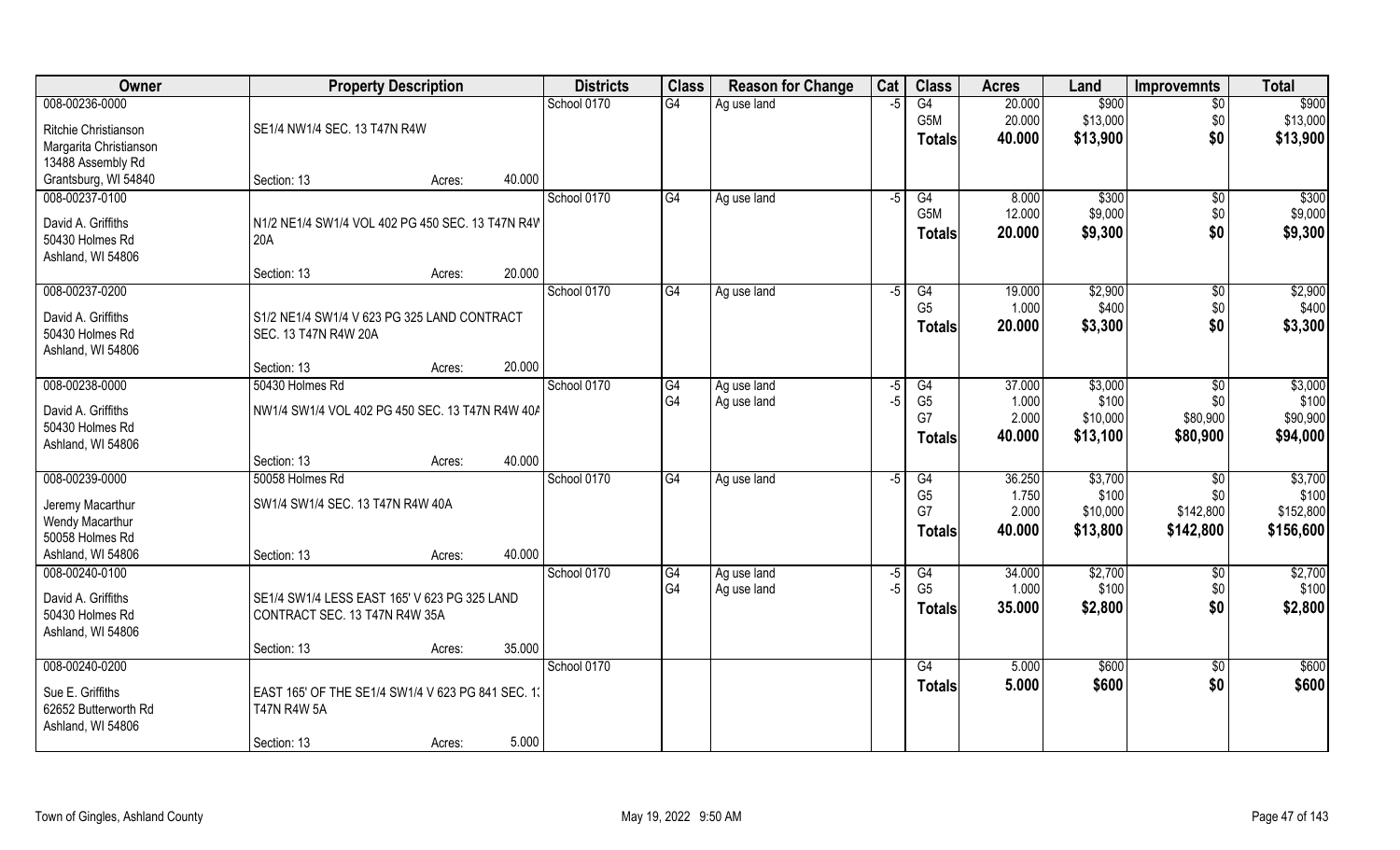| Owner                   | <b>Property Description</b>                      | <b>Districts</b> | <b>Class</b> | <b>Reason for Change</b> | Cat  | <b>Class</b>         | <b>Acres</b>    | Land               | <b>Improvemnts</b> | <b>Total</b>       |
|-------------------------|--------------------------------------------------|------------------|--------------|--------------------------|------|----------------------|-----------------|--------------------|--------------------|--------------------|
| 008-00241-0100          |                                                  | School 0170      | G4           | Ag use land              | $-5$ | G4                   | 3.350           | \$500              | $\overline{30}$    | \$500              |
| Kari Griffiths          | PART OF THE NE1/4 SE1/4 DESC IN DOC #352954      |                  |              |                          |      | G <sub>5</sub> M     | 2.230           | \$1,700            | \$0                | \$1,700            |
| 40955 Van De Bruggen Rd | SEC. 13 T47N R4W                                 |                  |              |                          |      | <b>Totals</b>        | 5.580           | \$2,200            | \$0                | \$2,200            |
| Marengo, WI 54855       |                                                  |                  |              |                          |      |                      |                 |                    |                    |                    |
|                         | 5.580<br>Section: 13<br>Acres:                   |                  |              |                          |      |                      |                 |                    |                    |                    |
| 008-00241-0200          |                                                  | School 0170      |              |                          |      | G6                   | 31.000          | \$40,300           | $\overline{50}$    | \$40,300           |
| John A. Kubica          | PART OF THE N1/2 SE1/4 DESC V 583 PG 669 LESS    |                  |              |                          |      | <b>Totals</b>        | 31.000          | \$40,300           | \$0                | \$40,300           |
| 65834 Pearce Rd         | THAT WEST OF THREAD OF BEAR TRAP CREEK           |                  |              |                          |      |                      |                 |                    |                    |                    |
| Ashland, WI 54806       | SEC. 13 T47N R4W 31A M/L                         |                  |              |                          |      |                      |                 |                    |                    |                    |
|                         | 31.000<br>Section: 13<br>Acres:                  |                  |              |                          |      |                      |                 |                    |                    |                    |
| 008-00242-0100          |                                                  | School 0170      | G4           | Ag use land              | $-5$ | G4                   | 6.450           | \$800              | $\sqrt[6]{30}$     | \$800              |
| Kari Griffiths          | PART OF THE NW1/4 SE1/4 DESC IN DOC #352954      |                  | G4           | Ag use land              | $-5$ | <b>Totals</b>        | 6.450           | \$800              | \$0                | \$800              |
| 40955 Van De Bruggen Rd | SEC. 13 T47N R4W                                 |                  |              |                          |      |                      |                 |                    |                    |                    |
| Marengo, WI 54855       |                                                  |                  |              |                          |      |                      |                 |                    |                    |                    |
|                         | 6.450<br>Section: 13<br>Acres:                   |                  |              |                          |      |                      |                 |                    |                    |                    |
| 008-00242-0200          |                                                  | School 0170      |              |                          |      | G <sub>1</sub>       | 4.000           | \$8,800            | $\sqrt[6]{3}$      | \$8,800            |
| Oei, Inc.               | PARTS OF W1/2 NE1/4 & PART OF NW1/4 SE1/4 DES(   |                  |              |                          |      | G <sub>5</sub>       | 28.370          | \$14,200           | \$0                | \$14,200           |
| 28190 State Hwy 137     | IN V 550 PG 505 SEC. 13 T47N R4W 32.37A          |                  |              |                          |      | <b>Totals</b>        | 32.370          | \$23,000           | \$0                | \$23,000           |
| Ashland, WI 54806       | CONSERVATION EASEMENT ON 19.67A IN V 719 PG      |                  |              |                          |      |                      |                 |                    |                    |                    |
|                         | 32.370<br>Section: 13<br>Acres:                  |                  |              |                          |      |                      |                 |                    |                    |                    |
| 008-00242-0300          |                                                  | School 0170      | G4           | Ag use land              | -5   | $\overline{G4}$      | 7.950           | \$1,200            | \$0                | \$1,200            |
| Kari Griffiths          | PART OF N1/2 SE1/4 DESC IN DOC #352954 SEC. 13   |                  |              |                          |      | <b>Totals</b>        | 7.950           | \$1,200            | \$0                | \$1,200            |
| 40955 Van De Bruggen Rd | <b>T47N R4W</b>                                  |                  |              |                          |      |                      |                 |                    |                    |                    |
| Marengo, WI 54855       |                                                  |                  |              |                          |      |                      |                 |                    |                    |                    |
|                         | 7.950<br>Section: 13<br>Acres:                   |                  |              |                          |      |                      |                 |                    |                    |                    |
| 008-00242-0400          |                                                  | School 0170      |              |                          |      | G5                   | 11.240          | \$5,100            | \$0                | \$5,100            |
| Oei, Inc.               | PART OF THE N1/2 SE1/4 DESC V 739 PG 132 THAT    |                  |              |                          |      | <b>Totals</b>        | 11.240          | \$5,100            | \$0                | \$5,100            |
| 28190 State Hwy 137     | IS WEST OF THREAD OF BEAR TRAP CREEK SEC. 13     |                  |              |                          |      |                      |                 |                    |                    |                    |
| Ashland, WI 54806       | T47N R4W 11.24AS                                 |                  |              |                          |      |                      |                 |                    |                    |                    |
|                         | 11.240<br>Section: 13<br>Acres:                  |                  |              |                          |      |                      |                 |                    |                    |                    |
| 008-00243-0100          | 65688 Pearce Rd                                  | School 0170      |              |                          |      | G1<br>G <sub>5</sub> | 1.000<br>10.000 | \$8,000<br>\$4,500 | \$1,500<br>\$0     | \$9,500<br>\$4,500 |
| John A. Kubica          | E1/2 SW1/4 SE1/4 & NORTH 11A OF W1/2 SW1/4 SE1/  |                  |              |                          |      | G <sub>6</sub>       | 20.000          | \$26,000           | \$0                | \$26,000           |
| 65834 Pearce Rd         | V 447 PG 650 & V 554 PG 416 SEC. 13 T47N R4W 31A |                  |              |                          |      | <b>Totals</b>        | 31.000          | \$38,500           | \$1,500            | \$40,000           |
| Ashland, WI 54806       |                                                  |                  |              |                          |      |                      |                 |                    |                    |                    |
|                         | 31.000<br>Section: 13<br>Acres:                  |                  |              |                          |      |                      |                 |                    |                    |                    |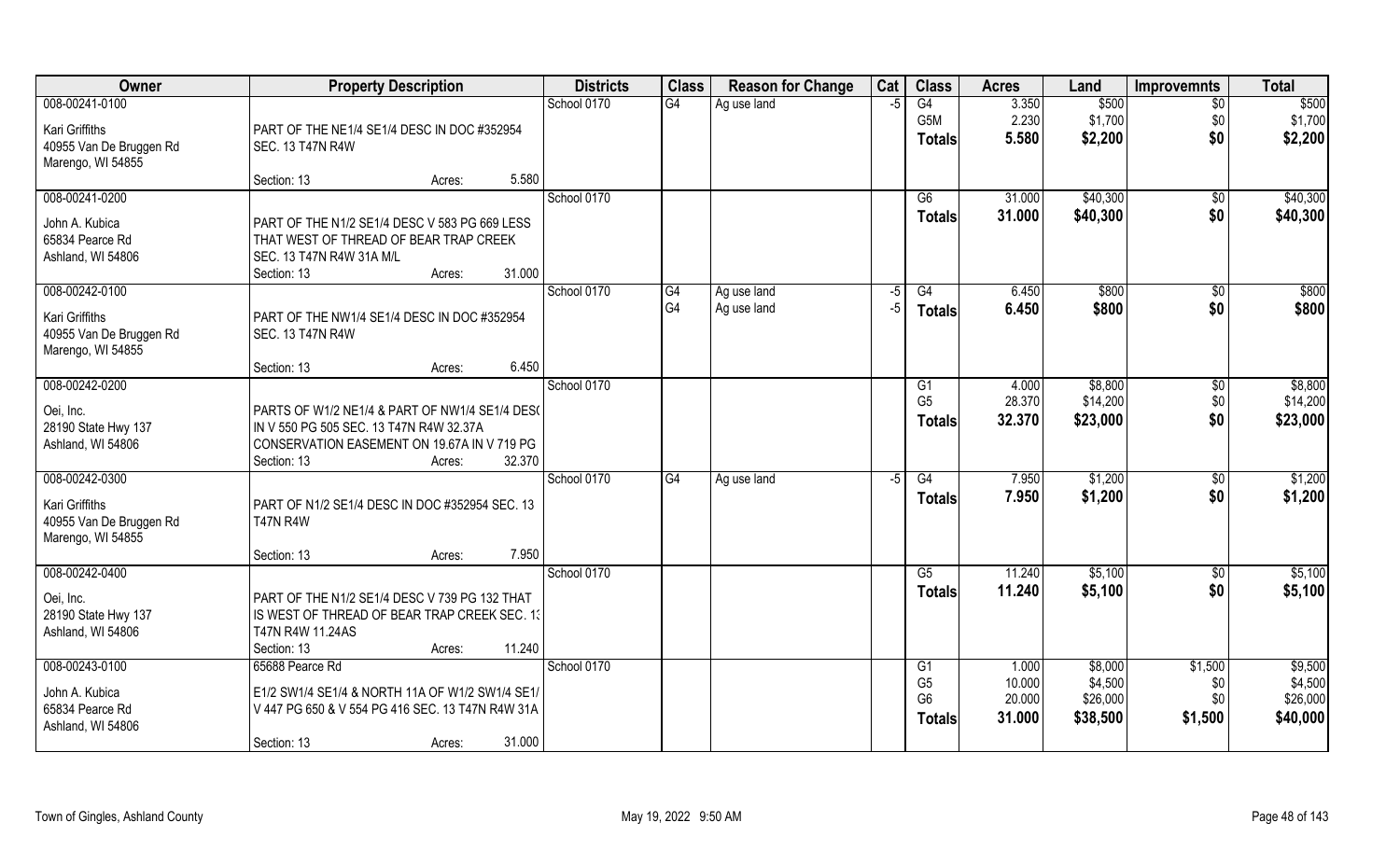| <b>Owner</b>             | <b>Property Description</b>                        | <b>Districts</b> | <b>Class</b> | <b>Reason for Change</b> | Cat  | <b>Class</b>    | <b>Acres</b> | Land     | <b>Improvemnts</b> | <b>Total</b> |
|--------------------------|----------------------------------------------------|------------------|--------------|--------------------------|------|-----------------|--------------|----------|--------------------|--------------|
| 008-00243-0200           | 65574 Pearce Rd                                    | School 0170      |              |                          |      | G1              | 2.000        | \$13,000 | \$5,000            | \$18,000     |
| Linda Foris              | W1/2 SW1/4 SE1/4 LESS NORTH 11 ACRES SEC. 13       |                  |              |                          |      | G <sub>6</sub>  | 7.000        | \$9,100  | \$0                | \$9,100      |
| 218 2nd Ave E Apt 1      | <b>T47N R4W</b>                                    |                  |              |                          |      | <b>Totals</b>   | 9.000        | \$22,100 | \$5,000            | \$27,100     |
| Ashland, WI 54806        |                                                    |                  |              |                          |      |                 |              |          |                    |              |
|                          | 9.000<br>Section: 13<br>Acres:                     |                  |              |                          |      |                 |              |          |                    |              |
| 008-00244-0000           | 65834 Pearce Rd                                    | School 0170      | G4           | Ag use land              | $-5$ | G1              | 2.000        | \$13,000 | \$20,600           | \$33,600     |
| John A. Kubica           | SE1/4 SE1/4 VOL 419 PGS 810 & 811 & V 645 PG 121 & |                  |              |                          |      | G4              | 16.000       | \$1,900  | \$0                | \$1,900      |
| <b>William Davitz Sr</b> | V 685 PG 99 SEC. 13 T47N R4W LIFE ESTATE WM        |                  |              |                          |      | G <sub>6</sub>  | 22.000       | \$28,600 | \$0                | \$28,600     |
| 65834 Pearce Rd          | DAVITZ SR                                          |                  |              |                          |      | <b>Totals</b>   | 40.000       | \$43,500 | \$20,600           | \$64,100     |
| Ashland, WI 54806        | 40.000<br>Section: 13<br>Acres:                    |                  |              |                          |      |                 |              |          |                    |              |
| 008-00245-0100           |                                                    | School 0170      | G4           | Ag use land              | $-5$ | G4              | 18.500       | \$3,000  | $\sqrt[6]{30}$     | \$3,000      |
| Joan M. Provost          | NE1/4 NE1/4 LESS W1/2 SEC. 14 T47N R4W 20A         |                  | G4           | Ag use land              | $-5$ | G <sub>5</sub>  | 1.500        | \$400    | \$0                | \$400        |
| 814 7th Ave E            |                                                    |                  |              |                          |      | <b>Totals</b>   | 20.000       | \$3,400  | \$0                | \$3,400      |
| Ashland, WI 54806        |                                                    |                  |              |                          |      |                 |              |          |                    |              |
|                          | 20.000<br>Section: 14<br>Acres:                    |                  |              |                          |      |                 |              |          |                    |              |
| 008-00245-0200           | 64791 Old Airport Rd                               | School 0170      |              |                          |      | G <sub>1</sub>  | 2.000        | \$16,000 | \$193,500          | \$209,500    |
| Thomas O. Griffiths      | WEST 330' OF NORTH 660' OF NE1/4 NE1/4 V 404 PG    |                  |              |                          |      | G <sub>4</sub>  | 3.000        | \$500    | \$0                | \$500        |
| 64791 Old Airport Rd     | 400 & V 591 PG 304 SEC. 14 T47N R4W 5A             |                  |              |                          |      | <b>Totals</b>   | 5.000        | \$16,500 | \$193,500          | \$210,000    |
| Ashland, WI 54806        |                                                    |                  |              |                          |      |                 |              |          |                    |              |
|                          | 5.000<br>Section: 14<br>Acres:                     |                  |              |                          |      |                 |              |          |                    |              |
| 008-00245-0300           |                                                    | School 0170      | G4           | Ag use land              | $-5$ | $\overline{G4}$ | 15.000       | \$2,300  | \$0                | \$2,300      |
| Thomas O. Griffiths      | W1/2 NE1/4 NE1/4 EXCEPT WEST 330' OF NORTH         |                  |              |                          |      | <b>Totals</b>   | 15,000       | \$2,300  | \$0                | \$2,300      |
| 64791 Old Airport Rd     | 660' V 450 PG 787 & V 591 PG 304 SEC. 14 T47N R4W  |                  |              |                          |      |                 |              |          |                    |              |
| Ashland, WI 54806        | 15A                                                |                  |              |                          |      |                 |              |          |                    |              |
|                          | Section: 14<br>15.000<br>Acres:                    |                  |              |                          |      |                 |              |          |                    |              |
| 008-00246-0100           | 64623 Old Airport Rd                               | School 0170      |              |                          |      | G1              | 4.000        | \$20,500 | \$152,100          | \$172,600    |
| Regina U. Hagstrom       | W1/2 NW1/4 NE1/4 SEC. 14 T47N R4W 20A V 740 PG     |                  |              |                          |      | G <sub>5</sub>  | 11.000       | \$2,500  | \$0                | \$2,500      |
| Jean Hagstrom            | 655                                                |                  |              |                          |      | G <sub>6</sub>  | 5.000        | \$6,500  | \$0                | \$6,500      |
| 64623 Old Airport Rd     |                                                    |                  |              |                          |      | <b>Totals</b>   | 20.000       | \$29,500 | \$152,100          | \$181,600    |
| Ashland, WI 54806        | 20.000<br>Section: 14<br>Acres:                    |                  |              |                          |      |                 |              |          |                    |              |
| 008-00246-0200           | 64673 Old Airport Rd                               | School 0170      |              |                          |      | G1              | 2.000        | \$16,000 | \$168,400          | \$184,400    |
| <b>Francis Szumal</b>    | E1/2 NW1/4 NE1/4 VOL 311 PG 170 SEC. 14 T47N R4W   |                  |              |                          |      | G <sub>5</sub>  | 12.000       | \$6,000  | \$0                | \$6,000      |
| <b>Catherine Szumal</b>  | 20A                                                |                  |              |                          |      | G <sub>6</sub>  | 6.000        | \$7,800  | \$0                | \$7,800      |
| 64673 Old Airport Rd     |                                                    |                  |              |                          |      | <b>Totals</b>   | 20.000       | \$29,800 | \$168,400          | \$198,200    |
| Ashland, WI 54806        | 20.000<br>Section: 14<br>Acres:                    |                  |              |                          |      |                 |              |          |                    |              |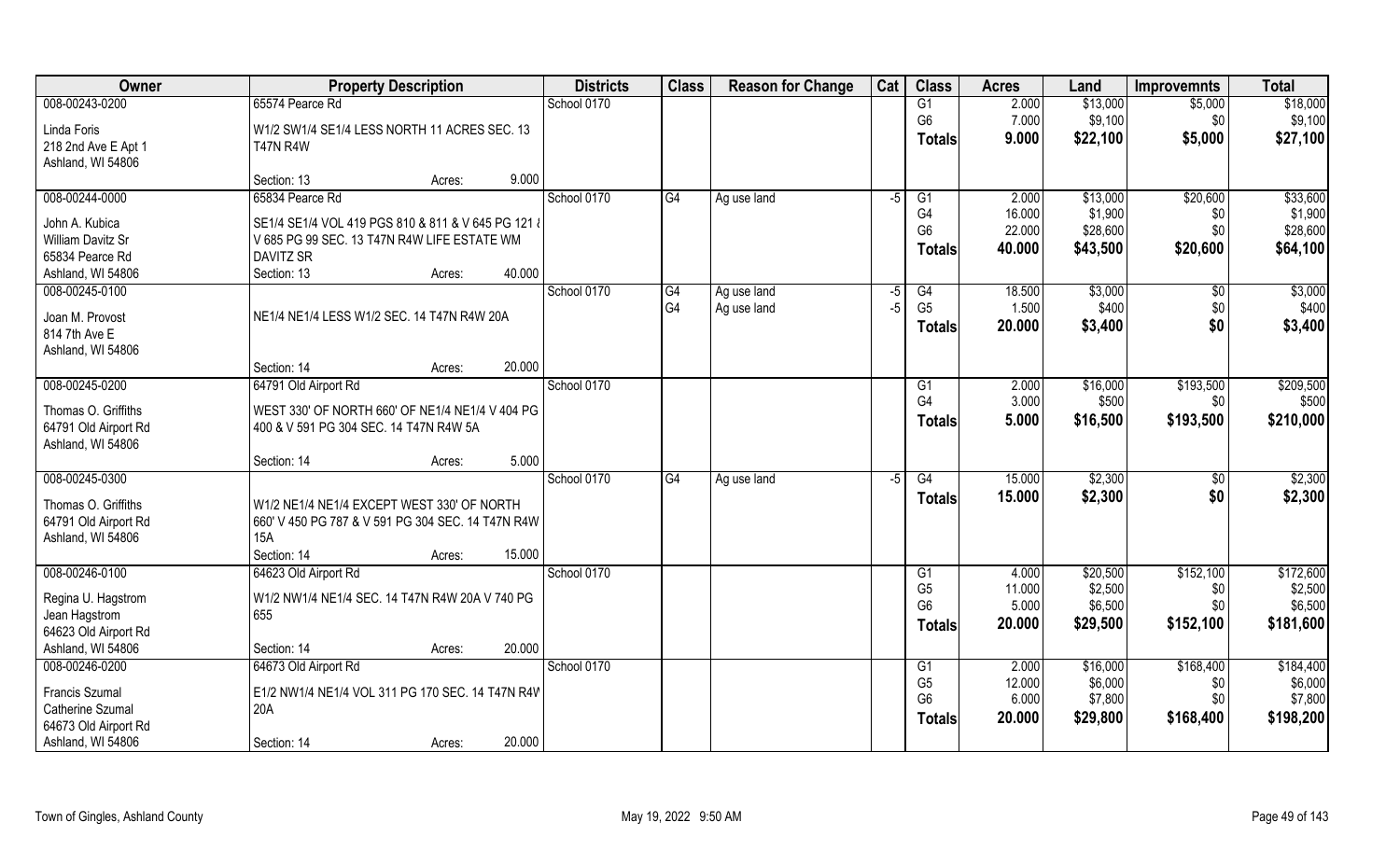| Owner                 | <b>Property Description</b>                       | <b>Districts</b> | <b>Class</b> | <b>Reason for Change</b> | Cat  | <b>Class</b>     | <b>Acres</b> | Land     | <b>Improvemnts</b> | <b>Total</b> |
|-----------------------|---------------------------------------------------|------------------|--------------|--------------------------|------|------------------|--------------|----------|--------------------|--------------|
| 008-00247-0100        |                                                   | School 0170      | G4           | Ag use land              | $-5$ | G4               | 10.000       | \$1,200  | $\overline{50}$    | \$1,200      |
| Regina U. Hagstrom    | W1/2 SW1/4 NE1/4 SEC. 14 T47N R4W 20A V 740 PG    |                  |              |                          |      | G <sub>5</sub>   | 10.000       | \$4,500  | \$0                | \$4,500      |
| 64623 Old Airport Rd  | 655                                               |                  |              |                          |      | <b>Totals</b>    | 20.000       | \$5,700  | \$0                | \$5,700      |
| Ashland, WI 54806     |                                                   |                  |              |                          |      |                  |              |          |                    |              |
|                       | 20.000<br>Section: 14<br>Acres:                   |                  |              |                          |      |                  |              |          |                    |              |
| 008-00247-0200        |                                                   | School 0170      |              |                          |      | G5               | 20.000       | \$9,000  | \$0                | \$9,000      |
| <b>Francis Szumal</b> | E1/2 SW1/4 NE1/4 VOL 311 PG 170 SEC. 14 T47N R4W  |                  |              |                          |      | Totals           | 20.000       | \$9,000  | \$0                | \$9,000      |
| Catherine Szumal      | 20A                                               |                  |              |                          |      |                  |              |          |                    |              |
| 64673 Old Airport Rd  |                                                   |                  |              |                          |      |                  |              |          |                    |              |
| Ashland, WI 54806     | 20.000<br>Section: 14<br>Acres:                   |                  |              |                          |      |                  |              |          |                    |              |
| 008-00248-0100        |                                                   | School 0170      | G4           | Ag use land              | -5   | G4               | 17.000       | \$2,900  | $\sqrt{6}$         | \$2,900      |
| Joan M. Provost       | E1/2 SE1/4 NE1/4 SEC. 14 T47N R4W 20A             |                  |              |                          |      | G <sub>5</sub>   | 1.000        | \$200    | \$0                | \$200        |
| 814 7th Ave E         |                                                   |                  |              |                          |      | G <sub>5</sub> M | 2.000        | \$1,500  | \$0                | \$1,500      |
| Ashland, WI 54806     |                                                   |                  |              |                          |      | <b>Totals</b>    | 20,000       | \$4,600  | \$0                | \$4,600      |
|                       | 20.000<br>Section: 14<br>Acres:                   |                  |              |                          |      |                  |              |          |                    |              |
| 008-00248-0200        |                                                   | School 0170      | G4           | Ag use land              | -5   | G4               | 17.000       | \$2,900  | \$0                | \$2,900      |
| Thomas O. Griffiths   | W/12 SE1/4 NE1/4 V 450 PG 787 & V 591 PG 304 SEC. |                  |              |                          |      | G <sub>5</sub> M | 3.000        | \$2,300  | \$0                | \$2,300      |
| 64791 Old Airport Rd  | 14 T47N R4W 20A                                   |                  |              |                          |      | <b>Totals</b>    | 20.000       | \$5,200  | \$0                | \$5,200      |
| Ashland, WI 54806     |                                                   |                  |              |                          |      |                  |              |          |                    |              |
|                       | 20.000<br>Section: 14<br>Acres:                   |                  |              |                          |      |                  |              |          |                    |              |
| 008-00249-0100        |                                                   | School 0170      | G4           | Ag use land              | $-5$ | $\overline{G4}$  | 20.000       | \$3,000  | $\sqrt[6]{30}$     | \$3,000      |
| Darren Hagstrom       | PART OF THE NE1/4 NW1/4 DESC V 553 PG 571         |                  |              |                          |      | G <sub>5</sub>   | 2.860        | \$700    | \$0                | \$700        |
| 64623 Old Airport Rd  | EASEMENT V 521 PG 12 SEC. 14 T47N R4W 22.86A      |                  |              |                          |      | <b>Totals</b>    | 22.860       | \$3,700  | \$0                | \$3,700      |
| Ashland, WI 54806     |                                                   |                  |              |                          |      |                  |              |          |                    |              |
|                       | 22.860<br>Section: 14<br>Acres:                   |                  |              |                          |      |                  |              |          |                    |              |
| 008-00249-0200        | 64317 Old Airport Rd                              | School 0170      |              |                          |      | G1               | 4.400        | \$21,100 | \$93,900           | \$115,000    |
| David W. Schaeffer    | PART OF THE NE1/4 NW1/4 DESC IN DOC #344200       |                  |              |                          |      | <b>Totals</b>    | 4.400        | \$21,100 | \$93,900           | \$115,000    |
| 64317 Old Airport Rd  | <b>SEC. 14 T47N R4W</b>                           |                  |              |                          |      |                  |              |          |                    |              |
| Ashland, WI 54806     |                                                   |                  |              |                          |      |                  |              |          |                    |              |
|                       | 4.400<br>Section: 14<br>Acres:                    |                  |              |                          |      |                  |              |          |                    |              |
| 008-00249-0300        | 64351 Old Airport Rd                              | School 0170      |              |                          |      | G1               | 7.740        | \$26,100 | \$46,300           | \$72,400     |
| David Anderson        | PART OF THE NE1/4 NW1/4 DESC V 515 PG 213 LESS    |                  |              |                          |      | <b>Totals</b>    | 7.740        | \$26,100 | \$46,300           | \$72,400     |
| Rebecca Anderson      | V 525 PG 859 SEC. 14 T47N R4W                     |                  |              |                          |      |                  |              |          |                    |              |
| 64351 Old Airport Rd  |                                                   |                  |              |                          |      |                  |              |          |                    |              |
| Ashland, WI 54806     | 7.740<br>Section: 14<br>Acres:                    |                  |              |                          |      |                  |              |          |                    |              |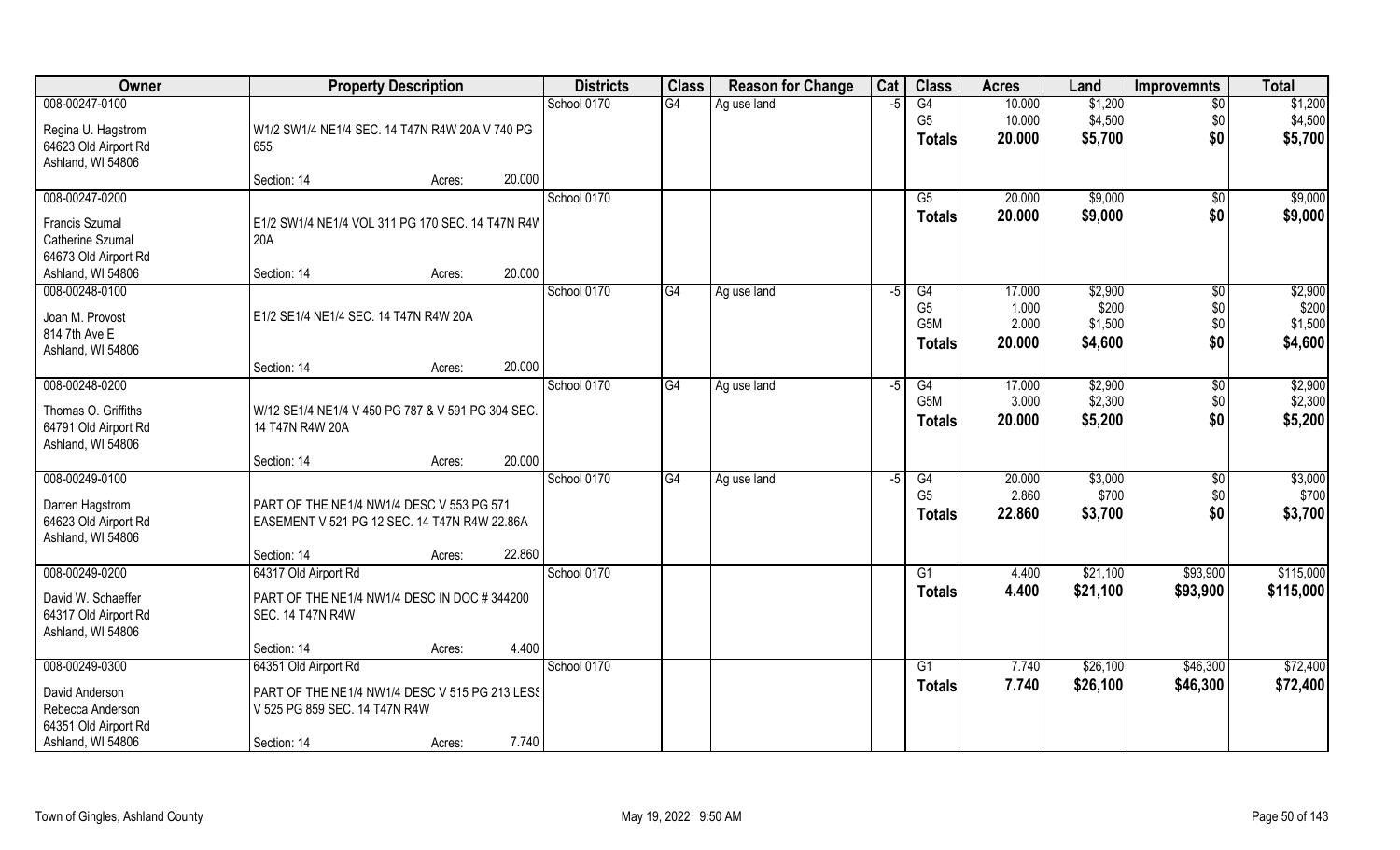| Owner                    | <b>Property Description</b>                       | <b>Districts</b> | <b>Class</b> | <b>Reason for Change</b> | Cat  | <b>Class</b>     | <b>Acres</b> | Land     | <b>Improvemnts</b> | <b>Total</b>    |
|--------------------------|---------------------------------------------------|------------------|--------------|--------------------------|------|------------------|--------------|----------|--------------------|-----------------|
| 008-00249-0400           | 64425 Old Airport Rd                              | School 0170      |              |                          |      | G1               | 4.000        | \$20,500 | \$90,500           | \$111,000       |
| Shawn T. Mcfadden        | PART OF THE NE1/4 NW1/4 SEC. 14 T47N R4W          |                  |              |                          |      | G <sub>2</sub>   | 1.000        | \$10,000 | \$76,700           | \$86,700        |
| 64425 Old Airport Rd     |                                                   |                  |              |                          |      | <b>Totals</b>    | 5.000        | \$30,500 | \$167,200          | \$197,700       |
| Ashland, WI 54806        |                                                   |                  |              |                          |      |                  |              |          |                    |                 |
|                          | 5.000<br>Section: 14<br>Acres:                    |                  |              |                          |      |                  |              |          |                    |                 |
| 008-00250-0100           | 64149 Old Airport Rd                              | School 0170      | G4           | Ag use land              | $-5$ | G1               | 2.000        | \$13,000 | \$78,500           | \$91,500        |
| Jon A. Jensen            | PART OF NW1/4 NW1/4 DESC IN V 372 PG 104 & V      |                  |              |                          |      | G <sub>4</sub>   | 7.000        | \$1,100  | \$0                | \$1,100         |
| 64149 Old Airport Rd     | 420 PG 906 & V 592 PG 298 SEC. 14 T47N R4W 14.65/ |                  |              |                          |      | G <sub>5</sub> M | 5.650        | \$4,300  | \$0                | \$4,300         |
| Ashland, WI 54806        |                                                   |                  |              |                          |      | <b>Totals</b>    | 14.650       | \$18,400 | \$78,500           | \$96,900        |
|                          | 14.650<br>Section: 14<br>Acres:                   |                  |              |                          |      |                  |              |          |                    |                 |
| 008-00250-0200           |                                                   | School 0170      |              |                          |      | X3               | 1.460        | \$0      | \$0                | $\overline{50}$ |
| <b>Ashland County</b>    | PART OF NW1/4 NW1/4 DESC IN VOL 371 PG 489        |                  |              |                          |      | <b>Totals</b>    | 1.460        | \$0      | \$0                | \$0             |
| c/o Ashland County Clerk | SEC. 14 T47N R4W 1.46A OLD AIRPORT RD R/W TAX     |                  |              |                          |      |                  |              |          |                    |                 |
| 201 Main St W            | EXEMPT)                                           |                  |              |                          |      |                  |              |          |                    |                 |
| Ashland, WI 54806        | 1.460<br>Section: 14<br>Acres:                    |                  |              |                          |      |                  |              |          |                    |                 |
| 008-00250-0300           | 64207 Old Airport Rd                              | School 0170      |              |                          |      | G1               | 4.000        | \$20,500 | \$193,300          | \$213,800       |
| Larry Berglund           | PART OF NW1/4 NW1/4 DESC IN V 461 PG 438 & V      |                  |              |                          |      | <b>Totals</b>    | 4.000        | \$20,500 | \$193,300          | \$213,800       |
| 64207 Old Airport Rd     | 508 PG 100 & V 519 PG 525 SEC. 14 T47N R4W 4A     |                  |              |                          |      |                  |              |          |                    |                 |
| Ashland, WI 54806        |                                                   |                  |              |                          |      |                  |              |          |                    |                 |
|                          | 4.000<br>Section: 14<br>Acres:                    |                  |              |                          |      |                  |              |          |                    |                 |
| 008-00250-0400           | 64029 Old Airport Rd                              | School 0170      |              |                          |      | $\overline{G1}$  | 4.150        | \$20,700 | \$123,800          | \$144,500       |
| Craig Saari              | PART OF NW1/4 NW1/4 DESC IN VOL 531 PG 164        |                  |              |                          |      | Totals           | 4.150        | \$20,700 | \$123,800          | \$144,500       |
| 64029 Old Airport Rd     | SEC. 14 T47N R4W 4.15A                            |                  |              |                          |      |                  |              |          |                    |                 |
| Ashland, WI 54806        |                                                   |                  |              |                          |      |                  |              |          |                    |                 |
|                          | 4.150<br>Section: 14<br>Acres:                    |                  |              |                          |      |                  |              |          |                    |                 |
| 008-00250-0500           | 50906 Griffith Rd                                 | School 0170      | G4           | Ag use land              | $-5$ | G1               | 1.000        | \$8,000  | \$200              | \$8,200         |
| Michael Karker           | PART W1/2 NW1/4 NW1/4 DESC IN DOC #354549 SEC     |                  |              |                          |      | G4               | 8.000        | \$1,200  | \$0                | \$1,200         |
| 1523 W 3rd St W          | 14 T47N R4W                                       |                  |              |                          |      | G <sub>5</sub>   | 0.500        | \$100    | \$0                | \$100           |
| Ashland, WI 54806        |                                                   |                  |              |                          |      | Totals           | 9.500        | \$9,300  | \$200              | \$9,500         |
|                          | 9.500<br>Section: 14<br>Acres:                    |                  |              |                          |      |                  |              |          |                    |                 |
| 008-00250-0600           | 64155 Old Airport Rd                              | School 0170      |              |                          |      | G1               | 0.500        | \$5,000  | \$58,000           | \$63,000        |
| Michael M. Eder          | PART OF NW1/4 NW1/4 DESC IN V 649 PG 13 SEC. 14   |                  |              |                          |      | Totals           | 0.500        | \$5,000  | \$58,000           | \$63,000        |
| 321 3rd St W             | T47N R4W .5A                                      |                  |              |                          |      |                  |              |          |                    |                 |
| Ashland, WI 54806        |                                                   |                  |              |                          |      |                  |              |          |                    |                 |
|                          | 0.500<br>Section: 14<br>Acres:                    |                  |              |                          |      |                  |              |          |                    |                 |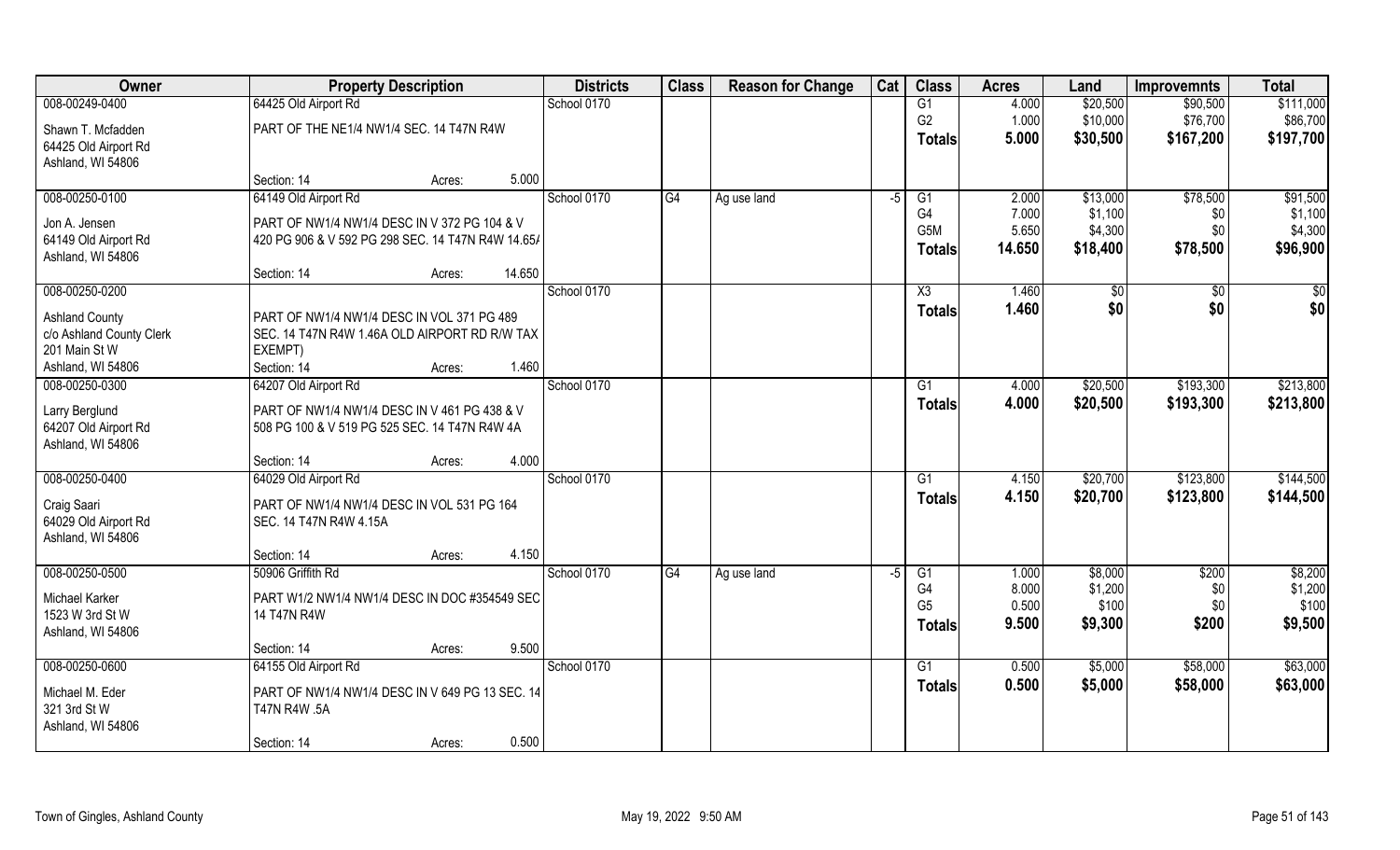| Owner                                                        | <b>Property Description</b>                                              |        | <b>Districts</b> | <b>Class</b> | <b>Reason for Change</b> | Cat | <b>Class</b>         | <b>Acres</b>    | Land             | <b>Improvemnts</b> | <b>Total</b>         |
|--------------------------------------------------------------|--------------------------------------------------------------------------|--------|------------------|--------------|--------------------------|-----|----------------------|-----------------|------------------|--------------------|----------------------|
| 008-00250-0700                                               | 64181 Old Airport Rd                                                     |        | School 0170      |              |                          |     | G1                   | 0.720           | \$8,100          | \$67,100           | \$75,200             |
| James Bandarek<br>64181 Old Airport Rd<br>Ashland, WI 54806  | PART OF NW1/4 NW1/4 DESC IN V 507 PG 425 SEC.<br>14 T47N R4W .72A        |        |                  |              |                          |     | <b>Totals</b>        | 0.720           | \$8,100          | \$67,100           | \$75,200             |
|                                                              | Section: 14<br>Acres:                                                    | 0.720  |                  |              |                          |     |                      |                 |                  |                    |                      |
| 008-00250-0800                                               | 50796 Griffith Rd                                                        |        | School 0170      |              |                          |     | $\overline{G1}$      | 5.000           | \$19,000         | \$155,400          | \$174,400            |
| Anthony L. Mannila<br>50796 Griffith Rd<br>Ashland, WI 54806 | SOUTH 350' OF WEST 623.38' OF THE NW1/4 NW1/4<br><b>SEC. 14 T47N R4W</b> |        |                  |              |                          |     | Totals               | 5.000           | \$19,000         | \$155,400          | \$174,400            |
|                                                              | Section: 14<br>Acres:                                                    | 5.000  |                  |              |                          |     |                      |                 |                  |                    |                      |
| 008-00251-0100                                               | 50714 Griffith Rd                                                        |        | School 0170      |              |                          |     | G1                   | 4.000           | \$17,500         | \$93,800           | \$111,300            |
| <b>Christopher Stibbe</b>                                    | N1/2 SW1/4 NW1/4 LESS VOL 417 PG 257 (VOL 407 PO                         |        |                  |              |                          |     | G <sub>5</sub>       | 6.000           | \$2,300          | \$0                | \$2,300              |
| Renee Stibbe                                                 | 10) SEC. 14 T47N R4W 15A                                                 |        |                  |              |                          |     | G <sub>6</sub>       | 5.000<br>15,000 | \$6,500          | \$0<br>\$93,800    | \$6,500<br>\$120,100 |
| 50714 Griffith Rd                                            |                                                                          |        |                  |              |                          |     | <b>Totals</b>        |                 | \$26,300         |                    |                      |
| Ashland, WI 54806                                            | Section: 14<br>Acres:                                                    | 15.000 |                  |              |                          |     |                      |                 |                  |                    |                      |
| 008-00251-0200                                               | 50602 Griffith Rd                                                        |        | School 0170      | G4           | Ag use land              | -5  | G1                   | 2.000           | \$13,000         | \$192,500          | \$205,500            |
| Gregory M. Ledin                                             | S1/2 SW1/4 NW1/4 DESC IN DOC #348343 SEC. 14                             |        |                  |              |                          |     | G4<br>G <sub>5</sub> | 6.750<br>0.750  | \$1,000<br>\$200 | \$0                | \$1,000<br>\$200     |
| Kristy R. Paitl Ledin                                        | <b>T47N R4W</b>                                                          |        |                  |              |                          |     | G <sub>5</sub> M     | 5.420           | \$4,100          | \$0<br>\$0         | \$4,100              |
| 50602 Griffith Rd                                            |                                                                          |        |                  |              |                          |     | <b>Totals</b>        | 14.920          | \$18,300         | \$192,500          | \$210,800            |
| Ashland, WI 54806                                            | Section: 14<br>Acres:                                                    | 14.920 |                  |              |                          |     |                      |                 |                  |                    |                      |
| 008-00251-0300                                               | 50662 Griffith Rd                                                        |        | School 0170      |              |                          |     | G1                   | 5.000           | \$19,000         | \$38,800           | \$57,800             |
| Al Mukka<br>N5610 Maders Cir<br>Shawano, WI 54166            | PART OF SW1/4 NW1/4 AS DESC VOL 417 PG 257<br>SEC. 14 T47N R4W 5A        |        |                  |              |                          |     | <b>Totals</b>        | 5.000           | \$19,000         | \$38,800           | \$57,800             |
|                                                              | Section: 14<br>Acres:                                                    | 5.000  |                  |              |                          |     |                      |                 |                  |                    |                      |
| 008-00251-0400                                               | Griffith Rd                                                              |        | School 0170      |              |                          |     | G1                   | 1.000           | \$8,000          | \$40,900           | \$48,900             |
|                                                              |                                                                          |        |                  |              |                          |     | G4                   | 2.000           | \$300            | \$0                | \$300                |
| Kristy Ledin<br>Gregory M. Ledin                             | PART OF THE SW1/4 NW1/4 DESC IN V 753 PG 795<br>SEC. 14 T47N R4W 5.08AS  |        |                  |              |                          |     | G <sub>5</sub>       | 0.500           | \$100            | \$0                | \$100                |
| 50602 Griffith Rd                                            |                                                                          |        |                  |              |                          |     | G <sub>5</sub> M     | 1.580           | \$1,200          | \$0                | \$1,200              |
| Ashland, WI 54806                                            | Section: 14<br>Acres:                                                    | 5.080  |                  |              |                          |     | Totals               | 5.080           | \$9,600          | \$40,900           | \$50,500             |
| 008-00252-0000                                               |                                                                          |        | School 0170      | G4           | Ag use land              | -5  | G4                   | 25.000          | \$3,800          | $\sqrt{$0}$        | \$3,800              |
| Darren Hagstrom                                              | SE1/4 NW1/4 V 553 PG 571 SEC. 14 T47N R4W 40A                            |        |                  |              |                          |     | G <sub>5</sub>       | 15.000          | \$6,200          | \$0                | \$6,200              |
| 64623 Old Airport Rd<br>Ashland, WI 54806                    |                                                                          |        |                  |              |                          |     | <b>Totals</b>        | 40.000          | \$10,000         | \$0                | \$10,000             |
|                                                              | Section: 14<br>Acres:                                                    | 40.000 |                  |              |                          |     |                      |                 |                  |                    |                      |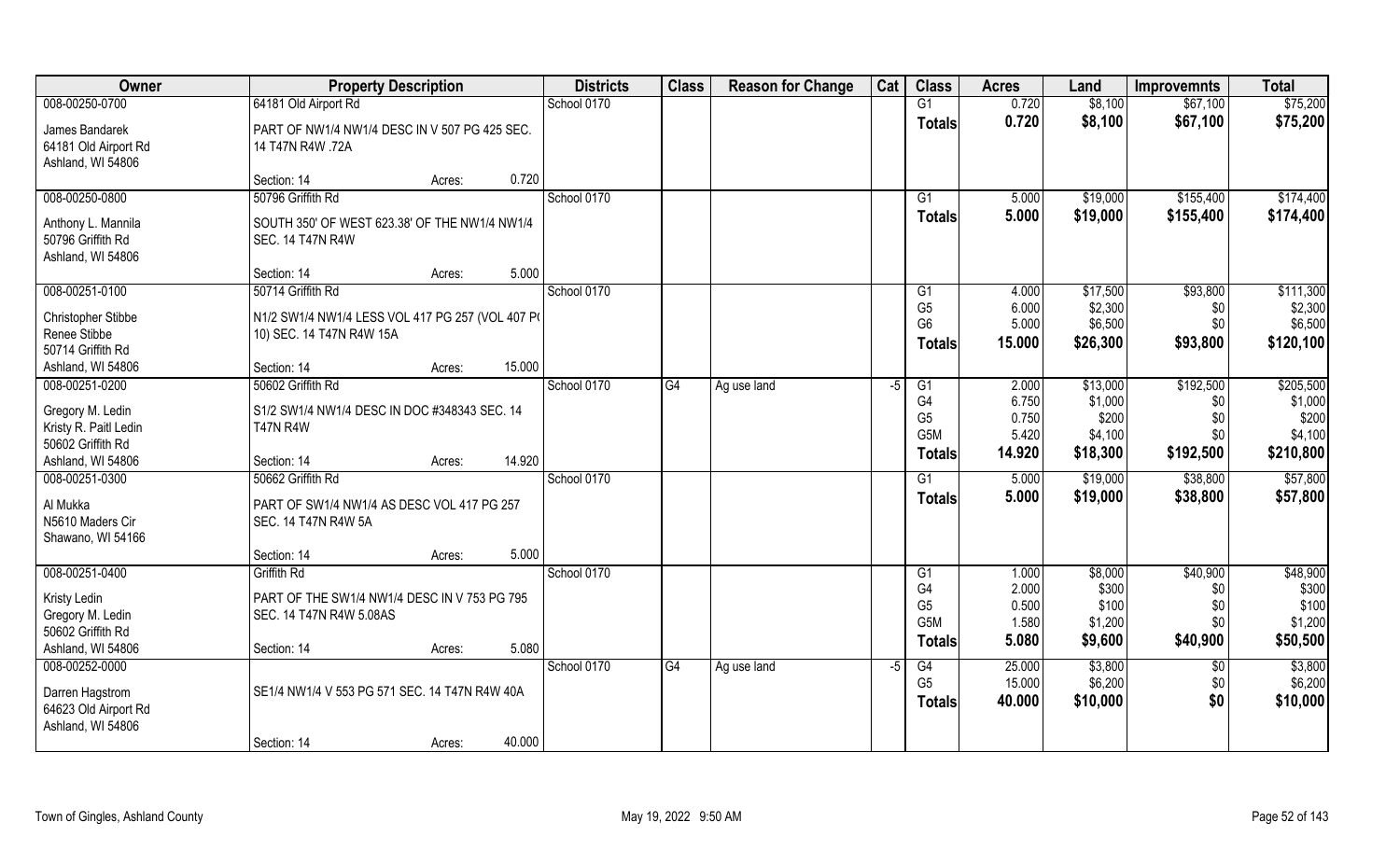| Owner                                         | <b>Property Description</b>                                                           | <b>Districts</b> | <b>Class</b> | <b>Reason for Change</b> | Cat  | <b>Class</b>   | <b>Acres</b> | Land     | <b>Improvemnts</b> | <b>Total</b> |
|-----------------------------------------------|---------------------------------------------------------------------------------------|------------------|--------------|--------------------------|------|----------------|--------------|----------|--------------------|--------------|
| 008-00253-0000                                | Pearce Rd                                                                             | School 0170      |              |                          |      | G6             | 40.000       | \$50,500 | \$0                | \$50,500     |
| Ronald W. Schaefer et al<br>c/o Carl Schaefer | NE1/4 SW1/4 V 665 PG 214 LIFE ESTATE CARL R &<br>RITA A SCHAEFER SEC. 14 T47N R4W 40A |                  |              |                          |      | <b>Totals</b>  | 40.000       | \$50,500 | \$0                | \$50,500     |
| 2046 Kettle Creek Ct                          |                                                                                       |                  |              |                          |      |                |              |          |                    |              |
| Depere, WI 54115                              | 40.000<br>Section: 14<br>Acres:                                                       |                  |              |                          |      |                |              |          |                    |              |
| 008-00254-0100                                | 50408 Griffith Rd                                                                     | School 0170      |              |                          |      | G1             | 2.000        | \$13,000 | \$90,900           | \$103,900    |
| James Kotleski                                | N1/2 NW1/4 SW1/4 VOL 286 PG 304 SEC. 14 T47N                                          |                  |              |                          |      | G <sub>5</sub> | 4.000        | \$900    | \$0                | \$900        |
| Barbara Kotleski                              | <b>R4W 20A</b>                                                                        |                  |              |                          |      | G <sub>6</sub> | 14.000       | \$18,200 | \$0                | \$18,200     |
| 50408 Griffith Rd                             |                                                                                       |                  |              |                          |      | <b>Totals</b>  | 20.000       | \$32,100 | \$90,900           | \$123,000    |
| Ashland, WI 54806                             | 20.000<br>Section: 14<br>Acres:                                                       |                  |              |                          |      |                |              |          |                    |              |
| 008-00254-0200                                | <b>Griffith Rd</b>                                                                    | School 0170      | G4           | Ag use land              | $-5$ | G4             | 5.500        | \$600    | $\sqrt{6}$         | \$600        |
| Ronald W. Schaefer et al                      | S1/2 NW1/4 SW1/4 V 665 PG 214 LIFE ESTATE CARL                                        |                  |              |                          |      | G <sub>5</sub> | 10.500       | \$2,400  | \$0                | \$2,400      |
| c/o Carl Schaefer                             | R & RITA A SCHAEFER SEC. 14 T47N R4W 20A                                              |                  |              |                          |      | G5M            | 4.000        | \$3,000  | \$0                | \$3,000      |
| 2046 Kettle Creek Ct                          |                                                                                       |                  |              |                          |      | <b>Totals</b>  | 20.000       | \$6,000  | \$0                | \$6,000      |
| Depere, WI 54115                              | 20.000<br>Section: 14<br>Acres:                                                       |                  |              |                          |      |                |              |          |                    |              |
| 008-00255-0100                                | <b>Griffith Rd</b>                                                                    | School 0170      | G4           | Ag use land              | -5   | G4             | 19.390       | \$1,300  | $\sqrt[6]{3}$      | \$1,300      |
| John Pearce                                   | E1/2 SW1/4 SW1/4 SEC. 14 T47N R4W 19.89AS V 510                                       |                  |              |                          |      | G <sub>5</sub> | 0.500        | \$100    | \$0                | \$100        |
| Kim Pearce                                    | PGS 950 & 951                                                                         |                  |              |                          |      | <b>Totals</b>  | 19.890       | \$1,400  | \$0                | \$1,400      |
| PO Box 305                                    |                                                                                       |                  |              |                          |      |                |              |          |                    |              |
| Ashland, WI 54806                             | 19.890<br>Section: 14<br>Acres:                                                       |                  |              |                          |      |                |              |          |                    |              |
| 008-00255-0200                                | <b>Griffith Rd</b>                                                                    | School 0170      | G4           | Ag use land              | $-5$ | G4             | 9.500        | \$400    | \$0                | \$400        |
| William Pearce                                | PART OF SW1/4 SW1/4 DESC IN V 560 PG 191 SEC.                                         |                  |              |                          |      | G <sub>5</sub> | 0.500        | \$100    | \$0                | \$100        |
| Gina Pearce                                   | 14 T47N R4W 10A                                                                       |                  |              |                          |      | <b>Totals</b>  | 10.000       | \$500    | \$0                | \$500        |
| 61327 Dahlstrom Rd                            |                                                                                       |                  |              |                          |      |                |              |          |                    |              |
| Ashland, WI 54806                             | 10.000<br>Section: 14<br>Acres:                                                       |                  |              |                          |      |                |              |          |                    |              |
| 008-00255-0300                                | 50038 Griffith Rd                                                                     | School 0170      |              |                          |      | G4             | 1.000        | \$200    | \$0                | \$200        |
| William Pearce                                | SOUTH 300' OF WEST 660' OF SW1/4 SW1/4 V 560 PC                                       |                  |              |                          |      | G <sub>5</sub> | 1.550        | \$300    | \$0                | \$300        |
| Gina Pearce                                   | 191 SEC. 14 T47N R4W 4.55A                                                            |                  |              |                          |      | G7             | 2.000        | \$4,000  | \$39,300           | \$43,300     |
| 61327 Dahlstrom Rd                            |                                                                                       |                  |              |                          |      | <b>Totals</b>  | 4.550        | \$4,500  | \$39,300           | \$43,800     |
| Ashland, WI 54806                             | 4.550<br>Section: 14<br>Acres:                                                        |                  |              |                          |      |                |              |          |                    |              |
| 008-00255-0400                                | <b>Griffith Rd</b>                                                                    | School 0170      |              |                          |      | G4             | 5.000        | \$200    | $\overline{60}$    | \$200        |
| William Pearce                                | NORTH 360' OF WEST 660' OF SW1/4 SW1/4 V 560 PC                                       |                  |              |                          |      | G <sub>5</sub> | 0.450        | \$100    | \$0                | \$100        |
| Gina Pearce                                   | 191 SEC. 14 T47N R4W 5.45A                                                            |                  |              |                          |      | <b>Totals</b>  | 5.450        | \$300    | \$0                | \$300        |
| 61327 Dahlstrom Rd                            |                                                                                       |                  |              |                          |      |                |              |          |                    |              |
| Ashland, WI 54806                             | 5.450<br>Section: 14<br>Acres:                                                        |                  |              |                          |      |                |              |          |                    |              |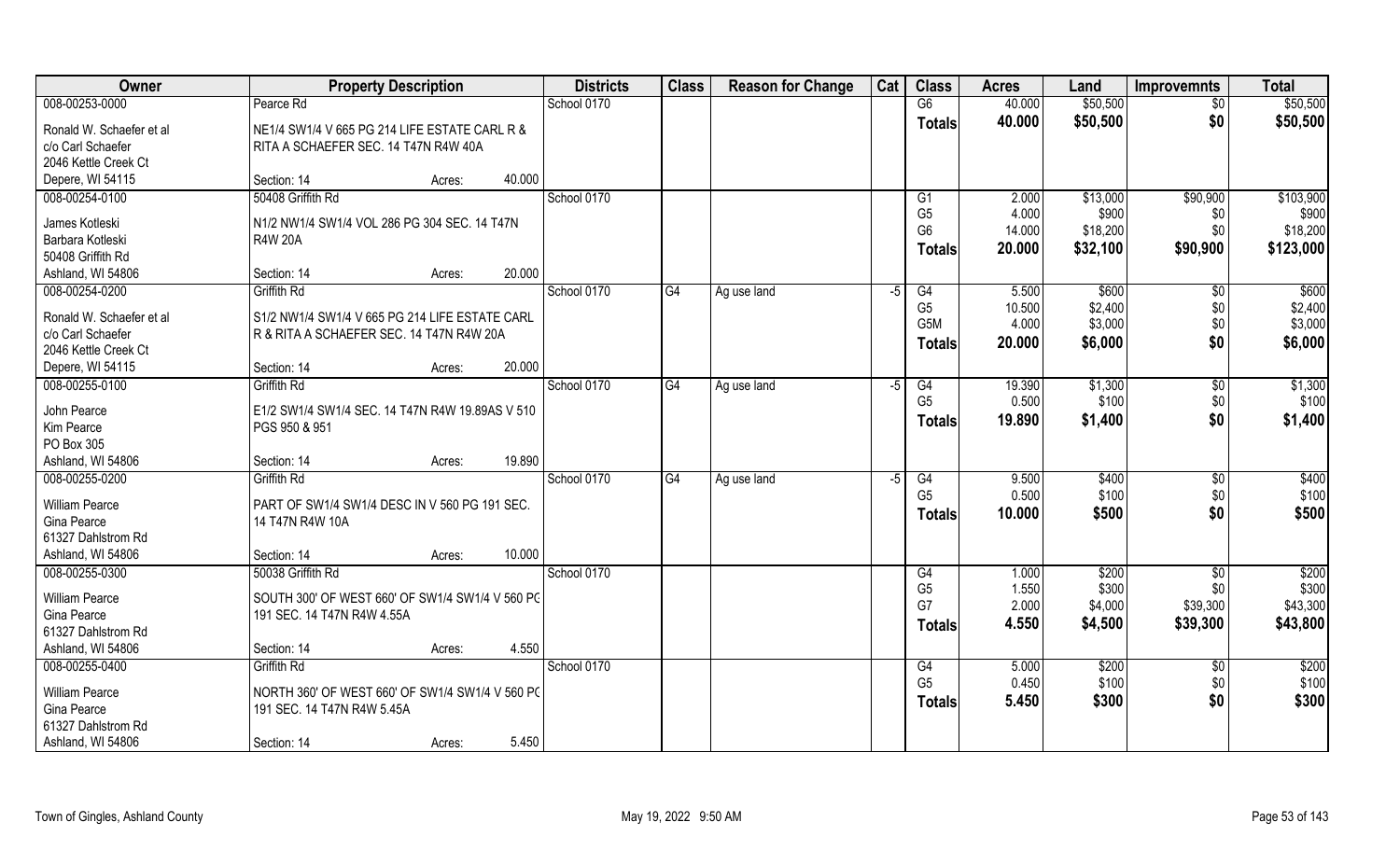| Owner                | <b>Property Description</b>                                                          |                  | <b>Districts</b> | <b>Class</b>           | <b>Reason for Change</b> | Cat  | <b>Class</b>   | <b>Acres</b> | Land     | <b>Improvemnts</b> | <b>Total</b> |
|----------------------|--------------------------------------------------------------------------------------|------------------|------------------|------------------------|--------------------------|------|----------------|--------------|----------|--------------------|--------------|
| 008-00256-0000       | Pearce Rd                                                                            |                  | School 0170      | G4                     | Ag use land              | $-5$ | G4             | 37.000       | \$4,300  | $\overline{50}$    | \$4,300      |
| William Pearce       | SE1/4 SW1/4 SEC. 14 T47N R4W 40A V 560 PG 191                                        |                  |                  | G4                     | Ag use land              | $-5$ | G <sub>5</sub> | 3.000        | \$600    | \$0                | \$600        |
| Gina Pearce          |                                                                                      |                  |                  |                        |                          |      | <b>Totals</b>  | 40.000       | \$4,900  | \$0                | \$4,900      |
| 61327 Dahlstrom Rd   |                                                                                      |                  |                  |                        |                          |      |                |              |          |                    |              |
| Ashland, WI 54806    | Section: 14                                                                          | 40.000<br>Acres: |                  |                        |                          |      |                |              |          |                    |              |
| 008-00257-0000       | 50367 Holmes Rd                                                                      |                  | School 0170      |                        |                          |      | G1             | 2.000        | \$16,000 | \$93,300           | \$109,300    |
| Michael Weaver       | NE1/4 SE1/4 VOL 431 PG 48 SEC. 14 T47N R4W 40A                                       |                  |                  |                        |                          |      | G <sub>5</sub> | 10.000       | \$3,700  | \$0                | \$3,700      |
| Mary Weaver          |                                                                                      |                  |                  |                        |                          |      | G <sub>6</sub> | 28.000       | \$36,400 | \$0                | \$36,400     |
| 50367 Holmes Rd      |                                                                                      |                  |                  |                        |                          |      | <b>Totals</b>  | 40.000       | \$56,100 | \$93,300           | \$149,400    |
| Ashland, WI 54806    | Section: 14                                                                          | 40.000<br>Acres: |                  |                        |                          |      |                |              |          |                    |              |
| 008-00258-0000       | Pearce Rd                                                                            |                  | School 0170      |                        |                          |      | G6             | 40.000       | \$40,000 | $\sqrt[6]{30}$     | \$40,000     |
| Kevin Kontny         | NW1/4 SE1/4 VOL 454 PG 528 SEC. 14 T47N R4W 40A                                      |                  |                  |                        |                          |      | <b>Totals</b>  | 40.000       | \$40,000 | \$0                | \$40,000     |
| Denise Kontny        |                                                                                      |                  |                  |                        |                          |      |                |              |          |                    |              |
| 64586 Pearce Rd      |                                                                                      |                  |                  |                        |                          |      |                |              |          |                    |              |
| Ashland, WI 54806    | Section: 14                                                                          | 40.000<br>Acres: |                  |                        |                          |      |                |              |          |                    |              |
| 008-00259-0100       | 64730 Pearce Rd                                                                      |                  | School 0170      |                        |                          |      | G <sub>1</sub> | 2.000        | \$16,000 | \$128,500          | \$144,500    |
| Kevin Kontny         | SE1/4 SW1/4 SE1/4 SEC. 14 T47N R4W                                                   |                  |                  |                        |                          |      | G <sub>5</sub> | 4.000        | \$1,500  | \$0                | \$1,500      |
| Denise Kontny        |                                                                                      |                  |                  |                        |                          |      | G <sub>6</sub> | 4.000        | \$6,000  | \$0                | \$6,000      |
| 64586 Pearce Rd      |                                                                                      |                  |                  |                        |                          |      | <b>Totals</b>  | 10.000       | \$23,500 | \$128,500          | \$152,000    |
| Ashland, WI 54806    | Section: 14                                                                          | 10.000<br>Acres: |                  |                        |                          |      |                |              |          |                    |              |
| 008-00259-0200       | 64586 Pearce Rd                                                                      |                  | School 0170      |                        |                          |      | G1             | 2.000        | \$16,000 | \$206,700          | \$222,700    |
| Kevin Kontny         | SW1/4 SE1/4 EXCEPT SE1/4 VOL 454 PG 528 SEC. 14                                      |                  |                  |                        |                          |      | G <sub>5</sub> | 5.000        | \$1,900  | \$0                | \$1,900      |
| Denise Kontny        | <b>T47N R4W 30A</b>                                                                  |                  |                  |                        |                          |      | G <sub>6</sub> | 23.000       | \$34,500 | \$0                | \$34,500     |
| 64586 Pearce Rd      |                                                                                      |                  |                  |                        |                          |      | <b>Totals</b>  | 30.000       | \$52,400 | \$206,700          | \$259,100    |
| Ashland, WI 54806    | Section: 14                                                                          | 30.000<br>Acres: |                  |                        |                          |      |                |              |          |                    |              |
| 008-00260-0000       | 64982 Pearce Rd                                                                      |                  | School 0170      | $\overline{\text{G4}}$ | Ag use land              | -5   | G4             | 36.000       | \$4,200  | \$0                | \$4,200      |
| <b>Thomas Riemer</b> | SE1/4 SE1/4 VOL 336 PG 199 SEC. 14 T47N R4W 40A                                      |                  |                  |                        |                          |      | G <sub>5</sub> | 2.000        | \$100    | \$0                | \$100        |
| Mary Ann Riemer      |                                                                                      |                  |                  |                        |                          |      | G7             | 2.000        | \$10,000 | \$104,200          | \$114,200    |
| 64982 Pearce Rd      |                                                                                      |                  |                  |                        |                          |      | <b>Totals</b>  | 40.000       | \$14,300 | \$104,200          | \$118,500    |
| Ashland, WI 54806    | Section: 14                                                                          | 40.000<br>Acres: |                  |                        |                          |      |                |              |          |                    |              |
| 008-00261-0100       | 50917 Griffith Rd                                                                    |                  | School 0170      |                        |                          |      | G1             | 2.000        | \$13,000 | \$69,200           | \$82,200     |
| Dennis Kerstell      |                                                                                      |                  |                  |                        |                          |      | G <sub>6</sub> | 7.000        | \$9,000  | \$0                | \$9,000      |
| Polly Graham         | NORTH 9A NE1/4 NE1/4 LYING EAST OF RR (RR -6A)<br>VOL 418 PG 954 SEC. 15 T47N R4W 9A |                  |                  |                        |                          |      | <b>Totals</b>  | 9.000        | \$22,000 | \$69,200           | \$91,200     |
| 50917 Griffith Rd    |                                                                                      |                  |                  |                        |                          |      |                |              |          |                    |              |
| Ashland, WI 54806    | Section: 15                                                                          | 9.000<br>Acres:  |                  |                        |                          |      |                |              |          |                    |              |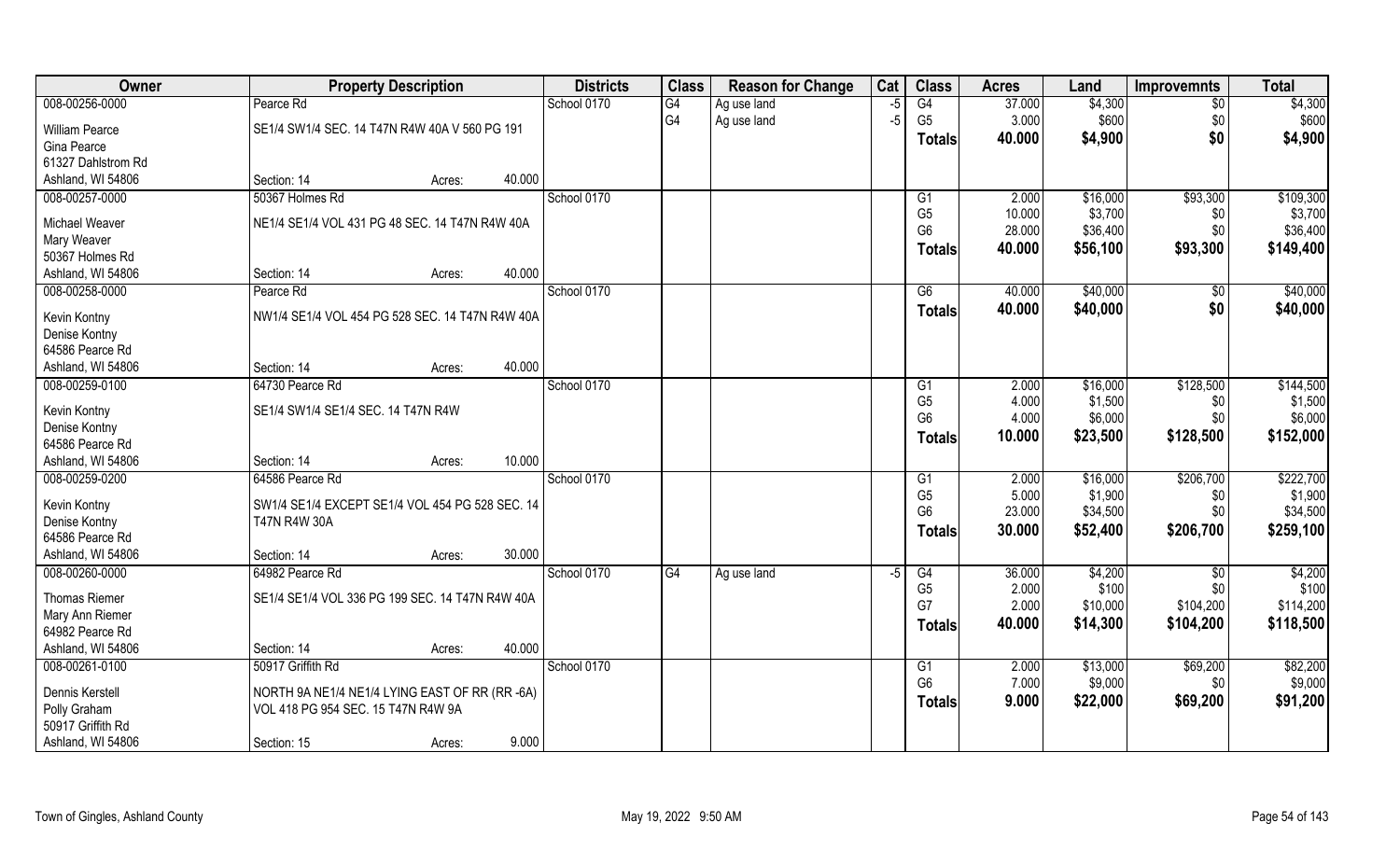| Owner                                                     | <b>Property Description</b>                                                                                                                           | <b>Districts</b> | <b>Class</b> | <b>Reason for Change</b> | Cat | <b>Class</b>        | <b>Acres</b>   | Land               | <b>Improvemnts</b> | <b>Total</b>       |
|-----------------------------------------------------------|-------------------------------------------------------------------------------------------------------------------------------------------------------|------------------|--------------|--------------------------|-----|---------------------|----------------|--------------------|--------------------|--------------------|
| 008-00261-0110                                            |                                                                                                                                                       | School 0170      |              |                          |     | G6                  | 6.000          | \$7,500            | \$0                | \$7,500            |
| Dennis Kerstell<br>50917 Griffith Rd<br>Ashland, WI 54806 | NE1/4 NE1/4 LYING EAST OF RR LESS THE NORTH 9<br>ACRES VOL 409 PG 71 SEC. 15 T47N R4W 6A                                                              |                  |              |                          |     | <b>Totals</b>       | 6.000          | \$7,500            | \$0                | \$7,500            |
|                                                           | 6.000<br>Section: 15<br>Acres:                                                                                                                        |                  |              |                          |     |                     |                |                    |                    |                    |
| 008-00261-0200                                            |                                                                                                                                                       | School 0170      |              |                          |     | G5<br><b>Totals</b> | 5.000<br>5.000 | \$1,900<br>\$1,900 | \$0<br>\$0         | \$1,900<br>\$1,900 |
| Paula Kollauf<br>1002 12th St W<br>Ashland, WI 54806      | PART OF N1/2 NE1/4 NE1/4 LYING WEST OF RR<br>DESC V 451 PG 764 & V 583 PG 798 & V 586 PG 848<br>SEC. 15 T47N R4W 5A<br>5.000<br>Section: 15<br>Acres: |                  |              |                          |     |                     |                |                    |                    |                    |
| 008-00261-0301                                            | 63661 Old Airport Rd                                                                                                                                  | School 0170      |              |                          |     | G1                  | 5.000          | \$22,000           | \$28,800           | \$50,800           |
| James Kollauf<br>Cindy Kollauf<br>63661 Old Airport Rd    | PART OF N1/2 NE1/4 NE1/4 & PART OF NE1/4 NW1/4<br>NE1/4 DESC V 471 PG 967 SEC. 15 T47N R4W 5A                                                         |                  |              |                          |     | <b>Totals</b>       | 5.000          | \$22,000           | \$28,800           | \$50,800           |
| Ashland, WI 54806                                         | 5.000<br>Section: 15<br>Acres:                                                                                                                        |                  |              |                          |     |                     |                |                    |                    |                    |
| 008-00261-0302                                            | 63661 Old Airport Rd                                                                                                                                  | School 0170      |              |                          |     | G <sub>1</sub>      | 10.000         | \$29,500           | \$92,000           | \$121,500          |
| James Kollauf<br>Cindy Kollauf<br>63661 Old Airport Rd    | PART OF N1/2 NE1/4 NE1/4 & PART OF NE1/4 NW1/4<br>NE1/4 DESC V 498 PG 677 SEC. 15 T47N R4W 10A                                                        |                  |              |                          |     | <b>Totals</b>       | 10.000         | \$29,500           | \$92,000           | \$121,500          |
| Ashland, WI 54806                                         | 10.000<br>Section: 15<br>Acres:                                                                                                                       |                  |              |                          |     |                     |                |                    |                    |                    |
| 008-00261-0400                                            |                                                                                                                                                       | School 0170      |              |                          |     | G1                  | 2.500          | \$5,000            | $\sqrt[6]{30}$     | \$5,000            |
| James Kollauf<br>Cindy Kollauf<br>63661 Old Airport Rd    | N1/2 NW1/4 NW1/4 NE1/4 LESS W1/2 V 693 PG 874<br>SEC. 15 T47N R4W 2.5A                                                                                |                  |              |                          |     | <b>Totals</b>       | 2.500          | \$5,000            | \$0                | \$5,000            |
| Ashland, WI 54806                                         | 2.500<br>Section: 15<br>Acres:                                                                                                                        |                  |              |                          |     |                     |                |                    |                    |                    |
| 008-00261-0500                                            | 1584 State Hwy 13                                                                                                                                     | School 0170      |              |                          |     | G2                  | 1.820          | \$14,900           | \$144,300          | \$159,200          |
| <b>Terry Pfeiffer</b><br>Nancy Pfeiffer<br>203 12th Ave E | W1/2 N1/2 NW1/4 NW1/4 NE1/4 (HWY -.68A) V 615 PG<br>900 SEC. 15 T47N R4W 1.82A                                                                        |                  |              |                          |     | <b>Totals</b>       | 1.820          | \$14,900           | \$144,300          | \$159,200          |
| Ashland, WI 54806                                         | 1.820<br>Section: 15<br>Acres:                                                                                                                        |                  |              |                          |     |                     |                |                    |                    |                    |
| 008-00261-0600                                            | 50926 State Hwy 13                                                                                                                                    | School 0170      |              |                          |     | G1                  | 4.320          | \$21,000           | \$170,000          | \$191,000          |
| Lee Johnson<br>Cynthia Johnson<br>50926 State Hwy 13      | S1/2 NW1/4 NW1/4 NE1/4 (HWY -.68A) V 446 PG 683<br>SEC. 15 T47N R4W 4.32A                                                                             |                  |              |                          |     | <b>Totals</b>       | 4.320          | \$21,000           | \$170,000          | \$191,000          |
| Ashland, WI 54806                                         | 4.320<br>Section: 15<br>Acres:                                                                                                                        |                  |              |                          |     |                     |                |                    |                    |                    |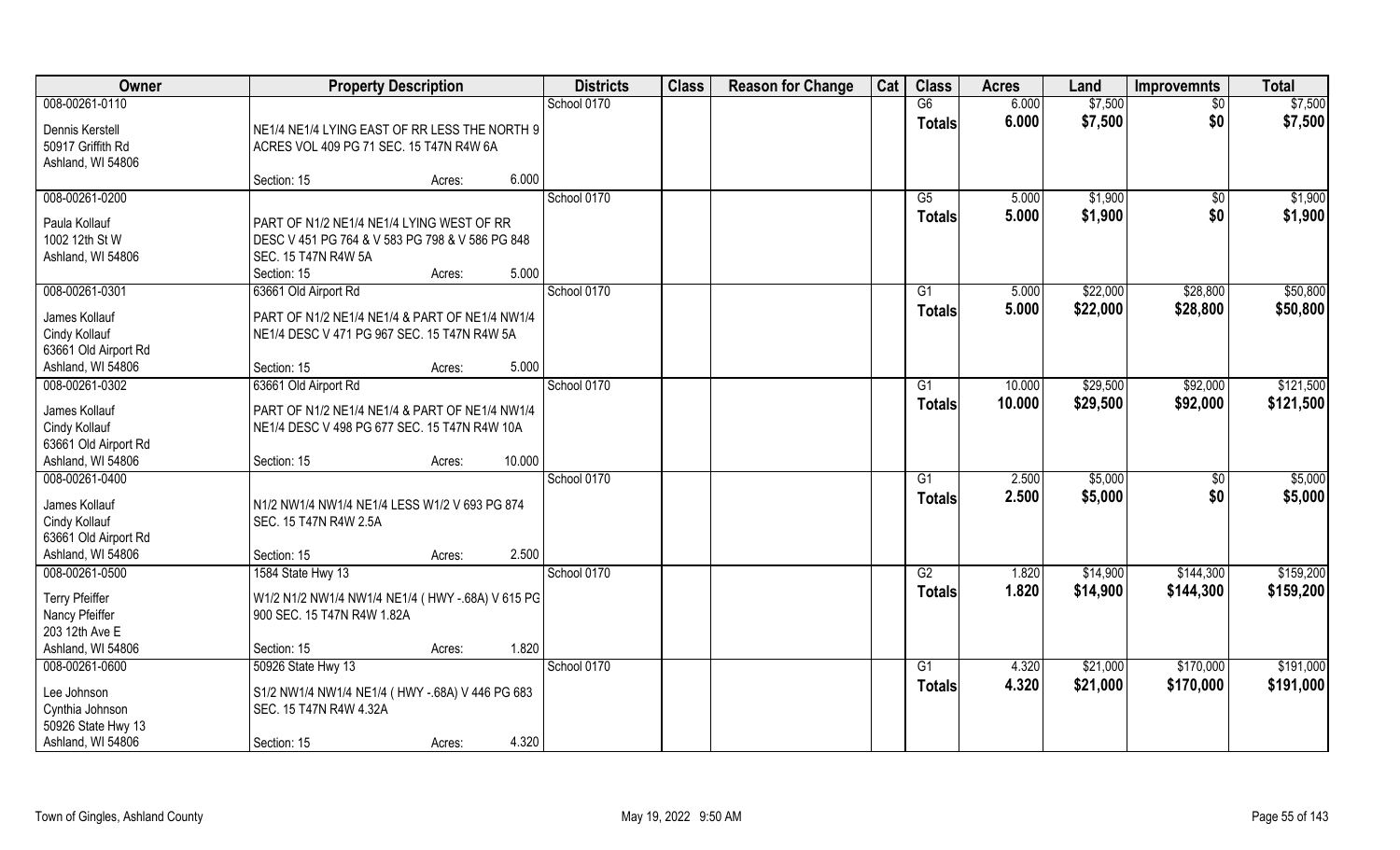| Owner                                   | <b>Property Description</b>                                             | <b>Districts</b> | <b>Class</b>   | <b>Reason for Change</b>     | Cat  | <b>Class</b>    | <b>Acres</b> | Land     | <b>Improvemnts</b> | <b>Total</b> |
|-----------------------------------------|-------------------------------------------------------------------------|------------------|----------------|------------------------------|------|-----------------|--------------|----------|--------------------|--------------|
| 008-00261-0700                          | 50852 State Hwy 13                                                      | School 0170      |                |                              |      | G1              | 2.000        | \$16,000 | \$266,100          | \$282,100    |
| John M. Hebert                          | S1/2 N1/2 NE1/4 LYING WEST OF RR DESC IN V 619                          |                  |                |                              |      | G <sub>2</sub>  | 1.000        | \$10,000 | \$71,900           | \$81,900     |
| Jean Hebert                             | PG 379 & V 630 PG 390 LESS HWY -.36A & LESS V 42                        |                  |                |                              |      | G <sub>6</sub>  | 24.340       | \$36,500 | \$0                | \$36,500     |
| 50852 State Hwy 13                      | PG 409 SEC. 15 T47N R4W 27.34A                                          |                  |                |                              |      | <b>Totals</b>   | 27.340       | \$62,500 | \$338,000          | \$400,500    |
| Ashland, WI 54806                       | 27.340<br>Section: 15<br>Acres:                                         |                  |                |                              |      |                 |              |          |                    |              |
| 008-00261-0900                          | 50752 State Hwy 13                                                      | School 0170      | G1             | Garage                       |      | G1              | 0.570        | \$7,000  | \$81,300           | \$88,300     |
| Christopher Saari                       | PART OF NW1/4 NE1/4 & PART OF SW1/4 NE1/4                               |                  |                |                              |      | <b>Totals</b>   | 0.570        | \$7,000  | \$81,300           | \$88,300     |
| <b>Betty Saari</b>                      | DESC VOL 502 PG 513 SEC. 15 T47N R4W .57A                               |                  |                |                              |      |                 |              |          |                    |              |
| 50752 State Hwy 13                      |                                                                         |                  |                |                              |      |                 |              |          |                    |              |
| Ashland, WI 54806                       | 0.570<br>Section: 15<br>Acres:                                          |                  |                |                              |      |                 |              |          |                    |              |
| 008-00261-1000                          | 50688 State Hwy 13                                                      | School 0170      | G <sub>1</sub> | Shift to commercial          |      | G2              | 2.000        | \$8,000  | \$256,800          | \$264,800    |
|                                         |                                                                         |                  | G <sub>2</sub> | Razed buildings              | $-2$ | G <sub>6</sub>  | 10.840       | \$16,300 | \$0                | \$16,300     |
| John M. Hebert                          | NORTH 325' OF S1/2 NE1/4 LESS VOL 290 PG 529<br><b>SEC. 15 T47N R4W</b> |                  | G <sub>2</sub> | 2 new mini storage buildings |      | <b>Totals</b>   | 12.840       | \$24,300 | \$256,800          | \$281,100    |
| 50852 State Hwy 13<br>Ashland, WI 54806 |                                                                         |                  | G <sub>2</sub> | Shift from residential       |      |                 |              |          |                    |              |
|                                         | 12.840<br>Section: 15<br>Acres:                                         |                  |                |                              |      |                 |              |          |                    |              |
| 008-00261-1100                          | 50688 State Hwy 13                                                      | School 0170      | G1             | All structures razed         | -2   | G1              | 2.000        | \$16,000 | $\sqrt[6]{3}$      | \$16,000     |
|                                         |                                                                         |                  |                |                              |      | G <sub>6</sub>  | 13.000       | \$19,500 | \$0                | \$19,500     |
| John M. Hebert                          | S1/2 NE1/4 LYING WEST OF RR LESS HWY -2.72A &                           |                  |                |                              |      | <b>Totals</b>   | 15.000       | \$35,500 | \$0                | \$35,500     |
| 50852 State Hwy 13                      | NORTH 325' & LESS V 602 PG 24 SEC. 15 T47N R4W                          |                  |                |                              |      |                 |              |          |                    |              |
| Ashland, WI 54806                       | 15.000                                                                  |                  |                |                              |      |                 |              |          |                    |              |
| 008-00261-1200                          | Section: 15<br>Acres:<br><b>Griffith Rd</b>                             | School 0170      |                |                              |      | $\overline{G6}$ | 20.200       | \$30,300 | \$0                | \$30,300     |
|                                         |                                                                         |                  |                |                              |      |                 | 20.200       | \$30,300 | \$0                | \$30,300     |
| Rodney A. Ulbrich                       | SE1/4 NE1/4 LYING EAST OF R R(RR-6A) SEC. 15                            |                  |                |                              |      | <b>Totals</b>   |              |          |                    |              |
| Robin L. Griffiths                      | T47N R4W 20.20A                                                         |                  |                |                              |      |                 |              |          |                    |              |
| 4330 E Rotamer Rd                       |                                                                         |                  |                |                              |      |                 |              |          |                    |              |
| Janesville, WI 53546                    | 20.200<br>Section: 15<br>Acres:                                         |                  |                |                              |      |                 |              |          |                    |              |
| 008-00261-1300                          | State Hwy 13                                                            | School 0170      |                |                              |      | G6              | 11.480       | \$17,200 | $\overline{60}$    | \$17,200     |
| Mattson Properties, LLC                 | S1/2 NE1/4 LYING WEST OF RR DESC V 602 PG 24 &                          |                  |                |                              |      | <b>Totals</b>   | 11.480       | \$17,200 | \$0                | \$17,200     |
| 50286 State Hwy 13                      | V 603 PG 383 LESS V 640 PG 629 SEC. 15 T47N R4W                         |                  |                |                              |      |                 |              |          |                    |              |
| Ashland, WI 54806                       | 11.48A                                                                  |                  |                |                              |      |                 |              |          |                    |              |
|                                         | 11.480<br>Section: 15<br>Acres:                                         |                  |                |                              |      |                 |              |          |                    |              |
| 008-00261-1400                          | 50582 State Hwy 13                                                      | School 0170      | G <sub>1</sub> | Shed                         |      | G <sub>1</sub>  | 2.000        | \$16,000 | \$145,000          | \$161,000    |
| Cory Larson                             | PART OF THE S1/2 NE1/4 LYING WEST OF RR DESC                            |                  |                |                              |      | G <sub>6</sub>  | 9.480        | \$12,300 | \$0                | \$12,300     |
| Thresa Larson                           | V 640 PG 629 SEC. 15 T47N R4W 11.48A                                    |                  |                |                              |      | <b>Totals</b>   | 11.480       | \$28,300 | \$145,000          | \$173,300    |
| 50582 State Hwy 13                      |                                                                         |                  |                |                              |      |                 |              |          |                    |              |
| Ashland, WI 54806                       | 11.480<br>Section: 15<br>Acres:                                         |                  |                |                              |      |                 |              |          |                    |              |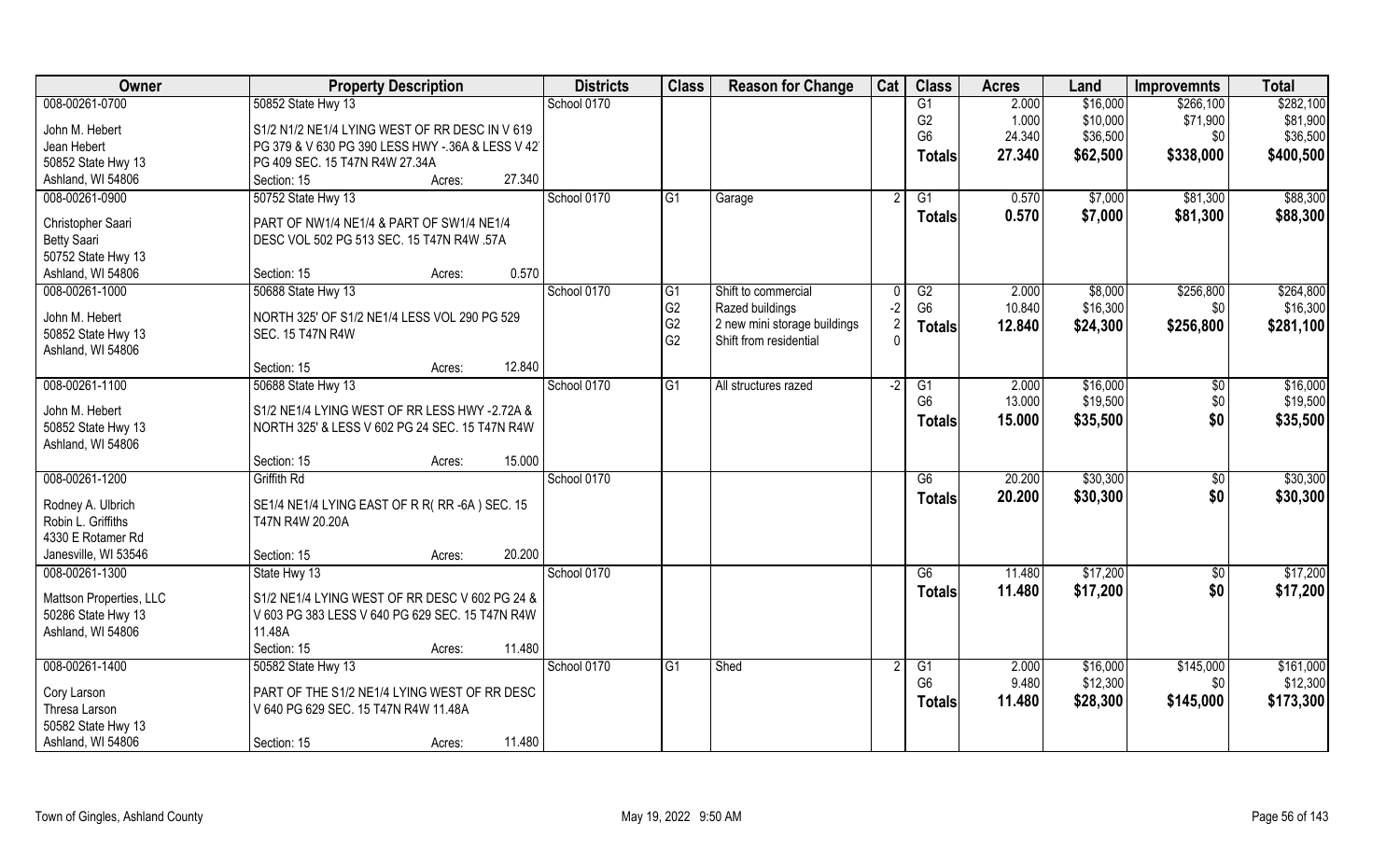| Owner                                   | <b>Property Description</b>                      | <b>Districts</b> | <b>Class</b> | <b>Reason for Change</b> | Cat | <b>Class</b>   | <b>Acres</b> | Land     | <b>Improvemnts</b> | <b>Total</b> |
|-----------------------------------------|--------------------------------------------------|------------------|--------------|--------------------------|-----|----------------|--------------|----------|--------------------|--------------|
| 008-00262-0000                          | 50997 State Hwy 13                               | School 0170      |              |                          |     | G1             | 2.000        | \$16,000 | \$143,400          | \$159,400    |
| James Ludack                            | NE1/4 NW1/4 LESS HWY -2.72A VOL 418 PG 109 SEC.  |                  |              |                          |     | G <sub>6</sub> | 35.280       | \$52,900 | \$0                | \$52,900     |
| Barbara Ludack                          | 15 T47N R4W 37.28A                               |                  |              |                          |     | <b>Totals</b>  | 37.280       | \$68,900 | \$143,400          | \$212,300    |
| 2930 Blaisdell Ave #126                 |                                                  |                  |              |                          |     |                |              |          |                    |              |
| Minneapolis, MN 55408-2323              | 37.280<br>Section: 15<br>Acres:                  |                  |              |                          |     |                |              |          |                    |              |
| 008-00263-0000                          |                                                  | School 0170      |              |                          |     | G6             | 40.000       | \$52,000 | \$0                | \$52,000     |
| James Ludack                            | NW1/4 NW1/4 VOL 418 PG 109 SEC. 15 T47N R4W 40/  |                  |              |                          |     | Totals         | 40.000       | \$52,000 | \$0                | \$52,000     |
| Barbara Ludack                          |                                                  |                  |              |                          |     |                |              |          |                    |              |
| 2930 Blaisdell Ave #126                 |                                                  |                  |              |                          |     |                |              |          |                    |              |
| Minneapolis, MN 55408-2323              | 40.000<br>Section: 15<br>Acres:                  |                  |              |                          |     |                |              |          |                    |              |
| 008-00264-0000                          |                                                  | School 0170      |              |                          |     | G6             | 40.000       | \$52,000 | $\sqrt[6]{3}$      | \$52,000     |
|                                         |                                                  |                  |              |                          |     | <b>Totals</b>  | 40.000       | \$52,000 | \$0                | \$52,000     |
| Robert F & Mary Alic Briskie Revocable  | SW1/4 NW1/4 V 733 PG 830 SEC. 15 T47N R4W 40A    |                  |              |                          |     |                |              |          |                    |              |
| <b>Living Trust</b>                     |                                                  |                  |              |                          |     |                |              |          |                    |              |
| 50717 State Hwy 13<br>Ashland, WI 54806 | 40.000<br>Section: 15<br>Acres:                  |                  |              |                          |     |                |              |          |                    |              |
| 008-00265-0000                          | 50717 State Hwy 13                               | School 0170      |              |                          |     | G1             | 2.000        | \$16,000 | \$173,100          | \$189,100    |
|                                         |                                                  |                  |              |                          |     | G <sub>5</sub> | 1.000        | \$300    | \$0                | \$300        |
| Robert F & Mary Alic Briskie Revocable  | SE1/4 NW1/4 LESS HWY -2.72A V 733 PG 830 SEC. 15 |                  |              |                          |     | G <sub>6</sub> | 34.280       | \$51,400 | \$0                | \$51,400     |
| <b>Living Trust</b>                     | T47N R4W 37.28A                                  |                  |              |                          |     | <b>Totals</b>  | 37.280       | \$67,700 | \$173,100          | \$240,800    |
| 50717 State Hwy 13                      |                                                  |                  |              |                          |     |                |              |          |                    |              |
| Ashland, WI 54806                       | 37.280<br>Section: 15<br>Acres:                  |                  |              |                          |     |                |              |          |                    |              |
| 008-00266-0100                          |                                                  | School 0170      |              |                          |     | G6             | 13.400       | \$17,400 | \$0                | \$17,400     |
| Mattson Properties, LLC                 | N1/2 NE1/4 SW1/4 LESS HWY -1.5A & V 485 PG 243   |                  |              |                          |     | <b>Totals</b>  | 13.400       | \$17,400 | \$0                | \$17,400     |
| PO Box 502                              | <b>SEC. 15 T47N R4W</b>                          |                  |              |                          |     |                |              |          |                    |              |
| Ashland, WI 54806                       |                                                  |                  |              |                          |     |                |              |          |                    |              |
|                                         | 13.400<br>Section: 15<br>Acres:                  |                  |              |                          |     |                |              |          |                    |              |
| 008-00266-0200                          |                                                  | School 0170      |              |                          |     | G6             | 18.640       | \$24,200 | \$0                | \$24,200     |
| Mattson Properties, LLC                 | S1/2 NE1/4 SW1/4 LESS HWY -1.36A SEC. 15 T47N    |                  |              |                          |     | <b>Totals</b>  | 18.640       | \$24,200 | \$0                | \$24,200     |
| PO Box 502                              | R4W                                              |                  |              |                          |     |                |              |          |                    |              |
| Ashland, WI 54806                       |                                                  |                  |              |                          |     |                |              |          |                    |              |
|                                         | 18.640<br>Section: 15<br>Acres:                  |                  |              |                          |     |                |              |          |                    |              |
| 008-00266-0300                          | 50467 State Hwy 13                               | School 0170      |              |                          |     | G2             | 5.100        | \$22,200 | \$129,700          | \$151,900    |
| Gathering Barn LLC, the                 | NORTH 200' OF EAST 1200' OF NE1/4 SW1/4 LESS     |                  |              |                          |     | <b>Totals</b>  | 5.100        | \$22,200 | \$129,700          | \$151,900    |
| PO Box 226                              | <b>HWY SEC. 15 T47N R4W</b>                      |                  |              |                          |     |                |              |          |                    |              |
| Ashland, WI 54806                       |                                                  |                  |              |                          |     |                |              |          |                    |              |
|                                         | 5.100<br>Section: 15<br>Acres:                   |                  |              |                          |     |                |              |          |                    |              |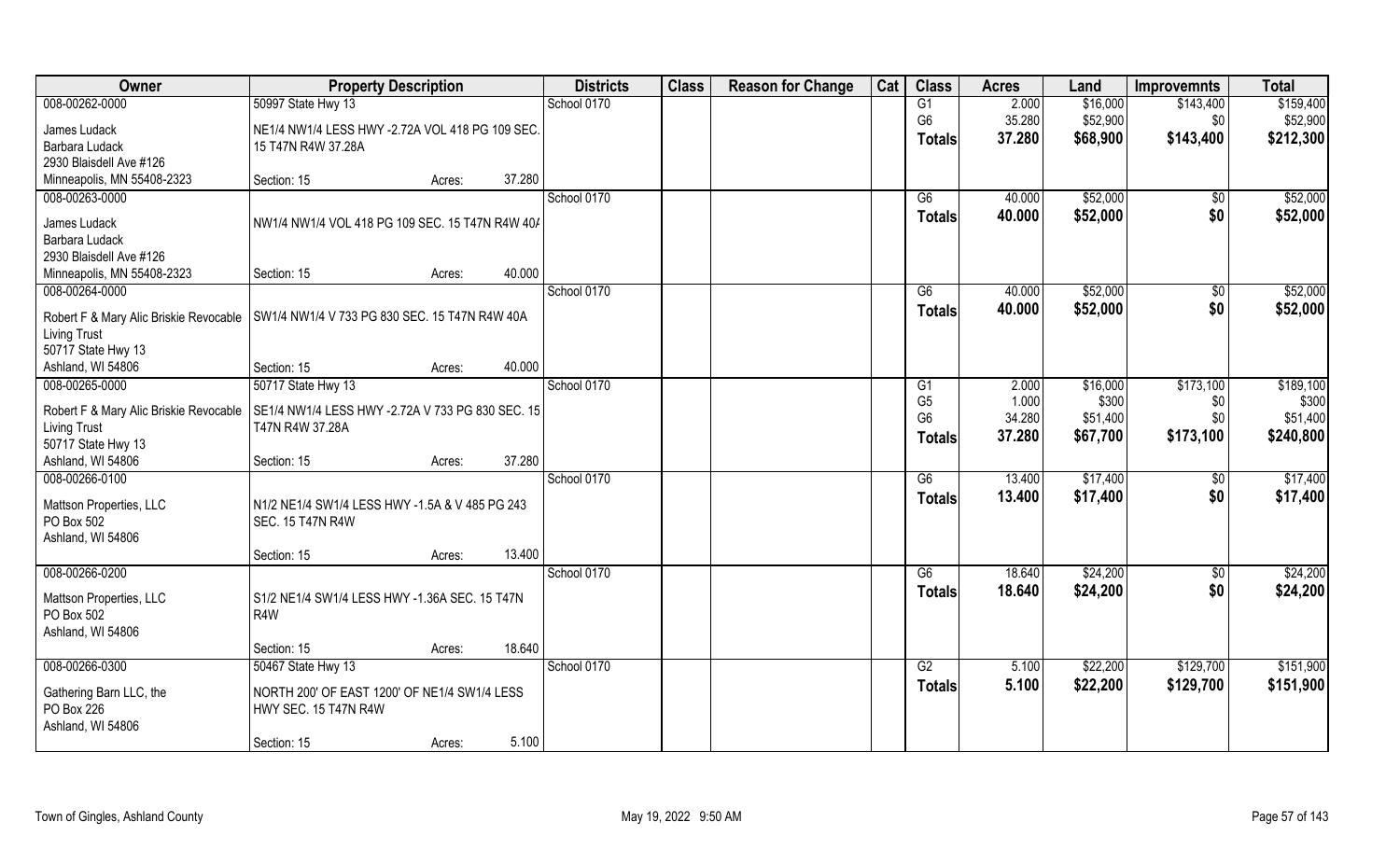| Owner                                                           | <b>Property Description</b>                                                                                                                                |        |        | <b>Districts</b> | <b>Class</b>   | <b>Reason for Change</b> | Cat | <b>Class</b>                                      | <b>Acres</b>            | Land                           | <b>Improvemnts</b>      | <b>Total</b>                    |
|-----------------------------------------------------------------|------------------------------------------------------------------------------------------------------------------------------------------------------------|--------|--------|------------------|----------------|--------------------------|-----|---------------------------------------------------|-------------------------|--------------------------------|-------------------------|---------------------------------|
| 008-00267-0100                                                  |                                                                                                                                                            |        |        | School 0170      |                |                          |     | G6                                                | 20.000                  | \$26,000                       | $\overline{50}$         | \$26,000                        |
| Mattson Properties, LLC<br>PO Box 502<br>Ashland, WI 54806      | N1/2 NW1/4 SW1/4 SEC. 15 T47N R4W                                                                                                                          |        |        |                  |                |                          |     | <b>Totals</b>                                     | 20.000                  | \$26,000                       | \$0                     | \$26,000                        |
|                                                                 | Section: 15                                                                                                                                                | Acres: | 20.000 |                  |                |                          |     |                                                   |                         |                                |                         |                                 |
| 008-00267-0200                                                  |                                                                                                                                                            |        |        | School 0170      |                |                          |     | G6                                                | 20.000                  | \$26,000                       | \$0                     | \$26,000                        |
| Mattson Properties, LLC<br>PO Box 502<br>Ashland, WI 54806      | S1/2 NW1/4 SW1/4 SEC. 15 T47N R4W                                                                                                                          |        |        |                  |                |                          |     | Totals                                            | 20.000                  | \$26,000                       | \$0                     | \$26,000                        |
|                                                                 | Section: 15                                                                                                                                                | Acres: | 20.000 |                  |                |                          |     |                                                   |                         |                                |                         |                                 |
| 008-00268-0000                                                  |                                                                                                                                                            |        |        | School 0170      |                |                          |     | G5                                                | 13.000                  | \$4,900                        | $\sqrt[6]{30}$          | \$4,900                         |
| Northern States Power Company<br>PO Box 8                       | SW1/4 SW1/4 VOL 327 PG 147 SEC. 15 T47N R4W 40A                                                                                                            |        |        |                  |                |                          |     | G <sub>6</sub><br><b>Totals</b>                   | 27.000<br>40.000        | \$40,500<br>\$45,400           | \$0<br>\$0              | \$40,500<br>\$45,400            |
| Eau Claire, WI 54702                                            | Section: 15                                                                                                                                                | Acres: | 40.000 |                  |                |                          |     |                                                   |                         |                                |                         |                                 |
| 008-00269-0100                                                  |                                                                                                                                                            |        |        | School 0170      |                |                          |     | G5                                                | 4.900                   | \$900                          | \$0                     | \$900                           |
|                                                                 |                                                                                                                                                            |        |        |                  |                |                          |     | <b>Totals</b>                                     | 4.900                   | \$900                          | \$0                     | \$900                           |
| <b>Emery Mattson</b><br>50286 State Hwy 13<br>Ashland, WI 54806 | SE1/4 SW1/4 (V411 PG 97 & V708 PG 313 & V711 PO<br>410) LESS HWY -2.62A & V 208 PG 365 & LESS V 501<br>PGS 687 & 689 SEC. 15 T47N R4W 4.90A<br>Section: 15 | Acres: | 4.900  |                  |                |                          |     |                                                   |                         |                                |                         |                                 |
| 008-00269-0200                                                  | 50085 State Hwy 13                                                                                                                                         |        |        | School 0170      | G1             | New NSf @ 75% complete   | 2   | G1                                                | 2.000                   | \$16,000                       | \$86,500                | \$102,500                       |
| Scott Morland<br>Karin Morland<br>50085 State Hwy 13            | PART SE1/4 SW1/4 DESC IN V 647 PG 11 SEC. 15<br><b>T47N R4W</b>                                                                                            |        |        |                  | G <sub>1</sub> | Old house razed          | -2  | G <sub>5</sub><br><b>Totals</b>                   | 7.000<br>9.000          | \$2,500<br>\$18,500            | \$0<br>\$86,500         | \$2,500<br>\$105,000            |
| Ashland, WI 54806                                               | Section: 15                                                                                                                                                | Acres: | 9.000  |                  |                |                          |     |                                                   |                         |                                |                         |                                 |
| 008-00269-0300                                                  | 50039 State Hwy 13                                                                                                                                         |        |        | School 0170      |                |                          |     | G1                                                | 1.260                   | \$11,600                       | \$62,200                | \$73,800                        |
| Brett M. Harnisch<br>63418 Butterworth Rd<br>Ashland, WI 54806  | PART SE1/4 SW1/4 DESC IN V 717 PG 881 SEC. 15<br>T47N R4W 1.26A                                                                                            |        |        |                  |                |                          |     | <b>Totals</b>                                     | 1.260                   | \$11,600                       | \$62,200                | \$73,800                        |
|                                                                 | Section: 15                                                                                                                                                | Acres: | 1.260  |                  |                |                          |     |                                                   |                         |                                |                         |                                 |
| 008-00269-0400                                                  | 50181 State Hwy 13                                                                                                                                         |        |        | School 0170      |                |                          |     | G2                                                | 2.000                   | \$16,000                       | \$187,700               | \$203,700                       |
| Leslie Dykstra<br>62144 Hegstrom Rd<br>Ashland, WI 54806        | PART OF THE SE1/4 SW1/4 DESC V 530 PG 143 LESS<br>V 576 PG 286 & LESS V 739 PG 574 SEC. 15 T47N<br>R4W 5.25AS                                              |        |        |                  |                |                          |     | G <sub>5</sub><br>G <sub>6</sub><br><b>Totals</b> | 2.250<br>1.000<br>5.250 | \$1,200<br>\$1,300<br>\$18,500 | \$0<br>\$0<br>\$187,700 | \$1,200<br>\$1,300<br>\$206,200 |
|                                                                 | Section: 15                                                                                                                                                | Acres: | 5.250  |                  |                |                          |     |                                                   |                         |                                |                         |                                 |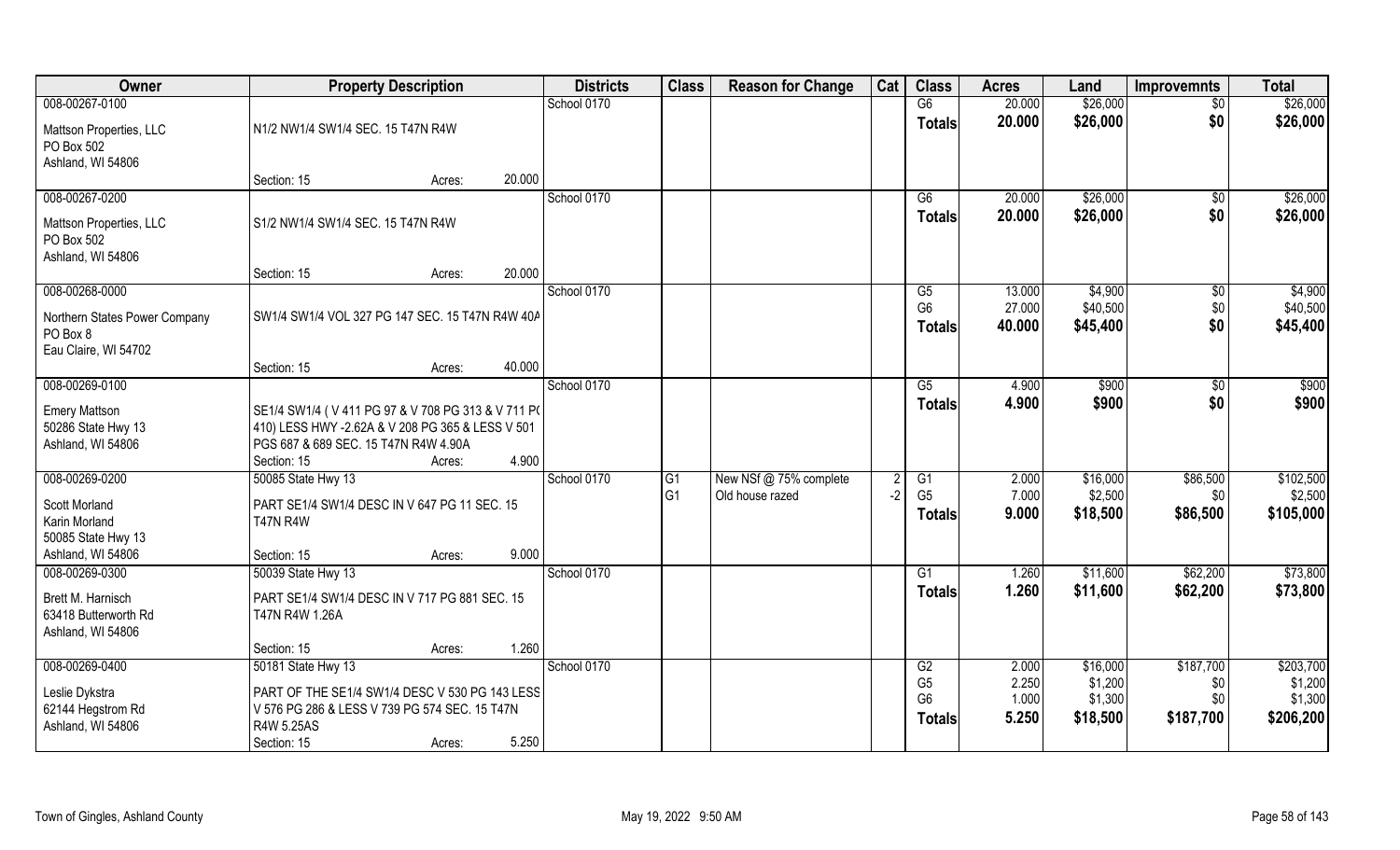| Owner                   | <b>Property Description</b>                        | <b>Districts</b> | <b>Class</b> | <b>Reason for Change</b> | Cat  | <b>Class</b>    | <b>Acres</b> | Land     | <b>Improvemnts</b> | <b>Total</b> |
|-------------------------|----------------------------------------------------|------------------|--------------|--------------------------|------|-----------------|--------------|----------|--------------------|--------------|
| 008-00269-0500          | 63206 Butterworth Rd                               | School 0170      |              |                          |      | G1              | 2.000        | \$16,000 | \$165,300          | \$181,300    |
| <b>Todd Cabe</b>        | PART OF THE SE1/4 SW1/4 DESC IN DOC #356061        |                  |              |                          |      | G <sub>6</sub>  | 8.000        | \$10,400 | \$0                | \$10,400     |
| 63206 Butterworth Rd    | SEC. 15 T47N R4W                                   |                  |              |                          |      | <b>Totals</b>   | 10.000       | \$26,400 | \$165,300          | \$191,700    |
| Ashland, WI 54806       |                                                    |                  |              |                          |      |                 |              |          |                    |              |
|                         | 10.000<br>Section: 15<br>Acres:                    |                  |              |                          |      |                 |              |          |                    |              |
| 008-00269-0600          |                                                    | School 0170      |              |                          |      | G5              | 1.240        | \$600    | $\overline{50}$    | \$600        |
| Leslie Dykstra          | PART OF THE SE1/4 SW1/4 DESC V 739 PG 574 WITH     |                  |              |                          |      | G <sub>6</sub>  | 5.230        | \$6,800  | \$0                | \$6,800      |
| 62144 Hegstrom Rd       | EASEMENT SEC. 15 T47N R4W 6.47AS                   |                  |              |                          |      | <b>Totals</b>   | 6.470        | \$7,400  | \$0                | \$7,400      |
| Ashland, WI 54806       |                                                    |                  |              |                          |      |                 |              |          |                    |              |
|                         | 6.470<br>Section: 15<br>Acres:                     |                  |              |                          |      |                 |              |          |                    |              |
| 008-00270-0100          | 50311 Griffith Rd                                  | School 0170      | G4           | Ag use land              | $-5$ | G1              | 2.000        | \$13,000 | \$49,500           | \$62,500     |
| Kevin R. Liska          | NE1/4 SE1/4 E OF RR R/W & N 2.3A OF SE1/4 SE1/4 E  |                  |              |                          |      | G <sub>4</sub>  | 21.000       | \$3,200  | \$0                | \$3,200      |
| Kim M. Liska            | OF RR DESC IN DOC #351804 SEC. 15 T47N R4W         |                  |              |                          |      | G <sub>5</sub>  | 7.330        | \$2,600  | \$0                | \$2,600      |
| 420 Maddux Rd           |                                                    |                  |              |                          |      | Totals          | 30.330       | \$18,800 | \$49,500           | \$68,300     |
| Cookville, TN 38501     | 30.330<br>Section: 15<br>Acres:                    |                  |              |                          |      |                 |              |          |                    |              |
| 008-00270-0200          |                                                    | School 0170      |              |                          |      | G6              | 17.370       | \$26,100 | \$0                | \$26,100     |
| <b>Emery Mattson</b>    | PART NW1/4 SE1/4 & PART OF NE1/4 SE1/4 WEST OF     |                  |              |                          |      | <b>Totals</b>   | 17.370       | \$26,100 | \$0                | \$26,100     |
| Judith Mattson          | RR LESS SOUTH 400' & LESS NORTH 520' OF WEST       |                  |              |                          |      |                 |              |          |                    |              |
| 50286 State Hwy 13      | 1000' NW1/4 SE1/4 (HWY-2.22A) V 569 PG 272 SEC. 15 |                  |              |                          |      |                 |              |          |                    |              |
| Ashland, WI 54806       | 17.370<br>Section: 15<br>Acres:                    |                  |              |                          |      |                 |              |          |                    |              |
| 008-00270-0210          | 50436 State Hwy 13                                 | School 0170      |              |                          |      | G <sub>1</sub>  | 2.000        | \$16,000 | \$40,800           | \$56,800     |
| Mattson Properties, LLC | WEST 1000' OF NORTH 520' OF NW1/4 SE1/4 LESS       |                  |              |                          |      | G <sub>6</sub>  | 3.800        | \$5,700  | \$0                | \$5,700      |
| 50286 State Hwy 13      | NORTH 250' LESS HWY R/W V 569 PG 275 SEC. 15       |                  |              |                          |      | <b>Totals</b>   | 5.800        | \$21,700 | \$40,800           | \$62,500     |
| Ashland, WI 54806       | T47N R4W 5.80A                                     |                  |              |                          |      |                 |              |          |                    |              |
|                         | 5.800<br>Section: 15<br>Acres:                     |                  |              |                          |      |                 |              |          |                    |              |
| 008-00270-0220          |                                                    | School 0170      |              |                          |      | G6              | 5.350        | \$8,000  | \$0                | \$8,000      |
| Mattson Properties, LLC | NORTH 250' OF WEST 1000' OF NW1/4 SE1/4 LESS       |                  |              |                          |      | <b>Totals</b>   | 5.350        | \$8,000  | \$0                | \$8,000      |
| 50286 State Hwy 13      | HWY R/W V 622 PG 210 SEC. 15 T47N R4W 5.35A        |                  |              |                          |      |                 |              |          |                    |              |
| Ashland, WI 54806       |                                                    |                  |              |                          |      |                 |              |          |                    |              |
|                         | 5.350<br>Section: 15<br>Acres:                     |                  |              |                          |      |                 |              |          |                    |              |
| 008-00270-0300          | 50286 State Hwy 13                                 | School 0170      |              |                          |      | $\overline{G1}$ | 2.000        | \$16,000 | \$211,300          | \$227,300    |
| <b>Emery Mattson</b>    | SOUTH 400' OF N1/2 SE1/4 EAST OF HWY 13 & WEST     |                  |              |                          |      | G <sub>5</sub>  | 6.630        | \$2,300  | \$0                | \$2,300      |
| Judith Mattson          | OF RR V 296 PG 150 & V 358 PG 237 SEC. 15 T47N     |                  |              |                          |      | G <sub>6</sub>  | 6.630        | \$9,900  | \$0                | \$9,900      |
| 50286 State Hwy 13      | R4W 15.26A                                         |                  |              |                          |      | <b>Totals</b>   | 15.260       | \$28,200 | \$211,300          | \$239,500    |
| Ashland, WI 54806       | 15.260<br>Section: 15<br>Acres:                    |                  |              |                          |      |                 |              |          |                    |              |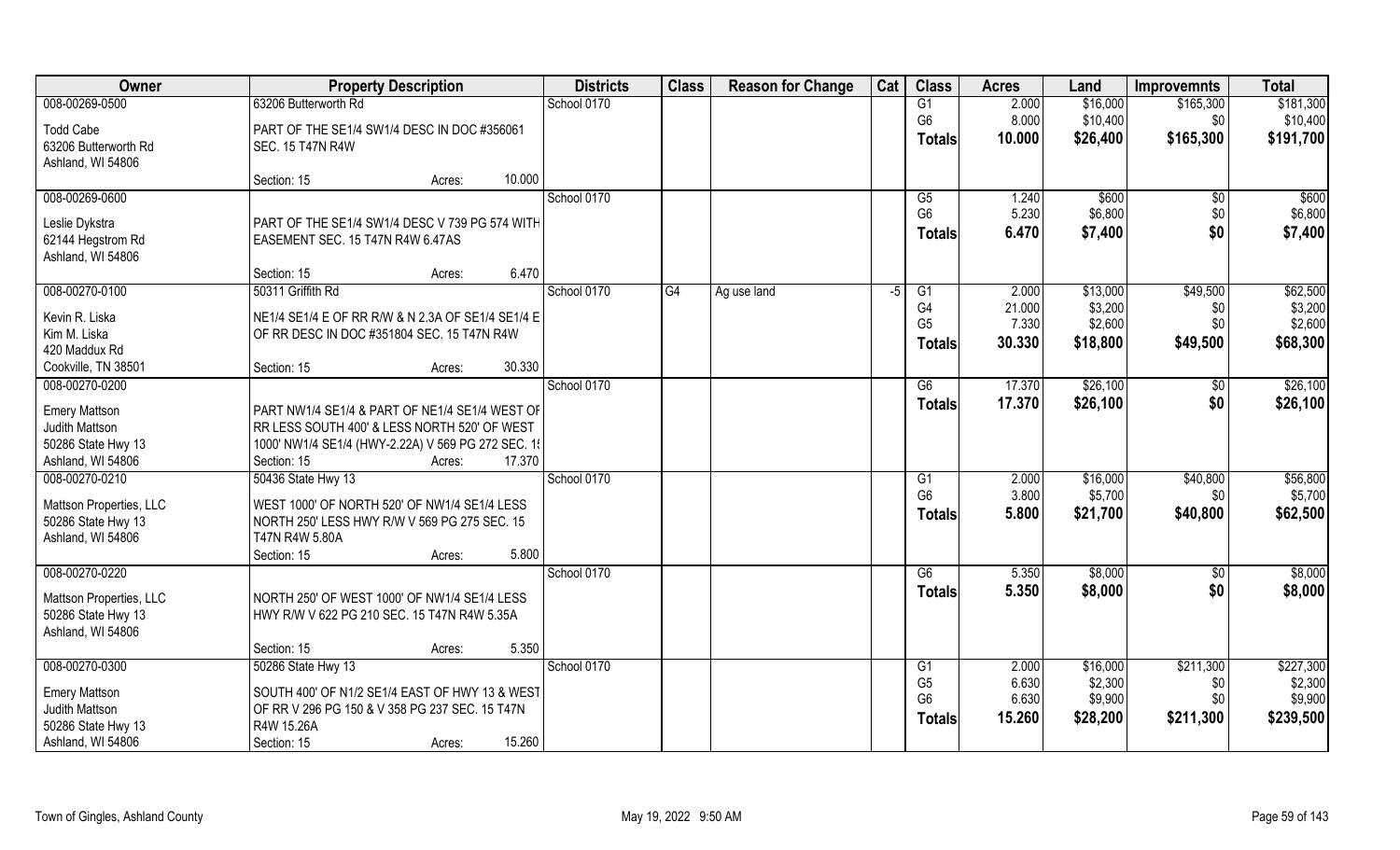| Owner                                   | <b>Property Description</b>                                                     | <b>Districts</b> | <b>Class</b><br><b>Reason for Change</b> | Cat | <b>Class</b>         | <b>Acres</b>     | Land                | <b>Improvemnts</b> | <b>Total</b> |
|-----------------------------------------|---------------------------------------------------------------------------------|------------------|------------------------------------------|-----|----------------------|------------------|---------------------|--------------------|--------------|
| 008-00270-0400                          |                                                                                 | School 0170      |                                          |     | G5                   | 7.550            | \$1,700             | $\overline{50}$    | \$1,700      |
| <b>Emery Mattson</b>                    | SW1/4 SE1/4 & PART SE1/4 SE1/4 LYING WEST OF RI                                 |                  |                                          |     | G <sub>6</sub>       | 26.480           | \$34,400            | \$0                | \$34,400     |
| Judith Mattson                          | DESC V 411 PG 95 (HWY -3.03A) LESS V 570 PG 996                                 |                  |                                          |     | <b>Totals</b>        | 34.030           | \$36,100            | \$0                | \$36,100     |
| 50286 State Hwy 13                      | SEC. 15 T47N R4W 34.03A                                                         |                  |                                          |     |                      |                  |                     |                    |              |
| Ashland, WI 54806                       | Section: 15<br>34.030<br>Acres:                                                 |                  |                                          |     |                      |                  |                     |                    |              |
| 008-00270-0500                          | 50039 Griffith Rd                                                               | School 0170      | $\overline{G4}$<br>Ag use land           | -5  | G4                   | 10.500           | \$1,600             | $\overline{50}$    | \$1,600      |
| William Pearce                          | SE1/4 SE1/4 LYING EAST OF RR LESS NORTH 2.33A                                   |                  |                                          |     | G <sub>5</sub>       | 1.000            | \$300               | \$0                | \$300        |
| Gina Pearce                             | RR-6A & LESS SOUTH 10A EAST OF RR SEC. 15                                       |                  |                                          |     | G5M                  | 7.660            | \$5,800             | \$0                | \$5,800      |
| 61327 Dahlstrom Rd                      | T47N R4W 19.16A V 560 PG 191                                                    |                  |                                          |     | <b>Totals</b>        | 19.160           | \$7,700             | \$0                | \$7,700      |
| Ashland, WI 54806                       | 19.160<br>Section: 15<br>Acres:                                                 |                  |                                          |     |                      |                  |                     |                    |              |
| 008-00270-0600                          | 50039 Griffith Rd                                                               | School 0170      |                                          |     | G1                   | 2.000            | \$16,000            | \$112,100          | \$128,100    |
| James Pearce                            | SOUTH 10A OF SE1/4 SE1/4 LYING EAST OF RR V                                     |                  |                                          |     | G4                   | 3.000            | \$500               | \$0                | \$500        |
| Jeanne Pearce                           | 562 PG 200 SEC. 15 T47N R4W 10A                                                 |                  |                                          |     | G <sub>5</sub>       | 0.660            | \$100               | \$0                | \$100        |
| 50039 Griffith Rd                       |                                                                                 |                  |                                          |     | G5M                  | 4.340            | \$3,300             | \$0                | \$3,300      |
| Ashland, WI 54806                       | 10.000<br>Section: 15<br>Acres:                                                 |                  |                                          |     | <b>Totals</b>        | 10.000           | \$19,900            | \$112,100          | \$132,000    |
| 008-00270-0700                          | 50130 State Hwy 13                                                              | School 0170      |                                          |     | G1                   | 5.450            | \$20,400            | \$201,600          | \$222,000    |
|                                         |                                                                                 |                  |                                          |     | <b>Totals</b>        | 5.450            | \$20,400            | \$201,600          | \$222,000    |
| Gayle Larson                            | EAST 330' SW1/4 SW1/4 SE1/4 & WEST 30' SE1/4                                    |                  |                                          |     |                      |                  |                     |                    |              |
| 50130 State Hwy 13<br>Ashland, WI 54806 | SW1/4 SE1/4 WITH EASEMENT V 702 PG 900 & V 738<br>PG 845 SEC. 15 T47N R4W 5.45A |                  |                                          |     |                      |                  |                     |                    |              |
|                                         | 5.450<br>Section: 15<br>Acres:                                                  |                  |                                          |     |                      |                  |                     |                    |              |
| 008-00271-0100                          |                                                                                 | School 0170      |                                          |     | $\overline{G6}$      | 20.000           | \$23,000            | \$0                | \$23,000     |
|                                         |                                                                                 |                  |                                          |     | <b>Totals</b>        | 20.000           | \$23,000            | \$0                | \$23,000     |
| <b>Robert Miller</b>                    | E1/2 NE1/4 NE1/4 SEC. 16 T47N R4W 20A                                           |                  |                                          |     |                      |                  |                     |                    |              |
| Susan Miller                            |                                                                                 |                  |                                          |     |                      |                  |                     |                    |              |
| 3212 Farm Rd                            |                                                                                 |                  |                                          |     |                      |                  |                     |                    |              |
| Ashland, WI 54806                       | 20.000<br>Section: 16<br>Acres:                                                 |                  |                                          |     |                      |                  |                     |                    |              |
| 008-00271-0200                          |                                                                                 | School 0170      |                                          |     | G5<br>G <sub>6</sub> | 10.000<br>10.000 | \$3,800<br>\$10,000 | \$0                | \$3,800      |
| Robert Miller                           | W1/2 NE1/4 NE1/4 SEC. 16 T47N R4W 20A                                           |                  |                                          |     |                      |                  |                     | \$0                | \$10,000     |
| Susan Miller                            |                                                                                 |                  |                                          |     | <b>Totals</b>        | 20.000           | \$13,800            | \$0                | \$13,800     |
| 3212 Farm Rd                            |                                                                                 |                  |                                          |     |                      |                  |                     |                    |              |
| Ashland, WI 54806                       | 20.000<br>Section: 16<br>Acres:                                                 |                  |                                          |     |                      |                  |                     |                    |              |
| 008-00272-0000                          |                                                                                 | School 0170      |                                          |     | G6                   | 40.000           | \$52,000            | $\sqrt{$0}$        | \$52,000     |
| Aaron G. Swanson                        | NW1/4 NE1/4 SEC. 16 T47N R4W 40A                                                |                  |                                          |     | <b>Totals</b>        | 40.000           | \$52,000            | \$0                | \$52,000     |
| 3201 Farm Rd                            |                                                                                 |                  |                                          |     |                      |                  |                     |                    |              |
| Ashland, WI 54806                       |                                                                                 |                  |                                          |     |                      |                  |                     |                    |              |
|                                         | 40.000<br>Section: 16<br>Acres:                                                 |                  |                                          |     |                      |                  |                     |                    |              |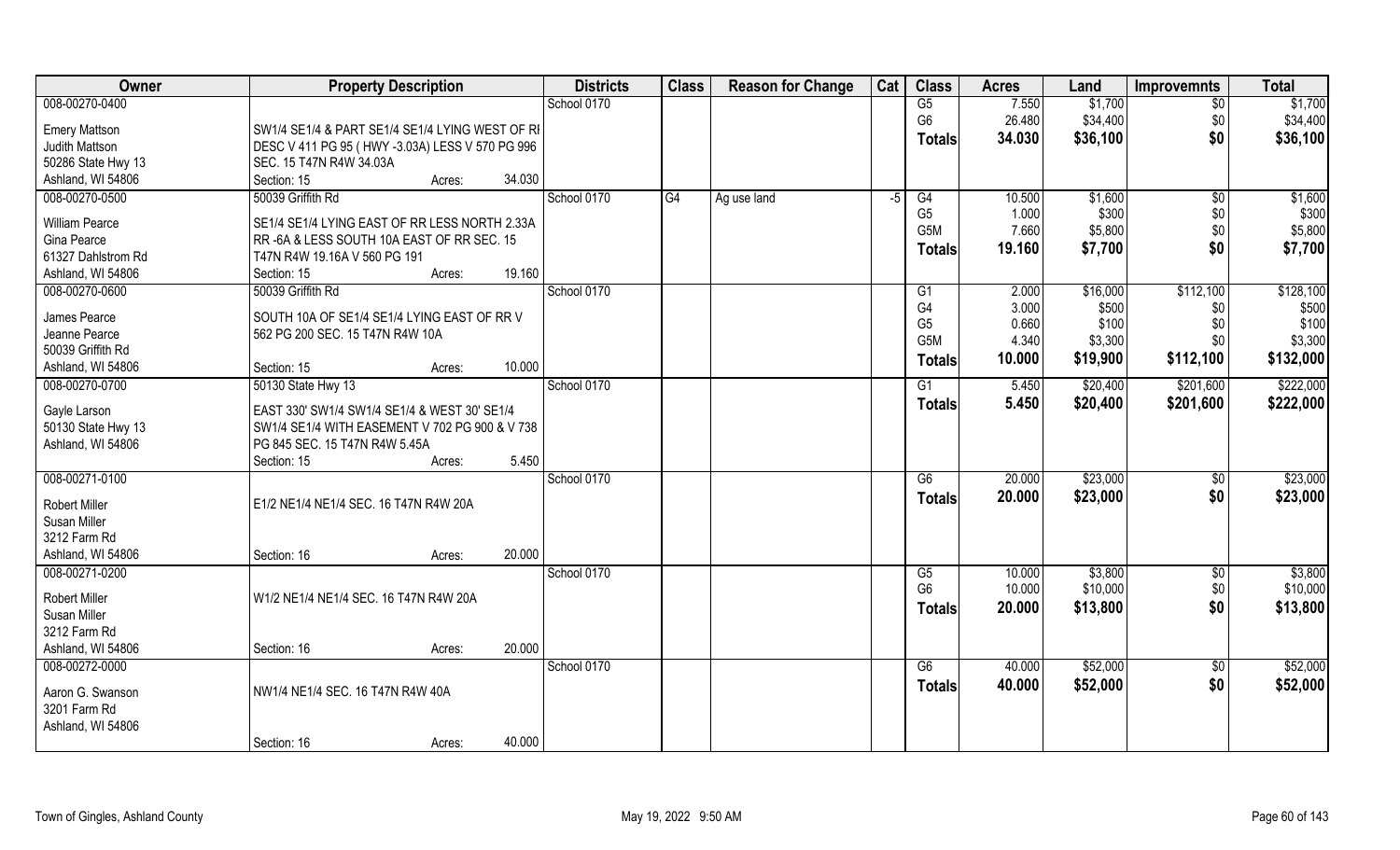| Owner                                         | <b>Property Description</b>                                               |        |        | <b>Districts</b> | <b>Class</b> | <b>Reason for Change</b> | Cat | <b>Class</b>         | <b>Acres</b>   | Land                | <b>Improvemnts</b> | <b>Total</b>         |
|-----------------------------------------------|---------------------------------------------------------------------------|--------|--------|------------------|--------------|--------------------------|-----|----------------------|----------------|---------------------|--------------------|----------------------|
| 008-00273-0000                                |                                                                           |        |        | School 0170      |              |                          |     | W <sub>5</sub>       | 40.000         | ( \$52,000)         | $\overline{50}$    | \$0                  |
| David D & Betty A Lapean Irrevocable<br>Trust | SW1/4 NE1/4 V 727 PG 724 SEC. 16 T47N R4W 40A<br>OPEN MANAGED FOREST 2007 |        |        |                  |              |                          |     | <b>Totals</b>        | 40.000         | \$0                 | \$0                | \$0                  |
| 2615 Lakeshore Dr E<br>Ashland, WI 54806      | Section: 16                                                               | Acres: | 40.000 |                  |              |                          |     |                      |                |                     |                    |                      |
| 008-00274-0000                                |                                                                           |        |        | School 0170      |              |                          |     | W8                   | 40.000         | ( \$52,000)         | \$0                | $\sqrt{50}$          |
|                                               |                                                                           |        |        |                  |              |                          |     | <b>Totals</b>        | 40.000         | \$0                 | \$0                | \$0                  |
| <b>Robert Brevak</b>                          | SE1/4 NE1/4 VOL 360 PG 397 SEC. 16 T47N R4W 40A                           |        |        |                  |              |                          |     |                      |                |                     |                    |                      |
| Shelton Brevak<br>48356 State Hwy 13          | CLOSED MANAGED FOREST 1998                                                |        |        |                  |              |                          |     |                      |                |                     |                    |                      |
| Ashland, WI 54806                             | Section: 16                                                               | Acres: | 40.000 |                  |              |                          |     |                      |                |                     |                    |                      |
| 008-00275-0000                                |                                                                           |        |        | School 0170      |              |                          |     | G5                   | 20.000         | \$7,500             | \$0                | \$7,500              |
|                                               |                                                                           |        |        |                  |              |                          |     | G <sub>6</sub>       | 20.000         | \$26,000            | \$0                | \$26,000             |
| Patrick Colgrove                              | NE1/4 NW1/4 SEC. 16 T47N R4W                                              |        |        |                  |              |                          |     | <b>Totals</b>        | 40.000         | \$33,500            | \$0                | \$33,500             |
| Kathleen Colgrove<br>50716 Beaser Rd          |                                                                           |        |        |                  |              |                          |     |                      |                |                     |                    |                      |
| Ashland, WI 54806                             | Section: 16                                                               | Acres: | 40.000 |                  |              |                          |     |                      |                |                     |                    |                      |
| 008-00276-0100                                | 50990 Beaser Rd                                                           |        |        | School 0170      |              |                          |     | G1                   | 0.690          | \$6,900             | \$145,100          | \$152,000            |
| Gerard M. Randall                             | PART OF THE NW1/4 NW1/4 DESC V 744 PG 377 SEC                             |        |        |                  |              |                          |     | <b>Totals</b>        | 0.690          | \$6,900             | \$145,100          | \$152,000            |
| 50990 Beaser Rd<br>Ashland, WI 54806          | 16 T47N R4W .69AS                                                         |        |        |                  |              |                          |     |                      |                |                     |                    |                      |
|                                               | Section: 16                                                               | Acres: | 0.690  |                  |              |                          |     |                      |                |                     |                    |                      |
| 008-00276-0200                                | 50896 Beaser Rd                                                           |        |        | School 0170      |              |                          |     | X4                   | 31.700         | \$0                 | \$0                | \$0                  |
| Northern States Power Company                 | NW1/4 NW1/4 (V 286 PG 616) LESS NORTH 150' OF                             |        |        |                  |              |                          |     | <b>Totals</b>        | 31.700         | \$0                 | \$0                | \$0                  |
| PO Box 8                                      | WEST 233' & WEST 71/2 A OF SOUTH 15A SEC. 16                              |        |        |                  |              |                          |     |                      |                |                     |                    |                      |
| Eau Claire, WI 54702                          | T47N R4W 31.70A STATE TAXED                                               |        |        |                  |              |                          |     |                      |                |                     |                    |                      |
|                                               | Section: 16                                                               | Acres: | 31.700 |                  |              |                          |     |                      |                |                     |                    |                      |
| 008-00276-0300                                |                                                                           |        |        | School 0170      |              |                          |     | G5<br>G <sub>6</sub> | 3.000          | \$1,200             | \$0                | \$1,200              |
| Patrick Colgrove                              | W1/2 SOUTH 15A OF NW1/4 NW1/4 SEC. 16 T47N R4V                            |        |        |                  |              |                          |     |                      | 4.500<br>7.500 | \$5,900<br>\$7,100  | \$0<br>\$0         | \$5,900<br>\$7,100   |
| Kathleen Colgrove                             |                                                                           |        |        |                  |              |                          |     | <b>Totals</b>        |                |                     |                    |                      |
| 50716 Beaser Rd                               |                                                                           |        |        |                  |              |                          |     |                      |                |                     |                    |                      |
| Ashland, WI 54806                             | Section: 16                                                               | Acres: | 7.500  |                  |              |                          |     |                      |                |                     |                    |                      |
| 008-00277-0100                                | 50716 Beaser Rd                                                           |        |        | School 0170      |              |                          |     | G1<br>G <sub>5</sub> | 2.000<br>8.000 | \$16,000<br>\$3,600 | \$120,200          | \$136,200            |
| Patrick Colgrove                              | SW1/4 NW1/4 LESS V 712 PG 266 SEC. 16 T47N R4W                            |        |        |                  |              |                          |     |                      | 10.000         | \$19,600            | \$0<br>\$120,200   | \$3,600<br>\$139,800 |
| Kathleen Colgrove                             |                                                                           |        |        |                  |              |                          |     | <b>Totals</b>        |                |                     |                    |                      |
| 50716 Beaser Rd                               |                                                                           |        |        |                  |              |                          |     |                      |                |                     |                    |                      |
| Ashland, WI 54806                             | Section: 16                                                               | Acres: | 10.000 |                  |              |                          |     |                      |                |                     |                    |                      |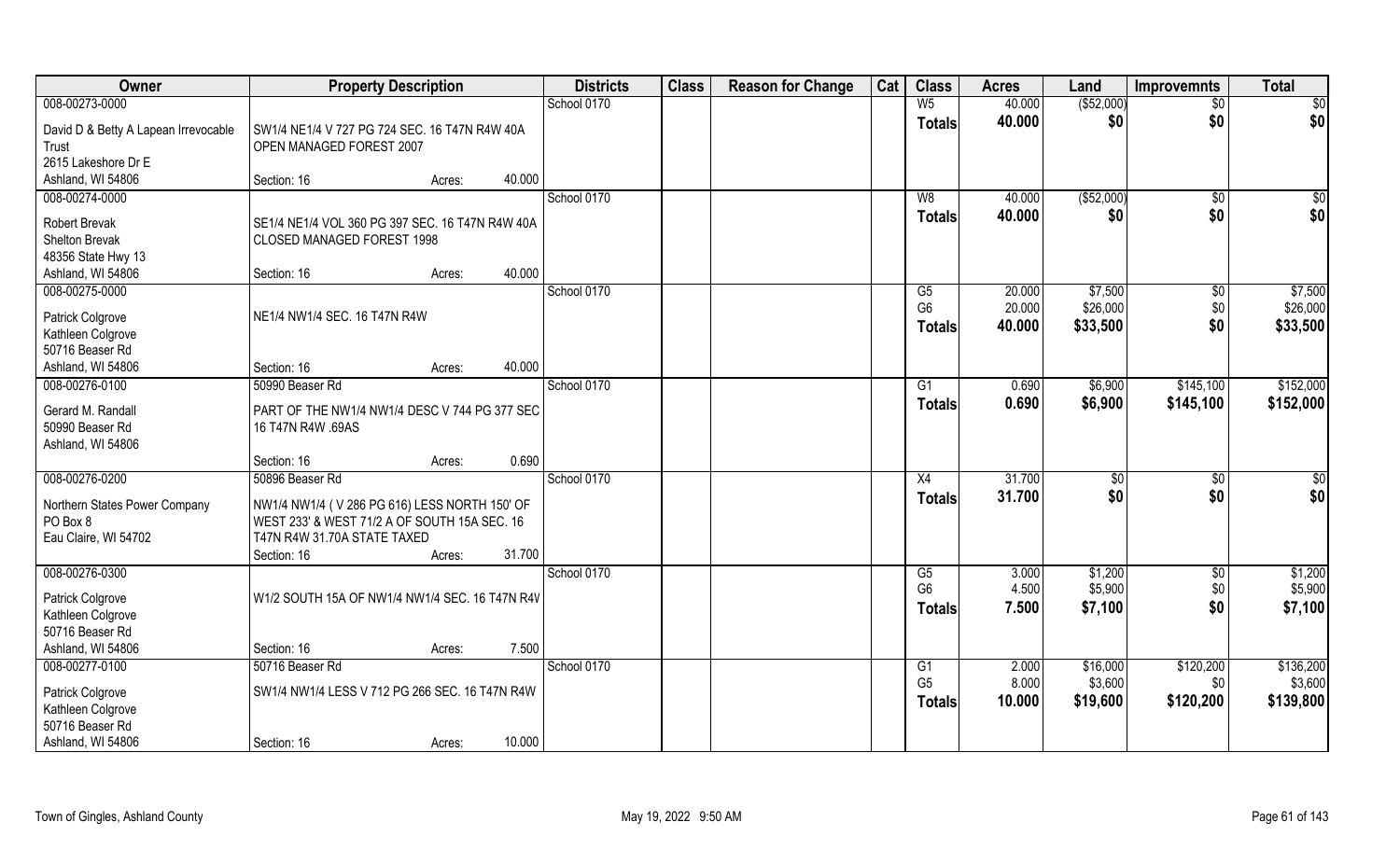| Owner                                     | <b>Property Description</b>                 |                  | <b>Districts</b> | <b>Class</b> | <b>Reason for Change</b> | Cat | <b>Class</b>    | <b>Acres</b> | Land            | <b>Improvemnts</b> | <b>Total</b> |
|-------------------------------------------|---------------------------------------------|------------------|------------------|--------------|--------------------------|-----|-----------------|--------------|-----------------|--------------------|--------------|
| 008-00277-0300                            | 50566 Beaser Rd                             |                  | School 0170      |              |                          |     | $\overline{G1}$ | 2.000        | \$16,000        | \$270,400          | \$286,400    |
| Peter J. Wasson                           | PART OF THE SW1/4 NW1/4 DESC IN DOC #345300 |                  |                  |              |                          |     | G <sub>5</sub>  | 3.340        | \$1,500         | \$0                | \$1,500      |
| Sarah M. Wasson                           | WITH EASEMENT SEC. 16 T47N R4W              |                  |                  |              |                          |     | <b>Totals</b>   | 5.340        | \$17,500        | \$270,400          | \$287,900    |
| 50566 Beaser Rd                           |                                             |                  |                  |              |                          |     |                 |              |                 |                    |              |
| Ashland, WI 54806                         | Section: 16                                 | Acres:           | 5.340            |              |                          |     |                 |              |                 |                    |              |
| 008-00277-0400                            | 50572 Beaser Rd                             |                  | School 0170      |              |                          |     | $\overline{G1}$ | 2.000        | \$16,000        | \$174,800          | \$190,800    |
| Daniel Meller                             | PART OF THE SW1/4 NW1/4 DESC DOC #339580    |                  |                  |              |                          |     | G <sub>5</sub>  | 17.320       | \$7,800         | \$0                | \$7,800      |
| <b>Traci Meller</b>                       | SEC. 16 T47N R4W 19.32AS                    |                  |                  |              |                          |     | <b>Totals</b>   | 19.320       | \$23,800        | \$174,800          | \$198,600    |
| 50572 Beaser Rd                           |                                             |                  |                  |              |                          |     |                 |              |                 |                    |              |
| Ashland, WI 54806                         | Section: 16                                 | 19.320<br>Acres: |                  |              |                          |     |                 |              |                 |                    |              |
| 008-00277-0500                            | Beaser Rd                                   |                  | School 0170      |              |                          |     | G1              | 1.000        | \$10,000        | $\sqrt[6]{}$       | \$10,000     |
| Daniel Meller                             | PART OF THE SW1/4 NW1/4 WITH EASEMENT DESC  |                  |                  |              |                          |     | G <sub>5</sub>  | 4.340        | \$2,000         | \$0                | \$2,000      |
| <b>Traci Meller</b>                       | DOC #339581 SEC. 16 T47N R4W 5.34AS         |                  |                  |              |                          |     | <b>Totals</b>   | 5.340        | \$12,000        | \$0                | \$12,000     |
| 50572 Beaser Rd                           |                                             |                  |                  |              |                          |     |                 |              |                 |                    |              |
| Ashland, WI 54806                         | Section: 16                                 | Acres:           | 5.340            |              |                          |     |                 |              |                 |                    |              |
| 008-00278-0000                            |                                             |                  | School 0170      |              |                          |     | G5              | 10.000       | \$3,800         | $\sqrt[6]{3}$      | \$3,800      |
| Patrick Colgrove                          | SE1/4 NW1/4 SEC. 16 T47N R4W                |                  |                  |              |                          |     | G <sub>6</sub>  | 30.000       | \$39,000        | \$0                | \$39,000     |
| Kathleen Colgrove                         |                                             |                  |                  |              |                          |     | <b>Totals</b>   | 40.000       | \$42,800        | \$0                | \$42,800     |
| 50716 Beaser Rd                           |                                             |                  |                  |              |                          |     |                 |              |                 |                    |              |
| Ashland, WI 54806                         | Section: 16                                 | 40.000<br>Acres: |                  |              |                          |     |                 |              |                 |                    |              |
| 008-00279-0000                            |                                             |                  | School 0170      |              |                          |     | G5              | 9.000        | \$3,200         | $\frac{1}{2}$      | \$3,200      |
| Raymond Korpela                           | NE1/4 SW1/4 SEC. 16 T47N R4W                |                  |                  |              |                          |     | G <sub>6</sub>  | 31.000       | \$40,300        | \$0                | \$40,300     |
| Cindy Korpela                             |                                             |                  |                  |              |                          |     | <b>Totals</b>   | 40.000       | \$43,500        | \$0                | \$43,500     |
| 62372 Butterworth Rd                      |                                             |                  |                  |              |                          |     |                 |              |                 |                    |              |
| Ashland, WI 54806                         | Section: 16                                 | 40.000<br>Acres: |                  |              |                          |     |                 |              |                 |                    |              |
| 008-00280-0100                            |                                             |                  | School 0170      |              |                          |     | G5              | 12.000       | \$4,900         | \$0                | \$4,900      |
|                                           |                                             |                  |                  |              |                          |     | G <sub>6</sub>  | 6.840        | \$8,900         | \$0                | \$8,900      |
| Raymond Korpela                           | NW1/4 SW1/4 LESS DOC #184504 & S1/2 SEC. 16 |                  |                  |              |                          |     | <b>Totals</b>   | 18.840       | \$13,800        | \$0                | \$13,800     |
| 62372 Butterworth Rd<br>Ashland, WI 54806 | <b>T47N R4W</b>                             |                  |                  |              |                          |     |                 |              |                 |                    |              |
|                                           | Section: 16                                 | 18.840<br>Acres: |                  |              |                          |     |                 |              |                 |                    |              |
| 008-00280-0200                            | 50430 Beaser Rd                             |                  | School 0170      |              |                          |     | X4              | 1.160        | $\overline{50}$ | $\overline{50}$    | \$0          |
|                                           |                                             |                  |                  |              |                          |     | <b>Totals</b>   | 1.160        | \$0             | \$0                | \$0          |
| Great Lakes Gas Transmission Limited      | 225' SQUARE PARCEL IN NW1/4 SW1/4 DESC IN V |                  |                  |              |                          |     |                 |              |                 |                    |              |
| Partnership<br>5250 Corporate Dr          | 429 PG 666 STATE TAXED SEC. 16 T47N R4W     |                  |                  |              |                          |     |                 |              |                 |                    |              |
| Troy, MI 48098                            | Section: 16                                 | Acres:           | 1.160            |              |                          |     |                 |              |                 |                    |              |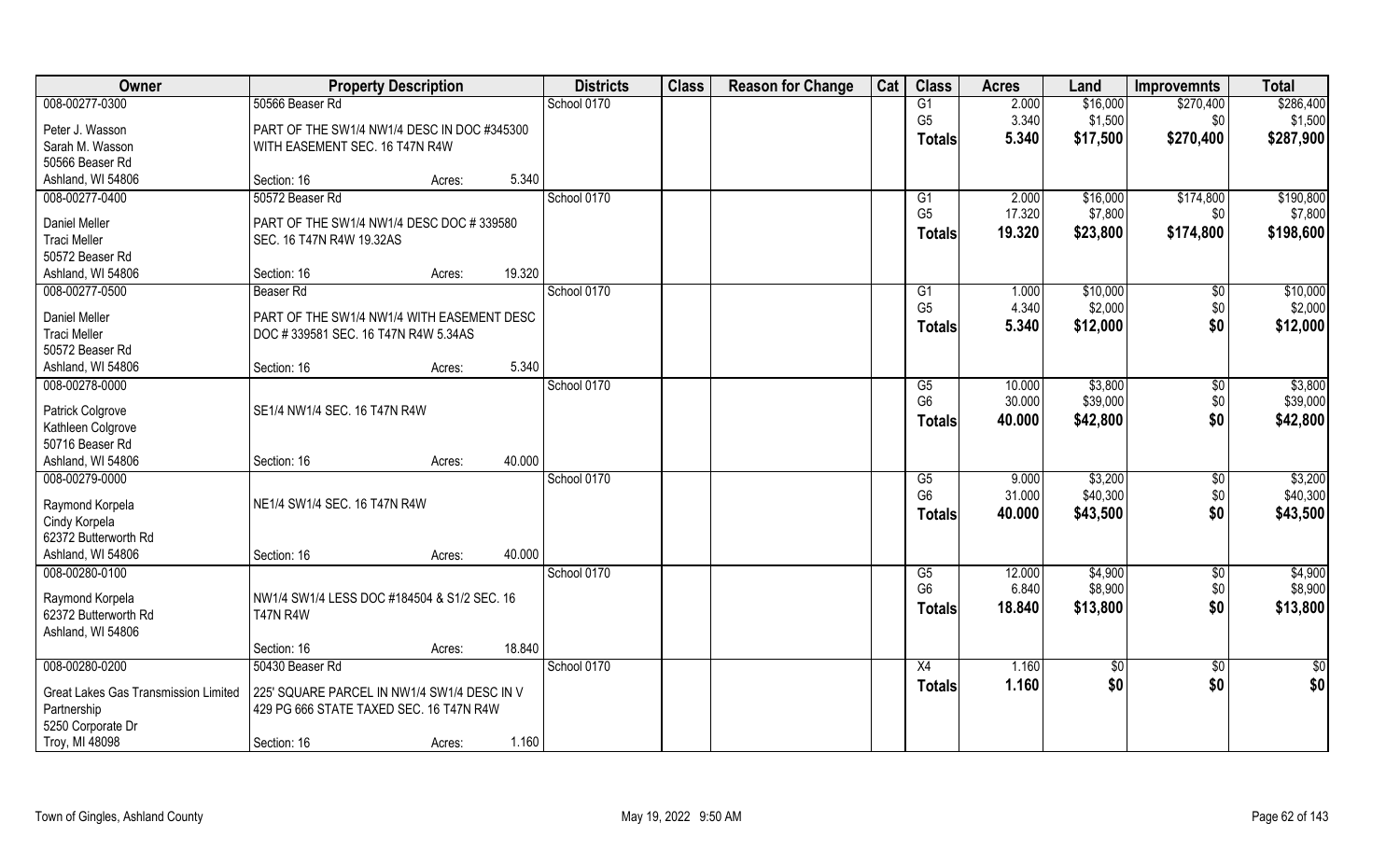| Owner                                         | <b>Property Description</b>                      |        |        | <b>Districts</b> | <b>Class</b> | <b>Reason for Change</b> | Cat | <b>Class</b>                     | <b>Acres</b>    | Land                | <b>Improvemnts</b> | <b>Total</b>        |
|-----------------------------------------------|--------------------------------------------------|--------|--------|------------------|--------------|--------------------------|-----|----------------------------------|-----------------|---------------------|--------------------|---------------------|
| 008-00280-0300                                | 50268 Beaser Rd                                  |        |        | School 0170      |              |                          |     | G1                               | 2.000           | \$16,000            | \$114,800          | \$130,800           |
| <b>Lindsey Stadler</b>                        | S1/2 S1/2 NW1/4 SW1/4 SEC. 16 T47N R4W 10A V 697 |        |        |                  |              |                          |     | G <sub>5</sub>                   | 8.000           | \$3,000             | \$0                | \$3,000             |
| <b>Robert Stadler</b>                         | PG 860 & V 704 PG 329                            |        |        |                  |              |                          |     | <b>Totals</b>                    | 10.000          | \$19,000            | \$114,800          | \$133,800           |
| 50268 Beaser Rd                               |                                                  |        |        |                  |              |                          |     |                                  |                 |                     |                    |                     |
| Ashland, WI 54806                             | Section: 16                                      | Acres: | 10.000 |                  |              |                          |     |                                  |                 |                     |                    |                     |
| 008-00280-0400                                | 50324 Beaser Rd                                  |        |        | School 0170      |              |                          |     | G1                               | 2.000           | \$16,000            | \$213,700          | \$229,700           |
| Steven Moore                                  | N1/2 S1/2 NW1/4 SW1/4 SEC. 16 T47N R4W           |        |        |                  |              |                          |     | G <sub>5</sub>                   | 8.000           | \$2,800             | \$0                | \$2,800             |
| Wendy Moore                                   |                                                  |        |        |                  |              |                          |     | <b>Totals</b>                    | 10.000          | \$18,800            | \$213,700          | \$232,500           |
| 50324 Beaser Rd                               |                                                  |        |        |                  |              |                          |     |                                  |                 |                     |                    |                     |
| Ashland, WI 54806                             | Section: 16                                      | Acres: | 10.000 |                  |              |                          |     |                                  |                 |                     |                    |                     |
| 008-00281-0100                                | 50144 Beaser Rd                                  |        |        | School 0170      |              |                          |     | G <sub>1</sub>                   | 2.000           | \$16,000            | \$65,800           | \$81,800            |
|                                               |                                                  |        |        |                  |              |                          |     | G <sub>5</sub>                   | 18.000          | \$6,800             | \$0                | \$6,800             |
| Diana Anderson et al                          | W1/2 SW1/4 SW1/4 SEC. 16 T47N R4W 20A V 658 PG   |        |        |                  |              |                          |     | <b>Totals</b>                    | 20.000          | \$22,800            | \$65,800           | \$88,600            |
| c/o Bruce & Janet Chmielak<br>50144 Beaser Rd | 210 LIFE ESTATE BRUCE & JANET CHMIELAK           |        |        |                  |              |                          |     |                                  |                 |                     |                    |                     |
| Ashland, WI 54806                             | Section: 16                                      | Acres: | 20.000 |                  |              |                          |     |                                  |                 |                     |                    |                     |
| 008-00281-0200                                | 62154 Butterworth Rd                             |        |        | School 0170      |              |                          |     | G1                               | 2.000           | \$16,000            | \$159,600          | \$175,600           |
|                                               |                                                  |        |        |                  |              |                          |     | G <sub>5</sub>                   | 18.000          | \$6,800             | \$0                | \$6,800             |
| <b>Travis Larson</b>                          | E1/2 SW1/4 SW1/4 SEC. 16 T47N R4W 20A V 729 PG   |        |        |                  |              |                          |     | <b>Totals</b>                    | 20,000          | \$22,800            | \$159,600          | \$182,400           |
| Nancy Larson                                  | 897                                              |        |        |                  |              |                          |     |                                  |                 |                     |                    |                     |
| 62154 Butterworth Rd                          |                                                  |        |        |                  |              |                          |     |                                  |                 |                     |                    |                     |
| Ashland, WI 54806                             | Section: 16                                      | Acres: | 20.000 |                  |              |                          |     |                                  |                 |                     |                    |                     |
| 008-00282-0000                                | 62372 Butterworth Rd                             |        |        | School 0170      |              |                          |     | G <sub>1</sub><br>G <sub>5</sub> | 2.000<br>12.000 | \$16,000<br>\$4,200 | \$77,500           | \$93,500<br>\$4,200 |
| Raymond Korpela                               | SE1/4 SW1/4 SEC. 16 T47N R4W                     |        |        |                  |              |                          |     | G <sub>6</sub>                   | 26.000          | \$33,800            | \$0<br>\$0         | \$33,800            |
| Cindy Korpela                                 |                                                  |        |        |                  |              |                          |     | <b>Totals</b>                    | 40.000          | \$54,000            | \$77,500           | \$131,500           |
| 62372 Butterworth Rd                          |                                                  |        |        |                  |              |                          |     |                                  |                 |                     |                    |                     |
| Ashland, WI 54806                             | Section: 16                                      | Acres: | 40.000 |                  |              |                          |     |                                  |                 |                     |                    |                     |
| 008-00283-0000                                |                                                  |        |        | School 0170      |              |                          |     | W8                               | 40.000          | (\$52,000)          | \$0                | $rac{1}{6}$         |
| Robert Brevak                                 | NE1/4 SE1/4 VOL 360 PG 397 SEC. 16 T47N R4W 40A  |        |        |                  |              |                          |     | <b>Totals</b>                    | 40.000          | \$0                 | \$0                | \$0                 |
| Shelton Brevak                                | CLOSED MANAGED FOREST 1998                       |        |        |                  |              |                          |     |                                  |                 |                     |                    |                     |
| 48356 State Hwy 13                            |                                                  |        |        |                  |              |                          |     |                                  |                 |                     |                    |                     |
| Ashland, WI 54806                             | Section: 16                                      | Acres: | 40.000 |                  |              |                          |     |                                  |                 |                     |                    |                     |
| 008-00284-0000                                |                                                  |        |        | School 0170      |              |                          |     | G4                               | 3.000           | \$400               | $\overline{50}$    | \$400               |
| William J Tuttle Irrevocable Trust            | NW1/4 SE1/4 V 434 PG 920 SEC. 16 T47N R4W        |        |        |                  |              |                          |     | G <sub>5</sub> M                 | 37.000          | \$27,800            | \$0                | \$27,800            |
| 715 4th Ave W                                 |                                                  |        |        |                  |              |                          |     | Totals                           | 40.000          | \$28,200            | \$0                | \$28,200            |
| Ashland, WI 54806                             |                                                  |        |        |                  |              |                          |     |                                  |                 |                     |                    |                     |
|                                               | Section: 16                                      | Acres: | 40.000 |                  |              |                          |     |                                  |                 |                     |                    |                     |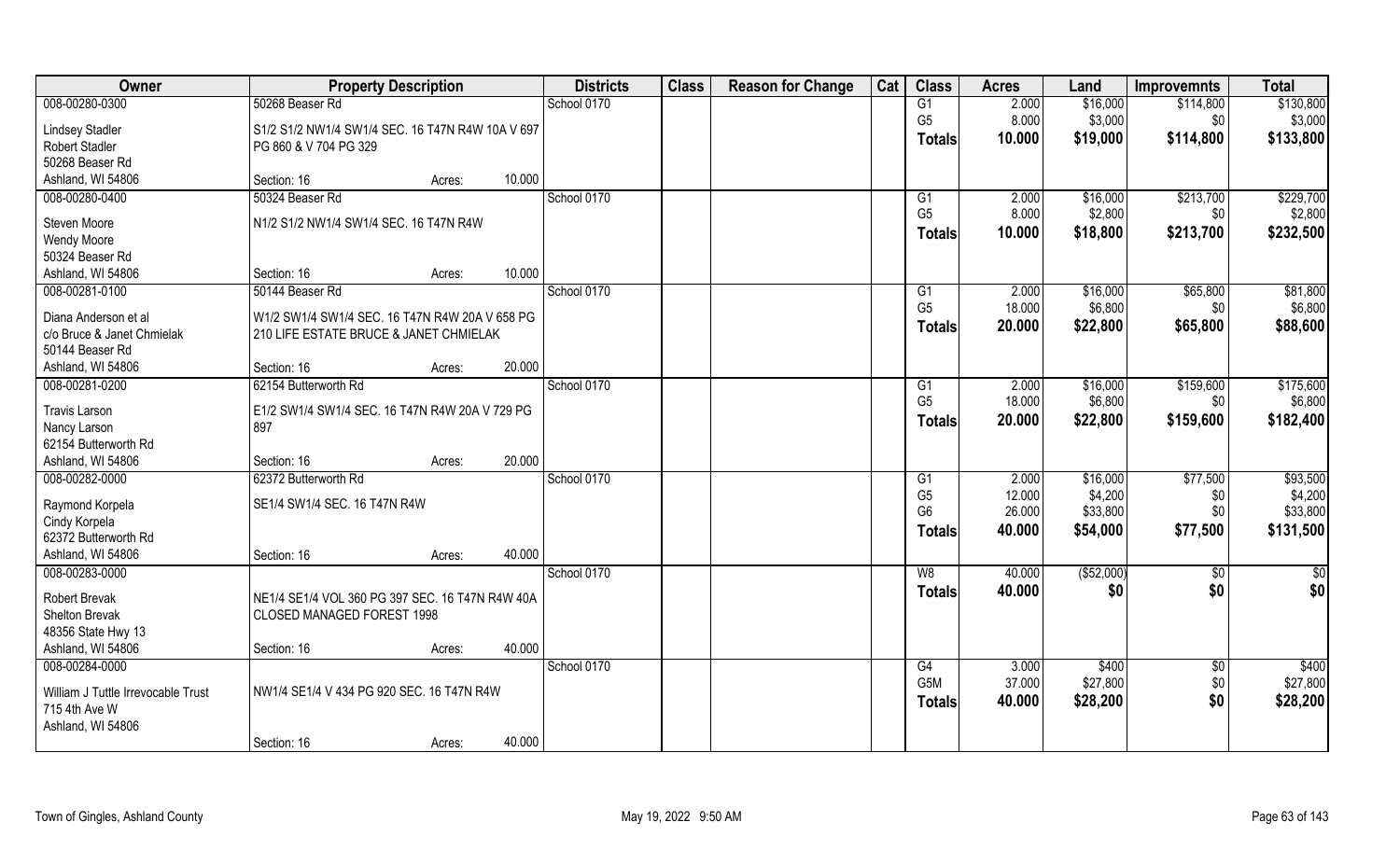| Owner                | <b>Property Description</b>                      | <b>Districts</b> | <b>Class</b> | <b>Reason for Change</b> | Cat  | <b>Class</b>                       | <b>Acres</b>    | Land             | <b>Improvemnts</b> | <b>Total</b>     |
|----------------------|--------------------------------------------------|------------------|--------------|--------------------------|------|------------------------------------|-----------------|------------------|--------------------|------------------|
| 008-00285-0100       | 62652 Butterworth Rd                             | School 0170      |              |                          |      | G1                                 | 2.000           | \$16,000         | \$102,700          | \$118,700        |
| Sue E. Griffiths     | EAST 330' OF SW1/4 SE1/4 SEC. 16 T47N R4W 10A V  |                  |              |                          |      | G <sub>6</sub>                     | 8.000           | \$12,000         | \$0                | \$12,000         |
| 62652 Butterworth Rd | 721 PG 782                                       |                  |              |                          |      | <b>Totals</b>                      | 10.000          | \$28,000         | \$102,700          | \$130,700        |
| Ashland, WI 54806    |                                                  |                  |              |                          |      |                                    |                 |                  |                    |                  |
|                      | 10.000<br>Section: 16<br>Acres:                  |                  |              |                          |      |                                    |                 |                  |                    |                  |
| 008-00285-0200       | 62550 Butterworth Rd                             | School 0170      | G4           | Ag use land              | -5   | G1                                 | 2.000           | \$13,000         | \$135,200          | \$148,200        |
| William J. Tuttle    | SW1/4 SE1/4 EXCEPT EAST 330' V 434 PG 920 SEC.   |                  |              |                          |      | G4                                 | 23.500          | \$2,700          | \$0                | \$2,700          |
| 62550 Butterworth Rd | 16 T47N R4W                                      |                  |              |                          |      | G <sub>5</sub><br>G <sub>5</sub> M | 0.500<br>4.000  | \$100<br>\$3,000 | \$0<br>\$0         | \$100<br>\$3,000 |
| Ashland, WI 54806    |                                                  |                  |              |                          |      | <b>Totals</b>                      | 30.000          | \$18,800         | \$135,200          | \$154,000        |
|                      | 30.000<br>Section: 16<br>Acres:                  |                  |              |                          |      |                                    |                 |                  |                    |                  |
| 008-00286-0000       | 62834 Butterworth Rd                             | School 0170      |              |                          |      | G <sub>1</sub>                     | 2.000           | \$16,000         | \$184,600          | \$200,600        |
| <b>Robert Brevak</b> | SE1/4 SE1/4 VOL 360 PG 397 SEC. 16 T47N R4W 40A  |                  |              |                          |      | G <sub>6</sub><br>W7               | 3.000<br>35.000 | \$3,900          | \$0<br>\$0         | \$3,900          |
| Shelton Brevak       | 35A OPEN MANAGED FOREST 1998                     |                  |              |                          |      |                                    | 40.000          | (\$45,500)       |                    | \$0              |
| 48356 State Hwy 13   |                                                  |                  |              |                          |      | <b>Totals</b>                      |                 | \$19,900         | \$184,600          | \$204,500        |
| Ashland, WI 54806    | 40.000<br>Section: 16<br>Acres:                  |                  |              |                          |      |                                    |                 |                  |                    |                  |
| 008-00287-0100       | 50871 Beaser Rd                                  | School 0170      |              |                          |      | G1                                 | 2.000           | \$16,000         | \$135,200          | \$151,200        |
| Thomas J. Marincel   | S1/2 NE1/4 NE1/4 VOL 405 PG 110 SEC. 17 T47N R4W |                  |              |                          |      | G <sub>6</sub>                     | 18.000          | \$27,000         | \$0                | \$27,000         |
| 50871 Beaser Rd      |                                                  |                  |              |                          |      | <b>Totals</b>                      | 20.000          | \$43,000         | \$135,200          | \$178,200        |
| Ashland, WI 54806    |                                                  |                  |              |                          |      |                                    |                 |                  |                    |                  |
|                      | 20.000<br>Section: 17<br>Acres:                  |                  |              |                          |      |                                    |                 |                  |                    |                  |
| 008-00287-0200       |                                                  | School 0170      |              |                          |      | $\overline{G6}$                    | 5.000           | \$7,500          | \$0                | \$7,500          |
| Thomas J. Marincel   | S1/2 NE1/4 NE1/4 NE1/4 SEC. 17 T47N R4W          |                  |              |                          |      | <b>Totals</b>                      | 5.000           | \$7,500          | \$0                | \$7,500          |
| 50871 Beaser Rd      |                                                  |                  |              |                          |      |                                    |                 |                  |                    |                  |
| Ashland, WI 54806    |                                                  |                  |              |                          |      |                                    |                 |                  |                    |                  |
|                      | 5.000<br>Section: 17<br>Acres:                   |                  |              |                          |      |                                    |                 |                  |                    |                  |
| 008-00287-0300       |                                                  | School 0170      |              |                          |      | G6                                 | 15.000          | \$22,500         | \$0                | \$22,500         |
| Thomas J. Marincel   | NE1/4 NE1/4 LESS THE S1/2 & LESS THE S1/2 NE1/4  |                  |              |                          |      | <b>Totals</b>                      | 15.000          | \$22,500         | \$0                | \$22,500         |
| 50871 Beaser Rd      | <b>SEC. 17 T47N R4W</b>                          |                  |              |                          |      |                                    |                 |                  |                    |                  |
| Ashland, WI 54806    |                                                  |                  |              |                          |      |                                    |                 |                  |                    |                  |
|                      | 15.000<br>Section: 17<br>Acres:                  |                  |              |                          |      |                                    |                 |                  |                    |                  |
| 008-00288-0000       |                                                  | School 0170      | G4           | Ag use land              | $-5$ | G4                                 | 40.000          | \$6,000          | $\overline{50}$    | \$6,000          |
| Carol Lumberg        | NW1/4 NE1/4 SEC. 17 T47N R4W                     |                  |              |                          |      | <b>Totals</b>                      | 40.000          | \$6,000          | \$0                | \$6,000          |
| 2705 Beaser Ave      |                                                  |                  |              |                          |      |                                    |                 |                  |                    |                  |
| Ashland, WI 54806    |                                                  |                  |              |                          |      |                                    |                 |                  |                    |                  |
|                      | 40.000<br>Section: 17<br>Acres:                  |                  |              |                          |      |                                    |                 |                  |                    |                  |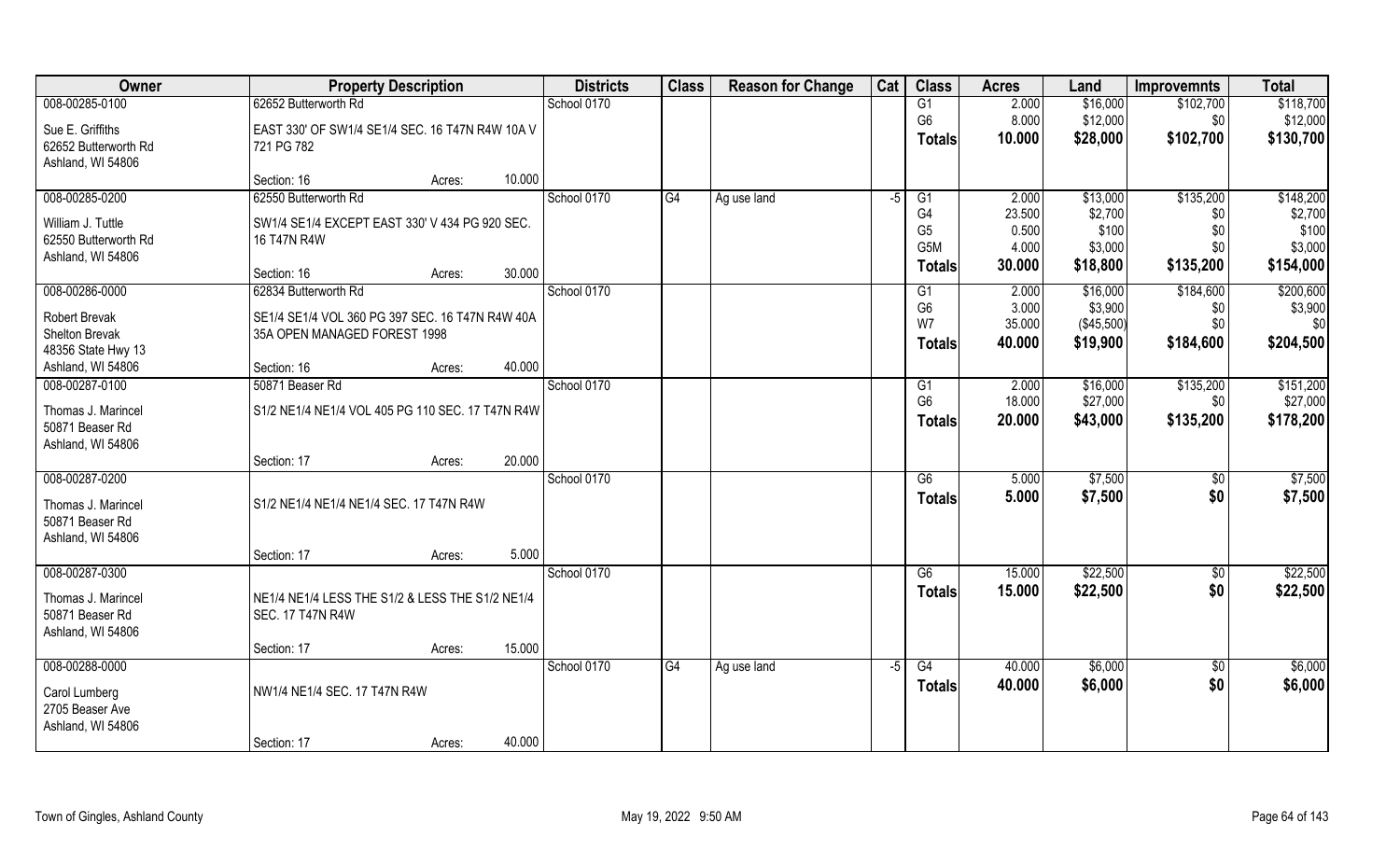| Owner                            | <b>Property Description</b>                       |        |        | <b>Districts</b> | <b>Class</b> | <b>Reason for Change</b> | Cat | <b>Class</b>                     | <b>Acres</b>    | Land                | <b>Improvemnts</b> | <b>Total</b>        |
|----------------------------------|---------------------------------------------------|--------|--------|------------------|--------------|--------------------------|-----|----------------------------------|-----------------|---------------------|--------------------|---------------------|
| 008-00289-0100                   |                                                   |        |        | School 0170      |              |                          |     | G5                               | 5.000           | \$1,900             | $\overline{50}$    | \$1,900             |
| Thomas J. Marincel               | N1/2 SW1/4 NE1/4 SEC. 17 T47N R4W                 |        |        |                  |              |                          |     | G <sub>6</sub>                   | 15.000          | \$19,500            | \$0                | \$19,500            |
| 50871 Beaser Rd                  |                                                   |        |        |                  |              |                          |     | <b>Totals</b>                    | 20.000          | \$21,400            | \$0                | \$21,400            |
| Ashland, WI 54806                |                                                   |        |        |                  |              |                          |     |                                  |                 |                     |                    |                     |
|                                  | Section: 17                                       | Acres: | 20.000 |                  |              |                          |     |                                  |                 |                     |                    |                     |
| 008-00289-0200                   | 50561 Beaser Rd                                   |        |        | School 0170      |              |                          |     | G1                               | 2.000           | \$16,000            | \$683,100          | \$699,100           |
| Richard O Hansen Revocable Trust | S1/2 SW1/4 NE1/4 SEC. 17 T47N R4W                 |        |        |                  |              |                          |     | G <sub>5</sub><br>G <sub>6</sub> | 3.000<br>15.000 | \$1,100<br>\$19,500 | \$0<br>\$0         | \$1,100<br>\$19,500 |
| 50561 Beaser Rd                  |                                                   |        |        |                  |              |                          |     | <b>Totals</b>                    | 20.000          | \$36,600            | \$683,100          | \$719,700           |
| Ashland, WI 54806                |                                                   |        |        |                  |              |                          |     |                                  |                 |                     |                    |                     |
|                                  | Section: 17                                       | Acres: | 20.000 |                  |              |                          |     |                                  |                 |                     |                    |                     |
| 008-00290-0100                   | 50653 Beaser Rd                                   |        |        | School 0170      | G1           | Garage @ v75% complete   | 2   | G1                               | 2.000           | \$16,000            | \$130,900          | \$146,900           |
| Richard A. Wallach               | S1/2 N1/2 SE1/4 NE1/4 SEC 17 T47N R4W             |        |        |                  |              |                          |     | G <sub>6</sub>                   | 8.000<br>10.000 | \$10,400            | \$0                | \$10,400            |
| Barri Wallach                    |                                                   |        |        |                  |              |                          |     | <b>Totals</b>                    |                 | \$26,400            | \$130,900          | \$157,300           |
| 50653 Beaser Rd                  |                                                   |        |        |                  |              |                          |     |                                  |                 |                     |                    |                     |
| Ashland, WI 54806                | Section: 17                                       | Acres: | 10.000 |                  |              |                          |     |                                  |                 |                     |                    |                     |
| 008-00290-0200                   |                                                   |        |        | School 0170      |              |                          |     | G6                               | 5.000           | \$6,500             | \$0                | \$6,500             |
| Thomas J. Marincel               | N1/2 N1/2 SE1/4 NE1/4 LESS VOL 401 PG 79 (VOL 405 |        |        |                  |              |                          |     | <b>Totals</b>                    | 5.000           | \$6,500             | \$0                | \$6,500             |
| 50871 Beaser Rd                  | PG 110) SEC. 17 T47N R4W 5A                       |        |        |                  |              |                          |     |                                  |                 |                     |                    |                     |
| Ashland, WI 54806                |                                                   |        |        |                  |              |                          |     |                                  |                 |                     |                    |                     |
|                                  | Section: 17                                       | Acres: | 5.000  |                  |              |                          |     |                                  |                 |                     |                    |                     |
| 008-00290-0300                   |                                                   |        |        | School 0170      |              |                          |     | $\overline{G6}$                  | 10.000          | \$11,500            | \$0                | \$11,500            |
| Richard O Hansen Revocable Trust | S1/2 SE1/4 NE1/4 LESS E1/2 SEC. 17 T47N R4W 30'   |        |        |                  |              |                          |     | <b>Totals</b>                    | 10.000          | \$11,500            | \$0                | \$11,500            |
| 50561 Beaser Rd                  | <b>EASEMENT</b>                                   |        |        |                  |              |                          |     |                                  |                 |                     |                    |                     |
| Ashland, WI 54806                |                                                   |        |        |                  |              |                          |     |                                  |                 |                     |                    |                     |
|                                  | Section: 17                                       | Acres: | 10.000 |                  |              |                          |     |                                  |                 |                     |                    |                     |
| 008-00290-0400                   | 50589 Beaser Rd                                   |        |        | School 0170      |              |                          |     | G1                               | 5.000           | \$22,000            | \$62,600           | \$84,600            |
| Cassandra L. Brackin             | E1/2 N1/2 S1/2 SE1/4 NE1/4 SEC. 17 T47N R4W 5A V  |        |        |                  |              |                          |     | <b>Totals</b>                    | 5.000           | \$22,000            | \$62,600           | \$84,600            |
| 50589 Beaser Rd                  | 701 PG 797                                        |        |        |                  |              |                          |     |                                  |                 |                     |                    |                     |
| Ashland, WI 54806                |                                                   |        |        |                  |              |                          |     |                                  |                 |                     |                    |                     |
|                                  | Section: 17                                       | Acres: | 5.000  |                  |              |                          |     |                                  |                 |                     |                    |                     |
| 008-00290-0500                   |                                                   |        |        | School 0170      |              |                          |     | G1<br>G <sub>6</sub>             | 1.000<br>4.000  | \$2,400<br>\$2,600  | \$6,300<br>\$0     | \$8,700<br>\$2,600  |
| Robert Reader                    | PT OF N1/2 N1/2 SE1/4 NE1/4 V 446 PG 456 SEC. 17  |        |        |                  |              |                          |     | <b>Totals</b>                    | 5.000           | \$5,000             | \$6,300            | \$11,300            |
| Sue Reader                       | <b>T47N R4W 5A</b>                                |        |        |                  |              |                          |     |                                  |                 |                     |                    |                     |
| 1200 Vaughn Ave                  |                                                   |        |        |                  |              |                          |     |                                  |                 |                     |                    |                     |
| Ashland, WI 54806                | Section: 17                                       | Acres: | 5.000  |                  |              |                          |     |                                  |                 |                     |                    |                     |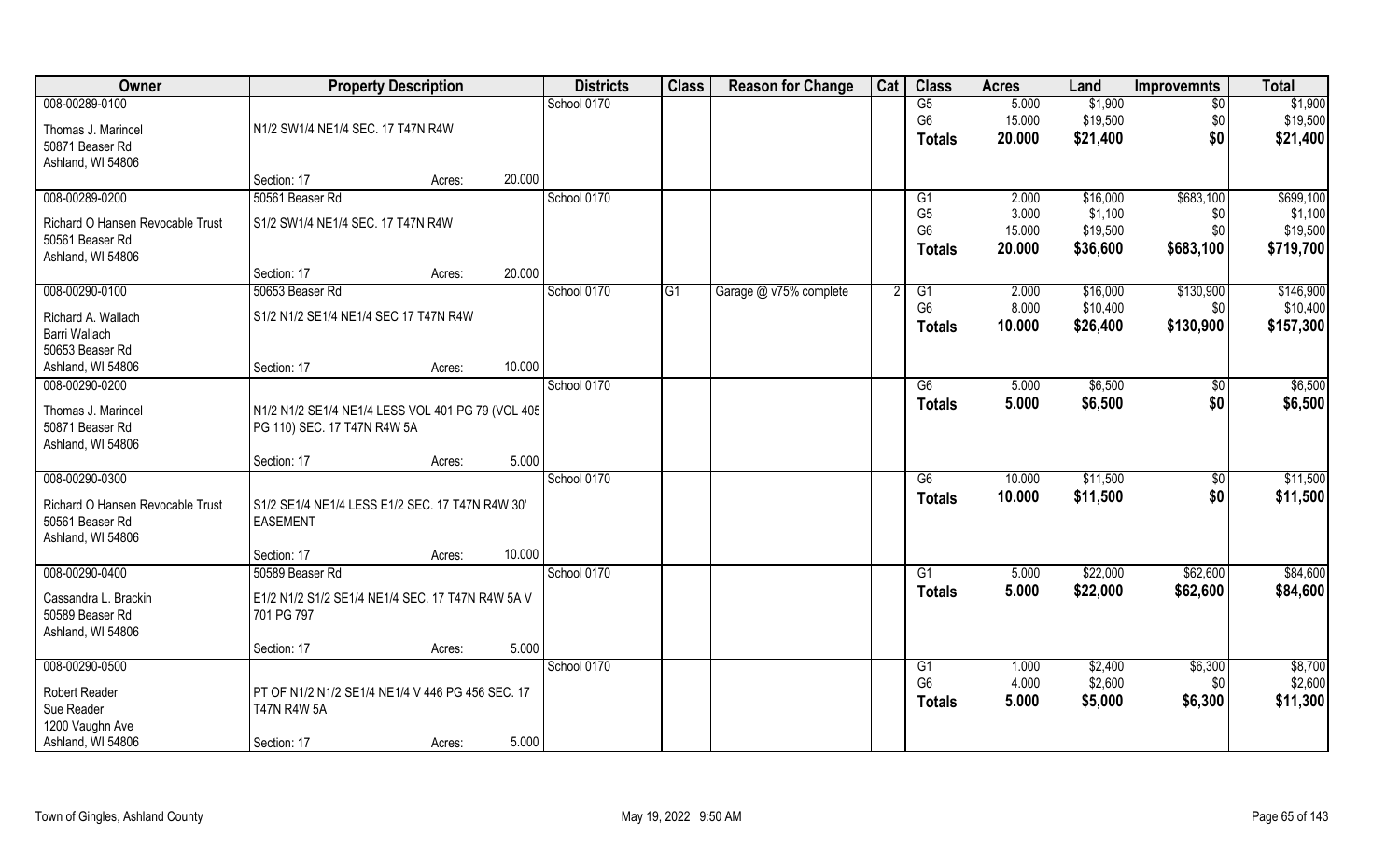| Owner                                             | <b>Property Description</b>                                          |        | <b>Districts</b> | <b>Class</b> | <b>Reason for Change</b> | Cat  | <b>Class</b>     | <b>Acres</b> | Land     | <b>Improvemnts</b>  | <b>Total</b> |
|---------------------------------------------------|----------------------------------------------------------------------|--------|------------------|--------------|--------------------------|------|------------------|--------------|----------|---------------------|--------------|
| 008-00290-0600                                    | 50525 Beaser Rd                                                      |        | School 0170      |              |                          |      | G1               | 5.000        | \$22,000 | \$100,300           | \$122,300    |
| Richard O Hansen Revocable Trust                  | E1/2 S1/2 S1/2 SE1/4 NE1/4 SEC. 17 T47N R4W                          |        |                  |              |                          |      | <b>Totals</b>    | 5.000        | \$22,000 | \$100,300           | \$122,300    |
| 50561 Beaser Rd                                   |                                                                      |        |                  |              |                          |      |                  |              |          |                     |              |
| Ashland, WI 54806                                 |                                                                      |        |                  |              |                          |      |                  |              |          |                     |              |
|                                                   | Section: 17<br>Acres:                                                | 5.000  |                  |              |                          |      |                  |              |          |                     |              |
| 008-00291-0100                                    |                                                                      |        | School 0170      | G4           | Ag use land              | $-5$ | G4               | 20.000       | \$3,000  | \$0                 | \$3,000      |
| Carol Lumberg                                     | E1/2 NE1/4 NW1/4 SEC. 17 T47N R4W                                    |        |                  |              |                          |      | <b>Totals</b>    | 20.000       | \$3,000  | \$0                 | \$3,000      |
| 2705 Beaser Ave                                   |                                                                      |        |                  |              |                          |      |                  |              |          |                     |              |
| Ashland, WI 54806                                 |                                                                      |        |                  |              |                          |      |                  |              |          |                     |              |
|                                                   | Section: 17<br>Acres:                                                | 20.000 |                  |              |                          |      |                  |              |          |                     |              |
| 008-00291-0200                                    |                                                                      |        | School 0170      | G4           | Ag use land              | -5   | G4               | 15.000       | \$2,300  | $\sqrt[6]{}$<br>\$0 | \$2,300      |
| Carol Lumberg                                     | W1/2 NE1/4 NW1/4 LESS NORTHWEST 5A SEC. 17                           |        |                  |              |                          |      | <b>Totals</b>    | 15.000       | \$2,300  |                     | \$2,300      |
| 2705 Beaser Ave                                   | T47N R4W 15A V 662 PG 945                                            |        |                  |              |                          |      |                  |              |          |                     |              |
| Ashland, WI 54806                                 |                                                                      | 15.000 |                  |              |                          |      |                  |              |          |                     |              |
| 008-00291-0300                                    | Section: 17<br>Acres:<br>61245 E Summit Rd                           |        | School 0170      |              |                          |      | G1               | 2.000        | \$16,000 | \$119,700           | \$135,700    |
|                                                   |                                                                      |        |                  |              |                          |      | G <sub>4</sub>   | 3.000        | \$500    | \$0                 | \$500        |
| Ralph Mashlan Jr                                  | NORTHWEST 5A OF W1/2 NE1/4 NW1/4 V 572 PG 233                        |        |                  |              |                          |      | <b>Totals</b>    | 5.000        | \$16,500 | \$119,700           | \$136,200    |
| Tina Mashlan                                      | SEC. 17 T47N R4W S-1483                                              |        |                  |              |                          |      |                  |              |          |                     |              |
| 61245 E Summitt Rd<br>Ashland, WI 54806           | Section: 17<br>Acres:                                                | 5.000  |                  |              |                          |      |                  |              |          |                     |              |
| 008-00292-0100                                    | 61079 Summit Rd                                                      |        | School 0170      |              |                          |      | G1               | 2.940        | \$18,800 | \$122,400           | \$141,200    |
|                                                   |                                                                      |        |                  |              |                          |      | <b>Totals</b>    | 2.940        | \$18,800 | \$122,400           | \$141,200    |
| Matthew M. Maday                                  | PART OF NW1/4 NW1/4 DESC IN VOL 386 PG 384                           |        |                  |              |                          |      |                  |              |          |                     |              |
| 61079 E Summit Rd<br>Ashland, WI 54806            | (HWY-1.5A) SEC. 17 T47N R4W                                          |        |                  |              |                          |      |                  |              |          |                     |              |
|                                                   | Section: 17<br>Acres:                                                | 2.940  |                  |              |                          |      |                  |              |          |                     |              |
| 008-00292-0200                                    | 61117 Summit Rd                                                      |        | School 0170      |              |                          |      | G1               | 2.000        | \$16,000 | \$94,400            | \$110,400    |
|                                                   |                                                                      |        |                  |              |                          |      | G <sub>4</sub>   | 5.000        | \$800    | \$0                 | \$800        |
| Deron W. Austin et al<br>c/o Edwin & Donna Austin | PART OF NW1/4 NW1/4 DESC IN V 747 PG 248 SEC.<br>17 T47N R4W 12.02A  |        |                  |              |                          |      | G <sub>5</sub> M | 5.020        | \$3,800  | \$0                 | \$3,800      |
| 61117 Summit Rd E                                 |                                                                      |        |                  |              |                          |      | <b>Totals</b>    | 12.020       | \$20,600 | \$94,400            | \$115,000    |
| Ashland, WI 54806                                 | Section: 17<br>Acres:                                                | 12.020 |                  |              |                          |      |                  |              |          |                     |              |
| 008-00292-0300                                    | 61051 Summit Rd                                                      |        | School 0170      |              |                          |      | G1               | 2.560        | \$17,700 | \$218,200           | \$235,900    |
|                                                   |                                                                      |        |                  |              |                          |      | <b>Totals</b>    | 2.560        | \$17,700 | \$218,200           | \$235,900    |
| James Hagstrom<br>Holly Hagstrom                  | PART OF NW1/4 NW1/4 DESC IN VOL 398 PG 473<br>SEC. 17 T47N R4W 2.56A |        |                  |              |                          |      |                  |              |          |                     |              |
| 61051 Summit Rd                                   |                                                                      |        |                  |              |                          |      |                  |              |          |                     |              |
| Ashland, WI 54806                                 | Section: 17<br>Acres:                                                | 2.560  |                  |              |                          |      |                  |              |          |                     |              |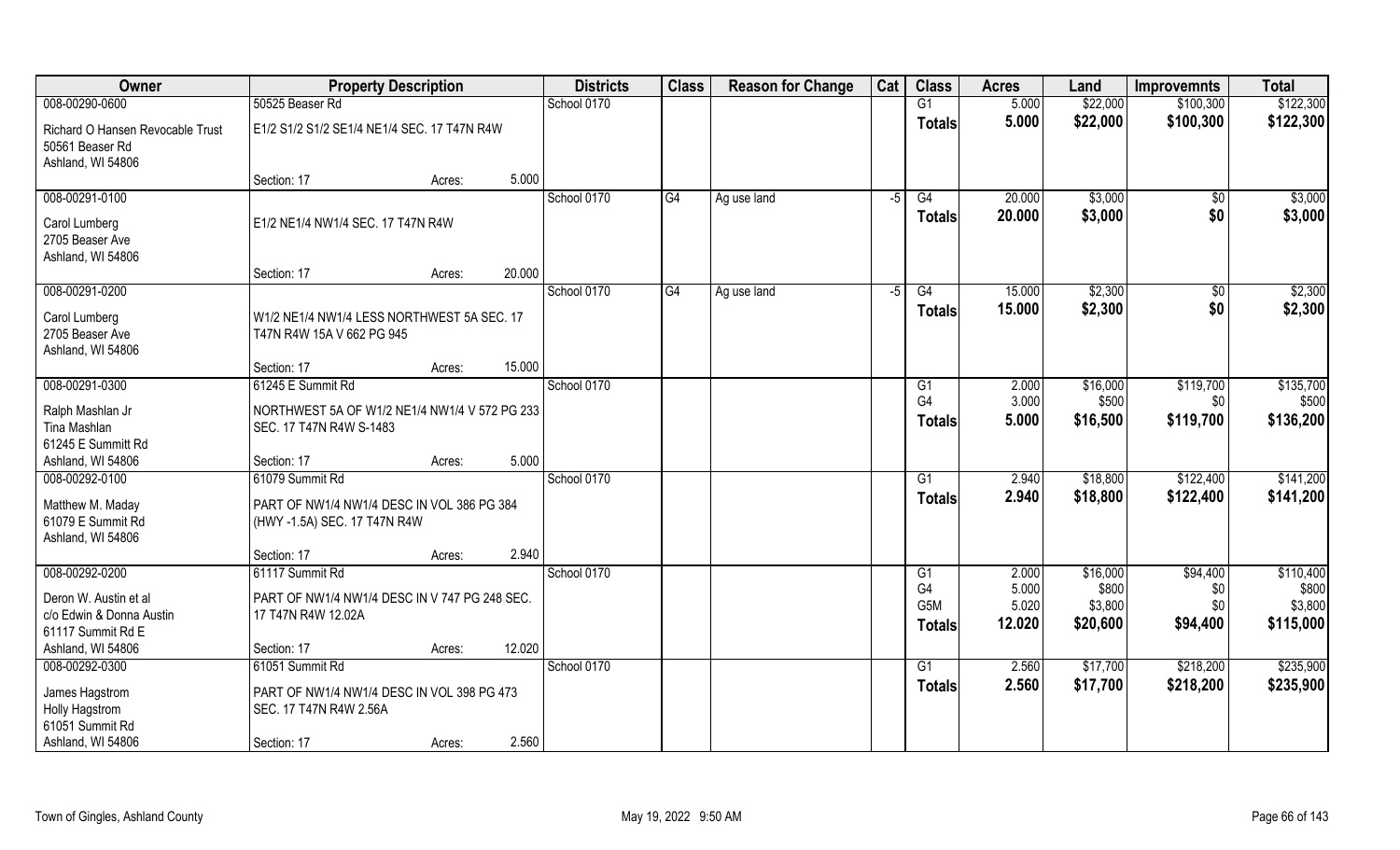| Owner                                                            | <b>Property Description</b>                                                                                    | <b>Districts</b> | <b>Class</b> | <b>Reason for Change</b> | Cat | <b>Class</b>    | <b>Acres</b> | Land     | <b>Improvemnts</b> | <b>Total</b> |
|------------------------------------------------------------------|----------------------------------------------------------------------------------------------------------------|------------------|--------------|--------------------------|-----|-----------------|--------------|----------|--------------------|--------------|
| 008-00292-0400                                                   | 50926 State Hwy 112                                                                                            | School 0170      |              |                          |     | G1              | 1.000        | \$10,000 | \$102,200          | \$112,200    |
| Kenneth Deragon Jr<br>Cheri Deragon                              | PART OF NW1/4 NW1/4 DESC IN VOL 467 PG 693<br>SEC. 17 T47N R4W 1A                                              |                  |              |                          |     | <b>Totals</b>   | 1.000        | \$10,000 | \$102,200          | \$112,200    |
| 50926 State Hwy 112                                              |                                                                                                                |                  |              |                          |     |                 |              |          |                    |              |
| Ashland, WI 54806                                                | 1.000<br>Section: 17<br>Acres:                                                                                 |                  |              |                          |     |                 |              |          |                    |              |
| 008-00292-0500                                                   | 50902 State Hwy 112                                                                                            | School 0170      |              |                          |     | G1              | 1.370        | \$12,200 | \$88,500           | \$100,700    |
| <b>Brett Martinsen</b><br>Laura Martinsen<br>50902 State Hwy 112 | PART OF NW1/4 NW1/4 DESC IN DOC #341685 SEC.<br>17 T47N R4W 1.37A                                              |                  |              |                          |     | Totals          | 1.370        | \$12,200 | \$88,500           | \$100,700    |
| Ashland, WI 54806                                                | Section: 17<br>Acres:                                                                                          | 1.370            |              |                          |     |                 |              |          |                    |              |
| 008-00292-0600                                                   | 50894 State Hwy 112                                                                                            | School 0170      |              |                          |     | G1              | 1.370        | \$12,200 | \$138,900          | \$151,100    |
| Cody Larson<br>Lydia Larson<br>2429 Marquette St                 | PART OF NW1/4 NW1/4 DESC IN DOC #356135 SEC.<br>17 T47N R4W                                                    |                  |              |                          |     | <b>Totals</b>   | 1.370        | \$12,200 | \$138,900          | \$151,100    |
| Eau Claire, WI 54703                                             | Section: 17<br>Acres:                                                                                          | 1.370            |              |                          |     |                 |              |          |                    |              |
| 008-00292-0700                                                   | 50858 State Hwy 112                                                                                            | School 0170      |              |                          |     | G1              | 5.730        | \$23,100 | \$76,900           | \$100,000    |
| Orville Swanson et al<br>4 Victoria Ln<br>Ashland, WI 54806      | PART OF NW1/4 NW1/4 DESC IN VOL 415 PG 228 LIFI<br>ESTATE PATRICIA & ORVILLE SWANSON SEC. 17<br>T47N R4W 5.73A |                  |              |                          |     | <b>Totals</b>   | 5.730        | \$23,100 | \$76,900           | \$100,000    |
|                                                                  | 5.730<br>Section: 17<br>Acres:                                                                                 |                  |              |                          |     |                 |              |          |                    |              |
| 008-00292-0800                                                   | 50840 State Hwy 112                                                                                            | School 0170      |              |                          |     | $\overline{G2}$ | 1.600        | \$13,600 | \$86,500           | \$100, 100   |
| Tamara L. Kolesar<br>606 20th Ave W<br>Ashland, WI 54806         | PART OF NW1/4 NW1/4 DESC IN V 596 PG 583 & V<br>628 PG 654 & V 654 PG 789 SEC. 17 T47N R4W 1.6A                |                  |              |                          |     | <b>Totals</b>   | 1.600        | \$13,600 | \$86,500           | \$100,100    |
|                                                                  | 1.600<br>Section: 17<br>Acres:                                                                                 |                  |              |                          |     |                 |              |          |                    |              |
| 008-00292-0900                                                   | 50764 State Hwy 112                                                                                            | School 0170      |              |                          |     | G2              | 10.000       | \$60,000 | \$51,900           | \$111,900    |
| Lisa A. Hovarter<br>65370 State Hwy 63<br>Mason, WI 54856        | SOUTH 10A OF NW1/4 NW1/4 SEC. 17 T47N R4W                                                                      |                  |              |                          |     | <b>Totals</b>   | 10.000       | \$60,000 | \$51,900           | \$111,900    |
|                                                                  | 10.000<br>Section: 17<br>Acres:                                                                                |                  |              |                          |     |                 |              |          |                    |              |
| 008-00293-0100                                                   | 50726 State Hwy 112                                                                                            | School 0170      |              |                          |     | $\overline{G1}$ | 1.700        | \$12,100 | \$106,300          | \$118,400    |
| Keith J. Burns<br>50726 State Hwy 112<br>Ashland, WI 54806       | PART OF THE SW1/4 NW1/4 DESC IN V 741 PG 691<br>SEC. 17 T47N R4W 1.7A                                          |                  |              |                          |     | <b>Totals</b>   | 1.700        | \$12,100 | \$106,300          | \$118,400    |
|                                                                  | Section: 17<br>Acres:                                                                                          | 1.700            |              |                          |     |                 |              |          |                    |              |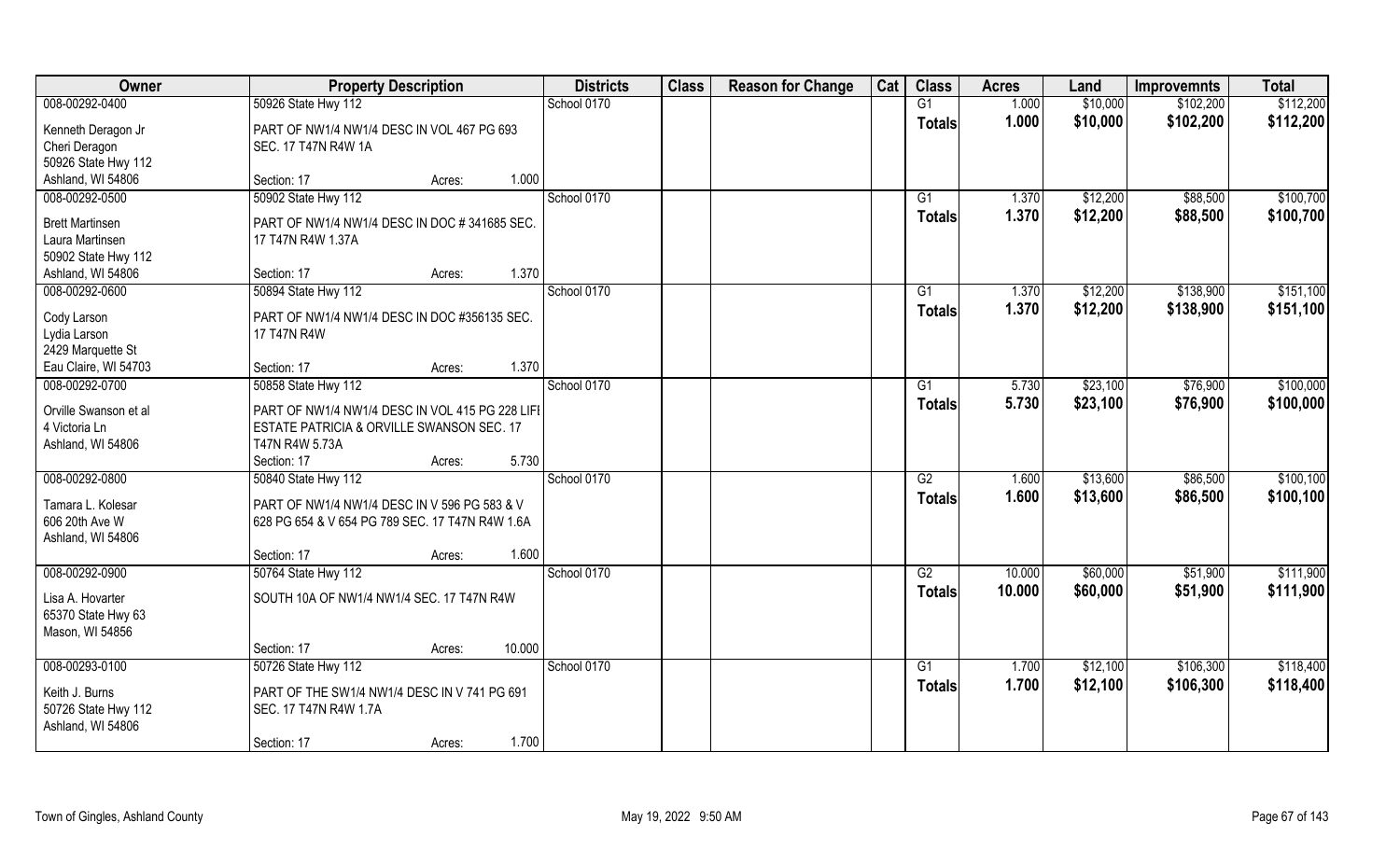| Owner                                                     |                                                                                                    | <b>Property Description</b> |        | <b>Districts</b> | <b>Class</b> | <b>Reason for Change</b> | Cat  | <b>Class</b>                    | <b>Acres</b>    | Land             | <b>Improvemnts</b> | <b>Total</b>     |
|-----------------------------------------------------------|----------------------------------------------------------------------------------------------------|-----------------------------|--------|------------------|--------------|--------------------------|------|---------------------------------|-----------------|------------------|--------------------|------------------|
| 008-00293-0200                                            | State Hwy 112                                                                                      |                             |        | School 0170      |              |                          |      | G2                              | 2.000           | \$16,000         | \$0                | \$16,000         |
| Aci Sanborn Pit LLC<br>1721 3rd St W<br>Ashland, WI 54806 | PART OF SW1/4 NW1/4 DESC IN DOC #344680 SEC.<br>17 T47N R4W                                        |                             |        |                  |              |                          |      | <b>Totals</b>                   | 2.000           | \$16,000         | \$0                | \$16,000         |
|                                                           | Section: 17                                                                                        | Acres:                      | 2.000  |                  |              |                          |      |                                 |                 |                  |                    |                  |
| 008-00293-0300                                            | 50708 State Hwy 112                                                                                |                             |        | School 0170      |              |                          |      | G2                              | 1.450           | \$12,700         | \$50,700           | \$63,400         |
| Robert Melin<br>1318 Macarthur Ave<br>Ashland, WI 54806   | PART OF SW1/4 NW1/4 DESC IN VOL 315 PG 68 SEC.<br>17 T47N R4W 1.45A                                |                             |        |                  |              |                          |      | <b>Totals</b>                   | 1.450           | \$12,700         | \$50,700           | \$63,400         |
|                                                           | Section: 17                                                                                        | Acres:                      | 1.450  |                  |              |                          |      |                                 |                 |                  |                    |                  |
| 008-00293-0400                                            | State Hwy 112                                                                                      |                             |        | School 0170      |              |                          |      | G2                              | 3.660           | \$20,000         | \$38,700           | \$58,700         |
| Lake Shore Buses Inc.<br>PO Box 106<br>Ashland, WI 54806  | PART OF SW1/4 NW1/4 DESC IN V 383 PG 163 LESS \<br>522 PG 27 SEC. 17 T47N R4W 3.66A                |                             |        |                  |              |                          |      | <b>Totals</b>                   | 3.660           | \$20,000         | \$38,700           | \$58,700         |
|                                                           | Section: 17                                                                                        | Acres:                      | 3.660  |                  |              |                          |      |                                 |                 |                  |                    |                  |
| 008-00293-0500                                            |                                                                                                    |                             |        | School 0170      |              |                          |      | G2                              | 1.100           | \$6,400          | $\sqrt[6]{}$       | \$6,400          |
| Lake Shore Buses Inc.<br>PO Box 106<br>Ashland, WI 54806  | PART OF SW1/4 NW1/4 DESC IN V 303 PG 187 & V 33<br>PG 318 LESS V 456 PG 645 SEC. 17 T47N R4W 1.10A |                             |        |                  |              |                          |      | <b>Totals</b>                   | 1.100           | \$6,400          | \$0                | \$6,400          |
|                                                           | Section: 17                                                                                        | Acres:                      | 1.100  |                  |              |                          |      |                                 |                 |                  |                    |                  |
| 008-00293-0600                                            | State Hwy 112                                                                                      |                             |        | School 0170      |              |                          |      | $\overline{G2}$                 | 2.000           | \$16,000         | \$193,200          | \$209,200        |
| Lake Shore Buses Inc.<br>PO Box 106<br>Ashland, WI 54806  | PART OF SW1/4 NW1/4 DESC IN V 287 PG 512 & V 28<br>PG 217 & V 333 PG 318 SEC. 17 T47N R4W 2A       |                             |        |                  |              |                          |      | <b>Totals</b>                   | 2.000           | \$16,000         | \$193,200          | \$209,200        |
|                                                           | Section: 17                                                                                        | Acres:                      | 2.000  |                  |              |                          |      |                                 |                 |                  |                    |                  |
| 008-00293-0700                                            |                                                                                                    |                             |        | School 0170      | G4           | Ag use land              | $-5$ | G4                              | 25.250          | \$3,800          | \$0                | \$3,800          |
| David Ochsenbauer<br>214 13th Ave E<br>Ashland, WI 54806  | SOUTH 26A SW1/4 NW1/4 VOL 393 PG 582 SEC. 17<br><b>T47N R4W 26A</b>                                |                             |        |                  |              |                          |      | G <sub>5</sub><br><b>Totals</b> | 0.750<br>26.000 | \$200<br>\$4,000 | \$0<br>\$0         | \$200<br>\$4,000 |
|                                                           | Section: 17                                                                                        | Acres:                      | 26.000 |                  |              |                          |      |                                 |                 |                  |                    |                  |
| 008-00293-0800                                            |                                                                                                    |                             |        | School 0170      |              |                          |      | G2                              | 0.390           | \$2,300          | $\overline{50}$    | \$2,300          |
| Robert Melin<br>Carol Melin<br>1318 Macarthur Ave         | PART OF SW1/4 NW1/4 DESC IN V 522 PG 27 SEC. 17<br>T47N R4W .39A                                   |                             |        |                  |              |                          |      | <b>Totals</b>                   | 0.390           | \$2,300          | \$0                | \$2,300          |
| Ashland, WI 54806                                         | Section: 17                                                                                        | Acres:                      | 0.390  |                  |              |                          |      |                                 |                 |                  |                    |                  |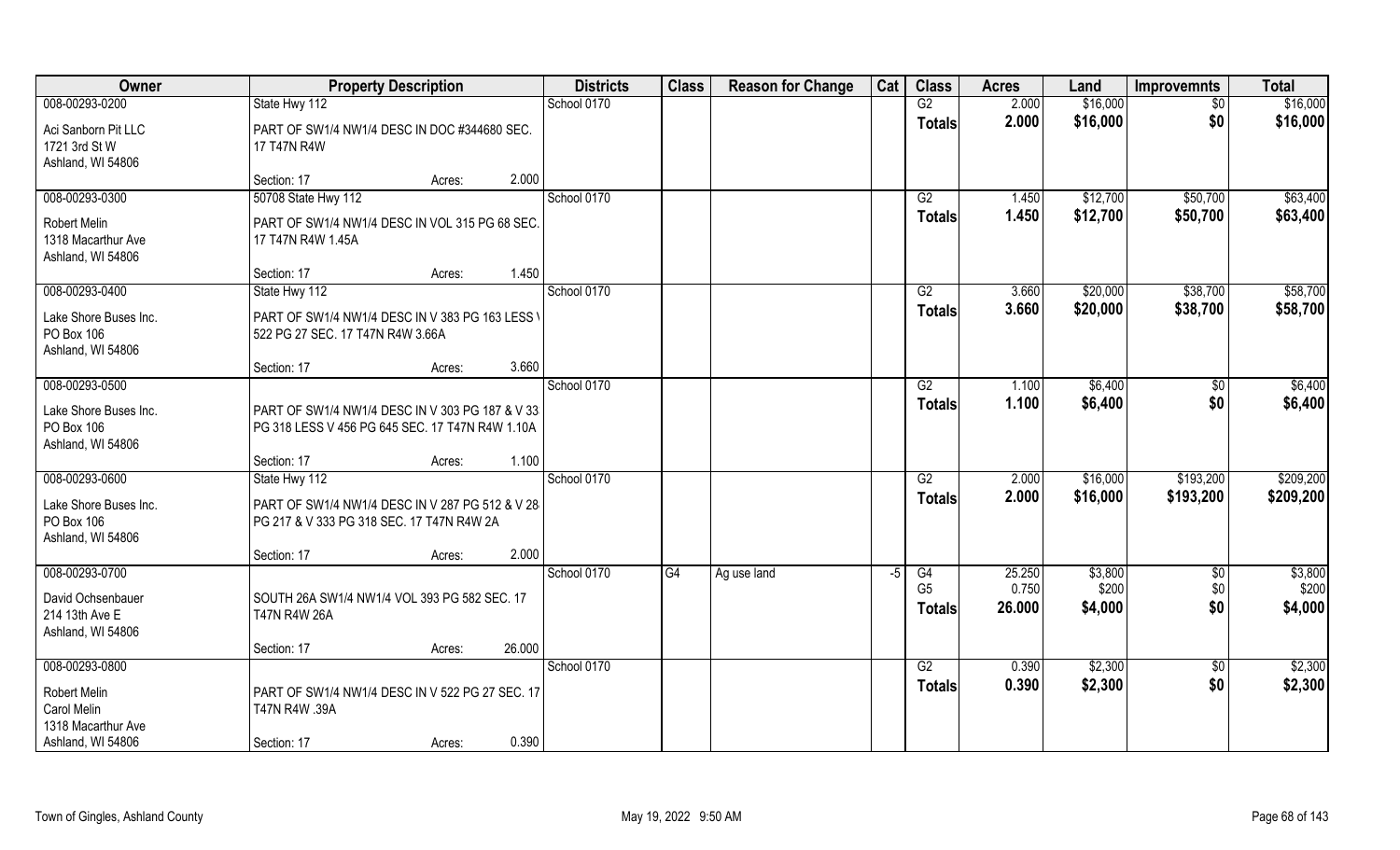| Owner                                                                                        | <b>Property Description</b>                                                                                                                                                                            | <b>Districts</b> | <b>Class</b> | <b>Reason for Change</b> | Cat  | <b>Class</b>                                                              | <b>Acres</b>                                | Land                                                  | <b>Improvemnts</b>                                | <b>Total</b>                                             |
|----------------------------------------------------------------------------------------------|--------------------------------------------------------------------------------------------------------------------------------------------------------------------------------------------------------|------------------|--------------|--------------------------|------|---------------------------------------------------------------------------|---------------------------------------------|-------------------------------------------------------|---------------------------------------------------|----------------------------------------------------------|
| 008-00294-0100<br>David Ochsenbauer<br>214 13th Ave E                                        | SE1/4 NW1/4 LESS NORTH 460.01' SEC. 17 T47N R4W                                                                                                                                                        | School 0170      | G4           | Ag use land              | $-5$ | G4<br>G <sub>5</sub><br><b>Totals</b>                                     | 25.670<br>0.500<br>26.170                   | \$3,900<br>\$100<br>\$4,000                           | $\overline{50}$<br>\$0<br>\$0                     | \$3,900<br>\$100<br>\$4,000                              |
| Ashland, WI 54806                                                                            | 26.170<br>Section: 17<br>Acres:                                                                                                                                                                        |                  |              |                          |      |                                                                           |                                             |                                                       |                                                   |                                                          |
| 008-00294-0200<br><b>Mathy Construction Company</b><br>PO Box 189<br>Onalaska, WI 54650-0189 | 50660 State Highway 112<br>PART OF SW1/4 NW1/4 DESC V 624 PG 188 & NORTH<br>460.01' OF SE1/4 NW1/4 DESC V 624 PG 188 LESS V<br>456 PG 816 SEC. 17 T47N R4W MFG ROLL<br>12.723<br>Section: 17<br>Acres: | School 0170      |              |                          |      | G3<br>Totals                                                              | 12.720<br>12.720                            | \$0<br>\$0                                            | \$0<br>\$0                                        | $\frac{6}{3}$<br>\$0                                     |
| 008-00294-0300<br><b>Mathy Construction Company</b><br>PO Box 189<br>Onalaska, WI 54650-0189 | 50656 State Highway 112<br>PART OF SE1/4 NW1/4 DESC IN V 456 PG 816 SEC. 17<br>T47N R4W MFG ROLL<br>2.107<br>Section: 17<br>Acres:                                                                     | School 0170      |              |                          |      | G3<br><b>Totals</b>                                                       | 2.110<br>2.110                              | \$0<br>\$0                                            | $\sqrt{6}$<br>\$0                                 | $\overline{50}$<br>\$0                                   |
| 008-00295-0000<br>David Ochsenbauer<br>214 13th Ave E<br>Ashland, WI 54806                   | NE1/4 SW1/4 SEC. 17 T47N R4W<br>40.000<br>Section: 17<br>Acres:                                                                                                                                        | School 0170      | G4           | Ag use land              | $-5$ | G4<br>G5M<br><b>Totals</b>                                                | 18.000<br>22.000<br>40.000                  | \$2,700<br>\$14,300<br>\$17,000                       | \$0<br>\$0<br>\$0                                 | \$2,700<br>\$14,300<br>\$17,000                          |
| 008-00296-0000<br>David Ochsenbauer<br>214 13th Ave E<br>Ashland, WI 54806                   | NW1/4 SW1/4 LESS HWY -1.2A VOL 393 PG 582 SEC.<br>17 T47N R4W 38.80A<br>38.800<br>Section: 17<br>Acres:                                                                                                | School 0170      | G4           | Ag use land              | $-5$ | $\overline{G4}$<br>G <sub>5</sub><br>G5M<br><b>Totals</b>                 | 35.000<br>0.800<br>3.000<br>38.800          | \$5,300<br>\$100<br>\$2,300<br>\$7,700                | \$0<br>\$0<br>\$0<br>\$0                          | \$5,300<br>\$100<br>\$2,300<br>\$7,700                   |
| 008-00297-0100<br>David Ochsenbauer<br>214 13th Ave E<br>Ashland, WI 54806                   | N1/2 S1/2 SW1/4 LESS HWY - 71A & LESS S 3/4 SEC.<br>17 T47N R4W 19.69A<br>19.690<br>Section: 17<br>Acres:                                                                                              | School 0170      | G4           | Ag use land              | $-5$ | G4<br>G5M<br><b>Totals</b>                                                | 9.000<br>10.690<br>19.690                   | \$1,400<br>\$7,000<br>\$8,400                         | \$0<br>\$0<br>\$0                                 | \$1,400<br>\$7,000<br>\$8,400                            |
| 008-00297-0200<br>Meyer Family Revocable Trust<br>50164 State Hwy 112<br>Ashland, WI 54806   | 50164 State Hwy 112<br>S1/2 N1/2 SW1/4 SW1/4, S1/2 N1/2 SE1/4 SW1/4 & N1/.<br>SW1/4 SW1/4 SW1/4 LESS V 293 P 309 (VOL 418 PG<br>697) SEC. 17 T47N R4W<br>22.560<br>Section: 17<br>Acres:               | School 0170      | G4           | Ag use land              | -5   | G1<br>G <sub>2</sub><br>G <sub>4</sub><br>G <sub>6</sub><br><b>Totals</b> | 2.000<br>1.000<br>6.000<br>13.560<br>22.560 | \$14,400<br>\$10,000<br>\$700<br>\$17,600<br>\$42,700 | \$165,900<br>\$128,300<br>\$0<br>\$0<br>\$294,200 | \$180,300<br>\$138,300<br>\$700<br>\$17,600<br>\$336,900 |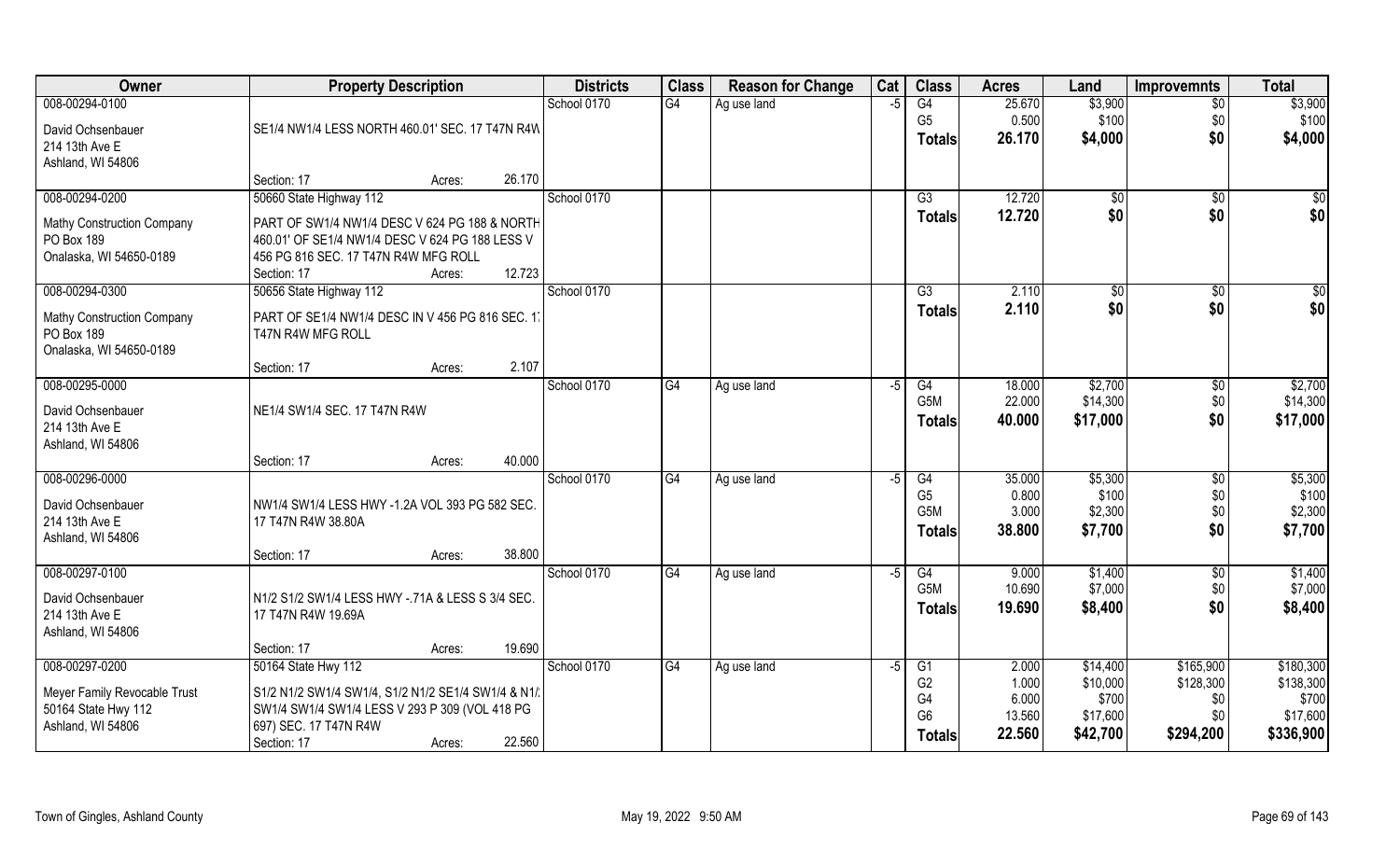| Owner                      | <b>Property Description</b>                      | <b>Districts</b> | <b>Class</b> | <b>Reason for Change</b> | Cat | <b>Class</b>    | <b>Acres</b> | Land     | <b>Improvemnts</b> | <b>Total</b> |
|----------------------------|--------------------------------------------------|------------------|--------------|--------------------------|-----|-----------------|--------------|----------|--------------------|--------------|
| 008-00297-0300             | State Hwy 112                                    | School 0170      |              |                          |     | G1              | 5.580        | \$20,600 | \$80,900           | \$101,500    |
| Lee Family Revocable Trust | S1/2 SW1/4 SW1/4 SW1/4 & PART N1/2 SW1/4 SW1/4   |                  |              |                          |     | <b>Totals</b>   | 5.580        | \$20,600 | \$80,900           | \$101,500    |
| 50094 State Hwy 112        | SW1/4 LESS SOUTH 66' SW1/4 SW1/4 VOL 412 PG 51.  |                  |              |                          |     |                 |              |          |                    |              |
| Ashland, WI 54806          | <b>SEC. 17 T47N R4W</b>                          |                  |              |                          |     |                 |              |          |                    |              |
|                            | 5.580<br>Section: 17<br>Acres:                   |                  |              |                          |     |                 |              |          |                    |              |
| 008-00297-0400             | State Hwy 112                                    | School 0170      |              |                          |     | G5              | 10.000       | \$3,700  | \$0                | \$3,700      |
| Lee Family Revocable Trust | SE1/4 SW1/4 SW1/4 & S 66' OF SW1/4 SW1/4 SW1/4 & |                  |              |                          |     | G <sub>6</sub>  | 21.000       | \$27,300 | \$0                | \$27,300     |
| 50094 State Hwy 112        | S1/2 SE1/4 SW1/4 SEC. 17 T47N R4W                |                  |              |                          |     | <b>Totals</b>   | 31.000       | \$31,000 | \$0                | \$31,000     |
| Ashland, WI 54806          |                                                  |                  |              |                          |     |                 |              |          |                    |              |
|                            | 31.000<br>Section: 17<br>Acres:                  |                  |              |                          |     |                 |              |          |                    |              |
| 008-00298-0100             | 50401 Beaser Rd                                  | School 0170      |              |                          |     | G1              | 5.000        | \$22,000 | \$101,300          | \$123,300    |
| <b>Tomara Wood</b>         | SE1/4 N1/2 NE1/4 SE1/4 SEC. 17 T47N R4W          |                  |              |                          |     | <b>Totals</b>   | 5.000        | \$22,000 | \$101,300          | \$123,300    |
| 50401 Beaser Rd            |                                                  |                  |              |                          |     |                 |              |          |                    |              |
| Ashland, WI 54806          |                                                  |                  |              |                          |     |                 |              |          |                    |              |
|                            | 5.000<br>Section: 17<br>Acres:                   |                  |              |                          |     |                 |              |          |                    |              |
| 008-00298-0200             | 50481 Beaser Rd                                  | School 0170      |              |                          |     | G <sub>1</sub>  | 2.000        | \$16,000 | \$148,400          | \$164,400    |
| Robert M. Klamerus Jr      | N1/2 NE1/4 SE1/4 LESS SE1/4 SEC. 17 T47N R4W     |                  |              |                          |     | G <sub>5</sub>  | 9.000        | \$4,500  | \$0                | \$4,500      |
| 50481 Beaser Rd            |                                                  |                  |              |                          |     | G <sub>6</sub>  | 4.000        | \$4,000  | \$0                | \$4,000      |
| Ashland, WI 54806          |                                                  |                  |              |                          |     | <b>Totals</b>   | 15.000       | \$24,500 | \$148,400          | \$172,900    |
|                            | 15.000<br>Section: 17<br>Acres:                  |                  |              |                          |     |                 |              |          |                    |              |
| 008-00298-0300             |                                                  | School 0170      |              |                          |     | $\overline{G5}$ | 10.000       | \$5,000  | \$0                | \$5,000      |
| <b>Gerald Nelson</b>       | S1/2 S1/2 NE1/4 SE1/4 SEC. 17 T47N R4W           |                  |              |                          |     | <b>Totals</b>   | 10.000       | \$5,000  | \$0                | \$5,000      |
| Alice Nelson               |                                                  |                  |              |                          |     |                 |              |          |                    |              |
| 202 Prentice Heights Rd    |                                                  |                  |              |                          |     |                 |              |          |                    |              |
| Ashland, WI 54806          | 10.000<br>Section: 17<br>Acres:                  |                  |              |                          |     |                 |              |          |                    |              |
| 008-00298-0400             | 50361 Beaser Rd                                  | School 0170      |              |                          |     | G1              | 2.000        | \$16,000 | \$161,700          | \$177,700    |
| Paul Simmons               | N1/2 S1/2 NE1/4 SE1/4 V 674 PG 748 SEC. 17 T47N  |                  |              |                          |     | G <sub>5</sub>  | 7.910        | \$4,000  | \$0                | \$4,000      |
| Sally Simmons              | R4W 9.91AS                                       |                  |              |                          |     | Totals          | 9.910        | \$20,000 | \$161,700          | \$181,700    |
| 50361 Beaser Rd            |                                                  |                  |              |                          |     |                 |              |          |                    |              |
| Ashland, WI 54806          | 9.910<br>Section: 17<br>Acres:                   |                  |              |                          |     |                 |              |          |                    |              |
| 008-00299-0100             | 50259 Beaser Rd                                  | School 0170      |              |                          |     | G1              | 0.250        | \$2,500  | \$33,100           | \$35,600     |
| Randy J. Larson            | NW1/4 SE1/4 LESS NORTH 250' WITH EASEMENT        |                  |              |                          |     | G <sub>5</sub>  | 24.000       | \$12,000 | \$0                | \$12,000     |
| Lisa M. Larson             | <b>SEC. 17 T47N R4W</b>                          |                  |              |                          |     | G <sub>6</sub>  | 8.180        | \$10,600 | \$0                | \$10,600     |
| 66468 Bayfront Rd          |                                                  |                  |              |                          |     | Totals          | 32.430       | \$25,100 | \$33,100           | \$58,200     |
| Ashland, WI 54806          | 32.430<br>Section: 17<br>Acres:                  |                  |              |                          |     |                 |              |          |                    |              |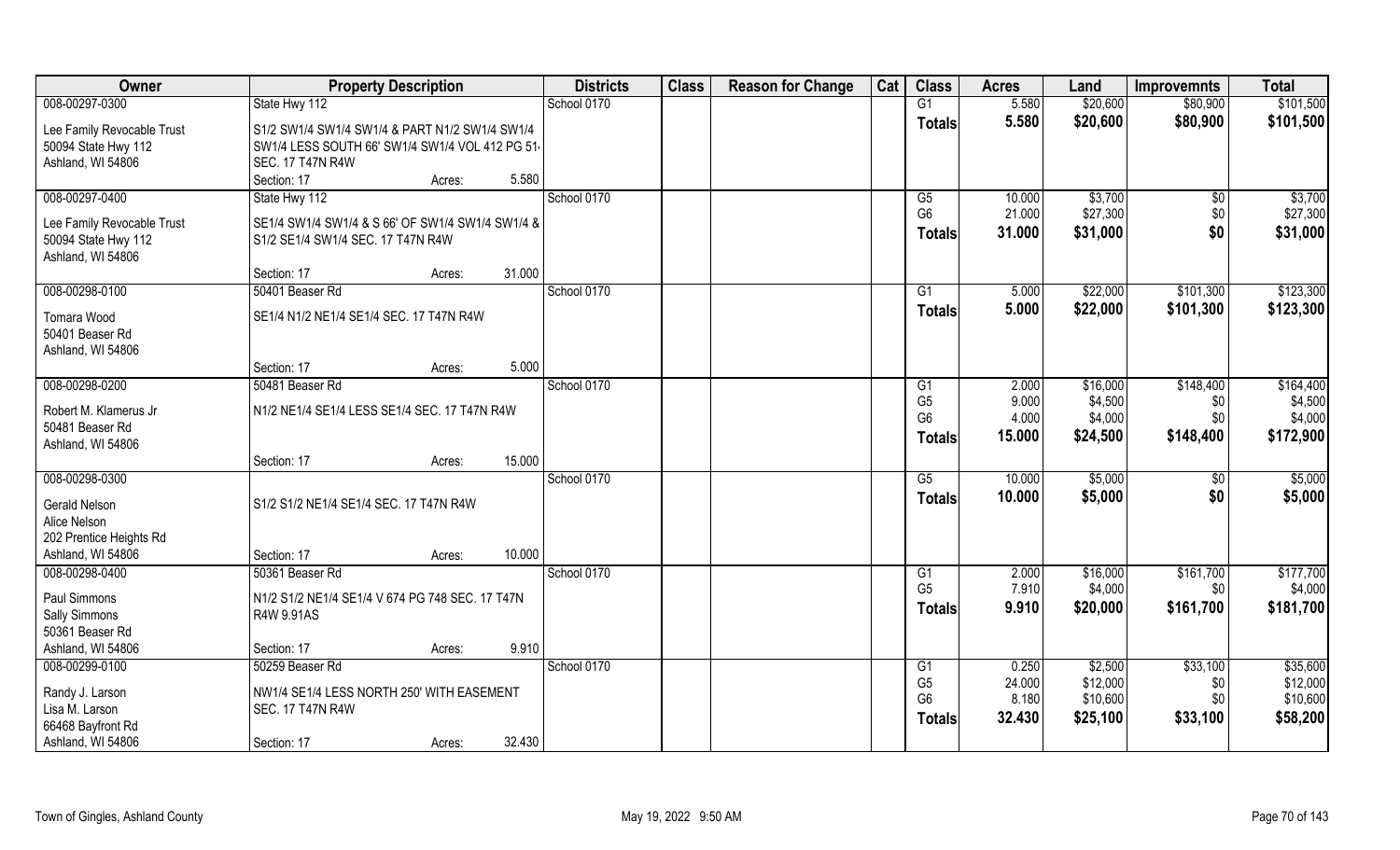| Owner                                                                    | <b>Property Description</b>                                                                                         |        | <b>Districts</b> | <b>Class</b> | <b>Reason for Change</b> | Cat  | <b>Class</b>                    | <b>Acres</b>    | Land                | <b>Improvemnts</b> | <b>Total</b>        |
|--------------------------------------------------------------------------|---------------------------------------------------------------------------------------------------------------------|--------|------------------|--------------|--------------------------|------|---------------------------------|-----------------|---------------------|--------------------|---------------------|
| 008-00299-0200                                                           |                                                                                                                     |        | School 0170      |              |                          |      | X4                              | 7.570           | $\overline{50}$     | $\overline{50}$    | \$0                 |
| Great Lakes Gas Transmission Limited<br>Partnership<br>5250 Corporate Dr | NORTH 250' OF NW1/4 SE1/4 VOL 429 PG 666 STATE<br>TAXED SEC. 17 T47N R4W 7.57A                                      |        |                  |              |                          |      | <b>Totals</b>                   | 7.570           | \$0                 | \$0                | \$0                 |
| Troy, MI 48098                                                           | Section: 17<br>Acres:                                                                                               | 7.570  |                  |              |                          |      |                                 |                 |                     |                    |                     |
| 008-00300-0000                                                           | SW1/4 SE1/4 SEC. 17 T47N R4W                                                                                        |        | School 0170      | G4           | Ag use land              | -5   | G4<br>G <sub>5</sub>            | 9.000<br>31.000 | \$1,400<br>\$13,600 | \$0<br>\$0         | \$1,400<br>\$13,600 |
| Tri-State Holdings, LLC<br>c/o Duff Phelps<br>PO Box 2629                |                                                                                                                     |        |                  |              |                          |      | <b>Totals</b>                   | 40.000          | \$15,000            | \$0                | \$15,000            |
| Addison, TX 75001                                                        | Section: 17<br>Acres:                                                                                               | 40.000 |                  |              |                          |      |                                 |                 |                     |                    |                     |
| 008-00301-0100                                                           | Beaser Rd                                                                                                           |        | School 0170      | G4           | Ag use land              | $-5$ | G4                              | 29.250          | \$4,400             | $\sqrt[6]{30}$     | \$4,400             |
| Benjamin Larson<br>Shelby Larson                                         | SE1/4 SE1/4 LESS N1/2 OF THE S1/2 SEC. 17 T47N<br>R4W                                                               |        |                  |              |                          |      | G <sub>5</sub><br><b>Totals</b> | 0.750<br>30.000 | \$100<br>\$4,500    | \$0<br>\$0         | \$100<br>\$4,500    |
| 50111 Beaser Rd                                                          |                                                                                                                     |        |                  |              |                          |      |                                 |                 |                     |                    |                     |
| Ashland, WI 54806                                                        | Section: 17<br>Acres:                                                                                               | 30.000 |                  |              |                          |      |                                 |                 |                     |                    |                     |
| 008-00301-0200                                                           | 50111 Beaser Rd                                                                                                     |        | School 0170      |              |                          |      | G4                              | 5.000           | \$800               | \$0                | \$800               |
| Benjamin Larson                                                          | N1/2 S1/2 SE1/4 SE1/4 SEC. 17 T47N R4W                                                                              |        |                  |              |                          |      | G <sub>5</sub>                  | 2.000           | \$800               | \$0                | \$800               |
| Shelby Fischer                                                           |                                                                                                                     |        |                  |              |                          |      | G7                              | 3.000           | \$11,500            | \$194,200          | \$205,700           |
| 50111 Beaser Rd                                                          |                                                                                                                     |        |                  |              |                          |      | <b>Totals</b>                   | 10.000          | \$13,100            | \$194,200          | \$207,300           |
| Ashland, WI 54806                                                        | Section: 17<br>Acres:                                                                                               | 10.000 |                  |              |                          |      |                                 |                 |                     |                    |                     |
| 008-00302-0100                                                           | State Hwy 112                                                                                                       |        | School 0170      |              |                          |      | G1                              | 2.000           | \$16,000            | \$80,200           | \$96,200            |
| Scott Burchill                                                           | N1/2 NE1/4 NE1/4 LESS V 279 PG 194 (V 663 PGS 435                                                                   |        |                  |              |                          |      | G <sub>5</sub>                  | 8.000           | \$3,600             | \$0                | \$3,600             |
| Laura Comer                                                              | & 433) SEC. 18 T47N R4W 19A                                                                                         |        |                  |              |                          |      | G <sub>6</sub>                  | 9.000           | \$10,200            | \$0                | \$10,200            |
| 50925 State Hwy 112                                                      |                                                                                                                     |        |                  |              |                          |      | <b>Totals</b>                   | 19.000          | \$29,800            | \$80,200           | \$110,000           |
| Ashland, WI 54806                                                        | Section: 18<br>Acres:                                                                                               | 19.000 |                  |              |                          |      |                                 |                 |                     |                    |                     |
| 008-00302-0200                                                           | 30090 State Hwy 13                                                                                                  |        | School 0170      |              |                          |      | G1                              | 1.000           | \$10,000            | \$99,800           | \$109,800           |
| Kristina Hudack<br>c/o Gene A. Hudack<br>1115 4th Ave W                  | ONE SQUARE ACRE IN THE NE1/4 NE1/4 DESC IN V<br>640 PG 406 SEC. 18 T47N R4W 1A                                      |        |                  |              |                          |      | <b>Totals</b>                   | 1.000           | \$10,000            | \$99,800           | \$109,800           |
| Ashland, WI 54806                                                        | Section: 18<br>Acres:                                                                                               | 1.000  |                  |              |                          |      |                                 |                 |                     |                    |                     |
| 008-00302-0300                                                           | 50849 State Hwy 112                                                                                                 |        | School 0170      |              |                          |      | G2                              | 18.600          | \$42,400            | \$95,600           | \$138,000           |
| Robert J. Parent<br>50849 State Hwy 112<br>Ashland, WI 54806             | S1/2 NE1/4 NE1/4 (V707 PG 341) LESS HWY -.64A<br>LESS V 201 PG 132 SEC. 18 T47N R4W 18.60A<br>Section: 18<br>Acres: | 18.600 |                  |              |                          |      | <b>Totals</b>                   | 18.600          | \$42,400            | \$95,600           | \$138,000           |
|                                                                          |                                                                                                                     |        |                  |              |                          |      |                                 |                 |                     |                    |                     |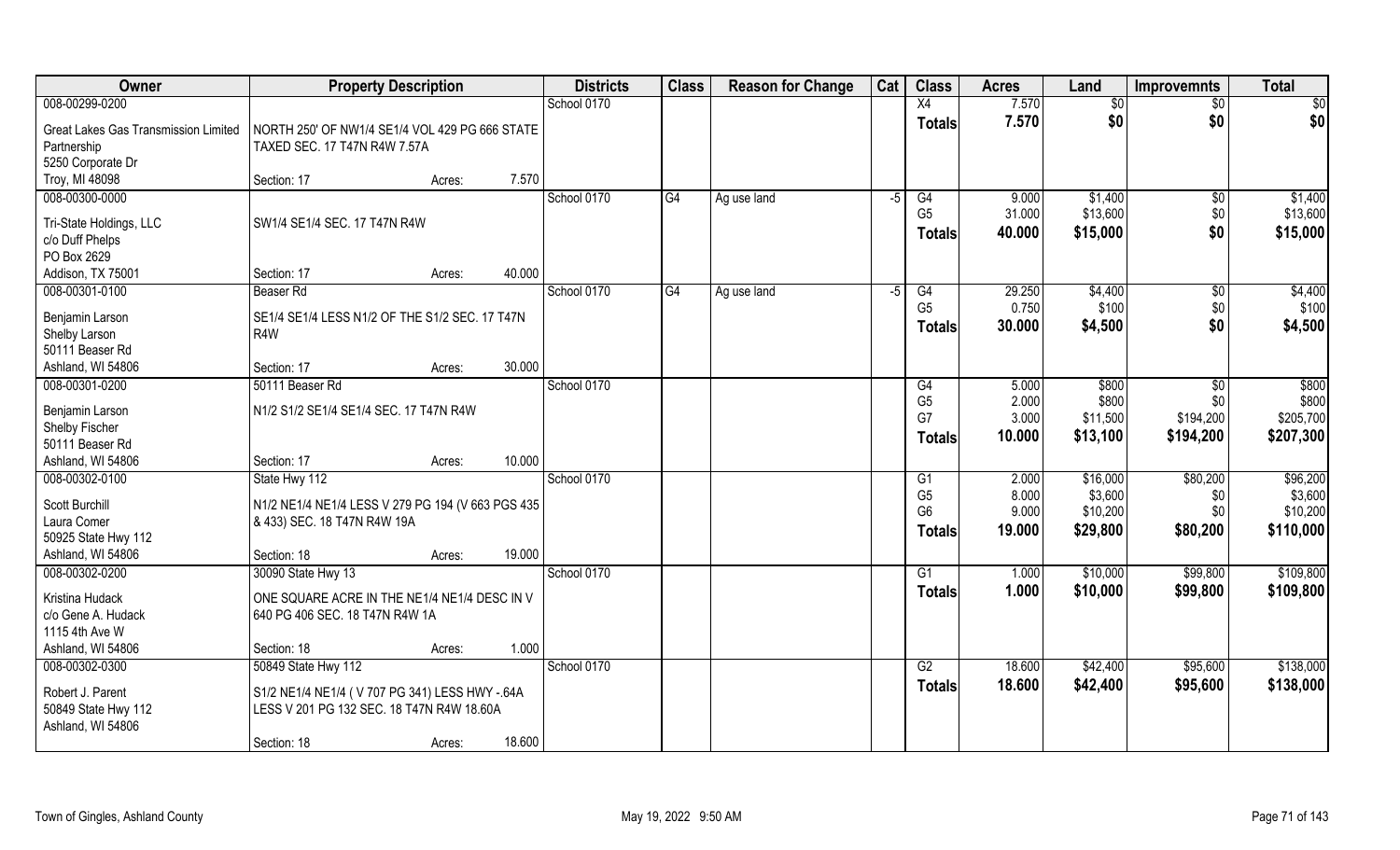| Owner                                                                                  | <b>Property Description</b>                                                                                                                      | <b>Districts</b> | <b>Class</b> | <b>Reason for Change</b> | Cat  | <b>Class</b>                          | <b>Acres</b>              | Land                        | <b>Improvemnts</b>        | <b>Total</b>                |
|----------------------------------------------------------------------------------------|--------------------------------------------------------------------------------------------------------------------------------------------------|------------------|--------------|--------------------------|------|---------------------------------------|---------------------------|-----------------------------|---------------------------|-----------------------------|
| 008-00302-0400                                                                         | 50761 State Hwy 112                                                                                                                              | School 0170      |              |                          |      | G1                                    | 0.720                     | \$8,100                     | \$59,600                  | \$67,700                    |
| Kerri K. Grap<br>50761 State Hwy 112<br>Ashland, WI 54806                              | PARCEL IN SE CORNER OF THE NE1/4 NE1/4 DESC<br>V 649 PG 353 SEC. 18 T47N R4W .72A                                                                |                  |              |                          |      | <b>Totals</b>                         | 0.720                     | \$8,100                     | \$59,600                  | \$67,700                    |
|                                                                                        | 0.720<br>Section: 18<br>Acres:                                                                                                                   |                  |              |                          |      |                                       |                           |                             |                           |                             |
| 008-00303-0000                                                                         |                                                                                                                                                  | School 0170      |              |                          |      |                                       |                           |                             |                           |                             |
| Reference<br>c/o Reference Parcel Only<br>201 Main St W<br>Ashland, WI 54806           | ANNEXED TO CITY OF ASHLAND NW1/4 NE1/4 V 292<br>PG 191 & V 460 PG 285 SEC. 18 T47N R4W 40A<br>0.000<br>Section: 18<br>Acres:                     |                  |              |                          |      | <b>Totals</b>                         |                           |                             |                           |                             |
| 008-00304-0100                                                                         |                                                                                                                                                  | School 0170      | G4           | Ag use land              | -5   | G4                                    | 18.000                    | \$2,700                     | $\sqrt{50}$               | \$2,700                     |
| William J. Lavasseur<br>Jennifer L. Lavasseur<br>47923 State Hwy 112                   | E1/2 SW1/4 NE1/4 LESS V 290 PG 418 SEC. 18 T47N<br>R4W                                                                                           |                  |              |                          |      | G <sub>5</sub><br><b>Totals</b>       | 0.880<br>18.880           | \$100<br>\$2,800            | \$0<br>\$0                | \$100<br>\$2,800            |
| Ashland, WI 54806                                                                      | 18.880<br>Section: 18<br>Acres:                                                                                                                  |                  |              |                          |      |                                       |                           |                             |                           |                             |
| 008-00304-0200                                                                         |                                                                                                                                                  | School 0170      |              |                          |      |                                       |                           |                             |                           |                             |
| Reference<br>c/o Reference Parcel Only<br>201 Main St W<br>Ashland, WI 54806           | ANNEXED TO CITY OF ASHLAND PARCEL IN E1/2<br>SW1/4 NE1/4 V 290 PG 418 & V 460 PG 285 SEC. 18<br>T47N R4W 1.12A<br>0.000<br>Section: 18<br>Acres: |                  |              |                          |      | <b>Totals</b>                         |                           |                             |                           |                             |
| 008-00304-0300                                                                         |                                                                                                                                                  | School 0170      |              |                          |      |                                       |                           |                             |                           |                             |
| Reference<br>c/o Reference Parcel Only<br>201 Main St W                                | ANNEXED TO CITY OF ASHLAND W1/2 SW1/4 NE1/4<br>SEC. 18 T47N R4W 20A                                                                              |                  |              |                          |      | <b>Totals</b>                         |                           |                             |                           |                             |
| Ashland, WI 54806                                                                      | 0.000<br>Section: 18<br>Acres:                                                                                                                   |                  |              |                          |      |                                       |                           |                             |                           |                             |
| 008-00305-0100<br>William J. Lavasseur<br>Jennifer L. Lavasseur<br>47923 State Hwy 112 | SE1/4 NE1/4 LESS V 425 PG 10 SEC. 18 T47N R4W                                                                                                    | School 0170      | G4           | Ag use land              | $-5$ | G4<br>G <sub>5</sub><br><b>Totals</b> | 33.000<br>1.040<br>34.040 | \$5,000<br>\$100<br>\$5,100 | $\sqrt{$0}$<br>\$0<br>\$0 | \$5,000<br>\$100<br>\$5,100 |
| Ashland, WI 54806                                                                      | 34.040<br>Section: 18<br>Acres:                                                                                                                  |                  |              |                          |      |                                       |                           |                             |                           |                             |
| 008-00305-0200                                                                         | 50725 State Hwy 112                                                                                                                              | School 0170      |              |                          |      | $\overline{G1}$                       | 5.960                     | \$23,400                    | \$124,300                 | \$147,700                   |
| Hayley J. Weyers<br>Nicholas Mcgee<br>50725 State Hwy 112                              | PART OF SE1/4 NE1/4 DESC IN DOC #356080 SEC.<br>18 T47N R4W                                                                                      |                  |              |                          |      | <b>Totals</b>                         | 5.960                     | \$23,400                    | \$124,300                 | \$147,700                   |
| Ashland, WI 54806                                                                      | 5.960<br>Section: 18<br>Acres:                                                                                                                   |                  |              |                          |      |                                       |                           |                             |                           |                             |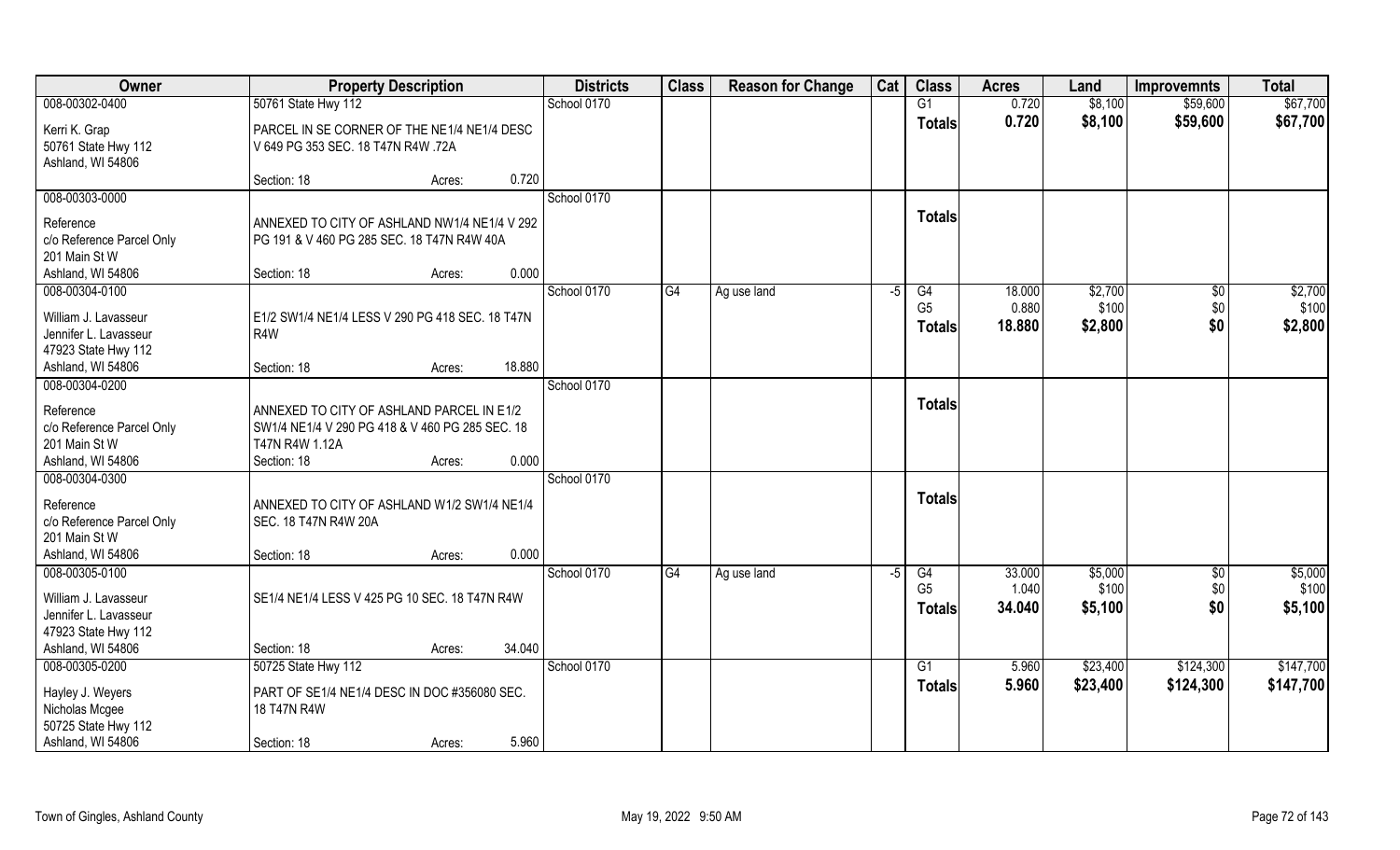| Owner                                                                               | <b>Property Description</b>                                                                                                                                            | <b>Districts</b> | <b>Class</b>   | <b>Reason for Change</b> | Cat  | <b>Class</b>                          | <b>Acres</b>              | Land                           | <b>Improvemnts</b>            | <b>Total</b>                    |
|-------------------------------------------------------------------------------------|------------------------------------------------------------------------------------------------------------------------------------------------------------------------|------------------|----------------|--------------------------|------|---------------------------------------|---------------------------|--------------------------------|-------------------------------|---------------------------------|
| 008-00305-0300                                                                      |                                                                                                                                                                        | School 0170      |                |                          |      | X4                                    | 1.500                     | \$0                            | $\overline{30}$               | \$0                             |
| City of Ashland<br>601 Main St W<br>Ashland, WI 54806                               | S 33' OF THE SE1/4 NE1/4 AND S 33' OF E1/2 SW1/4<br>NE1/4 SECTION 18, T47N R4W<br>1.500<br>Section:<br>Acres:                                                          |                  |                |                          |      | <b>Totals</b>                         | 1.500                     | \$0                            | \$0                           | \$0                             |
| 008-00306-0100                                                                      | 60415 Summit Rd                                                                                                                                                        | School 0170      | G <sub>1</sub> | Demo                     | $-2$ | G1                                    | 1.000                     | \$10,000                       | \$12,000                      | \$22,000                        |
| Alexander M. Waters<br>60415 Summit Rd<br>Ashland, WI 54806                         | PART OF NE1/4 NW1/4 SEC. 18 T47N R4W<br>18.180<br>Section: 18<br>Acres:                                                                                                |                  | G4             | Ag use land              | $-5$ | G4<br>G <sub>5</sub><br><b>Totals</b> | 12.780<br>4.400<br>18.180 | \$1,900<br>\$1,000<br>\$12,900 | \$0<br>\$0<br>\$12,000        | \$1,900<br>\$1,000<br>\$24,900  |
| 008-00306-0110                                                                      | 60445 Summit Rd                                                                                                                                                        | School 0170      | G4             | Ag use land              | -5   | G4                                    | 7.000                     | \$1,100                        | $\sqrt{6}$                    | \$1,100                         |
| Williamson-Halter Family Revocable<br>Trust<br>60445 Summit Rd<br>Ashland, WI 54806 | EAST 440' OF NE1/4 NW1/4 LESS V 290 PG 517 SEC.<br>18 T47N R4W<br>10.100<br>Section: 18<br>Acres:                                                                      |                  |                |                          |      | G <sub>5</sub><br>G7<br><b>Totals</b> | 1.100<br>2.000<br>10.100  | \$300<br>\$16,000<br>\$17,400  | \$0<br>\$143,600<br>\$143,600 | \$300<br>\$159,600<br>\$161,000 |
| 008-00306-0200                                                                      | 60363 Summit Rd                                                                                                                                                        | School 0170      |                |                          |      | G <sub>1</sub>                        | 5.580                     | \$22,900                       | \$152,600                     | \$175,500                       |
| John F. Zifko et al<br>c/o Lorraine Zifko<br>60363 W Summit Rd<br>Ashland, WI 54806 | PART OF NE1/4 NW1/4 DESC IN V 655 PG 165 LIFE<br>ESTATE LORRAINE ZIFKO SEC. 18 T47N R4W 5.58A<br>5.580<br>Section: 18                                                  |                  |                |                          |      | <b>Totals</b>                         | 5.580                     | \$22,900                       | \$152,600                     | \$175,500                       |
| 008-00306-0300                                                                      | Acres:<br>60263 Summit Rd                                                                                                                                              | School 0170      |                |                          |      | G1                                    | 2.490                     | \$17,500                       | \$168,100                     | \$185,600                       |
| Thomas Zifko<br>Barbara Zifko<br>60263 Summit Rd<br>Ashland, WI 54806               | PART OF NE1/4 NW1/4 DESC IN V 751 PG 582 SEC.<br>18 T47N R4W 2.49A<br>2.490<br>Section: 18<br>Acres:                                                                   |                  |                |                          |      | <b>Totals</b>                         | 2.490                     | \$17,500                       | \$168,100                     | \$185,600                       |
| 008-00306-0400                                                                      |                                                                                                                                                                        | School 0170      |                |                          |      |                                       |                           |                                |                               |                                 |
| Reference<br>c/o Reference Parcel Only<br>201 Main St W<br>Ashland, WI 54806        | ANNEXED TO CITY OF ASHLAND PART OF NE1/4<br>NW1/4 & PART OF SE1/4 NW1/4 DESC IN V 290 PG<br>517 & V 460 PG 285 SEC. 18 T47N R4W 8.9A<br>0.000<br>Section: 18<br>Acres: |                  |                |                          |      | <b>Totals</b>                         |                           |                                |                               |                                 |
| 008-00306-0510                                                                      | 60101 Summit Rd                                                                                                                                                        | School 0170      |                |                          |      | G1                                    | 4.930                     | \$21,900                       | \$212,900                     | \$234,800                       |
| Todd P. Berg<br>Veronica T. Berg<br>60101 Summit Rd<br>Ashland, WI 54806            | E1/2 NW1/4 NW1/4 NW 1/4 & WEST 66' NE1/4 NW1/4<br>NW1/4 SEC. 18 T47N R4W<br>5.930<br>Section: 18<br>Acres:                                                             |                  |                |                          |      | G <sub>5</sub><br><b>Totals</b>       | 1.000<br>5.930            | \$300<br>\$22,200              | \$0<br>\$212,900              | \$300<br>\$235,100              |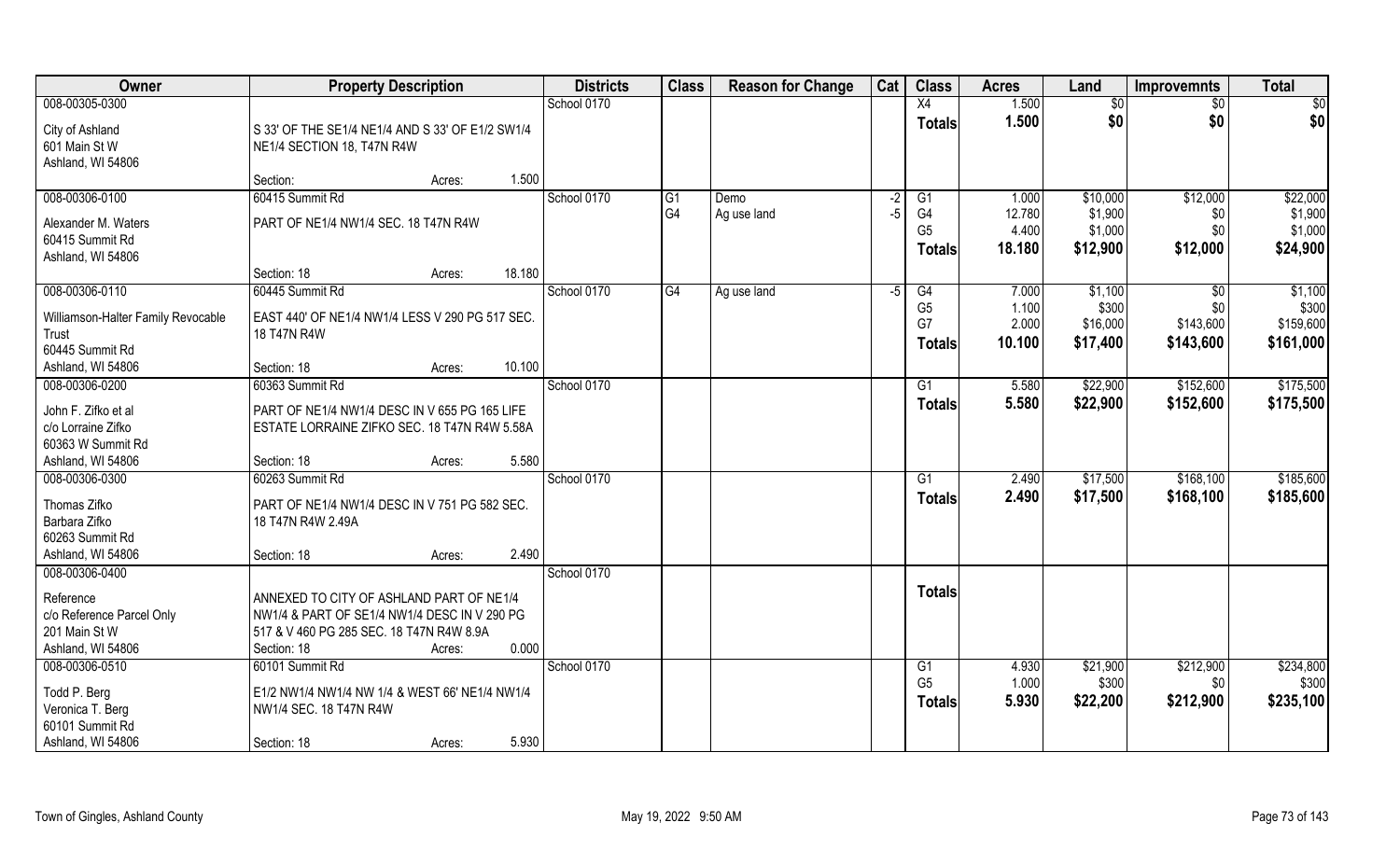| Owner                        | <b>Property Description</b>                       |        | <b>Districts</b> | <b>Class</b> | <b>Reason for Change</b> | Cat | <b>Class</b>   | <b>Acres</b> | Land     | <b>Improvemnts</b> | <b>Total</b> |
|------------------------------|---------------------------------------------------|--------|------------------|--------------|--------------------------|-----|----------------|--------------|----------|--------------------|--------------|
| 008-00306-0520               | 50964 Ashland Bayfield Rd                         |        | School 0170      | G4           | Ag use land              | -5  | G1             | 1.000        | \$10,000 | $\sqrt{6}$         | \$10,000     |
| Michael Mccutchen            | PART OF W1/2 NW1/4 DESC IN DOC # 342229 SEC.      |        |                  |              |                          |     | G4             | 27.380       | \$4,100  | \$0                | \$4,100      |
| Erin Mccutchen               | 18 T47N R4W 34.25A                                |        |                  |              |                          |     | G <sub>5</sub> | 0.620        | \$100    | \$0                | \$100        |
| 210 3rd St E                 |                                                   |        |                  |              |                          |     | G5M            | 5.250        | \$4,000  | \$0                | \$4,000      |
| Ashland, WI 54806            | Section: 18<br>Acres:                             | 34.250 |                  |              |                          |     | <b>Totals</b>  | 34.250       | \$18,200 | \$0                | \$18,200     |
| 008-00306-0530               |                                                   |        | School 0170      | G4           | Ag use land              | -5  | G4             | 18.460       | \$2,800  | \$0                | \$2,800      |
| Alexander M. Waters et al    | PART OF W1/2 NW1/4 DESC IN DOC # 342230 SEC.      |        |                  |              |                          |     | G5M            | 16.750       | \$12,600 | \$0                | \$12,600     |
| 60415 Summit Rd              | 18 T47N R4W 35.21A                                |        |                  |              |                          |     | <b>Totals</b>  | 35.210       | \$15,400 | \$0                | \$15,400     |
| Ashland, WI 54806            |                                                   |        |                  |              |                          |     |                |              |          |                    |              |
|                              | Section: 18<br>Acres:                             | 35.210 |                  |              |                          |     |                |              |          |                    |              |
| 008-00306-0700               |                                                   |        | School 0170      |              |                          |     |                |              |          |                    |              |
| Reference                    | ANNEXED TO CITY OF ASHLAND PART OF SW1/4          |        |                  |              |                          |     | <b>Totals</b>  |              |          |                    |              |
| c/o Reference Parcel Only    | NW1/4 DESC IN V 202 PG 205 & V 460 PG 285 SEC. 18 |        |                  |              |                          |     |                |              |          |                    |              |
| 201 Main St W                | T47N R4W 2.4A                                     |        |                  |              |                          |     |                |              |          |                    |              |
| Ashland, WI 54806            | Section: 18<br>Acres:                             | 2.400  |                  |              |                          |     |                |              |          |                    |              |
| 008-00306-0900               |                                                   |        | School 0170      |              |                          |     |                |              |          |                    |              |
| Reference                    | ANNEXED TO CITY OF ASHLAND PART OF SE1/4          |        |                  |              |                          |     | <b>Totals</b>  |              |          |                    |              |
| c/o Reference Parcel Only    | NW1/4 DESC IN VOL 201 PG 374 SEC. 18 T47N R4W     |        |                  |              |                          |     |                |              |          |                    |              |
| 201 Main St W                | 19.56A                                            |        |                  |              |                          |     |                |              |          |                    |              |
| Ashland, WI 54806            | Section: 18<br>Acres:                             | 0.000  |                  |              |                          |     |                |              |          |                    |              |
| 008-00307-0000               |                                                   |        | School 0170      |              |                          |     |                |              |          |                    |              |
| Reference                    | ANNEXED TO CITY OF ASHLAND NE1/4 SW1/4 SEC.       |        |                  |              |                          |     | <b>Totals</b>  |              |          |                    |              |
| c/o Reference Parcel Only    | 18 T47N R4W 40A                                   |        |                  |              |                          |     |                |              |          |                    |              |
| 201 Main St W                |                                                   |        |                  |              |                          |     |                |              |          |                    |              |
| Ashland, WI 54806            | Section: 18<br>Acres:                             | 0.000  |                  |              |                          |     |                |              |          |                    |              |
| 008-00308-0100               |                                                   |        | School 0170      | G4           | Ag use land              | -5  | G4             | 16.370       | \$2,500  | \$0                | \$2,500      |
| Meyer Family Revocable Trust | PART OF NW1/4 SW1/4 LESS V 509 PG 257 & V 515     |        |                  |              |                          |     | <b>Totals</b>  | 16.370       | \$2,500  | \$0                | \$2,500      |
| 50164 State Hwy 112          | PG 305 & V 581 PG 487 SEC. 18 T47N R4W            |        |                  |              |                          |     |                |              |          |                    |              |
| Ashland, WI 54806            |                                                   |        |                  |              |                          |     |                |              |          |                    |              |
|                              | Section: 18<br>Acres:                             | 16.370 |                  |              |                          |     |                |              |          |                    |              |
| 008-00308-0200               | 1862 Townline Rd                                  |        | School 0170      |              |                          |     | G1             | 4.300        | \$18,000 | \$113,200          | \$131,200    |
| Steven Beiersdorff           | WEST 500' OF SOUTH 375' OF NW1/4 SW1/4 V 446 PC   |        |                  |              |                          |     | <b>Totals</b>  | 4.300        | \$18,000 | \$113,200          | \$131,200    |
| Traci Beiersdorff            | 572 SEC. 18 T47N R4W 4.3A                         |        |                  |              |                          |     |                |              |          |                    |              |
| PO Box 928                   |                                                   |        |                  |              |                          |     |                |              |          |                    |              |
| Ashland, WI 54806            | Section: 18<br>Acres:                             | 4.300  |                  |              |                          |     |                |              |          |                    |              |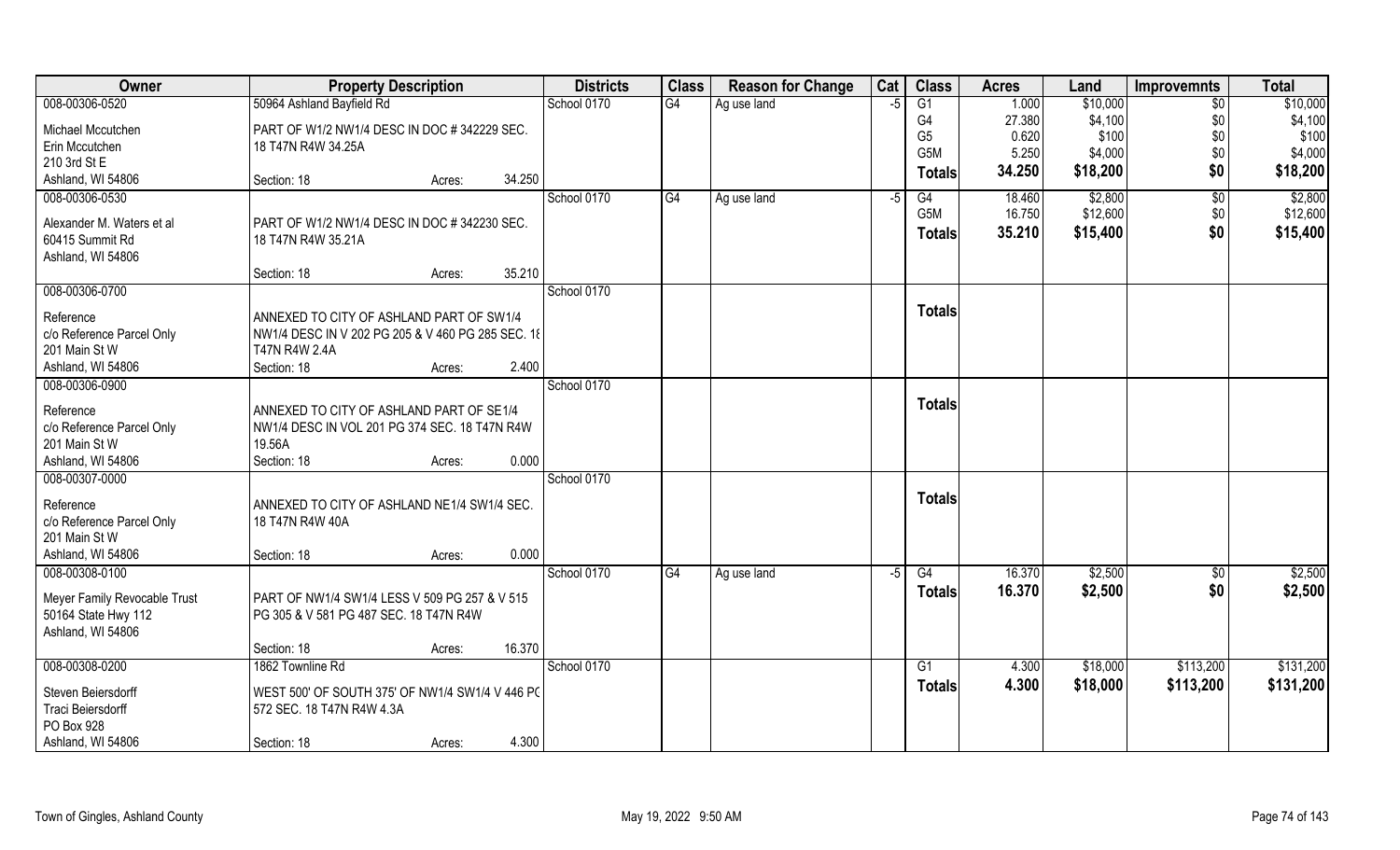| Owner                                                               | <b>Property Description</b>                                                            |                 | <b>Districts</b> | <b>Class</b> | <b>Reason for Change</b> | Cat | <b>Class</b>    | <b>Acres</b> | Land     | <b>Improvemnts</b> | <b>Total</b> |
|---------------------------------------------------------------------|----------------------------------------------------------------------------------------|-----------------|------------------|--------------|--------------------------|-----|-----------------|--------------|----------|--------------------|--------------|
| 008-00308-0300                                                      | 1862 Townline Rd                                                                       |                 | School 0170      |              |                          |     | G1              | 4.300        | \$18,000 | \$70,700           | \$88,700     |
| William F. Ante<br>Julie Ante<br>50390 Ashland Bayfield Rd          | N1/2 OF WEST 500' OF SOUTH 750' OF NW1/4 SW1/4<br>VOL 532 PG 191 SEC. 18 T47N R4W 4.3A |                 |                  |              |                          |     | <b>Totals</b>   | 4.300        | \$18,000 | \$70,700           | \$88,700     |
| Ashland, WI 54806                                                   | Section: 18                                                                            | 4.300<br>Acres: |                  |              |                          |     |                 |              |          |                    |              |
| 008-00308-0400                                                      | 1846 Townline Rd                                                                       |                 | School 0170      |              |                          |     | G1              | 5.000        | \$19,000 | \$45,800           | \$64,800     |
| Christopher Lustig<br>Elizab Lustig<br>50434 Ashland Bayfield Rd    | PART OF NW1/4 SW1/4 DESC V 509 PG 257 SEC. 18<br><b>T47N R4W 5A</b>                    |                 |                  |              |                          |     | <b>Totals</b>   | 5.000        | \$19,000 | \$45,800           | \$64,800     |
| Ashland, WI 54806                                                   | Section: 18                                                                            | 5.000<br>Acres: |                  |              |                          |     |                 |              |          |                    |              |
| 008-00308-0500                                                      | 50474 Ashland Bayfield Rd                                                              |                 | School 0170      |              |                          |     | G1              | 5.110        | \$19,200 | \$41,200           | \$60,400     |
| Vincent Savoth<br><b>Ashley Doleys</b><br>50474 Ashland/Bayfield Rd | PART OF NW1/4 SW1/4 DESC IN DOC #355069 AS<br>PARCEL 1 SEC. 18 T47N R4W                |                 |                  |              |                          |     | <b>Totals</b>   | 5.110        | \$19,200 | \$41,200           | \$60,400     |
| Ashland, WI 54806                                                   | Section: 18                                                                            | 5.110<br>Acres: |                  |              |                          |     |                 |              |          |                    |              |
| 008-00308-0600                                                      |                                                                                        |                 | School 0170      | G4           | Ag use land              | -5  | G4              | 3.340        | \$500    | \$0                | \$500        |
| Vincent Savoth<br><b>Ashley Doleys</b><br>50474 Ashland/Bayfield Rd | PART OF NW1/4 SW1/4 DESC IN DOC #355069 AS<br>PARCEL 2 SEC. 18 T47N R4W                |                 |                  |              |                          |     | <b>Totals</b>   | 3.340        | \$500    | \$0                | \$500        |
| Ashland, WI 54806                                                   | Section: 18                                                                            | 3.340<br>Acres: |                  |              |                          |     |                 |              |          |                    |              |
| 008-00309-0000                                                      |                                                                                        |                 | School 0170      |              |                          |     |                 |              |          |                    |              |
| Reference<br>c/o Reference Parcel Only<br>201 Main St W             | ANNEXED TO CITY OF ASHLAND SW1/4 SW1/4 SEC.<br>18 T47N R4W 38.2A                       |                 |                  |              |                          |     | <b>Totals</b>   |              |          |                    |              |
| Ashland, WI 54806                                                   | Section: 18                                                                            | 0.000<br>Acres: |                  |              |                          |     |                 |              |          |                    |              |
| 008-00310-0000                                                      |                                                                                        |                 | School 0170      |              |                          |     |                 |              |          |                    |              |
| Reference<br>c/o Reference Parcel Only<br>201 Main St W             | ANNEXED TO CITY OF ASHLAND SE1/4 SW1/4 SEC.<br>18 T47N R4W 40A                         |                 |                  |              |                          |     | <b>Totals</b>   |              |          |                    |              |
| Ashland, WI 54806                                                   | Section: 18                                                                            | 0.000<br>Acres: |                  |              |                          |     |                 |              |          |                    |              |
| 008-00311-0100                                                      | 50385 State Hwy 112                                                                    |                 | School 0170      |              |                          |     | $\overline{G1}$ | 5.000        | \$22,000 | \$133,500          | \$155,500    |
| Brian R. Defoe<br>50385 State Hwy 112<br>Ashland, WI 54806          | PART OF NE1/4 SE1/4 DESC V 589 PG 605 & V 738 PC<br>779 SEC. 18 T47N R4W 5A            |                 |                  |              |                          |     | <b>Totals</b>   | 5.000        | \$22,000 | \$133,500          | \$155,500    |
|                                                                     | Section: 18                                                                            | 5.000<br>Acres: |                  |              |                          |     |                 |              |          |                    |              |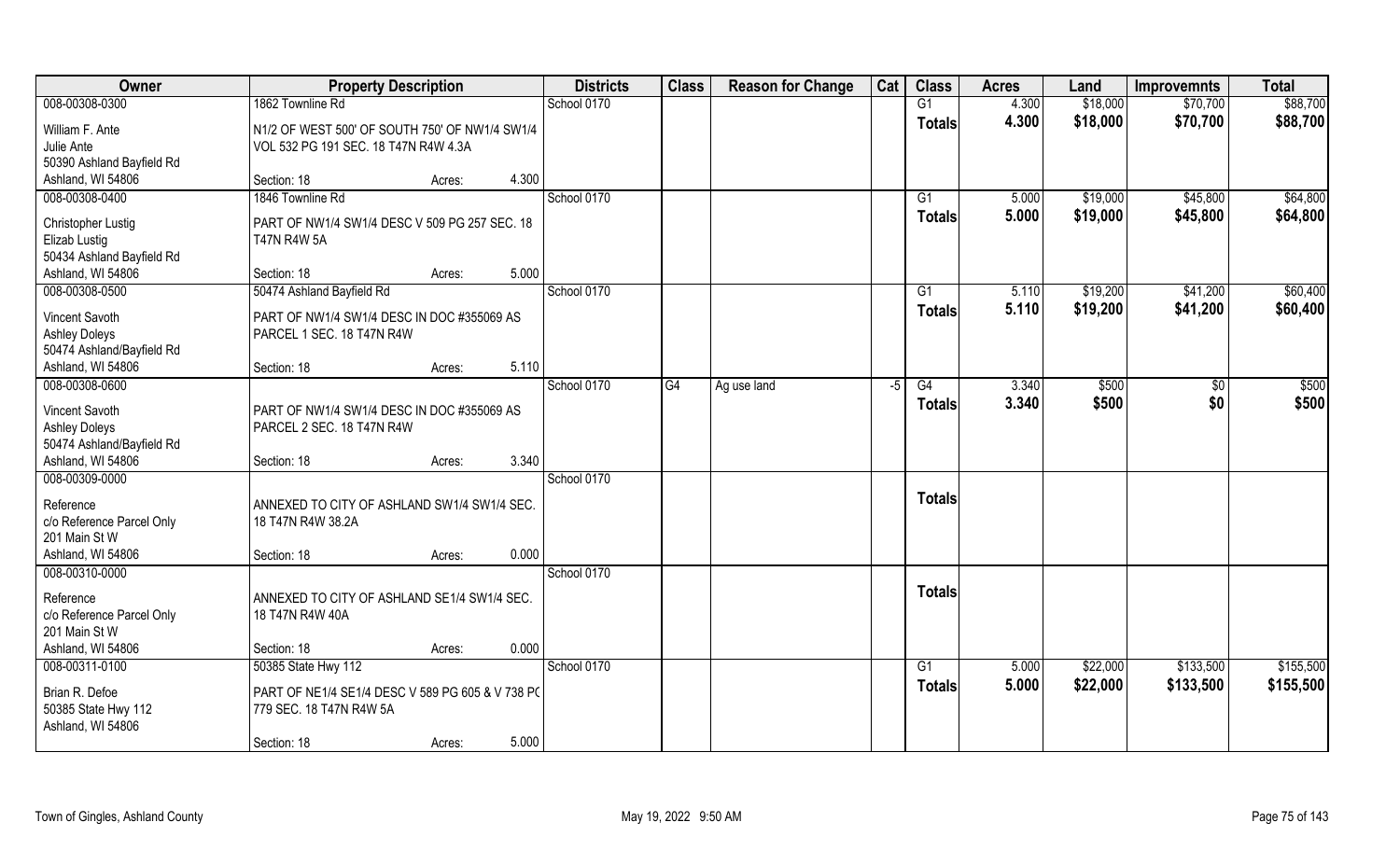| Owner                     | <b>Property Description</b>                      | <b>Districts</b> | <b>Class</b> | <b>Reason for Change</b> | Cat | <b>Class</b>         | <b>Acres</b>   | Land                | <b>Improvemnts</b> | <b>Total</b>        |
|---------------------------|--------------------------------------------------|------------------|--------------|--------------------------|-----|----------------------|----------------|---------------------|--------------------|---------------------|
| 008-00311-0200            | 50329 State Hwy 112                              | School 0170      |              |                          |     | G1                   | 5.000          | \$18,700            | \$89,900           | \$108,600           |
| Jeff Govin et al          | PART OF NE1/4 SE1/4 DESC V 645 PG 324 LIFE       |                  |              |                          |     | <b>Totals</b>        | 5.000          | \$18,700            | \$89,900           | \$108,600           |
| c/o Margaret Govin        | ESTATE MARGARET F. GOVIN SEC. 18 T47N R4W 5A     |                  |              |                          |     |                      |                |                     |                    |                     |
| 50329 State Hwy 112       |                                                  |                  |              |                          |     |                      |                |                     |                    |                     |
| Ashland, WI 54806         | Section: 18<br>5.000<br>Acres:                   |                  |              |                          |     |                      |                |                     |                    |                     |
| 008-00311-0300            |                                                  | School 0170      |              |                          |     |                      |                |                     |                    |                     |
| Reference                 | ANNEXED TO CITY OF ASHLAND NE1/4 SE1/4 LESS      |                  |              |                          |     | <b>Totals</b>        |                |                     |                    |                     |
| c/o Reference Parcel Only | V 303 PG 213 & V 316 PG 315 SEC. 18 T47N R4W 30A |                  |              |                          |     |                      |                |                     |                    |                     |
| 201 Main St W             | V 345 PG 346, V 459 PG 202 & V 460 PG 285        |                  |              |                          |     |                      |                |                     |                    |                     |
| Ashland, WI 54806         | 0.000<br>Section: 18<br>Acres:                   |                  |              |                          |     |                      |                |                     |                    |                     |
| 008-00312-0000            |                                                  | School 0170      |              |                          |     |                      |                |                     |                    |                     |
| Reference                 | ANNEXED TO CITY OF ASHLAND NW1/4 SE1/4 SEC.      |                  |              |                          |     | <b>Totals</b>        |                |                     |                    |                     |
| c/o Reference Parcel Only | 18 T47N R4W 40A                                  |                  |              |                          |     |                      |                |                     |                    |                     |
| 201 Main St W             |                                                  |                  |              |                          |     |                      |                |                     |                    |                     |
| Ashland, WI 54806         | 0.000<br>Section: 18<br>Acres:                   |                  |              |                          |     |                      |                |                     |                    |                     |
| 008-00313-0000            |                                                  | School 0170      |              |                          |     |                      |                |                     |                    |                     |
| Reference                 | ANNEXED TO CITY OF ASHLAND SW1/4 SE1/4 SEC.      |                  |              |                          |     | <b>Totals</b>        |                |                     |                    |                     |
| c/o Reference Parcel Only | 18 T47N R4W 40A                                  |                  |              |                          |     |                      |                |                     |                    |                     |
| 201 Main St W             |                                                  |                  |              |                          |     |                      |                |                     |                    |                     |
| Ashland, WI 54806         | 0.000<br>Section: 18<br>Acres:                   |                  |              |                          |     |                      |                |                     |                    |                     |
| 008-00314-0000            |                                                  | School 0170      |              |                          |     |                      |                |                     |                    |                     |
|                           |                                                  |                  |              |                          |     | <b>Totals</b>        |                |                     |                    |                     |
| Reference                 | ANNEXED TO CITY OF ASHLAND SE1/4 SE1/4 SEC.      |                  |              |                          |     |                      |                |                     |                    |                     |
| c/o Reference Parcel Only | 18 T47N R4W 40A                                  |                  |              |                          |     |                      |                |                     |                    |                     |
| 201 Main St W             |                                                  |                  |              |                          |     |                      |                |                     |                    |                     |
| Ashland, WI 54806         | 0.000<br>Section: 18<br>Acres:                   |                  |              |                          |     |                      |                |                     |                    |                     |
| 008-00315-0100            | 49911 State Hwy 112                              | School 0170      |              |                          |     | G1<br>G <sub>5</sub> | 2.000<br>9.000 | \$12,800<br>\$2,100 | \$75,900           | \$88,700<br>\$2,100 |
| Glen Greathead            | PART OF NE1/4 NE1/4 DESC IN DOC # 354356 SEC.    |                  |              |                          |     | G <sub>6</sub>       | 26.920         | \$35,000            | \$0<br>\$0         | \$35,000            |
| 49911 State HWY 112       | 19 T47N R4W                                      |                  |              |                          |     |                      | 37.920         |                     |                    | \$125,800           |
| Ashland, WI 54806         |                                                  |                  |              |                          |     | <b>Totals</b>        |                | \$49,900            | \$75,900           |                     |
|                           | 37.920<br>Section: 19<br>Acres:                  |                  |              |                          |     |                      |                |                     |                    |                     |
| 008-00315-0200            | 49833 State Hwy 112                              | School 0170      |              |                          |     | X4                   | 1.000          | \$0                 | $\overline{50}$    | \$0                 |
| Town of Gingles           | EAST 208.5' OF NORTH 208.5' OF SOUTH 433.5' OF   |                  |              |                          |     | Totals               | 1.000          | \$0                 | \$0                | \$0                 |
| c/o Town Hall             | THE NE1/4 NE1/4 DESC V 175 P 446 SEC. 19 T47N    |                  |              |                          |     |                      |                |                     |                    |                     |
| 49833 State Hwy 112       | R4W 1A (TAX EXEMPT)                              |                  |              |                          |     |                      |                |                     |                    |                     |
| Ashland, WI 54806         | 1.000<br>Section: 19<br>Acres:                   |                  |              |                          |     |                      |                |                     |                    |                     |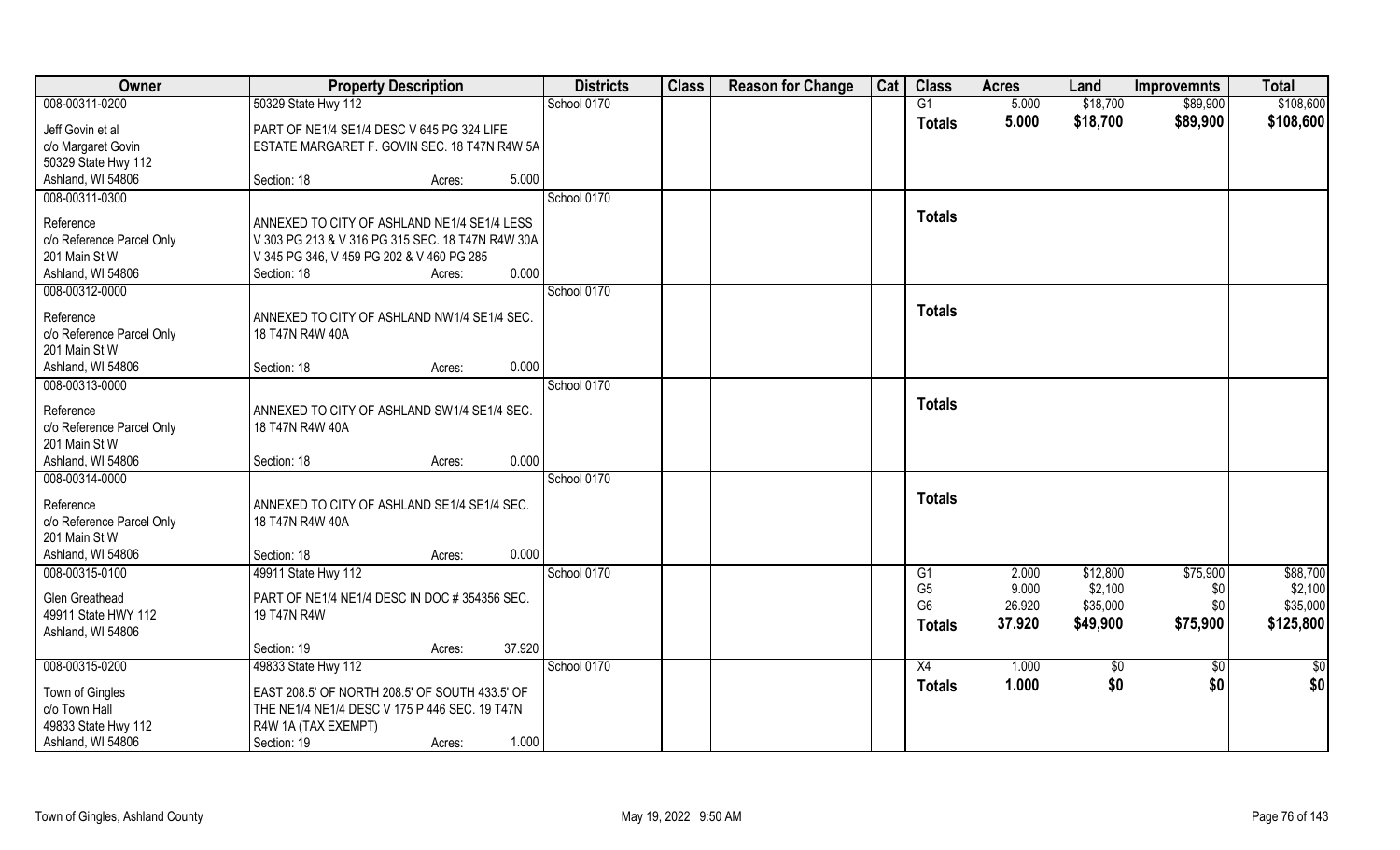| Owner                                                                                              | <b>Property Description</b>                                                                              |        |        | <b>Districts</b> | <b>Class</b> | <b>Reason for Change</b> | Cat | <b>Class</b>                                                         | <b>Acres</b>                       | Land                                        | <b>Improvemnts</b>                 | <b>Total</b>                                |
|----------------------------------------------------------------------------------------------------|----------------------------------------------------------------------------------------------------------|--------|--------|------------------|--------------|--------------------------|-----|----------------------------------------------------------------------|------------------------------------|---------------------------------------------|------------------------------------|---------------------------------------------|
| 008-00315-0300                                                                                     | 49833 State Hwy 112                                                                                      |        |        | School 0170      |              |                          |     | X4                                                                   | 1.080                              | \$0                                         | $\overline{50}$                    | $\overline{50}$                             |
| School District #1 Town of Gingles<br>c/o Town Hall<br>49833 State Hwy 112                         | EAST 208.5' OF SOUTH 225' OF NE1/4 NE1/4 DESC V<br>131 P 489 SEC. 19 T47N R4W 1.08A (TAX EXEMPT)         |        |        |                  |              |                          |     | <b>Totals</b>                                                        | 1.080                              | \$0                                         | \$0                                | \$0                                         |
| Ashland, WI 54806                                                                                  | Section: 19                                                                                              | Acres: | 1.080  |                  |              |                          |     |                                                                      |                                    |                                             |                                    |                                             |
| 008-00316-0000<br>Glen Greathead<br>49911 State HWY 112                                            | NW1/4 NE1/4 SEC. 19 T47N R4W                                                                             |        |        | School 0170      |              |                          |     | G5<br>G <sub>6</sub><br><b>Totals</b>                                | 16.000<br>24.000<br>40.000         | \$3,600<br>\$29,400<br>\$33,000             | $\sqrt{6}$<br>\$0<br>\$0           | \$3,600<br>\$29,400<br>\$33,000             |
| Ashland, WI 54806                                                                                  | Section: 19                                                                                              | Acres: | 40.000 |                  |              |                          |     |                                                                      |                                    |                                             |                                    |                                             |
| 008-00317-0100                                                                                     |                                                                                                          |        |        | School 0170      |              |                          |     | G6                                                                   | 20.000                             | \$26,000                                    | $\sqrt[6]{30}$                     | \$26,000                                    |
| <b>Brad Campbell</b><br>Jessica Campbell<br>601 Maple Ridge                                        | SW1/4 NE1/4 LESS S1/2 SEC. 19 T47N R4W 20A V 735<br>PG 983                                               |        |        |                  |              |                          |     | <b>Totals</b>                                                        | 20.000                             | \$26,000                                    | \$0                                | \$26,000                                    |
| Ashland, WI 54806                                                                                  | Section: 19                                                                                              | Acres: | 20.000 |                  |              |                          |     |                                                                      |                                    |                                             |                                    |                                             |
| 008-00317-0200                                                                                     | 49625 State Hwy 112                                                                                      |        |        | School 0170      |              |                          |     | G1                                                                   | 1.000                              | \$10,000                                    | \$209,200                          | \$219,200                                   |
| Kyle Schmidt<br>Lori A. Schmidt<br>49625 State Hwy 112                                             | PART OF THE S1/2 S1/2 NE1/4 DESC V 730 PG 318<br>SEC. 19 T47N R4W 34.02A                                 |        |        |                  |              |                          |     | G <sub>5</sub><br>G <sub>6</sub><br><b>Totals</b>                    | 17.960<br>15.060<br>34.020         | \$7,100<br>\$19,600<br>\$36,700             | \$0<br>\$0<br>\$209,200            | \$7,100<br>\$19,600<br>\$245,900            |
| Ashland, WI 54806                                                                                  | Section: 19                                                                                              | Acres: | 34.020 |                  |              |                          |     |                                                                      |                                    |                                             |                                    |                                             |
| 008-00318-0100<br><b>Brad Campbell</b><br>Jessica Campbell<br>601 Maple Ridge<br>Ashland, WI 54806 | 49717 State Hwy 112<br>SE1/4 NE1/4 LESS S1/2 & LESS HWY -. 73A SEC. 19<br><b>T47N R4W</b><br>Section: 19 | Acres: | 20.240 | School 0170      |              |                          |     | $\overline{G2}$<br>G <sub>5</sub><br>G <sub>6</sub><br><b>Totals</b> | 2.000<br>10.240<br>8.000<br>20.240 | \$16,000<br>\$3,200<br>\$10,400<br>\$29,600 | \$65,400<br>\$0<br>\$0<br>\$65,400 | \$81,400<br>\$3,200<br>\$10,400<br>\$95,000 |
| 008-00318-0200                                                                                     | 49535 State Hwy 112                                                                                      |        |        | School 0170      |              |                          |     | G1                                                                   | 5.010                              | \$22,000                                    | \$125,400                          | \$147,400                                   |
| James Burtrum<br>Naomi Tillison<br>49535 State Hwy 112<br>Ashland, WI 54806                        | PART OF SE1/4 NE1/4 DESC IN V 748 PG 184 SEC. 19<br>T47N R4W 5.01A<br>Section: 19                        | Acres: | 5.010  |                  |              |                          |     | <b>Totals</b>                                                        | 5.010                              | \$22,000                                    | \$125,400                          | \$147,400                                   |
| 008-00319-0100                                                                                     |                                                                                                          |        |        | School 0170      |              |                          |     | W <sub>5</sub>                                                       | 19.750                             | (\$19,800)                                  | $\sqrt{$0}$                        | $\overline{\$0}$                            |
| Harley & Marlene Hagstrom Trust<br>63685 Harley Hagstrom Rd<br>Ashland, WI 54806                   | PART OF NE1/4 NW1/4 AS DESC VOL 480 PG 963<br>SEC. 19 T47N R4W OPEN MANAGED FOREST 2020<br>Section: 19   | Acres: | 19.750 |                  |              |                          |     | <b>Totals</b>                                                        | 19.750                             | \$0                                         | \$0                                | \$0                                         |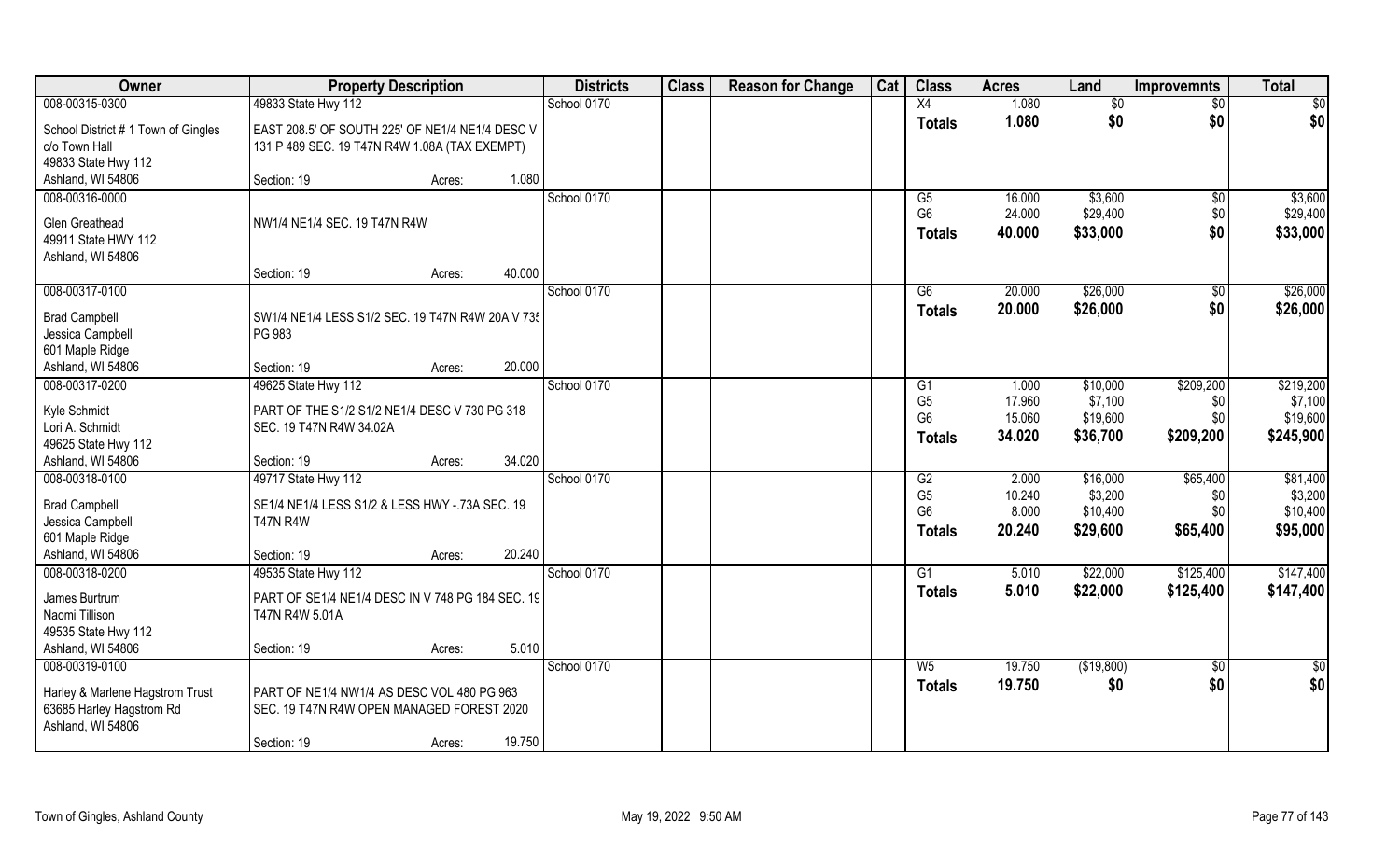| Owner                                  | <b>Property Description</b>                                                                  | <b>Districts</b> | <b>Class</b> | <b>Reason for Change</b> | Cat | <b>Class</b>   | <b>Acres</b> | Land     | <b>Improvemnts</b> | <b>Total</b> |
|----------------------------------------|----------------------------------------------------------------------------------------------|------------------|--------------|--------------------------|-----|----------------|--------------|----------|--------------------|--------------|
| 008-00319-0200                         |                                                                                              | School 0170      |              |                          |     |                |              |          |                    |              |
| Reference                              | ANNEXED TO CITY OF ASHLAND PART OF NE1/4                                                     |                  |              |                          |     | <b>Totals</b>  |              |          |                    |              |
| c/o Reference Parcel Only              | NW1/4 AS DESC VOL 202 PG 50 SEC. 19 T47N R4W                                                 |                  |              |                          |     |                |              |          |                    |              |
| 201 Main St W                          | 20.25A                                                                                       |                  |              |                          |     |                |              |          |                    |              |
| Ashland, WI 54806                      | Section: 19<br>0.000<br>Acres:                                                               |                  |              |                          |     |                |              |          |                    |              |
| 008-00320-0000                         |                                                                                              | School 0170      |              |                          |     |                |              |          |                    |              |
| Reference                              | ANNEXED TO CITY OF ASHLAND NW1/4 NW1/4 SEC.                                                  |                  |              |                          |     | <b>Totals</b>  |              |          |                    |              |
| c/o Reference Parcel Only              | 19 T47N R4W 38.46A                                                                           |                  |              |                          |     |                |              |          |                    |              |
| 201 Main St W                          |                                                                                              |                  |              |                          |     |                |              |          |                    |              |
| Ashland, WI 54806                      | 0.000<br>Section: 19<br>Acres:                                                               |                  |              |                          |     |                |              |          |                    |              |
| 008-00321-0100                         |                                                                                              | School 0170      |              |                          |     | G5             | 18.720       | \$7,000  | $\sqrt[6]{30}$     | \$7,000      |
| Linda Larson et al                     | S1/2 NW1/4 LESS V 290 PG 516 SEC. 19 T47N R4W                                                |                  |              |                          |     | G <sub>6</sub> | 16.000       | \$20,800 | \$0                | \$20,800     |
| 29720 Andy's Ln                        | 34.72A V 590 PG 524 & V 725 PG 991 & V 755 PG 71 &                                           |                  |              |                          |     | <b>Totals</b>  | 34.720       | \$27,800 | \$0                | \$27,800     |
| Ashland, WI 54806                      | DOC #342173                                                                                  |                  |              |                          |     |                |              |          |                    |              |
|                                        | 34.720<br>Section: 19<br>Acres:                                                              |                  |              |                          |     |                |              |          |                    |              |
| 008-00321-0200                         |                                                                                              | School 0170      |              |                          |     |                |              |          |                    |              |
| Reference                              | ANNEXED TO CITY OF ASHLAND PART OF S1/2                                                      |                  |              |                          |     | <b>Totals</b>  |              |          |                    |              |
| c/o Reference Parcel Only              | NW1/4 DESC V 290 PG 516 & V 460 PG 285 SEC. 19                                               |                  |              |                          |     |                |              |          |                    |              |
| 201 Main St W                          | T47N R4W 44.66A                                                                              |                  |              |                          |     |                |              |          |                    |              |
| Ashland, WI 54806                      | 0.000<br>Section: 19<br>Acres:                                                               |                  |              |                          |     |                |              |          |                    |              |
| 008-00322-0000                         | State Hwy 112                                                                                | School 0170      |              |                          |     | G5             | 20.000       | \$7,500  | $\sqrt[6]{30}$     | \$7,500      |
| Scott G. Koval                         | NE1/4 SW1/4 V 740 PG 113 SEC. 19 T47N R4W 40A                                                |                  |              |                          |     | G <sub>6</sub> | 20.000       | \$26,000 | \$0                | \$26,000     |
| 5860 Grandview Rd                      |                                                                                              |                  |              |                          |     | Totals         | 40.000       | \$33,500 | \$0                | \$33,500     |
| Larsen, WI 54947                       |                                                                                              |                  |              |                          |     |                |              |          |                    |              |
|                                        | 40.000<br>Section: 19<br>Acres:                                                              |                  |              |                          |     |                |              |          |                    |              |
| 008-00323-0100                         |                                                                                              | School 0170      |              |                          |     | G5             | 5.000        | \$1,900  | \$0                | \$1,900      |
|                                        |                                                                                              |                  |              |                          |     | G <sub>6</sub> | 5.620        | \$7,300  | \$0                | \$7,300      |
| John F. Zifko<br>60124 Klaus Rd        | NW1/4 SW1/4 (V444 PG 912) LESS VOL 344 PG 85<br>SEC. 19 T47N R4W 10.62A                      |                  |              |                          |     | <b>Totals</b>  | 10.620       | \$9,200  | \$0                | \$9,200      |
| Ashland, WI 54806                      |                                                                                              |                  |              |                          |     |                |              |          |                    |              |
|                                        | 10.620<br>Section: 19<br>Acres:                                                              |                  |              |                          |     |                |              |          |                    |              |
| 008-00323-0200                         |                                                                                              | School 0170      |              |                          |     |                |              |          |                    |              |
|                                        |                                                                                              |                  |              |                          |     | <b>Totals</b>  |              |          |                    |              |
| Reference<br>c/o Reference Parcel Only | ANNEXED TO CITY OF ASHLAND PART OF NW1/4<br>SW1/4 DESC IN V 344 PG 85 & V 460 PG 285 SEC. 19 |                  |              |                          |     |                |              |          |                    |              |
| 201 Main St W                          | T47N R4W 29.68A                                                                              |                  |              |                          |     |                |              |          |                    |              |
| Ashland, WI 54806                      | 0.000<br>Section: 19<br>Acres:                                                               |                  |              |                          |     |                |              |          |                    |              |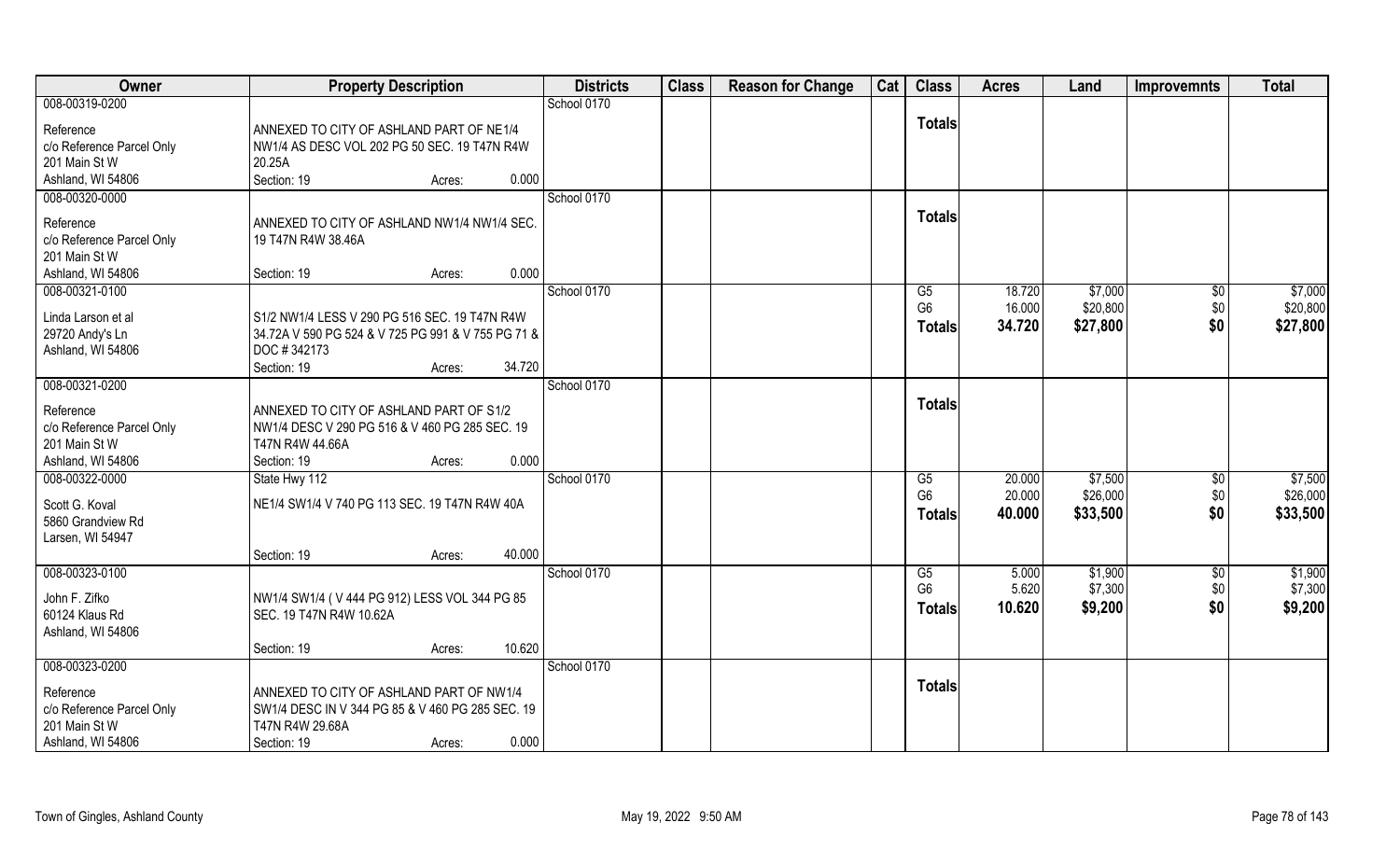| Owner                               | <b>Property Description</b>                      |                  | <b>Districts</b> | <b>Class</b>                      | <b>Reason for Change</b>                                   | Cat            | <b>Class</b>         | <b>Acres</b>   | Land                | Improvemnts     | <b>Total</b>         |
|-------------------------------------|--------------------------------------------------|------------------|------------------|-----------------------------------|------------------------------------------------------------|----------------|----------------------|----------------|---------------------|-----------------|----------------------|
| 008-00324-0100                      | 60124 Klaus Rd                                   |                  | School 0170      |                                   |                                                            |                | G1                   | 2.000          | \$14,400            | \$98,500        | \$112,900            |
| John F. Zifko                       | SW1/4 SW1/4 LESS WEST 626.10' OF NORTH 417.4'    |                  |                  |                                   |                                                            |                | G <sub>6</sub>       | 33.220         | \$40,200            | \$0             | \$40,200             |
| Kelly J. Zifko                      | SEC. 19 T47N R4W 35.22A V 444 PG 912             |                  |                  |                                   |                                                            |                | <b>Totals</b>        | 35.220         | \$54,600            | \$98,500        | \$153,100            |
| 60124 Klaus Rd                      |                                                  |                  |                  |                                   |                                                            |                |                      |                |                     |                 |                      |
| Ashland, WI 54806                   | Section: 19                                      | 35.220<br>Acres: |                  |                                   |                                                            |                |                      |                |                     |                 |                      |
| 008-00324-0200                      | 49186 Ashland Bayfield                           |                  | School 0170      |                                   |                                                            |                | G1                   | 2.000          | \$13,000            | \$156,100       | \$169,100            |
| Scott T. Zifko                      | WEST 626.10' OF NORTH 417.4' OF SW1/4 SW1/4 V    |                  |                  |                                   |                                                            |                | G <sub>6</sub>       | 4.000          | \$5,200             | \$0             | \$5,200              |
| 49186 Ashland Bayfield Rd           | 456 PG 547 SEC. 19 T47N R4W 6A                   |                  |                  |                                   |                                                            |                | <b>Totals</b>        | 6.000          | \$18,200            | \$156,100       | \$174,300            |
| Ashland, WI 54806                   |                                                  |                  |                  |                                   |                                                            |                |                      |                |                     |                 |                      |
|                                     | Section: 19                                      | 6.000<br>Acres:  |                  |                                   |                                                            |                |                      |                |                     |                 |                      |
| 008-00325-0100                      |                                                  |                  | School 0170      |                                   |                                                            |                | G5<br>G <sub>6</sub> | 5.000<br>5.000 | \$1,900<br>\$6,500  | \$0<br>\$0      | \$1,900<br>\$6,500   |
| David O'Donahue                     | W1/4 SE1/4 SW1/4 V 621 PG 900 SEC. 19 T47N R4W   |                  |                  |                                   |                                                            |                | <b>Totals</b>        | 10.000         | \$8,400             | \$0             | \$8,400              |
| Amy O'Donahue                       | <b>10A</b>                                       |                  |                  |                                   |                                                            |                |                      |                |                     |                 |                      |
| 60338 Klaus Rd                      |                                                  |                  |                  |                                   |                                                            |                |                      |                |                     |                 |                      |
| Ashland, WI 54806                   | Section: 19                                      | 10.000<br>Acres: |                  |                                   |                                                            |                |                      |                |                     |                 |                      |
| 008-00325-0200                      | 60496 Klaus Rd                                   |                  | School 0170      |                                   |                                                            |                | G1<br>G <sub>6</sub> | 2.000<br>8.000 | \$16,000<br>\$8,000 | \$94,000<br>\$0 | \$110,000<br>\$8,000 |
| Tyler J. Coverston                  | E1/2 E1/2 SE1/4 SW1/4 SEC. 19 T47N R4W           |                  |                  |                                   |                                                            |                | <b>Totals</b>        | 10.000         | \$24,000            | \$94,000        | \$118,000            |
| Chelsea G. Coverston                |                                                  |                  |                  |                                   |                                                            |                |                      |                |                     |                 |                      |
| 60496 Klaus Rd                      |                                                  |                  |                  |                                   |                                                            |                |                      |                |                     |                 |                      |
| Ashland, WI 54806<br>008-00325-0300 | Section: 19<br>60338 Klaus Rd                    | 10.000<br>Acres: | School 0170      |                                   |                                                            |                | G1                   | 2.000          | \$16,000            | \$165,000       | \$181,000            |
|                                     |                                                  |                  |                  |                                   |                                                            |                | G <sub>5</sub>       | 4.000          | \$1,500             | \$0             | \$1,500              |
| David O'Donahue Jr                  | E1/2 W1/2 SE1/4 SW1/4 SEC. 19 T47N R4W 10A V 603 |                  |                  |                                   |                                                            |                | G <sub>6</sub>       | 4.000          | \$4,000             | \$0             | \$4,000              |
| Amy O'Donahue                       | <b>PG 40</b>                                     |                  |                  |                                   |                                                            |                | <b>Totals</b>        | 10.000         | \$21,500            | \$165,000       | \$186,500            |
| 60338 Klaus Rd                      |                                                  | 10.000           |                  |                                   |                                                            |                |                      |                |                     |                 |                      |
| Ashland, WI 54806<br>008-00325-0400 | Section: 19<br>60434 Klaus Rd                    | Acres:           | School 0170      |                                   |                                                            | 2              | G1                   | 1.000          | \$10,000            | \$80,500        | \$90,500             |
|                                     |                                                  |                  |                  | $\overline{G1}$<br>G <sub>1</sub> | Partial house and partial garage<br>Shift from undeveloped | $\mathbf 0$    | G <sub>5</sub>       | 9.000          | \$3,400             | \$0             | \$3,400              |
| Jason E. Olby                       | W1/2 E1/2 SE1/4 SW1/4 SEC. 19 T47N R4W           |                  |                  | G5                                | Shift to residential                                       | $\overline{0}$ | <b>Totals</b>        | 10.000         | \$13,400            | \$80,500        | \$93,900             |
| 60434 Klaus Rd                      |                                                  |                  |                  |                                   |                                                            |                |                      |                |                     |                 |                      |
| Ashland, WI 54806                   |                                                  | 10.000           |                  |                                   |                                                            |                |                      |                |                     |                 |                      |
| 008-00326-0100                      | Section: 19                                      | Acres:           | School 0170      |                                   |                                                            |                | G1                   | 2.000          | \$16,000            | $\overline{50}$ | \$16,000             |
|                                     |                                                  |                  |                  |                                   |                                                            |                | G <sub>6</sub>       | 3.480          | \$4,500             | \$0             | \$4,500              |
| Wendy Olby                          | PART OF THE NE1/4 SE1/4 DESC V 529 PG 978 & V    |                  |                  |                                   |                                                            |                | <b>Totals</b>        | 5.480          | \$20,500            | \$0             | \$20,500             |
| 49349 State Hwy 112                 | 683 PG 898 SEC. 19 T47N R4W                      |                  |                  |                                   |                                                            |                |                      |                |                     |                 |                      |
| Ashland, WI 54806                   | Section: 19                                      | 5.480<br>Acres:  |                  |                                   |                                                            |                |                      |                |                     |                 |                      |
|                                     |                                                  |                  |                  |                                   |                                                            |                |                      |                |                     |                 |                      |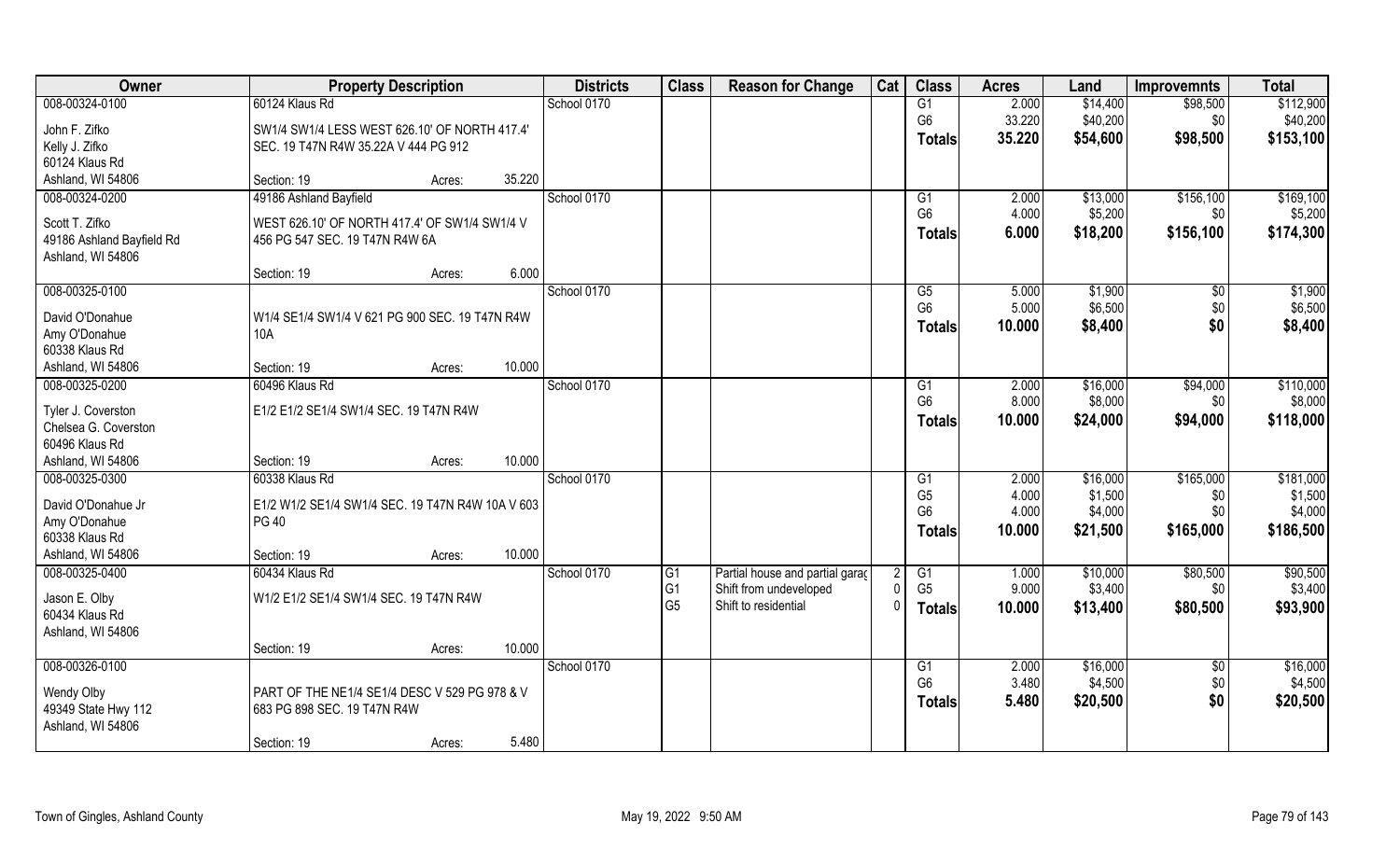| Owner                                   |                                                                                           | <b>Property Description</b> |        | <b>Districts</b> | <b>Class</b> | <b>Reason for Change</b> | Cat | <b>Class</b>   | <b>Acres</b> | Land     | <b>Improvemnts</b> | <b>Total</b> |
|-----------------------------------------|-------------------------------------------------------------------------------------------|-----------------------------|--------|------------------|--------------|--------------------------|-----|----------------|--------------|----------|--------------------|--------------|
| 008-00326-0200                          | 49349 State Hwy 112                                                                       |                             |        | School 0170      |              |                          |     | G1             | 2.000        | \$16,000 | \$232,700          | \$248,700    |
| <b>Timothy Olby</b>                     | S3/4 S1/2 NE1/4 SE1/4 SEC. 19 T47N R4W                                                    |                             |        |                  |              |                          |     | G <sub>6</sub> | 12.360       | \$16,100 | \$0                | \$16,100     |
| 49349 State Hwy 112                     |                                                                                           |                             |        |                  |              |                          |     | <b>Totals</b>  | 14.360       | \$32,100 | \$232,700          | \$264,800    |
| Ashland, WI 54806                       |                                                                                           |                             |        |                  |              |                          |     |                |              |          |                    |              |
|                                         | Section: 19                                                                               | Acres:                      | 14.360 |                  |              |                          |     |                |              |          |                    |              |
| 008-00326-0300                          | 60946 Viater Rd                                                                           |                             |        | School 0170      |              |                          |     | G1             | 5.980        | \$23,500 | \$216,400          | \$239,900    |
| Dean Zifko                              | PART OF THE NE1/4 SE1/4 DESC DOC #342020                                                  |                             |        |                  |              |                          |     | Totals         | 5.980        | \$23,500 | \$216,400          | \$239,900    |
| Carolyn Zifko                           | WITH DRIVEWAY AGREEMENT DOC #342019 SEC.                                                  |                             |        |                  |              |                          |     |                |              |          |                    |              |
| 60946 Viater Rd                         | 19 T47N R4W 5.98A                                                                         |                             |        |                  |              |                          |     |                |              |          |                    |              |
| Ashland, WI 54806                       | Section: 19                                                                               | Acres:                      | 5.980  |                  |              |                          |     |                |              |          |                    |              |
| 008-00326-0400                          | 60831 Viater Rd                                                                           |                             |        | School 0170      |              |                          |     | G1             | 7.460        | \$25,700 | \$133,800          | \$159,500    |
| Mark Hudack                             | PART OF THE NE1/4 SE1/4 DESC V 506 PG 589 WITH                                            |                             |        |                  |              |                          |     | <b>Totals</b>  | 7.460        | \$25,700 | \$133,800          | \$159,500    |
| Lou Ellen Hudack                        | DRIVEWAY AGREEMENT DESC DOC # 342019 SEC.                                                 |                             |        |                  |              |                          |     |                |              |          |                    |              |
| 60831 Viater Rd                         | 19 T47N R4W 7.46AS                                                                        |                             |        |                  |              |                          |     |                |              |          |                    |              |
| Ashland, WI 54806                       | Section: 19                                                                               | Acres:                      | 7.460  |                  |              |                          |     |                |              |          |                    |              |
| 008-00326-0500                          | 60838 Viater Rd                                                                           |                             |        | School 0170      |              |                          |     | G1             | 4.970        | \$22,000 | \$149,300          | \$171,300    |
|                                         |                                                                                           |                             |        |                  |              |                          |     | <b>Totals</b>  | 4.970        | \$22,000 | \$149,300          | \$171,300    |
| Jeremiah J. Voldberg<br>60838 Viater Rd | PART OF THE NE1/4 SE1/4 DESC V 507 PG 756 & V<br>744 PG 977 WITH DRIVEWAY AGREEMENT DOC # |                             |        |                  |              |                          |     |                |              |          |                    |              |
| Ashland, WI 54806                       | 342019 SEC. 19 T47N R4W 4.97A                                                             |                             |        |                  |              |                          |     |                |              |          |                    |              |
|                                         | Section: 19                                                                               | Acres:                      | 4.970  |                  |              |                          |     |                |              |          |                    |              |
| 008-00327-0100                          |                                                                                           |                             |        | School 0170      |              |                          |     | G6             | 18.160       | \$23,400 | \$0                | \$23,400     |
|                                         |                                                                                           |                             |        |                  |              |                          |     | <b>Totals</b>  | 18.160       | \$23,400 | \$0                | \$23,400     |
| Jeremiah J. Voldberg                    | PART OF NW1/4 SE1/4 DESC DOC #341210 LAND                                                 |                             |        |                  |              |                          |     |                |              |          |                    |              |
| 60838 Viater Rd<br>Ashland, WI 54806    | CONTRACT SEC. 19 T47N R4W 18.16A                                                          |                             |        |                  |              |                          |     |                |              |          |                    |              |
|                                         | Section: 19                                                                               | Acres:                      | 18.160 |                  |              |                          |     |                |              |          |                    |              |
| 008-00327-0200                          |                                                                                           |                             |        | School 0170      |              |                          |     | G6             | 2.540        | \$3,300  | \$0                | \$3,300      |
|                                         |                                                                                           |                             |        |                  |              |                          |     | <b>Totals</b>  | 2.540        | \$3,300  | \$0                | \$3,300      |
| Mark Hudack                             | PART OF NW1/4 SE1/4 DESC V 593 PG 653 SEC. 19                                             |                             |        |                  |              |                          |     |                |              |          |                    |              |
| Lou Ellen Hudack                        | T47N R4W 2.54A                                                                            |                             |        |                  |              |                          |     |                |              |          |                    |              |
| 60831 Viater Rd                         |                                                                                           |                             | 2.540  |                  |              |                          |     |                |              |          |                    |              |
| Ashland, WI 54806<br>008-00327-0300     | Section: 19                                                                               | Acres:                      |        | School 0170      |              |                          |     | G6             | 19.230       | \$19,200 | $\overline{50}$    | \$19,200     |
|                                         |                                                                                           |                             |        |                  |              |                          |     |                | 19.230       | \$19,200 | \$0                | \$19,200     |
| Wendy T. Olby                           | PART OF NW1/4 SE1/4 DESC V 693 PG 606 SEC. 19                                             |                             |        |                  |              |                          |     | <b>Totals</b>  |              |          |                    |              |
| 49349 State Hwy 112                     | <b>T47N R4W</b>                                                                           |                             |        |                  |              |                          |     |                |              |          |                    |              |
| Ashland, WI 54806                       |                                                                                           |                             |        |                  |              |                          |     |                |              |          |                    |              |
|                                         | Section: 19                                                                               | Acres:                      | 19.230 |                  |              |                          |     |                |              |          |                    |              |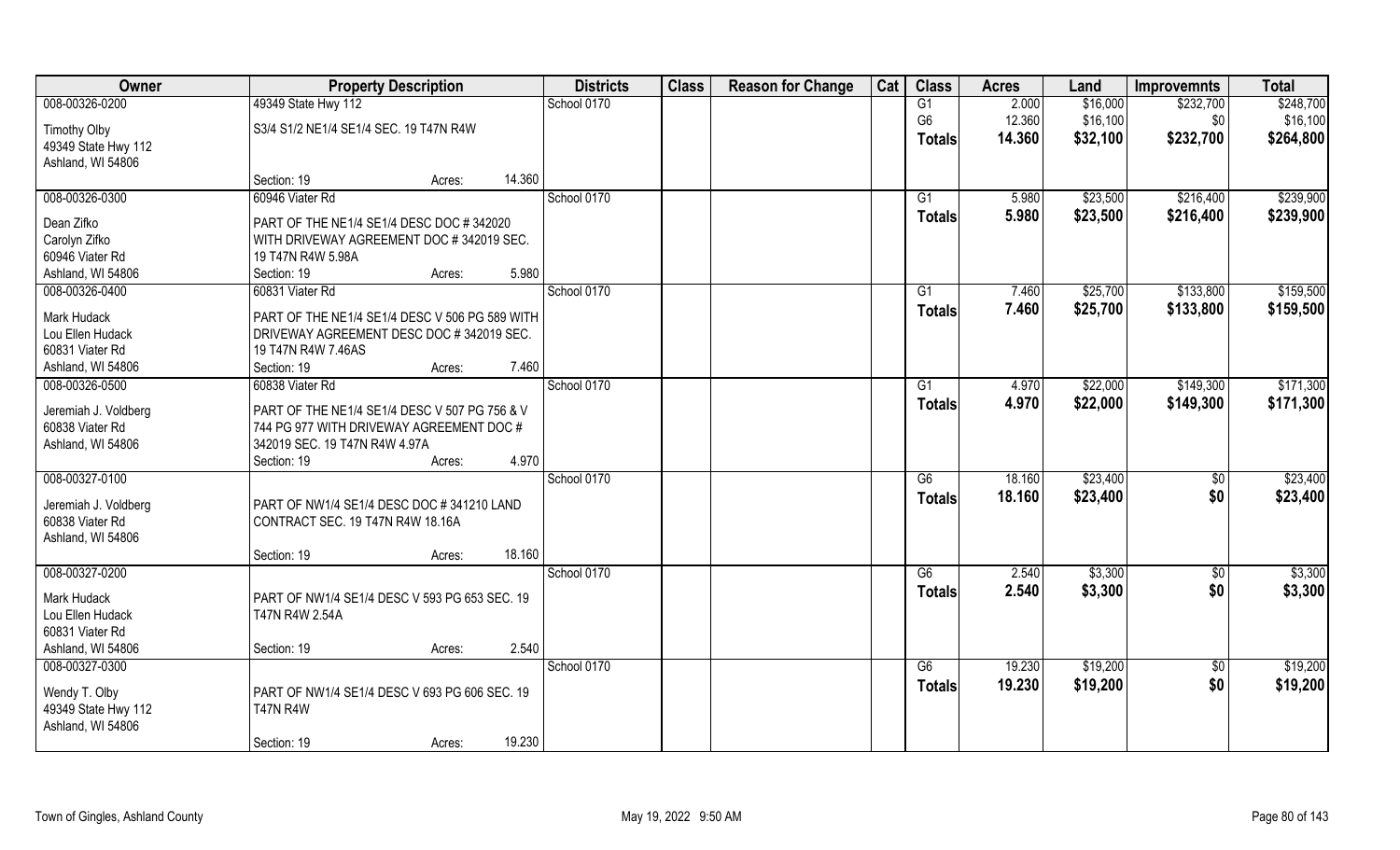| G4<br>\$3,800<br>008-00328-0000<br>School 0170<br>G4<br>25.000<br>$\overline{50}$<br>\$3,800<br>Ag use land<br>-5<br>G <sub>5</sub><br>10.000<br>\$3,800<br>\$3,800<br>\$0<br>SW1/4 SE1/4 SEC. 19 T47N R4W 40A<br>Chase M. Olby<br>\$0<br>G5M<br>5.000<br>\$3,800<br>\$3,800<br>Valerie M. Olby<br>\$0<br>40.000<br>\$11,400<br>\$11,400<br><b>Totals</b><br>49163 State Hwy 112<br>40.000<br>Ashland, WI 54806<br>Section: 19<br>Acres:<br>008-00329-0100<br>School 0170<br>\$1,500<br>G4<br>G4<br>9.860<br>\$0<br>Ag use land<br>$-5$<br>\$1,500<br>9.860<br>\$0<br>Totals<br>Chase M. Olby<br>PART OF THE SE1/4 SE1/4 WITH EASEMENT DESC V<br>49163 State Hwy 112<br>661 PG 203 & DOC #342616 SEC. 19 T47N R4W 9.86A<br>Ashland, WI 54806<br>9.860<br>Section: 19<br>Acres:<br>008-00329-0200<br>\$204,500<br>49059 State Hwy 112<br>School 0170<br>G2<br>2.500<br>\$17,500<br>2.500<br>\$17,500<br>\$204,500<br><b>Totals</b><br>Darlene A. Zar<br>SOUTH 406' OF EAST 269' OF THE SE1/4 SE1/4 V 565<br>49059 State Hwy 112<br>PG 287 & V 736 PG 941 SEC. 19 T47N R4W 2.5A LONG<br>TERM RENTAL AGREEMENT TO MARY ANN ZAR V<br>Ashland, WI 54806<br>2.500<br>Section: 19<br>Acres:<br>008-00329-0300<br>School 0170<br>2.500<br>\$1,300<br>Klaus Rd<br>G5<br>$\sqrt[6]{3}$<br>G <sub>6</sub><br>2.500<br>\$3,300<br>\$0<br>Chase M. Olby<br>EAST 806' OF THE SOUTH 406' OF THE SE1/4 SE1/4<br>\$0<br>5.000<br>\$4,600<br><b>Totals</b><br>Valerie M. Olby<br>EXCEPT EAST 269' SEC. 19 T47N R4W<br>49163 State Hwy 112<br>5.000<br>Ashland, WI 54806<br>Section: 19<br>Acres:<br>\$113,900<br>008-00329-0400<br>49163 State Hwy 112<br>School 0170<br>2.000<br>\$16,000<br>$\overline{G1}$ | Owner | <b>Property Description</b> | <b>Districts</b> | <b>Class</b> | <b>Reason for Change</b> | Cat | <b>Class</b>   | <b>Acres</b> | Land    | <b>Improvemnts</b> | <b>Total</b> |
|---------------------------------------------------------------------------------------------------------------------------------------------------------------------------------------------------------------------------------------------------------------------------------------------------------------------------------------------------------------------------------------------------------------------------------------------------------------------------------------------------------------------------------------------------------------------------------------------------------------------------------------------------------------------------------------------------------------------------------------------------------------------------------------------------------------------------------------------------------------------------------------------------------------------------------------------------------------------------------------------------------------------------------------------------------------------------------------------------------------------------------------------------------------------------------------------------------------------------------------------------------------------------------------------------------------------------------------------------------------------------------------------------------------------------------------------------------------------------------------------------------------------------------------------------------------------------------------------------------------------------------------------------------------------------------------------|-------|-----------------------------|------------------|--------------|--------------------------|-----|----------------|--------------|---------|--------------------|--------------|
|                                                                                                                                                                                                                                                                                                                                                                                                                                                                                                                                                                                                                                                                                                                                                                                                                                                                                                                                                                                                                                                                                                                                                                                                                                                                                                                                                                                                                                                                                                                                                                                                                                                                                             |       |                             |                  |              |                          |     |                |              |         |                    |              |
|                                                                                                                                                                                                                                                                                                                                                                                                                                                                                                                                                                                                                                                                                                                                                                                                                                                                                                                                                                                                                                                                                                                                                                                                                                                                                                                                                                                                                                                                                                                                                                                                                                                                                             |       |                             |                  |              |                          |     |                |              |         |                    |              |
| \$1,500<br>\$1,500<br>\$222,000<br>\$222,000<br>\$1,300<br>\$3,300<br>\$4,600<br>\$129,900                                                                                                                                                                                                                                                                                                                                                                                                                                                                                                                                                                                                                                                                                                                                                                                                                                                                                                                                                                                                                                                                                                                                                                                                                                                                                                                                                                                                                                                                                                                                                                                                  |       |                             |                  |              |                          |     |                |              |         |                    |              |
|                                                                                                                                                                                                                                                                                                                                                                                                                                                                                                                                                                                                                                                                                                                                                                                                                                                                                                                                                                                                                                                                                                                                                                                                                                                                                                                                                                                                                                                                                                                                                                                                                                                                                             |       |                             |                  |              |                          |     |                |              |         |                    |              |
|                                                                                                                                                                                                                                                                                                                                                                                                                                                                                                                                                                                                                                                                                                                                                                                                                                                                                                                                                                                                                                                                                                                                                                                                                                                                                                                                                                                                                                                                                                                                                                                                                                                                                             |       |                             |                  |              |                          |     |                |              |         |                    |              |
|                                                                                                                                                                                                                                                                                                                                                                                                                                                                                                                                                                                                                                                                                                                                                                                                                                                                                                                                                                                                                                                                                                                                                                                                                                                                                                                                                                                                                                                                                                                                                                                                                                                                                             |       |                             |                  |              |                          |     |                |              |         |                    |              |
|                                                                                                                                                                                                                                                                                                                                                                                                                                                                                                                                                                                                                                                                                                                                                                                                                                                                                                                                                                                                                                                                                                                                                                                                                                                                                                                                                                                                                                                                                                                                                                                                                                                                                             |       |                             |                  |              |                          |     |                |              |         |                    |              |
|                                                                                                                                                                                                                                                                                                                                                                                                                                                                                                                                                                                                                                                                                                                                                                                                                                                                                                                                                                                                                                                                                                                                                                                                                                                                                                                                                                                                                                                                                                                                                                                                                                                                                             |       |                             |                  |              |                          |     |                |              |         |                    |              |
|                                                                                                                                                                                                                                                                                                                                                                                                                                                                                                                                                                                                                                                                                                                                                                                                                                                                                                                                                                                                                                                                                                                                                                                                                                                                                                                                                                                                                                                                                                                                                                                                                                                                                             |       |                             |                  |              |                          |     |                |              |         |                    |              |
|                                                                                                                                                                                                                                                                                                                                                                                                                                                                                                                                                                                                                                                                                                                                                                                                                                                                                                                                                                                                                                                                                                                                                                                                                                                                                                                                                                                                                                                                                                                                                                                                                                                                                             |       |                             |                  |              |                          |     |                |              |         |                    |              |
|                                                                                                                                                                                                                                                                                                                                                                                                                                                                                                                                                                                                                                                                                                                                                                                                                                                                                                                                                                                                                                                                                                                                                                                                                                                                                                                                                                                                                                                                                                                                                                                                                                                                                             |       |                             |                  |              |                          |     |                |              |         |                    |              |
|                                                                                                                                                                                                                                                                                                                                                                                                                                                                                                                                                                                                                                                                                                                                                                                                                                                                                                                                                                                                                                                                                                                                                                                                                                                                                                                                                                                                                                                                                                                                                                                                                                                                                             |       |                             |                  |              |                          |     |                |              |         |                    |              |
|                                                                                                                                                                                                                                                                                                                                                                                                                                                                                                                                                                                                                                                                                                                                                                                                                                                                                                                                                                                                                                                                                                                                                                                                                                                                                                                                                                                                                                                                                                                                                                                                                                                                                             |       |                             |                  |              |                          |     |                |              |         |                    |              |
|                                                                                                                                                                                                                                                                                                                                                                                                                                                                                                                                                                                                                                                                                                                                                                                                                                                                                                                                                                                                                                                                                                                                                                                                                                                                                                                                                                                                                                                                                                                                                                                                                                                                                             |       |                             |                  |              |                          |     |                |              |         |                    |              |
|                                                                                                                                                                                                                                                                                                                                                                                                                                                                                                                                                                                                                                                                                                                                                                                                                                                                                                                                                                                                                                                                                                                                                                                                                                                                                                                                                                                                                                                                                                                                                                                                                                                                                             |       |                             |                  |              |                          |     |                |              |         |                    |              |
|                                                                                                                                                                                                                                                                                                                                                                                                                                                                                                                                                                                                                                                                                                                                                                                                                                                                                                                                                                                                                                                                                                                                                                                                                                                                                                                                                                                                                                                                                                                                                                                                                                                                                             |       |                             |                  |              |                          |     |                |              |         |                    |              |
|                                                                                                                                                                                                                                                                                                                                                                                                                                                                                                                                                                                                                                                                                                                                                                                                                                                                                                                                                                                                                                                                                                                                                                                                                                                                                                                                                                                                                                                                                                                                                                                                                                                                                             |       |                             |                  |              |                          |     |                |              |         |                    |              |
|                                                                                                                                                                                                                                                                                                                                                                                                                                                                                                                                                                                                                                                                                                                                                                                                                                                                                                                                                                                                                                                                                                                                                                                                                                                                                                                                                                                                                                                                                                                                                                                                                                                                                             |       |                             |                  |              |                          |     |                |              |         |                    |              |
|                                                                                                                                                                                                                                                                                                                                                                                                                                                                                                                                                                                                                                                                                                                                                                                                                                                                                                                                                                                                                                                                                                                                                                                                                                                                                                                                                                                                                                                                                                                                                                                                                                                                                             |       |                             |                  |              |                          |     |                |              |         |                    |              |
|                                                                                                                                                                                                                                                                                                                                                                                                                                                                                                                                                                                                                                                                                                                                                                                                                                                                                                                                                                                                                                                                                                                                                                                                                                                                                                                                                                                                                                                                                                                                                                                                                                                                                             |       |                             |                  |              |                          |     |                |              |         |                    |              |
|                                                                                                                                                                                                                                                                                                                                                                                                                                                                                                                                                                                                                                                                                                                                                                                                                                                                                                                                                                                                                                                                                                                                                                                                                                                                                                                                                                                                                                                                                                                                                                                                                                                                                             |       |                             |                  |              |                          |     |                |              |         |                    |              |
|                                                                                                                                                                                                                                                                                                                                                                                                                                                                                                                                                                                                                                                                                                                                                                                                                                                                                                                                                                                                                                                                                                                                                                                                                                                                                                                                                                                                                                                                                                                                                                                                                                                                                             |       |                             |                  |              |                          |     |                |              |         |                    |              |
| Chase M. Olby<br>EAST 806' OF THE SE1/4 SE1/4 LESS THE SOUTH                                                                                                                                                                                                                                                                                                                                                                                                                                                                                                                                                                                                                                                                                                                                                                                                                                                                                                                                                                                                                                                                                                                                                                                                                                                                                                                                                                                                                                                                                                                                                                                                                                |       |                             |                  |              |                          |     | G <sub>5</sub> | 13.920       | \$7,000 | \$0                | \$7,000      |
| \$113,900<br>\$136,900<br>15.920<br>\$23,000<br>Totals<br>Valerie M. Olby<br>406' & HWY RW SEC. 19 T47N R4W 15.92A V 673 PG                                                                                                                                                                                                                                                                                                                                                                                                                                                                                                                                                                                                                                                                                                                                                                                                                                                                                                                                                                                                                                                                                                                                                                                                                                                                                                                                                                                                                                                                                                                                                                 |       |                             |                  |              |                          |     |                |              |         |                    |              |
| 49163 State Hwy 112<br>834                                                                                                                                                                                                                                                                                                                                                                                                                                                                                                                                                                                                                                                                                                                                                                                                                                                                                                                                                                                                                                                                                                                                                                                                                                                                                                                                                                                                                                                                                                                                                                                                                                                                  |       |                             |                  |              |                          |     |                |              |         |                    |              |
| Ashland, WI 54806<br>15.920<br>Section: 19<br>Acres:                                                                                                                                                                                                                                                                                                                                                                                                                                                                                                                                                                                                                                                                                                                                                                                                                                                                                                                                                                                                                                                                                                                                                                                                                                                                                                                                                                                                                                                                                                                                                                                                                                        |       |                             |                  |              |                          |     |                |              |         |                    |              |
| \$209,800<br>008-00329-0500<br>School 0170<br>G1<br>\$22,000<br>\$187,800<br>60794 Klaus Rd<br>5.010                                                                                                                                                                                                                                                                                                                                                                                                                                                                                                                                                                                                                                                                                                                                                                                                                                                                                                                                                                                                                                                                                                                                                                                                                                                                                                                                                                                                                                                                                                                                                                                        |       |                             |                  |              |                          |     |                |              |         |                    |              |
| 5.010<br>\$22,000<br>\$187,800<br>\$209,800<br><b>Totals</b><br>Mary Kay Foley<br>PART OF THE SE1/4 SE1/4 DESC V 661 PG 336 SEC.                                                                                                                                                                                                                                                                                                                                                                                                                                                                                                                                                                                                                                                                                                                                                                                                                                                                                                                                                                                                                                                                                                                                                                                                                                                                                                                                                                                                                                                                                                                                                            |       |                             |                  |              |                          |     |                |              |         |                    |              |
| <b>Timothy Foley</b><br>19 T47N R4W 5.01A                                                                                                                                                                                                                                                                                                                                                                                                                                                                                                                                                                                                                                                                                                                                                                                                                                                                                                                                                                                                                                                                                                                                                                                                                                                                                                                                                                                                                                                                                                                                                                                                                                                   |       |                             |                  |              |                          |     |                |              |         |                    |              |
| 60749 Klaus Rd                                                                                                                                                                                                                                                                                                                                                                                                                                                                                                                                                                                                                                                                                                                                                                                                                                                                                                                                                                                                                                                                                                                                                                                                                                                                                                                                                                                                                                                                                                                                                                                                                                                                              |       |                             |                  |              |                          |     |                |              |         |                    |              |
| 5.010<br>Ashland, WI 54806<br>Section: 19<br>Acres:                                                                                                                                                                                                                                                                                                                                                                                                                                                                                                                                                                                                                                                                                                                                                                                                                                                                                                                                                                                                                                                                                                                                                                                                                                                                                                                                                                                                                                                                                                                                                                                                                                         |       |                             |                  |              |                          |     |                |              |         |                    |              |
| 008-00330-0000<br>\$5,700<br>\$5,700<br>School 0170<br>G4<br>G4<br>38.000<br>$\sqrt{6}$<br>Ag use land<br>$-5$                                                                                                                                                                                                                                                                                                                                                                                                                                                                                                                                                                                                                                                                                                                                                                                                                                                                                                                                                                                                                                                                                                                                                                                                                                                                                                                                                                                                                                                                                                                                                                              |       |                             |                  |              |                          |     |                |              |         |                    |              |
| G <sub>5</sub><br>2.000<br>\$100<br>\$0<br>\$100                                                                                                                                                                                                                                                                                                                                                                                                                                                                                                                                                                                                                                                                                                                                                                                                                                                                                                                                                                                                                                                                                                                                                                                                                                                                                                                                                                                                                                                                                                                                                                                                                                            |       |                             |                  |              |                          |     |                |              |         |                    |              |
| NE1/4 NE1/4 SEC. 20 T47N R4W<br>Tri-State Holdings, LLC<br>\$0<br>\$5,800<br>40.000<br>\$5,800<br><b>Totals</b>                                                                                                                                                                                                                                                                                                                                                                                                                                                                                                                                                                                                                                                                                                                                                                                                                                                                                                                                                                                                                                                                                                                                                                                                                                                                                                                                                                                                                                                                                                                                                                             |       |                             |                  |              |                          |     |                |              |         |                    |              |
| c/o Duff Phelps<br>PO Box 2629                                                                                                                                                                                                                                                                                                                                                                                                                                                                                                                                                                                                                                                                                                                                                                                                                                                                                                                                                                                                                                                                                                                                                                                                                                                                                                                                                                                                                                                                                                                                                                                                                                                              |       |                             |                  |              |                          |     |                |              |         |                    |              |
| 40.000<br>Addison, TX 75001<br>Section: 20<br>Acres:                                                                                                                                                                                                                                                                                                                                                                                                                                                                                                                                                                                                                                                                                                                                                                                                                                                                                                                                                                                                                                                                                                                                                                                                                                                                                                                                                                                                                                                                                                                                                                                                                                        |       |                             |                  |              |                          |     |                |              |         |                    |              |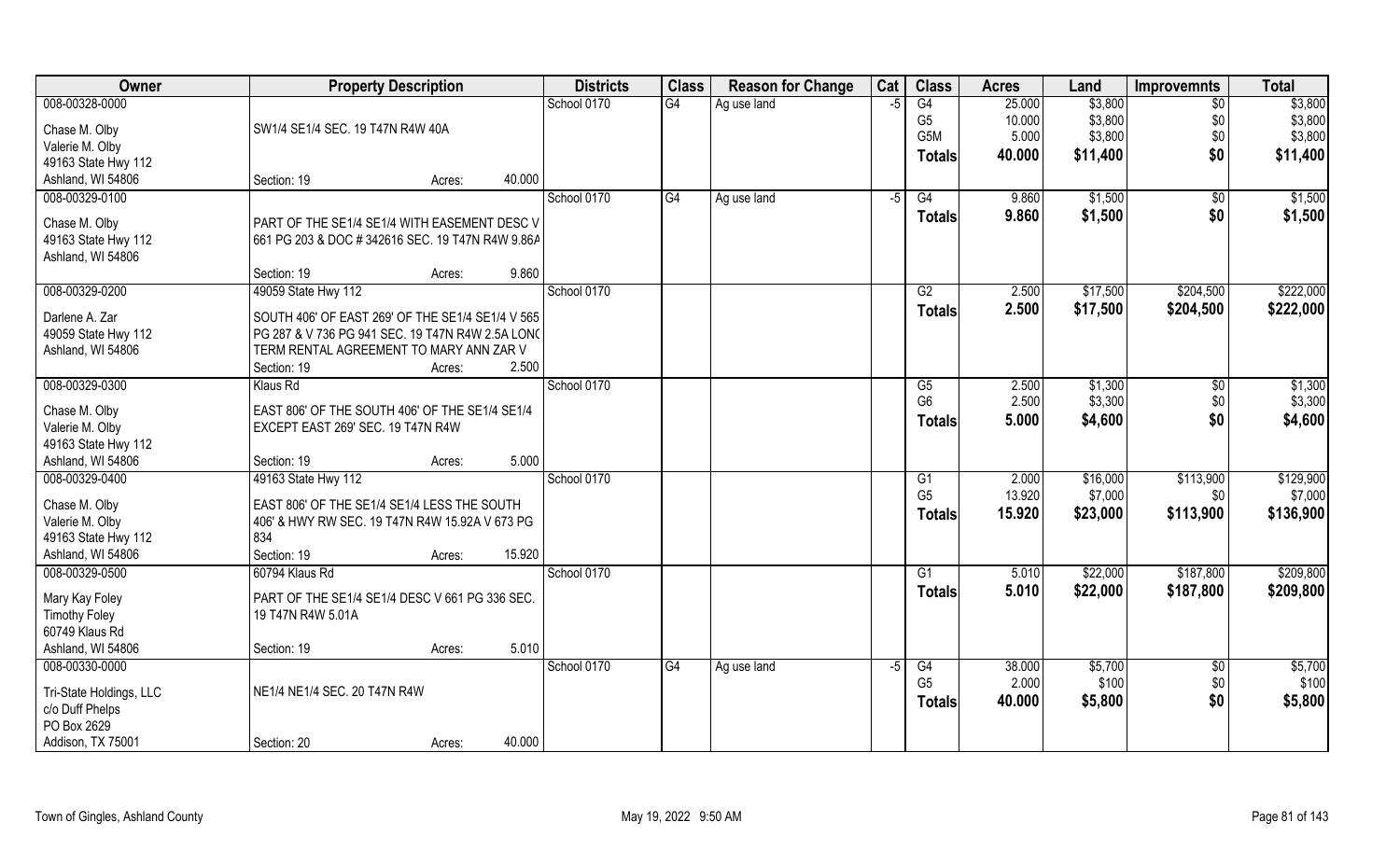| <b>Owner</b>            | <b>Property Description</b>                     | <b>Districts</b> | <b>Class</b> | <b>Reason for Change</b> | Cat  | <b>Class</b>                     | <b>Acres</b>     | Land                  | <b>Improvemnts</b> | <b>Total</b>   |
|-------------------------|-------------------------------------------------|------------------|--------------|--------------------------|------|----------------------------------|------------------|-----------------------|--------------------|----------------|
| 008-00331-0000          |                                                 | School 0170      | G4           | Ag use land              | $-5$ | G4                               | 39.000           | \$5,900               | \$0                | \$5,900        |
| Tri-State Holdings, LLC | NW1/4 NE1/4 SEC. 20 T47N R4W                    |                  |              |                          |      | G <sub>5</sub>                   | 1.000            | \$100                 | \$0                | \$100          |
| c/o Duff Phelps         |                                                 |                  |              |                          |      | <b>Totals</b>                    | 40.000           | \$6,000               | \$0                | \$6,000        |
| PO Box 2629             |                                                 |                  |              |                          |      |                                  |                  |                       |                    |                |
| Addison, TX 75001       | 40.000<br>Section: 20<br>Acres:                 |                  |              |                          |      |                                  |                  |                       |                    |                |
| 008-00332-0100          |                                                 | School 0170      | G4           | Ag use land              | $-5$ | G4                               | 9.000            | \$1,400               | \$0                | \$1,400        |
| Tri-State Holdings, LLC | W1/2 SW1/4 NE1/4 SEC. 20 T47N R4W 10A CLOSED    |                  |              |                          |      | G <sub>5</sub>                   | 1.000            | \$100                 | \$0                | \$100          |
| PO Box 2629             | MANAGED FOREST 2016                             |                  |              |                          |      | W <sub>6</sub>                   | 10.000           | (\$10,000)            | \$0                | \$0            |
| Addison, TX 75001       |                                                 |                  |              |                          |      | Totals                           | 20.000           | \$1,500               | \$0                | \$1,500        |
|                         | 20.000<br>Section:<br>Acres:                    |                  |              |                          |      |                                  |                  |                       |                    |                |
| 008-00332-0200          |                                                 | School 0170      | G4           | Ag use land              | -5   | G4                               | 10.000           | \$1,500               | $\sqrt[6]{3}$      | \$1,500        |
| <b>Harries Trust</b>    | E1/2 SW1/4 NE1/4 SEC. 20 T47N R4W 10A CLOSED    |                  |              |                          |      | W <sub>6</sub>                   | 10.000           | (\$10,000)            | \$0                | \$0            |
| 2405 Lake Shore Dr E    | MANAGED FOREST 2016                             |                  |              |                          |      | <b>Totals</b>                    | 20.000           | \$1,500               | \$0                | \$1,500        |
| Ashland, WI 54806       |                                                 |                  |              |                          |      |                                  |                  |                       |                    |                |
|                         | 20.000<br>Section:<br>Acres:                    |                  |              |                          |      |                                  |                  |                       |                    |                |
| 008-00333-0000          | 61845 Weister Rd                                | School 0170      |              |                          |      | G <sub>1</sub>                   | 3.360            | \$19,500              | \$381,700          | \$401,200      |
| Tri-State Holdings, LLC | SE1/4 NE1/4 SEC. 20 T47N R4W CLOSED MANAGED     |                  |              |                          |      | G <sub>4</sub>                   | 3.000            | \$500                 | \$0                | \$500          |
| c/o Duff Phelps         | <b>FOREST 17A IN 2016</b>                       |                  |              |                          |      | G <sub>5</sub><br>W <sub>6</sub> | 16.640<br>17.000 | \$8,300<br>(\$22,100) | \$0<br>\$0         | \$8,300<br>\$0 |
| PO Box 2629             |                                                 |                  |              |                          |      | <b>Totals</b>                    | 40.000           | \$28,300              | \$381,700          | \$410,000      |
| Addison, TX 75001       | 40.000<br>Section: 20<br>Acres:                 |                  |              |                          |      |                                  |                  |                       |                    |                |
| 008-00334-0100          | 61382 Weister Rd                                | School 0170      |              |                          |      | G1                               | 2.000            | \$11,700              | \$85,300           | \$97,000       |
| Tyler S. Barningham     | E1/2 NE1/4 NW1/4 SEC. 20 T47N R4W 20A V 749 PG  |                  |              |                          |      | G <sub>5</sub>                   | 18.000           | \$6,300               | \$0                | \$6,300        |
| 61382 Weister Rd        | 731                                             |                  |              |                          |      | <b>Totals</b>                    | 20.000           | \$18,000              | \$85,300           | \$103,300      |
| Ashland, WI 54806       |                                                 |                  |              |                          |      |                                  |                  |                       |                    |                |
|                         | 20.000<br>Section: 20<br>Acres:                 |                  |              |                          |      |                                  |                  |                       |                    |                |
| 008-00334-0200          | 61342 Weister Rd                                | School 0170      |              |                          |      | G6                               | 10.000           | \$10,000              | \$0                | \$10,000       |
| Christopher Roguski     | E1/2 W1/2 NE1/4 NW1/4 V 713 PG 409 SEC. 20 T47N |                  |              |                          |      | <b>Totals</b>                    | 10.000           | \$10,000              | \$0                | \$10,000       |
| 521 7th Ave E           | <b>R4W 10A</b>                                  |                  |              |                          |      |                                  |                  |                       |                    |                |
| Ashland, WI 54806       |                                                 |                  |              |                          |      |                                  |                  |                       |                    |                |
|                         | 10.000<br>Section: 20<br>Acres:                 |                  |              |                          |      |                                  |                  |                       |                    |                |
| 008-00334-0300          | 61284 Weister Rd                                | School 0170      |              |                          |      | G1                               | 2.000            | \$11,700              | \$98,000           | \$109,700      |
| Joseph Chmielak         | WEST 10A OF NE1/4 NW1/4 V 657 PG 41 SEC. 20     |                  |              |                          |      | G <sub>6</sub>                   | 8.000            | \$10,400              | \$0                | \$10,400       |
| Deborah Chmielak        | <b>T47N R4W 10A</b>                             |                  |              |                          |      | <b>Totals</b>                    | 10.000           | \$22,100              | \$98,000           | \$120,100      |
| 61284 Weister Rd        |                                                 |                  |              |                          |      |                                  |                  |                       |                    |                |
| Ashland, WI 54806       | 10.000<br>Section: 20<br>Acres:                 |                  |              |                          |      |                                  |                  |                       |                    |                |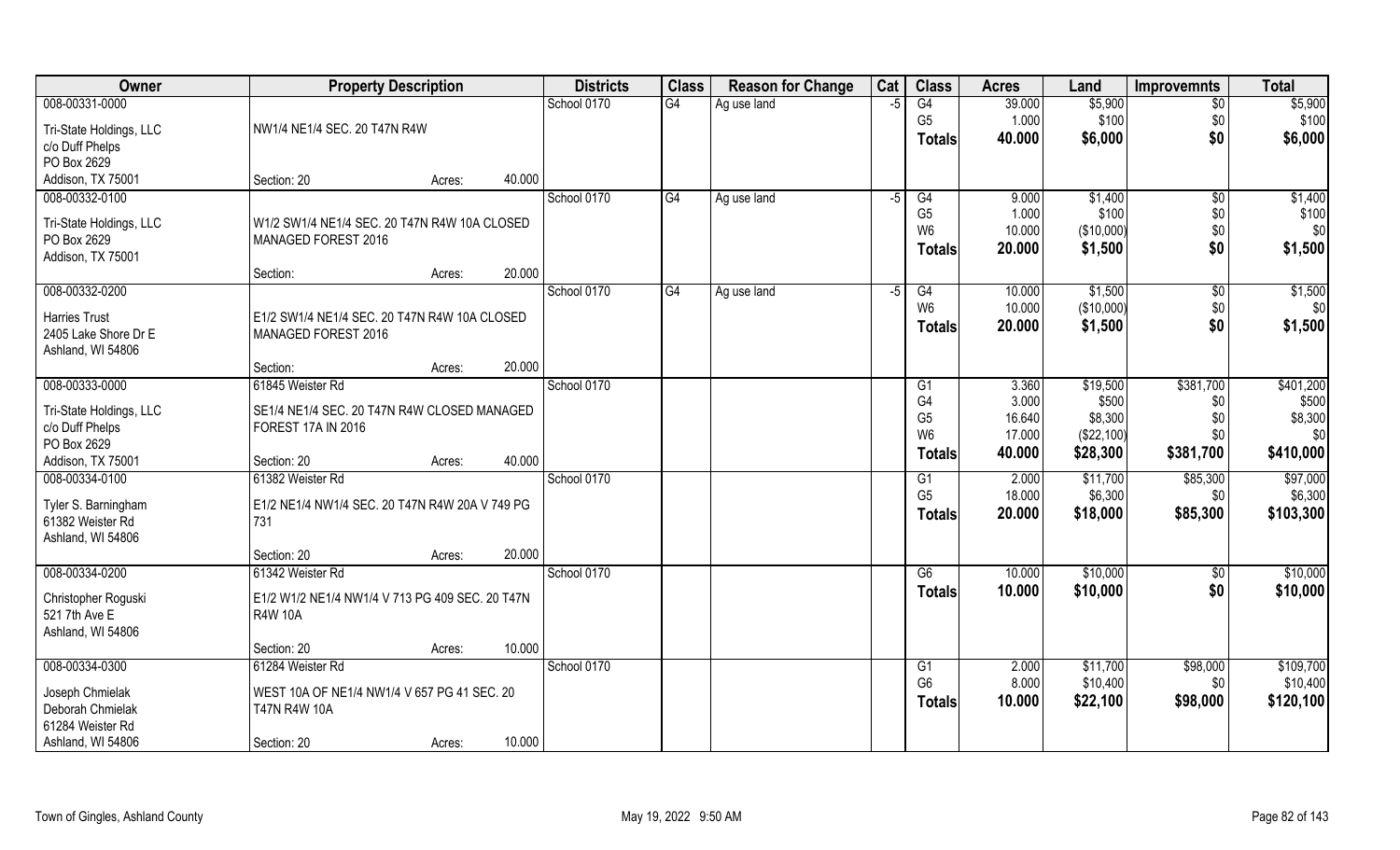| Owner                                 | <b>Property Description</b>                     | <b>Districts</b> | <b>Class</b>    | <b>Reason for Change</b> | Cat  | <b>Class</b>         | <b>Acres</b>    | Land                | <b>Improvemnts</b> | <b>Total</b>       |
|---------------------------------------|-------------------------------------------------|------------------|-----------------|--------------------------|------|----------------------|-----------------|---------------------|--------------------|--------------------|
| 008-00335-0100                        | 49822 State Hwy 112                             | School 0170      |                 |                          |      | G1                   | 3.000           | \$17,100            | \$135,900          | \$153,000          |
| Harvey Scribner                       | NW1/4 NW1/4 LESS THAT LYING SOUTH OF BAY        |                  |                 |                          |      | G <sub>5</sub>       | 17.000          | \$6,000             | \$0                | \$6,000            |
| 49822 State Hwy 112                   | CITY CREEK VOL 331 PG 313 SEC. 20 T47N R4W 28A  |                  |                 |                          |      | G <sub>6</sub>       | 8.000           | \$10,400            | \$0                | \$10,400           |
| Ashland, WI 54806                     | M/L                                             |                  |                 |                          |      | <b>Totals</b>        | 28.000          | \$33,500            | \$135,900          | \$169,400          |
|                                       | Section: 20<br>28.000<br>Acres:                 |                  |                 |                          |      |                      |                 |                     |                    |                    |
| 008-00335-0200                        | 61152 Weister Rd                                | School 0170      | G1              | NSF @50% complete        | 2    | G1                   | 0.000           | \$0                 | \$79,900           | \$79,900           |
|                                       |                                                 |                  |                 |                          |      | G <sub>6</sub>       | 9.300           | \$12,100            | \$0                | \$12,100           |
| Cheryl A. Cloud                       | NW1/4 NW1/4 LYING SOUTH OF BAY CITY CREEK       |                  |                 |                          |      | <b>Totals</b>        | 9.300           | \$12,100            | \$79,900           | \$92,000           |
| 61152 Weister Rd<br>Ashland, WI 54806 | DESC DOC #342211 SEC. 20 T47N R4W 9.30AS        |                  |                 |                          |      |                      |                 |                     |                    |                    |
|                                       | 9.300<br>Section: 20<br>Acres:                  |                  |                 |                          |      |                      |                 |                     |                    |                    |
| 008-00335-0300                        | 61068 Weister Rd                                | School 0170      |                 |                          |      | G <sub>1</sub>       | 3.000           | \$14,400            | \$103,500          | \$117,900          |
|                                       |                                                 |                  |                 |                          |      | <b>Totals</b>        | 3.000           | \$14,400            | \$103,500          | \$117,900          |
| Joshua J. Brzezinski                  | PART OF NW1/4 NW1/4 SEC. 20 T47N R4W            |                  |                 |                          |      |                      |                 |                     |                    |                    |
| 61068 Weister Rd                      |                                                 |                  |                 |                          |      |                      |                 |                     |                    |                    |
| Ashland, WI 54806                     |                                                 |                  |                 |                          |      |                      |                 |                     |                    |                    |
|                                       | 3.000<br>Section: 20<br>Acres:                  |                  |                 |                          |      |                      |                 |                     |                    |                    |
| 008-00336-0100                        | 49588 State Hwy 112                             | School 0170      | G4              | Ag use land              | -5   | G1<br>G <sub>4</sub> | 2.500<br>19.000 | \$13,100<br>\$2,900 | \$130,100          | \$143,200          |
| Wes A. Frisco et al                   | SW1/4 NW1/4 LESS WEST 660' OF NORTH 363' SEC.   |                  |                 |                          |      | G <sub>5</sub>       | 5.000           | \$1,000             | \$0<br>\$0         | \$2,900<br>\$1,000 |
| c/o Gerald Frisco                     | 20 T47N R4W 34.50A V 644 PG 655 LIFE ESTATE     |                  |                 |                          |      | G5M                  | 8.000           | \$6,000             | \$0                | \$6,000            |
| 49588 State Hwy 112                   | <b>GERALD &amp; SANDRA FRISCO</b>               |                  |                 |                          |      | <b>Totals</b>        | 34.500          | \$23,000            | \$130,100          | \$153,100          |
| Ashland, WI 54806                     | 34.500<br>Section: 20<br>Acres:                 |                  |                 |                          |      |                      |                 |                     |                    |                    |
| 008-00336-0200                        |                                                 | School 0170      | $\overline{G4}$ | Ag use land              | $-5$ | G4                   | 3.500           | \$500               | \$0                | \$500              |
| Wes A. Frisco et al                   | WEST 660' OF NORTH 363' OF SW1/4 NW1/4 V 644 PO |                  |                 |                          |      | G5M                  | 2.000           | \$1,500             | \$0                | \$1,500            |
| c/o Gerald Frisco                     | 655 LIFE ESTATE GERALD & SANDRA FRISCO SEC.     |                  |                 |                          |      | <b>Totals</b>        | 5.500           | \$2,000             | \$0                | \$2,000            |
| 49588 State Hwy 112                   | 20 T47N R4W 5.50A                               |                  |                 |                          |      |                      |                 |                     |                    |                    |
| Ashland, WI 54806                     | 5.500<br>Section: 20<br>Acres:                  |                  |                 |                          |      |                      |                 |                     |                    |                    |
| 008-00337-0000                        |                                                 | School 0170      | G4              | Ag use land              | $-5$ | G4                   | 20.000          | \$3,000             | \$0                | \$3,000            |
| Wes A. Frisco et al                   | SE1/4 NW1/4 V 644 PG 655 LIFE ESTATE GERALD &   |                  |                 |                          |      | G5M                  | 20.000          | \$15,000            | \$0                | \$15,000           |
| c/o Gerald Frisco                     | SANDRA FRISCO SEC. 20 T47N R4W 40A              |                  |                 |                          |      | <b>Totals</b>        | 40.000          | \$18,000            | \$0                | \$18,000           |
| 49588 State Hwy 112                   |                                                 |                  |                 |                          |      |                      |                 |                     |                    |                    |
| Ashland, WI 54806                     | 40.000<br>Section: 20<br>Acres:                 |                  |                 |                          |      |                      |                 |                     |                    |                    |
| 008-00338-0100                        |                                                 | School 0170      |                 |                          |      | G6                   | 4.000           | \$5,200             | $\sqrt{$0}$        | \$5,200            |
|                                       |                                                 |                  |                 |                          |      | W <sub>6</sub>       | 16.000          | (\$20,800)          | \$0                | \$0                |
| Tri-State Holdings, LLC               | E1/2 NE1/4 SW1/4 SEC. 20 T47N R4W CLOSED        |                  |                 |                          |      | <b>Totals</b>        | 20.000          | \$5,200             | \$0                | \$5,200            |
| c/o Duff Phelps                       | MANAGED FOREST 16A IN 2016                      |                  |                 |                          |      |                      |                 |                     |                    |                    |
| PO Box 2629<br>Addison, TX 75001      | 20.000<br>Section: 20                           |                  |                 |                          |      |                      |                 |                     |                    |                    |
|                                       | Acres:                                          |                  |                 |                          |      |                      |                 |                     |                    |                    |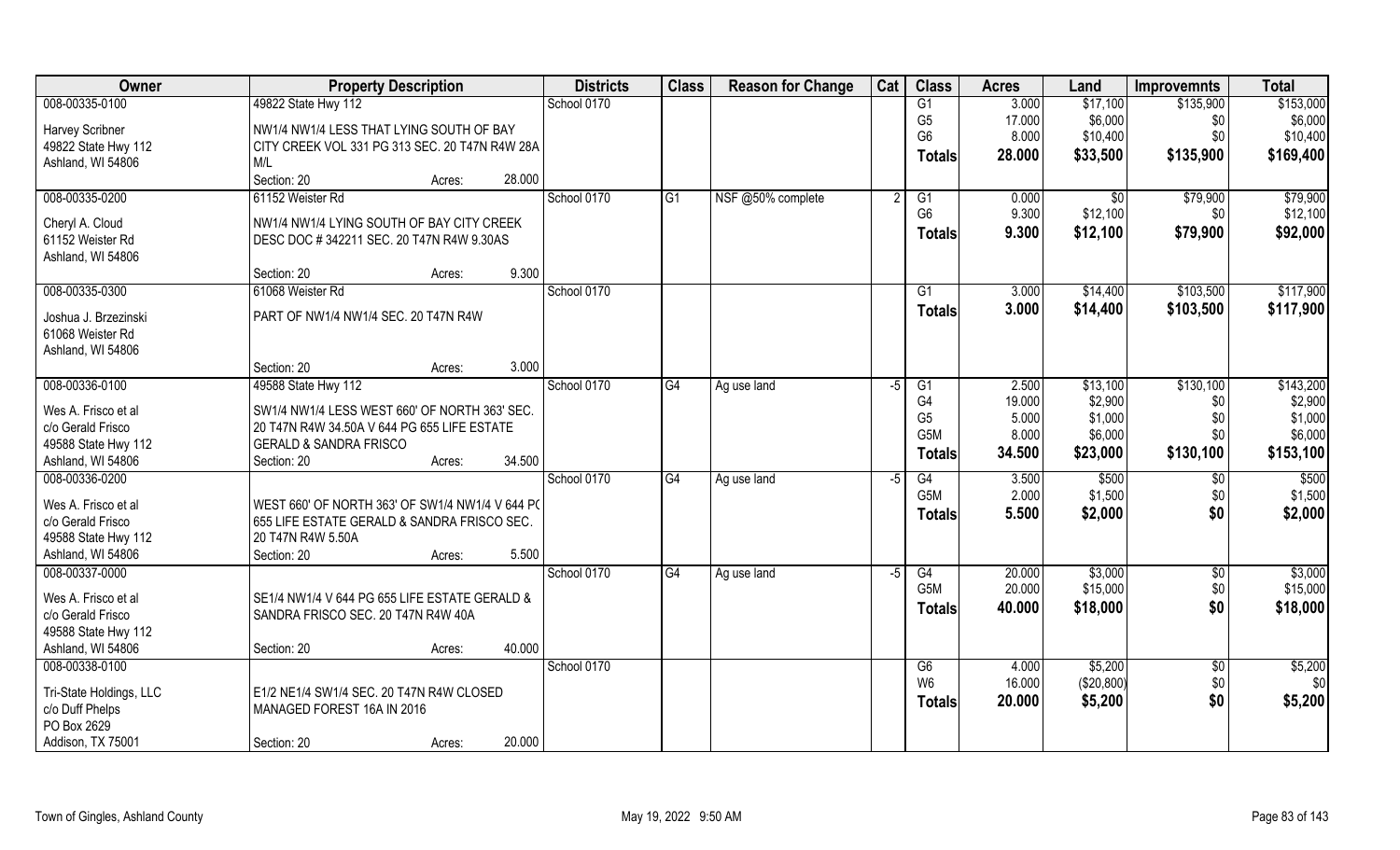| Owner                                   | <b>Property Description</b>                           | <b>Districts</b> | <b>Class</b> | <b>Reason for Change</b> | Cat  | <b>Class</b>   | <b>Acres</b>   | Land               | <b>Improvemnts</b> | <b>Total</b>       |
|-----------------------------------------|-------------------------------------------------------|------------------|--------------|--------------------------|------|----------------|----------------|--------------------|--------------------|--------------------|
| 008-00338-0200                          |                                                       | School 0170      | G4           | Ag use land              | $-5$ | G4             | 20.000         | \$3,000            | $\overline{50}$    | \$3,000            |
| Wes A. Frisco et al                     | W1/2 NE1/4 SW1/4 V 644 PG 655 LIFE ESTATE             |                  |              |                          |      | <b>Totals</b>  | 20.000         | \$3,000            | \$0                | \$3,000            |
| c/o Gerald Frisco                       | GERALD & SANDRA FRISCO SEC. 20 T47N R4W 20A           |                  |              |                          |      |                |                |                    |                    |                    |
| 49588 State Hwy 112                     |                                                       |                  |              |                          |      |                |                |                    |                    |                    |
| Ashland, WI 54806                       | 20.000<br>Section: 20<br>Acres:                       |                  |              |                          |      |                |                |                    |                    |                    |
| 008-00339-0100                          | 49454 State Hwy 112                                   | School 0170      |              |                          |      | G <sub>1</sub> | 2.000          | \$16,000           | \$119,300          | \$135,300          |
| Krista L. Jack                          | W1/2 N1/2 NW1/4 SW1/4 SEC. 20 T47N R4W                |                  |              |                          |      | G <sub>5</sub> | 8.000          | \$3,000            | \$0                | \$3,000            |
| Robert K. Jack                          |                                                       |                  |              |                          |      | <b>Totals</b>  | 10.000         | \$19,000           | \$119,300          | \$138,300          |
| 49454 State Hwy 112                     |                                                       |                  |              |                          |      |                |                |                    |                    |                    |
| Ashland, WI 54806                       | 10.000<br>Section: 20<br>Acres:                       |                  |              |                          |      |                |                |                    |                    |                    |
| 008-00339-0200                          | 49382 State Hwy 112                                   | School 0170      |              |                          |      | G1             | 2.000          | \$16,000           | \$23,200           | \$39,200           |
| Rosemary Gilbertson                     | E1/2 N1/2 NW1/4 SW1/4 V 476 PG 838 SEC. 20 T47N       |                  |              |                          |      | G <sub>6</sub> | 8.000          | \$10,400           | \$0\$              | \$10,400           |
| PO Box 491                              | <b>R4W 10A</b>                                        |                  |              |                          |      | <b>Totals</b>  | 10.000         | \$26,400           | \$23,200           | \$49,600           |
| Ashland, WI 54806                       |                                                       |                  |              |                          |      |                |                |                    |                    |                    |
|                                         | 10.000<br>Section: 20<br>Acres:                       |                  |              |                          |      |                |                |                    |                    |                    |
| 008-00339-0300                          |                                                       | School 0170      |              |                          |      | G6             | 6.000          | \$7,800            | \$0                | \$7,800            |
| Linda Miller                            | S1/2 NW1/4 SW1/4 LESS EAST 924' V 520 PG 864 SEC      |                  |              |                          |      | <b>Totals</b>  | 6.000          | \$7,800            | \$0                | \$7,800            |
| c/o Cheri Deragon                       | 20 T47N R4W 6A                                        |                  |              |                          |      |                |                |                    |                    |                    |
| 50926 State Hwy 112                     |                                                       |                  |              |                          |      |                |                |                    |                    |                    |
| Ashland, WI 54806<br>008-00339-0400     | 6.000<br>Section: 20<br>Acres:                        |                  |              |                          |      |                |                |                    |                    |                    |
|                                         |                                                       | School 0170      |              |                          |      | G6             | 7.000<br>7.000 | \$9,100<br>\$9,100 | \$0<br>\$0         | \$9,100<br>\$9,100 |
| Diana Anderson                          | EAST 462' OF THE S1/2 NW1/4 SW1/4 WITH                |                  |              |                          |      | <b>Totals</b>  |                |                    |                    |                    |
| 59090 Bill Anderson Rd                  | EASEMENT V 520 PG 860 SEC. 20 T47N R4W 7A             |                  |              |                          |      |                |                |                    |                    |                    |
| Mason, WI 54856                         |                                                       |                  |              |                          |      |                |                |                    |                    |                    |
| 008-00339-0500                          | 7.000<br>Section: 20<br>Acres:<br>50926 State Hwy 112 | School 0170      |              |                          |      | G6             | 7.000          | \$9,100            |                    | \$9,100            |
|                                         |                                                       |                  |              |                          |      | <b>Totals</b>  | 7.000          | \$9,100            | \$0<br>\$0         | \$9,100            |
| Cheri Deragon                           | WEST 462' OF THE EAST 924' OF THE S1/2 NW1/4          |                  |              |                          |      |                |                |                    |                    |                    |
| 50926 State Hwy 112                     | SW1/4 WITH EASEMENT V 520 PG 862 SEC. 20 T47N         |                  |              |                          |      |                |                |                    |                    |                    |
| Ashland, WI 54806                       | <b>R4W7A</b><br>Section: 20<br>7.000                  |                  |              |                          |      |                |                |                    |                    |                    |
| 008-00340-0100                          | Acres:                                                | School 0170      | G4           | Ag use land              | $-5$ | G4             | 15.000         | \$2,300            | $\overline{50}$    | \$2,300            |
|                                         |                                                       |                  |              |                          |      | G <sub>5</sub> | 0.900          | \$100              | \$0                | \$100              |
| <b>William Pearce</b>                   | SW1/4 SW1/4 LESS V 288 P 452 & V 521 PG 339 & HW      |                  |              |                          |      | <b>Totals</b>  | 15.900         | \$2,400            | \$0                | \$2,400            |
| Gina Pearce                             | R/W & LESS V 553 PG 607 SEC. 20 T47N R4W 15.90A       |                  |              |                          |      |                |                |                    |                    |                    |
| 61327 Dahlstrom Rd<br>Ashland, WI 54806 | V 516 PG 436<br>15.900<br>Section: 20<br>Acres:       |                  |              |                          |      |                |                |                    |                    |                    |
|                                         |                                                       |                  |              |                          |      |                |                |                    |                    |                    |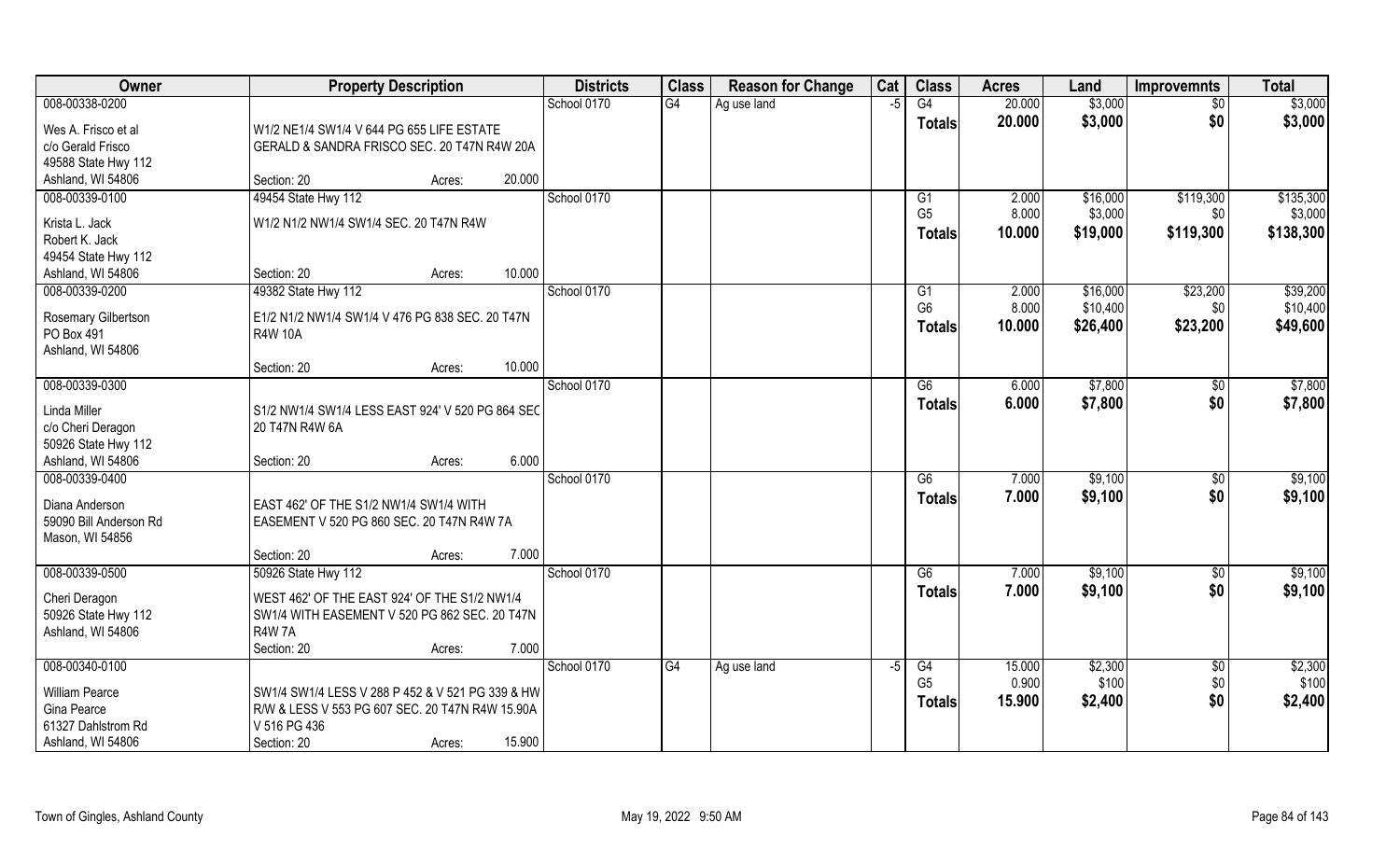| Owner                                                     | <b>Property Description</b>                     |        |        | <b>Districts</b> | <b>Class</b> | <b>Reason for Change</b> | Cat  | <b>Class</b>   | <b>Acres</b> | Land       | <b>Improvemnts</b> | <b>Total</b>  |
|-----------------------------------------------------------|-------------------------------------------------|--------|--------|------------------|--------------|--------------------------|------|----------------|--------------|------------|--------------------|---------------|
| 008-00340-0200                                            | 61018 Dahlstrom Rd                              |        |        | School 0170      |              |                          |      | G1             | 0.850        | \$8,500    | \$128,100          | \$136,600     |
| Thomas Dunn                                               | PART OF SW1/4 SW1/4 DESC IN V 617 PG 939 & V 67 |        |        |                  |              |                          |      | <b>Totals</b>  | 0.850        | \$8,500    | \$128,100          | \$136,600     |
| 61018 Dahlstrom Rd                                        | PG 997 LESS HWY R/W SEC. 20 T47N R4W .85A       |        |        |                  |              |                          |      |                |              |            |                    |               |
| Ashland, WI 54806                                         |                                                 |        |        |                  |              |                          |      |                |              |            |                    |               |
|                                                           | Section: 20                                     | Acres: | 0.850  |                  |              |                          |      |                |              |            |                    |               |
| 008-00340-0300                                            |                                                 |        |        | School 0170      | G4           | Ag use land              | $-5$ | G4             | 5.380        | \$800      | $\overline{50}$    | \$800         |
| James W. Friske                                           | PART OF THE SW1/4 SW1/4 DESC V 693 PG 687 SEC.  |        |        |                  |              |                          |      | <b>Totals</b>  | 5.380        | \$800      | \$0                | \$800         |
| c/o Wendell & Bonnie Friske                               | 20 T47N R4W 5.38A                               |        |        |                  |              |                          |      |                |              |            |                    |               |
| 615 Sum Rd                                                |                                                 |        |        |                  |              |                          |      |                |              |            |                    |               |
| Ashland, WI 54806<br>008-00340-0400                       | Section: 20                                     | Acres: | 5.380  | School 0170      | G4           |                          | $-5$ | G2             | 4.000        | \$20,500   | \$144,600          | \$165,100     |
|                                                           | 49170 State Hwy 112                             |        |        |                  |              | Ag use land              |      | G <sub>4</sub> | 11.150       | \$1,700    | \$0                | \$1,700       |
| Andrew Larson                                             | PART OF THE SW1/4 SW1/4 DESC V 553 PG 607 SEC.  |        |        |                  |              |                          |      | <b>Totals</b>  | 15.150       | \$22,200   | \$144,600          | \$166,800     |
| Linda Larson                                              | 20 T47N R4W 15.15AS                             |        |        |                  |              |                          |      |                |              |            |                    |               |
| 29720 Andys Ln<br>Ashland, WI 54806                       | Section: 20                                     | Acres: | 15.150 |                  |              |                          |      |                |              |            |                    |               |
| 008-00341-0000                                            | 61344 Dahlstrom Rd                              |        |        | School 0170      | G4           | Ag use land              | -5   | G4             | 38.000       | \$1,600    | \$0                | \$1,600       |
|                                                           |                                                 |        |        |                  |              |                          |      | G7             | 2.000        | \$10,000   | \$126,800          | \$136,800     |
| Shannon M. Pearce                                         | SE1/4 SW1/4 SEC. 20 T47N R4W                    |        |        |                  |              |                          |      | <b>Totals</b>  | 40.000       | \$11,600   | \$126,800          | \$138,400     |
| 61327 Dahlstrom Rd<br>Ashland, WI 54806                   |                                                 |        |        |                  |              |                          |      |                |              |            |                    |               |
|                                                           | Section: 20                                     | Acres: | 40.000 |                  |              |                          |      |                |              |            |                    |               |
| 008-00342-0000                                            | 49429 Beaser Rd                                 |        |        | School 0170      | G4           | Ag use land              | -5   | G4             | 38.000       | \$5,700    | \$0                | \$5,700       |
|                                                           |                                                 |        |        |                  |              |                          |      | G7             | 2.000        | \$16,000   | \$284,200          | \$300,200     |
| John L Gregor Sr & M J Gregor Joint<br>Income Only Homest | NE1/4 SE1/4 SEC. 20 T47N R4W                    |        |        |                  |              |                          |      | Totals         | 40.000       | \$21,700   | \$284,200          | \$305,900     |
| 49429 Beaser Rd                                           |                                                 |        |        |                  |              |                          |      |                |              |            |                    |               |
| Ashland, WI 54806                                         | Section: 20                                     | Acres: | 40.000 |                  |              |                          |      |                |              |            |                    |               |
| 008-00343-0100                                            |                                                 |        |        | School 0170      |              |                          |      | W6             | 20.000       | (\$26,000) | $\frac{6}{5}$      | $\frac{1}{2}$ |
| Tri-State Holdings, LLC                                   | W1/2 NW14 SE1/4 SEC. 20 T47N R4W 20A CLOSED     |        |        |                  |              |                          |      | <b>Totals</b>  | 20.000       | \$0        | \$0                | \$0           |
| PO Box 2629                                               | MANAGED FOREST 2016                             |        |        |                  |              |                          |      |                |              |            |                    |               |
| Addison, TX 75001                                         |                                                 |        |        |                  |              |                          |      |                |              |            |                    |               |
|                                                           | Section:                                        | Acres: | 20.000 |                  |              |                          |      |                |              |            |                    |               |
| 008-00343-0200                                            |                                                 |        |        | School 0170      |              |                          |      | W6             | 20.000       | (\$26,000) | \$0                | $\frac{1}{2}$ |
| <b>Harries Trust</b>                                      | E1/2 NW1/4 SE1/4 SEC. 20 T47N R4W 20A CLOSED    |        |        |                  |              |                          |      | <b>Totals</b>  | 20.000       | \$0        | \$0                | \$0           |
| 2405 Lake Shore Dr E                                      | MANAGED FOREST 2016                             |        |        |                  |              |                          |      |                |              |            |                    |               |
| Ashland, WI 54806                                         |                                                 |        |        |                  |              |                          |      |                |              |            |                    |               |
|                                                           | Section:                                        | Acres: | 20.000 |                  |              |                          |      |                |              |            |                    |               |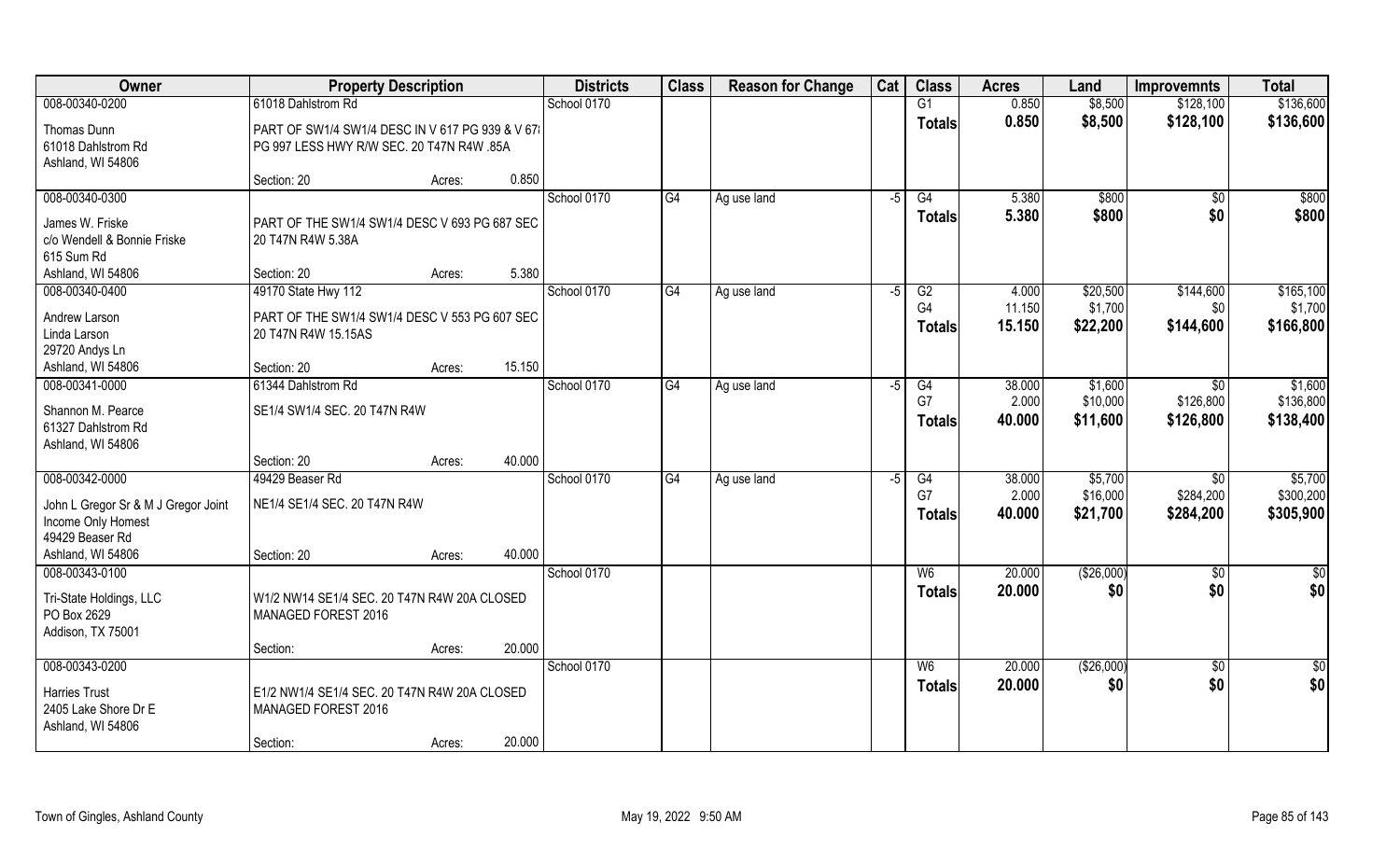| Owner                                        | <b>Property Description</b>                                                                   |        |        | <b>Districts</b> | <b>Class</b> | <b>Reason for Change</b> | Cat  | <b>Class</b>         | <b>Acres</b>    | Land             | <b>Improvemnts</b> | <b>Total</b>     |
|----------------------------------------------|-----------------------------------------------------------------------------------------------|--------|--------|------------------|--------------|--------------------------|------|----------------------|-----------------|------------------|--------------------|------------------|
| 008-00344-0100                               |                                                                                               |        |        | School 0170      | G4           | Ag use land              | $-5$ | G4                   | 10.000          | \$1,200          | $\overline{50}$    | \$1,200          |
| John L Gregor Sr & M J Gregor Joint          | SW1/4 SE1/4 LESS DOC #202754 SEC. 20 T47N R4W                                                 |        |        |                  |              |                          |      | G <sub>5</sub>       | 10.000          | \$4,500          | \$0                | \$4,500          |
| Income Only Homest                           |                                                                                               |        |        |                  |              |                          |      | G5M                  | 10.000          | \$6,500          | \$0                | \$6,500          |
| 49429 Beaser Rd                              |                                                                                               |        |        |                  |              |                          |      | <b>Totals</b>        | 30.000          | \$12,200         | \$0                | \$12,200         |
| Ashland, WI 54806                            | Section: 20                                                                                   | Acres: | 30.000 |                  |              |                          |      |                      |                 |                  |                    |                  |
| 008-00344-0200                               |                                                                                               |        |        | School 0170      |              |                          |      | G6                   | 10.000          | \$15,000         | \$0                | \$15,000         |
|                                              |                                                                                               |        |        |                  |              |                          |      | Totals               | 10.000          | \$15,000         | \$0                | \$15,000         |
| Karin Hallett et al<br>249 W Burbank Ave     | W 1043.75' OF S 417.5' OF SW1/4 SE1/4 V 591 PG 323<br>LIFE ESTATE MARILYN HENDRICKSON SEC. 20 |        |        |                  |              |                          |      |                      |                 |                  |                    |                  |
| Janesville, WI 53546                         | <b>T47N R4W 10A</b>                                                                           |        |        |                  |              |                          |      |                      |                 |                  |                    |                  |
|                                              | Section: 20                                                                                   | Acres: | 10.000 |                  |              |                          |      |                      |                 |                  |                    |                  |
| 008-00345-0000                               |                                                                                               |        |        | School 0170      | G4           | Ag use land              | $-5$ | G4                   | 39.000          | \$4,600          | $\sqrt[6]{30}$     | \$4,600          |
|                                              |                                                                                               |        |        |                  |              |                          |      | G <sub>5</sub> M     | 1.000           | \$700            | \$0                | \$700            |
| John L Gregor Sr & M J Gregor Joint          | SE1/4 SE1/4 SEC. 20 T47N R4W                                                                  |        |        |                  |              |                          |      | <b>Totals</b>        | 40.000          | \$5,300          | \$0                | \$5,300          |
| Income Only Homest                           |                                                                                               |        |        |                  |              |                          |      |                      |                 |                  |                    |                  |
| 49429 Beaser Rd                              |                                                                                               |        |        |                  |              |                          |      |                      |                 |                  |                    |                  |
| Ashland, WI 54806                            | Section: 20                                                                                   | Acres: | 40.000 |                  |              |                          |      |                      |                 |                  |                    |                  |
| 008-00346-0100                               |                                                                                               |        |        | School 0170      | G4           | Ag use land              | -5   | G4<br>G <sub>5</sub> | 16.500<br>0.500 | \$2,500<br>\$100 | $\sqrt[6]{3}$      | \$2,500<br>\$100 |
| Keith & Bonnie Skattebo Irrevocable          | NE1/4 NE1/4 LESS V 271 P 504 SEC. 21 T47N R4W                                                 |        |        |                  |              |                          |      | W <sub>6</sub>       | 21.000          | (\$27,300)       | \$0<br>\$0         | \$0              |
| Trust                                        | 38A 21A CLOSED MANAGED FOREST 2011                                                            |        |        |                  |              |                          |      |                      | 38.000          | \$2,600          | \$0                | \$2,600          |
| 62629 Butterworth Rd                         |                                                                                               |        |        |                  |              |                          |      | <b>Totals</b>        |                 |                  |                    |                  |
| Ashland, WI 54806                            | Section: 21                                                                                   | Acres: | 38.000 |                  |              |                          |      |                      |                 |                  |                    |                  |
| 008-00346-0200                               | 62897 Butterworth Rd                                                                          |        |        | School 0170      |              |                          |      | $\overline{X4}$      | 2.000           | $\sqrt[6]{30}$   | \$0                | \$0              |
| <b>Bayfield Electric Cooperative</b>         | PART OF NE1/4 NE1/4 DESC IN V 541 PG 922 SEC. 21                                              |        |        |                  |              |                          |      | <b>Totals</b>        | 2.000           | \$0              | \$0                | \$0              |
| PO Box 68                                    | T47N R4W 2A (TAX EXEMPT)                                                                      |        |        |                  |              |                          |      |                      |                 |                  |                    |                  |
| Iron River, WI 54847                         |                                                                                               |        |        |                  |              |                          |      |                      |                 |                  |                    |                  |
|                                              | Section: 21                                                                                   | Acres: | 2.000  |                  |              |                          |      |                      |                 |                  |                    |                  |
| 008-00347-0000                               | 62629 Butterworth Rd                                                                          |        |        | School 0170      | G4           | Ag use land              | $-5$ | G4                   | 37.250          | \$5,600          | \$0                | \$5,600          |
| Keith & Bonnie Skattebo Irrevocable          | NW1/4 NE1/4 SEC. 21 T47N R4W 40A                                                              |        |        |                  |              |                          |      | G <sub>5</sub>       | 0.750           | \$100            | \$0                | \$100            |
| Trust                                        |                                                                                               |        |        |                  |              |                          |      | G7                   | 2.000           | \$10,000         | \$63,800           | \$73,800         |
| 62629 Butterworth Rd                         |                                                                                               |        |        |                  |              |                          |      | <b>Totals</b>        | 40.000          | \$15,700         | \$63,800           | \$79,500         |
| Ashland, WI 54806                            | Section: 21                                                                                   | Acres: | 40.000 |                  |              |                          |      |                      |                 |                  |                    |                  |
| 008-00348-0000                               |                                                                                               |        |        | School 0170      |              |                          |      | G6                   | 4.000           | \$4,000          | $\overline{50}$    | \$4,000          |
|                                              |                                                                                               |        |        |                  |              |                          |      | W <sub>6</sub>       | 36.000          | ( \$46, 800)     | \$0                | \$0              |
| Keith & Bonnie Skattebo Irrevocable<br>Trust | SW1/4 NE1/4 SEC. 21 T47N R4W 40A 36A CLOSED<br>MANAGED FOREST 2011                            |        |        |                  |              |                          |      | <b>Totals</b>        | 40.000          | \$4,000          | \$0                | \$4,000          |
| 62629 Butterworth Rd                         |                                                                                               |        |        |                  |              |                          |      |                      |                 |                  |                    |                  |
| Ashland, WI 54806                            | Section: 21                                                                                   | Acres: | 40.000 |                  |              |                          |      |                      |                 |                  |                    |                  |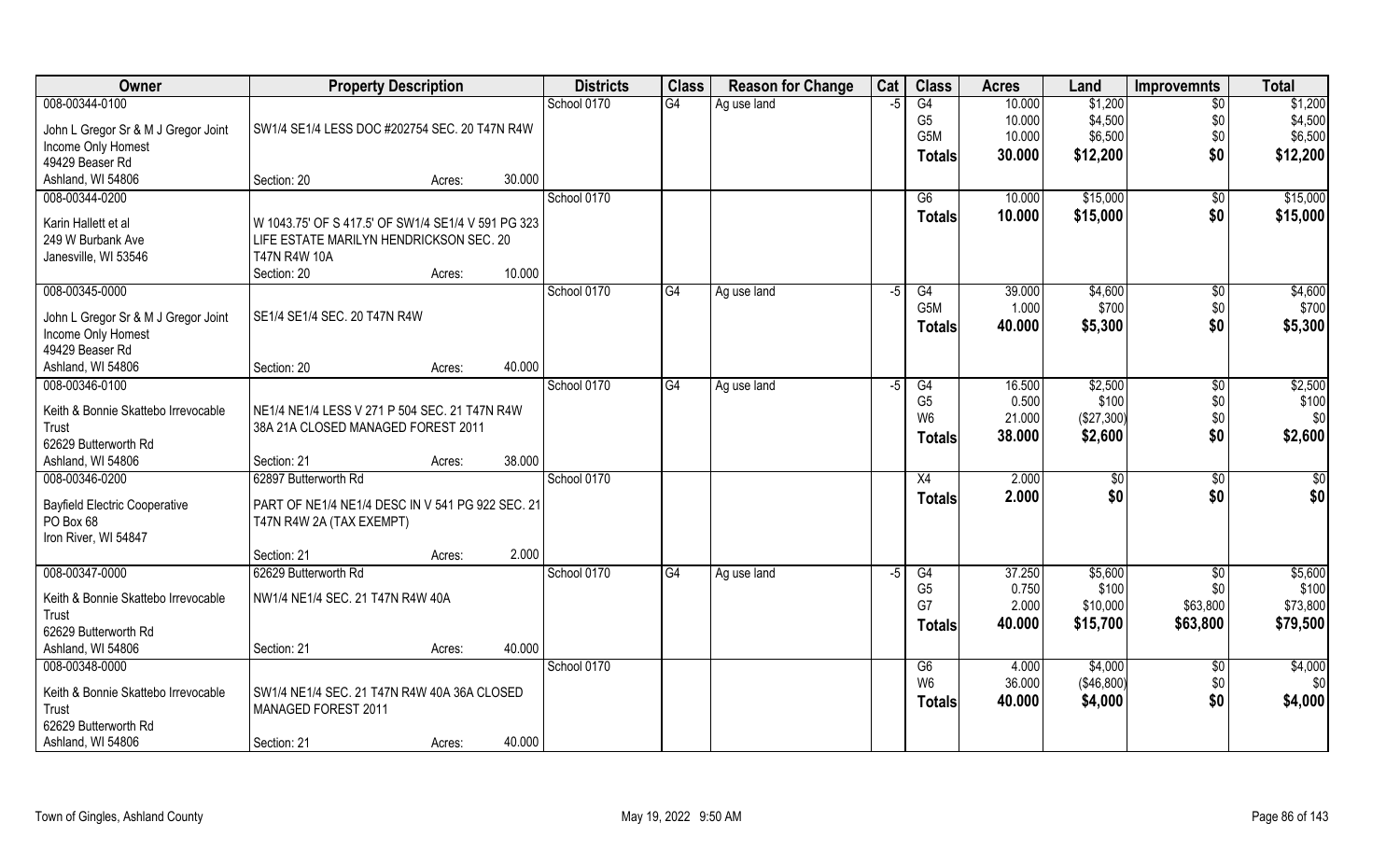| 008-00349-0000<br>\$300<br>School 0170<br>G5<br>1.000<br>$\overline{50}$<br>W <sub>6</sub><br>39.000<br>(\$49,200)<br>\$0<br>\$0<br>Keith & Bonnie Skattebo Irrevocable<br>SE1/4 NE1/4 SEC. 21 T47N R4W 40A 39A CLOSED<br>\$0<br>\$300<br>\$300<br>40.000<br><b>Totals</b><br>Trust<br>MANAGED FOREST 2011<br>62629 Butterworth Rd<br>40.000<br>Ashland, WI 54806<br>Section: 21<br>Acres:<br>008-00350-0100<br>62361 Butterworth Rd<br>School 0170<br>\$75,000<br>\$205,000<br>G2<br>30.000<br>\$130,000<br>30.000<br>\$75,000<br>\$130,000<br>\$205,000<br>Totals<br>Ashland & Bayfield Co. Racing<br>E3/4 NE1/4 NW1/4 VOL 278 PG 536 SEC. 21 T47N R4W<br>Association Inc<br>30A<br>PO Box 362<br>30.000<br>Ashland, WI 54806<br>Section: 21<br>Acres:<br>008-00350-0200<br>School 0170<br>\$5,000<br>G5<br>10.000<br>\$5,000<br>$\sqrt[6]{30}$<br>\$0<br>10.000<br>\$5,000<br>\$5,000<br><b>Totals</b><br>W1/4 NE1/4 NW1/4 V 428 PG 706 & V 571 PG 215 SEC<br>Ashland & Bayfield Co. Racing<br>Association Inc<br>21 T47N R4W 10A<br>PO Box 362<br>10.000<br>Ashland, WI 54806<br>Section: 21<br>Acres:<br>\$55,400<br>008-00351-0100<br>62147 Butterworth Rd<br>\$39,400<br>School 0170<br>2.000<br>\$16,000<br>G <sub>1</sub><br>\$10,800<br>G <sub>6</sub><br>7.180<br>\$10,800<br>\$0<br>Jason Bellile<br>PART OF THE NW1/4 NW1/4 DESC V 677 PG 699 SEC<br>9.180<br>\$26,800<br>\$39,400<br>\$66,200<br><b>Totals</b><br>Carin Bellile<br>21 T47N R4W 9.18AS<br>62147 Butterworth Rd<br>9.180<br>Ashland, WI 54806<br>Section: 21<br>Acres:<br>008-00351-0200<br>\$22,800<br>\$224,800<br>\$247,600<br>49788 Beaser Rd<br>School 0170<br>G1<br>5.510<br>5.510<br>\$22,800<br>\$224,800<br>\$247,600<br><b>Totals</b><br>James J. Marincel<br>WEST 600' OF SOUTH 400' OF THE NW1/4 NW1/4<br>Jennifer A. Marincel<br><b>SEC. 21 T47N R4W</b><br>49978 Beaser Rd<br>Ashland, WI 54806<br>5.510<br>Section: 21<br>Acres:<br>008-00351-0300<br>School 0170<br>\$117,700<br>49940 Beaser Rd<br>G1<br>2.000<br>\$16,000<br>\$101,700<br>12.500<br>G <sub>5</sub><br>\$4,700<br>\$4,700<br>\$0<br>Richard Korpela<br>W1/2 NW1/4 NW1/4 LESS WEST 600' OF SOUTH 400'<br>14.500<br>\$20,700<br>\$101,700<br>\$122,400<br><b>Totals</b><br>Sheila Korpela<br>511 PG 67 SEC. 21 T47N R4W 14.50A<br>49940 Beaser Rd<br>14.500<br>Ashland, WI 54806<br>Section: 21<br>Acres:<br>008-00351-0400<br>School 0170<br>\$251,600<br>\$267,600<br>62229 Butterworth Rd<br>G1<br>2.000<br>\$16,000 | Owner | <b>Property Description</b> | <b>Districts</b> | <b>Class</b> | <b>Reason for Change</b> | Cat | <b>Class</b>   | <b>Acres</b> | Land     | <b>Improvemnts</b> | <b>Total</b>      |
|------------------------------------------------------------------------------------------------------------------------------------------------------------------------------------------------------------------------------------------------------------------------------------------------------------------------------------------------------------------------------------------------------------------------------------------------------------------------------------------------------------------------------------------------------------------------------------------------------------------------------------------------------------------------------------------------------------------------------------------------------------------------------------------------------------------------------------------------------------------------------------------------------------------------------------------------------------------------------------------------------------------------------------------------------------------------------------------------------------------------------------------------------------------------------------------------------------------------------------------------------------------------------------------------------------------------------------------------------------------------------------------------------------------------------------------------------------------------------------------------------------------------------------------------------------------------------------------------------------------------------------------------------------------------------------------------------------------------------------------------------------------------------------------------------------------------------------------------------------------------------------------------------------------------------------------------------------------------------------------------------------------------------------------------------------------------------------------------------------------------------------------------------------------------------------------------------------------------------------------------------------------------------------------------------------------------------------------------------------------------------------------------------------------------------------------------------------------------------------|-------|-----------------------------|------------------|--------------|--------------------------|-----|----------------|--------------|----------|--------------------|-------------------|
|                                                                                                                                                                                                                                                                                                                                                                                                                                                                                                                                                                                                                                                                                                                                                                                                                                                                                                                                                                                                                                                                                                                                                                                                                                                                                                                                                                                                                                                                                                                                                                                                                                                                                                                                                                                                                                                                                                                                                                                                                                                                                                                                                                                                                                                                                                                                                                                                                                                                                    |       |                             |                  |              |                          |     |                |              |          |                    | $\overline{$300}$ |
|                                                                                                                                                                                                                                                                                                                                                                                                                                                                                                                                                                                                                                                                                                                                                                                                                                                                                                                                                                                                                                                                                                                                                                                                                                                                                                                                                                                                                                                                                                                                                                                                                                                                                                                                                                                                                                                                                                                                                                                                                                                                                                                                                                                                                                                                                                                                                                                                                                                                                    |       |                             |                  |              |                          |     |                |              |          |                    |                   |
|                                                                                                                                                                                                                                                                                                                                                                                                                                                                                                                                                                                                                                                                                                                                                                                                                                                                                                                                                                                                                                                                                                                                                                                                                                                                                                                                                                                                                                                                                                                                                                                                                                                                                                                                                                                                                                                                                                                                                                                                                                                                                                                                                                                                                                                                                                                                                                                                                                                                                    |       |                             |                  |              |                          |     |                |              |          |                    |                   |
|                                                                                                                                                                                                                                                                                                                                                                                                                                                                                                                                                                                                                                                                                                                                                                                                                                                                                                                                                                                                                                                                                                                                                                                                                                                                                                                                                                                                                                                                                                                                                                                                                                                                                                                                                                                                                                                                                                                                                                                                                                                                                                                                                                                                                                                                                                                                                                                                                                                                                    |       |                             |                  |              |                          |     |                |              |          |                    |                   |
|                                                                                                                                                                                                                                                                                                                                                                                                                                                                                                                                                                                                                                                                                                                                                                                                                                                                                                                                                                                                                                                                                                                                                                                                                                                                                                                                                                                                                                                                                                                                                                                                                                                                                                                                                                                                                                                                                                                                                                                                                                                                                                                                                                                                                                                                                                                                                                                                                                                                                    |       |                             |                  |              |                          |     |                |              |          |                    |                   |
|                                                                                                                                                                                                                                                                                                                                                                                                                                                                                                                                                                                                                                                                                                                                                                                                                                                                                                                                                                                                                                                                                                                                                                                                                                                                                                                                                                                                                                                                                                                                                                                                                                                                                                                                                                                                                                                                                                                                                                                                                                                                                                                                                                                                                                                                                                                                                                                                                                                                                    |       |                             |                  |              |                          |     |                |              |          |                    |                   |
|                                                                                                                                                                                                                                                                                                                                                                                                                                                                                                                                                                                                                                                                                                                                                                                                                                                                                                                                                                                                                                                                                                                                                                                                                                                                                                                                                                                                                                                                                                                                                                                                                                                                                                                                                                                                                                                                                                                                                                                                                                                                                                                                                                                                                                                                                                                                                                                                                                                                                    |       |                             |                  |              |                          |     |                |              |          |                    |                   |
|                                                                                                                                                                                                                                                                                                                                                                                                                                                                                                                                                                                                                                                                                                                                                                                                                                                                                                                                                                                                                                                                                                                                                                                                                                                                                                                                                                                                                                                                                                                                                                                                                                                                                                                                                                                                                                                                                                                                                                                                                                                                                                                                                                                                                                                                                                                                                                                                                                                                                    |       |                             |                  |              |                          |     |                |              |          |                    |                   |
|                                                                                                                                                                                                                                                                                                                                                                                                                                                                                                                                                                                                                                                                                                                                                                                                                                                                                                                                                                                                                                                                                                                                                                                                                                                                                                                                                                                                                                                                                                                                                                                                                                                                                                                                                                                                                                                                                                                                                                                                                                                                                                                                                                                                                                                                                                                                                                                                                                                                                    |       |                             |                  |              |                          |     |                |              |          |                    |                   |
|                                                                                                                                                                                                                                                                                                                                                                                                                                                                                                                                                                                                                                                                                                                                                                                                                                                                                                                                                                                                                                                                                                                                                                                                                                                                                                                                                                                                                                                                                                                                                                                                                                                                                                                                                                                                                                                                                                                                                                                                                                                                                                                                                                                                                                                                                                                                                                                                                                                                                    |       |                             |                  |              |                          |     |                |              |          |                    |                   |
|                                                                                                                                                                                                                                                                                                                                                                                                                                                                                                                                                                                                                                                                                                                                                                                                                                                                                                                                                                                                                                                                                                                                                                                                                                                                                                                                                                                                                                                                                                                                                                                                                                                                                                                                                                                                                                                                                                                                                                                                                                                                                                                                                                                                                                                                                                                                                                                                                                                                                    |       |                             |                  |              |                          |     |                |              |          |                    |                   |
|                                                                                                                                                                                                                                                                                                                                                                                                                                                                                                                                                                                                                                                                                                                                                                                                                                                                                                                                                                                                                                                                                                                                                                                                                                                                                                                                                                                                                                                                                                                                                                                                                                                                                                                                                                                                                                                                                                                                                                                                                                                                                                                                                                                                                                                                                                                                                                                                                                                                                    |       |                             |                  |              |                          |     |                |              |          |                    |                   |
|                                                                                                                                                                                                                                                                                                                                                                                                                                                                                                                                                                                                                                                                                                                                                                                                                                                                                                                                                                                                                                                                                                                                                                                                                                                                                                                                                                                                                                                                                                                                                                                                                                                                                                                                                                                                                                                                                                                                                                                                                                                                                                                                                                                                                                                                                                                                                                                                                                                                                    |       |                             |                  |              |                          |     |                |              |          |                    |                   |
|                                                                                                                                                                                                                                                                                                                                                                                                                                                                                                                                                                                                                                                                                                                                                                                                                                                                                                                                                                                                                                                                                                                                                                                                                                                                                                                                                                                                                                                                                                                                                                                                                                                                                                                                                                                                                                                                                                                                                                                                                                                                                                                                                                                                                                                                                                                                                                                                                                                                                    |       |                             |                  |              |                          |     |                |              |          |                    |                   |
|                                                                                                                                                                                                                                                                                                                                                                                                                                                                                                                                                                                                                                                                                                                                                                                                                                                                                                                                                                                                                                                                                                                                                                                                                                                                                                                                                                                                                                                                                                                                                                                                                                                                                                                                                                                                                                                                                                                                                                                                                                                                                                                                                                                                                                                                                                                                                                                                                                                                                    |       |                             |                  |              |                          |     |                |              |          |                    |                   |
|                                                                                                                                                                                                                                                                                                                                                                                                                                                                                                                                                                                                                                                                                                                                                                                                                                                                                                                                                                                                                                                                                                                                                                                                                                                                                                                                                                                                                                                                                                                                                                                                                                                                                                                                                                                                                                                                                                                                                                                                                                                                                                                                                                                                                                                                                                                                                                                                                                                                                    |       |                             |                  |              |                          |     |                |              |          |                    |                   |
|                                                                                                                                                                                                                                                                                                                                                                                                                                                                                                                                                                                                                                                                                                                                                                                                                                                                                                                                                                                                                                                                                                                                                                                                                                                                                                                                                                                                                                                                                                                                                                                                                                                                                                                                                                                                                                                                                                                                                                                                                                                                                                                                                                                                                                                                                                                                                                                                                                                                                    |       |                             |                  |              |                          |     |                |              |          |                    |                   |
|                                                                                                                                                                                                                                                                                                                                                                                                                                                                                                                                                                                                                                                                                                                                                                                                                                                                                                                                                                                                                                                                                                                                                                                                                                                                                                                                                                                                                                                                                                                                                                                                                                                                                                                                                                                                                                                                                                                                                                                                                                                                                                                                                                                                                                                                                                                                                                                                                                                                                    |       |                             |                  |              |                          |     |                |              |          |                    |                   |
|                                                                                                                                                                                                                                                                                                                                                                                                                                                                                                                                                                                                                                                                                                                                                                                                                                                                                                                                                                                                                                                                                                                                                                                                                                                                                                                                                                                                                                                                                                                                                                                                                                                                                                                                                                                                                                                                                                                                                                                                                                                                                                                                                                                                                                                                                                                                                                                                                                                                                    |       |                             |                  |              |                          |     |                |              |          |                    |                   |
|                                                                                                                                                                                                                                                                                                                                                                                                                                                                                                                                                                                                                                                                                                                                                                                                                                                                                                                                                                                                                                                                                                                                                                                                                                                                                                                                                                                                                                                                                                                                                                                                                                                                                                                                                                                                                                                                                                                                                                                                                                                                                                                                                                                                                                                                                                                                                                                                                                                                                    |       |                             |                  |              |                          |     |                |              |          |                    |                   |
|                                                                                                                                                                                                                                                                                                                                                                                                                                                                                                                                                                                                                                                                                                                                                                                                                                                                                                                                                                                                                                                                                                                                                                                                                                                                                                                                                                                                                                                                                                                                                                                                                                                                                                                                                                                                                                                                                                                                                                                                                                                                                                                                                                                                                                                                                                                                                                                                                                                                                    |       |                             |                  |              |                          |     |                |              |          |                    |                   |
|                                                                                                                                                                                                                                                                                                                                                                                                                                                                                                                                                                                                                                                                                                                                                                                                                                                                                                                                                                                                                                                                                                                                                                                                                                                                                                                                                                                                                                                                                                                                                                                                                                                                                                                                                                                                                                                                                                                                                                                                                                                                                                                                                                                                                                                                                                                                                                                                                                                                                    |       |                             |                  |              |                          |     |                |              |          |                    |                   |
|                                                                                                                                                                                                                                                                                                                                                                                                                                                                                                                                                                                                                                                                                                                                                                                                                                                                                                                                                                                                                                                                                                                                                                                                                                                                                                                                                                                                                                                                                                                                                                                                                                                                                                                                                                                                                                                                                                                                                                                                                                                                                                                                                                                                                                                                                                                                                                                                                                                                                    |       |                             |                  |              |                          |     |                |              |          |                    |                   |
|                                                                                                                                                                                                                                                                                                                                                                                                                                                                                                                                                                                                                                                                                                                                                                                                                                                                                                                                                                                                                                                                                                                                                                                                                                                                                                                                                                                                                                                                                                                                                                                                                                                                                                                                                                                                                                                                                                                                                                                                                                                                                                                                                                                                                                                                                                                                                                                                                                                                                    |       |                             |                  |              |                          |     |                |              |          |                    |                   |
|                                                                                                                                                                                                                                                                                                                                                                                                                                                                                                                                                                                                                                                                                                                                                                                                                                                                                                                                                                                                                                                                                                                                                                                                                                                                                                                                                                                                                                                                                                                                                                                                                                                                                                                                                                                                                                                                                                                                                                                                                                                                                                                                                                                                                                                                                                                                                                                                                                                                                    |       |                             |                  |              |                          |     |                |              |          |                    |                   |
|                                                                                                                                                                                                                                                                                                                                                                                                                                                                                                                                                                                                                                                                                                                                                                                                                                                                                                                                                                                                                                                                                                                                                                                                                                                                                                                                                                                                                                                                                                                                                                                                                                                                                                                                                                                                                                                                                                                                                                                                                                                                                                                                                                                                                                                                                                                                                                                                                                                                                    |       |                             |                  |              |                          |     |                |              |          |                    |                   |
|                                                                                                                                                                                                                                                                                                                                                                                                                                                                                                                                                                                                                                                                                                                                                                                                                                                                                                                                                                                                                                                                                                                                                                                                                                                                                                                                                                                                                                                                                                                                                                                                                                                                                                                                                                                                                                                                                                                                                                                                                                                                                                                                                                                                                                                                                                                                                                                                                                                                                    |       |                             |                  |              |                          |     |                |              |          |                    |                   |
|                                                                                                                                                                                                                                                                                                                                                                                                                                                                                                                                                                                                                                                                                                                                                                                                                                                                                                                                                                                                                                                                                                                                                                                                                                                                                                                                                                                                                                                                                                                                                                                                                                                                                                                                                                                                                                                                                                                                                                                                                                                                                                                                                                                                                                                                                                                                                                                                                                                                                    |       |                             |                  |              |                          |     |                |              |          |                    |                   |
|                                                                                                                                                                                                                                                                                                                                                                                                                                                                                                                                                                                                                                                                                                                                                                                                                                                                                                                                                                                                                                                                                                                                                                                                                                                                                                                                                                                                                                                                                                                                                                                                                                                                                                                                                                                                                                                                                                                                                                                                                                                                                                                                                                                                                                                                                                                                                                                                                                                                                    |       |                             |                  |              |                          |     |                |              |          |                    |                   |
|                                                                                                                                                                                                                                                                                                                                                                                                                                                                                                                                                                                                                                                                                                                                                                                                                                                                                                                                                                                                                                                                                                                                                                                                                                                                                                                                                                                                                                                                                                                                                                                                                                                                                                                                                                                                                                                                                                                                                                                                                                                                                                                                                                                                                                                                                                                                                                                                                                                                                    |       |                             |                  |              |                          |     |                |              |          |                    |                   |
|                                                                                                                                                                                                                                                                                                                                                                                                                                                                                                                                                                                                                                                                                                                                                                                                                                                                                                                                                                                                                                                                                                                                                                                                                                                                                                                                                                                                                                                                                                                                                                                                                                                                                                                                                                                                                                                                                                                                                                                                                                                                                                                                                                                                                                                                                                                                                                                                                                                                                    |       |                             |                  |              |                          |     |                |              |          |                    |                   |
|                                                                                                                                                                                                                                                                                                                                                                                                                                                                                                                                                                                                                                                                                                                                                                                                                                                                                                                                                                                                                                                                                                                                                                                                                                                                                                                                                                                                                                                                                                                                                                                                                                                                                                                                                                                                                                                                                                                                                                                                                                                                                                                                                                                                                                                                                                                                                                                                                                                                                    |       |                             |                  |              |                          |     | G <sub>6</sub> | 8.680        | \$13,000 | \$0                | \$13,000          |
| Ryan Korpela<br>PART OF THE NW1/4 NW1/4 DESC IN V 659 PG 185<br>10.680<br>\$29,000<br>\$251,600<br>\$280,600<br><b>Totals</b>                                                                                                                                                                                                                                                                                                                                                                                                                                                                                                                                                                                                                                                                                                                                                                                                                                                                                                                                                                                                                                                                                                                                                                                                                                                                                                                                                                                                                                                                                                                                                                                                                                                                                                                                                                                                                                                                                                                                                                                                                                                                                                                                                                                                                                                                                                                                                      |       |                             |                  |              |                          |     |                |              |          |                    |                   |
| Wendy Korpela<br>SEC. 21 T47N R4W 10.68AS<br>62229 Butterworth Rd                                                                                                                                                                                                                                                                                                                                                                                                                                                                                                                                                                                                                                                                                                                                                                                                                                                                                                                                                                                                                                                                                                                                                                                                                                                                                                                                                                                                                                                                                                                                                                                                                                                                                                                                                                                                                                                                                                                                                                                                                                                                                                                                                                                                                                                                                                                                                                                                                  |       |                             |                  |              |                          |     |                |              |          |                    |                   |
| 10.680<br>Ashland, WI 54806<br>Section: 21<br>Acres:                                                                                                                                                                                                                                                                                                                                                                                                                                                                                                                                                                                                                                                                                                                                                                                                                                                                                                                                                                                                                                                                                                                                                                                                                                                                                                                                                                                                                                                                                                                                                                                                                                                                                                                                                                                                                                                                                                                                                                                                                                                                                                                                                                                                                                                                                                                                                                                                                               |       |                             |                  |              |                          |     |                |              |          |                    |                   |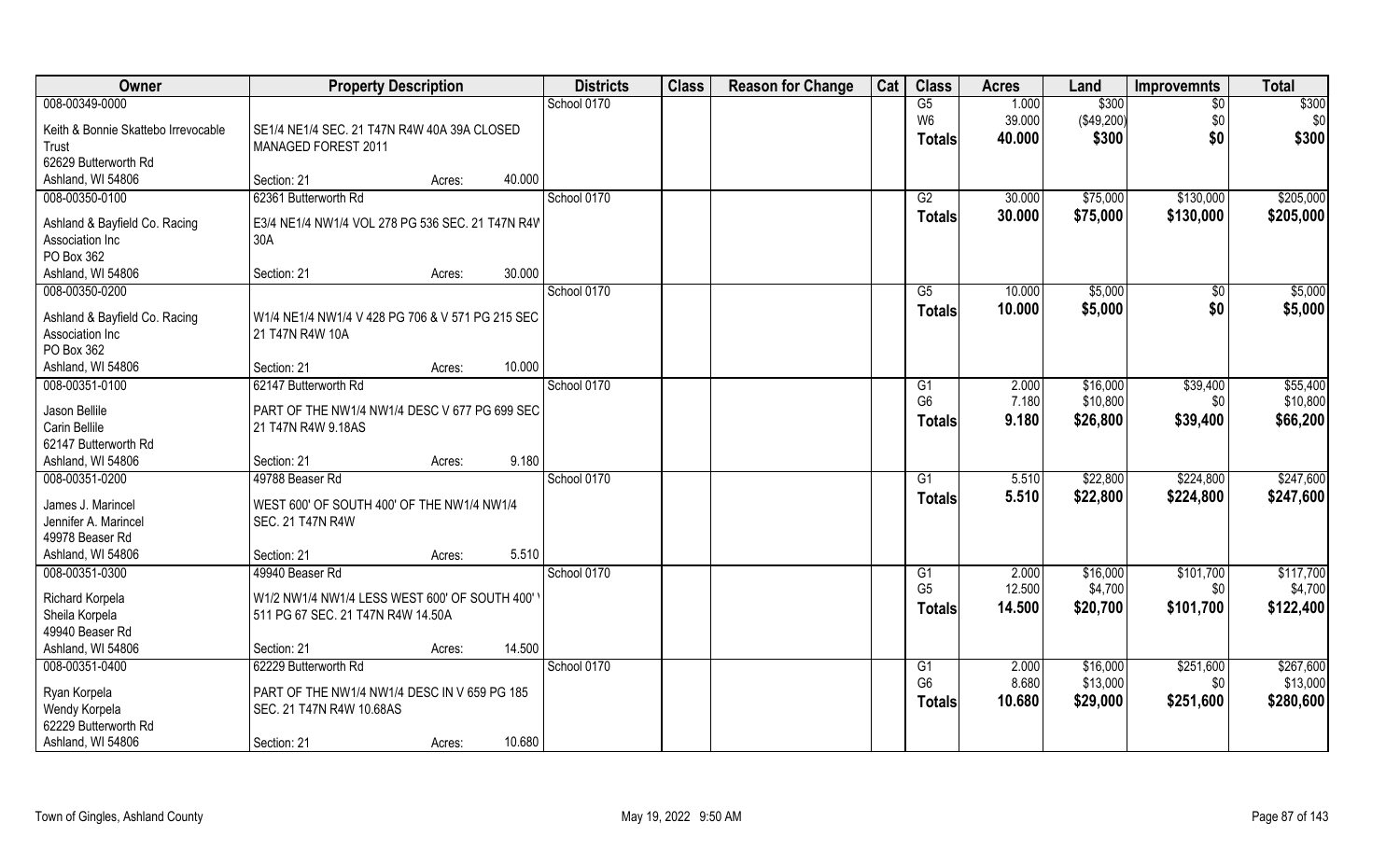| Owner                                                                                                 | <b>Property Description</b>                                                                                                       | <b>Districts</b> | <b>Class</b> | <b>Reason for Change</b> | Cat | <b>Class</b>                          | <b>Acres</b>             | Land                          | <b>Improvemnts</b>            | <b>Total</b>                  |
|-------------------------------------------------------------------------------------------------------|-----------------------------------------------------------------------------------------------------------------------------------|------------------|--------------|--------------------------|-----|---------------------------------------|--------------------------|-------------------------------|-------------------------------|-------------------------------|
| 008-00352-0100                                                                                        | 49742 Beaser Rd                                                                                                                   | School 0170      |              |                          |     | G1                                    | 5.000                    | \$22,000                      | \$207,900                     | \$229,900                     |
| Debra Blakeman<br>c/o Carol Hendrickson<br>49742 Beaser Rd                                            | W1/2 W1/2 N1/2 SW1/4 NW1/4 SEC. 21 T47N R4W 5A \<br>746 PG 157                                                                    |                  |              |                          |     | <b>Totals</b>                         | 5.000                    | \$22,000                      | \$207,900                     | \$229,900                     |
| Ashland, WI 54806                                                                                     | 5.000<br>Section: 21<br>Acres:                                                                                                    |                  |              |                          |     |                                       |                          |                               |                               |                               |
| 008-00352-0200                                                                                        | 49614 Beaser Rd                                                                                                                   | School 0170      |              |                          |     | G <sub>1</sub>                        | 2.000                    | \$16,000                      | \$130,800                     | \$146,800                     |
| Brett A. Heglund<br>49614 Beaser Rd<br>Ashland, WI 54806                                              | S1/2 SW1/4 NW1/4 LESS EAST 132' V 516 PG 578 & V<br>720 PG 218 SEC. 21 T47N R4W 18A                                               |                  |              |                          |     | G <sub>6</sub><br><b>Totals</b>       | 16.000<br>18.000         | \$20,800<br>\$36,800          | \$0<br>\$130,800              | \$20,800<br>\$167,600         |
|                                                                                                       | 18.000<br>Section: 21<br>Acres:                                                                                                   |                  |              |                          |     |                                       |                          |                               |                               |                               |
| 008-00352-0300<br>Brett A. Heglund<br>49614 Beaser Rd<br>Ashland, WI 54806                            | EAST 132' OF S1/2 SW1/4 NW1/4 V 584 PG 902 & V 68<br>PG 330 & V 720 PG 218 SEC. 21 T47N R4W 2A                                    | School 0170      |              |                          |     | G6<br><b>Totals</b>                   | 2.000<br>2.000           | \$2,600<br>\$2,600            | \$0<br>\$0                    | \$2,600<br>\$2,600            |
|                                                                                                       | 2.000<br>Section: 21<br>Acres:                                                                                                    |                  |              |                          |     |                                       |                          |                               |                               |                               |
| 008-00352-0400                                                                                        |                                                                                                                                   | School 0170      |              |                          |     | G <sub>1</sub>                        | 5.000                    | \$22,000                      | $\sqrt[6]{3}$                 | \$22,000                      |
| Dennis Groom<br>Patti Groom<br>PO Box 92                                                              | W1/2 E1/2 N1/2 SW1/4 NW1/4 WITH EASEMENT SEC.<br>21 T47N R4W 5A V 647 PG 201                                                      |                  |              |                          |     | <b>Totals</b>                         | 5.000                    | \$22,000                      | \$0                           | \$22,000                      |
| Ashland, WI 54806                                                                                     | 5.000<br>Section: 21<br>Acres:                                                                                                    |                  |              |                          |     |                                       |                          |                               |                               |                               |
| 008-00352-0500<br>Dennis Groom<br>Patti Groom<br>PO Box 92<br>Ashland, WI 54806                       | 49748 Beaser Rd<br>E1/2 E1/2 N1/2 SW1/4 NW1/4 WITH EASEMENT SEC.<br>21 T47N R4W 5A V 647 PG 202<br>5.000<br>Section: 21<br>Acres: | School 0170      |              |                          |     | G1<br><b>Totals</b>                   | 5.000<br>5.000           | \$22,000<br>\$22,000          | \$224,300<br>\$224,300        | \$246,300<br>\$246,300        |
| 008-00352-0600                                                                                        | 49744 Beaser Rd                                                                                                                   | School 0170      |              |                          |     | G1                                    | 5.000                    | \$22,000                      | \$265,100                     | \$287,100                     |
| Robert J. Graham<br>Mary Lee Vitek<br>49744 Beaser Rd                                                 | E1/2 W1/2 N1/2 SW1/4 NW1/4 WITH EASEMENT SEC.<br>21 T47N R4W 5A V 648 PG 283                                                      |                  |              |                          |     | <b>Totals</b>                         | 5.000                    | \$22,000                      | \$265,100                     | \$287,100                     |
| Ashland, WI 54806                                                                                     | 5.000<br>Section: 21<br>Acres:                                                                                                    |                  |              |                          |     |                                       |                          |                               |                               |                               |
| 008-00353-0100<br>Ashland & Bayfield Co. Racing<br>Association Inc<br>PO Box 362<br>Ashland, WI 54806 | NE1/4 SE1/4 NW1/4 VOL 278 PG 536 SEC. 21 T47N<br><b>R4W 10A</b><br>10.000<br>Section: 21<br>Acres:                                | School 0170      |              |                          |     | G5<br>G <sub>6</sub><br><b>Totals</b> | 7.000<br>3.000<br>10.000 | \$1,600<br>\$3,900<br>\$5,500 | $\overline{50}$<br>\$0<br>\$0 | \$1,600<br>\$3,900<br>\$5,500 |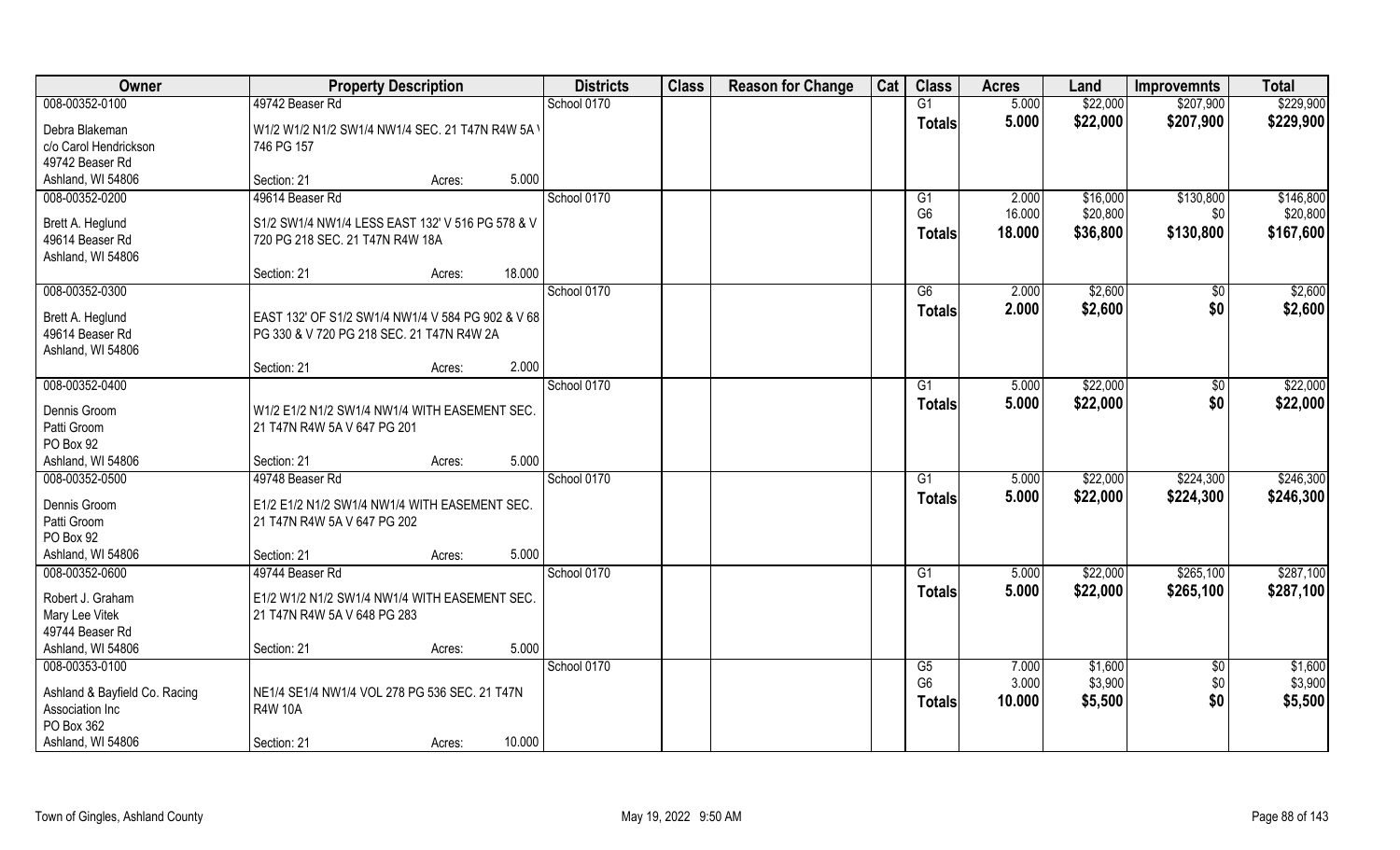| Owner                             | <b>Property Description</b>                      |        | <b>Districts</b> | <b>Class</b> | <b>Reason for Change</b> | Cat | <b>Class</b>   | <b>Acres</b> | Land     | <b>Improvemnts</b> | <b>Total</b> |
|-----------------------------------|--------------------------------------------------|--------|------------------|--------------|--------------------------|-----|----------------|--------------|----------|--------------------|--------------|
| 008-00353-0200                    |                                                  |        | School 0170      |              |                          |     | G6             | 20.000       | \$26,000 | $\overline{50}$    | \$26,000     |
| Brett A. Heglund                  | S1/2 SE1/4 NW1/4 V 584 PG 902 & V 688 PG 330 & V |        |                  |              |                          |     | <b>Totals</b>  | 20.000       | \$26,000 | \$0                | \$26,000     |
| 49614 Beaser Rd                   | 720 PG 218 SEC. 21 T47N R4W 20A                  |        |                  |              |                          |     |                |              |          |                    |              |
| Ashland, WI 54806                 |                                                  |        |                  |              |                          |     |                |              |          |                    |              |
|                                   | Section: 21<br>Acres:                            | 20.000 |                  |              |                          |     |                |              |          |                    |              |
| 008-00353-0300                    |                                                  |        | School 0170      |              |                          |     | G5             | 10.000       | \$3,800  | $\overline{50}$    | \$3,800      |
| Ashland & Bayfield Co. Racing     | NW1/4 SE1/4 NW1/4 V 428 PG 706 & V 571 PG 215    |        |                  |              |                          |     | <b>Totals</b>  | 10.000       | \$3,800  | \$0                | \$3,800      |
| Association Inc                   | SEC. 21 T47N R4W 10A                             |        |                  |              |                          |     |                |              |          |                    |              |
| PO Box 362                        |                                                  |        |                  |              |                          |     |                |              |          |                    |              |
| Ashland, WI 54806                 | Section: 21<br>Acres:                            | 10.000 |                  |              |                          |     |                |              |          |                    |              |
| 008-00354-0000                    |                                                  |        | School 0170      |              |                          |     | G5             | 4.000        | \$900    | $\sqrt[6]{30}$     | \$900        |
| Brett A. Heglund                  | NE1/4 SW1/4 SEC. 21 T47N R4W 40A V 584 PG 902 &  |        |                  |              |                          |     | G <sub>6</sub> | 36.000       | \$46,800 | \$0                | \$46,800     |
| 49614 Beaser Rd                   | V 688 PG 330 & V 720 PG 218                      |        |                  |              |                          |     | <b>Totals</b>  | 40.000       | \$47,700 | \$0                | \$47,700     |
| Ashland, WI 54806                 |                                                  |        |                  |              |                          |     |                |              |          |                    |              |
|                                   | Section: 21<br>Acres:                            | 40.000 |                  |              |                          |     |                |              |          |                    |              |
| 008-00355-0100                    | 49310 Beaser Rd                                  |        | School 0170      |              |                          |     | G1             | 2.000        | \$16,000 | \$121,500          | \$137,500    |
| Jeffery M. Skulan                 | S1/2 NW1/4 SW1/4 SEC. 21 T47N R4W 19.81AS V 733  |        |                  |              |                          |     | G <sub>6</sub> | 17.810       | \$26,700 | \$0                | \$26,700     |
| 49310 Beaser Rd                   | PG 803                                           |        |                  |              |                          |     | <b>Totals</b>  | 19.810       | \$42,700 | \$121,500          | \$164,200    |
| Ashland, WI 54806                 |                                                  |        |                  |              |                          |     |                |              |          |                    |              |
|                                   | Section: 21<br>Acres:                            | 19.810 |                  |              |                          |     |                |              |          |                    |              |
| 008-00355-0200                    | 49408 Beaser Rd                                  |        | School 0170      |              |                          |     | G1             | 2.000        | \$16,000 | \$103,800          | \$119,800    |
| Dwayne Groom                      | N1/2 NW1/4 SW1/4 LESS N1/2 V 402 PG 149 & V 679  |        |                  |              |                          |     | G <sub>6</sub> | 8.000        | \$12,000 | \$0                | \$12,000     |
| 49408 Beaser Rd                   | PG 674 SEC. 21 T47N R4W 10A                      |        |                  |              |                          |     | <b>Totals</b>  | 10.000       | \$28,000 | \$103,800          | \$131,800    |
| Ashland, WI 54806                 |                                                  |        |                  |              |                          |     |                |              |          |                    |              |
|                                   | Section: 21<br>Acres:                            | 10.000 |                  |              |                          |     |                |              |          |                    |              |
| 008-00355-0300                    | 49478 Beaser Rd                                  |        | School 0170      |              |                          |     | G1             | 2.000        | \$16,000 | \$133,000          | \$149,000    |
| Kevin A Ekstrom Irrevocable Trust | N1/2 N1/2 NW1/4 SW1/4 SEC. 21 T47N R4W           |        |                  |              |                          |     | G <sub>6</sub> | 8.000        | \$12,000 | \$0                | \$12,000     |
| 49478 Beaser Rd                   |                                                  |        |                  |              |                          |     | <b>Totals</b>  | 10.000       | \$28,000 | \$133,000          | \$161,000    |
| Ashland, WI 54806                 |                                                  |        |                  |              |                          |     |                |              |          |                    |              |
|                                   | Section: 21<br>Acres:                            | 10.000 |                  |              |                          |     |                |              |          |                    |              |
| 008-00356-0100                    | 49220 Beaser Rd                                  |        | School 0170      |              |                          |     | G1             | 5.000        | \$22,000 | \$99,200           | \$121,200    |
| Linda J Huf Irrevocable Trust     | N1/2 N1/2 SW1/4 SW1/4 LESS S1/2 SEC. 21 T47N R4W |        |                  |              |                          |     | <b>Totals</b>  | 5.000        | \$22,000 | \$99,200           | \$121,200    |
| 49220 Beaser Rd                   |                                                  |        |                  |              |                          |     |                |              |          |                    |              |
| Ashland, WI 54806                 |                                                  |        |                  |              |                          |     |                |              |          |                    |              |
|                                   | Section: 21<br>Acres:                            | 5.000  |                  |              |                          |     |                |              |          |                    |              |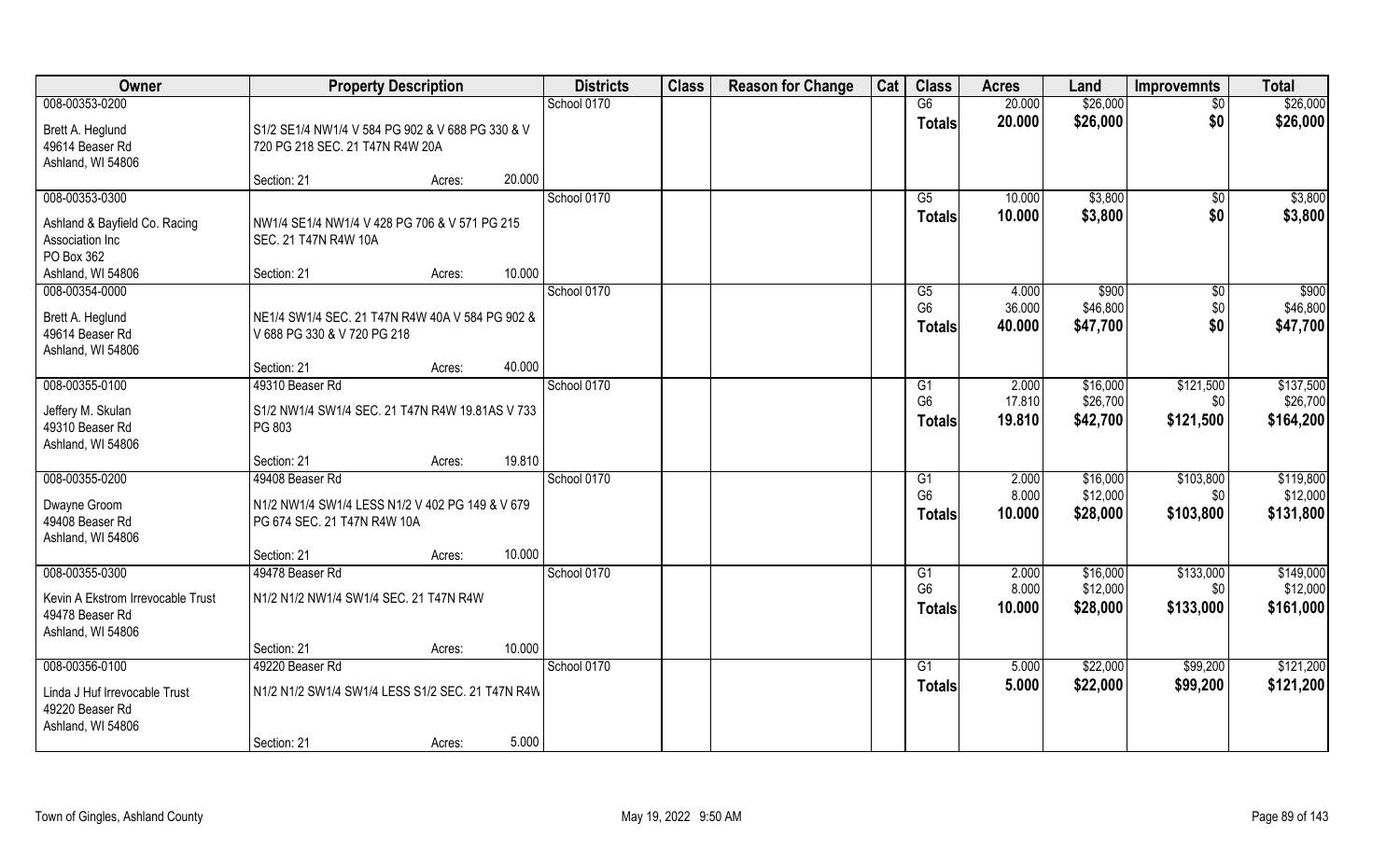| Owner                                                                     | <b>Property Description</b>                                                                                                                       | <b>Districts</b> | <b>Class</b> | <b>Reason for Change</b> | Cat | <b>Class</b>                    | <b>Acres</b>     | Land                 | <b>Improvemnts</b> | <b>Total</b>          |
|---------------------------------------------------------------------------|---------------------------------------------------------------------------------------------------------------------------------------------------|------------------|--------------|--------------------------|-----|---------------------------------|------------------|----------------------|--------------------|-----------------------|
| 008-00356-0200                                                            |                                                                                                                                                   | School 0170      |              |                          |     | G6                              | 10.000           | \$15,000             | $\overline{50}$    | \$15,000              |
| Donna L. Albertson<br>28645 Woodland Rd<br>Ashland, WI 54806              | S1/2 N1/2 SW1/4 SW1/4 SEC. 21 T47N R4W                                                                                                            |                  |              |                          |     | <b>Totals</b>                   | 10.000           | \$15,000             | \$0                | \$15,000              |
|                                                                           | 10.000<br>Section: 21<br>Acres:                                                                                                                   |                  |              |                          |     |                                 |                  |                      |                    |                       |
| 008-00356-0300                                                            | <b>Dahlstrom Rd</b>                                                                                                                               | School 0170      |              |                          |     | G <sub>1</sub>                  | 3.000            | \$13,500             | \$137,800          | \$151,300             |
| John Langhammer<br>62096 Dahlstrom Rd<br>Ashland, WI 54806                | W1/2 S1/2 SW1/4 SW1/4 V 491 PG 351 & V 504 PG 746<br>SEC. 21 T47N R4W 10A                                                                         |                  |              |                          |     | G <sub>6</sub><br><b>Totals</b> | 7.000<br>10.000  | \$10,500<br>\$24,000 | \$0<br>\$137,800   | \$10,500<br>\$161,800 |
|                                                                           | 10.000<br>Section: 21<br>Acres:                                                                                                                   |                  |              |                          |     |                                 |                  |                      |                    |                       |
| 008-00356-0400                                                            | 49178 Beaser Rd                                                                                                                                   | School 0170      |              |                          |     | G1                              | 5.000            | \$22,000             | \$84,600           | \$106,600             |
| Craig A. Hanson<br>49178 Beaser Rd<br>Ashland, WI 54806                   | S1/2 N1/2 N1/2 SW1/4 SW1/4 V 445 PG 903 SEC. 21<br><b>T47N R4W 5A</b>                                                                             |                  |              |                          |     | <b>Totals</b>                   | 5.000            | \$22,000             | \$84,600           | \$106,600             |
|                                                                           | 5.000<br>Section: 21<br>Acres:                                                                                                                    |                  |              |                          |     |                                 |                  |                      |                    |                       |
| 008-00356-0500                                                            | 62198 Dahlstrom Rd                                                                                                                                | School 0170      |              |                          |     | G1                              | 2.000            | \$13,000             | \$124,100          | \$137,100             |
| Robert Stanley<br>Debra Stanley<br>62198 Dahlstrom Rd                     | E1/2 S1/2 SW1/4 SW1/4 V 508 PG 948 SEC. 21 T47N<br><b>R4W 10A</b>                                                                                 |                  |              |                          |     | G <sub>6</sub><br><b>Totals</b> | 8.000<br>10.000  | \$12,000<br>\$25,000 | \$0<br>\$124,100   | \$12,000<br>\$149,100 |
| Ashland, WI 54806                                                         | 10.000<br>Section: 21<br>Acres:                                                                                                                   |                  |              |                          |     |                                 |                  |                      |                    |                       |
| 008-00357-0100                                                            | 62306 Dahlstrom Rd                                                                                                                                | School 0170      |              |                          |     | G1                              | 2.000            | \$13,000             | \$187,800          | \$200,800             |
| Donald Korpela<br>Dora Korpela<br>62306 Dahlstrom Rd<br>Ashland, WI 54806 | SE1/4 SW1/4 LESS EAST 396' OF SOUTH 660' & LESS<br>WEST 330' OF SOUTH 660' SEC. 21 T47N R4W 29A V<br>400 PG 72<br>Section: 21<br>29.000<br>Acres: |                  |              |                          |     | G <sub>6</sub><br><b>Totals</b> | 27.000<br>29.000 | \$40,500<br>\$53,500 | \$0<br>\$187,800   | \$40,500<br>\$241,300 |
| 008-00357-0200                                                            | 62410 Dahlstrom Rd                                                                                                                                | School 0170      |              |                          |     | G1                              | 6.000            | \$20,500             | \$174,300          | \$194,800             |
| Jane P. Rafferty Living Trust<br>62679 Dahlstrom Rd<br>Ashland, WI 54806  | EAST 396' OF SOUTH 660' OF SE1/4 SW1/4 V 749 PG<br>255 SEC. 21 T47N R4W 6A                                                                        |                  |              |                          |     | <b>Totals</b>                   | 6.000            | \$20,500             | \$174,300          | \$194,800             |
|                                                                           | 6.000<br>Section: 21<br>Acres:                                                                                                                    |                  |              |                          |     |                                 |                  |                      |                    |                       |
| 008-00357-0300                                                            | 62276 Dahlstrom Rd                                                                                                                                | School 0170      |              |                          |     | G1                              | 5.000            | \$22,000             | \$162,000          | \$184,000             |
| Mark Ledin<br>Sharon Ledin<br>62276 Dahlstrom Rd                          | WEST 330' OF SOUTH 660' OF SE1/4 SW1/4 V 671 PG<br>957 SEC. 21 T47N R4W 5A                                                                        |                  |              |                          |     | <b>Totals</b>                   | 5.000            | \$22,000             | \$162,000          | \$184,000             |
| Ashland, WI 54806                                                         | 5.000<br>Section: 21<br>Acres:                                                                                                                    |                  |              |                          |     |                                 |                  |                      |                    |                       |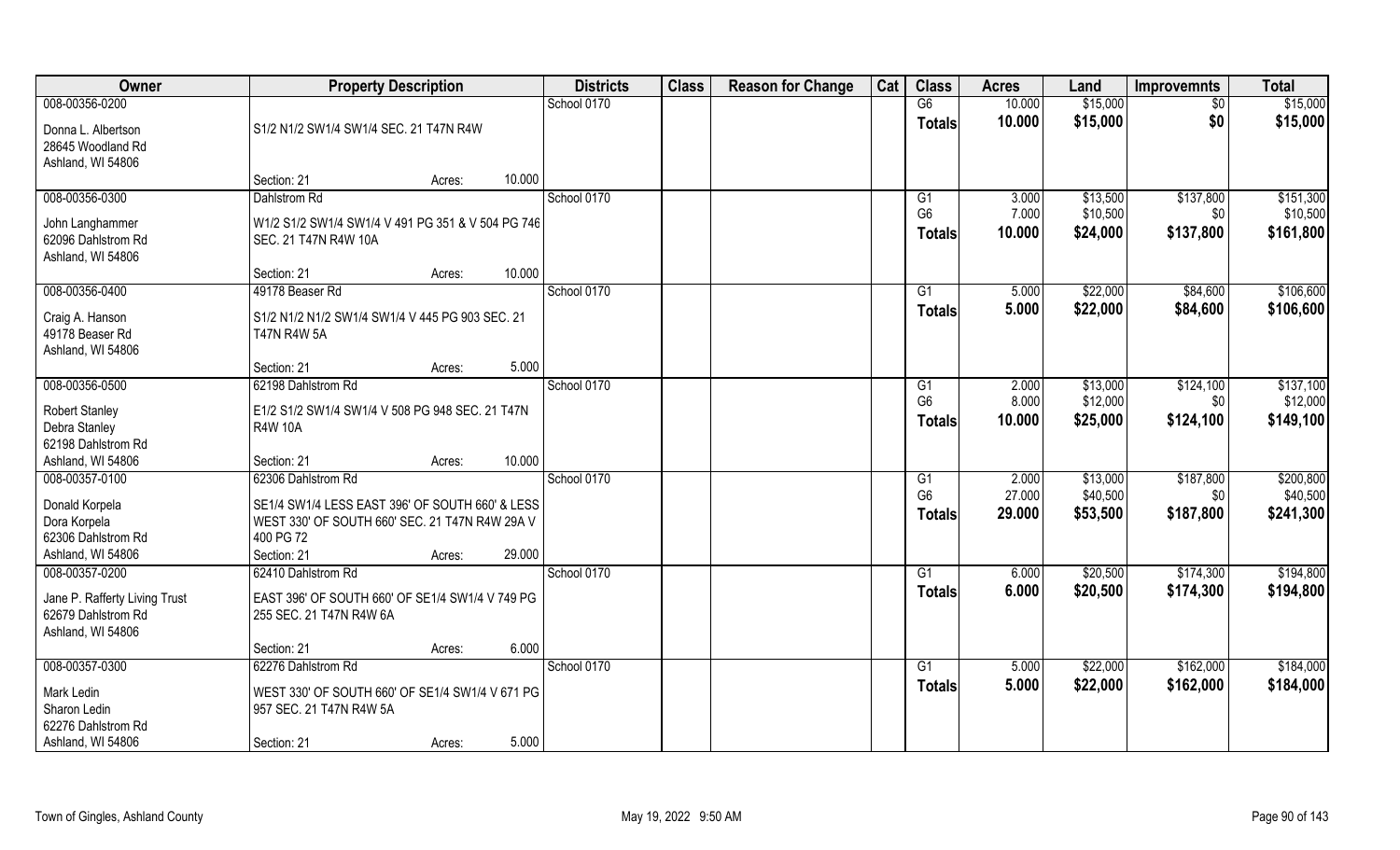| Owner                                                                            | <b>Property Description</b>                                                                                                        | <b>Districts</b> | <b>Class</b> | <b>Reason for Change</b> | Cat | <b>Class</b>                    | <b>Acres</b>     | Land                 | <b>Improvemnts</b> | <b>Total</b>          |
|----------------------------------------------------------------------------------|------------------------------------------------------------------------------------------------------------------------------------|------------------|--------------|--------------------------|-----|---------------------------------|------------------|----------------------|--------------------|-----------------------|
| 008-00358-0000                                                                   |                                                                                                                                    | School 0170      |              |                          |     | G6                              | 40.000           | \$52,000             | $\overline{50}$    | \$52,000              |
| David Skinnes<br>62704 Dahlstrom Rd<br>Ashland, WI 54806                         | NE1/4 SE1/4 VOL 449 PG 282 SEC. 21 T47N R4W 40A                                                                                    |                  |              |                          |     | <b>Totals</b>                   | 40.000           | \$52,000             | \$0                | \$52,000              |
|                                                                                  | 40.000<br>Section: 21<br>Acres:                                                                                                    |                  |              |                          |     |                                 |                  |                      |                    |                       |
| 008-00359-0000                                                                   |                                                                                                                                    | School 0170      |              |                          |     | G5                              | 8.000            | \$1,800              | \$0                | \$1,800               |
| David Skinnes<br>62704 Dahlstrom Rd<br>Ashland, WI 54806                         | NW1/4 SE1/4 VOL 449 PG 282 SEC. 21 T47N R4W 40A                                                                                    |                  |              |                          |     | G <sub>6</sub><br><b>Totals</b> | 32.000<br>40.000 | \$41,600<br>\$43,400 | \$0<br>\$0         | \$41,600<br>\$43,400  |
|                                                                                  | 40.000<br>Section: 21<br>Acres:                                                                                                    |                  |              |                          |     |                                 |                  |                      |                    |                       |
| 008-00360-0000                                                                   | 62492 Dahlstrom Rd                                                                                                                 | School 0170      | G4           | Ag use land              | -5  | G1                              | 2.000            | \$13,000             | \$7,900            | \$20,900              |
| David Skinnes                                                                    | SW1/4 SE1/4 VOL 495 PG 11 SEC. 21 T47N R4W 40A                                                                                     |                  |              |                          |     | G <sub>4</sub>                  | 6.000            | \$700                | \$0                | \$700                 |
| 62704 Dahlstrom Rd                                                               |                                                                                                                                    |                  |              |                          |     | G <sub>6</sub>                  | 32.000           | \$48,000             | \$0                | \$48,000              |
| Ashland, WI 54806                                                                |                                                                                                                                    |                  |              |                          |     | <b>Totals</b>                   | 40.000           | \$61,700             | \$7,900            | \$69,600              |
|                                                                                  | 40.000<br>Section: 21<br>Acres:                                                                                                    |                  |              |                          |     |                                 |                  |                      |                    |                       |
| 008-00361-0000                                                                   | 62704 Dahlstrom Rd                                                                                                                 | School 0170      |              |                          |     | G <sub>1</sub>                  | 2.000            | \$13,000             | \$184,900          | \$197,900             |
| David Skinnes<br>62704 Dahlstrom Rd<br>Ashland, WI 54806                         | SE1/4 SE1/4 VOL 404 PG 475 SEC. 21 T47N R4W 40A                                                                                    |                  |              |                          |     | G <sub>6</sub><br><b>Totals</b> | 38.000<br>40.000 | \$57,000<br>\$70,000 | \$0<br>\$184,900   | \$57,000<br>\$254,900 |
|                                                                                  | 40.000<br>Section: 21<br>Acres:                                                                                                    |                  |              |                          |     |                                 |                  |                      |                    |                       |
| 008-00362-0100                                                                   | 49883 Griffith Rd                                                                                                                  | School 0170      |              |                          |     | G1                              | 2.000            | \$13,000             | \$24,900           | \$37,900              |
| Laura H. Moore                                                                   | NE1/4 NE1/4 LESS RR -5A & LESS DESC IN DOC                                                                                         |                  |              |                          |     | G <sub>5</sub>                  | 7.000            | \$2,700              | \$0                | \$2,700               |
| 708 10th Ave S                                                                   | #349152 SEC. 22 T47N R4W                                                                                                           |                  |              |                          |     | G <sub>6</sub>                  | 12.000           | \$15,600             | \$0                | \$15,600              |
| St James, MN 56081                                                               |                                                                                                                                    |                  |              |                          |     | <b>Totals</b>                   | 21.000           | \$31,300             | \$24,900           | \$56,200              |
|                                                                                  | 21.000<br>Section: 22<br>Acres:                                                                                                    |                  |              |                          |     |                                 |                  |                      |                    |                       |
| 008-00362-0200                                                                   | Griffith Rd                                                                                                                        | School 0170      |              |                          |     | G1                              | 2.070            | \$10,600             | \$0                | \$10,600              |
| Regina U. Hagstrom<br>Jean Hagstrom<br>64623 Old Airport Rd<br>Ashland, WI 54806 | PARCEL 300' SQUARE IN SE CORNER OF NE1/4<br>NE1/4 DESC IN V 740 PG 655 SEC. 22 T47N R4W<br>2.07A<br>2.070<br>Section: 22<br>Acres: |                  |              |                          |     | <b>Totals</b>                   | 2.070            | \$10,600             | \$0                | \$10,600              |
| 008-00362-0300                                                                   |                                                                                                                                    | School 0170      |              |                          |     | G6                              | 11.930           | \$15,500             | $\sqrt{$0}$        | \$15,500              |
| Curtis James et al                                                               | NORTH 460' OF NE1/4 NE1/4 LESS RR R/W V 661 PG                                                                                     |                  |              |                          |     | <b>Totals</b>                   | 11.930           | \$15,500             | \$0                | \$15,500              |
| c/o John & Joyce Hare                                                            | 917 SEC. 22 T47N R4W 11.93A LIFE ESTATE JOHN &                                                                                     |                  |              |                          |     |                                 |                  |                      |                    |                       |
| 603 12th Ave E                                                                   | <b>JOYCE HARE</b>                                                                                                                  |                  |              |                          |     |                                 |                  |                      |                    |                       |
| Ashland, WI 54806                                                                | 11.930<br>Section: 22<br>Acres:                                                                                                    |                  |              |                          |     |                                 |                  |                      |                    |                       |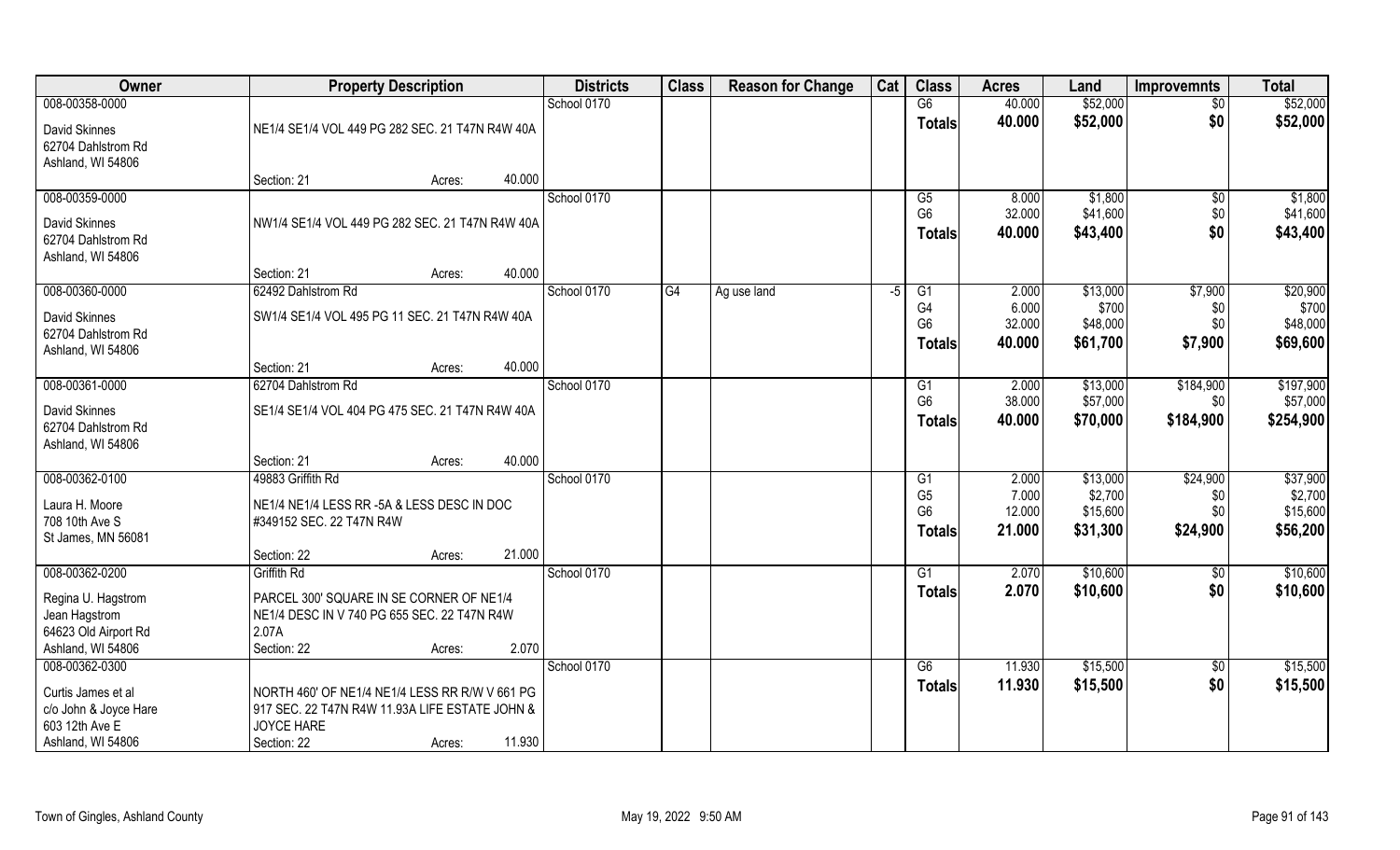| Owner                | <b>Property Description</b>                                    |        |        | <b>Districts</b> | <b>Class</b> | <b>Reason for Change</b> | Cat | <b>Class</b>    | <b>Acres</b> | Land     | <b>Improvemnts</b> | <b>Total</b> |
|----------------------|----------------------------------------------------------------|--------|--------|------------------|--------------|--------------------------|-----|-----------------|--------------|----------|--------------------|--------------|
| 008-00363-0000       | 49900 State Hwy 13                                             |        |        | School 0170      |              |                          |     | G1              | 2.000        | \$16,000 | \$179,200          | \$195,200    |
| Rickard L. Nutt      | NW1/4 NE1/4 LESS RR -1A & LESS HWY -2.42A SEC.                 |        |        |                  |              |                          |     | G <sub>5</sub>  | 2.580        | \$600    | \$0                | \$600        |
| Sandra K. Nutt       | 22 T47N R4W 36.58A                                             |        |        |                  |              |                          |     | G <sub>6</sub>  | 32.000       | \$48,000 | \$0                | \$48,000     |
| 49900 State Hwy 13   |                                                                |        |        |                  |              |                          |     | Totals          | 36.580       | \$64,600 | \$179,200          | \$243,800    |
| Ashland, WI 54806    | Section: 22                                                    | Acres: | 36.580 |                  |              |                          |     |                 |              |          |                    |              |
| 008-00364-0000       | 49538 State Hwy 13                                             |        |        | School 0170      |              |                          |     | G1              | 2.000        | \$12,000 | \$3,000            | \$15,000     |
| Darren Hagstrom      | SW1/4 NE1/4 LESS RR -6A & LESS HWY -2.42A SEC.                 |        |        |                  |              |                          |     | G <sub>6</sub>  | 29.580       | \$36,700 | \$0                | \$36,700     |
| 64623 Old Airport Rd | 22 T47N R4W 31.58A V 520 PG 71                                 |        |        |                  |              |                          |     | <b>Totals</b>   | 31.580       | \$48,700 | \$3,000            | \$51,700     |
| Ashland, WI 54806    |                                                                |        |        |                  |              |                          |     |                 |              |          |                    |              |
|                      | Section: 22                                                    | Acres: | 31.580 |                  |              |                          |     |                 |              |          |                    |              |
| 008-00365-0100       | 49577 Griffith Rd                                              |        |        | School 0170      |              |                          |     | G1              | 4.000        | \$14,400 | \$197,300          | \$211,700    |
| <b>Steve Galley</b>  | S1/2 SE1/4 NE1/4 SEC. 22 T47N R4W                              |        |        |                  |              |                          |     | G <sub>6</sub>  | 16.000       | \$20,800 | \$0                | \$20,800     |
| Jenny Galley         |                                                                |        |        |                  |              |                          |     | <b>Totals</b>   | 20.000       | \$35,200 | \$197,300          | \$232,500    |
| 49577 Griffith Rd    |                                                                |        |        |                  |              |                          |     |                 |              |          |                    |              |
| Ashland, WI 54806    | Section: 22                                                    | Acres: | 20,000 |                  |              |                          |     |                 |              |          |                    |              |
| 008-00365-0200       | 49711 Griffith Rd                                              |        |        | School 0170      |              |                          |     | G1              | 2.000        | \$13,000 | \$161,400          | \$174,400    |
| Robert D. Moore      | N1/2 SE1/4 NE1/4 SEC. 22 T47N R4W 20A                          |        |        |                  |              |                          |     | G <sub>5</sub>  | 2.000        | \$700    | \$0                | \$700        |
| Bonita J. Moore      |                                                                |        |        |                  |              |                          |     | G <sub>6</sub>  | 16.000       | \$20,800 | \$0                | \$20,800     |
| 49711 Griffith Rd    |                                                                |        |        |                  |              |                          |     | <b>Totals</b>   | 20.000       | \$34,500 | \$161,400          | \$195,900    |
| Ashland, WI 54806    | Section: 22                                                    | Acres: | 20.000 |                  |              |                          |     |                 |              |          |                    |              |
| 008-00366-0000       | State Hwy 13                                                   |        |        | School 0170      |              |                          |     | $\overline{G2}$ | 2.000        | \$16,000 | \$215,400          | \$231,400    |
| TNC Development, LLC | NE1/4 NW1/4 LESS HWY -2.42A V 641 PG 285 SEC. 22               |        |        |                  |              |                          |     | G <sub>5</sub>  | 35.580       | \$17,800 | \$0                | \$17,800     |
| c/o Todd Frank       | T47N R4W 37.58A                                                |        |        |                  |              |                          |     | Totals          | 37.580       | \$33,800 | \$215,400          | \$249,200    |
| 2796 Highway 218     |                                                                |        |        |                  |              |                          |     |                 |              |          |                    |              |
| Montrose, IA 52639   | Section: 22                                                    | Acres: | 37.580 |                  |              |                          |     |                 |              |          |                    |              |
| 008-00367-0000       | <b>Butterfield Rd</b>                                          |        |        | School 0170      |              |                          |     | G5              | 36.000       | \$18,000 | $\overline{50}$    | \$18,000     |
| Brodrik A. Zar       | NW1/4 NW1/4 SEC. 22 T47N R4W                                   |        |        |                  |              |                          |     | G <sub>6</sub>  | 4.000        | \$5,200  | \$0                | \$5,200      |
| Kaiya R. Voldberg    |                                                                |        |        |                  |              |                          |     | <b>Totals</b>   | 40.000       | \$23,200 | \$0                | \$23,200     |
| 611 Prentice Ave     |                                                                |        |        |                  |              |                          |     |                 |              |          |                    |              |
| Ashland, WI 54806    | Section: 22                                                    | Acres: | 40.000 |                  |              |                          |     |                 |              |          |                    |              |
| 008-00368-0000       |                                                                |        |        | School 0170      |              |                          |     | G5              | 2.000        | \$500    | $\sqrt{$0}$        | \$500        |
| James R. Lynn        |                                                                |        |        |                  |              |                          |     | G <sub>6</sub>  | 38.000       | \$49,400 | \$0                | \$49,400     |
| Julie D. Nourse      | SW1/4 NW1/4 WITH EASEMENT SEC. 22 T47N R4W<br>40A V 635 PG 190 |        |        |                  |              |                          |     | <b>Totals</b>   | 40.000       | \$49,900 | \$0                | \$49,900     |
| 49559 State Hwy 13   |                                                                |        |        |                  |              |                          |     |                 |              |          |                    |              |
| Ashland, WI 54806    | Section: 22                                                    | Acres: | 40.000 |                  |              |                          |     |                 |              |          |                    |              |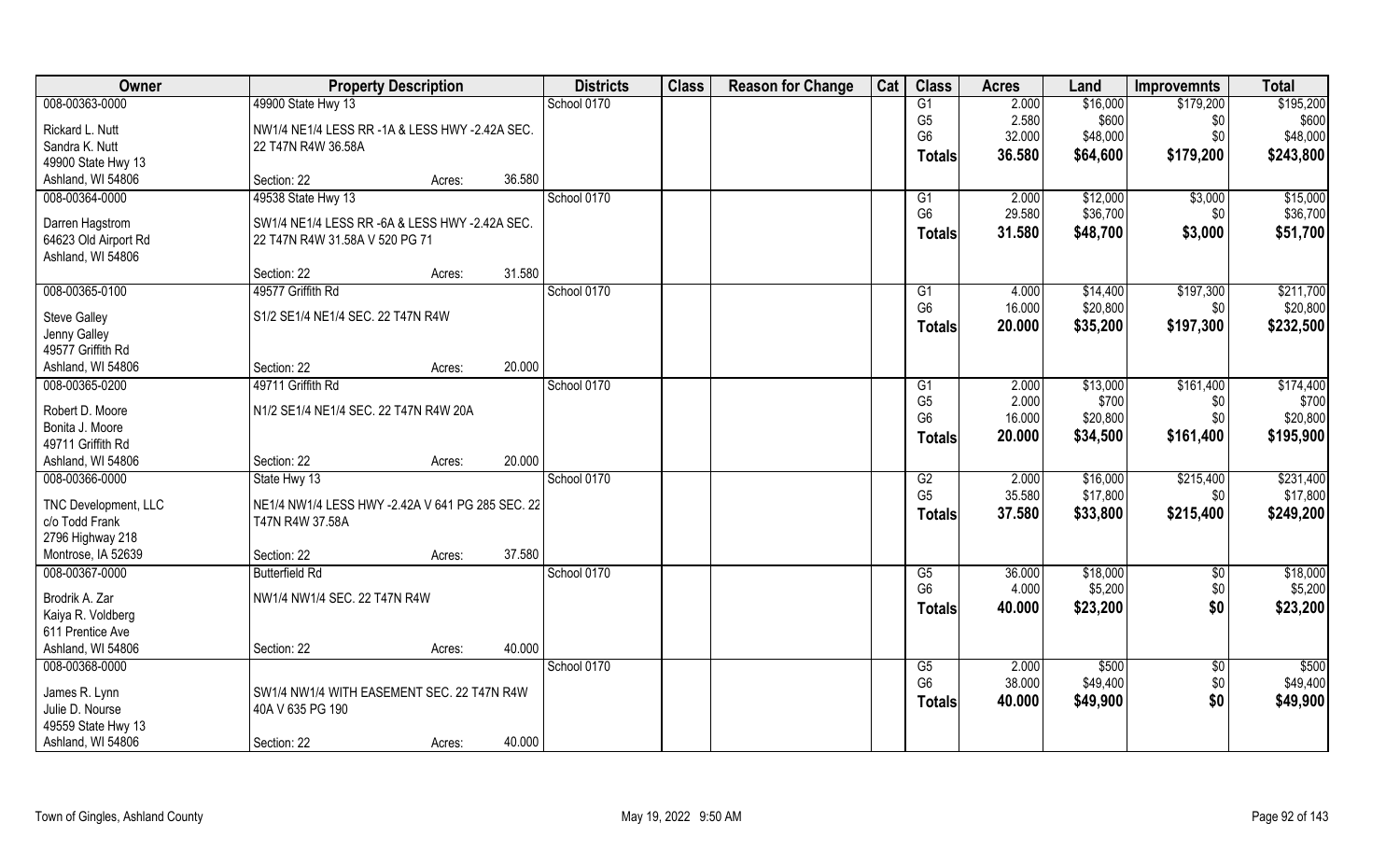| Owner              | <b>Property Description</b>                       | <b>Districts</b> | <b>Class</b> | <b>Reason for Change</b> | Cat | <b>Class</b>                     | <b>Acres</b>   | Land                 | <b>Improvemnts</b> | <b>Total</b>   |
|--------------------|---------------------------------------------------|------------------|--------------|--------------------------|-----|----------------------------------|----------------|----------------------|--------------------|----------------|
| 008-00369-0100     | 49735 State Hwy 13                                | School 0170      |              |                          |     | G6                               | 11.510         | \$17,300             | $\overline{50}$    | \$17,300       |
| Prentice House Inc | SE1/4 NW1/4 LESS V 635 PG 627 & LESS HWY -2.19A   |                  |              |                          |     | X4                               | 10.000         | \$0                  | \$0                | \$0            |
| PO Box 891         | V 725 PG 893 SEC. 22 T47N R4W 21.51A              |                  |              |                          |     | <b>Totals</b>                    | 21.510         | \$17,300             | \$0                | \$17,300       |
| Ashland, WI 54806  |                                                   |                  |              |                          |     |                                  |                |                      |                    |                |
|                    | 21.510<br>Section: 22<br>Acres:                   |                  |              |                          |     |                                  |                |                      |                    |                |
| 008-00369-0200     | 49559 State Hwy 13                                | School 0170      | G4           | Ag use land              | -5  | G1                               | 2.000          | \$16,000             | \$70,500           | \$86,500       |
| James R. Lynn      | PART OF THE SE1/4 NW1/4 DESC V 635 PG 627 LESS    |                  |              |                          |     | G <sub>4</sub><br>G <sub>5</sub> | 6.000<br>3.300 | \$900<br>\$800       | \$0<br>\$0         | \$900<br>\$800 |
| Julie D. Nourse    | HWY -2.19A SEC. 22 T47N R4W 16.30A                |                  |              |                          |     | G <sub>5</sub> M                 | 5.000          | \$3,800              | \$0                | \$3,800        |
| 49559 State Hwy 13 |                                                   |                  |              |                          |     | <b>Totals</b>                    | 16.300         | \$21,500             | \$70,500           | \$92,000       |
| Ashland, WI 54806  | 16.300<br>Section: 22<br>Acres:                   |                  |              |                          |     |                                  |                |                      |                    |                |
| 008-00370-0100     |                                                   | School 0170      |              |                          |     | G6                               | 36.250         | \$50,400             | \$0                | \$50,400       |
| Aaron G. Swanson   | NE1/4 SW1/4 (V 705 PG 146 & V 707 PG 437) LESS    |                  |              |                          |     | <b>Totals</b>                    | 36.250         | \$50,400             | \$0                | \$50,400       |
| 3201 Farm Rd       | HWY -2.75A & V 270 P 91 & LESS V 628 PG 243 SEC.  |                  |              |                          |     |                                  |                |                      |                    |                |
| Ashland, WI 54806  | 22 T47N R4W 36.25A LAND CONTRACT                  |                  |              |                          |     |                                  |                |                      |                    |                |
|                    | 36.250<br>Section: 22<br>Acres:                   |                  |              |                          |     |                                  |                |                      |                    |                |
| 008-00370-0200     | 49479 State Hwy 13                                | School 0170      |              |                          |     | G1                               | 1.000          | \$10,000             | \$26,200           | \$36,200       |
| John M. Brandsen   | PART OF NE1/4 SW1/4 DESC IN V 629 PG 747 & 748    |                  |              |                          |     | <b>Totals</b>                    | 1.000          | \$10,000             | \$26,200           | \$36,200       |
| PO Box 135         | SEC. 22 T47N R4W 1AS                              |                  |              |                          |     |                                  |                |                      |                    |                |
| Audubon, IA 50025  |                                                   |                  |              |                          |     |                                  |                |                      |                    |                |
| 008-00371-0000     | 1.000<br>Section: 22<br>Acres:                    | School 0170      |              |                          |     |                                  |                |                      |                    |                |
|                    |                                                   |                  |              |                          |     | G6                               | 40.000         | \$52,000<br>\$52,000 | $\sqrt[6]{30}$     | \$52,000       |
| Aaron G. Swanson   | NW1/4 SW1/4 V 705 PG 145 SEC. 22 T47N R4W 40A     |                  |              |                          |     | <b>Totals</b>                    | 40.000         |                      | \$0                | \$52,000       |
| 3201 Farm Rd       |                                                   |                  |              |                          |     |                                  |                |                      |                    |                |
| Ashland, WI 54806  |                                                   |                  |              |                          |     |                                  |                |                      |                    |                |
| 008-00372-0000     | 40.000<br>Section: 22<br>Acres:                   | School 0170      |              |                          |     | G6                               | 40.000         | \$52,000             |                    | \$52,000       |
|                    |                                                   |                  |              |                          |     | <b>Totals</b>                    | 40.000         | \$52,000             | \$0<br>\$0         | \$52,000       |
| Aaron G. Swanson   | SW1/4 SW1/4 V 705 PG 146 LAND CONTRACT SEC. 2:    |                  |              |                          |     |                                  |                |                      |                    |                |
| 3201 Farm Rd       | <b>T47N R4W 40A</b>                               |                  |              |                          |     |                                  |                |                      |                    |                |
| Ashland, WI 54806  |                                                   |                  |              |                          |     |                                  |                |                      |                    |                |
| 008-00373-0100     | 40.000<br>Section: 22<br>Acres:                   | School 0170      |              |                          |     | G6                               | 32.990         | \$45,500             | $\overline{50}$    | \$45,500       |
|                    |                                                   |                  |              |                          |     | <b>Totals</b>                    | 32.990         | \$45,500             | \$0                | \$45,500       |
| Aaron G. Swanson   | SE1/4 SW1/4 (V 705 PG 146) LESS HWY -2.42A & V 30 |                  |              |                          |     |                                  |                |                      |                    |                |
| 3201 Farm Rd       | P 33 SEC. 22 T47N R4W 32.99A LAND CONTRACT        |                  |              |                          |     |                                  |                |                      |                    |                |
| Ashland, WI 54806  |                                                   |                  |              |                          |     |                                  |                |                      |                    |                |
|                    | 32.990<br>Section: 22<br>Acres:                   |                  |              |                          |     |                                  |                |                      |                    |                |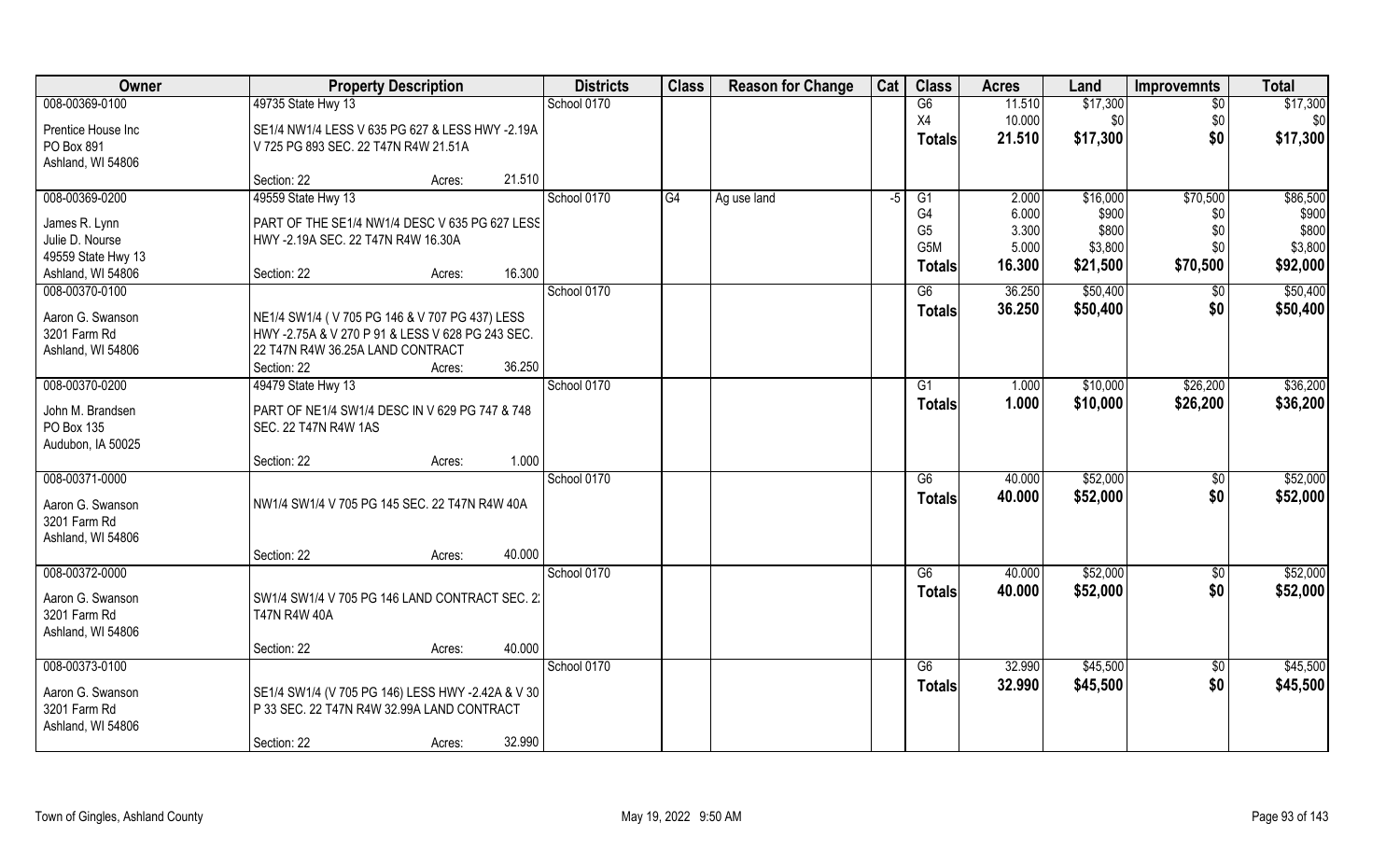| <b>Class</b><br><b>Class</b><br>Owner<br><b>Districts</b><br>Cat<br><b>Reason for Change</b><br><b>Acres</b><br><b>Property Description</b><br>Land<br><b>Improvemnts</b> | <b>Total</b> |
|---------------------------------------------------------------------------------------------------------------------------------------------------------------------------|--------------|
| 008-00373-0200<br>\$21,400<br>49033 State Hwy 13<br>School 0170<br>G1<br>4.590<br>\$187,300                                                                               | \$208,700    |
| 4.590<br>\$21,400<br>\$187,300<br><b>Totals</b><br>Zygmund Jablonski<br>PART OF SE1/4 SW1/4 DESC IN VOL 300 PG 33 SEC.                                                    | \$208,700    |
| Jean Jablonski<br>22 T47N R4W 4.59A                                                                                                                                       |              |
| 49033 State Hwy 13                                                                                                                                                        |              |
| Ashland, WI 54806<br>4.590<br>Section: 22<br>Acres:                                                                                                                       |              |
| 008-00374-0200<br>49479 Griffith Rd<br>School 0170<br>\$115,300<br>2.000<br>\$13,000<br>G <sub>1</sub>                                                                    | \$128,300    |
| G <sub>5</sub><br>2.000<br>\$700<br>\$0<br>Janet Mattson<br>NORTH 800' OF NE1/4 SE1/4 SEC. 22 T47N R4W                                                                    | \$700        |
| G <sub>6</sub><br>20.240<br>\$26,300<br>\$0<br>Robert P. Mattson<br>24.24A                                                                                                | \$26,300     |
| 24.240<br>\$40,000<br>\$115,300<br><b>Totals</b><br>49479 Griffith Rd                                                                                                     | \$155,300    |
| 24.240<br>Section: 22<br>Ashland, WI 54806<br>Acres:                                                                                                                      |              |
| 008-00375-0100<br>49376 State Hwy 13<br>School 0170<br>2.000<br>\$16,000<br>\$65,300<br>G <sub>1</sub>                                                                    | \$81,300     |
| G <sub>6</sub><br>\$27,200<br>18.160<br>\$0<br><b>William Mattson</b><br>NORTH 800' OF NW1/4 SE1/4 LESS HWY -2.42A & RR                                                   | \$27,200     |
| \$43,200<br>20.160<br>\$65,300<br><b>Totals</b><br>49376 State Hwy 13<br>-6A V 732 PG 272 SEC. 22 T47N R4W 20.16A                                                         | \$108,500    |
| Ashland, WI 54806                                                                                                                                                         |              |
| 20.160<br>Section: 22<br>Acres:                                                                                                                                           |              |
| 008-00375-0200<br>49244 State Hwy 13<br>School 0170<br>\$10,000<br>\$146,900<br>G <sub>1</sub><br>1.000                                                                   | \$156,900    |
| 18.240<br>\$27,400<br>G <sub>6</sub><br>\$0<br>Mark Hoglund<br>W1/2 SE1/4 EXCEPT NORTH 800' & SOUTH 821' &                                                                | \$27,400     |
| 19.240<br>\$37,400<br>\$146,900<br><b>Totals</b><br>Karen Hoglund<br>LESS RR R/W & HWY & LESS THE W 300' THEREOF                                                          | \$184,300    |
| 49244 State Hwy 13<br>SEC. 22 T47N R4W                                                                                                                                    |              |
| 19.240<br>Ashland, WI 54806<br>Section: 22<br>Acres:                                                                                                                      |              |
| 008-00375-0300<br>\$210,700<br>School 0170<br>$\overline{G2}$<br>3.000<br>\$19,000<br>49244 State Hwy 13                                                                  | \$229,700    |
| G <sub>6</sub><br>2.090<br>\$3,100<br>\$0<br>Mark Hoglund<br>THE W 300' OF THE W1/2 SE1/4 EXCEPT NORTH 800'                                                               | \$3,100      |
| \$210,700<br>5.090<br>\$22,100<br><b>Totals</b><br>Karen Hoglund<br>& SOUTH 821' & LESS HWY R/W SEC. 22 T47N R4W                                                          | \$232,800    |
| 49244 State Hwy 13                                                                                                                                                        |              |
| Ashland, WI 54806<br>5.090<br>Section: 22<br>Acres:                                                                                                                       |              |
| 008-00376-0100<br>School 0170<br>\$108,400<br>49028 State Hwy 13<br>2.000<br>\$16,000<br>G1                                                                               | \$124,400    |
| G <sub>6</sub><br>9.050<br>\$13,600<br>\$0                                                                                                                                | \$13,600     |
| James Mattson<br>SOUTH 540' OF SW1/4 SE1/4 WEST OF RR R/W VOL<br>\$29,600<br>11.050<br>\$108,400<br><b>Totals</b><br>Diane Mattson<br>309 PG 459 SEC. 22 T47N R4W 11.05AS | \$138,000    |
| 49028 State Hwy 13                                                                                                                                                        |              |
| 11.050<br>Ashland, WI 54806<br>Section: 22<br>Acres:                                                                                                                      |              |
| 008-00376-0200<br>School 0170<br>\$24,300<br>G6<br>18.700<br>$\overline{50}$                                                                                              | \$24,300     |
| \$0<br>18.700<br>\$24,300<br><b>Totals</b>                                                                                                                                | \$24,300     |
| James Mattson<br>SOUTH 540' OF S1/2 SE1/4 EAST OF RR V 510 PG 247                                                                                                         |              |
| Diane Mattson<br>SEC. 22 T47N R4W 18.70A<br>49028 State Hwy 13                                                                                                            |              |
| Ashland, WI 54806<br>18.700<br>Section: 22<br>Acres:                                                                                                                      |              |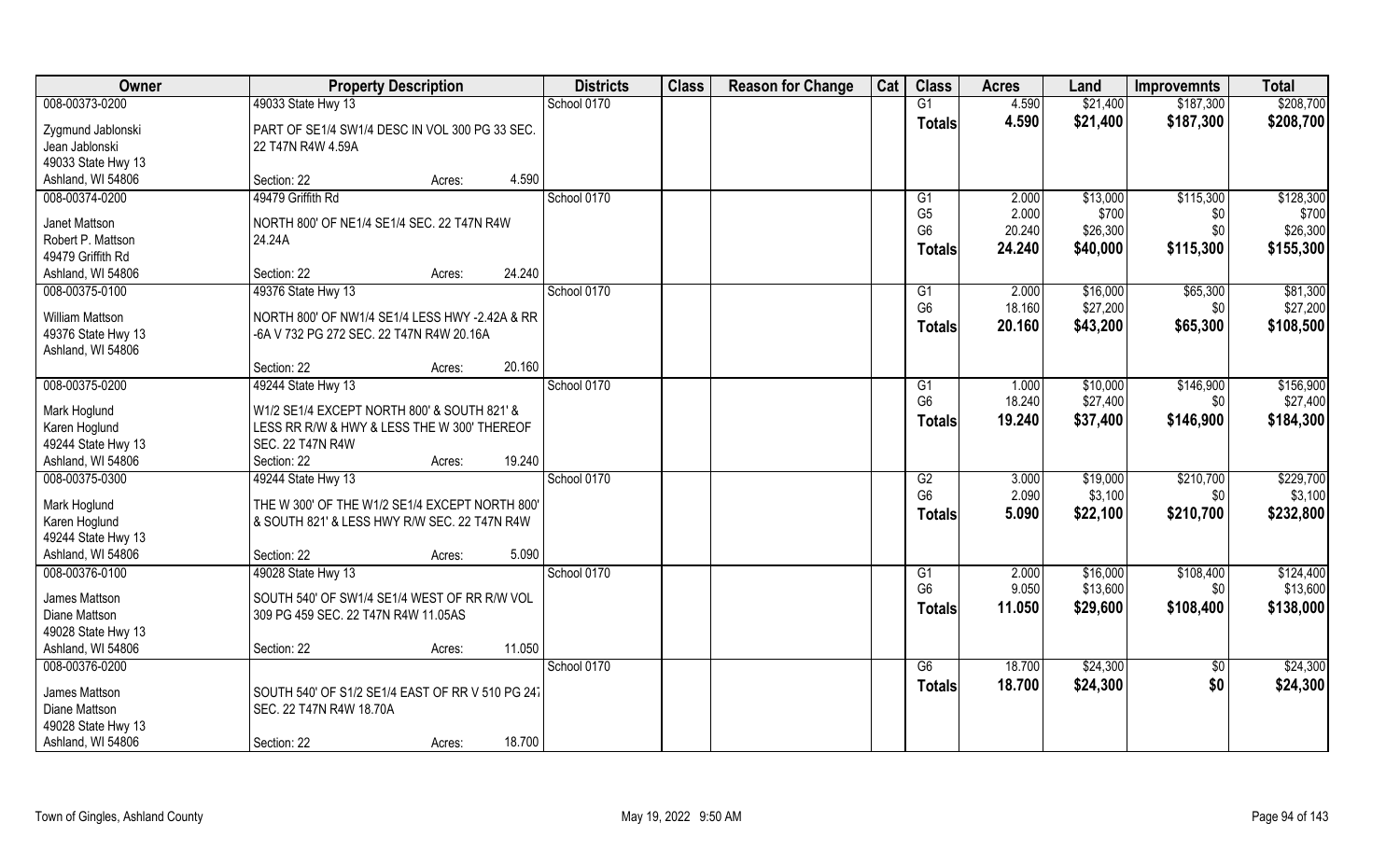| Owner                | <b>Property Description</b>                     | <b>Districts</b> | <b>Class</b> | <b>Reason for Change</b> | Cat  | <b>Class</b>    | <b>Acres</b> | Land     | Improvemnts     | <b>Total</b> |
|----------------------|-------------------------------------------------|------------------|--------------|--------------------------|------|-----------------|--------------|----------|-----------------|--------------|
| 008-00376-0300       | 49128 State Hwy 13                              | School 0170      |              |                          |      | G1              | 2.000        | \$16,000 | \$94,400        | \$110,400    |
| Harold K. Greene     | NORTH 281' OF SOUTH 821' OF SW1/4 SE1/4 LESS    |                  |              |                          |      | G <sub>6</sub>  | 4.700        | \$7,100  | \$0             | \$7,100      |
| 49128 State Hwy 13   | HWY & RR RW SEC. 22 T47N R4W                    |                  |              |                          |      | <b>Totals</b>   | 6.700        | \$23,100 | \$94,400        | \$117,500    |
| Ashland, WI 54806    |                                                 |                  |              |                          |      |                 |              |          |                 |              |
|                      | 6.700<br>Section: 22<br>Acres:                  |                  |              |                          |      |                 |              |          |                 |              |
| 008-00376-0400       | <b>Griffith Rd</b>                              | School 0170      |              |                          |      | G5              | 3.210        | \$700    | \$0             | \$700        |
| Janet Mattson        | E1/2 SE1/4 EXCEPT THE NORTH 800' & EXCEPT THE   |                  |              |                          |      | G <sub>6</sub>  | 36.000       | \$46,800 | \$0             | \$46,800     |
| Robert P. Mattson    | SOUTH 540' V 654 PG 703 SEC. 22 T47N R4W 39.21A |                  |              |                          |      | <b>Totals</b>   | 39.210       | \$47,500 | \$0             | \$47,500     |
| 49479 Griffith Rd    |                                                 |                  |              |                          |      |                 |              |          |                 |              |
| Ashland, WI 54806    | 39.210<br>Section: 22<br>Acres:                 |                  |              |                          |      |                 |              |          |                 |              |
| 008-00378-0000       | Pearce Rd                                       | School 0170      | G4           | Ag use land              | $-5$ | G4              | 34.000       | \$1,500  | $\sqrt{6}$      | \$1,500      |
| <b>Thomas Riemer</b> | NE1/4 NE1/4 VOL 336 PG 199 SEC. 23 T47N R4W 40A |                  |              |                          |      | G <sub>5</sub>  | 5.000        | \$1,000  | \$0             | \$1,000      |
| Mary Ann Riemer      |                                                 |                  |              |                          |      | G7              | 1.000        | \$2,000  | \$700           | \$2,700      |
| 64982 Pearce Rd      |                                                 |                  |              |                          |      | <b>Totals</b>   | 40.000       | \$4,500  | \$700           | \$5,200      |
| Ashland, WI 54806    | 40.000<br>Section: 23<br>Acres:                 |                  |              |                          |      |                 |              |          |                 |              |
| 008-00379-0000       |                                                 | School 0170      | G4           | Ag use land              | -5   | G4              | 37.000       | \$1,600  | \$0             | \$1,600      |
| <b>Gary Betley</b>   | NW1/4 NE1/4 VOL 433 PG 586 SEC. 23 T47N R4W 40A |                  |              |                          |      | G <sub>5</sub>  | 3.000        | \$700    | \$0             | \$700        |
| 64245 Pearce Rd      |                                                 |                  |              |                          |      | <b>Totals</b>   | 40.000       | \$2,300  | \$0             | \$2,300      |
| Ashland, WI 54806    |                                                 |                  |              |                          |      |                 |              |          |                 |              |
|                      | 40.000<br>Section: 23<br>Acres:                 |                  |              |                          |      |                 |              |          |                 |              |
| 008-00380-0000       |                                                 | School 0170      | G4           | Ag use land              | $-5$ | G4              | 40.000       | \$1,700  | \$0             | \$1,700      |
| <b>Gary Betley</b>   | SW1/4 NE1/4 VOL 433 PG 586 SEC. 23 T47N R4W 40A |                  |              |                          |      | <b>Totals</b>   | 40.000       | \$1,700  | \$0             | \$1,700      |
| 64245 Pearce Rd      |                                                 |                  |              |                          |      |                 |              |          |                 |              |
| Ashland, WI 54806    |                                                 |                  |              |                          |      |                 |              |          |                 |              |
|                      | 40.000<br>Section: 23<br>Acres:                 |                  |              |                          |      |                 |              |          |                 |              |
| 008-00381-0000       | 49599 Holmes Rd                                 | School 0170      | G1           | NSF @75% complete        | 2    | $\overline{G1}$ | 2.000        | \$16,000 | \$125,400       | \$141,400    |
| Megan E. Bugge       | SE1/4 NE1/4 SEC. 23 T47N R4W                    |                  |              |                          |      | G <sub>5</sub>  | 8.000        | \$1,800  | \$0             | \$1,800      |
| Chris C. Spencer     |                                                 |                  |              |                          |      | G <sub>6</sub>  | 30.000       | \$45,000 | \$0             | \$45,000     |
| 49599 Holmes Rd      |                                                 |                  |              |                          |      | <b>Totals</b>   | 40.000       | \$62,800 | \$125,400       | \$188,200    |
| Ashland, WI 54806    | 40.000<br>Section: 23<br>Acres:                 |                  |              |                          |      |                 |              |          |                 |              |
| 008-00382-0000       | 64245 Pearce Rd                                 | School 0170      | G4           | Ag use land              | $-5$ | G4              | 38.000       | \$1,600  | $\overline{50}$ | \$1,600      |
| <b>Gary Betley</b>   | NE1/4 NW1/4 VOL 433 PG 586 SEC. 23 T47N R4W 40A |                  |              |                          |      | G <sub>5</sub>  | 1.000        | \$100    | \$0             | \$100        |
| 64245 Pearce Rd      |                                                 |                  |              |                          |      | G7              | 1.000        | \$2,000  | \$1,000         | \$3,000      |
| Ashland, WI 54806    |                                                 |                  |              |                          |      | <b>Totals</b>   | 40.000       | \$3,700  | \$1,000         | \$4,700      |
|                      | 40.000<br>Section: 23<br>Acres:                 |                  |              |                          |      |                 |              |          |                 |              |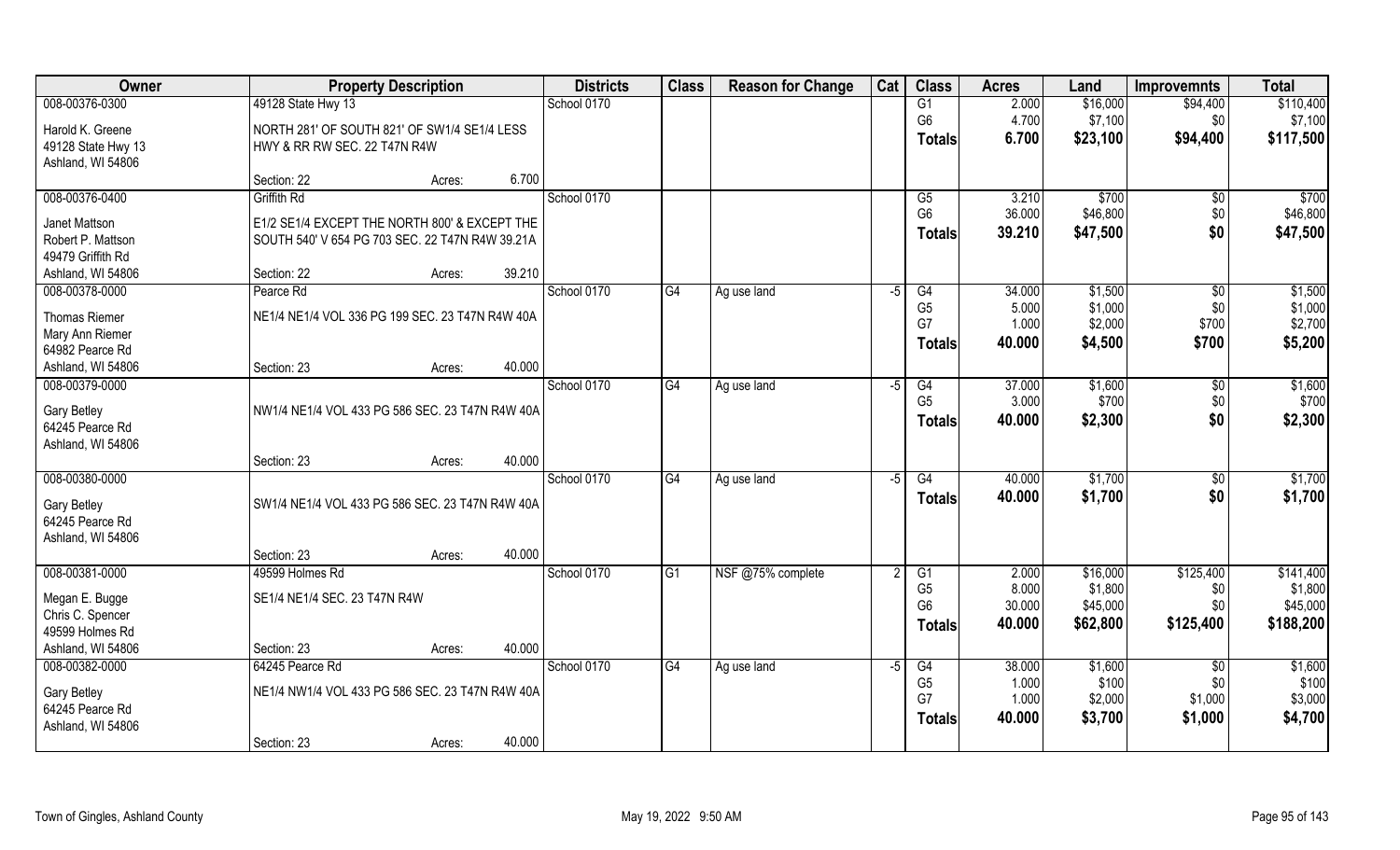| Owner              | <b>Property Description</b>                     |                  | <b>Districts</b> | <b>Class</b>    | <b>Reason for Change</b> | Cat  | <b>Class</b>    | <b>Acres</b> | Land     | <b>Improvemnts</b> | <b>Total</b> |
|--------------------|-------------------------------------------------|------------------|------------------|-----------------|--------------------------|------|-----------------|--------------|----------|--------------------|--------------|
| 008-00383-0000     | 64245 Pearce Rd                                 |                  | School 0170      | G4              | Ag use land              | $-5$ | G4              | 37.500       | \$1,600  | $\overline{50}$    | \$1,600      |
| <b>Gary Betley</b> | NW1/4 NW1/4 VOL 433 PG 586 SEC. 23 T47N R4W 40/ |                  |                  |                 |                          |      | G <sub>5</sub>  | 1.500        | \$100    | \$0                | \$100        |
| 64245 Pearce Rd    |                                                 |                  |                  |                 |                          |      | G7              | 1.000        | \$10,000 | \$22,100           | \$32,100     |
| Ashland, WI 54806  |                                                 |                  |                  |                 |                          |      | Totals          | 40.000       | \$11,700 | \$22,100           | \$33,800     |
|                    | Section: 23                                     | 40.000<br>Acres: |                  |                 |                          |      |                 |              |          |                    |              |
| 008-00384-0000     | 49534 Griffith Rd                               |                  | School 0170      | G4              | Ag use land              | $-5$ | G1              | 2.000        | \$13,000 | \$106,800          | \$119,800    |
| John Majetich      | SW1/4 NW1/4 VOL 454 PG 983 SEC. 23 T47N R4W 40A |                  |                  |                 |                          |      | G4              | 36.000       | \$4,200  | \$0\$              | \$4,200      |
| Rosemary Franzel   |                                                 |                  |                  |                 |                          |      | G <sub>5</sub>  | 1.000        | \$100    | \$0                | \$100        |
| 49534 Griffith Rd  |                                                 |                  |                  |                 |                          |      | G5M             | 1.000        | \$800    | \$0                | \$800        |
| Ashland, WI 54806  | Section: 23                                     | 40.000<br>Acres: |                  |                 |                          |      | <b>Totals</b>   | 40.000       | \$18,100 | \$106,800          | \$124,900    |
| 008-00385-0000     | 49746 Griffith Rd                               |                  | School 0170      | G4              | Ag use land              | -5   | G4              | 40.000       | \$4,700  | \$0                | \$4,700      |
| Nicholas E. Dull   | SE1/4 NW1/4 SEC. 23 T47N R4W                    |                  |                  |                 |                          |      | <b>Totals</b>   | 40.000       | \$4,700  | \$0                | \$4,700      |
| Nicole C. Dull     |                                                 |                  |                  |                 |                          |      |                 |              |          |                    |              |
| 607 W Perkins St   |                                                 |                  |                  |                 |                          |      |                 |              |          |                    |              |
| Augusta, WI 54722  | Section: 23                                     | 40.000<br>Acres: |                  |                 |                          |      |                 |              |          |                    |              |
| 008-00386-0000     |                                                 |                  | School 0170      |                 |                          |      | G <sub>5</sub>  | 8.000        | \$2,400  | \$0                | \$2,400      |
| Nicholas E. Dull   | NE1/4 SW1/4 SEC. 23 T47N R4W                    |                  |                  |                 |                          |      | G <sub>6</sub>  | 32.000       | \$41,600 | \$0                | \$41,600     |
| Nicole C. Dull     |                                                 |                  |                  |                 |                          |      | <b>Totals</b>   | 40.000       | \$44,000 | \$0                | \$44,000     |
| 607 W Perkins St   |                                                 |                  |                  |                 |                          |      |                 |              |          |                    |              |
| Augusta, WI 54722  | Section: 23                                     | 40.000<br>Acres: |                  |                 |                          |      |                 |              |          |                    |              |
| 008-00387-0000     | 49502 Griffith Rd                               |                  | School 0170      | $\overline{G4}$ | Ag use land              | -5   | $\overline{G1}$ | 2.000        | \$13,000 | \$226,000          | \$239,000    |
| Trixie K. Felix    | NW1/4 SW1/4 SEC. 23 T47N R4W                    |                  |                  |                 |                          |      | G4              | 6.000        | \$700    | \$0                | \$700        |
| 49502 Griffith Rd  |                                                 |                  |                  |                 |                          |      | G <sub>5</sub>  | 22.000       | \$5,000  | \$0                | \$5,000      |
| Ashland, WI 54806  |                                                 |                  |                  |                 |                          |      | G <sub>6</sub>  | 10.000       | \$10,000 | \$0                | \$10,000     |
|                    | Section: 23                                     | 40.000<br>Acres: |                  |                 |                          |      | <b>Totals</b>   | 40.000       | \$28,700 | \$226,000          | \$254,700    |
| 008-00388-0000     |                                                 |                  | School 0170      |                 |                          |      | G6              | 40.000       | \$52,000 | \$0                | \$52,000     |
| Trixie K. Felix    | SW1/4 SW1/4 SEC. 23 T47N R4W                    |                  |                  |                 |                          |      | <b>Totals</b>   | 40.000       | \$52,000 | \$0                | \$52,000     |
| 49502 Griffith Rd  |                                                 |                  |                  |                 |                          |      |                 |              |          |                    |              |
| Ashland, WI 54806  |                                                 |                  |                  |                 |                          |      |                 |              |          |                    |              |
|                    | Section: 23                                     | 40.000<br>Acres: |                  |                 |                          |      |                 |              |          |                    |              |
| 008-00389-0000     |                                                 |                  | School 0170      |                 |                          |      | G6              | 40.000       | \$52,000 | $\sqrt{$0}$        | \$52,000     |
| Nicholas E. Dull   | SE1/4 SW1/4 SEC. 23 T47N R4W                    |                  |                  |                 |                          |      | <b>Totals</b>   | 40.000       | \$52,000 | \$0                | \$52,000     |
| Nicole C. Dull     |                                                 |                  |                  |                 |                          |      |                 |              |          |                    |              |
| 607 W Perkins St   |                                                 |                  |                  |                 |                          |      |                 |              |          |                    |              |
| Augusta, WI 54722  | Section: 23                                     | 40.000<br>Acres: |                  |                 |                          |      |                 |              |          |                    |              |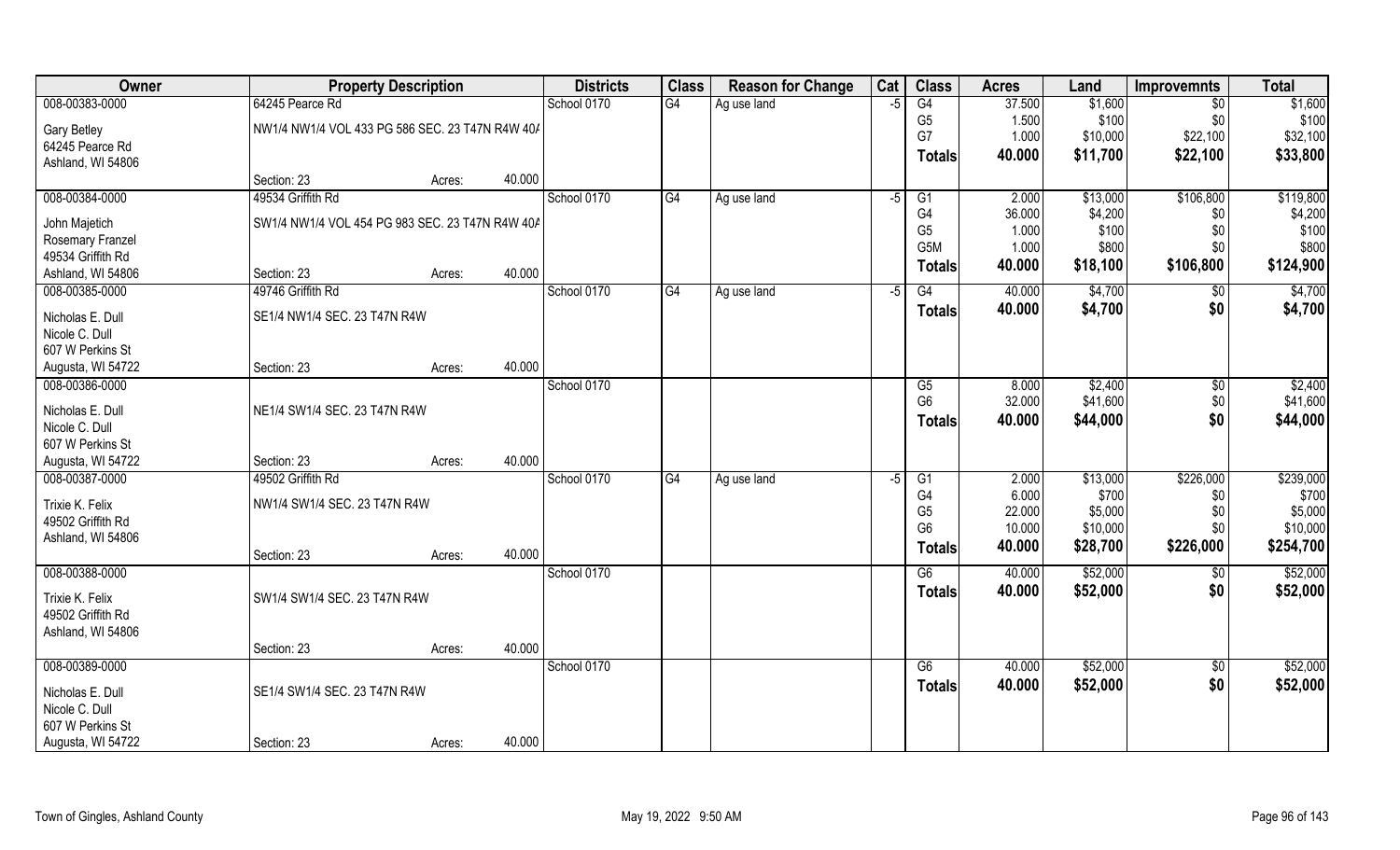| <b>Owner</b>                                                      | <b>Property Description</b>                                               |                  | <b>Districts</b> | <b>Class</b> | <b>Reason for Change</b> | Cat | <b>Class</b>         | <b>Acres</b>     | Land                | <b>Improvemnts</b>     | <b>Total</b>         |
|-------------------------------------------------------------------|---------------------------------------------------------------------------|------------------|------------------|--------------|--------------------------|-----|----------------------|------------------|---------------------|------------------------|----------------------|
| 008-00390-0000                                                    |                                                                           |                  | School 0170      |              |                          |     | G5                   | 20.000           | \$4,500             | $\overline{50}$        | \$4,500              |
| Daniel Disher                                                     | NE1/4 SE1/4 VOL 470 PG 517 SEC. 23 T47N R4W 40A                           |                  |                  |              |                          |     | G <sub>6</sub>       | 20.000           | \$20,000            | \$0                    | \$20,000             |
| 318 W Casimir Rd                                                  |                                                                           |                  |                  |              |                          |     | <b>Totals</b>        | 40.000           | \$24,500            | \$0                    | \$24,500             |
| Stevens Point, WI 54481                                           |                                                                           |                  |                  |              |                          |     |                      |                  |                     |                        |                      |
|                                                                   | Section: 23                                                               | 40.000<br>Acres: |                  |              |                          |     |                      |                  |                     |                        |                      |
| 008-00391-0000                                                    |                                                                           |                  | School 0170      |              |                          |     | G5<br>G <sub>6</sub> | 14.000<br>26.000 | \$3,200<br>\$26,000 | $\overline{50}$<br>\$0 | \$3,200<br>\$26,000  |
| Daniel Disher                                                     | NW1/4 SE1/4 SEC. 23 T47N R4W 40A V 470 PG 517                             |                  |                  |              |                          |     | <b>Totals</b>        | 40.000           | \$29,200            | \$0                    | \$29,200             |
| 318 W Casimir Rd                                                  |                                                                           |                  |                  |              |                          |     |                      |                  |                     |                        |                      |
| Stevens Point, WI 54481                                           | Section: 23                                                               | 40.000           |                  |              |                          |     |                      |                  |                     |                        |                      |
| 008-00392-0000                                                    |                                                                           | Acres:           | School 0170      |              |                          |     | G5                   | 30.000           | \$6,800             | $\sqrt[6]{30}$         | \$6,800              |
|                                                                   |                                                                           |                  |                  |              |                          |     | G <sub>6</sub>       | 10.000           | \$10,000            | \$0                    | \$10,000             |
| Daniel Disher<br>318 W Casimir Rd                                 | SW1/4 SE1/4 SEC. 23 T47N R4W 40A V 470 PG 517                             |                  |                  |              |                          |     | <b>Totals</b>        | 40.000           | \$16,800            | \$0                    | \$16,800             |
| Stevens Point, WI 54481                                           |                                                                           |                  |                  |              |                          |     |                      |                  |                     |                        |                      |
|                                                                   | Section: 23                                                               | 40.000<br>Acres: |                  |              |                          |     |                      |                  |                     |                        |                      |
| 008-00393-0000                                                    | 49053 Holmes Rd                                                           |                  | School 0170      |              |                          |     | G <sub>1</sub>       | 2.000            | \$13,000            | \$140,300              | \$153,300            |
| Gavin S. Neibauer                                                 | SE1/4 SE1/4 SEC. 23 T47N R4W                                              |                  |                  |              |                          |     | G <sub>6</sub>       | 38.000           | \$38,000            | \$0                    | \$38,000             |
| Abby M. Neibauer                                                  |                                                                           |                  |                  |              |                          |     | <b>Totals</b>        | 40.000           | \$51,000            | \$140,300              | \$191,300            |
| 49053 Holmes Rd                                                   |                                                                           |                  |                  |              |                          |     |                      |                  |                     |                        |                      |
| Ashland, WI 54806                                                 | Section: 23                                                               | 40.000<br>Acres: |                  |              |                          |     |                      |                  |                     |                        |                      |
| 008-00394-0000                                                    |                                                                           |                  | School 0170      |              |                          |     | $\overline{W}$       | 40.000           | (\$52,000)          | $\sqrt[6]{30}$         | \$0                  |
| Heartwood Forestland Fund VII LP                                  | NE1/4 NE1/4 V 715 PG 718 SEC. 24 T47N R4W 40A                             |                  |                  |              |                          |     | <b>Totals</b>        | 40.000           | \$0                 | \$0                    | \$0                  |
| c/o The Forestland Group, LLC                                     | OPEN MANAGED FOREST 1999                                                  |                  |                  |              |                          |     |                      |                  |                     |                        |                      |
| 19045 Stone Mountain Rd                                           |                                                                           |                  |                  |              |                          |     |                      |                  |                     |                        |                      |
| Abingdon, VA 24210<br>008-00395-0000                              | Section: 24                                                               | 40.000<br>Acres: | School 0170      |              |                          |     | W <sub>7</sub>       | 40.000           | ( \$52,000)         |                        |                      |
|                                                                   |                                                                           |                  |                  |              |                          |     | <b>Totals</b>        | 40.000           | \$0                 | \$0<br>\$0             | $\frac{6}{3}$<br>\$0 |
| Heartwood Forestland Fund VII LP                                  | NW1/4 NE1/4 V 715 PG 718 SEC. 24 T47N R4W 40A                             |                  |                  |              |                          |     |                      |                  |                     |                        |                      |
| c/o The Forestland Group, LLC<br>19045 Stone Mountain Rd          | OPEN MANAGED FOREST 1999                                                  |                  |                  |              |                          |     |                      |                  |                     |                        |                      |
| Abingdon, VA 24210                                                | Section: 24                                                               | 40.000<br>Acres: |                  |              |                          |     |                      |                  |                     |                        |                      |
| 008-00396-0000                                                    |                                                                           |                  | School 0170      |              |                          |     | W <sub>7</sub>       | 40.000           | ( \$52,000)         | $\sqrt{$0}$            | $\overline{50}$      |
|                                                                   |                                                                           |                  |                  |              |                          |     | <b>Totals</b>        | 40.000           | \$0                 | \$0                    | \$0                  |
| Heartwood Forestland Fund VII LP<br>c/o The Forestland Group, LLC | SW1/4 NE1/4 V 715 PG 718 SEC. 24 T47N R4W 40A<br>OPEN MANAGED FOREST 1999 |                  |                  |              |                          |     |                      |                  |                     |                        |                      |
| 19045 Stone Mountain Rd                                           |                                                                           |                  |                  |              |                          |     |                      |                  |                     |                        |                      |
| Abingdon, VA 24210                                                | Section: 24                                                               | 40.000<br>Acres: |                  |              |                          |     |                      |                  |                     |                        |                      |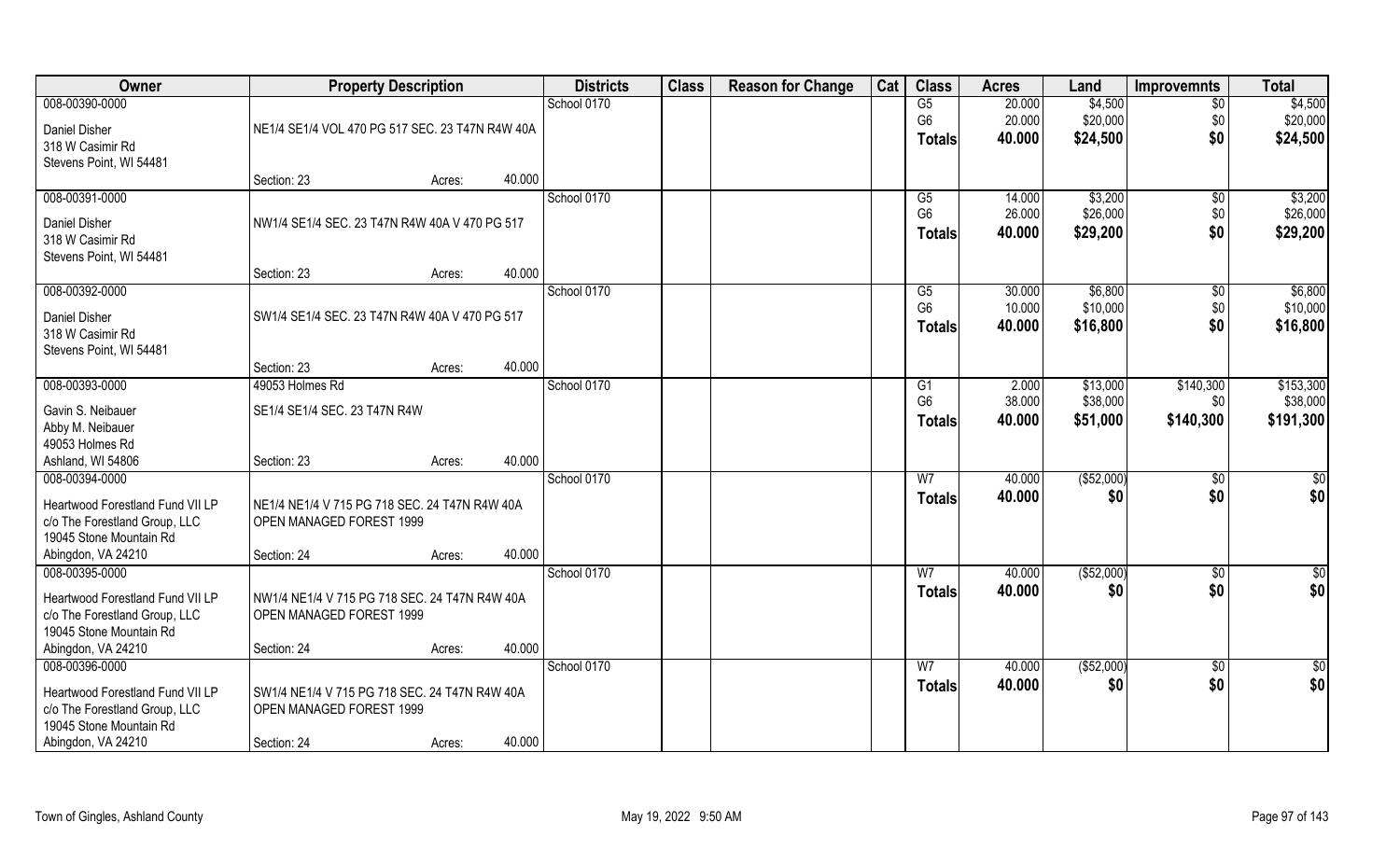| Owner                                                             | <b>Property Description</b>                                               |        |        | <b>Districts</b> | <b>Class</b> | <b>Reason for Change</b> | Cat | <b>Class</b>                     | <b>Acres</b>    | Land                 | <b>Improvemnts</b> | <b>Total</b>          |
|-------------------------------------------------------------------|---------------------------------------------------------------------------|--------|--------|------------------|--------------|--------------------------|-----|----------------------------------|-----------------|----------------------|--------------------|-----------------------|
| 008-00397-0000                                                    |                                                                           |        |        | School 0170      |              |                          |     | W <sub>7</sub>                   | 40.000          | ( \$52,000)          | $\overline{50}$    | \$0                   |
| Heartwood Forestland Fund VII LP<br>c/o The Forestland Group, LLC | SE1/4 NE1/4 V 715 PG 718 SEC, 24 T47N R4W 40A<br>OPEN MANAGED FOREST 1999 |        |        |                  |              |                          |     | <b>Totals</b>                    | 40.000          | \$0                  | \$0                | \$0                   |
| 19045 Stone Mountain Rd                                           |                                                                           |        |        |                  |              |                          |     |                                  |                 |                      |                    |                       |
| Abingdon, VA 24210                                                | Section: 24                                                               | Acres: | 40.000 |                  |              |                          |     |                                  |                 |                      |                    |                       |
| 008-00398-0100                                                    | 65407 Pearce Rd                                                           |        |        | School 0170      |              |                          |     | W8                               | 30.000          | (\$45,000)           | \$0                | \$0                   |
| Samuel Merenda                                                    | EAST 3/4 NE1/4 NW1/4 V 628 PG 469 SEC, 24 T47N                            |        |        |                  |              |                          |     | Totals                           | 30.000          | \$0                  | \$0                | \$0                   |
| PO Box 819                                                        | R4W 30A CLOSED-MANAGED FOREST 1993                                        |        |        |                  |              |                          |     |                                  |                 |                      |                    |                       |
| Greenville, GA 30222                                              |                                                                           |        |        |                  |              |                          |     |                                  |                 |                      |                    |                       |
|                                                                   | Section: 24                                                               | Acres: | 30.000 |                  |              |                          |     |                                  |                 |                      |                    |                       |
| 008-00398-0200                                                    | 65301 Pearce Rd                                                           |        |        | School 0170      |              |                          |     | G <sub>1</sub>                   | 1.000           | \$10,000             | \$255,400          | \$265,400             |
| Eric R. Swanson                                                   | W1/4 NE1/4 NW1/4 SEC. 24 T47N R4W                                         |        |        |                  |              |                          |     | G <sub>5</sub>                   | 2.000           | \$400                | \$0                | \$400                 |
| Katie R. Swanson                                                  |                                                                           |        |        |                  |              |                          |     | G <sub>6</sub>                   | 7.000           | \$10,500             | \$0                | \$10,500              |
| 65301 Pearce Rd                                                   |                                                                           |        |        |                  |              |                          |     | <b>Totals</b>                    | 10.000          | \$20,900             | \$255,400          | \$276,300             |
| Ashland, WI 54806                                                 | Section: 24                                                               | Acres: | 10.000 |                  |              |                          |     |                                  |                 |                      |                    |                       |
| 008-00399-0100                                                    | 65207 Pearce Rd                                                           |        |        | School 0170      |              |                          |     | G1                               | 1.000           | \$8,000              | \$5,000            | \$13,000              |
| Eric R. Swanson                                                   | NE1/4 NW1/4 NW1/4 & E1/2 SE1/4 NW1/4 NW1/4 SEC.                           |        |        |                  |              |                          |     | G <sub>4</sub>                   | 1.500           | \$200                | \$0                | \$200                 |
| Katie R. Swanson                                                  | 24 T47N R4W                                                               |        |        |                  |              |                          |     | G5M                              | 12.500          | \$9,400              | \$0                | \$9,400               |
| 65301 Pearce Rd                                                   |                                                                           |        |        |                  |              |                          |     | <b>Totals</b>                    | 15.000          | \$17,600             | \$5,000            | \$22,600              |
| Ashland, WI 54806                                                 | Section: 24                                                               | Acres: | 15.000 |                  |              |                          |     |                                  |                 |                      |                    |                       |
| 008-00399-0200                                                    | 49954 Holmes Rd                                                           |        |        | School 0170      |              |                          |     | G1                               | 1.500           | \$10,500             | \$87,900           | \$98,400              |
| William Bernhoft                                                  | PARCEL IN NW CORNER OF THE NW1/4 NW1/4 V 623                              |        |        |                  |              |                          |     | <b>Totals</b>                    | 1.500           | \$10,500             | \$87,900           | \$98,400              |
| Marjorie Bernhoft                                                 | PG 356 SEC. 24 T47N R4W 1.5A                                              |        |        |                  |              |                          |     |                                  |                 |                      |                    |                       |
| 49954 Holmes Rd                                                   |                                                                           |        |        |                  |              |                          |     |                                  |                 |                      |                    |                       |
| Ashland, WI 54806                                                 | Section: 24                                                               | Acres: | 1.500  |                  |              |                          |     |                                  |                 |                      |                    |                       |
| 008-00399-0300                                                    | 49866 Holmes Rd                                                           |        |        | School 0170      |              |                          |     | G1                               | 2.000           | \$13,000             | \$90,900           | \$103,900             |
| Dan Pufall                                                        | W1/2 SE1/4 NW1/4 NW1/4 & W1/2 NW1/4 NW1/4 LESS                            |        |        |                  |              |                          |     | G <sub>5</sub><br>G <sub>6</sub> | 1.000<br>20.500 | \$300                | \$0<br>\$0         | \$300                 |
| Michele Pufall                                                    | 396 PG 342 (V 679 PG 358) SEC. 24 T47N R4W 23.50A                         |        |        |                  |              |                          |     |                                  | 23.500          | \$20,500<br>\$33,800 | \$90,900           | \$20,500<br>\$124,700 |
| 49866 Holmes Rd                                                   |                                                                           |        |        |                  |              |                          |     | <b>Totals</b>                    |                 |                      |                    |                       |
| Ashland, WI 54806                                                 | Section: 24                                                               | Acres: | 23.500 |                  |              |                          |     |                                  |                 |                      |                    |                       |
| 008-00400-0100                                                    |                                                                           |        |        | School 0170      |              |                          |     | G5                               | 13.000          | \$4,600              | $\overline{50}$    | \$4,600               |
| Jeremy R. Clapero                                                 | N1/2 SW1/4 NW1/4 V 517 PG 884 & V 754 PG 341 SEC                          |        |        |                  |              |                          |     | G <sub>6</sub>                   | 7.000           | \$10,500             | \$0                | \$10,500              |
| 72520 State Hwy 13                                                | 24 T47N R4W 20A                                                           |        |        |                  |              |                          |     | <b>Totals</b>                    | 20.000          | \$15,100             | \$0                | \$15,100              |
| Washburn, WI 54891                                                |                                                                           |        |        |                  |              |                          |     |                                  |                 |                      |                    |                       |
|                                                                   | Section: 24                                                               | Acres: | 20.000 |                  |              |                          |     |                                  |                 |                      |                    |                       |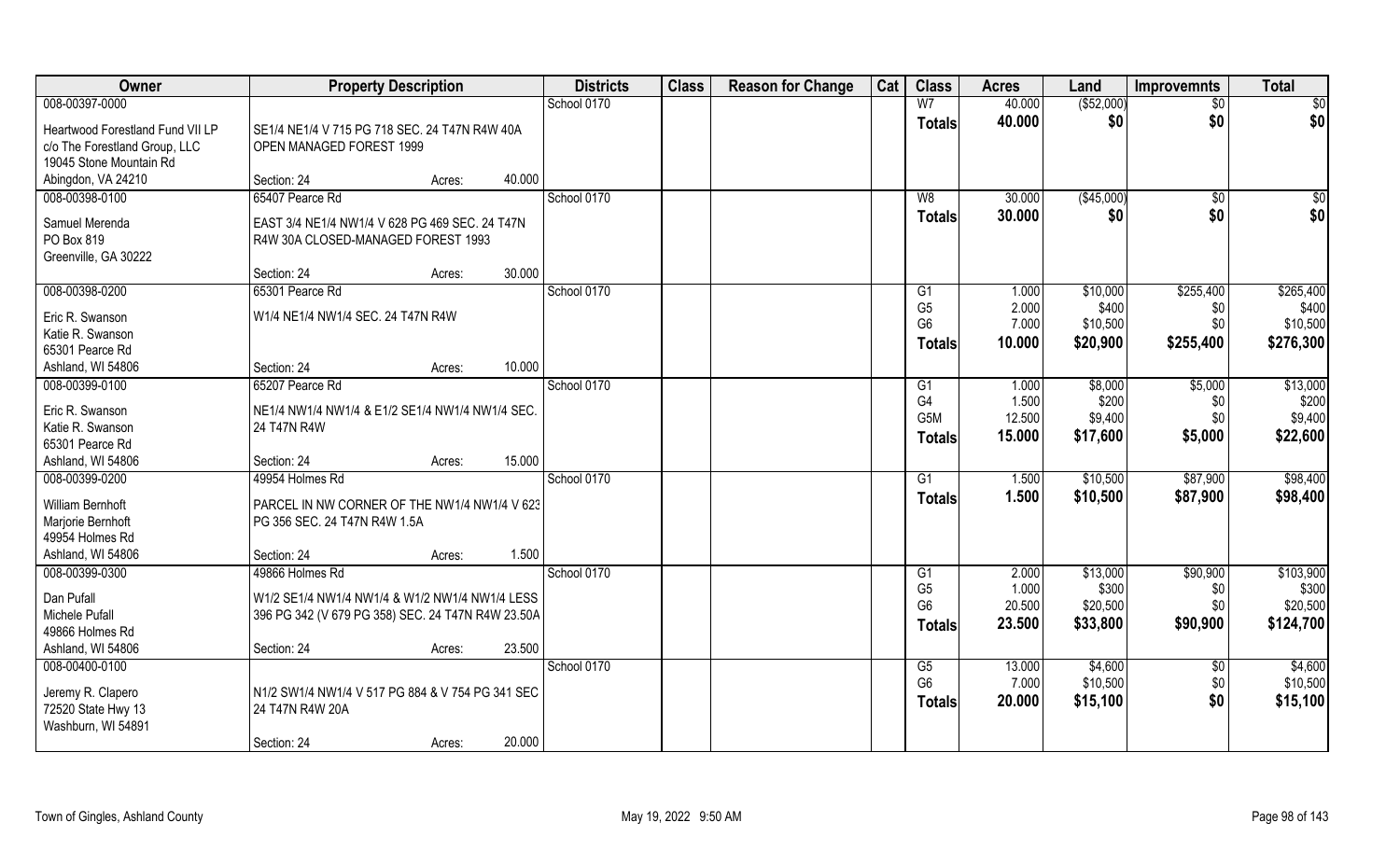| Owner                    | <b>Property Description</b>                       | <b>Districts</b> | <b>Class</b> | <b>Reason for Change</b> | Cat  | <b>Class</b>     | <b>Acres</b> | Land     | <b>Improvemnts</b> | <b>Total</b> |
|--------------------------|---------------------------------------------------|------------------|--------------|--------------------------|------|------------------|--------------|----------|--------------------|--------------|
| 008-00400-0200           |                                                   | School 0170      |              |                          |      | G5               | 13.000       | \$4,600  | $\overline{50}$    | \$4,600      |
| <b>Matthew Mackenzie</b> | S1/2 SW1/4 NW1/4 V 517 PGS 34 & 624 SEC. 24 T47N  |                  |              |                          |      | G <sub>6</sub>   | 7.000        | \$10,500 | \$0                | \$10,500     |
| Debra Mackenzie          | R4W 20A                                           |                  |              |                          |      | <b>Totals</b>    | 20.000       | \$15,100 | \$0                | \$15,100     |
| 518 9th Ave W            |                                                   |                  |              |                          |      |                  |              |          |                    |              |
| Ashland, WI 54806        | 20.000<br>Section: 24<br>Acres:                   |                  |              |                          |      |                  |              |          |                    |              |
| 008-00401-0100           |                                                   | School 0170      |              |                          |      | G5               | 13.000       | \$4,600  | $\sqrt{$0}$        | \$4,600      |
| Jeremy R. Clapero        | N1/2 SE1/4 NW1/4 V 517 PG 884 & V 754 PG 341 SEC. |                  |              |                          |      | G <sub>6</sub>   | 7.000        | \$10,500 | \$0                | \$10,500     |
| 72520 State Hwy 13       | 24 T47N R4W 20A                                   |                  |              |                          |      | <b>Totals</b>    | 20.000       | \$15,100 | \$0                | \$15,100     |
| Washburn, WI 54891       |                                                   |                  |              |                          |      |                  |              |          |                    |              |
|                          | 20.000<br>Section: 24<br>Acres:                   |                  |              |                          |      |                  |              |          |                    |              |
| 008-00401-0200           |                                                   | School 0170      |              |                          |      | G5               | 13.000       | \$4,600  | $\sqrt[6]{30}$     | \$4,600      |
| Matthew Mackenzie        | S1/2 SE1/4 NW1/4 V 517 PGS 34 & 624 SEC. 24 T47N  |                  |              |                          |      | G <sub>6</sub>   | 7.000        | \$10,500 | \$0                | \$10,500     |
| Debra Mackenzie          | <b>R4W 20A</b>                                    |                  |              |                          |      | <b>Totals</b>    | 20.000       | \$15,100 | \$0                | \$15,100     |
| 518 9th Ave W            |                                                   |                  |              |                          |      |                  |              |          |                    |              |
| Ashland, WI 54806        | 20.000<br>Section: 24<br>Acres:                   |                  |              |                          |      |                  |              |          |                    |              |
| 008-00402-0000           |                                                   | School 0170      | G4           | Ag use land              | -5   | G4               | 15.000       | \$1,800  | \$0                | \$1,800      |
| Deborah E. Brinker       | NE1/4 SW1/4 SEC. 24 T47N R4W 40A V 747 PG 803     |                  |              |                          |      | G <sub>5</sub> M | 25.000       | \$12,500 | \$0                | \$12,500     |
| Steven Thurber           |                                                   |                  |              |                          |      | <b>Totals</b>    | 40.000       | \$14,300 | \$0                | \$14,300     |
| 49244 Holmes Rd          |                                                   |                  |              |                          |      |                  |              |          |                    |              |
| Ashland, WI 54806        | 40.000<br>Section: 24<br>Acres:                   |                  |              |                          |      |                  |              |          |                    |              |
| 008-00403-0000           | 49244 Holmes Rd                                   | School 0170      | G4           | Ag use land              | $-5$ | G4               | 32.000       | \$3,700  | $\sqrt[6]{}$       | \$3,700      |
| Deborah E. Brinker       | NW1/4 SW1/4 SEC. 24 T47N R4W 40A V 747 PG 803     |                  |              |                          |      | G <sub>5</sub>   | 1.000        | \$100    | \$0                | \$100        |
| Steven Thurber           |                                                   |                  |              |                          |      | G5M              | 5.000        | \$3,300  | \$0                | \$3,300      |
| 49244 Holmes Rd          |                                                   |                  |              |                          |      | G7               | 2.000        | \$10,000 | \$137,100          | \$147,100    |
| Ashland, WI 54806        | 40.000<br>Section: 24<br>Acres:                   |                  |              |                          |      | <b>Totals</b>    | 40.000       | \$17,100 | \$137,100          | \$154,200    |
| 008-00404-0000           |                                                   | School 0170      | G4           | Ag use land              | -5   | G4               | 8.000        | \$900    | \$0                | \$900        |
| Deborah E. Brinker       | SW1/4 SW1/4 SEC. 24 T47N R4W 40A V 747 PG 803     |                  |              |                          |      | G <sub>5</sub>   | 16.000       | \$5,700  | \$0                | \$5,700      |
| Steven Thurber           |                                                   |                  |              |                          |      | G5M              | 16.000       | \$8,000  | \$0                | \$8,000      |
| 49244 Holmes Rd          |                                                   |                  |              |                          |      | <b>Totals</b>    | 40.000       | \$14,600 | \$0                | \$14,600     |
| Ashland, WI 54806        | 40.000<br>Section: 24<br>Acres:                   |                  |              |                          |      |                  |              |          |                    |              |
| 008-00405-0000           |                                                   | School 0170      |              |                          |      | G5               | 40.000       | \$16,500 | $\overline{50}$    | \$16,500     |
| Deborah E. Brinker       | SE1/4 SW1/4 SEC. 24 T47N R4W 40A V 747 PG 803     |                  |              |                          |      | <b>Totals</b>    | 40.000       | \$16,500 | \$0                | \$16,500     |
| Steven Thurber           |                                                   |                  |              |                          |      |                  |              |          |                    |              |
| 49244 Holmes Rd          |                                                   |                  |              |                          |      |                  |              |          |                    |              |
| Ashland, WI 54806        | 40.000<br>Section: 24<br>Acres:                   |                  |              |                          |      |                  |              |          |                    |              |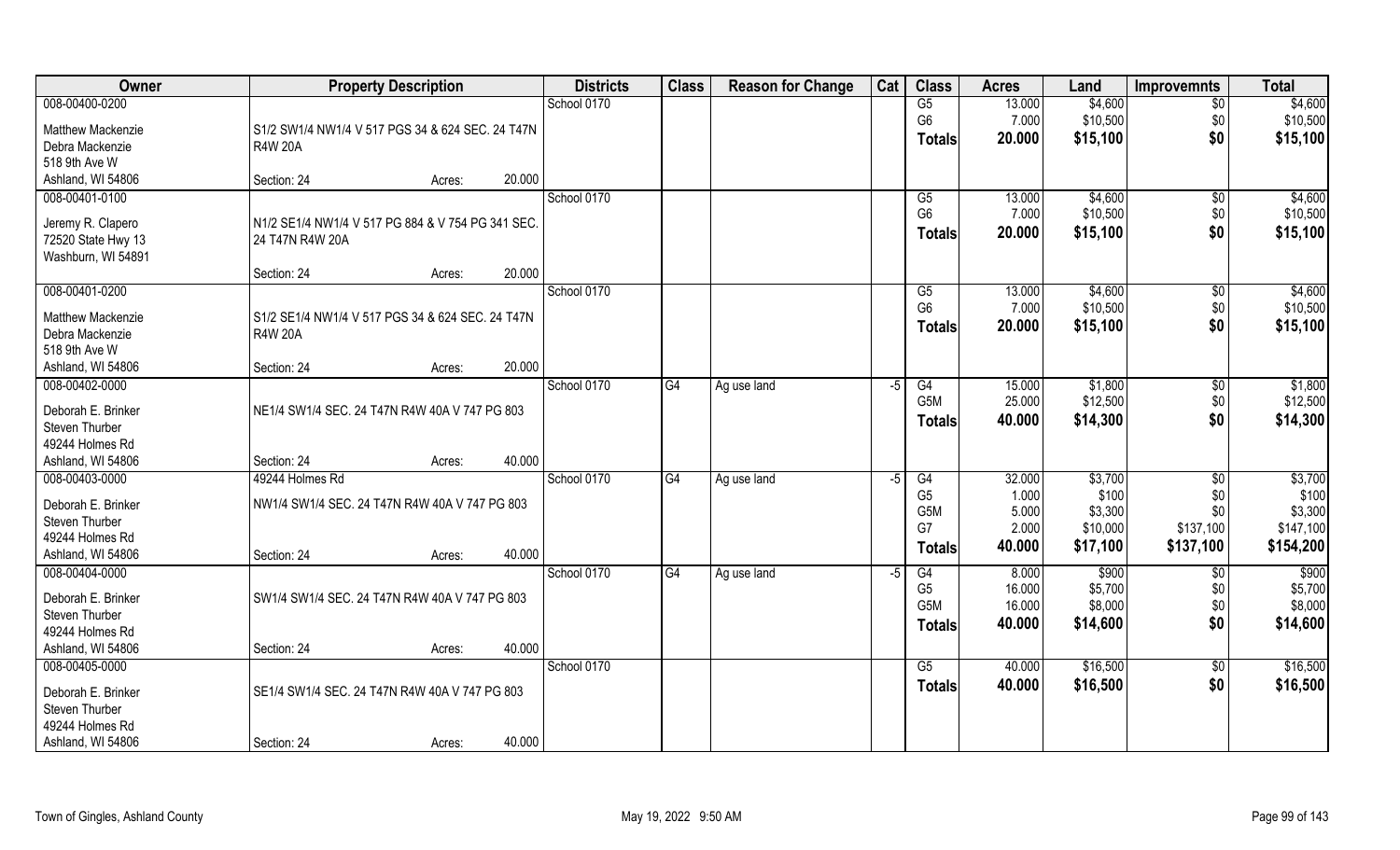| Owner                                                                                  | <b>Property Description</b>                   |                  | <b>Districts</b> | <b>Class</b> | <b>Reason for Change</b> | Cat | <b>Class</b>           | <b>Acres</b> | Land         | <b>Improvemnts</b> | <b>Total</b>     |
|----------------------------------------------------------------------------------------|-----------------------------------------------|------------------|------------------|--------------|--------------------------|-----|------------------------|--------------|--------------|--------------------|------------------|
| 008-00406-0000                                                                         |                                               |                  | School 0170      |              |                          |     | W <sub>7</sub>         | 40.000       | ( \$52,000)  | $\overline{50}$    | $\overline{50}$  |
| Heartwood Forestland Fund VII LP                                                       | NE1/4 SE1/4 V 715 PG 718 SEC. 24 T47N R4W 40A |                  |                  |              |                          |     | <b>Totals</b>          | 40.000       | \$0          | \$0                | \$0              |
| c/o The Forestland Group, LLC                                                          | OPEN MANAGED FOREST 1999                      |                  |                  |              |                          |     |                        |              |              |                    |                  |
| 19045 Stone Mountain Rd                                                                |                                               |                  |                  |              |                          |     |                        |              |              |                    |                  |
| Abingdon, VA 24210                                                                     | Section: 24                                   | 40.000<br>Acres: |                  |              |                          |     |                        |              |              |                    |                  |
| 008-00407-0000                                                                         |                                               |                  | School 0170      |              |                          |     | W <sub>7</sub>         | 40.000       | ( \$52,000)  | $\sqrt{6}$         | $\frac{1}{6}$    |
| Heartwood Forestland Fund VII LP                                                       | NW1/4 SE1/4 V 715 PG 718 SEC. 24 T47N R4W 40A |                  |                  |              |                          |     | <b>Totals</b>          | 40.000       | \$0          | \$0                | \$0              |
| c/o The Forestland Group, LLC                                                          | OPEN MANAGED FOREST 1999                      |                  |                  |              |                          |     |                        |              |              |                    |                  |
| 19045 Stone Mountain Rd                                                                |                                               |                  |                  |              |                          |     |                        |              |              |                    |                  |
| Abingdon, VA 24210                                                                     | Section: 24                                   | Acres:           | 40.000           |              |                          |     |                        |              |              |                    |                  |
| 008-00408-0000                                                                         |                                               |                  | School 0170      |              |                          |     | W <sub>7</sub>         | 40.000       | ( \$52,000)  | $\sqrt[6]{30}$     | \$0              |
| Heartwood Forestland Fund VII LP                                                       | SW1/4 SE1/4 V 715 PG 718 SEC, 24 T47N R4W 40A |                  |                  |              |                          |     | <b>Totals</b>          | 40.000       | \$0          | \$0                | \$0              |
| c/o The Forestland Group, LLC                                                          | OPEN MANAGED FOREST 1999                      |                  |                  |              |                          |     |                        |              |              |                    |                  |
| 19045 Stone Mountain Rd                                                                |                                               |                  |                  |              |                          |     |                        |              |              |                    |                  |
| Abingdon, VA 24210                                                                     | Section: 24                                   | 40.000<br>Acres: |                  |              |                          |     |                        |              |              |                    |                  |
| 008-00409-0000                                                                         |                                               |                  | School 0170      |              |                          |     | W7                     | 40.000       | ( \$52,000)  | $\sqrt[6]{3}$      | \$               |
| Heartwood Forestland Fund VII LP                                                       | SE1/4 SE1/4 V 715 PG 718 SEC. 24 T47N R4W 40A |                  |                  |              |                          |     | <b>Totals</b>          | 40.000       | \$0          | \$0                | \$0              |
| c/o The Forestland Group, LLC                                                          | OPEN MANAGED FOREST 1999                      |                  |                  |              |                          |     |                        |              |              |                    |                  |
| 19045 Stone Mountain Rd                                                                |                                               |                  |                  |              |                          |     |                        |              |              |                    |                  |
| Abingdon, VA 24210                                                                     | Section: 24                                   | Acres:           | 40.000           |              |                          |     |                        |              |              |                    |                  |
| 008-00410-0000                                                                         |                                               |                  | School 0170      |              |                          |     | $\overline{\text{X2}}$ | 40.000       | $\sqrt[6]{}$ | $\sqrt[6]{30}$     | \$0              |
| State of Wisconsin Department of Natural NE1/4 NE1/4 V 692 PG 404 SEC. 25 T47N R4W 40A |                                               |                  |                  |              |                          |     | <b>Totals</b>          | 40.000       | \$0          | \$0                | \$0              |
| Resources                                                                              | <b>TAX EXEMPT</b>                             |                  |                  |              |                          |     |                        |              |              |                    |                  |
| 101 S Webster St                                                                       |                                               |                  |                  |              |                          |     |                        |              |              |                    |                  |
| Madison, WI 53703                                                                      | Section: 25                                   | Acres:           | 40.000           |              |                          |     |                        |              |              |                    |                  |
| 008-00411-0000                                                                         |                                               |                  | School 0170      |              |                          |     | $W_5$                  | 40.000       | ( \$52,000)  | $\sqrt{$0}$        | $\frac{6}{3}$    |
| David Griffiths et al                                                                  | NW1/4 NE1/4 SEC. 25 T47N R4W 40A OPEN         |                  |                  |              |                          |     | <b>Totals</b>          | 40.000       | \$0          | \$0                | \$0              |
| 51526 Holmes Rd                                                                        | MANAGED FOREST 2007                           |                  |                  |              |                          |     |                        |              |              |                    |                  |
| Ashland, WI 54806                                                                      |                                               |                  |                  |              |                          |     |                        |              |              |                    |                  |
|                                                                                        | Section: 25                                   | 40.000<br>Acres: |                  |              |                          |     |                        |              |              |                    |                  |
| 008-00412-0000                                                                         |                                               |                  | School 0170      |              |                          |     | $\overline{X2}$        | 80.000       | \$0          | $\overline{50}$    | $\overline{\$0}$ |
| State of Wisconsin                                                                     | S1/2 NE1/4 SEC. 25 T47N R4W 80A (TAX EXEMPT)  |                  |                  |              |                          |     | <b>Totals</b>          | 80.000       | \$0          | \$0                | \$0              |
| 101 S Webster St                                                                       |                                               |                  |                  |              |                          |     |                        |              |              |                    |                  |
| Madison, WI 53703                                                                      |                                               |                  |                  |              |                          |     |                        |              |              |                    |                  |
|                                                                                        | Section: 25                                   | Acres:           | 80.000           |              |                          |     |                        |              |              |                    |                  |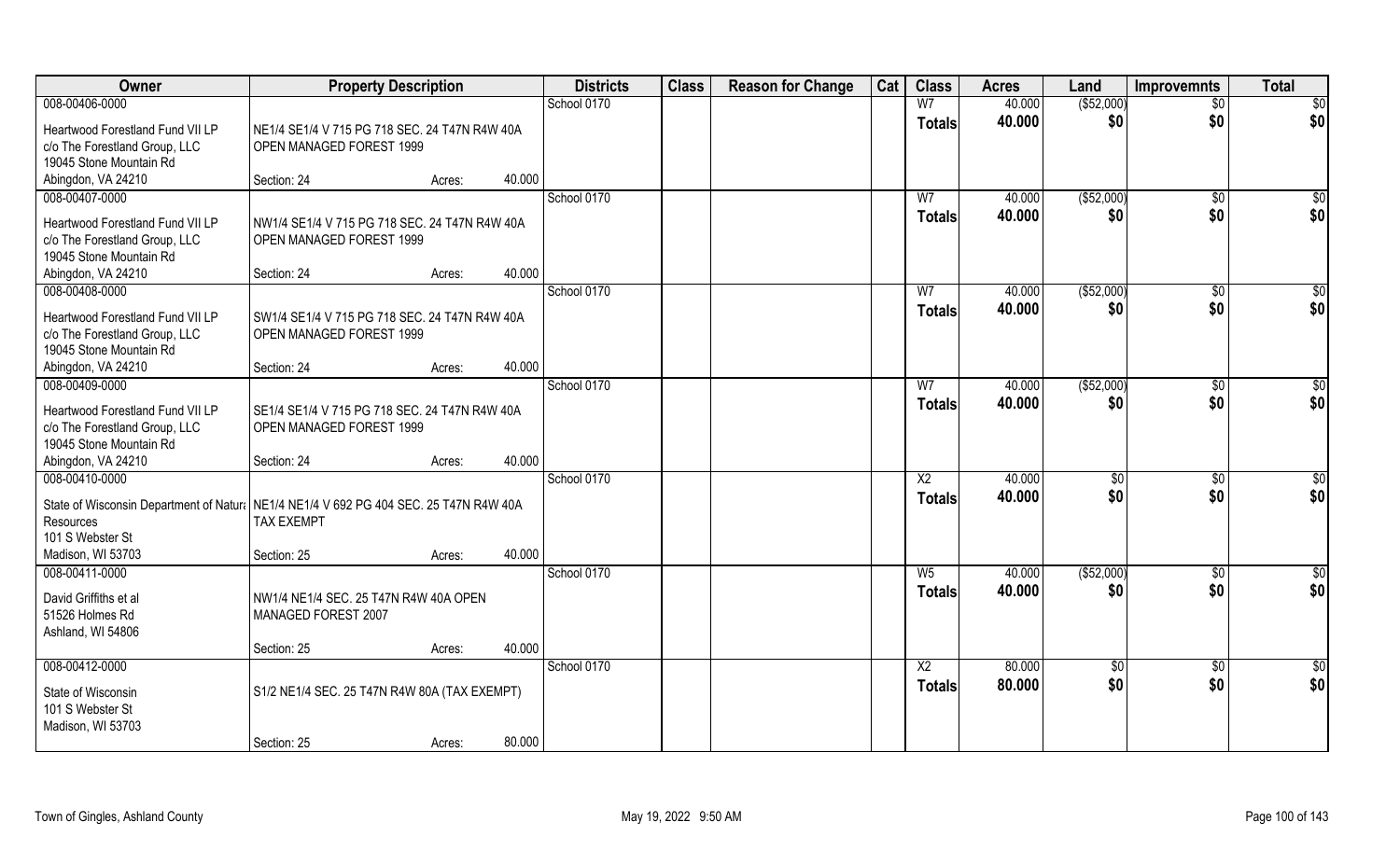| Owner                                                                                             | <b>Property Description</b>                                                                                                            | <b>Districts</b> | <b>Class</b> | <b>Reason for Change</b> | Cat | <b>Class</b>                                                        | <b>Acres</b>                        | Land                                          | <b>Improvemnts</b>       | <b>Total</b>                           |
|---------------------------------------------------------------------------------------------------|----------------------------------------------------------------------------------------------------------------------------------------|------------------|--------------|--------------------------|-----|---------------------------------------------------------------------|-------------------------------------|-----------------------------------------------|--------------------------|----------------------------------------|
| 008-00413-0000                                                                                    |                                                                                                                                        | School 0170      |              |                          |     | W <sub>5</sub>                                                      | 40.000                              | (\$52,000)                                    | \$0                      | \$0                                    |
| David Griffiths et al<br>51526 Holmes Rd<br>Ashland, WI 54806                                     | NE1/4 NW1/4 SEC. 25 T47N R4W 40A OPEN<br>MANAGED FOREST 2007                                                                           |                  |              |                          |     | <b>Totals</b>                                                       | 40.000                              | \$0                                           | \$0                      | \$0                                    |
|                                                                                                   | 40.000<br>Section: 25<br>Acres:                                                                                                        |                  |              |                          |     |                                                                     |                                     |                                               |                          |                                        |
| 008-00414-0000                                                                                    | Holmes Rd                                                                                                                              | School 0170      |              |                          |     | G1                                                                  | 1.000                               | \$8,000                                       | $\sqrt{$0}$              | \$8,000                                |
| David Griffiths et al<br>51526 Holmes Rd<br>Ashland, WI 54806                                     | NW1/4 NW1/4 SEC. 25 T47N R4W 40A 20A OPEN<br>MANAGED FOREST LAND 2007<br>40.000<br>Section: 25<br>Acres:                               |                  |              |                          |     | G <sub>5</sub><br>G <sub>6</sub><br>W <sub>5</sub><br><b>Totals</b> | 7.000<br>12.000<br>20.000<br>40.000 | \$1,300<br>\$15,600<br>(\$26,000)<br>\$24,900 | \$0<br>\$0<br>\$0<br>\$0 | \$1,300<br>\$15,600<br>\$0<br>\$24,900 |
| 008-00415-0000                                                                                    |                                                                                                                                        | School 0170      |              |                          |     | $\overline{X2}$                                                     | 80.000                              | \$0                                           | \$0                      | \$0                                    |
| State of Wisconsin<br>101 S Webster St<br>Madison, WI 53703                                       | S1/2 NW1/4 SEC. 25 T47N R4W 80A (TAX EXEMPT)                                                                                           |                  |              |                          |     | <b>Totals</b>                                                       | 80.000                              | \$0                                           | \$0                      | \$0                                    |
|                                                                                                   | 80.000<br>Section: 25<br>Acres:                                                                                                        |                  |              |                          |     |                                                                     |                                     |                                               |                          |                                        |
| 008-00416-0000                                                                                    |                                                                                                                                        | School 0170      |              |                          |     | X2                                                                  | 160.000                             | $\sqrt[6]{3}$                                 | $\sqrt[6]{3}$            | \$0                                    |
| State of Wisconsin<br>101 S Webster St<br>Madison, WI 53703                                       | SW1/4 SEC. 25 T47N R4W 160A (TAX EXEMPT)                                                                                               |                  |              |                          |     | <b>Totals</b>                                                       | 160.000                             | \$0                                           | \$0                      | \$0                                    |
|                                                                                                   | 160.000<br>Section: 25<br>Acres:                                                                                                       |                  |              |                          |     |                                                                     |                                     |                                               |                          |                                        |
| 008-00417-0100<br>State of Wisconsin<br>101 S Webster St<br>Madison, WI 53703                     | SE1/4 LESS SE1/4 SE1/4 SEC. 25 T47N R4W 120A<br>(TAX EXEMPT)                                                                           | School 0170      |              |                          |     | X2<br><b>Totals</b>                                                 | 120.000<br>120.000                  | \$0<br>\$0                                    | $\frac{1}{2}$<br>\$0     | \$0<br>\$0                             |
|                                                                                                   | 120.000<br>Section: 25<br>Acres:                                                                                                       |                  |              |                          |     |                                                                     |                                     |                                               |                          |                                        |
| 008-00417-0200                                                                                    |                                                                                                                                        | School 0170      |              |                          |     | W <sub>5</sub>                                                      | 40.000                              | (\$29,000)                                    | \$0                      | $\sqrt{6}$                             |
| Preston T. Palet<br>Thomas J. Palet<br>310 E Trinity Blvd #800                                    | SE1/4 SE1/4 V 635 PG 188 SEC. 25 T47N R4W 40A<br>OPEN MANAGED FOREST 2011                                                              |                  |              |                          |     | <b>Totals</b>                                                       | 40.000                              | \$0                                           | \$0                      | \$0                                    |
| Grand Prairie, TX 75050                                                                           | 40.000<br>Section: 25<br>Acres:                                                                                                        |                  |              |                          |     |                                                                     |                                     |                                               |                          |                                        |
| 008-00418-0000<br>James Walsh<br><b>Catherine Walsh</b><br>64790 Highland Rd<br>Ashland, WI 54806 | NE1/4 NE1/4 WITH EASEMENT V 622 PGS 188 & 193<br>SEC. 26 T47N R4W 40A CLOSED MANAGED FOREST<br>1999<br>40.000<br>Section: 26<br>Acres: | School 0170      |              |                          |     | W8<br><b>Totals</b>                                                 | 40.000<br>40.000                    | ( \$52,000)<br>\$0                            | $\overline{60}$<br>\$0   | $\sqrt{6}$<br>\$0                      |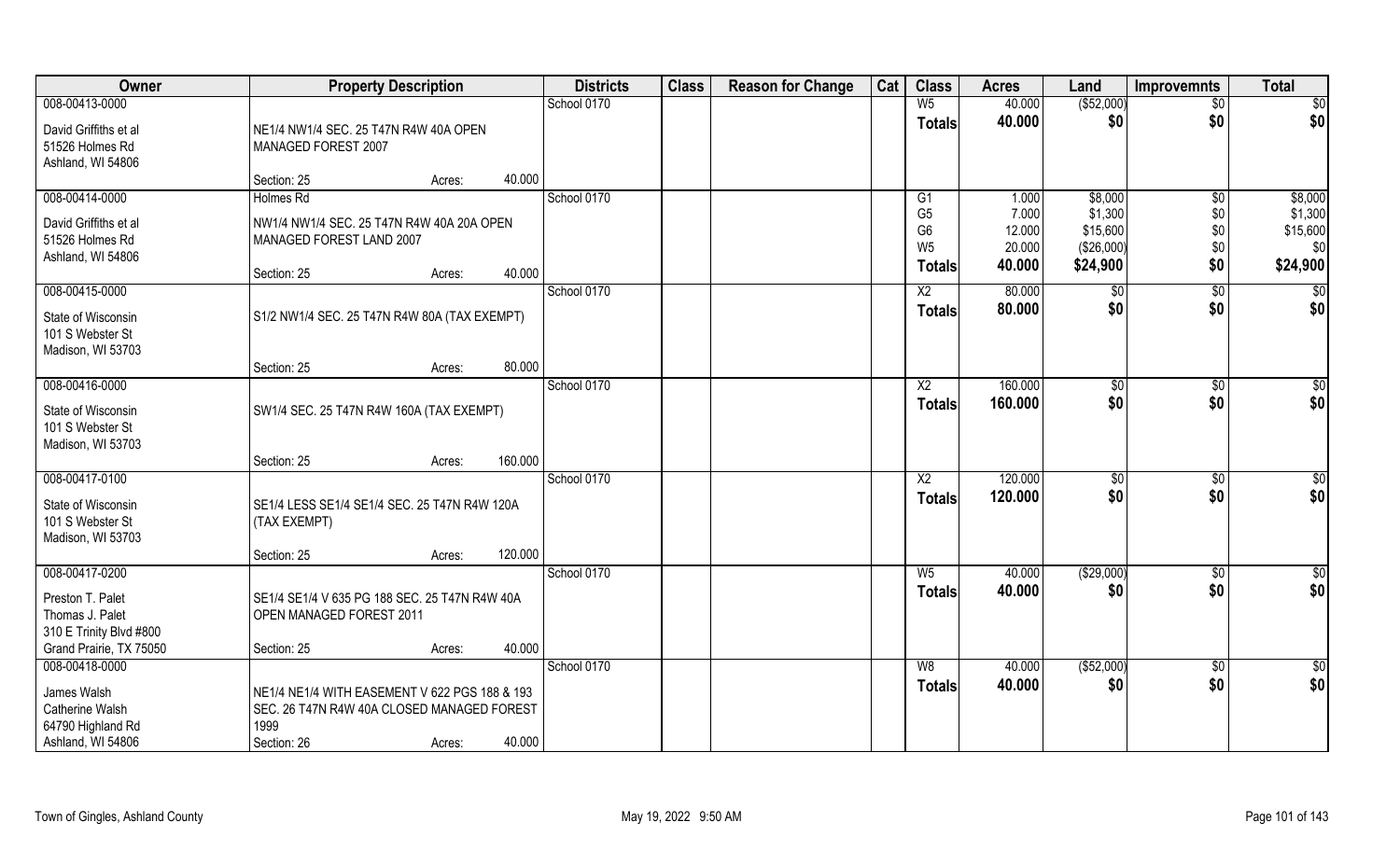| Owner                                 | <b>Property Description</b>                                                                  | <b>Districts</b> | <b>Class</b> | <b>Reason for Change</b> | Cat | <b>Class</b>   | <b>Acres</b> | Land        | <b>Improvemnts</b> | <b>Total</b>    |
|---------------------------------------|----------------------------------------------------------------------------------------------|------------------|--------------|--------------------------|-----|----------------|--------------|-------------|--------------------|-----------------|
| 008-00419-0000                        |                                                                                              | School 0170      |              |                          |     | W8             | 40.000       | ( \$52,000) | $\overline{50}$    | $\overline{50}$ |
| Daniel D. Disher                      | NW1/4 NE1/4 WITH EASEMENT V 623 PGS 225 & 230                                                |                  |              |                          |     | <b>Totals</b>  | 40.000       | \$0         | \$0                | \$0             |
| 318 Casimir Rd                        | SEC. 26 T47N R4W 40A CLOSED MANAGED FOREST                                                   |                  |              |                          |     |                |              |             |                    |                 |
| Stevens Point, WI 54481               | 1999                                                                                         |                  |              |                          |     |                |              |             |                    |                 |
|                                       | Section: 26<br>40.000<br>Acres:                                                              |                  |              |                          |     |                |              |             |                    |                 |
| 008-00420-0000                        |                                                                                              | School 0170      |              |                          |     | W8             | 40.000       | (\$52,000)  | $\overline{50}$    | \$0             |
| James Walsh                           | SW1/4 NE1/4 WITH EASEMENT V 622 PGS 188 & 193                                                |                  |              |                          |     | <b>Totals</b>  | 40.000       | \$0         | \$0                | \$0             |
| <b>Catherine Walsh</b>                | SEC. 26 T47N R4W 40A CLOSED MANAGED FOREST                                                   |                  |              |                          |     |                |              |             |                    |                 |
| 64790 Highland Rd                     | 1999                                                                                         |                  |              |                          |     |                |              |             |                    |                 |
| Ashland, WI 54806                     | 40.000<br>Section: 26<br>Acres:                                                              |                  |              |                          |     |                |              |             |                    |                 |
| 008-00421-0000                        |                                                                                              | School 0170      |              |                          |     | W <sub>8</sub> | 40.000       | ( \$52,000) | $\sqrt[6]{30}$     | \$0             |
|                                       |                                                                                              |                  |              |                          |     | <b>Totals</b>  | 40.000       | \$0         | \$0                | \$0             |
| James Walsh<br><b>Catherine Walsh</b> | SE1/4 NE1/4 WITH EASEMENT V 622 PGS 188 & 193<br>SEC. 26 T47N R4W CLOSED MANAGED FOREST 1999 |                  |              |                          |     |                |              |             |                    |                 |
| 64790 Highland Rd                     |                                                                                              |                  |              |                          |     |                |              |             |                    |                 |
| Ashland, WI 54806                     | 40.000<br>Section: 26<br>Acres:                                                              |                  |              |                          |     |                |              |             |                    |                 |
| 008-00422-0000                        |                                                                                              | School 0170      |              |                          |     | W7             | 40.000       | (\$52,000)  | $\sqrt[6]{3}$      | \$0             |
|                                       |                                                                                              |                  |              |                          |     | <b>Totals</b>  | 40.000       | \$0         | \$0                | \$0             |
| Heartwood Forestland Fund VII LP      | NE1/4 NW1/4 V 715 PG 718 EASEMENT V 692 PG 404                                               |                  |              |                          |     |                |              |             |                    |                 |
| c/o The Forestland Group, LLC         | SEC. 26 T47N R4W 40A OPEN MANAGED FOREST                                                     |                  |              |                          |     |                |              |             |                    |                 |
| 19045 Stone Mountain Rd               | 1999                                                                                         |                  |              |                          |     |                |              |             |                    |                 |
| Abingdon, VA 24210                    | 40.000<br>Section: 26<br>Acres:                                                              |                  |              |                          |     |                |              |             |                    |                 |
| 008-00423-0000                        |                                                                                              | School 0170      |              |                          |     | $\overline{W}$ | 40.000       | (\$52,000)  | $\sqrt[6]{30}$     | \$0             |
| Heartwood Forestland Fund VII LP      | NW1/4 NW1/4 V 715 PG 718 SEC. 26 T47N R4W 40A                                                |                  |              |                          |     | <b>Totals</b>  | 40.000       | \$0         | \$0                | \$0             |
| c/o The Forestland Group, LLC         | OPEN MANAGED FOREST 1999                                                                     |                  |              |                          |     |                |              |             |                    |                 |
| 19045 Stone Mountain Rd               |                                                                                              |                  |              |                          |     |                |              |             |                    |                 |
| Abingdon, VA 24210                    | 40.000<br>Section: 26<br>Acres:                                                              |                  |              |                          |     |                |              |             |                    |                 |
| 008-00424-0100                        |                                                                                              | School 0170      |              |                          |     | G6             | 25.000       | \$32,500    | \$0                | \$32,500        |
| Musson Brothers, Inc.                 | SW1/4 NW1/4 NORTH OF TN RD DESC IN V 672 PG                                                  |                  |              |                          |     | <b>Totals</b>  | 25.000       | \$32,500    | \$0                | \$32,500        |
| PO Box 818                            | 883 SEC. 26 T47N R4W 25A                                                                     |                  |              |                          |     |                |              |             |                    |                 |
| Rhinelander, WI 54501                 |                                                                                              |                  |              |                          |     |                |              |             |                    |                 |
|                                       | 25.000<br>Section: 26<br>Acres:                                                              |                  |              |                          |     |                |              |             |                    |                 |
| 008-00424-0200                        | 63997 Hegstrom Rd                                                                            | School 0170      |              |                          |     | G1             | 2.000        | \$13,000    | \$102,800          | \$115,800       |
| Dale Pelletier                        | SW1/4 NW1/4 SOUTH OF TN RD SEC, 26 T47N R4W                                                  |                  |              |                          |     | G <sub>6</sub> | 13.000       | \$19,500    | \$0                | \$19,500        |
| 63997 Hegstrom Rd                     |                                                                                              |                  |              |                          |     | Totals         | 15.000       | \$32,500    | \$102,800          | \$135,300       |
| Ashland, WI 54806                     |                                                                                              |                  |              |                          |     |                |              |             |                    |                 |
|                                       | 15.000<br>Section: 26<br>Acres:                                                              |                  |              |                          |     |                |              |             |                    |                 |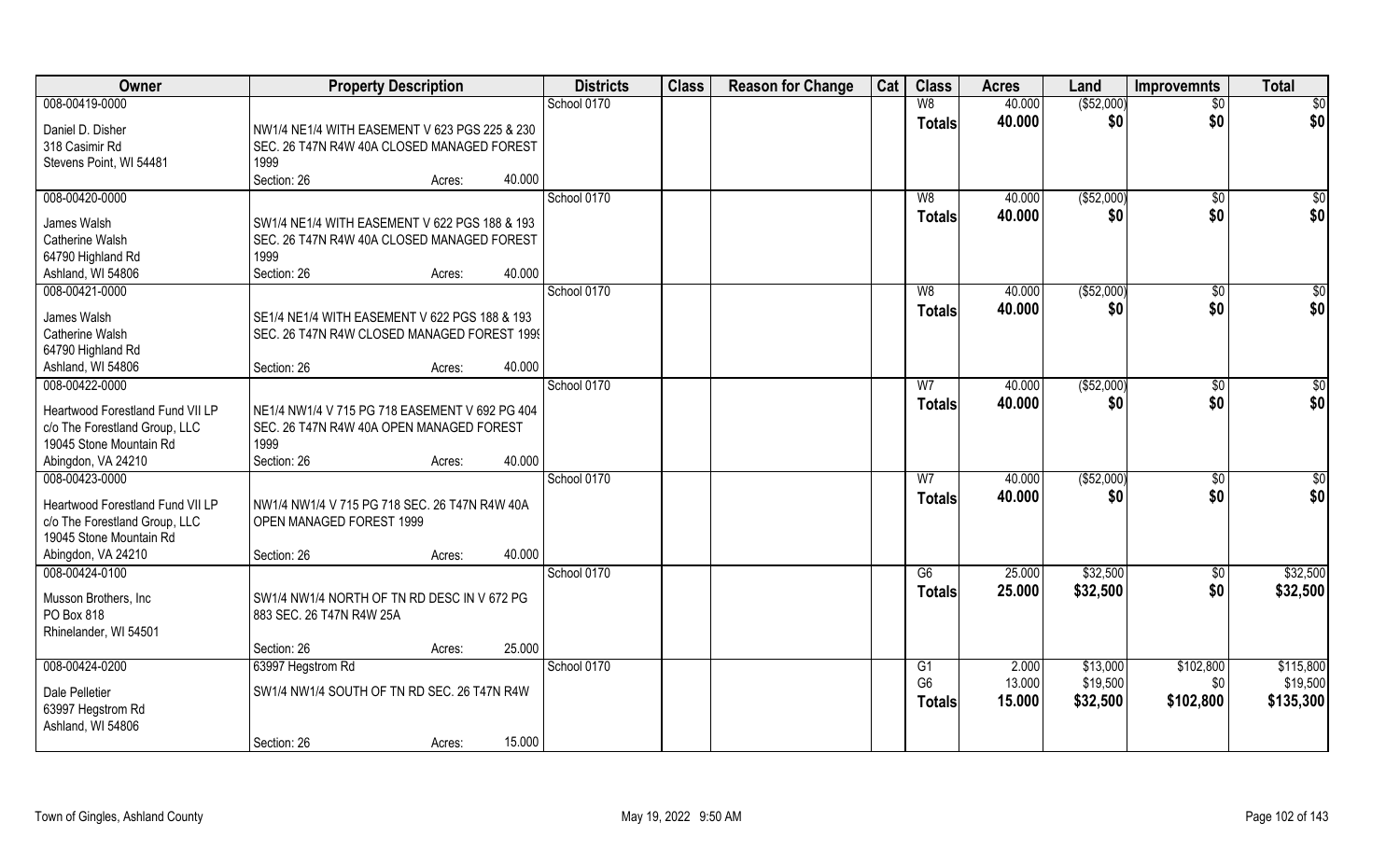| <b>Owner</b>                                                   | <b>Property Description</b>                                                                                 | <b>Districts</b> | <b>Class</b> | <b>Reason for Change</b> | Cat | <b>Class</b>                                        | <b>Acres</b>             | Land                        | <b>Improvemnts</b> | <b>Total</b>                |
|----------------------------------------------------------------|-------------------------------------------------------------------------------------------------------------|------------------|--------------|--------------------------|-----|-----------------------------------------------------|--------------------------|-----------------------------|--------------------|-----------------------------|
| 008-00425-0000                                                 |                                                                                                             | School 0170      |              |                          |     | X <sub>2</sub>                                      | 40.000                   | \$0                         | $\overline{50}$    | \$0                         |
| Resources                                                      | State of Wisconsin Department of Natural SE1/4 NW1/4 V 692 PG 404 SEC. 26 T47N R4W 40A<br><b>TAX EXEMPT</b> |                  |              |                          |     | <b>Totals</b>                                       | 40.000                   | \$0                         | \$0                | \$0                         |
| 101 S Webster St                                               |                                                                                                             |                  |              |                          |     |                                                     |                          |                             |                    |                             |
| Madison, WI 53703                                              | 40.000<br>Section: 26<br>Acres:                                                                             |                  |              |                          |     |                                                     |                          |                             |                    |                             |
| 008-00426-0000                                                 |                                                                                                             | School 0170      |              |                          |     | X2                                                  | 40.000                   | \$0                         | \$0                | $\frac{6}{3}$               |
| State of Wisconsin<br>101 S Webster St<br>Madison, WI 53703    | NE1/4 SW1/4 SEC. 26 T47N R4W 40A (TAX EXEMPT)                                                               |                  |              |                          |     | <b>Totals</b>                                       | 40.000                   | \$0                         | \$0                | \$0                         |
|                                                                | 40.000<br>Section: 26<br>Acres:                                                                             |                  |              |                          |     |                                                     |                          |                             |                    |                             |
| 008-00427-0000                                                 |                                                                                                             | School 0170      |              |                          |     | G6                                                  | 38.000                   | \$49,400                    | $\sqrt[6]{30}$     | \$49,400                    |
| Dale Pelletier<br>63997 Hegstrom Rd<br>Ashland, WI 54806       | NW1/4 SW1/4 LYING EAST OF RR (RR-2A) SEC. 26<br><b>T47N R4W</b>                                             |                  |              |                          |     | <b>Totals</b>                                       | 38.000                   | \$49,400                    | \$0                | \$49,400                    |
|                                                                | 38.000<br>Section: 26<br>Acres:                                                                             |                  |              |                          |     |                                                     |                          |                             |                    |                             |
| 008-00428-0000                                                 |                                                                                                             | School 0170      |              |                          |     | X <sub>2</sub>                                      | 80.000                   | $\frac{1}{20}$              | $\sqrt[6]{3}$      | \$                          |
| State of Wisconsin<br>101 S Webster St<br>Madison, WI 53703    | S1/2 SW1/4 SEC. 26 T47N R4W 80A (TAX EXEMPT)                                                                |                  |              |                          |     | <b>Totals</b>                                       | 80.000                   | \$0                         | \$0                | \$0                         |
|                                                                | 80.000<br>Section: 26<br>Acres:                                                                             |                  |              |                          |     |                                                     |                          |                             |                    |                             |
| 008-00429-0000                                                 |                                                                                                             | School 0170      |              |                          |     | X2                                                  | 160.000                  | \$0                         | $\sqrt[6]{30}$     | $\overline{50}$             |
| State of Wisconsin<br>101 S Webster St<br>Madison, WI 53703    | SE1/4 SEC. 26 T47N R4W 160A (TAX EXEMPT)                                                                    |                  |              |                          |     | <b>Totals</b>                                       | 160.000                  | \$0                         | \$0                | \$0                         |
|                                                                | 160.000<br>Section: 26<br>Acres:                                                                            |                  |              |                          |     |                                                     |                          |                             |                    |                             |
| 008-00430-0000                                                 |                                                                                                             | School 0170      |              |                          |     | G5                                                  | 4.000                    | \$200                       | \$0                | \$200                       |
| James W. Mattson Jr<br>49028 State Hwy 13<br>Ashland, WI 54806 | NE1/4 NE1/4 LESS RR -4A V 617 PG 705 SEC. 27<br>T47N R4W 36A                                                |                  |              |                          |     | G <sub>6</sub><br><b>Totals</b>                     | 32.000<br>36.000         | \$41,600<br>\$41,800        | \$0<br>\$0         | \$41,600<br>\$41,800        |
|                                                                | 36.000<br>Section: 27<br>Acres:                                                                             |                  |              |                          |     |                                                     |                          |                             |                    |                             |
| 008-00431-0100                                                 | 48916 State Hwy 13                                                                                          | School 0170      | G4           | Ag use land              | -5  | G4                                                  | 9.610                    | \$1,500                     | $\overline{50}$    | \$1,500                     |
| James W. Mattson Jr<br>49028 State Hwy 13<br>Ashland, WI 54806 | PART OF THE NW1/4 NE1/4 DESC DOC #341615<br>LESS RR -2A & LESS HWY -2.19A SEC. 27 T47N R4W<br>14.19AS       |                  |              |                          |     | G <sub>5</sub><br>G <sub>5</sub> M<br><b>Totals</b> | 2.000<br>3.300<br>14.910 | \$500<br>\$2,500<br>\$4,500 | \$0<br>\$0<br>\$0  | \$500<br>\$2,500<br>\$4,500 |
|                                                                | 14.910<br>Section: 27<br>Acres:                                                                             |                  |              |                          |     |                                                     |                          |                             |                    |                             |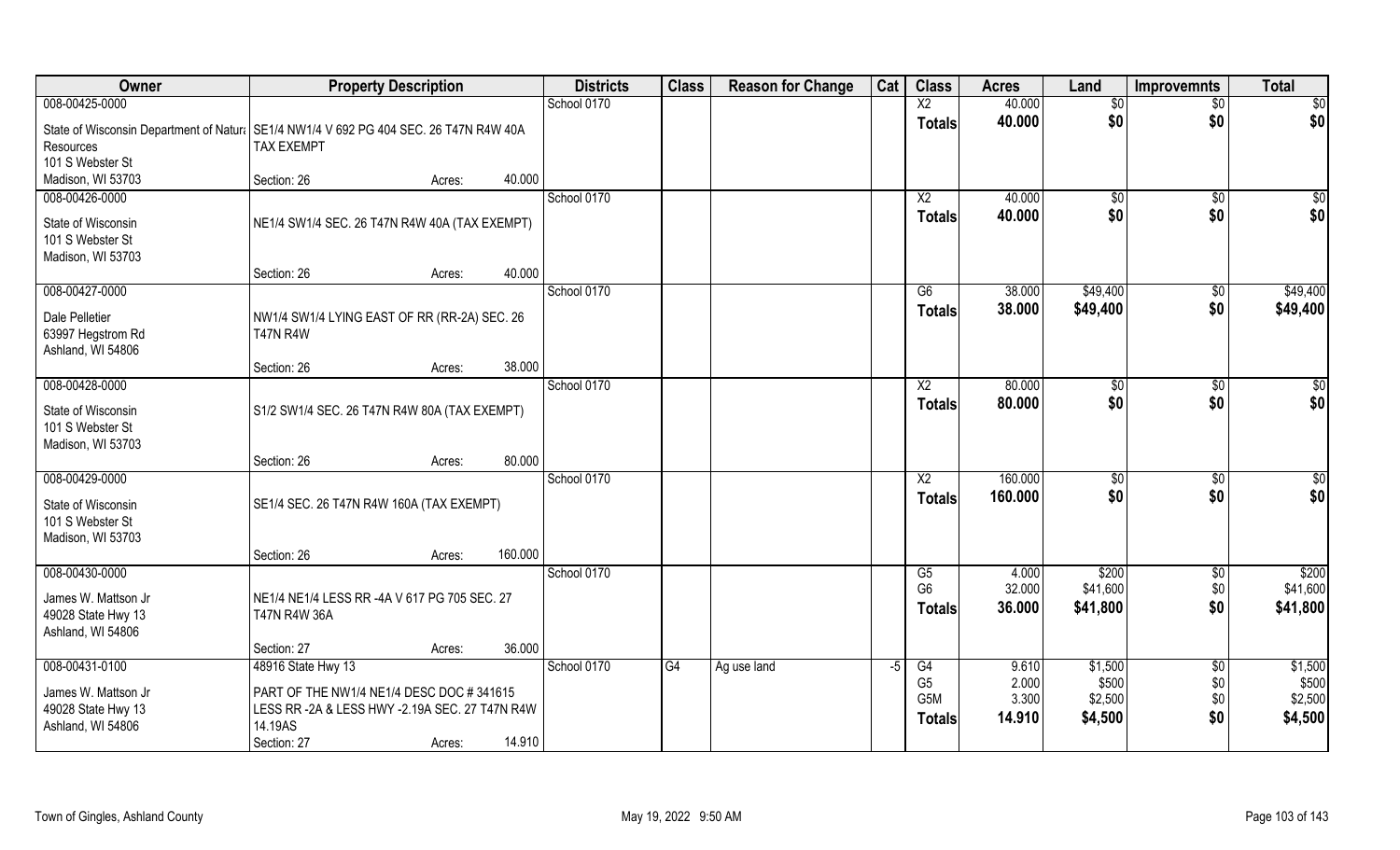| Owner                            | <b>Property Description</b>                     | <b>Districts</b> | <b>Class</b> | <b>Reason for Change</b> | Cat | <b>Class</b>     | <b>Acres</b> | Land        | <b>Improvemnts</b> | <b>Total</b> |
|----------------------------------|-------------------------------------------------|------------------|--------------|--------------------------|-----|------------------|--------------|-------------|--------------------|--------------|
| 008-00431-0300                   | 48872 State Hwy 13                              | School 0170      |              |                          |     | G1               | 5.000        | \$22,000    | \$7,500            | \$29,500     |
| Jennifer Fuhrman                 | NORTH 5A OF SOUTH 520' OF NW1/4 NE1/4 EAST OF   |                  |              |                          |     | <b>Totals</b>    | 5.000        | \$22,000    | \$7,500            | \$29,500     |
| <b>Brenda Mattson</b>            | HWY 13 SEC. 27 T47N R4W                         |                  |              |                          |     |                  |              |             |                    |              |
| 48866 State Hwy 13               |                                                 |                  |              |                          |     |                  |              |             |                    |              |
| Ashland, WI 54806                | 5.000<br>Section: 27<br>Acres:                  |                  |              |                          |     |                  |              |             |                    |              |
| 008-00431-0400                   |                                                 | School 0170      |              |                          |     | G4               | 5.000        | \$800       | $\overline{50}$    | \$800        |
| James W. Mattson Jr              | PART OF THE NW1/4 NE1/4 DOC #341615 LESS HWY    |                  |              |                          |     | G <sub>6</sub>   | 0.700        | \$900       | \$0                | \$900        |
| 49028 State Hwy 13               | R/W SEC. 27 T47N R4W 5.70A                      |                  |              |                          |     | <b>Totals</b>    | 5.700        | \$1,700     | \$0                | \$1,700      |
| Ashland, WI 54806                |                                                 |                  |              |                          |     |                  |              |             |                    |              |
|                                  | 5.700<br>Section: 27<br>Acres:                  |                  |              |                          |     |                  |              |             |                    |              |
| 008-00431-0500                   | 48860 State Hwy 13                              | School 0170      |              |                          |     | G1               | 2.000        | \$13,000    | \$83,700           | \$96,700     |
| <b>Brenda Mattson</b>            | SOUTH 520' OF NW1/4 NE1/4 LESS HWY R/W & LESS   |                  |              |                          |     | G <sub>4</sub>   | 3.000        | \$500       | \$0                | \$500        |
| 48860 State Hwy 13               | NORTH 5A EAST OF HWY 13 & LESS TPP 1610-08-27-  |                  |              |                          |     | G <sub>5</sub> M | 2.380        | \$1,800     | \$0                | \$1,800      |
| Ashland, WI 54806                | 4.41 SEC. 27 T47N R4W                           |                  |              |                          |     | Totals           | 7.380        | \$15,300    | \$83,700           | \$99,000     |
|                                  | 7.380<br>Section: 27<br>Acres:                  |                  |              |                          |     |                  |              |             |                    |              |
| 008-00431-0600                   |                                                 | School 0170      |              |                          |     | X <sub>2</sub>   | 0.430        | \$0         | \$0                | \$0          |
| State of Wisconsin, Dot          | PARCEL 19 OF TPP 1610-08-27-4.41 HWY USE .43A   |                  |              |                          |     | <b>Totals</b>    | 0.430        | \$0         | \$0                | \$0          |
| 4822 Madison Yards Way           | DOC #340320 PT NW1/4 NE1/4 SEC 27 T47N R4W      |                  |              |                          |     |                  |              |             |                    |              |
| Madison, WI 53707-7910           |                                                 |                  |              |                          |     |                  |              |             |                    |              |
|                                  | 0.430<br>Section: 27<br>Acres:                  |                  |              |                          |     |                  |              |             |                    |              |
| 008-00432-0100                   |                                                 | School 0170      |              |                          |     | G6               | 24.200       | \$36,300    | \$0                | \$36,300     |
| Triangle Holdings, LLC           | SW1/4 NE1/4 LESS HWY -5.8A & LESS THAT N & E OF |                  |              |                          |     | <b>Totals</b>    | 24.200       | \$36,300    | \$0                | \$36,300     |
| 916 6th Ave W                    | HWY V 627 PG 712 SEC. 27 T47N R4W 24.20A        |                  |              |                          |     |                  |              |             |                    |              |
| Ashland, WI 54806                |                                                 |                  |              |                          |     |                  |              |             |                    |              |
|                                  | 24.200<br>Section: 27<br>Acres:                 |                  |              |                          |     |                  |              |             |                    |              |
| 008-00432-0200                   | 48586 State Hwy 13                              | School 0170      |              |                          |     | G1               | 4.000        | \$17,400    | \$58,000           | \$75,400     |
| Daniel Otto Jr                   | PART OF SW1/4 NE1/4 LYING N & E OF HWY 13 V 466 |                  |              |                          |     | G <sub>6</sub>   | 6.000        | \$7,800     | \$0                | \$7,800      |
| 48586 State Hwy 13               | PG 662 SEC. 27 T47N R4W 10AM/L                  |                  |              |                          |     | <b>Totals</b>    | 10.000       | \$25,200    | \$58,000           | \$83,200     |
| Ashland, WI 54806                |                                                 |                  |              |                          |     |                  |              |             |                    |              |
|                                  | 10.000<br>Section: 27<br>Acres:                 |                  |              |                          |     |                  |              |             |                    |              |
| 008-00433-0100                   |                                                 | School 0170      |              |                          |     | W <sub>7</sub>   | 16.900       | ( \$22,000) | $\overline{50}$    | \$0          |
| Heartwood Forestland Fund VII LP | PART SE1/4 NE1/4 LYING N OF TN RD DESC V 715    |                  |              |                          |     | <b>Totals</b>    | 16.900       | \$0         | \$0                | \$0          |
| c/o The Forestland Group, LLC    | PG 718 RR-6A SEC. 27 T47N R4W 16.9A             |                  |              |                          |     |                  |              |             |                    |              |
| 19045 Stone Mountain Rd          | OPEN-MANAGED FOREST 1993                        |                  |              |                          |     |                  |              |             |                    |              |
| Abingdon, VA 24210               | 16.900<br>Section: 27<br>Acres:                 |                  |              |                          |     |                  |              |             |                    |              |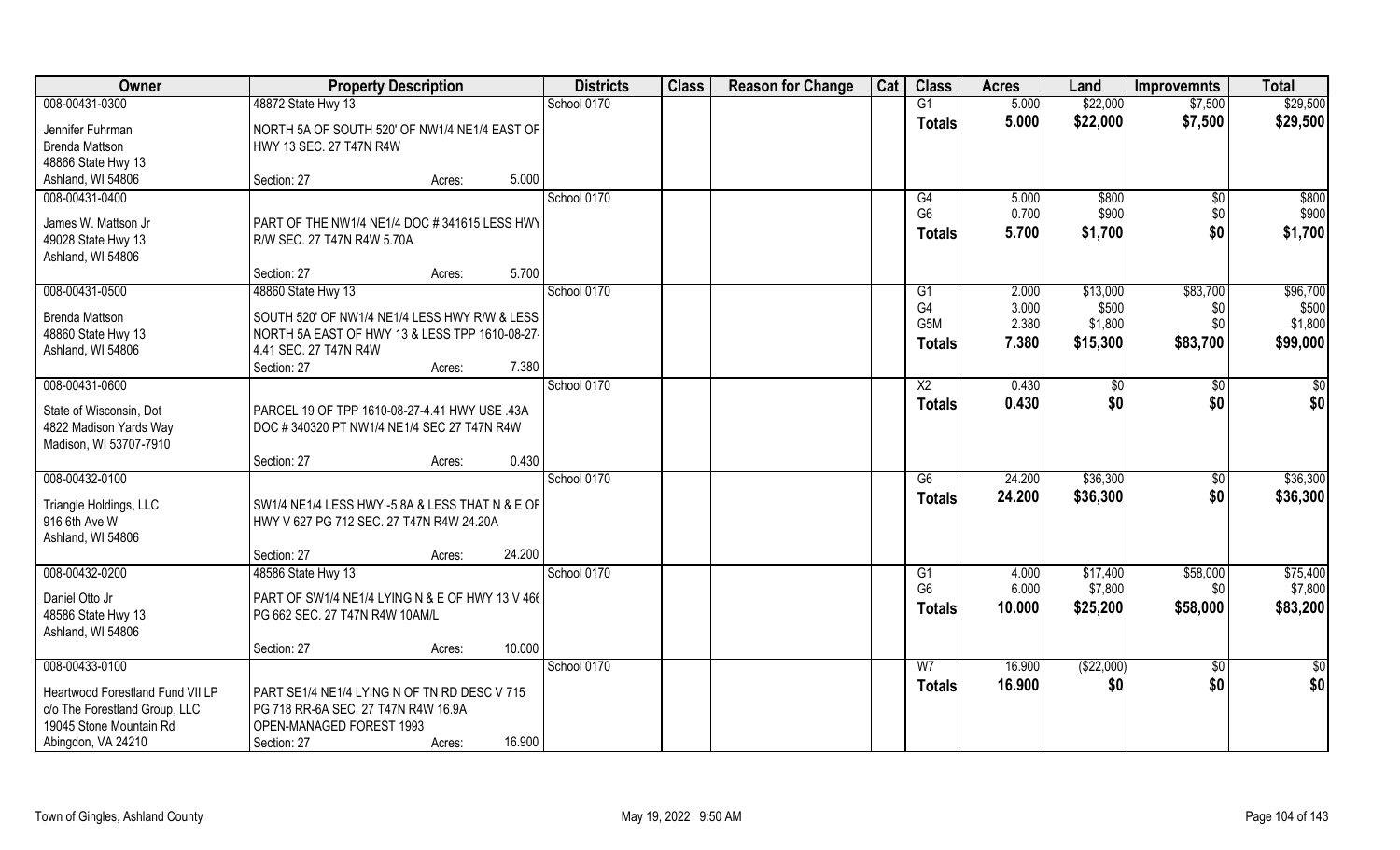| Owner                                               | <b>Property Description</b>                     | <b>Districts</b> | <b>Class</b> | <b>Reason for Change</b> | Cat | <b>Class</b>   | <b>Acres</b> | Land     | <b>Improvemnts</b> | <b>Total</b> |
|-----------------------------------------------------|-------------------------------------------------|------------------|--------------|--------------------------|-----|----------------|--------------|----------|--------------------|--------------|
| 008-00433-0200                                      | 63892 Hegstrom Rd                               | School 0170      |              |                          |     | G1             | 2.000        | \$11,100 | \$173,600          | \$184,700    |
| Raymond Schutte                                     | PART SE1/4 NE1/4 LYING N OF TN RD EXCEPT THAT   |                  |              |                          |     | G <sub>6</sub> | 15.100       | \$22,700 | \$0                | \$22,700     |
| Sherry Schutte                                      | LYING EAST OF RR V 512 PG 399 SEC. 27 T47N R4W  |                  |              |                          |     | <b>Totals</b>  | 17.100       | \$33,800 | \$173,600          | \$207,400    |
| 63892 Hegstrom Rd                                   | 17.1A                                           |                  |              |                          |     |                |              |          |                    |              |
| Ashland, WI 54806                                   | Section: 27<br>17.100<br>Acres:                 |                  |              |                          |     |                |              |          |                    |              |
| 008-00434-0000                                      |                                                 | School 0170      |              |                          |     | G5             | 1.000        | \$300    | \$0                | \$300        |
| Anthony Jablonski                                   | NE1/4 NW1/4 LESS HWY -1.21A VOL 437 PG 557 SEC. |                  |              |                          |     | G <sub>6</sub> | 37.790       | \$56,700 | \$0                | \$56,700     |
| Lisa Jablonski                                      | 27 T47N R4W 38.79A                              |                  |              |                          |     | <b>Totals</b>  | 38.790       | \$57,000 | \$0                | \$57,000     |
| 48585 Triangle Rd                                   |                                                 |                  |              |                          |     |                |              |          |                    |              |
| Ashland, WI 54806                                   | 38.790<br>Section: 27<br>Acres:                 |                  |              |                          |     |                |              |          |                    |              |
| 008-00435-0000                                      |                                                 | School 0170      |              |                          |     | G5             | 1.000        | \$300    | \$0                | \$300        |
| Frank H & Sally S Verbos Joint Income               | NW1/4 NW1/4 V 753 PG 631 SEC. 27 T47N R4W 40A   |                  |              |                          |     | G <sub>6</sub> | 39.000       | \$39,000 | \$0                | \$39,000     |
| Only Trust                                          |                                                 |                  |              |                          |     | <b>Totals</b>  | 40.000       | \$39,300 | \$0                | \$39,300     |
| 62952 Hegstrom Rd                                   |                                                 |                  |              |                          |     |                |              |          |                    |              |
| Ashland, WI 54806                                   | 40.000<br>Section: 27<br>Acres:                 |                  |              |                          |     |                |              |          |                    |              |
| 008-00436-0000                                      | 62952 Hegstrom Rd                               | School 0170      |              |                          |     | G <sub>1</sub> | 2.000        | \$16,000 | \$145,800          | \$161,800    |
|                                                     |                                                 |                  |              |                          |     | G <sub>6</sub> | 38.000       | \$38,000 | \$0                | \$38,000     |
| Frank H & Sally S Verbos Joint Income<br>Only Trust | SW1/4 NW1/4 V 753 PG 631 SEC. 27 T47N R4W 40A   |                  |              |                          |     | <b>Totals</b>  | 40.000       | \$54,000 | \$145,800          | \$199,800    |
| 62952 Hegstrom Rd                                   |                                                 |                  |              |                          |     |                |              |          |                    |              |
| Ashland, WI 54806                                   | 40.000<br>Section: 27<br>Acres:                 |                  |              |                          |     |                |              |          |                    |              |
| 008-00437-0000                                      | 48585 Triangle Rd                               | School 0170      |              |                          |     | G1             | 2.000        | \$16,000 | \$107,500          | \$123,500    |
|                                                     |                                                 |                  |              |                          |     | G <sub>6</sub> | 38.000       | \$57,000 | \$0                | \$57,000     |
| Anthony Jablonski                                   | SE1/4 NW1/4 VOL 437 PG 557 SEC. 27 T47N R4W 40A |                  |              |                          |     | <b>Totals</b>  | 40.000       | \$73,000 | \$107,500          | \$180,500    |
| Lisa Jablonski<br>48585 Triangle Rd                 |                                                 |                  |              |                          |     |                |              |          |                    |              |
| Ashland, WI 54806                                   | 40.000<br>Section: 27<br>Acres:                 |                  |              |                          |     |                |              |          |                    |              |
| 008-00438-0100                                      | <b>Hegstrom Rd</b>                              | School 0170      |              |                          |     | G1             | 1.000        | \$10,000 | \$9,000            | \$19,000     |
|                                                     |                                                 |                  |              |                          |     | G <sub>5</sub> | 6.000        | \$2,100  | \$0                | \$2,100      |
| Warren D. Raisanen                                  | NE1/4 SW1/4 LESS EAST 66' SEC. 27 T47N R4W      |                  |              |                          |     | G <sub>6</sub> | 31.000       | \$46,500 | \$0                | \$46,500     |
| Brita L. Raisanen                                   |                                                 |                  |              |                          |     | <b>Totals</b>  | 38.000       | \$58,600 | \$9,000            | \$67,600     |
| PO Box 4888                                         |                                                 |                  |              |                          |     |                |              |          |                    |              |
| Cave Creek, AZ 85327                                | 38.610<br>Section: 27<br>Acres:                 |                  |              |                          |     |                |              |          |                    |              |
| 008-00438-0200                                      |                                                 | School 0170      |              |                          |     | G6             | 2.000        | \$3,000  | $\overline{50}$    | \$3,000      |
| Jeffrey G. Koser                                    | EAST 66' OF NE1/4 SW1/4 SEC. 27 T47N R4W 2A V   |                  |              |                          |     | <b>Totals</b>  | 2.000        | \$3,000  | \$0                | \$3,000      |
| 4510 Hwy P                                          | 637 PG 249                                      |                  |              |                          |     |                |              |          |                    |              |
| Rhinelander, WI 54501                               |                                                 |                  |              |                          |     |                |              |          |                    |              |
|                                                     | 2.000<br>Section: 27<br>Acres:                  |                  |              |                          |     |                |              |          |                    |              |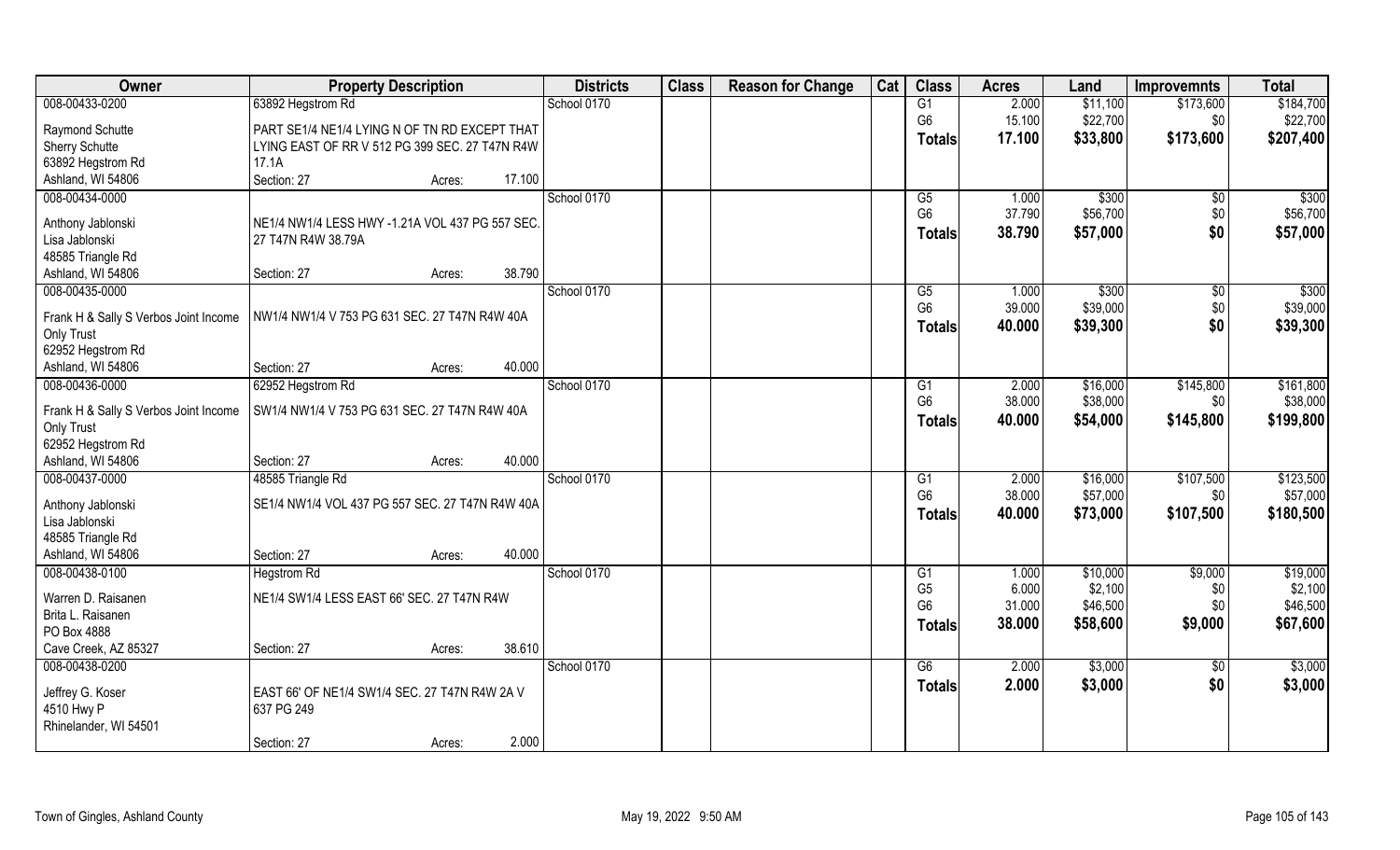| Owner                                                                            | <b>Property Description</b>                                                                                                                                                           | <b>Districts</b> | <b>Class</b> | <b>Reason for Change</b> | Cat | <b>Class</b>                               | <b>Acres</b>              | Land                            | <b>Improvemnts</b>     | <b>Total</b>                    |
|----------------------------------------------------------------------------------|---------------------------------------------------------------------------------------------------------------------------------------------------------------------------------------|------------------|--------------|--------------------------|-----|--------------------------------------------|---------------------------|---------------------------------|------------------------|---------------------------------|
| 008-00439-0100                                                                   |                                                                                                                                                                                       | School 0170      |              |                          |     | G6                                         | 29.100                    | \$43,700                        | $\overline{50}$        | \$43,700                        |
| Thomas Lazorik<br>Nicole Lazorik<br>610 N Main St                                | NW1/4 SW1/4 LESS WEST 360' V 477 PG 241 SEC. 27<br>T47N R4W 29.10A                                                                                                                    |                  |              |                          |     | <b>Totals</b>                              | 29.100                    | \$43,700                        | \$0                    | \$43,700                        |
| Mellen, WI 54546                                                                 | 29.100<br>Section: 27<br>Acres:                                                                                                                                                       |                  |              |                          |     |                                            |                           |                                 |                        |                                 |
| 008-00439-0200                                                                   | 62955 Hegstrom Rd                                                                                                                                                                     | School 0170      |              |                          |     | G1                                         | 5.450                     | \$22,700                        | \$177,200              | \$199,900                       |
| Joanne Thayer-Zepczyk<br>Allen Zepczyk<br>62955 Hegstrom Rd<br>Ashland, WI 54806 | EAST 330' OF WEST 360' OF NORTH 720' OF NW1/4<br>SW1/4 DESC V 742 PG 404 SEC. 27 T47N R4W 5.45A<br>5.450<br>Section: 27<br>Acres:                                                     |                  |              |                          |     | <b>Totals</b>                              | 5.450                     | \$22,700                        | \$177,200              | \$199,900                       |
| 008-00439-0300                                                                   |                                                                                                                                                                                       | School 0170      |              |                          |     | G6                                         | 5.450                     | \$7,100                         | \$0                    | \$7,100                         |
| Aci Land LLC<br>1721 3rd St W<br>Ashland, WI 54806                               | WEST 360' OF NW1/4 SW1/4 EXCEPT EAST 330' OF<br>THE WEST 360' OF NORTH 720' V 429 PG 961 & V 649<br>PG 991 LESS V 649 PG 990 SEC. 27 T47N R4W 5.45A<br>Section: 27<br>5.450<br>Acres: |                  |              |                          |     | <b>Totals</b>                              | 5.450                     | \$7,100                         | \$0                    | \$7,100                         |
| 008-00440-0100                                                                   |                                                                                                                                                                                       | School 0170      |              |                          |     | G6                                         | 10.900                    | \$14,200                        | $\sqrt[6]{3}$          | \$14,200                        |
| Thomas Lazorik<br>Nicole Lazorik<br>610 N Main St<br>Mellen, WI 54546            | NORTH 495' OF EAST 960' OF SW1/4 SW1/4 V 477 PG<br>241 SEC. 27 T47N R4W 10.90A<br>10.900<br>Section: 27<br>Acres:                                                                     |                  |              |                          |     | <b>Totals</b>                              | 10.900                    | \$14,200                        | \$0                    | \$14,200                        |
| 008-00440-0200                                                                   |                                                                                                                                                                                       | School 0170      |              |                          |     | G6                                         | 29.100                    | \$37,800                        | \$0                    | \$37,800                        |
| Aci Land LLC<br>1721 3rd St W<br>Ashland, WI 54806                               | SW1/4 SW1/4 EXCEPT THE NORTH 495' OF EAST 960<br>(V 429 PG 961) SEC. 27 T47N R4W 29.10A<br>29.100<br>Section: 27<br>Acres:                                                            |                  |              |                          |     | <b>Totals</b>                              | 29.100                    | \$37,800                        | \$0                    | \$37,800                        |
| 008-00441-0000                                                                   | <b>Hegstrom Rd</b>                                                                                                                                                                    | School 0170      |              |                          |     | G1                                         | 1.000                     | \$5,000                         | \$3,500                | \$8,500                         |
| Jeffrey G. Koser<br>4510 Hwy P<br>Rhinelander, WI 54501                          | SE1/4 SW1/4 V 637 PG 249 SEC. 27 T47N R4W 40A                                                                                                                                         |                  |              |                          |     | G <sub>5</sub><br>G <sub>6</sub><br>Totals | 5.000<br>34.000<br>40.000 | \$1,800<br>\$44,200<br>\$51,000 | \$0<br>\$0<br>\$3,500  | \$1,800<br>\$44,200<br>\$54,500 |
|                                                                                  | 40.000<br>Section: 27<br>Acres:                                                                                                                                                       |                  |              |                          |     |                                            |                           |                                 |                        |                                 |
| 008-00442-0100<br>Dale Pelletier<br>63997 Hegstrom Rd                            | THAT PART OF NE1/4 SE1/4 LYING EAST OF RR<br><b>SEC. 27 T47N R4W</b>                                                                                                                  | School 0170      |              |                          |     | G6<br><b>Totals</b>                        | 1.150<br>1.150            | \$1,500<br>\$1,500              | $\overline{50}$<br>\$0 | \$1,500<br>\$1,500              |
| Ashland, WI 54806                                                                | 1.150<br>Section: 27<br>Acres:                                                                                                                                                        |                  |              |                          |     |                                            |                           |                                 |                        |                                 |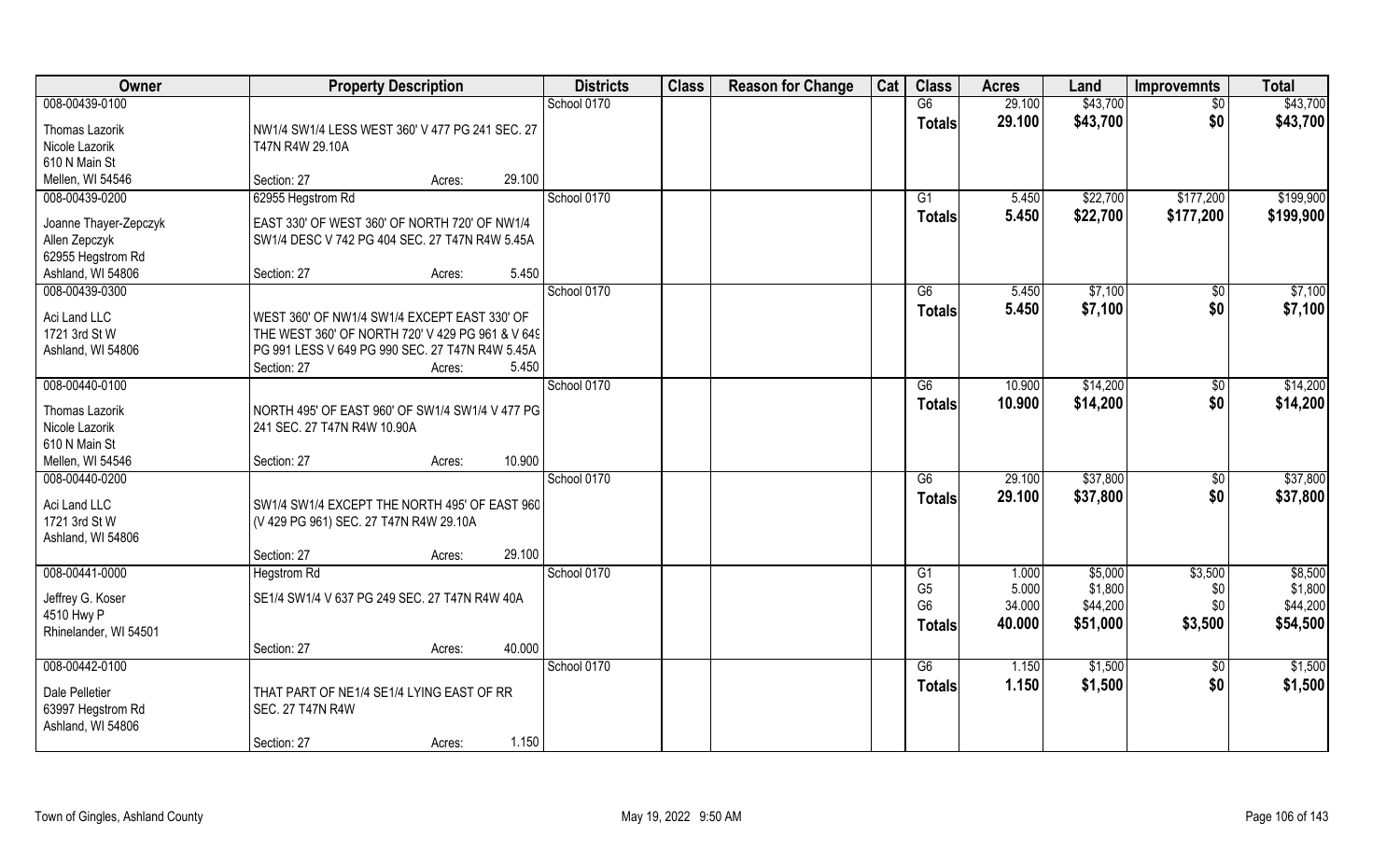| Owner                                            | <b>Property Description</b>                                        | <b>Districts</b> | <b>Class</b> | <b>Reason for Change</b> | Cat | <b>Class</b>   | <b>Acres</b> | Land     | <b>Improvemnts</b> | <b>Total</b> |
|--------------------------------------------------|--------------------------------------------------------------------|------------------|--------------|--------------------------|-----|----------------|--------------|----------|--------------------|--------------|
| 008-00442-0200                                   | 48356 State Hwy 13                                                 | School 0170      |              |                          |     | G2             | 7.000        | \$25,000 | \$73,200           | \$98,200     |
| <b>Robert Brevak</b>                             | PART OF NE1/4 SE1/4 LYING EAST OF HWY & WEST                       |                  |              |                          |     | <b>Totals</b>  | 7.000        | \$25,000 | \$73,200           | \$98,200     |
| Shelton Brevak                                   | OF RR VOL 428 PG 280 SEC. 27 T47N R4W 7A                           |                  |              |                          |     |                |              |          |                    |              |
| 48356 State Hwy 13                               |                                                                    |                  |              |                          |     |                |              |          |                    |              |
| Ashland, WI 54806                                | 7.000<br>Section: 27<br>Acres:                                     |                  |              |                          |     |                |              |          |                    |              |
| 008-00442-0300                                   |                                                                    | School 0170      |              |                          |     | G1             | 2.940        | \$5,900  | \$0                | \$5,900      |
| Clevette Family Revocable Trust                  | PART NE1/4 SE1/4 LYING WEST OF HWY 13 WITH                         |                  |              |                          |     | Totals         | 2.940        | \$5,900  | \$0                | \$5,900      |
| 48171 State Hwy 13                               | EASEMENT DOC #339821 SEC. 27 T47N R4W                              |                  |              |                          |     |                |              |          |                    |              |
| Ashland, WI 54806                                |                                                                    |                  |              |                          |     |                |              |          |                    |              |
|                                                  | 2.940<br>Section: 27<br>Acres:                                     |                  |              |                          |     |                |              |          |                    |              |
| 008-00442-0400                                   | 48351 State Hwy 13                                                 | School 0170      |              |                          |     | G1             | 12.560       | \$33,300 | \$52,300           | \$85,600     |
| Nancy D. Casperson                               | PART OF NE1/4 SE1/4 DESC V 642 PG 480 & DOC #                      |                  |              |                          |     | <b>Totals</b>  | 12.560       | \$33,300 | \$52,300           | \$85,600     |
| 48295 State Hwy 13                               | 339766 SEC. 27 T47N R4W 12.56A                                     |                  |              |                          |     |                |              |          |                    |              |
| Ashland, WI 54806                                |                                                                    |                  |              |                          |     |                |              |          |                    |              |
|                                                  | 12.560<br>Section: 27<br>Acres:                                    |                  |              |                          |     |                |              |          |                    |              |
| 008-00442-0500                                   | 48295 State Hwy 13                                                 | School 0170      |              |                          |     | G1             | 5.000        | \$22,000 | \$148,400          | \$170,400    |
| Nancy D. Casperson                               | PART OF NE1/4 SE1/4 LYING WEST OF HWY DESC IN                      |                  |              |                          |     | <b>Totals</b>  | 5.000        | \$22,000 | \$148,400          | \$170,400    |
| 48295 State Hwy 13                               | V 624 PG 890 & DOC # 339766 SEC. 27 T47N R4W 5A                    |                  |              |                          |     |                |              |          |                    |              |
| Ashland, WI 54806                                |                                                                    |                  |              |                          |     |                |              |          |                    |              |
|                                                  | 5.000<br>Section: 27<br>Acres:                                     |                  |              |                          |     |                |              |          |                    |              |
| 008-00443-0100                                   | 63565 Hegstrom Rd                                                  | School 0170      |              |                          |     | G1             | 2.000        | \$16,000 | \$175,500          | \$191,500    |
| James Jolma                                      | W1/2 NW1/4 SE1/4 VOL 418 PG 56 SEC. 27 T47N R4W                    |                  |              |                          |     | G <sub>6</sub> | 18.000       | \$27,000 | \$0                | \$27,000     |
| Sally Jolma                                      | 20A                                                                |                  |              |                          |     | <b>Totals</b>  | 20.000       | \$43,000 | \$175,500          | \$218,500    |
| 63565 Hegstrom Rd                                |                                                                    |                  |              |                          |     |                |              |          |                    |              |
| Ashland, WI 54806                                | 20.000<br>Section: 27<br>Acres:                                    |                  |              |                          |     |                |              |          |                    |              |
| 008-00443-0200                                   | 63703 Hegstrom Rd                                                  | School 0170      |              |                          |     | G1             | 2.000        | \$16,000 | \$136,900          | \$152,900    |
|                                                  | E1/2 NW1/4 SE1/4 SEC. 27 T47N R4W 20A V 758 PG 8:                  |                  |              |                          |     | G <sub>6</sub> | 18.000       | \$18,000 | \$0                | \$18,000     |
| Michael Lang<br>Catherine Lang                   |                                                                    |                  |              |                          |     | <b>Totals</b>  | 20,000       | \$34,000 | \$136,900          | \$170,900    |
| 63703 Hegstrom Rd                                |                                                                    |                  |              |                          |     |                |              |          |                    |              |
| Ashland, WI 54806                                | 20.000<br>Section: 27<br>Acres:                                    |                  |              |                          |     |                |              |          |                    |              |
| 008-00444-0000                                   |                                                                    | School 0170      |              |                          |     | G5             | 4.000        | \$900    | $\overline{50}$    | \$900        |
|                                                  |                                                                    |                  |              |                          |     | G <sub>6</sub> | 36.000       | \$46,800 | \$0                | \$46,800     |
| <b>Monty Hallstrom</b><br>Cassandra R. Hallstrom | SW1/4 SE1/4 WITH EASEMENT SEC. 27 T47N R4W<br><b>LAND CONTRACT</b> |                  |              |                          |     | <b>Totals</b>  | 40.000       | \$47,700 | \$0                | \$47,700     |
| 523 Beaser Ave                                   |                                                                    |                  |              |                          |     |                |              |          |                    |              |
| Ashland, WI 54806                                | 40.000<br>Section: 27<br>Acres:                                    |                  |              |                          |     |                |              |          |                    |              |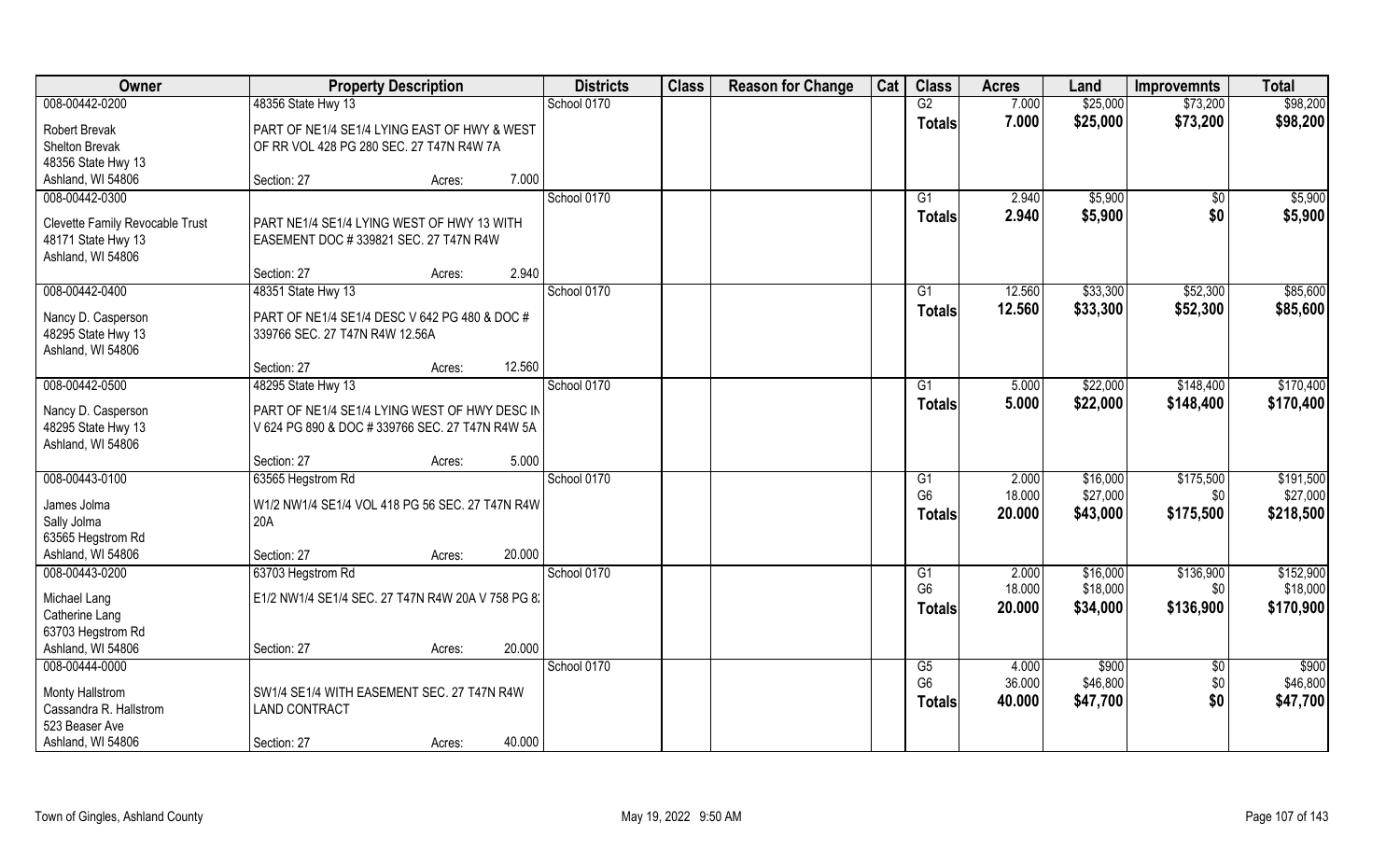| Owner                                         | <b>Property Description</b>                      | <b>Districts</b> | <b>Class</b> | <b>Reason for Change</b> | Cat  | <b>Class</b>    | <b>Acres</b> | Land     | <b>Improvemnts</b> | <b>Total</b> |
|-----------------------------------------------|--------------------------------------------------|------------------|--------------|--------------------------|------|-----------------|--------------|----------|--------------------|--------------|
| 008-00445-0000                                | 48171 State Hwy 13                               | School 0170      |              |                          |      | G1              | 2.000        | \$16,000 | \$210,900          | \$226,900    |
| Clevette Family Revocable Trust               | SE1/4 SE1/4 LESS HWY -1.16A WITH EASEMENT IN     |                  |              |                          |      | G <sub>5</sub>  | 20.000       | \$4,500  | \$0                | \$4,500      |
| 48171 State Hwy 13                            | DOC #339821 SEC. 27 T47N R4W                     |                  |              |                          |      | G <sub>6</sub>  | 16.840       | \$25,300 | \$0                | \$25,300     |
| Ashland, WI 54806                             |                                                  |                  |              |                          |      | <b>Totals</b>   | 38.840       | \$45,800 | \$210,900          | \$256,700    |
|                                               | 38.840<br>Section: 27<br>Acres:                  |                  |              |                          |      |                 |              |          |                    |              |
| 008-00446-0100                                | <b>Dahlstrom Rd</b>                              | School 0170      | G4           | Ag use land              | $-5$ | G4              | 19.640       | \$800    | $\overline{50}$    | \$800        |
| Theresa A. Stolarzyk                          | E1/2 NE1/4 NE1/4 VOL 275 PG 534 SEC. 28 T47N R4W |                  |              |                          |      | Totals          | 19.640       | \$800    | \$0                | \$800        |
| 62796 Hegstrom Rd                             | 19.64AS                                          |                  |              |                          |      |                 |              |          |                    |              |
| Ashland, WI 54806                             |                                                  |                  |              |                          |      |                 |              |          |                    |              |
|                                               | 19.640<br>Section: 28<br>Acres:                  |                  |              |                          |      |                 |              |          |                    |              |
| 008-00446-0200                                | 62697 Dahlstrom Rd                               | School 0170      |              |                          |      | G1              | 2.000        | \$13,000 | \$202,800          | \$215,800    |
| Joseph J. Cooper                              | W1/2 NE1/4 NE1/4 LESS E1/2 SEC. 28 T47N R4W      |                  |              |                          |      | G <sub>5</sub>  | 2.000        | \$500    | \$0                | \$500        |
| Angela E. Hoffman-Cooper                      |                                                  |                  |              |                          |      | G <sub>6</sub>  | 5.820        | \$8,700  | \$0                | \$8,700      |
| 62697 Dahlstrom Rd                            |                                                  |                  |              |                          |      | Totals          | 9.820        | \$22,200 | \$202,800          | \$225,000    |
| Ashland, WI 54806                             | 9.820<br>Section: 28<br>Acres:                   |                  |              |                          |      |                 |              |          |                    |              |
| 008-00446-0300                                | 62765 Dahlstrom Rd                               | School 0170      |              |                          |      | G1              | 2.000        | \$13,000 | \$160,200          | \$173,200    |
| Spencer Sundeen                               | E1/2 W1/2 NE1/4 NE1/4 WITH EASEMENT V 673 PG     |                  |              |                          |      | G <sub>6</sub>  | 7.820        | \$14,800 | \$0                | \$14,800     |
| Kelly Sundeen                                 | 751 SEC. 28 T47N R4W 9.82AS                      |                  |              |                          |      | <b>Totals</b>   | 9.820        | \$27,800 | \$160,200          | \$188,000    |
| 62765 Dahlstrom Rd                            |                                                  |                  |              |                          |      |                 |              |          |                    |              |
| Ashland, WI 54806                             | 9.820<br>Section: 28<br>Acres:                   |                  |              |                          |      |                 |              |          |                    |              |
| 008-00447-0100                                | 62679 Dahlstrom Rd                               | School 0170      |              |                          |      | G1              | 2.000        | \$16,000 | \$277,100          | \$293,100    |
| Jane P. Rafferty Living Trust                 | PART OF THE NW1/4 NE1/4 DESC V 710 PG 502 & V    |                  |              |                          |      | G <sub>5</sub>  | 2.000        | \$500    | \$0                | \$500        |
| 62679 Dahlstrom Rd                            | 717 PG 444 SEC. 28 T47N R4W 19.32AS              |                  |              |                          |      | G <sub>6</sub>  | 15.320       | \$19,900 | \$0                | \$19,900     |
| Ashland, WI 54806                             |                                                  |                  |              |                          |      | <b>Totals</b>   | 19.320       | \$36,400 | \$277,100          | \$313,500    |
|                                               | 19.320<br>Section: 28<br>Acres:                  |                  |              |                          |      |                 |              |          |                    |              |
| 008-00447-0200                                | 62461 Dahlstrom Rd                               | School 0170      |              |                          |      | G1              | 2.000        | \$13,000 | \$166,000          | \$179,000    |
|                                               |                                                  |                  |              |                          |      | G <sub>6</sub>  | 3.010        | \$4,500  | \$0                | \$4,500      |
| Terrence G. Schemenauer<br>62461 Dahlstrom Rd | W1/2 W1/2 NW1/4 NE1/4 & PART OF THE NW1/4 NE1/4  |                  |              |                          |      | <b>Totals</b>   | 5.010        | \$17,500 | \$166,000          | \$183,500    |
| Ashland, WI 54806                             | DESC DOC #342450 SEC. 28 T47N R4W 5.01AS         |                  |              |                          |      |                 |              |          |                    |              |
|                                               | 5.010<br>Section: 28<br>Acres:                   |                  |              |                          |      |                 |              |          |                    |              |
| 008-00447-0300                                | 62585 Dahlstrom Rd                               | School 0170      |              |                          |      | $\overline{G1}$ | 5.000        | \$19,000 | \$212,300          | \$231,300    |
|                                               |                                                  |                  |              |                          |      | <b>Totals</b>   | 5.000        | \$19,000 | \$212,300          | \$231,300    |
| Cynthia B. Belmont<br>62585 Dahlstrom Rd      | PART OF THE NW1/4 NE1/4 DESC V 607 PG 997 SEC.   |                  |              |                          |      |                 |              |          |                    |              |
| Ashland, WI 54806                             | 28 T47N R4W 5A                                   |                  |              |                          |      |                 |              |          |                    |              |
|                                               | 5.000<br>Section: 28<br>Acres:                   |                  |              |                          |      |                 |              |          |                    |              |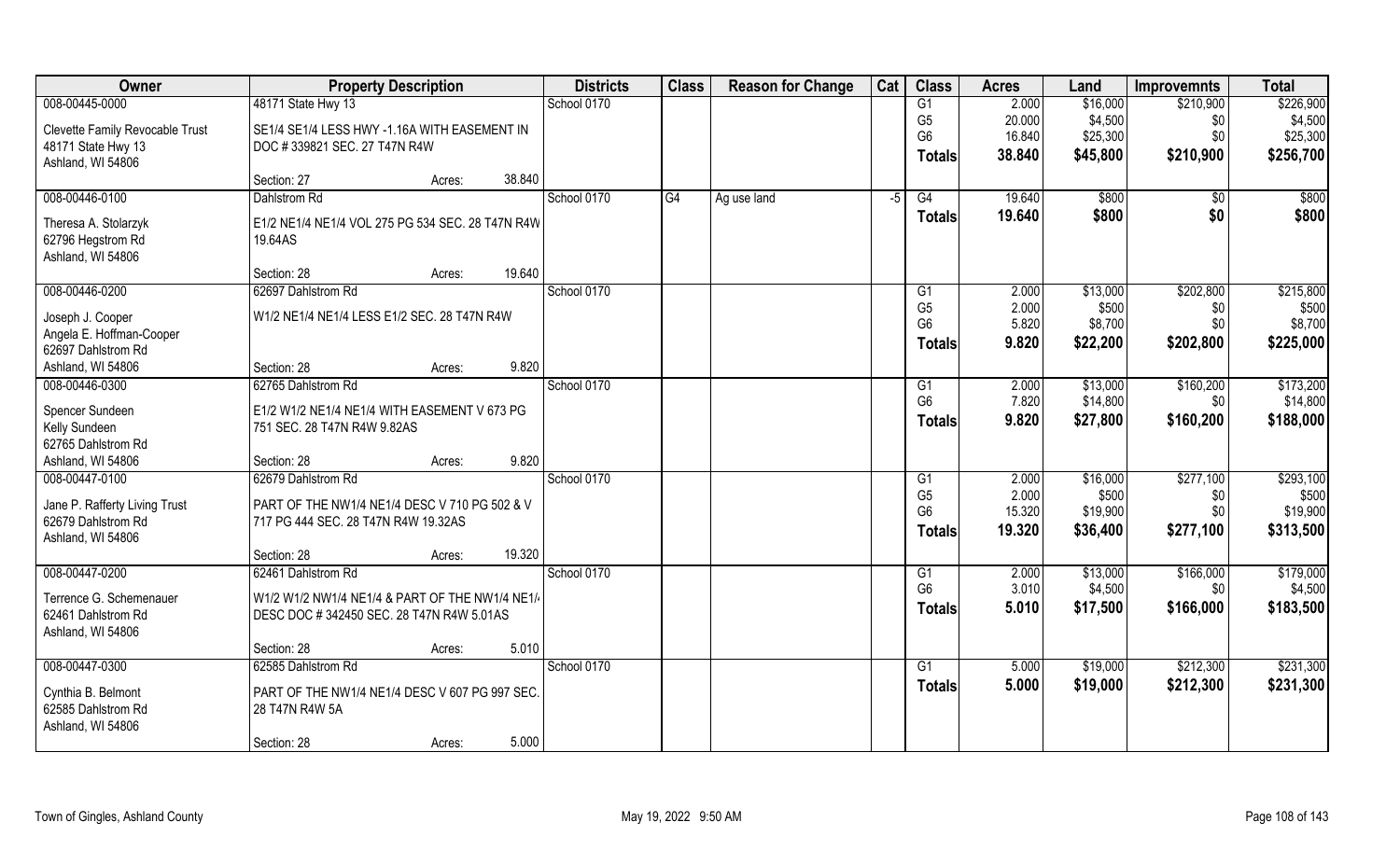| Owner                                                                          |                                                                            | <b>Property Description</b> |        | <b>Districts</b> | <b>Class</b>   | <b>Reason for Change</b> | Cat | <b>Class</b>                             | <b>Acres</b>              | Land                          | <b>Improvemnts</b>          | <b>Total</b>                  |
|--------------------------------------------------------------------------------|----------------------------------------------------------------------------|-----------------------------|--------|------------------|----------------|--------------------------|-----|------------------------------------------|---------------------------|-------------------------------|-----------------------------|-------------------------------|
| 008-00447-0400                                                                 |                                                                            |                             |        | School 0170      |                |                          |     | G6                                       | 9.940                     | \$14,900                      | $\sqrt{6}$                  | \$14,900                      |
| Jane P Rafferty Trust<br>62679 Dahlstrom Rd<br>Ashland, WI 54806               | PART OF THE NW1/4 NE1/4 DESC V 747 PG 972 SEC.<br>28 T47N R4W 9.94AS       |                             |        |                  |                |                          |     | <b>Totals</b>                            | 9.940                     | \$14,900                      | \$0                         | \$14,900                      |
|                                                                                | Section: 28                                                                | Acres:                      | 9.940  |                  |                |                          |     |                                          |                           |                               |                             |                               |
| 008-00448-0100                                                                 | 62648 Hegstrom Rd                                                          |                             |        | School 0170      |                |                          |     | G1                                       | 2.000                     | \$16,000                      | \$126,800                   | \$142,800                     |
| <b>William Ante</b><br><b>Shirley Ante</b><br>62648 Hegstrom Rd                | E1/2 SW1/4 NE1/4 VOL 294 PG 205 SEC. 28 T47N R4W<br>19.59AS                |                             |        |                  |                |                          |     | G <sub>6</sub><br><b>Totals</b>          | 17.590<br>19.590          | \$26,400<br>\$42,400          | \$0<br>\$126,800            | \$26,400<br>\$169,200         |
| Ashland, WI 54806                                                              | Section: 28                                                                | Acres:                      | 19.590 |                  |                |                          |     |                                          |                           |                               |                             |                               |
| 008-00448-0200<br>William R. Korpela<br>62466 Hegstrom Rd<br>Ashland, WI 54806 | W1/2 SW1/4 NE1/4 SEC. 28 T47N R4W                                          |                             |        | School 0170      |                |                          |     | G5<br>G <sub>6</sub><br><b>Totals</b>    | 1.000<br>18.590<br>19.590 | \$300<br>\$27,900<br>\$28,200 | $\sqrt[6]{3}$<br>\$0<br>\$0 | \$300<br>\$27,900<br>\$28,200 |
|                                                                                | Section: 28                                                                | Acres:                      | 19.590 |                  |                |                          |     |                                          |                           |                               |                             |                               |
| 008-00449-0100                                                                 | <b>Hegstrom Rd</b>                                                         |                             |        | School 0170      | G <sub>4</sub> | Ag use land              | -5  | G4                                       | 27.130                    | \$1,200                       | \$0                         | \$1,200                       |
| Theresa A. Stolarzyk<br>62796 Hegstrom Rd<br>Ashland, WI 54806                 | SE1/4 NE1/4 LESS DOC #345031 SEC. 28 T47N R4W                              |                             |        |                  |                |                          |     | <b>Totals</b>                            | 27.130                    | \$1,200                       | \$0                         | \$1,200                       |
|                                                                                | Section: 28                                                                | Acres:                      | 27.130 |                  |                |                          |     |                                          |                           |                               |                             |                               |
| 008-00449-0200                                                                 | 62796 Hegstrom Rd                                                          |                             |        | School 0170      | G4             | Ag use land              | -5  | $\overline{G1}$                          | 2.000                     | \$16,000                      | \$158,200                   | \$174,200                     |
| Geraldine Stolarzyk<br>62796 Hegstrom Rd<br>Ashland, WI 54806                  | SE1/4 NE1/4 DESC #345031 (W 792' OF THE S 660')<br><b>SEC. 28 T47N R4W</b> |                             |        |                  |                |                          |     | G4<br>Totals                             | 10.000<br>12.000          | \$400<br>\$16,400             | \$0<br>\$158,200            | \$400<br>\$174,600            |
|                                                                                | Section: 28                                                                | Acres:                      | 12.000 |                  |                |                          |     |                                          |                           |                               |                             |                               |
| 008-00450-0100                                                                 | 62403 Dahlstrom Rd                                                         |                             |        | School 0170      | G1             | Garage addition          |     | G1                                       | 2.000                     | \$13,000                      | \$224,900                   | \$237,900                     |
| Timothy D. Pietig<br>Jean M. Pietig<br>62403 Dahlstrom Rd                      | PART OF THE NE1/4 NW1/4 DESC DOC #339697<br>SEC. 28 T47N R4W 14.66AS       |                             |        |                  |                |                          |     | G4<br>G <sub>5</sub><br>G <sub>5</sub> M | 1.000<br>5.660<br>6.000   | \$200<br>\$1,300<br>\$4,500   | \$0<br>\$0\$<br>\$0         | \$200<br>\$1,300<br>\$4,500   |
| Ashland, WI 54806                                                              | Section: 28                                                                | Acres:                      | 14.660 |                  |                |                          |     | Totals                                   | 14.660                    | \$19,000                      | \$224,900                   | \$243,900                     |
| 008-00450-0200                                                                 |                                                                            |                             |        | School 0170      |                |                          |     | G4                                       | 1.500                     | \$200                         | $\overline{50}$             | \$200                         |
| Timothy D. Pietig<br>Jean M. Pietig<br>62403 Dahlstrom Rd                      | PART OF THE NE1/4 NW1/4 DESC DOC #342039<br>SEC. 28 T47N R4W 9.85AS        |                             |        |                  |                |                          |     | G <sub>5</sub><br><b>Totals</b>          | 8.350<br>9.850            | \$2,900<br>\$3,100            | \$0\$<br>\$0                | \$2,900<br>\$3,100            |
| Ashland, WI 54806                                                              | Section: 28                                                                | Acres:                      | 9.850  |                  |                |                          |     |                                          |                           |                               |                             |                               |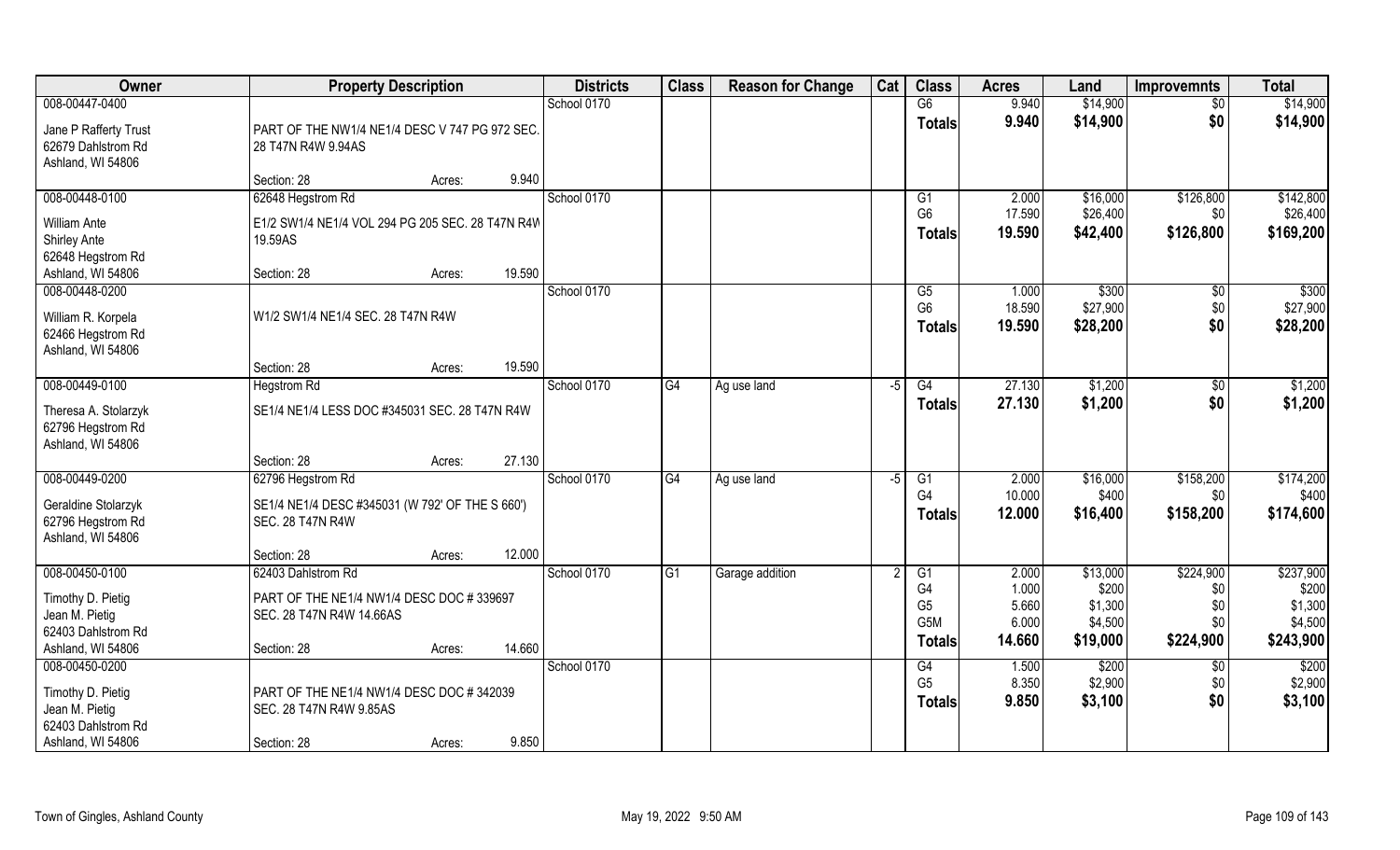| Owner                | <b>Property Description</b>                      | <b>Districts</b> | <b>Class</b> | <b>Reason for Change</b> | Cat | <b>Class</b>   | <b>Acres</b> | Land     | <b>Improvemnts</b> | <b>Total</b> |
|----------------------|--------------------------------------------------|------------------|--------------|--------------------------|-----|----------------|--------------|----------|--------------------|--------------|
| 008-00450-0300       |                                                  | School 0170      |              |                          |     | G4             | 1.500        | \$200    | $\overline{30}$    | \$200        |
| Timothy D. Pietig    | PART OF THE NE1/4 NW1/4 DESC DOC #342038         |                  |              |                          |     | G <sub>5</sub> | 8.350        | \$2,900  | \$0                | \$2,900      |
| Jean M. Pietig       | SEC. 28 T47N R4W 9.85AS                          |                  |              |                          |     | <b>Totals</b>  | 9.850        | \$3,100  | \$0                | \$3,100      |
| 62403 Dahlstrom Rd   |                                                  |                  |              |                          |     |                |              |          |                    |              |
| Ashland, WI 54806    | 9.850<br>Section: 28<br>Acres:                   |                  |              |                          |     |                |              |          |                    |              |
| 008-00450-0400       | Dahlstrom Rd                                     | School 0170      |              |                          |     | G1             | 1.000        | \$6,500  | \$6,000            | \$12,500     |
| Matthew Mackenzie    | PART OF THE NE1/4 NW1/4 DESC V 679 PG 704 SEC.   |                  |              |                          |     | G <sub>5</sub> | 2.010        | \$900    | \$0                | \$900        |
| 518 9th Ave W        | 28 T47N R4W 5.01AS                               |                  |              |                          |     | G <sub>6</sub> | 2.000        | \$2,600  | \$0                | \$2,600      |
| Ashland, WI 54806    |                                                  |                  |              |                          |     | <b>Totals</b>  | 5.010        | \$10,000 | \$6,000            | \$16,000     |
|                      | Section: 28<br>5.010<br>Acres:                   |                  |              |                          |     |                |              |          |                    |              |
| 008-00451-0000       | 48856 Beaser Rd                                  | School 0170      |              |                          |     | G1             | 2.000        | \$16,000 | \$70,400           | \$86,400     |
| Bin Investments LLC  | NW1/4 NW1/4 SEC. 28 T47N R4W 40A V 743 PG 969    |                  |              |                          |     | G <sub>6</sub> | 38.000       | \$49,400 | \$0                | \$49,400     |
| 522 26th Ave E       |                                                  |                  |              |                          |     | <b>Totals</b>  | 40.000       | \$65,400 | \$70,400           | \$135,800    |
| Ashland, WI 54806    |                                                  |                  |              |                          |     |                |              |          |                    |              |
|                      | 40.000<br>Section: 28<br>Acres:                  |                  |              |                          |     |                |              |          |                    |              |
| 008-00452-0100       | 48552 Beaser Rd                                  | School 0170      |              |                          |     | G5             | 4.000        | \$900    | \$0                | \$900        |
| Leslie Dykstra       | SW1/4 NW1/4 LESS NW1/4 & SW1/4 & LESS S1/2 SE1/  |                  |              |                          |     | G <sub>6</sub> | 11.000       | \$16,500 | \$0                | \$16,500     |
| Chris Dykstra        | V 623 PG 787 SEC. 28 T47N R4W 15A                |                  |              |                          |     | <b>Totals</b>  | 15.000       | \$17,400 | \$0                | \$17,400     |
| 62144 Hegstrom Rd    |                                                  |                  |              |                          |     |                |              |          |                    |              |
| Ashland, WI 54806    | 15.000<br>Section: 28<br>Acres:                  |                  |              |                          |     |                |              |          |                    |              |
| 008-00452-0200       | 48714 Beaser Rd                                  | School 0170      |              |                          |     | G1             | 2.000        | \$16,000 | \$183,000          | \$199,000    |
| Chad D. Wosepka      | NW1/4 SW1/4 NW1/4 SEC. 28 T47N R4W LONG TERM     |                  |              |                          |     | G <sub>5</sub> | 2.000        | \$500    | \$0                | \$500        |
| Craig D. Wosepka     | RENTAL AGREEMENT DAVID & RUTH WOSEPKA V          |                  |              |                          |     | G <sub>6</sub> | 6.000        | \$9,000  | \$0                | \$9,000      |
| 48714 Beaser Rd      | 733 PG 490                                       |                  |              |                          |     | <b>Totals</b>  | 10.000       | \$25,500 | \$183,000          | \$208,500    |
| Ashland, WI 54806    | 10.000<br>Section: 28<br>Acres:                  |                  |              |                          |     |                |              |          |                    |              |
| 008-00452-0300       | 62144 Hegstrom Rd                                | School 0170      |              |                          |     | G1             | 5.000        | \$22,000 | \$194,000          | \$216,000    |
| Leslie Dykstra       | S1/2 SE1/4 SW1/4 NW1/4 V 670 PG 803 SEC. 28 T47N |                  |              |                          |     | <b>Totals</b>  | 5.000        | \$22,000 | \$194,000          | \$216,000    |
| Chris Dykstra        | <b>R4W 5A</b>                                    |                  |              |                          |     |                |              |          |                    |              |
| 62144 Hegstrom Rd    |                                                  |                  |              |                          |     |                |              |          |                    |              |
| Ashland, WI 54806    | 5.000<br>Section: 28<br>Acres:                   |                  |              |                          |     |                |              |          |                    |              |
| 008-00452-0400       | 48552 Beaser Rd                                  | School 0170      |              |                          |     | G1             | 2.000        | \$16,000 | \$155,300          | \$171,300    |
| <b>Bruce Honkala</b> | SW1/4 SW1/4 NW1/4 SEC. 28 T47N R4W 10A V 654 PC  |                  |              |                          |     | G <sub>6</sub> | 8.000        | \$12,000 | \$0                | \$12,000     |
| Joann Honkala        | 468                                              |                  |              |                          |     | <b>Totals</b>  | 10.000       | \$28,000 | \$155,300          | \$183,300    |
| 48552 Beaser Rd      |                                                  |                  |              |                          |     |                |              |          |                    |              |
| Ashland, WI 54806    | 10.000<br>Section: 28<br>Acres:                  |                  |              |                          |     |                |              |          |                    |              |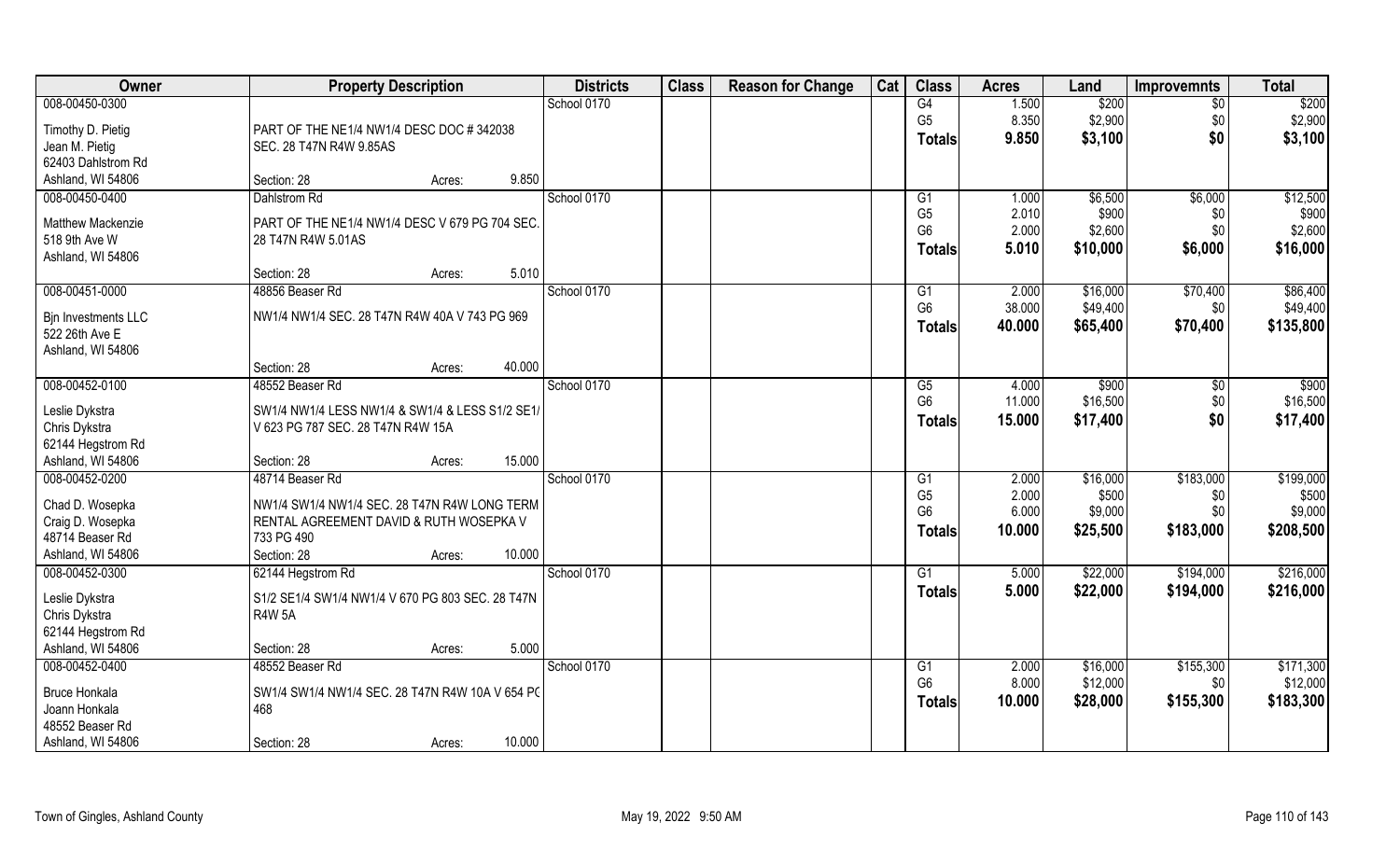| <b>Class</b><br><b>Owner</b><br><b>Property Description</b><br><b>Districts</b><br><b>Reason for Change</b> | Cat  | <b>Class</b>   | <b>Acres</b> | Land       | <b>Improvemnts</b> | <b>Total</b> |
|-------------------------------------------------------------------------------------------------------------|------|----------------|--------------|------------|--------------------|--------------|
| 008-00453-0100<br>School 0170<br>G4<br>Ag use land                                                          | $-5$ | G4             | 25.000       | \$2,900    | $\overline{50}$    | \$2,900      |
| Harley & Marlene Hagstrom Trust<br>SE1/4 NW1/4 LESS V 202 PG 294 & V 303 PG 307 SEC                         |      | W7             | 12.000       | (\$12,000) | \$0                | \$0          |
| 63685 Harley Hagstrom Rd<br>28 T47N R4W 37A 12A OPEN MANAGED FOREST                                         |      | <b>Totals</b>  | 37.000       | \$2,900    | \$0                | \$2,900      |
| 2004<br>Ashland, WI 54806                                                                                   |      |                |              |            |                    |              |
| Section: 28<br>37.000<br>Acres:                                                                             |      |                |              |            |                    |              |
| 008-00453-0200<br>School 0170<br>62268 Hegstrom Rd                                                          |      | G1             | 1.000        | \$10,000   | \$114,500          | \$124,500    |
| John Dietrich<br>WEST 300' OF SOUTH 240' OF THE SE1/4 NW1/4 VOL                                             |      | G <sub>2</sub> | 0.660        | \$7,600    | \$38,600           | \$46,200     |
| <b>Brenda Dietrich</b><br>458 PG 484 SEC. 28 T47N R4W 1.66A                                                 |      | <b>Totals</b>  | 1.660        | \$17,600   | \$153,100          | \$170,700    |
| 62268 Hegstrom Rd                                                                                           |      |                |              |            |                    |              |
| 1.660<br>Section: 28<br>Ashland, WI 54806<br>Acres:                                                         |      |                |              |            |                    |              |
| 008-00453-0300<br>62466 Hegstrom Rd<br>School 0170                                                          |      | G1             | 1.340        | \$12,000   | \$122,800          | \$134,800    |
| William R. Korpela<br>PARCEL IN SE CORNER OF THE SE1/4 NW1/4 DESC                                           |      | <b>Totals</b>  | 1.340        | \$12,000   | \$122,800          | \$134,800    |
| 62466 Hegstrom Rd<br>IN DOC #353433 SEC. 28 T47N R4W                                                        |      |                |              |            |                    |              |
| Ashland, WI 54806                                                                                           |      |                |              |            |                    |              |
| 1.340<br>Section: 28<br>Acres:                                                                              |      |                |              |            |                    |              |
| 008-00454-0100<br>School 0170<br>62423 Hegstrom Rd                                                          |      | G1             | 2.000        | \$16,000   | \$78,700           | \$94,700     |
| E1/2 NE1/4 SW1/4 SEC. 28 T47N R4W 20A<br>Benjamin Hinrichsen                                                |      | G <sub>5</sub> | 14.000       | \$5,300    | \$0                | \$5,300      |
| Joy Hinrichsen                                                                                              |      | G <sub>6</sub> | 4.000        | \$5,200    | \$0                | \$5,200      |
| 62423 Hegstrom Rd                                                                                           |      | <b>Totals</b>  | 20.000       | \$26,500   | \$78,700           | \$105,200    |
| 20.000<br>Ashland, WI 54806<br>Section: 28<br>Acres:                                                        |      |                |              |            |                    |              |
| 008-00454-0200<br>School 0170<br>62241 Hegstrom Rd                                                          |      | G1             | 2.000        | \$16,000   | \$160, 100         | \$176,100    |
| W1/2 NE1/4 SW1/4 SEC. 28 T47N R4W<br>Scott A Thimm and Tamara D Thimm                                       |      | G <sub>5</sub> | 18.000       | \$6,800    | \$0                | \$6,800      |
| Revocable Living Trus                                                                                       |      | <b>Totals</b>  | 20.000       | \$22,800   | \$160,100          | \$182,900    |
| 62241 Hegstrom Rd                                                                                           |      |                |              |            |                    |              |
| Ashland, WI 54806<br>20.000<br>Section: 28<br>Acres:                                                        |      |                |              |            |                    |              |
| 008-00455-0100<br>School 0170<br>48366 Beaser Rd                                                            |      | G <sub>1</sub> | 2.000        | \$16,000   | \$146,600          | \$162,600    |
|                                                                                                             |      | G <sub>5</sub> | 11.940       | \$4,300    | \$0                | \$4,300      |
| Gail Claremboux<br>N1/2 NW1/4 SW1/4 LESS WEST 400' SEC. 28 T47N<br>48366 Beaser Rd<br>R4W                   |      | <b>Totals</b>  | 13.940       | \$20,300   | \$146,600          | \$166,900    |
| Ashland, WI 54806                                                                                           |      |                |              |            |                    |              |
| 13.940<br>Section: 28<br>Acres:                                                                             |      |                |              |            |                    |              |
| 008-00455-0200<br>School 0170                                                                               |      | G1             | 6.160        | \$23,700   | $\sqrt{$0}$        | \$23,700     |
|                                                                                                             |      | <b>Totals</b>  | 6.160        | \$23,700   | \$0                | \$23,700     |
| S1/2 NW1/4 SW1/4 LESS E1/4 & S 550' OF WEST 700'<br>Gail Claremboux<br><b>SEC. 28 T47N R4W</b>              |      |                |              |            |                    |              |
| 48366 Beaser Rd<br>Ashland, WI 54806                                                                        |      |                |              |            |                    |              |
| 6.160<br>Section: 28<br>Acres:                                                                              |      |                |              |            |                    |              |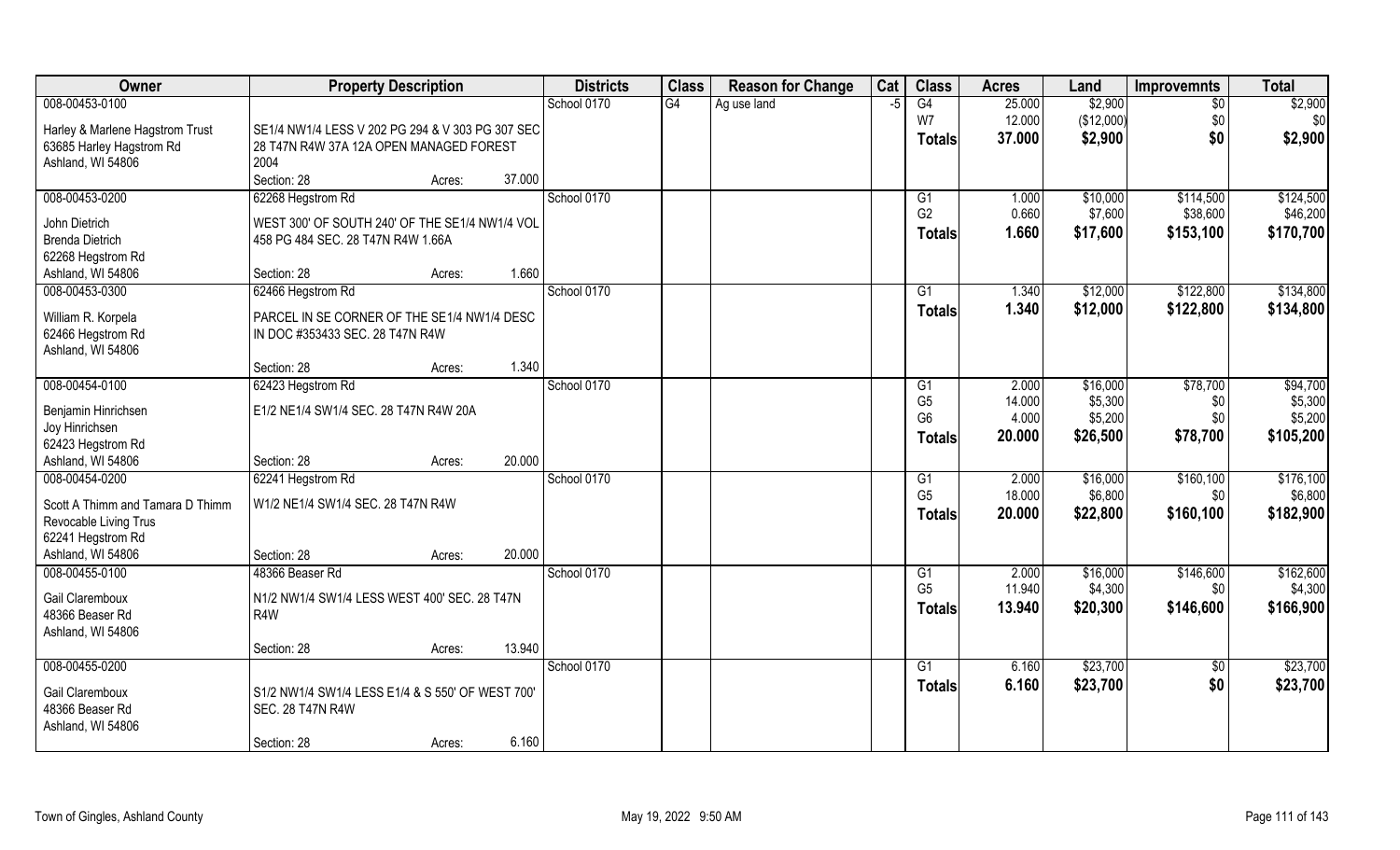| Owner                                                                                 | <b>Property Description</b>                     |        |        | <b>Districts</b> | <b>Class</b> | <b>Reason for Change</b> | Cat | <b>Class</b>    | <b>Acres</b> | Land     | <b>Improvemnts</b> | <b>Total</b> |
|---------------------------------------------------------------------------------------|-------------------------------------------------|--------|--------|------------------|--------------|--------------------------|-----|-----------------|--------------|----------|--------------------|--------------|
| 008-00455-0300                                                                        | 48340 Beaser Rd                                 |        |        | School 0170      |              |                          |     | G1              | 5.000        | \$22,000 | \$33,600           | \$55,600     |
| Gail M. Claremboux                                                                    | E1/4 S1/2 NW1/4 SW1/4 SEC. 28 T47N R4W WITH     |        |        |                  |              |                          |     | <b>Totals</b>   | 5.000        | \$22,000 | \$33,600           | \$55,600     |
| Victor J. Claremboux                                                                  | <b>EASEMENT</b>                                 |        |        |                  |              |                          |     |                 |              |          |                    |              |
| 48366 Beaser Rd                                                                       |                                                 |        |        |                  |              |                          |     |                 |              |          |                    |              |
| Ashland, WI 54806                                                                     | Section: 28                                     | Acres: | 5.000  |                  |              |                          |     |                 |              |          |                    |              |
| 008-00455-0400                                                                        | 48424 Beaser Rd                                 |        |        | School 0170      |              |                          |     | $\overline{G1}$ | 6.060        | \$22,500 | \$222,300          | \$244,800    |
| <b>Raymond Stuart</b>                                                                 | WEST 400' N1/2 NW1/4 SW1/4 VOL 533 PG 929 SEC.  |        |        |                  |              |                          |     | Totals          | 6.060        | \$22,500 | \$222,300          | \$244,800    |
| Terrie G. Stuart                                                                      | 28 T47N R4W 6.06A                               |        |        |                  |              |                          |     |                 |              |          |                    |              |
| 48424 Beaser Rd                                                                       |                                                 |        |        |                  |              |                          |     |                 |              |          |                    |              |
| Ashland, WI 54806                                                                     | Section: 28                                     | Acres: | 6.060  |                  |              |                          |     |                 |              |          |                    |              |
| 008-00455-0500                                                                        | 48316 Beaser Rd                                 |        |        | School 0170      |              |                          |     | G1              | 8.840        | \$27,800 | \$193,300          | \$221,100    |
| Robert Putnam                                                                         | SOUTH 550' OF WEST 700' OF NW1/4 SW1/4 V 464 PC |        |        |                  |              |                          |     | <b>Totals</b>   | 8.840        | \$27,800 | \$193,300          | \$221,100    |
| Judith Putnam                                                                         | 744 SEC. 28 T47N R4W 8.84A                      |        |        |                  |              |                          |     |                 |              |          |                    |              |
| 48316 Beaser Rd                                                                       |                                                 |        |        |                  |              |                          |     |                 |              |          |                    |              |
| Ashland, WI 54806                                                                     | Section: 28                                     | Acres: | 8.840  |                  |              |                          |     |                 |              |          |                    |              |
| 008-00456-0100                                                                        | 48208 Beaser Rd                                 |        |        | School 0170      |              |                          |     | G1              | 2.000        | \$16,000 | \$104,500          | \$120,500    |
| Kathleen Chase Revocable Living Trust   NORTH 442' OF SW1/4 SW1/4 VOL 517 PG 393 SEC. |                                                 |        |        |                  |              |                          |     | G <sub>6</sub>  | 11.390       | \$14,800 | \$0                | \$14,800     |
| 1000 Chapple Ave                                                                      | 28 T47N R4W 13.39A                              |        |        |                  |              |                          |     | <b>Totals</b>   | 13.390       | \$30,800 | \$104,500          | \$135,300    |
| Ashland, WI 54806                                                                     |                                                 |        |        |                  |              |                          |     |                 |              |          |                    |              |
|                                                                                       | Section: 28                                     | Acres: | 13.390 |                  |              |                          |     |                 |              |          |                    |              |
| 008-00456-0200                                                                        | Beaser Rd                                       |        |        | School 0170      |              |                          |     | $\overline{G6}$ | 8.100        | \$8,100  | $\sqrt[6]{30}$     | \$8,100      |
| Thomas M. Schwiesow                                                                   | SW1/4 SW1/4 (V753 PG 786) LESS NORTH 442' &     |        |        |                  |              |                          |     | <b>Totals</b>   | 8.100        | \$8,100  | \$0                | \$8,100      |
| 48082 Beaser Rd                                                                       | LESS THE SOUTH 585.32' SEC. 28 T47N R4W 8.10A   |        |        |                  |              |                          |     |                 |              |          |                    |              |
| Ashland, WI 54806                                                                     |                                                 |        |        |                  |              |                          |     |                 |              |          |                    |              |
|                                                                                       | Section: 28                                     | Acres: | 8.100  |                  |              |                          |     |                 |              |          |                    |              |
| 008-00456-0300                                                                        | 48082 Beaser Rd                                 |        |        | School 0170      |              |                          |     | G1              | 8.900        | \$27,900 | \$315,500          | \$343,400    |
| Thomas M. Schwiesow                                                                   | SOUTH 292.66' OF THE SW1/4 SW1/4 V 756 PG 99    |        |        |                  |              |                          |     | <b>Totals</b>   | 8.900        | \$27,900 | \$315,500          | \$343,400    |
| 48082 Beaser Rd                                                                       | SEC. 28 T47N R4W 8.90A                          |        |        |                  |              |                          |     |                 |              |          |                    |              |
| Ashland, WI 54806                                                                     |                                                 |        |        |                  |              |                          |     |                 |              |          |                    |              |
|                                                                                       | Section: 28                                     | Acres: | 8.900  |                  |              |                          |     |                 |              |          |                    |              |
| 008-00456-0400                                                                        |                                                 |        |        | School 0170      |              |                          |     | G1              | 1.000        | \$10,000 | \$42,300           | \$52,300     |
| Thomas M. Schwiesow                                                                   | NORTH 292.66' OF THE SOUTH 585.32' OF THE       |        |        |                  |              |                          |     | G <sub>6</sub>  | 7.900        | \$7,900  | \$0                | \$7,900      |
| 48082 Beaser Rd                                                                       | SW1/4 SW1/4 V 756 PG 99 SEC. 28 T47N R4W 8.90A  |        |        |                  |              |                          |     | Totals          | 8.900        | \$17,900 | \$42,300           | \$60,200     |
| Ashland, WI 54806                                                                     |                                                 |        |        |                  |              |                          |     |                 |              |          |                    |              |
|                                                                                       | Section: 28                                     | Acres: | 8.900  |                  |              |                          |     |                 |              |          |                    |              |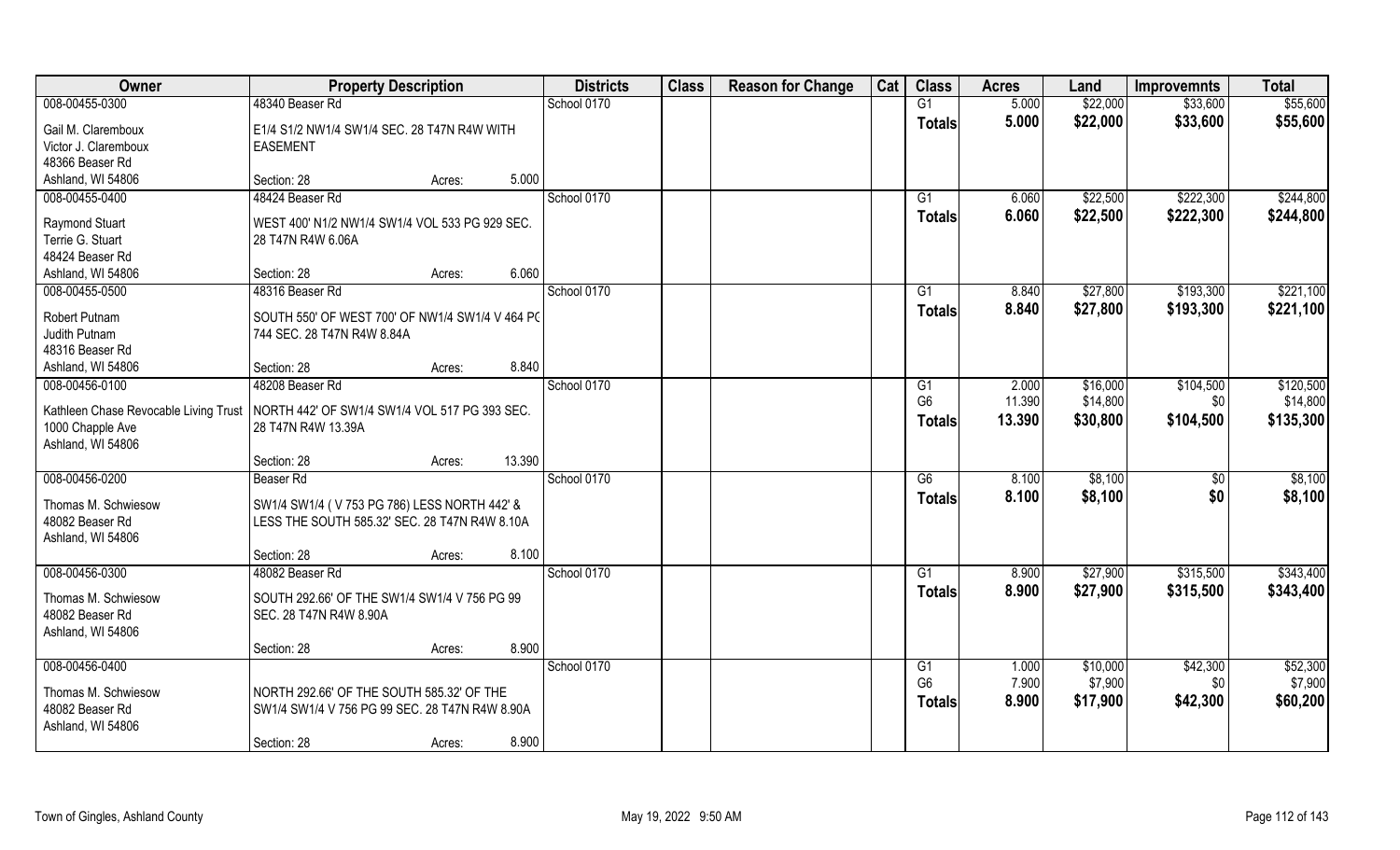| Owner                            | <b>Property Description</b>                    |        |        | <b>Districts</b> | <b>Class</b> | <b>Reason for Change</b> | Cat  | <b>Class</b>   | <b>Acres</b> | Land     | <b>Improvemnts</b> | <b>Total</b> |
|----------------------------------|------------------------------------------------|--------|--------|------------------|--------------|--------------------------|------|----------------|--------------|----------|--------------------|--------------|
| 008-00457-0100                   |                                                |        |        | School 0170      |              |                          |      | G5             | 5.000        | \$1,900  | $\sqrt{6}$         | \$1,900      |
| Benjamin Hinrichsen              | E1/2 SE1/4 SW1/4 SEC. 28 T47N R4W 20A          |        |        |                  |              |                          |      | G <sub>6</sub> | 15.000       | \$19,500 | \$0                | \$19,500     |
| Joy Hinrichsen                   |                                                |        |        |                  |              |                          |      | Totals         | 20.000       | \$21,400 | \$0                | \$21,400     |
| 62423 Hegstrom Rd                |                                                |        |        |                  |              |                          |      |                |              |          |                    |              |
| Ashland, WI 54806                | Section: 28                                    | Acres: | 20.000 |                  |              |                          |      |                |              |          |                    |              |
| 008-00457-0200                   |                                                |        |        | School 0170      |              |                          |      | G6             | 20.000       | \$26,000 | \$0                | \$26,000     |
| Scott A Thimm and Tamara D Thimm | W1/2 SE1/4 SW1/4 SEC. 28 T47N R4W              |        |        |                  |              |                          |      | Totals         | 20.000       | \$26,000 | \$0                | \$26,000     |
| Revocable Living Trus            |                                                |        |        |                  |              |                          |      |                |              |          |                    |              |
| 62241 Hegstrom Rd                |                                                |        |        |                  |              |                          |      |                |              |          |                    |              |
| Ashland, WI 54806                | Section: 28                                    | Acres: | 20.000 |                  |              |                          |      |                |              |          |                    |              |
| 008-00458-0100                   | 48292 Harju Rd                                 |        |        | School 0170      |              |                          |      | G1             | 2.000        | \$16,000 | \$114,200          | \$130,200    |
| Gerald Strebe Jr                 | NE1/4 SE1/4 LESS THE NORTH 825' WITH EASEMENT  |        |        |                  |              |                          |      | G <sub>5</sub> | 13.000       | \$5,900  | \$0                | \$5,900      |
| Elya Strebe                      | SEC. 28 T47N R4W 15A                           |        |        |                  |              |                          |      | Totals         | 15.000       | \$21,900 | \$114,200          | \$136,100    |
| 48292 Harju Rd                   |                                                |        |        |                  |              |                          |      |                |              |          |                    |              |
| Ashland, WI 54806                | Section: 28                                    | Acres: | 15.000 |                  |              |                          |      |                |              |          |                    |              |
| 008-00458-0200                   | <b>Hegstrom Rd</b>                             |        |        | School 0170      |              |                          |      | G5             | 10.000       | \$4,500  | \$0                | \$4,500      |
| Walter Stolarzyk Jr              | EAST 528' OF THE NORTH 825' OF THE NE1/4 SE1/4 |        |        |                  |              |                          |      | <b>Totals</b>  | 10.000       | \$4,500  | \$0                | \$4,500      |
| Carita Stolarzyk                 | WITH EASEMENT V 749 PG 168 SEC. 28 T47N R4W    |        |        |                  |              |                          |      |                |              |          |                    |              |
| 44 Territorial Rd                |                                                |        |        |                  |              |                          |      |                |              |          |                    |              |
| Blaine, MN 55434                 | Section: 28                                    | Acres: | 10.000 |                  |              |                          |      |                |              |          |                    |              |
| 008-00458-0300                   | 62771 Hegstrom Rd                              |        |        | School 0170      | G4           | Ag use land              | $-5$ | G1             | 2.000        | \$16,000 | \$136,600          | \$152,600    |
| <b>Brettrissa Tutor</b>          | NORTH 825' OF THE NE1/4 SE1/4 EXCEPT THE EAST  |        |        |                  |              |                          |      | G4             | 12.000       | \$1,400  | \$0                | \$1,400      |
| 62771 Hegstrom Rd                | 528' SEC. 28 T47N R4W                          |        |        |                  |              |                          |      | G <sub>5</sub> | 1.000        | \$100    | \$0\$              | \$100        |
| Ashland, WI 54806                |                                                |        |        |                  |              |                          |      | <b>Totals</b>  | 15.000       | \$17,500 | \$136,600          | \$154,100    |
|                                  | Section: 28                                    | Acres: | 15.000 |                  |              |                          |      |                |              |          |                    |              |
| 008-00459-0100                   | <b>Hegstrom Rd</b>                             |        |        | School 0170      |              |                          |      | G6             | 20.000       | \$30,000 | \$0                | \$30,000     |
| Arden R Mikich Revocable Trust   | W1/2 NW1/4 SE1/4 SEC. 28 T47N R4W              |        |        |                  |              |                          |      | <b>Totals</b>  | 20,000       | \$30,000 | \$0                | \$30,000     |
| 9890 Morgan Oaks Dr Apt 2        |                                                |        |        |                  |              |                          |      |                |              |          |                    |              |
| Minocqua, WI 54548               |                                                |        |        |                  |              |                          |      |                |              |          |                    |              |
|                                  | Section: 28                                    | Acres: | 20.000 |                  |              |                          |      |                |              |          |                    |              |
| 008-00459-0200                   | 62543 Hegstrom Rd                              |        |        | School 0170      |              |                          |      | G6             | 20.000       | \$30,000 | $\sqrt{$0}$        | \$30,000     |
| Jeffery J. Marsland              | E1/2 NW1/4 SE1/4 SEC. 28 T47N R4W              |        |        |                  |              |                          |      | <b>Totals</b>  | 20.000       | \$30,000 | \$0                | \$30,000     |
| 61157 Hegstrom Rd Unit B         |                                                |        |        |                  |              |                          |      |                |              |          |                    |              |
| Ashland, WI 54806                |                                                |        |        |                  |              |                          |      |                |              |          |                    |              |
|                                  | Section: 28                                    | Acres: | 20.000 |                  |              |                          |      |                |              |          |                    |              |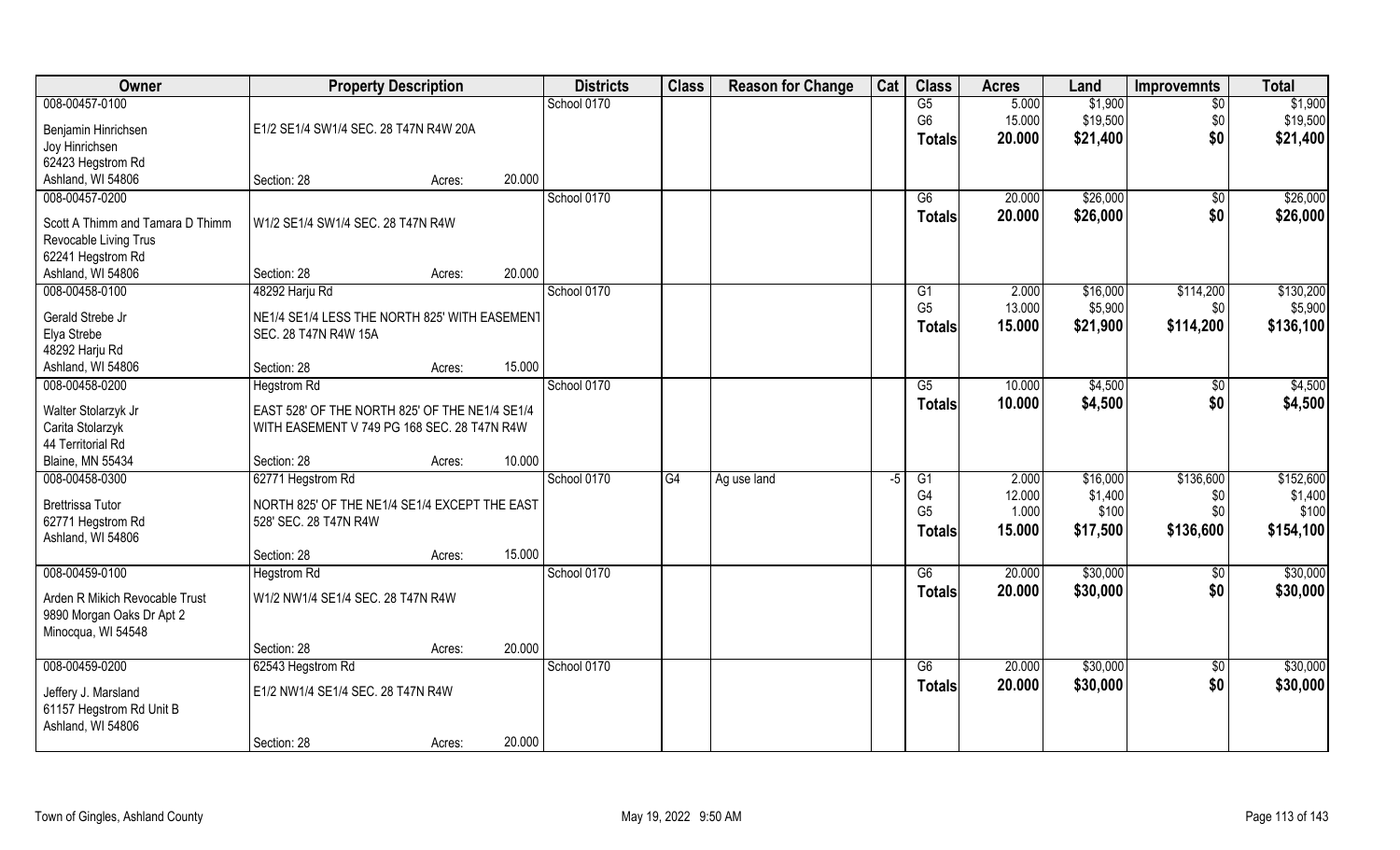| Owner                                | <b>Property Description</b>                     | <b>Districts</b> | <b>Class</b>    | <b>Reason for Change</b> | Cat  | <b>Class</b>          | <b>Acres</b>     | Land             | <b>Improvemnts</b> | <b>Total</b>     |
|--------------------------------------|-------------------------------------------------|------------------|-----------------|--------------------------|------|-----------------------|------------------|------------------|--------------------|------------------|
| 008-00460-0000                       | 48243 Harju Rd                                  | School 0170      | $\overline{G4}$ | Ag use land              | $-5$ | $\overline{G1}$       | 2.000            | \$16,000         | \$50,500           | \$66,500         |
| John Wrazidlo                        | SW1/4 SE1/4 VOL 447 PG 16 SEC. 28 T47N R4W 40A  |                  | G4              | Ag use land              | $-5$ | G <sub>4</sub>        | 38.000           | \$3,800          | \$0                | \$3,800          |
| 48243 Harju Rd                       |                                                 |                  |                 |                          |      | <b>Totals</b>         | 40.000           | \$19,800         | \$50,500           | \$70,300         |
| Ashland, WI 54806                    |                                                 |                  |                 |                          |      |                       |                  |                  |                    |                  |
|                                      | 40.000<br>Section: 28<br>Acres:                 |                  |                 |                          |      |                       |                  |                  |                    |                  |
| 008-00461-0100                       |                                                 | School 0170      | G4              | Ag use land              | $-5$ | G4                    | 39.000           | \$5,900          | \$0                | \$5,900          |
| John Wrazidlo                        | SE1/4 SE1/4 LESS EAST 2 RODS VOL 447 PG 16 SEC. |                  |                 |                          |      | <b>Totals</b>         | 39.000           | \$5,900          | \$0                | \$5,900          |
| 48243 Harju Rd                       | 28 T47N R4W 39A                                 |                  |                 |                          |      |                       |                  |                  |                    |                  |
| Ashland, WI 54806                    |                                                 |                  |                 |                          |      |                       |                  |                  |                    |                  |
|                                      | 39.000<br>Section: 28<br>Acres:                 |                  |                 |                          |      |                       |                  |                  |                    |                  |
| 008-00461-0200                       |                                                 | School 0170      |                 |                          |      | G5                    | 1.000            | \$400            | $\sqrt[6]{30}$     | \$400            |
| Walter Stolarzyk Jr                  | EAST 2 RODS OF SE1/4 SE1/4 V 677 PG 392 SEC. 28 |                  |                 |                          |      | <b>Totals</b>         | 1.000            | \$400            | \$0                | \$400            |
| Carita Stolarzyk                     | <b>T47N R4W 1A</b>                              |                  |                 |                          |      |                       |                  |                  |                    |                  |
| 44 Territorial Rd                    |                                                 |                  |                 |                          |      |                       |                  |                  |                    |                  |
| <b>Blaine, MN 55434</b>              | 1.000<br>Section: 28<br>Acres:                  |                  |                 |                          |      |                       |                  |                  |                    |                  |
| 008-00462-0100                       | 48883 Beaser Rd                                 | School 0170      |                 |                          |      | $\overline{G1}$       | 7.580            | \$25,900         | \$145,000          | \$170,900        |
| William Osredkar Jr                  | EAST 440' OF NORTH 750' OF THE NE1/4 NE1/4 SEC. |                  |                 |                          |      | <b>Totals</b>         | 7.580            | \$25,900         | \$145,000          | \$170,900        |
| Barbara Osredkar                     | 29 T47N R4W                                     |                  |                 |                          |      |                       |                  |                  |                    |                  |
| 48883 Beaser Rd                      |                                                 |                  |                 |                          |      |                       |                  |                  |                    |                  |
| Ashland, WI 54806                    | 7.580<br>Section: 29<br>Acres:                  |                  |                 |                          |      |                       |                  |                  |                    |                  |
| 008-00462-0200                       |                                                 | School 0170      | $\overline{G4}$ | Ag use land              | $-5$ | $\overline{G4}$       | 14.500           | \$1,700          | \$0                | \$1,700          |
| William Osredkar Jr                  | NE1/4 NE1/4 LESS NORTH 750' SEC. 29 T47N R4W    |                  |                 |                          |      | G <sub>5</sub><br>G5M | 0.500<br>2.270   | \$100<br>\$1,700 | \$0<br>\$0         | \$100<br>\$1,700 |
| Barbara Osredkar                     |                                                 |                  |                 |                          |      |                       | 17.270           | \$3,500          | \$0                | \$3,500          |
| 48883 Beaser Rd                      |                                                 |                  |                 |                          |      | <b>Totals</b>         |                  |                  |                    |                  |
| Ashland, WI 54806                    | 17.270<br>Section: 29<br>Acres:                 |                  |                 |                          |      |                       |                  |                  |                    |                  |
| 008-00462-0300                       | 61872 Dahlstrom Rd                              | School 0170      | G4              | Ag use land              | -5   | G1                    | 2.000            | \$13,000         | \$139,300          | \$152,300        |
| Nicholas W. Nye Sr Joint Income Only | NORTH 750' OF NE1/4 NE1/4 EXCEPT EAST 440' V    |                  |                 |                          |      | G4<br>G <sub>5</sub>  | 7.000<br>1.000   | \$800<br>\$300   | \$0<br>\$0         | \$800<br>\$300   |
| Trust                                | 722 PG 123 SEC. 29 T47N R4W 15.15A              |                  |                 |                          |      | G <sub>5</sub> M      | 5.150            | \$3,900          | \$0                | \$3,900          |
| Donna L Nye Joint Income Only Trust  |                                                 |                  |                 |                          |      | <b>Totals</b>         | 15.150           | \$18,000         | \$139,300          | \$157,300        |
| 61827 Dahlstrom Rd                   | 15.150<br>Section: 29<br>Acres:                 |                  |                 |                          |      |                       |                  |                  |                    |                  |
| Ashland, WI 54806                    |                                                 |                  |                 |                          |      |                       |                  |                  |                    |                  |
| 008-00463-0100                       |                                                 | School 0170      | G4              | Ag use land              | $-5$ | G4                    | 10.170<br>10.170 | \$400<br>\$400   | \$0<br>\$0         | \$400<br>\$400   |
| Heidi L. Berglund                    | WEST 335' OF NW1/4 NE1/4 SEC. 29 T47N R4W       |                  |                 |                          |      | <b>Totals</b>         |                  |                  |                    |                  |
| Brian M. Willoughby                  |                                                 |                  |                 |                          |      |                       |                  |                  |                    |                  |
| 61619 Dahlstrom Rd                   |                                                 |                  |                 |                          |      |                       |                  |                  |                    |                  |
| Ashland, WI 54806                    | 10.170<br>Section: 29<br>Acres:                 |                  |                 |                          |      |                       |                  |                  |                    |                  |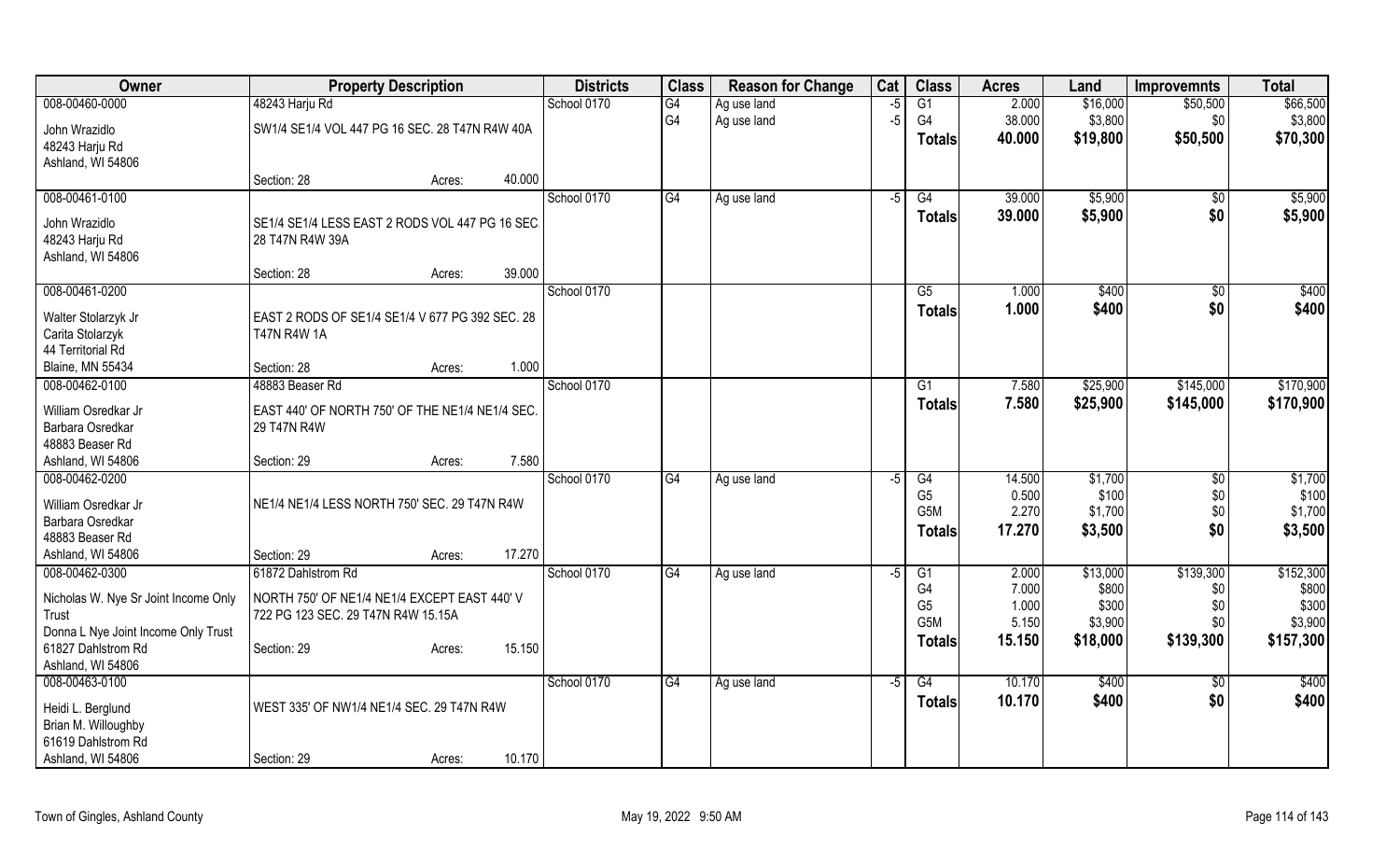| Owner                                                                          | <b>Property Description</b>                                   |        |        | <b>Districts</b> | <b>Class</b> | <b>Reason for Change</b> | Cat  | <b>Class</b>         | <b>Acres</b>    | Land                 | <b>Improvemnts</b> | <b>Total</b>          |
|--------------------------------------------------------------------------------|---------------------------------------------------------------|--------|--------|------------------|--------------|--------------------------|------|----------------------|-----------------|----------------------|--------------------|-----------------------|
| 008-00463-0200                                                                 | 61619 Dahlstrom Rd                                            |        |        | School 0170      | G4           | Ag use land              | $-5$ | $\overline{G1}$      | 2.000           | \$13,000             | \$132,100          | \$145,100             |
| Heidi L. Berglund                                                              | NW1/4 NE1/4 LESS EAST 429' & THE WEST 335' SEC.               |        |        |                  |              |                          |      | G4                   | 14.830          | \$600                | \$0                | \$600                 |
| Brian M. Willoughby                                                            | 29 T47N R4W                                                   |        |        |                  |              |                          |      | <b>Totals</b>        | 16.830          | \$13,600             | \$132,100          | \$145,700             |
| 61619 Dahlstrom Rd                                                             |                                                               |        |        |                  |              |                          |      |                      |                 |                      |                    |                       |
| Ashland, WI 54806                                                              | Section: 29                                                   | Acres: | 16.830 |                  |              |                          |      |                      |                 |                      |                    |                       |
| 008-00463-0300                                                                 |                                                               |        |        | School 0170      |              |                          |      | G6                   | 13.000          | \$13,000             | $\sqrt{$0}$        | \$13,000              |
| Nicholas W. Nye Sr Joint Income Only<br>Trust                                  | EAST 429' OF NW1/4 NE1/4 V 722 PG 123 SEC. 29<br>T47N R4W 13A |        |        |                  |              |                          |      | <b>Totals</b>        | 13.000          | \$13,000             | \$0                | \$13,000              |
| Donna L Nye Joint Income Only Trust<br>61827 Dahlstrom Rd<br>Ashland, WI 54806 | Section: 29                                                   | Acres: | 13.000 |                  |              |                          |      |                      |                 |                      |                    |                       |
| 008-00464-0100                                                                 | 61650 Hegstrom Rd                                             |        |        | School 0170      |              |                          |      | $\overline{G1}$      | 5.143           | \$22,200             | \$187,400          | \$209,600             |
| <b>Michael Dewitt</b>                                                          | PART OF THE SW1/4 NE1/4 DESC V 589 PG 112 SEC.                |        |        |                  |              |                          |      | <b>Totals</b>        | 5.143           | \$22,200             | \$187,400          | \$209,600             |
| <b>Karyl Dewitt</b>                                                            | 29 T47N R4W 5.143A                                            |        |        |                  |              |                          |      |                      |                 |                      |                    |                       |
| 61650 Hegstrom Rd                                                              |                                                               |        |        |                  |              |                          |      |                      |                 |                      |                    |                       |
| Ashland, WI 54806                                                              | Section: 29                                                   | Acres: | 5.143  |                  |              |                          |      |                      |                 |                      |                    |                       |
| 008-00464-0200                                                                 | 61588 Hegstrom Rd                                             |        |        | School 0170      |              |                          |      | G1                   | 5.133           | \$22,200             | \$148,000          | \$170,200             |
| <b>Brian Trettin</b>                                                           | PART OF THE SW1/4 NE1/4 DESC IN DOC #342279                   |        |        |                  |              |                          |      | <b>Totals</b>        | 5.133           | \$22,200             | \$148,000          | \$170,200             |
| <b>Brooke Trettin</b>                                                          | <b>SEC. 29 T47N R4W</b>                                       |        |        |                  |              |                          |      |                      |                 |                      |                    |                       |
| 61588 Hegstrom Rd                                                              |                                                               |        |        |                  |              |                          |      |                      |                 |                      |                    |                       |
| Ashland, WI 54806                                                              | Section: 29                                                   | Acres: | 5.133  |                  |              |                          |      |                      |                 |                      |                    |                       |
| 008-00464-0300                                                                 | 61544 Hegstrom Rd                                             |        |        | School 0170      |              |                          |      | G1<br>G <sub>6</sub> | 2.000<br>13.390 | \$16,000<br>\$20,100 | \$175,900<br>\$0   | \$191,900<br>\$20,100 |
| Tri-State Holdings, LLC                                                        | PART OF THE SW1/4 NE1/4 DESC IN DOC #350089                   |        |        |                  |              |                          |      | Totals               | 15.390          | \$36,100             | \$175,900          | \$212,000             |
| c/o Duff Phelps                                                                | <b>SEC. 29 T47N R4W</b>                                       |        |        |                  |              |                          |      |                      |                 |                      |                    |                       |
| PO Box 2629<br>Addison, TX 75001                                               | Section: 29                                                   |        | 15.390 |                  |              |                          |      |                      |                 |                      |                    |                       |
| 008-00464-0400                                                                 | 61732 Hegstrom Rd                                             | Acres: |        | School 0170      |              |                          |      | G1                   | 5.143           | \$22,200             | \$120,700          | \$142,900             |
|                                                                                |                                                               |        |        |                  |              |                          |      | <b>Totals</b>        | 5.143           | \$22,200             | \$120,700          | \$142,900             |
| Scott J. Harnisch                                                              | PART OF THE S1/2 NE1/4 DESC IN DOC #333109                    |        |        |                  |              |                          |      |                      |                 |                      |                    |                       |
| Laura M. Harnisch<br>61732 Hegstrom Rd                                         | <b>SEC. 29 T47N R4W</b>                                       |        |        |                  |              |                          |      |                      |                 |                      |                    |                       |
| Ashland, WI 54806                                                              | Section: 29                                                   | Acres: | 5.143  |                  |              |                          |      |                      |                 |                      |                    |                       |
| 008-00464-0500                                                                 | 61744 Hegstrom Rd                                             |        |        | School 0170      |              |                          |      | G1                   | 2.000           | \$11,100             | \$170,400          | \$181,500             |
| <b>Trent Meske</b>                                                             | PART OF THE S1/2 NE1/4 DESC V 752 PG 231 WITH                 |        |        |                  |              |                          |      | G <sub>5</sub>       | 2.000           | \$500                | \$0                | \$500                 |
| Michelle Meske                                                                 | EASEMENT SEC. 29 T47N R4W 10.28A                              |        |        |                  |              |                          |      | G <sub>6</sub>       | 6.280           | \$8,200              | \$0                | \$8,200               |
| 61744 Hegstrom Rd                                                              |                                                               |        |        |                  |              |                          |      | Totals               | 10.280          | \$19,800             | \$170,400          | \$190,200             |
| Ashland, WI 54806                                                              | Section: 29                                                   | Acres: | 10.280 |                  |              |                          |      |                      |                 |                      |                    |                       |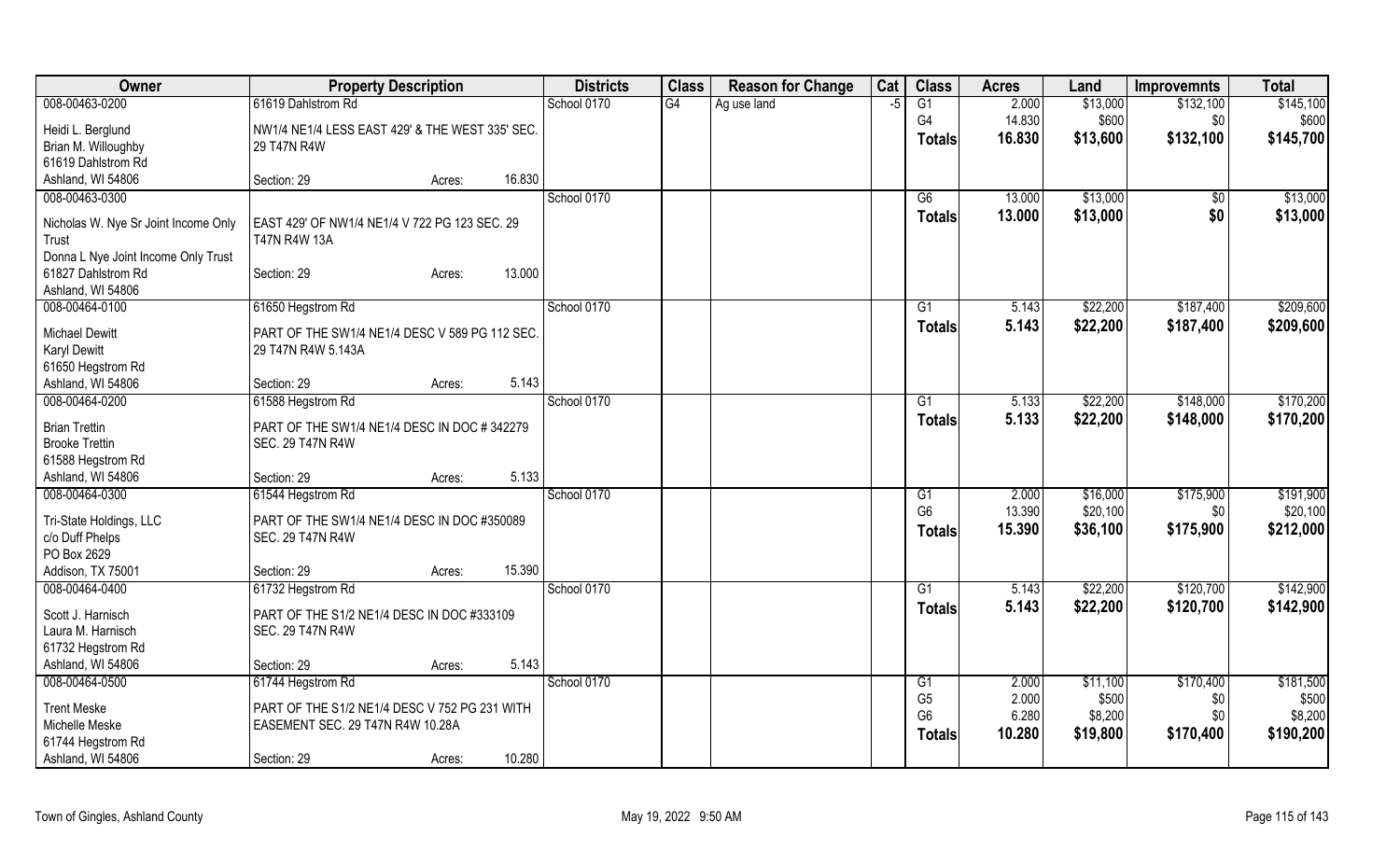| Owner                      | <b>Property Description</b>                       |        |        | <b>Districts</b> | <b>Class</b> | <b>Reason for Change</b> | Cat  | <b>Class</b>     | <b>Acres</b> | Land     | <b>Improvemnts</b> | <b>Total</b> |
|----------------------------|---------------------------------------------------|--------|--------|------------------|--------------|--------------------------|------|------------------|--------------|----------|--------------------|--------------|
| 008-00465-0200             | 48653 Beaser Rd                                   |        |        | School 0170      | G4           | Ag use land              | -5   | G1               | 2.000        | \$16,000 | \$190,900          | \$206,900    |
| Allan Johnson Jr           | E1/2 SE1/4 NE1/4 LESS WEST 100' SEC. 29 T47N R4W  |        |        |                  |              |                          |      | G4               | 12.000       | \$1,400  | \$0                | \$1,400      |
| Gale Johnson               |                                                   |        |        |                  |              |                          |      | G <sub>5</sub>   | 3.000        | \$700    | \$0                | \$700        |
| 48653 Beaser Rd            |                                                   |        |        |                  |              |                          |      | Totals           | 17.000       | \$18,100 | \$190,900          | \$209,000    |
| Ashland, WI 54806          | Section: 29                                       | Acres: | 17.000 |                  |              |                          |      |                  |              |          |                    |              |
| 008-00465-0300             | 61816 Hegstrom Rd                                 |        |        | School 0170      |              |                          |      | G1               | 2.000        | \$16,000 | \$67,000           | \$83,000     |
| Raymond Fuhrman            | PART OF THE SE1/4 NE1/4 DESC IN DOC #274309       |        |        |                  |              |                          |      | G <sub>6</sub>   | 8.330        | \$10,800 | \$0                | \$10,800     |
| N17737 Skunk Coulee Rd     | <b>SEC. 29 T47N R4W</b>                           |        |        |                  |              |                          |      | <b>Totals</b>    | 10.330       | \$26,800 | \$67,000           | \$93,800     |
| Galesville, WI 54630       |                                                   |        |        |                  |              |                          |      |                  |              |          |                    |              |
|                            | Section: 29                                       | Acres: | 10.330 |                  |              |                          |      |                  |              |          |                    |              |
| 008-00465-0400             | 61758 Hegstrom Rd                                 |        |        | School 0170      |              |                          |      | G1               | 2.000        | \$16,000 | \$142,000          | \$158,000    |
| Dennis Meske               | PART OF THE SE1/4 NE1/4 DESC V 566 PG 1 WITH      |        |        |                  |              |                          |      | G <sub>6</sub>   | 8.320        | \$10,800 | \$0                | \$10,800     |
| Devona Meske               | EASEMENT SEC. 29 T47N R4W 10.32A                  |        |        |                  |              |                          |      | <b>Totals</b>    | 10.320       | \$26,800 | \$142,000          | \$168,800    |
| 61758 Hegstrom Rd          |                                                   |        |        |                  |              |                          |      |                  |              |          |                    |              |
| Ashland, WI 54806          | Section: 29                                       | Acres: | 10.320 |                  |              |                          |      |                  |              |          |                    |              |
| 008-00466-0000             | 61327 Dahlstrom Rd                                |        |        | School 0170      | G4           | Ag use land              | -5   | G2               | 1.000        | \$5,000  | \$54,900           | \$59,900     |
| <b>William Pearce</b>      |                                                   |        |        |                  |              |                          |      | G4               | 33.250       | \$3,900  | \$0                | \$3,900      |
| Gina Pearce                | NE1/4 NW1/4 SEC. 29 T47N R4W                      |        |        |                  |              |                          |      | G <sub>5</sub>   | 1.750        | \$400    | \$0                | \$400        |
| 61327 Dahlstrom Rd         |                                                   |        |        |                  |              |                          |      | G <sub>5</sub> M | 2.000        | \$1,500  | \$0                | \$1,500      |
| Ashland, WI 54806          | Section: 29                                       | Acres: | 40.000 |                  |              |                          |      | G7               | 2.000        | \$10,000 | \$219,700          | \$229,700    |
|                            |                                                   |        |        |                  |              |                          |      | <b>Totals</b>    | 40.000       | \$20,800 | \$274,600          | \$295,400    |
| 008-00467-0100             |                                                   |        |        | School 0170      | G4           | Ag use land              | $-5$ | G4               | 34.760       | \$5,200  | $\overline{50}$    | \$5,200      |
| Shirley Anderson           | NW1/4 NW1/4 (V 188 PG 515 & V 208 PG 147 LESS V   |        |        |                  |              |                          |      | G <sub>5</sub>   | 2.500        | \$400    | \$0                | \$400        |
| Myron Anderson             | 208 PG 112 & V 428 PGS 936 & 938 SEC. 29 T47N R4V |        |        |                  |              |                          |      | G <sub>5</sub> M | 1.000        | \$800    | \$0                | \$800        |
| 48851 State Hwy 112        | 38.26A WETLAND RESERVE CONSERVATION               |        |        |                  |              |                          |      | Totals           | 38.260       | \$6,400  | \$0                | \$6,400      |
| Ashland, WI 54806          | Section: 29                                       | Acres: | 38.260 |                  |              |                          |      |                  |              |          |                    |              |
| 008-00467-0200             | 48961 State Hwy 112                               |        |        | School 0170      |              |                          |      | G <sub>1</sub>   | 0.870        | \$8,700  | \$28,500           | \$37,200     |
| <b>Bng Properties, LLC</b> | PART OF NW1/4 NW1/4 DESC IN DOC #357792 SEC.      |        |        |                  |              |                          |      | G <sub>2</sub>   | 0.870        | \$8,700  | \$42,900           | \$51,600     |
| PO Box 942                 | 29 T47N R4W                                       |        |        |                  |              |                          |      | <b>Totals</b>    | 1.740        | \$17,400 | \$71,400           | \$88,800     |
| Ashland, WI 54806          |                                                   |        |        |                  |              |                          |      |                  |              |          |                    |              |
|                            | Section: 29                                       | Acres: | 1.740  |                  |              |                          |      |                  |              |          |                    |              |
| 008-00468-0000             |                                                   |        |        | School 0170      | G4           | Ag use land              | $-5$ | G4               | 23.000       | \$2,700  | \$0                | \$2,700      |
| Charles Lavasseur          | SW1/4 NW1/4 SEC. 29 T47N R4W                      |        |        |                  |              |                          |      | G <sub>5</sub>   | 2.000        | \$100    | \$0                | \$100        |
| Gloria Lavasseur           |                                                   |        |        |                  |              |                          |      | G <sub>5</sub> M | 15.000       | \$11,300 | \$0                | \$11,300     |
| 47581 State Hwy 112        |                                                   |        |        |                  |              |                          |      | <b>Totals</b>    | 40.000       | \$14,100 | \$0                | \$14,100     |
| Ashland, WI 54806          | Section: 29                                       | Acres: | 40.000 |                  |              |                          |      |                  |              |          |                    |              |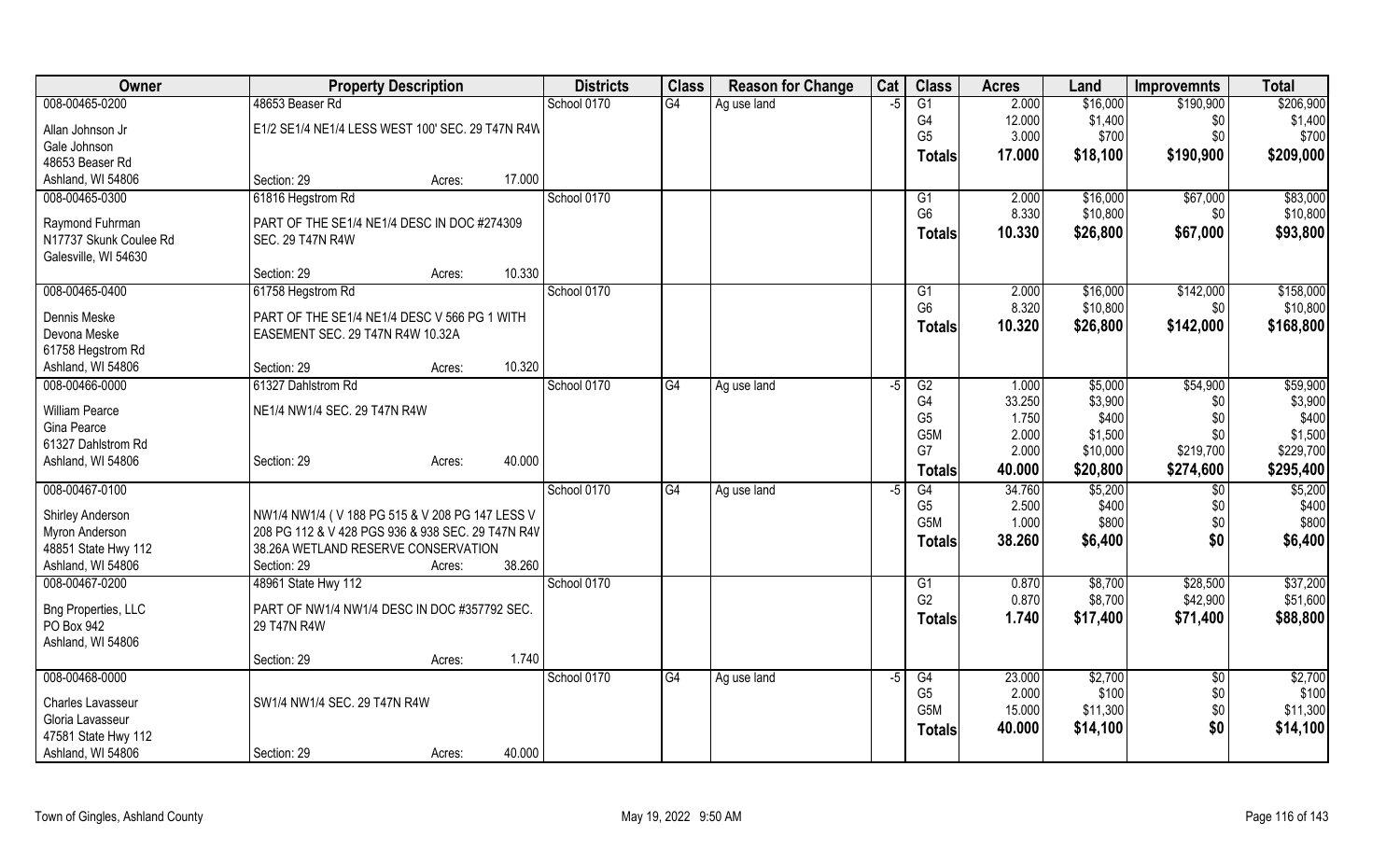| Owner                              | <b>Property Description</b>                     |        | <b>Districts</b> | <b>Class</b>    | <b>Reason for Change</b> | Cat  | <b>Class</b>   | <b>Acres</b> | Land     | Improvemnts     | <b>Total</b> |
|------------------------------------|-------------------------------------------------|--------|------------------|-----------------|--------------------------|------|----------------|--------------|----------|-----------------|--------------|
| 008-00469-0100                     | 61318 Hegstrom Rd                               |        | School 0170      |                 |                          |      | G1             | 2.000        | \$16,000 | \$166,800       | \$182,800    |
| James E. Pelto                     | SW1/4 SE1/4 NW1/4 SEC. 29 T47N R4W              |        |                  |                 |                          |      | G <sub>5</sub> | 8.000        | \$3,000  | \$0             | \$3,000      |
| Lonni R. Pelto                     |                                                 |        |                  |                 |                          |      | <b>Totals</b>  | 10.000       | \$19,000 | \$166,800       | \$185,800    |
| 61318 Hegstrom Rd                  |                                                 |        |                  |                 |                          |      |                |              |          |                 |              |
| Ashland, WI 54806                  | Section: 29<br>Acres:                           | 10.000 |                  |                 |                          |      |                |              |          |                 |              |
| 008-00469-0200                     |                                                 |        | School 0170      |                 |                          |      | G6             | 10.000       | \$13,000 | $\overline{50}$ | \$13,000     |
| Kris A. Schwiesow Revocable Living | SE1/4 SE1/4 NW1/4 SEC. 29 T47N R4W 10A V 689 PG |        |                  |                 |                          |      | Totals         | 10.000       | \$13,000 | \$0             | \$13,000     |
| Trust                              | 406                                             |        |                  |                 |                          |      |                |              |          |                 |              |
| 47914 Beaser Rd                    |                                                 |        |                  |                 |                          |      |                |              |          |                 |              |
| Ashland, WI 54806                  | Section: 29<br>Acres:                           | 10.000 |                  |                 |                          |      |                |              |          |                 |              |
| 008-00469-0300                     | 61378 Hegstrom Rd                               |        | School 0170      |                 |                          |      | G <sub>1</sub> | 2.000        | \$16,000 | \$172,800       | \$188,800    |
| Matthew W. Rooni                   | E1/2 N1/2 SE1/4 NW1/4 WITH EASEMENT V 627 PG    |        |                  |                 |                          |      | G <sub>5</sub> | 4.000        | \$1,500  | \$0             | \$1,500      |
| 61378 Hegstrom Rd                  | 149 SEC. 29 T47N R4W 10A                        |        |                  |                 |                          |      | G <sub>6</sub> | 4.000        | \$5,200  | \$0             | \$5,200      |
| Ashland, WI 54806                  |                                                 |        |                  |                 |                          |      | Totals         | 10.000       | \$22,700 | \$172,800       | \$195,500    |
|                                    | Section: 29<br>Acres:                           | 10.000 |                  |                 |                          |      |                |              |          |                 |              |
| 008-00469-0400                     | 61370 Hegstrom Rd                               |        | School 0170      |                 |                          |      | G1             | 2.000        | \$16,000 | \$130,900       | \$146,900    |
| Eugene Ronning                     | W1/2 N1/2 SE1/4 NW1/4 WITH EASEMENT V 741 PG    |        |                  |                 |                          |      | G <sub>5</sub> | 8.000        | \$1,800  | \$0             | \$1,800      |
| Jean Ronning                       | 947 SEC. 29 T47N R4W 10A                        |        |                  |                 |                          |      | <b>Totals</b>  | 10.000       | \$17,800 | \$130,900       | \$148,700    |
| 616 18th Ave E                     |                                                 |        |                  |                 |                          |      |                |              |          |                 |              |
| Ashland, WI 54806                  | Section: 29<br>Acres:                           | 10.000 |                  |                 |                          |      |                |              |          |                 |              |
| 008-00470-0100                     |                                                 |        | School 0170      | $\overline{G4}$ | Ag use land              | $-5$ | G4             | 26.700       | \$4,000  | \$0             | \$4,000      |
| Tri-State Holdings, LLC            | NE1/4 SW1/4 DESC IN DOC #349106 SEC. 29 T47N    |        |                  |                 |                          |      | <b>Totals</b>  | 26.700       | \$4,000  | \$0             | \$4,000      |
| c/o Duff Phelps                    | R4W                                             |        |                  |                 |                          |      |                |              |          |                 |              |
| PO Box 2629                        |                                                 |        |                  |                 |                          |      |                |              |          |                 |              |
| Addison, TX 75001                  | Section: 29<br>Acres:                           | 26.700 |                  |                 |                          |      |                |              |          |                 |              |
| 008-00470-0200                     | 61465 Hegstrom Rd                               |        | School 0170      | G4              | Ag use land              | -5   | G4             | 10.550       | \$1,600  | \$0             | \$1,600      |
| Joseph F. Henry IV et al           | PART OF THE NE1/4 SW1/4 & NW1/4 SE1/4 DESC IN \ |        |                  |                 |                          |      | G <sub>5</sub> | 6.370        | \$2,900  | \$0             | \$2,900      |
| c/o Joseph & Barbara Henry         | 743 PG 377 LIFE ESTATE JOSEPH F & BARBARA S     |        |                  |                 |                          |      | G7             | 2.000        | \$10,000 | \$110,700       | \$120,700    |
| 61465 Hegstrom Rd                  | HENRY SEC. 29 T47N R4W                          |        |                  |                 |                          |      | <b>Totals</b>  | 18.920       | \$14,500 | \$110,700       | \$125,200    |
| Ashland, WI 54806                  | Section: 29<br>Acres:                           | 18.920 |                  |                 |                          |      |                |              |          |                 |              |
| 008-00471-0100                     | 61157 Hegstrom Rd                               |        | School 0170      |                 |                          |      | G1             | 2.000        | \$16,000 | \$139,000       | \$155,000    |
| Jeff Marsland                      | NW1/4 SW1/4 LESS WEST 548' OF THE NORTH 800' 8  |        |                  |                 |                          |      | G <sub>5</sub> | 3.280        | \$1,700  | \$0             | \$1,700      |
| Tammie Jonas-Marsland              | LESS CERTIFIED SURVEY 552 & LESS V 670 PG 640   |        |                  |                 |                          |      | <b>Totals</b>  | 5.280        | \$17,700 | \$139,000       | \$156,700    |
| 61157 Hegstrom Rd                  | DOC #342886) SEC. 29 T47N R4W 5.28AS            |        |                  |                 |                          |      |                |              |          |                 |              |
| Ashland, WI 54806                  | Section: 29<br>Acres:                           | 5.280  |                  |                 |                          |      |                |              |          |                 |              |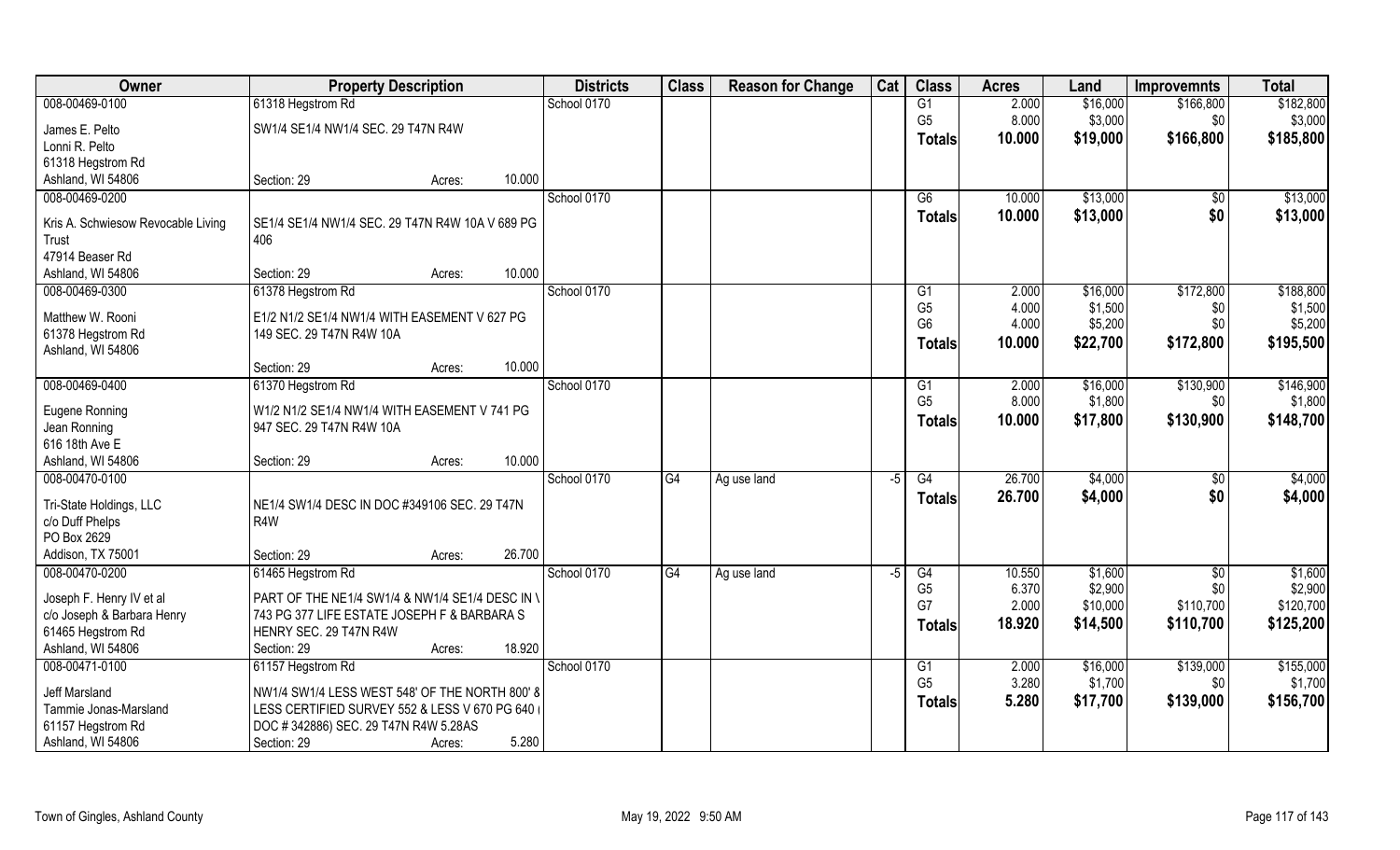| Owner                                     | <b>Property Description</b>                                     | <b>Districts</b> | <b>Class</b> | <b>Reason for Change</b> | Cat | <b>Class</b>    | <b>Acres</b> | Land     | <b>Improvemnts</b> | <b>Total</b> |
|-------------------------------------------|-----------------------------------------------------------------|------------------|--------------|--------------------------|-----|-----------------|--------------|----------|--------------------|--------------|
| 008-00471-0200                            | 48374 State Hwy 112                                             | School 0170      | G4           | Ag use land              | -5  | $\overline{G1}$ | 2.000        | \$16,000 | \$121,100          | \$137,100    |
| William Root                              | NORTH 800' OF THE WEST 548' OF NW1/4 SW1/4 V                    |                  |              |                          |     | G4              | 7.560        | \$900    | \$0                | \$900        |
| 48374 State Hwy 112                       | 412 PG 871 & V 441 PG 403 SEC. 29 T47N R4W 10.06/               |                  |              |                          |     | G <sub>5</sub>  | 0.500        | \$100    | \$0                | \$100        |
| Ashland, WI 54806                         |                                                                 |                  |              |                          |     | <b>Totals</b>   | 10.060       | \$17,000 | \$121,100          | \$138,100    |
|                                           | 10.060<br>Section: 29<br>Acres:                                 |                  |              |                          |     |                 |              |          |                    |              |
| 008-00471-0300                            | <b>Hegstrom Rd</b>                                              | School 0170      |              |                          |     | $\overline{G5}$ | 5.130        | \$2,600  | \$0                | \$2,600      |
| Warren Raisanen                           | LOT 1 CERTIFIED SURVEY 552 PT NW SW SEC 29                      |                  |              |                          |     | Totals          | 5.130        | \$2,600  | \$0                | \$2,600      |
| <b>Brita Raisanen</b>                     | <b>T47N R4W</b>                                                 |                  |              |                          |     |                 |              |          |                    |              |
| 18410 N 25th St                           |                                                                 |                  |              |                          |     |                 |              |          |                    |              |
| Phoenix, AZ 85032                         | 5.130<br>Section: 29<br>Acres:                                  |                  |              |                          |     |                 |              |          |                    |              |
| 008-00471-0400                            | <b>Hegstrom Rd</b>                                              | School 0170      |              |                          |     | $\overline{G5}$ | 6.000        | \$3,000  | \$0                | \$3,000      |
| Warren Raisanen                           | LOT 2 CERTIFIED SURVEY 552 PT NW SW SEC 29                      |                  |              |                          |     | <b>Totals</b>   | 6.000        | \$3,000  | \$0                | \$3,000      |
| Brita Raisanen                            | <b>T47N R4W</b>                                                 |                  |              |                          |     |                 |              |          |                    |              |
| 18410 N 25th St                           |                                                                 |                  |              |                          |     |                 |              |          |                    |              |
| Phoenix, AZ 85032                         | 6.000<br>Section: 29<br>Acres:                                  |                  |              |                          |     |                 |              |          |                    |              |
| 008-00471-0500                            | 48324 State Hwy 112                                             | School 0170      |              |                          |     | G1              | 6.630        | \$24,400 | \$228,900          | \$253,300    |
| Warren Raisanen                           | LOT 3 CERTIFIED SURVEY 552 PT NW SW SEC 29                      |                  |              |                          |     | <b>Totals</b>   | 6.630        | \$24,400 | \$228,900          | \$253,300    |
| <b>Brita Raisanen</b>                     | <b>T47N R4W</b>                                                 |                  |              |                          |     |                 |              |          |                    |              |
| 18410 N 25th St                           |                                                                 |                  |              |                          |     |                 |              |          |                    |              |
| Phoenix, AZ 85032                         | 6.630<br>Section: 29<br>Acres:                                  |                  |              |                          |     |                 |              |          |                    |              |
| 008-00471-0600                            | 61213 Hegstrom Rd                                               | School 0170      |              |                          |     | $\overline{G1}$ | 2.000        | \$16,000 | \$158,900          | \$174,900    |
| Jeffrey J. Wiberg                         | PART OF THE NW1/4 SW1/4 DESC V 749 PG 759 SEC                   |                  |              |                          |     | G <sub>5</sub>  | 3.490        | \$2,200  | \$0                | \$2,200      |
| 61213 Hegstrom Rd                         | 29 T47N R4W 5.49AS                                              |                  |              |                          |     | Totals          | 5.490        | \$18,200 | \$158,900          | \$177,100    |
| Ashland, WI 54806                         |                                                                 |                  |              |                          |     |                 |              |          |                    |              |
|                                           | 5.490<br>Section: 29<br>Acres:                                  |                  |              |                          |     |                 |              |          |                    |              |
| 008-00472-0100                            | 48200 State Hwy 112                                             | School 0170      |              |                          |     | G2              | 2.000        | \$16,000 | \$439,400          | \$455,400    |
| William Leakey Jr                         | SW1/4 SW1/4 LESS VOL 208 PG 505 SEC. 29 T47N                    |                  |              |                          |     | G <sub>5</sub>  | 37.000       | \$16,700 | \$0                | \$16,700     |
| <b>Bonnie Leakey</b>                      | R4W                                                             |                  |              |                          |     | <b>Totals</b>   | 39.000       | \$32,700 | \$439,400          | \$472,100    |
| PO Box 105                                |                                                                 |                  |              |                          |     |                 |              |          |                    |              |
| Ashland, WI 54806                         | 39.000<br>Section: 29<br>Acres:                                 |                  |              |                          |     |                 |              |          |                    |              |
| 008-00472-0200                            | 48054 State Hwy 112                                             | School 0170      |              |                          |     | G1              | 1.000        | \$9,000  | \$48,600           | \$57,600     |
|                                           |                                                                 |                  |              |                          |     | Totals          | 1.000        | \$9,000  | \$48,600           | \$57,600     |
| John W. Kreitzmann<br>48054 State Hwy 112 | PART OF SW1/4 SW1/4 DESC IN V 549 PG 436 SEC.<br>29 T47N R4W 1A |                  |              |                          |     |                 |              |          |                    |              |
| Ashland, WI 54806                         |                                                                 |                  |              |                          |     |                 |              |          |                    |              |
|                                           | 1.000<br>Section: 29<br>Acres:                                  |                  |              |                          |     |                 |              |          |                    |              |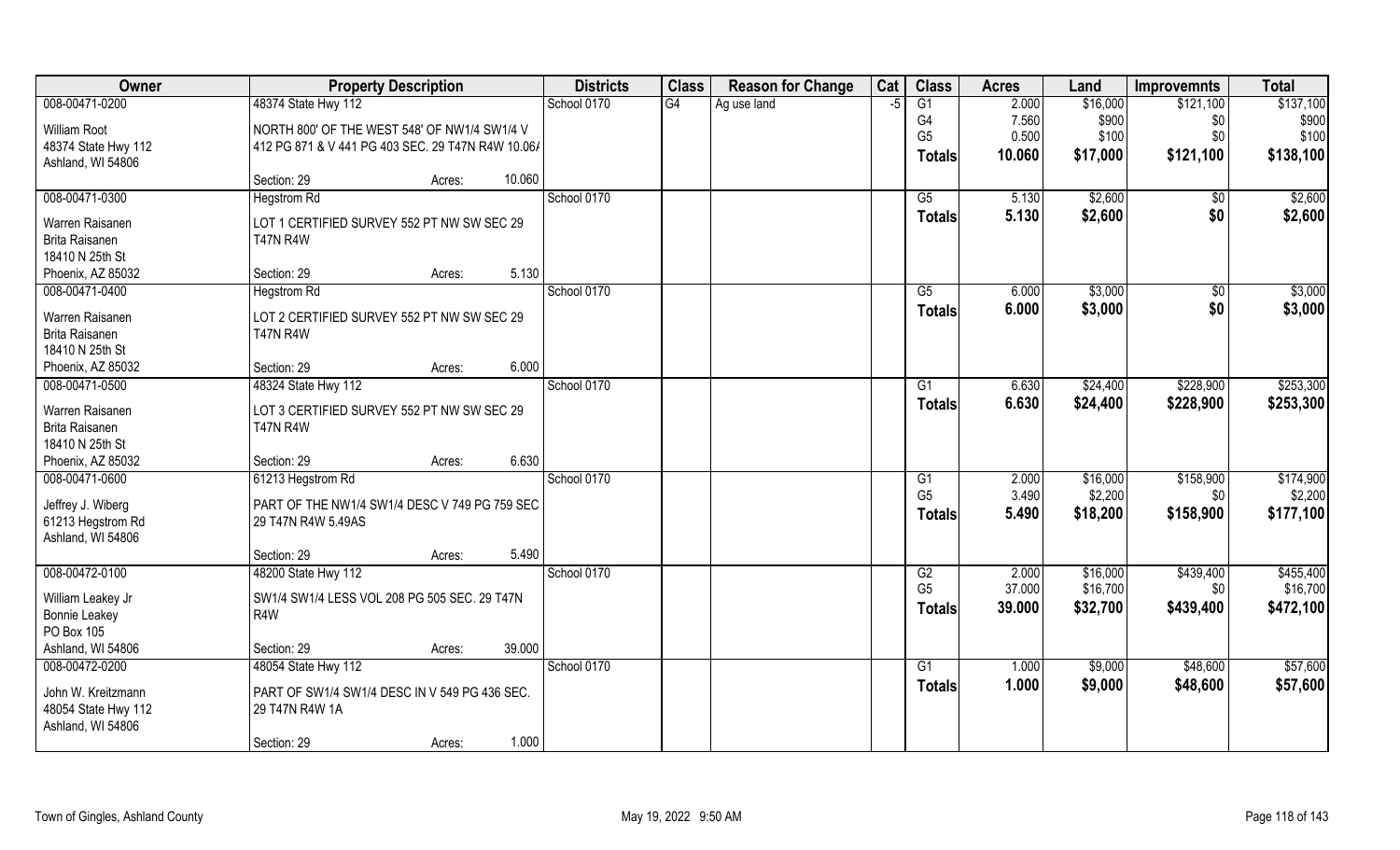| Owner                                  | <b>Property Description</b>                      |        |        | <b>Districts</b> | <b>Class</b>    | <b>Reason for Change</b> | Cat  | <b>Class</b>   | <b>Acres</b> | Land     | <b>Improvemnts</b> | <b>Total</b> |
|----------------------------------------|--------------------------------------------------|--------|--------|------------------|-----------------|--------------------------|------|----------------|--------------|----------|--------------------|--------------|
| 008-00473-0000                         |                                                  |        |        | School 0170      | $\overline{G4}$ | Ag use land              | $-5$ | G4             | 20.000       | \$3,000  | $\overline{30}$    | \$3,000      |
| Tri-State Holdings, LLC                | SE1/4 SW1/4 SEC. 29 T47N R4W                     |        |        |                  |                 |                          |      | G <sub>5</sub> | 19.300       | \$7,300  | \$0                | \$7,300      |
| c/o Duff Phelps                        |                                                  |        |        |                  |                 |                          |      | <b>Totals</b>  | 39.300       | \$10,300 | \$0                | \$10,300     |
| PO Box 2629                            |                                                  |        |        |                  |                 |                          |      |                |              |          |                    |              |
| Addison, TX 75001                      | Section: 29                                      | Acres: | 39.300 |                  |                 |                          |      |                |              |          |                    |              |
| 008-00474-0100                         | 61945 Hegstrom Rd                                |        |        | School 0170      |                 |                          |      | G1             | 2.000        | \$16,000 | \$130,500          | \$146,500    |
| <b>Kristin Nevala</b>                  | NE1/4 SE1/4 LESS THAT WEST OF CREEK & SOUTH      |        |        |                  |                 |                          |      | G <sub>5</sub> | 6.000        | \$2,100  | \$0                | \$2,100      |
| 61945 Hegstrom Rd                      | OF TN RD & LESS SOUTH 330' & LESS V 696 PG 755   |        |        |                  |                 |                          |      | <b>Totals</b>  | 8.000        | \$18,100 | \$130,500          | \$148,600    |
| Ashland, WI 54806                      | SEC. 29 T47N R4W 8A M/L V 501 PG 163 & V 631 PG  |        |        |                  |                 |                          |      |                |              |          |                    |              |
|                                        | Section: 29                                      | Acres: | 8.000  |                  |                 |                          |      |                |              |          |                    |              |
| 008-00474-0200                         | 61863 Hegstrom Rd                                |        |        | School 0170      |                 |                          |      | G1             | 2.000        | \$16,000 | \$102,300          | \$118,300    |
| Lori A. Lundquist                      | NE1/4 SE1/4 WEST OF BEAR TRAP CREEK & SOUTH      |        |        |                  |                 |                          |      | G <sub>5</sub> | 3.000        | \$1,100  | \$0                | \$1,100      |
| Ronald G. Lundquist                    | OF TN RD SEC. 29 T47N R4W                        |        |        |                  |                 |                          |      | G <sub>6</sub> | 5.500        | \$8,300  | \$0                | \$8,300      |
| 61863 Hegstrom Rd                      |                                                  |        |        |                  |                 |                          |      | Totals         | 10.500       | \$25,400 | \$102,300          | \$127,700    |
| Ashland, WI 54806                      | Section: 29                                      | Acres: | 10.500 |                  |                 |                          |      |                |              |          |                    |              |
| 008-00474-0300                         | 48281 Beaser Rd                                  |        |        | School 0170      |                 |                          |      | G <sub>1</sub> | 2.000        | \$16,000 | \$131,400          | \$147,400    |
| Scott Malach                           | SOUTH 330' OF NE1/4 SE1/4 VOL 469 PG 142 SEC. 29 |        |        |                  |                 |                          |      | G <sub>6</sub> | 8.000        | \$10,400 | \$0                | \$10,400     |
| Arlene Malach                          | <b>T47N R4W 10A</b>                              |        |        |                  |                 |                          |      | <b>Totals</b>  | 10.000       | \$26,400 | \$131,400          | \$157,800    |
| 48281 Beaser Rd                        |                                                  |        |        |                  |                 |                          |      |                |              |          |                    |              |
| Ashland, WI 54806                      | Section: 29                                      | Acres: | 10.000 |                  |                 |                          |      |                |              |          |                    |              |
| 008-00474-0400                         | 48393 Beaser Rd                                  |        |        | School 0170      |                 |                          |      | G1             | 1.000        | \$10,000 | \$55,900           | \$65,900     |
| Heinz Porysiak                         | PART OF THE NE1/4 SE1/4 DESC IN V 696 PG 755     |        |        |                  |                 |                          |      | G <sub>5</sub> | 10.500       | \$3,700  | \$0                | \$3,700      |
| Mary Porysiak                          | SEC. 29 T47N R4W 11.5A M/L                       |        |        |                  |                 |                          |      | <b>Totals</b>  | 11.500       | \$13,700 | \$55,900           | \$69,600     |
| 48393 Beaser Rd                        |                                                  |        |        |                  |                 |                          |      |                |              |          |                    |              |
| Ashland, WI 54806                      | Section: 29                                      | Acres: | 11.500 |                  |                 |                          |      |                |              |          |                    |              |
| 008-00475-0100                         |                                                  |        |        | School 0170      |                 |                          |      |                |              |          |                    |              |
|                                        |                                                  |        |        |                  |                 |                          |      | <b>Totals</b>  |              |          |                    |              |
| Reference<br>c/o Reference Parcel Only | PART OF THE NW1/4 SE1/4 IS ASSESSED WITH THE     |        |        |                  |                 |                          |      |                |              |          |                    |              |
| 201 Main St W                          | NE1/4 SW1/4 ALL IN SEC. 29 T47N R4W              |        |        |                  |                 |                          |      |                |              |          |                    |              |
| Ashland, WI 54806                      | Section: 29                                      | Acres: | 0.000  |                  |                 |                          |      |                |              |          |                    |              |
| 008-00475-0200                         | 61679 Hegstrom Rd                                |        |        | School 0170      | $\overline{G4}$ | Ag use land              | $-5$ | G1             | 5.500        | \$22,800 | \$154,800          | \$177,600    |
|                                        |                                                  |        |        |                  |                 |                          |      | G4             | 6.380        | \$1,000  | \$0                | \$1,000      |
| Garold B & Dina R Bolka Joint Income   | PART OF THE NW1/4 SE1/4 DESC IN V 728 PG 626     |        |        |                  |                 |                          |      | G <sub>5</sub> | 21.100       | \$7,400  | \$0                | \$7,400      |
| Only Trust                             | SEC. 29 T47N R4W 32.98AS                         |        |        |                  |                 |                          |      | <b>Totals</b>  | 32.980       | \$31,200 | \$154,800          | \$186,000    |
| 61679 Hegstrom Rd                      |                                                  |        | 32.980 |                  |                 |                          |      |                |              |          |                    |              |
| Ashland, WI 54806                      | Section: 29                                      | Acres: |        |                  |                 |                          |      |                |              |          |                    |              |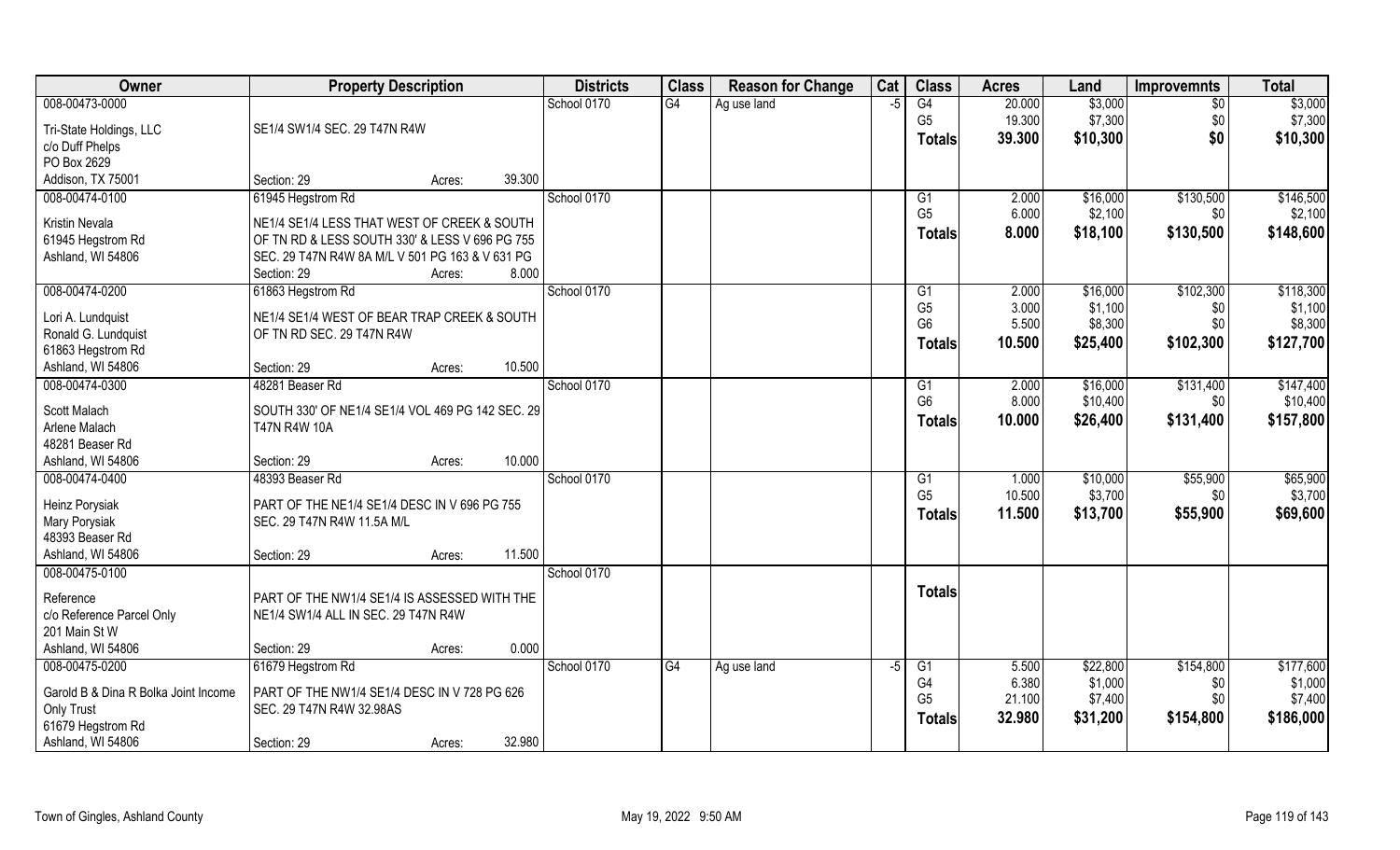| <b>Owner</b>                             | <b>Property Description</b>                                                                 |        | <b>Districts</b> | <b>Class</b> | <b>Reason for Change</b> | Cat  | <b>Class</b>    | <b>Acres</b> | Land     | <b>Improvemnts</b> | <b>Total</b> |
|------------------------------------------|---------------------------------------------------------------------------------------------|--------|------------------|--------------|--------------------------|------|-----------------|--------------|----------|--------------------|--------------|
| 008-00476-0000                           |                                                                                             |        | School 0170      |              |                          |      | G5              | 29.410       | \$10,300 | $\overline{50}$    | \$10,300     |
| Garold B & Dina R Bolka Joint Income     | SW1/4 SE1/4 SEC. 29 T47N R4W 39.41AS                                                        |        |                  |              |                          |      | G <sub>6</sub>  | 10.000       | \$10,000 | \$0                | \$10,000     |
| Only Trust                               |                                                                                             |        |                  |              |                          |      | <b>Totals</b>   | 39.410       | \$20,300 | \$0                | \$20,300     |
| 61679 Hegstrom Rd                        |                                                                                             |        |                  |              |                          |      |                 |              |          |                    |              |
| Ashland, WI 54806                        | Section: 29<br>Acres:                                                                       | 39.410 |                  |              |                          |      |                 |              |          |                    |              |
| 008-00477-0100                           | 48071 Beaser Rd                                                                             |        | School 0170      |              |                          |      | G <sub>1</sub>  | 2.000        | \$16,000 | \$201,400          | \$217,400    |
| Thomas J Letko & Ann M Letko Joint       | SE1/4 SE1/4 LESS N1/2 N1/2 SEC. 29 T47N R4W                                                 |        |                  |              |                          |      | G <sub>5</sub>  | 24.500       | \$8,600  | \$0                | \$8,600      |
| Income Only Trust                        |                                                                                             |        |                  |              |                          |      | G <sub>6</sub>  | 3.500        | \$5,300  | \$0                | \$5,300      |
| 48071 Beaser Rd                          |                                                                                             |        |                  |              |                          |      | <b>Totals</b>   | 30.000       | \$29,900 | \$201,400          | \$231,300    |
| Ashland, WI 54806                        | Section: 29<br>Acres:                                                                       | 30.000 |                  |              |                          |      |                 |              |          |                    |              |
| 008-00477-0200                           | 48211 Beaser Rd                                                                             |        | School 0170      |              |                          |      | G1              | 2.000        | \$16,000 | \$149,200          | \$165,200    |
| Kamsinah Riddle                          | N1/2 N1/2 SE1/4 SE1/4 SEC. 29 T47N R4W 10A V 607                                            |        |                  |              |                          |      | G <sub>5</sub>  | 2.000        | \$700    | \$0                | \$700        |
| Allen Riddle                             | PG 657                                                                                      |        |                  |              |                          |      | G <sub>6</sub>  | 6.000        | \$7,800  | \$0                | \$7,800      |
| 48211 Beaser Rd                          |                                                                                             |        |                  |              |                          |      | <b>Totals</b>   | 10.000       | \$24,500 | \$149,200          | \$173,700    |
| Ashland, WI 54806                        | Section: 29<br>Acres:                                                                       | 10.000 |                  |              |                          |      |                 |              |          |                    |              |
| 008-00478-0100                           | 48851 State Hwy 112                                                                         |        | School 0170      | G4           | Ag use land              | $-5$ | G1              | 2.000        | \$10,000 | \$106,000          | \$116,000    |
|                                          |                                                                                             |        |                  |              |                          |      | G <sub>4</sub>  | 20.000       | \$3,000  | \$0                | \$3,000      |
| Myron R. Anderson                        | NE1/4 NE1/4 (V 188 PG 515) LESS V 208 PG 142 & V<br>577 PG 127 SEC. 30 T47N R4W 34A WETLAND |        |                  |              |                          |      | G <sub>5</sub>  | 6.000        | \$2,000  | \$0                | \$2,000      |
| 48851 State Hwy 112<br>Ashland, WI 54806 | RESERVE CONSERVATION EASEMENT OVER PART                                                     |        |                  |              |                          |      | G <sub>6</sub>  | 6.000        | \$9,000  | \$0                | \$9,000      |
|                                          | Section: 30<br>Acres:                                                                       | 34.000 |                  |              |                          |      | <b>Totals</b>   | 34.000       | \$24,000 | \$106,000          | \$130,000    |
| 008-00478-0200                           | 48961 State Hwy 112                                                                         |        | School 0170      |              |                          |      | $\overline{G2}$ | 1.000        | \$10,000 | \$156,600          | \$166,600    |
|                                          |                                                                                             |        |                  |              |                          |      | <b>Totals</b>   | 1.000        | \$10,000 | \$156,600          | \$166,600    |
| David J. Derusha                         | PARCEL IN NE1/4 NE1/4 DESC IN DOC #355647 SEC.                                              |        |                  |              |                          |      |                 |              |          |                    |              |
| 48961 Hwy 112                            | 30 T47N R4W                                                                                 |        |                  |              |                          |      |                 |              |          |                    |              |
| Ashland, WI 54806                        | Section: 30<br>Acres:                                                                       | 1.000  |                  |              |                          |      |                 |              |          |                    |              |
| 008-00478-0300                           | 60787 Klaus Rd                                                                              |        | School 0170      |              |                          |      | G1              | 5.000        | \$22,000 | \$36,800           | \$58,800     |
|                                          |                                                                                             |        |                  |              |                          |      | <b>Totals</b>   | 5.000        | \$22,000 | \$36,800           | \$58,800     |
| Harry L. Thewis                          | W1/2 NW1/4 NE1/4 NE1/4 SEC. 30 T47N R4W                                                     |        |                  |              |                          |      |                 |              |          |                    |              |
| 28315 Us Hwy 2                           |                                                                                             |        |                  |              |                          |      |                 |              |          |                    |              |
| Ashland, WI 54806                        |                                                                                             |        |                  |              |                          |      |                 |              |          |                    |              |
|                                          | Section: 30<br>Acres:                                                                       | 5.000  |                  |              |                          |      |                 |              |          |                    |              |
| 008-00479-0000                           |                                                                                             |        | School 0170      | G4           | Ag use land              | -5   | G4              | 39.000       | \$5,900  | $\sqrt[6]{}$       | \$5,900      |
| Myron R. Anderson                        | NW1/4 NE1/4 VOL 188 PG 515 SEC. 30 T47N R4W 40A                                             |        |                  |              |                          |      | G <sub>5</sub>  | 1.000        | \$100    | \$0                | \$100        |
| 48851 State Hwy 112                      | WETLAND RESERVE CONSERVATION EASEMENT                                                       |        |                  |              |                          |      | <b>Totals</b>   | 40.000       | \$6,000  | \$0                | \$6,000      |
| Ashland, WI 54806                        | OVER PART V 604 PG 520                                                                      |        |                  |              |                          |      |                 |              |          |                    |              |
|                                          | Section: 30<br>Acres:                                                                       | 40.000 |                  |              |                          |      |                 |              |          |                    |              |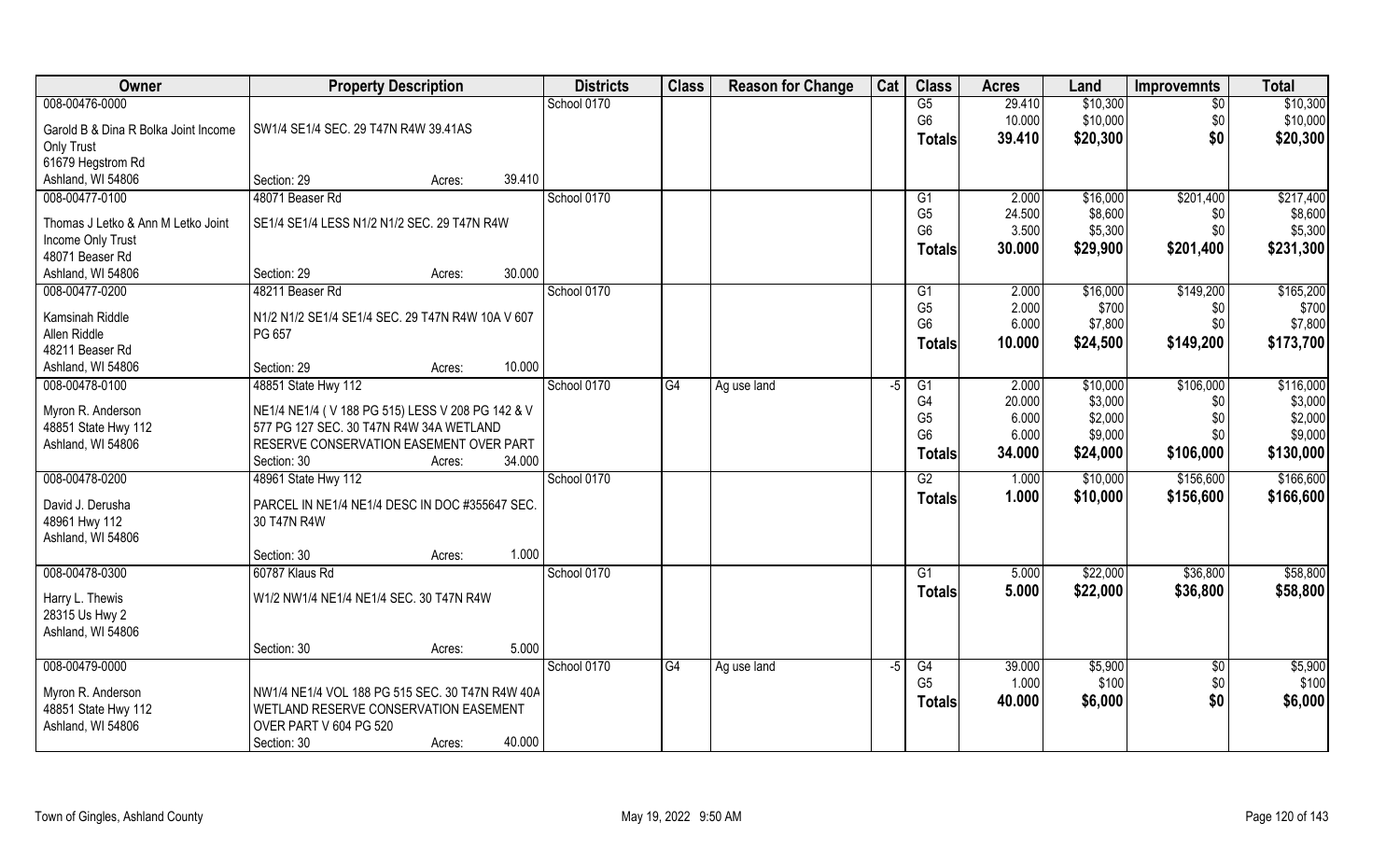| Owner                                 | <b>Property Description</b>                                                        | <b>Districts</b> | <b>Class</b>    | <b>Reason for Change</b> | Cat  | <b>Class</b>   | <b>Acres</b> | Land     | <b>Improvemnts</b> | <b>Total</b> |
|---------------------------------------|------------------------------------------------------------------------------------|------------------|-----------------|--------------------------|------|----------------|--------------|----------|--------------------|--------------|
| 008-00480-0100                        |                                                                                    | School 0170      | $\overline{G4}$ | Ag use land              | $-5$ | G4             | 18.000       | \$2,100  | $\overline{50}$    | \$2,100      |
| Myron R. Anderson                     | N1/2 SW1/4 NE1/4 VOL 188 PG 515 SEC. 30 T47N R4W                                   |                  |                 |                          |      | G <sub>5</sub> | 2.000        | \$500    | \$0                | \$500        |
| 48851 State Hwy 112                   | 20A WETLAND RESERVE CONSERVATION                                                   |                  |                 |                          |      | <b>Totals</b>  | 20.000       | \$2,600  | \$0                | \$2,600      |
| Ashland, WI 54806                     | EASEMENT OVER PART V 604 PG 520                                                    |                  |                 |                          |      |                |              |          |                    |              |
|                                       | 20.000<br>Section: 30<br>Acres:                                                    |                  |                 |                          |      |                |              |          |                    |              |
| 008-00480-0200                        |                                                                                    | School 0170      | G4              | Ag use land              | $-5$ | G4             | 20.000       | \$3,000  | \$0                | \$3,000      |
| Wayne Wallace                         | S1/2 SW1/4 NE1/4 V 470 PG 214 & V 512 PG 391 SEC.                                  |                  |                 |                          |      | Totals         | 20.000       | \$3,000  | \$0                | \$3,000      |
| Donna Wallace                         | 30 T47N R4W 20A                                                                    |                  |                 |                          |      |                |              |          |                    |              |
| 48583 State Hwy 112                   |                                                                                    |                  |                 |                          |      |                |              |          |                    |              |
| Ashland, WI 54806                     | 20.000<br>Section: 30<br>Acres:                                                    |                  |                 |                          |      |                |              |          |                    |              |
| 008-00481-0100                        |                                                                                    | School 0170      | G4              | Ag use land              | $-5$ | G4             | 19.500       | \$2,900  | $\sqrt[6]{30}$     | \$2,900      |
| Myron R. Anderson                     | N1/2 SE1/4 NE1/4 VOL 188 PG 515 SEC. 30 T47N R4W                                   |                  |                 |                          |      | G <sub>5</sub> | 0.500        | \$100    | \$0                | \$100        |
| 48851 State Hwy 112                   | 20A WETLAND RESERVE CONSERVATION                                                   |                  |                 |                          |      | <b>Totals</b>  | 20.000       | \$3,000  | \$0                | \$3,000      |
| Ashland, WI 54806                     | EASEMENT OVER PART V 604 PG 520                                                    |                  |                 |                          |      |                |              |          |                    |              |
|                                       | 20.000<br>Section: 30<br>Acres:                                                    |                  |                 |                          |      |                |              |          |                    |              |
| 008-00481-0200                        |                                                                                    | School 0170      | G4              | Ag use land              | -5   | G4             | 11.060       | \$1,700  | $\sqrt[6]{3}$      | \$1,700      |
| Wayne Wallace                         | S1/2 SE1/4 NE1/4 LESS VOL 416 PG 353 V 470 PG 214                                  |                  |                 |                          |      | <b>Totals</b>  | 11.060       | \$1,700  | \$0                | \$1,700      |
| Donna Wallace                         | & V 512 PG 391 SEC. 30 T47N R4W 11.06A                                             |                  |                 |                          |      |                |              |          |                    |              |
| 48583 State Hwy 112                   |                                                                                    |                  |                 |                          |      |                |              |          |                    |              |
| Ashland, WI 54806                     | 11.060<br>Section: 30<br>Acres:                                                    |                  |                 |                          |      |                |              |          |                    |              |
| 008-00481-0300                        | 48583 State Hwy 112                                                                | School 0170      | G4              | Ag use land              | $-5$ | G1             | 2.000        | \$16,000 | \$181,000          | \$197,000    |
|                                       |                                                                                    |                  |                 |                          |      | G <sub>4</sub> | 6.940        | \$1,000  | \$0                | \$1,000      |
| Wayne Wallace<br>Donna Wallace        | PART OF S1/2 SE1/4 NE1/4 DES V 416 PG 353 & V 512<br>PG 391 SEC. 30 T47N R4W 8.94A |                  |                 |                          |      | <b>Totals</b>  | 8.940        | \$17,000 | \$181,000          | \$198,000    |
| 48583 State Hwy 112                   |                                                                                    |                  |                 |                          |      |                |              |          |                    |              |
| Ashland, WI 54806                     | 8.940<br>Section: 30<br>Acres:                                                     |                  |                 |                          |      |                |              |          |                    |              |
| 008-00482-0100                        | 60283 Klaus Rd                                                                     | School 0170      |                 |                          |      | G1             | 2.000        | \$16,000 | \$111,100          | \$127,100    |
|                                       |                                                                                    |                  |                 |                          |      | G <sub>5</sub> | 8.000        | \$3,600  | \$0                | \$3,600      |
| Pamela A. Dewey<br>60283 Klaus Rd     | W1/2 W1/2 NE1/4 NW1/4 SEC. 30 T47N R4W 10A                                         |                  |                 |                          |      | <b>Totals</b>  | 10.000       | \$19,600 | \$111,100          | \$130,700    |
| Ashland, WI 54806                     |                                                                                    |                  |                 |                          |      |                |              |          |                    |              |
|                                       | 10.000<br>Section: 30<br>Acres:                                                    |                  |                 |                          |      |                |              |          |                    |              |
| 008-00482-0300                        | 60407 Klaus Rd                                                                     | School 0170      |                 |                          |      | G1             | 2.000        | \$16,000 | \$63,800           | \$79,800     |
|                                       |                                                                                    |                  |                 |                          |      | G <sub>5</sub> | 18.000       | \$8,100  | \$0                | \$8,100      |
| Daniel Gabler et al                   | E1/2 W1/2 NE1/4 NW1/4 & W1/2 E1/2 NE1/4 NW1/4 VOI                                  |                  |                 |                          |      | <b>Totals</b>  | 20.000       | \$24,100 | \$63,800           | \$87,900     |
| c/o Naomi Gustafson<br>60411 Klaus Rd | 327 PG 211 SEC. 30 T47N R4W 20A                                                    |                  |                 |                          |      |                |              |          |                    |              |
| Ashland, WI 54806                     | 20.000<br>Section: 30<br>Acres:                                                    |                  |                 |                          |      |                |              |          |                    |              |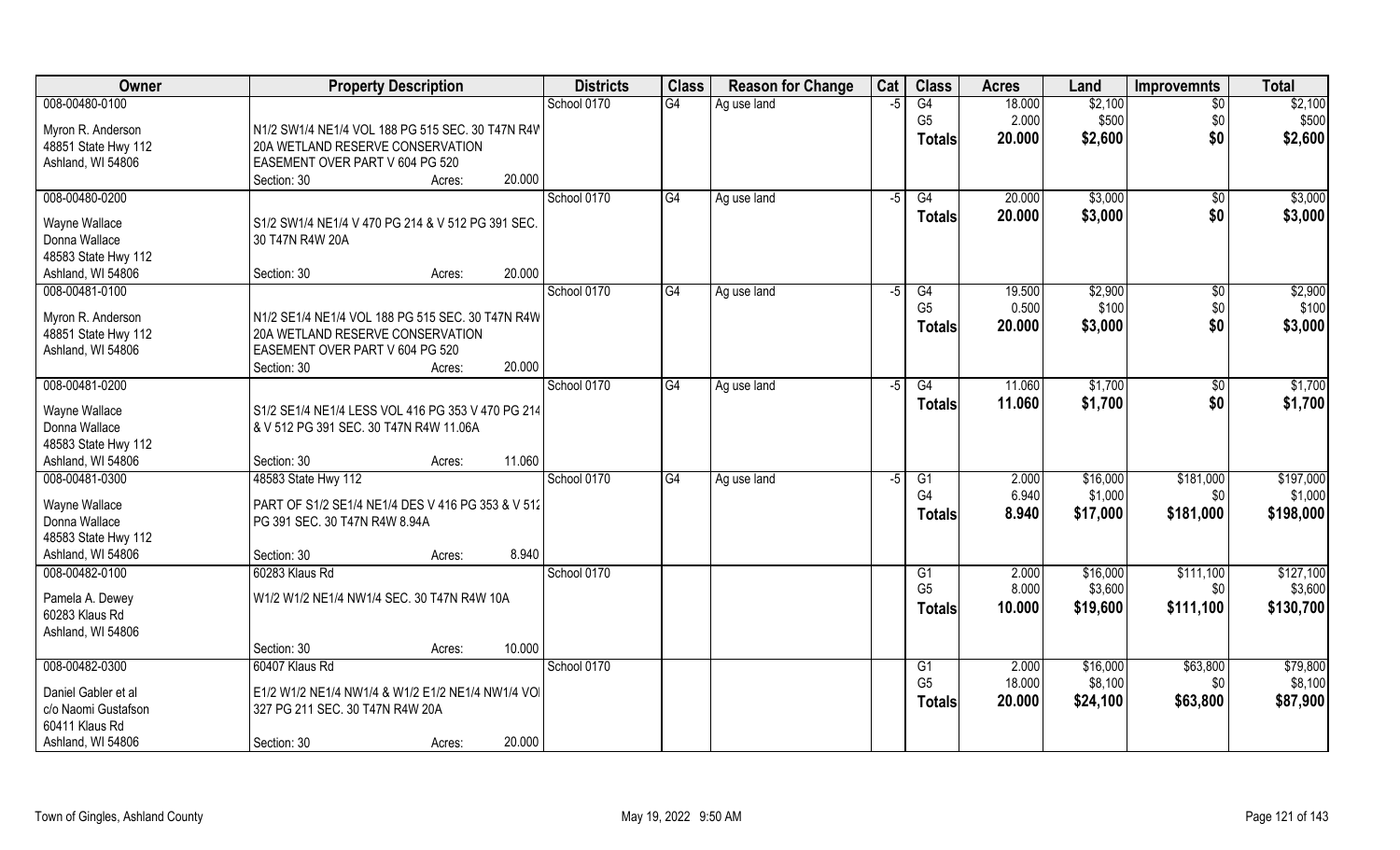| Owner                     | <b>Property Description</b>                       | <b>Districts</b> | <b>Class</b>    | <b>Reason for Change</b> | Cat  | <b>Class</b>                       | <b>Acres</b>    | Land               | <b>Improvemnts</b> | <b>Total</b>        |
|---------------------------|---------------------------------------------------|------------------|-----------------|--------------------------|------|------------------------------------|-----------------|--------------------|--------------------|---------------------|
| 008-00482-0400            | 60479 Klaus Rd                                    | School 0170      |                 |                          |      | G1                                 | 2.000           | \$16,000           | \$121,100          | \$137,100           |
| <b>Tony Hicks</b>         | E1/2 E1/2 NE1/4 NW1/4 VOL 433 PG 669 SEC. 30 T47N |                  |                 |                          |      | G <sub>5</sub>                     | 8.000           | \$3,600            | \$0                | \$3,600             |
| Susan Hicks               | <b>R4W 10A</b>                                    |                  |                 |                          |      | <b>Totals</b>                      | 10.000          | \$19,600           | \$121,100          | \$140,700           |
| 60479 Klaus Rd            |                                                   |                  |                 |                          |      |                                    |                 |                    |                    |                     |
| Ashland, WI 54806         | 10.000<br>Section: 30<br>Acres:                   |                  |                 |                          |      |                                    |                 |                    |                    |                     |
| 008-00483-0000            | 60223 Klaus Rd                                    | School 0170      | $\overline{G4}$ | Ag use land              | $-5$ | G1                                 | 0.250           | \$2,500            | \$11,500           | \$14,000            |
| <b>Edward Koehler</b>     | NW1/4 NW1/4 SEC. 30 T47N R4W 41.74A V 622 PG 58.  |                  |                 |                          |      | G <sub>4</sub>                     | 37.740          | \$4,400            | \$0                | \$4,400             |
| Margaret Koehler          |                                                   |                  |                 |                          |      | G5M                                | 3.750           | \$2,800            | \$0                | \$2,800             |
| 401 Maple Rdige           |                                                   |                  |                 |                          |      | <b>Totals</b>                      | 41.740          | \$9,700            | \$11,500           | \$21,200            |
| Ashland, WI 54806         | 41.740<br>Section: 30<br>Acres:                   |                  |                 |                          |      |                                    |                 |                    |                    |                     |
| 008-00484-0000            |                                                   | School 0170      | G4              | Ag use land              | $-5$ | G4                                 | 23.870          | \$3,600            | $\sqrt{6}$         | \$3,600             |
| <b>Edward Koehler</b>     | SW1/4 NW1/4 V 656 PG 243 SEC. 30 T47N R4W 41.87/  |                  |                 |                          |      | G <sub>5</sub><br>G <sub>5</sub> M | 8.000<br>10.000 | \$4,000<br>\$7,500 | \$0                | \$4,000             |
| Margaret Koehler          |                                                   |                  |                 |                          |      |                                    | 41.870          |                    | \$0                | \$7,500<br>\$15,100 |
| 401 Maple Rdige           |                                                   |                  |                 |                          |      | <b>Totals</b>                      |                 | \$15,100           | \$0                |                     |
| Ashland, WI 54806         | 41.870<br>Section: 30<br>Acres:                   |                  |                 |                          |      |                                    |                 |                    |                    |                     |
| 008-00485-0000            | 60411 Klaus Rd                                    | School 0170      |                 |                          |      | G <sub>1</sub>                     | 2.000           | \$16,000           | \$46,800           | \$62,800            |
| Daniel Gabler et al       | SE1/4 NW1/4 VOL 327 PG 211 SEC. 30 T47N R4W 40A   |                  |                 |                          |      | G <sub>6</sub>                     | 38.000          | \$49,400           | \$0                | \$49,400            |
| c/o Naomi Gustafson       |                                                   |                  |                 |                          |      | <b>Totals</b>                      | 40.000          | \$65,400           | \$46,800           | \$112,200           |
| 60411 Klaus Rd            |                                                   |                  |                 |                          |      |                                    |                 |                    |                    |                     |
| Ashland, WI 54806         | 40.000<br>Section: 30<br>Acres:                   |                  |                 |                          |      |                                    |                 |                    |                    |                     |
| 008-00486-0000            |                                                   | School 0170      |                 |                          |      | $\overline{G6}$                    | 40.000          | \$52,000           | \$0                | \$52,000            |
| Daniel Gabler et al       | NE1/4 SW1/4 VOL 327 PG 211 SEC. 30 T47N R4W 40A   |                  |                 |                          |      | <b>Totals</b>                      | 40.000          | \$52,000           | \$0                | \$52,000            |
| c/o Naomi Gustafson       |                                                   |                  |                 |                          |      |                                    |                 |                    |                    |                     |
| 60411 Klaus Rd            |                                                   |                  |                 |                          |      |                                    |                 |                    |                    |                     |
| Ashland, WI 54806         | 40.000<br>Section: 30<br>Acres:                   |                  |                 |                          |      |                                    |                 |                    |                    |                     |
| 008-00487-0100            |                                                   | School 0170      |                 |                          |      | G5                                 | 14.000          | \$3,200            | \$0                | \$3,200             |
| Henry G. Polencheck       | N1/2 NW1/4 SW1/4 V 527 PG 992 & V 643 PG 577 SEC  |                  |                 |                          |      | G <sub>6</sub>                     | 7.000           | \$7,000            | \$0                | \$7,000             |
| 48288 Ashland Bayfield Rd | 30 T47N R4W 21A                                   |                  |                 |                          |      | <b>Totals</b>                      | 21.000          | \$10,200           | \$0                | \$10,200            |
| Ashland, WI 54806         |                                                   |                  |                 |                          |      |                                    |                 |                    |                    |                     |
|                           | 21.000<br>Section: 30<br>Acres:                   |                  |                 |                          |      |                                    |                 |                    |                    |                     |
| 008-00487-0200            | 48288 Ashland Bayfield                            | School 0170      |                 |                          |      | G1                                 | 2.000           | \$13,000           | \$163,100          | \$176,100           |
| Henry G. Polencheck       | S1/2 NW1/4 SW1/4 V 448 PG 552 & V 643 PG 577 SEC  |                  |                 |                          |      | G <sub>6</sub>                     | 19.000          | \$28,500           | \$0                | \$28,500            |
| 48288 Ashland Bayfield Rd | 30 T47N R4W 21A                                   |                  |                 |                          |      | <b>Totals</b>                      | 21.000          | \$41,500           | \$163,100          | \$204,600           |
| Ashland, WI 54806         |                                                   |                  |                 |                          |      |                                    |                 |                    |                    |                     |
|                           | 21.000<br>Section: 30<br>Acres:                   |                  |                 |                          |      |                                    |                 |                    |                    |                     |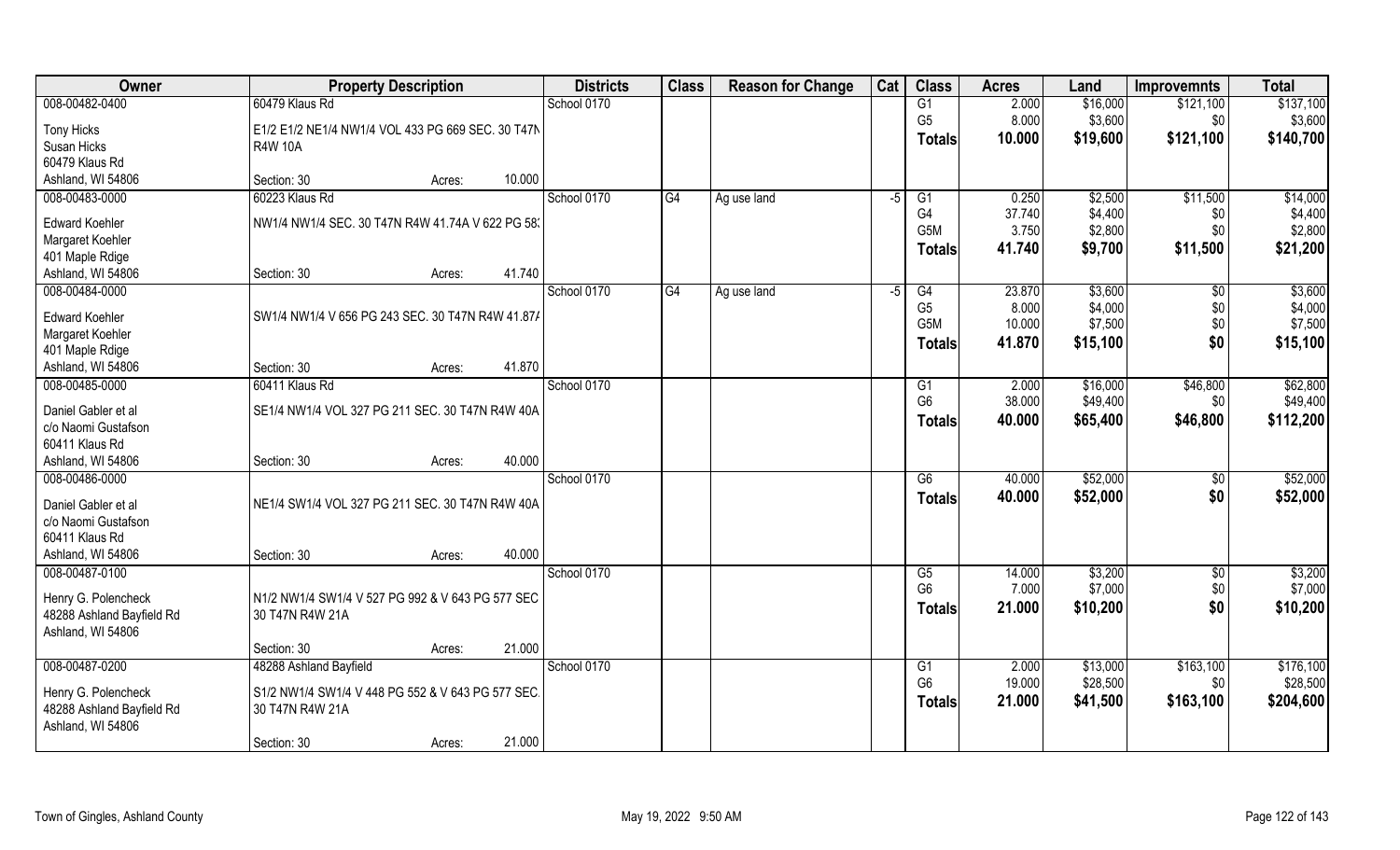| Owner                                 | <b>Property Description</b>                                                              | <b>Districts</b> | <b>Class</b>           | <b>Reason for Change</b>    | Cat         | <b>Class</b>    | <b>Acres</b> | Land     | <b>Improvemnts</b> | <b>Total</b> |
|---------------------------------------|------------------------------------------------------------------------------------------|------------------|------------------------|-----------------------------|-------------|-----------------|--------------|----------|--------------------|--------------|
| 008-00488-0000                        |                                                                                          | School 0170      |                        |                             |             | G5              | 16.000       | \$2,800  | $\overline{50}$    | \$2,800      |
|                                       | Robert Cameron Revocable Living Trust   SW1/4 SW1/4 V 738 PG 588 SEC. 30 T47N R4W 42.13/ |                  |                        |                             |             | G <sub>6</sub>  | 26.130       | \$26,100 | \$0                | \$26,100     |
| 48137 State Hwy 112                   | WETLAND RESERVE CONSERVATION EASEMENT                                                    |                  |                        |                             |             | <b>Totals</b>   | 42.130       | \$28,900 | \$0                | \$28,900     |
| Ashland, WI 54806                     | OVER PART V 535 PG 815                                                                   |                  |                        |                             |             |                 |              |          |                    |              |
|                                       | 42.130<br>Section: 30<br>Acres:                                                          |                  |                        |                             |             |                 |              |          |                    |              |
| 008-00489-0000                        |                                                                                          | School 0170      | G5                     | Revalue                     | -5          | G5              | 10.000       | \$2,300  | $\sqrt{6}$         | \$2,300      |
|                                       | Robert Cameron Revocable Living Trust SE1/4 SW1/4 V 738 PG 588 SEC. 30 T47N R4W 40A      |                  | G <sub>5</sub>         | Shift from forest           |             | G <sub>6</sub>  | 30.000       | \$30,000 | \$0                | \$30,000     |
| 48137 State Hwy 112                   | WETLAND RESERVE CONSERVATION EASEMENT                                                    |                  | G <sub>6</sub>         | Shift to undeveloped        |             | <b>Totals</b>   | 40.000       | \$32,300 | \$0                | \$32,300     |
| Ashland, WI 54806                     | OVER PART V 535 PG 815                                                                   |                  |                        |                             |             |                 |              |          |                    |              |
|                                       | 40.000<br>Section: 30<br>Acres:                                                          |                  |                        |                             |             |                 |              |          |                    |              |
| 008-00490-0100                        |                                                                                          | School 0170      | $\overline{\text{G4}}$ | Ag use land                 | $-5$        | G4              | 29.150       | \$4,400  | \$0                | \$4,400      |
| Wayne Wallace                         | NE1/4 SE1/4 LESS THE NORTH 800' OF THE EAST                                              |                  |                        |                             |             | G <sub>5</sub>  | 0.750        | \$100    | \$0                | \$100        |
| Donna Wallace                         | 550' SEC. 30 T47N R4W 29.90A V 489 PG 717 & V 584                                        |                  |                        |                             |             | <b>Totals</b>   | 29.900       | \$4,500  | \$0                | \$4,500      |
| 48583 State Hwy 112                   | PGS 88 & 206 & V 677 PG 189                                                              |                  |                        |                             |             |                 |              |          |                    |              |
| Ashland, WI 54806                     | 29.900<br>Section: 30<br>Acres:                                                          |                  |                        |                             |             |                 |              |          |                    |              |
| 008-00490-0200                        | 48391 State Hwy 112                                                                      | School 0170      | G4                     | Ag use land                 | -5          | G4              | 8.100        | \$1,200  | \$0                | \$1,200      |
| Mitchell T. Wallace                   | NORTH 800' OF THE EAST 550' OF THE NE1/4 SE1/4                                           |                  |                        |                             |             | G7              | 2.000        | \$13,000 | \$158,500          | \$171,500    |
| 48391 State Hwy 112                   | SEC. 30 T47N R4W 10.10A V 692 PG 541                                                     |                  |                        |                             |             | <b>Totals</b>   | 10.100       | \$14,200 | \$158,500          | \$172,700    |
| Ashland, WI 54806                     |                                                                                          |                  |                        |                             |             |                 |              |          |                    |              |
|                                       | 10.100<br>Section: 30<br>Acres:                                                          |                  |                        |                             |             |                 |              |          |                    |              |
| 008-00491-0000                        |                                                                                          | School 0170      | G4                     | Ag use land                 | $-5$        | $\overline{G4}$ | 40.000       | \$6,000  | \$0                | \$6,000      |
| Wayne Wallace                         | NW1/4 SE1/4 SEC. 30 T47N R4W 40A V 489 PG 717 &                                          |                  |                        |                             |             | Totals          | 40.000       | \$6,000  | \$0                | \$6,000      |
| Donna Wallace                         | V 584 PGS 88 & 206 & V 677 PG 189                                                        |                  |                        |                             |             |                 |              |          |                    |              |
| 48583 State Hwy 112                   |                                                                                          |                  |                        |                             |             |                 |              |          |                    |              |
| Ashland, WI 54806                     | 40.000<br>Section: 30<br>Acres:                                                          |                  |                        |                             |             |                 |              |          |                    |              |
| 008-00492-0000                        |                                                                                          | School 0170      | G4                     | Ag use land                 | -5          | G4              | 30.000       | \$3,500  | $\sqrt{$0}$        | \$3,500      |
|                                       | Robert Cameron Revocable Living Trust SW1/4 SE1/4 V 738 PG 588 SEC. 30 T47N R4W 40A      |                  | G <sub>4</sub>         | Shift from undeveloped      |             | G <sub>5</sub>  | 10.000       | \$1,800  | \$0                | \$1,800      |
| 48137 State Hwy 112                   | WETLAND RESERVE CONSERVATION EASEMENT                                                    |                  | G <sub>4</sub>         | Ag use land                 | $-5$        | <b>Totals</b>   | 40.000       | \$5,300  | \$0                | \$5,300      |
| Ashland, WI 54806                     | OVER PART V 535 PG 815                                                                   |                  | G <sub>5</sub>         | Shift to 3rd grade tillable |             |                 |              |          |                    |              |
|                                       | 40.000<br>Section: 30<br>Acres:                                                          |                  |                        |                             |             |                 |              |          |                    |              |
| 008-00493-0000                        | 48137 State Hwy 112                                                                      | School 0170      | G1                     | Revalue                     | $-5$        | G1              | 2.000        | \$16,000 | \$150,200          | \$166,200    |
| Robert Cameron Revocable Living Trust | SE1/4 SE1/4 V 738 PG 588 SEC. 30 T47N R4W 40A                                            |                  | G4                     | Ag use land                 | $-5$        | G4              | 25.000       | \$3,800  | \$0                | \$3,800      |
| 48137 State Hwy 112                   | WETLAND RESERVE CONSERVATION EASEMENT                                                    |                  | G4                     | Shift from undeveloped      | $\mathbf 0$ | G <sub>5</sub>  | 13.000       | \$2,200  | \$0                | \$2,200      |
| Ashland, WI 54806                     | OVER PART V 535 PG 815                                                                   |                  | G4                     | Ag use land                 | $-5$        | <b>Totals</b>   | 40.000       | \$22,000 | \$150,200          | \$172,200    |
|                                       | 40.000<br>Section: 30<br>Acres:                                                          |                  | G <sub>5</sub>         | Shift to 2nd grade tillable |             |                 |              |          |                    |              |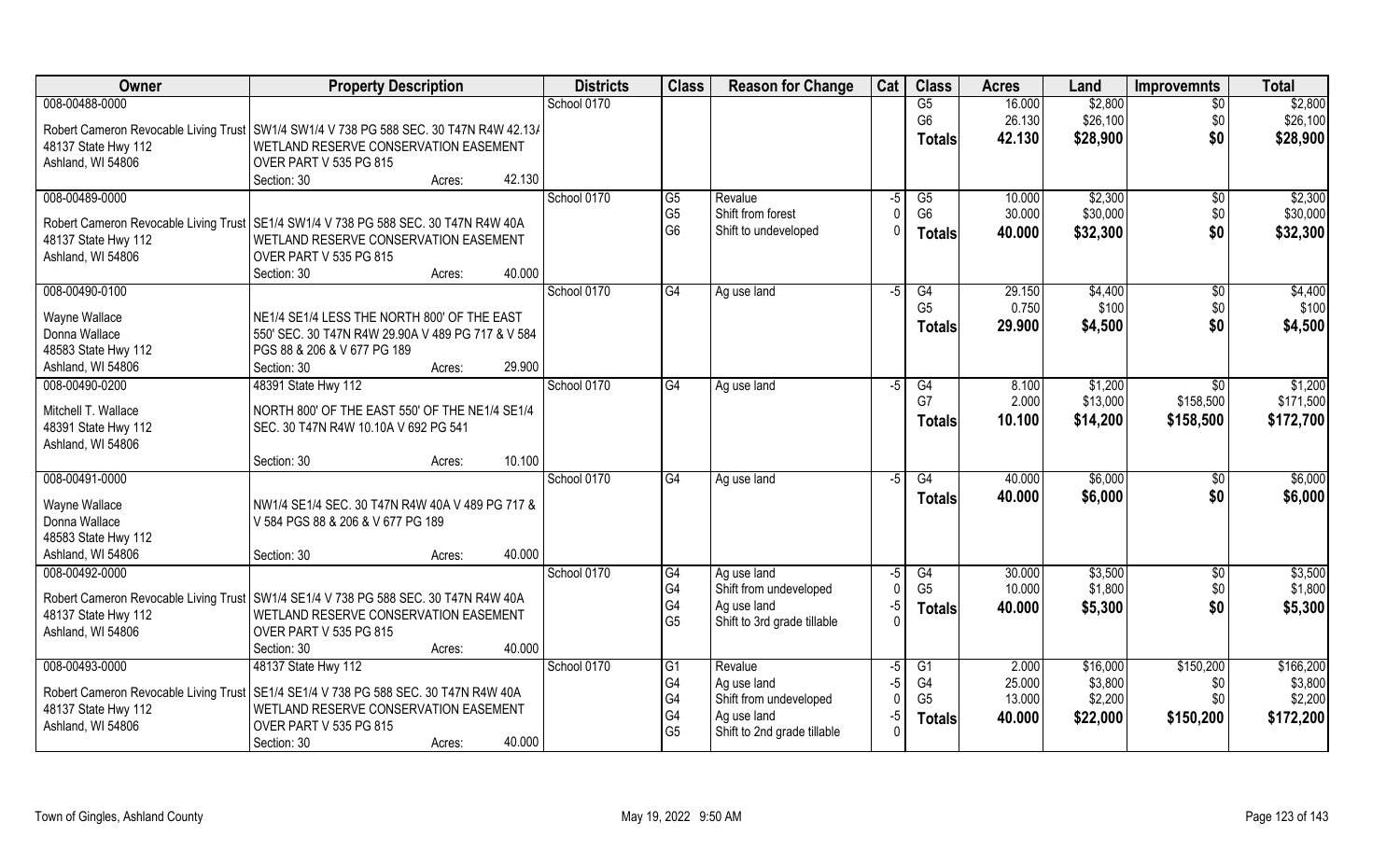| Owner                                    | <b>Property Description</b>                      |        |        | <b>Districts</b> | <b>Class</b>    | <b>Reason for Change</b> | Cat  | <b>Class</b>         | <b>Acres</b>   | Land             | <b>Improvemnts</b> | <b>Total</b>     |
|------------------------------------------|--------------------------------------------------|--------|--------|------------------|-----------------|--------------------------|------|----------------------|----------------|------------------|--------------------|------------------|
| 008-00494-0000                           | 47923 State Hwy 112                              |        |        | School 0170      | $\overline{G4}$ | Ag use land              | -5   | G1                   | 2.000          | \$16,000         | \$54,100           | \$70,100         |
| William J. Lavasseur                     | NE1/4 NE1/4 SEC. 31 T47N R4W 40A                 |        |        |                  |                 |                          |      | G4                   | 30.500         | \$5,200          | \$0                | \$5,200          |
| Jennifer L. Lavasseur                    |                                                  |        |        |                  |                 |                          |      | G <sub>5</sub>       | 2.500          | \$200            | \$0                | \$200            |
| 47923 State Hwy 112                      |                                                  |        |        |                  |                 |                          |      | G <sub>5</sub> M     | 5.000          | \$3,800          | \$0                | \$3,800          |
| Ashland, WI 54806                        | Section: 31                                      | Acres: | 40.000 |                  |                 |                          |      | <b>Totals</b>        | 40.000         | \$25,200         | \$54,100           | \$79,300         |
| 008-00495-0000                           |                                                  |        |        | School 0170      | G4              | Ag use land              | $-5$ | G4                   | 20.000         | \$3,000          | $\sqrt[6]{30}$     | \$3,000          |
| William J. Lavasseur                     | NW1/4 NE1/4 SEC. 31 T47N R4W 40A                 |        |        |                  |                 |                          |      | G <sub>5</sub> M     | 20.000         | \$15,000         | \$0                | \$15,000         |
| Jennifer L. Lavasseur                    |                                                  |        |        |                  |                 |                          |      | <b>Totals</b>        | 40.000         | \$18,000         | \$0                | \$18,000         |
| 47923 State Hwy 112                      |                                                  |        |        |                  |                 |                          |      |                      |                |                  |                    |                  |
| Ashland, WI 54806                        | Section: 31                                      | Acres: | 40.000 |                  |                 |                          |      |                      |                |                  |                    |                  |
| 008-00496-0000                           |                                                  |        |        | School 0170      | G4              | Ag use land              | $-5$ | G4                   | 40.000         | \$1,700          | $\sqrt[6]{}$       | \$1,700          |
| Lavasseur Catastrophic Illness Trust     | SW1/4 NE1/4 SEC. 31 T47N R4W                     |        |        |                  |                 |                          |      | <b>Totals</b>        | 40.000         | \$1,700          | \$0                | \$1,700          |
| 47581 State Hwy 112                      |                                                  |        |        |                  |                 |                          |      |                      |                |                  |                    |                  |
| Ashland, WI 54806                        |                                                  |        |        |                  |                 |                          |      |                      |                |                  |                    |                  |
|                                          | Section: 31                                      | Acres: | 40.000 |                  |                 |                          |      |                      |                |                  |                    |                  |
| 008-00497-0100                           | 47581 State Hwy 112                              |        |        | School 0170      | G4              | Ag use land              | -5   | G4                   | 32.500         | \$1,400          | $\sqrt[6]{}$       | \$1,400          |
|                                          |                                                  |        |        |                  |                 |                          |      | G <sub>5</sub>       | 1.500          | \$100            | \$0                | \$100            |
| Lavasseur Catastrophic Illness Trust     | SE1/4 NE1/4 LESS CERTIFIED SURVEY 584 SEC. 31    |        |        |                  |                 |                          |      | G7                   | 1.000          | \$5,000          | \$50,300           | \$55,300         |
| 47581 State Hwy 112<br>Ashland, WI 54806 | T47N R4W 35A V 706 PG 702                        |        |        |                  |                 |                          |      | <b>Totals</b>        | 35.000         | \$6,500          | \$50,300           | \$56,800         |
|                                          | Section: 31                                      | Acres: | 35.000 |                  |                 |                          |      |                      |                |                  |                    |                  |
| 008-00497-0200                           | 47581 State Hwy 112                              |        |        | School 0170      |                 |                          |      | G4                   | 4.000          | \$200            | \$0                | \$200            |
|                                          |                                                  |        |        |                  |                 |                          |      | G7                   | 1.000          | \$5,000          | \$138,200          | \$143,200        |
| Lavasseur Revocable Trust                | LOT 1 CERTIFIED SURVEY 584 PT SE NE SEC 31       |        |        |                  |                 |                          |      | <b>Totals</b>        | 5.000          | \$5,200          | \$138,200          | \$143,400        |
| c/o Charles & Gloria Lav Trustees        | T47N R4W V 706 PG 701 5AS                        |        |        |                  |                 |                          |      |                      |                |                  |                    |                  |
| 47581 State Hwy 112                      |                                                  |        |        |                  |                 |                          |      |                      |                |                  |                    |                  |
| Ashland, WI 54806                        | Section: 31                                      | Acres: | 5.000  |                  |                 |                          |      |                      |                |                  |                    |                  |
| 008-00498-0000                           |                                                  |        |        | School 0170      | G4              | Ag use land              | $-5$ | G4<br>G <sub>5</sub> | 34.000         | \$5,100<br>\$100 | $\overline{50}$    | \$5,100<br>\$100 |
| Harley & Marlene Hagstrom Trust          | NE1/4 NW1/4 V 499 PG 960 SEC. 31 T47N R4W 40A 3/ |        |        |                  |                 |                          |      | G <sub>5</sub> M     | 1.000<br>2.000 | \$1,500          | \$0                | \$1,500          |
| 63685 Harley Hagstrom Rd                 | OPEN MANAGED FOREST 2004                         |        |        |                  |                 |                          |      | W7                   | 3.000          | (\$3,000)        | \$0<br>\$0         | \$0              |
| Ashland, WI 54806                        |                                                  |        |        |                  |                 |                          |      |                      | 40.000         | \$6,700          | \$0                | \$6,700          |
|                                          | Section: 31                                      | Acres: | 40.000 |                  |                 |                          |      | <b>Totals</b>        |                |                  |                    |                  |
| 008-00499-0000                           |                                                  |        |        | School 0170      |                 |                          |      | X4                   | 41.930         | \$0              | $\overline{50}$    | $\overline{50}$  |
| Northern States Power Company            | NW1/4 NW1/4 VOL 448 PG 151 SEC. 31 T47N R4W      |        |        |                  |                 |                          |      | <b>Totals</b>        | 41.930         | \$0              | \$0                | \$0              |
| PO Box 8                                 | 41.93A STATE TAXED                               |        |        |                  |                 |                          |      |                      |                |                  |                    |                  |
| Eau Claire, WI 54702                     |                                                  |        |        |                  |                 |                          |      |                      |                |                  |                    |                  |
|                                          | Section: 31                                      | Acres: | 41.930 |                  |                 |                          |      |                      |                |                  |                    |                  |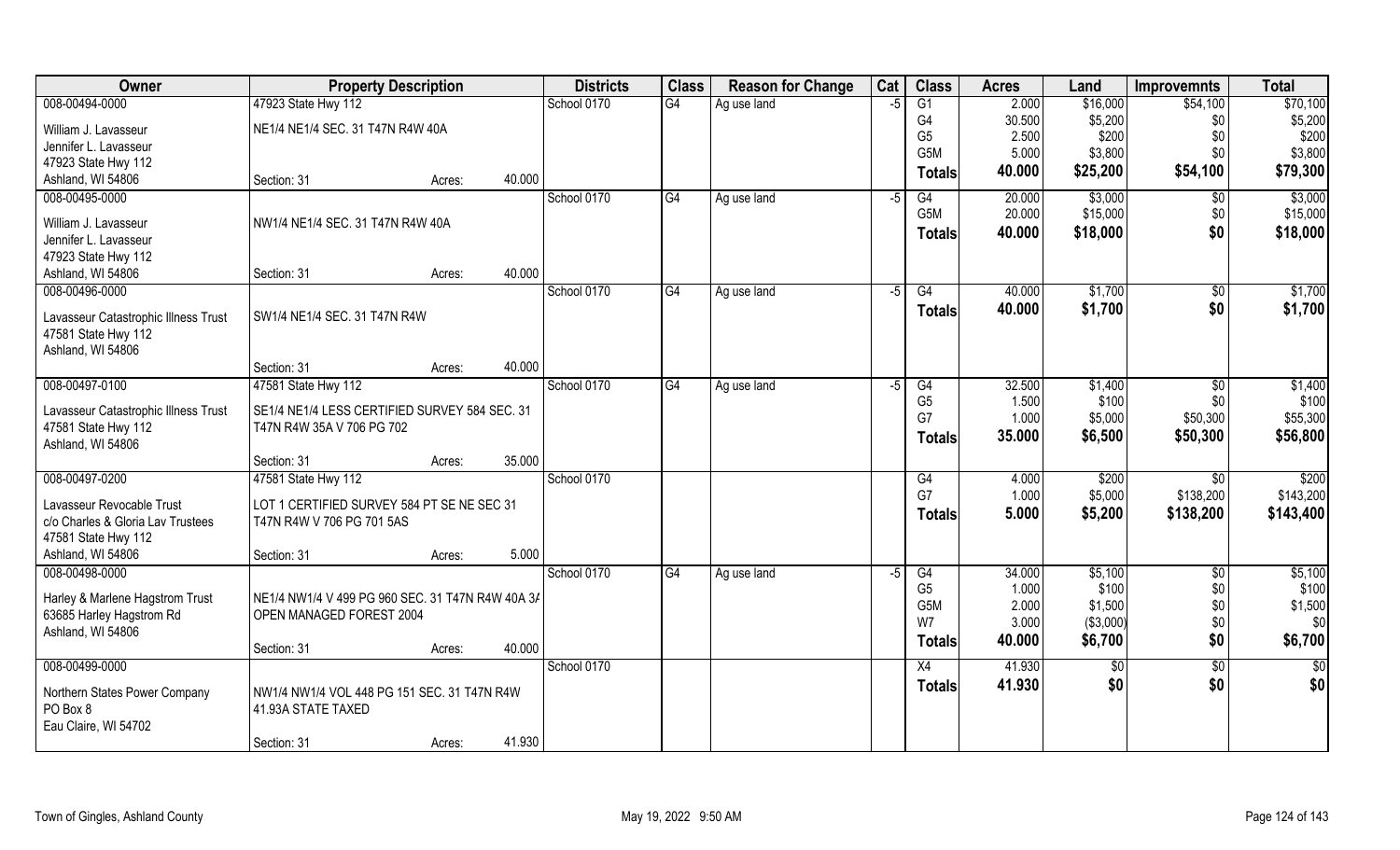| Owner                                                                              | <b>Property Description</b>                                                   | <b>Districts</b> | <b>Class</b> | <b>Reason for Change</b> | Cat  | <b>Class</b>                            | <b>Acres</b>              | Land                             | <b>Improvemnts</b> | <b>Total</b>              |
|------------------------------------------------------------------------------------|-------------------------------------------------------------------------------|------------------|--------------|--------------------------|------|-----------------------------------------|---------------------------|----------------------------------|--------------------|---------------------------|
| 008-00500-0000                                                                     |                                                                               | School 0170      |              |                          |      | X4                                      | 41.380                    | \$0                              | $\overline{50}$    | \$0                       |
| Northern States Power Company<br>PO Box 8<br>Eau Claire, WI 54702                  | SW1/4 NW1/4 VOL 448 PG 151 SEC. 31 T47N R4W<br>41.38A STATE TAXED             |                  |              |                          |      | <b>Totals</b>                           | 41.380                    | \$0                              | \$0                | \$0                       |
|                                                                                    | 41.380<br>Section: 31<br>Acres:                                               |                  |              |                          |      |                                         |                           |                                  |                    |                           |
| 008-00501-0000                                                                     |                                                                               | School 0170      | G4           | Ag use land              | $-5$ | G4                                      | 22.000                    | \$3,300                          | $\overline{50}$    | \$3,300                   |
| Harley & Marlene Hagstrom Trust<br>63685 Harley Hagstrom Rd<br>Ashland, WI 54806   | SE1/4 NW1/4 V 499 PG 960 SEC. 31 T47N R4W 40A<br>13A OPEN MANAGED FOREST 2004 |                  |              |                          |      | G <sub>5</sub> M<br>W7<br><b>Totals</b> | 5.000<br>13.000<br>40.000 | \$3,800<br>(\$13,000)<br>\$7,100 | \$0<br>\$0<br>\$0  | \$3,800<br>\$0<br>\$7,100 |
|                                                                                    | 40.000<br>Section: 31<br>Acres:                                               |                  |              |                          |      |                                         |                           |                                  |                    |                           |
| 008-00502-0000                                                                     |                                                                               | School 0170      |              |                          |      | G <sub>5</sub> M                        | 40.000                    | \$30,000                         | $\sqrt[6]{3}$      | \$30,000                  |
| John F Galligan and Debra K Galligan<br><b>Living Trust</b>                        | NE1/4 SW1/4 SEC. 31 T47N R4W                                                  |                  |              |                          |      | <b>Totals</b>                           | 40.000                    | \$30,000                         | \$0                | \$30,000                  |
| 25285 State Hwy 118<br>Ashland, WI 54806                                           | 40.000<br>Section: 31<br>Acres:                                               |                  |              |                          |      |                                         |                           |                                  |                    |                           |
| 008-00503-0100                                                                     |                                                                               | School 0170      | G4           | Ag use land              | -5   | G4                                      | 38.830                    | \$6,300                          | \$0                | \$6,300                   |
| John F Galligan and Debra K Galligan<br><b>Living Trust</b>                        | NW1/4 SW1/4 LESS WEST 33' SEC. 31 T47N R4W                                    |                  | G4           | Ag use land              | $-5$ | G <sub>5</sub><br><b>Totals</b>         | 1.000<br>39.830           | \$100<br>\$6,400                 | \$0<br>\$0         | \$100<br>\$6,400          |
| 25285 State Hwy 118<br>Ashland, WI 54806                                           | 39.830<br>Section: 31<br>Acres:                                               |                  |              |                          |      |                                         |                           |                                  |                    |                           |
| 008-00503-0200                                                                     |                                                                               | School 0170      |              |                          |      | X4                                      | 1.000                     | $\sqrt[6]{3}$                    | \$0                | \$0                       |
| Town of Gingles<br>c/o Town Hall<br>49833 State Hwy 112                            | WEST 33' OF NW1/4 SW1/4 SEC. 31 T47N R4W 1A V<br>442 PG 105 TAX EXEMPT        |                  |              |                          |      | <b>Totals</b>                           | 1.000                     | \$0                              | \$0                | \$0                       |
| Ashland, WI 54806                                                                  | 1.000<br>Section: 31<br>Acres:                                                |                  |              |                          |      |                                         |                           |                                  |                    |                           |
| 008-00504-0100                                                                     | 60238 State Hwy 118                                                           | School 0170      | G4           | Ag use land              | -5   | G4                                      | 28.000                    | \$4,800                          | \$0                | \$4,800                   |
| John F Galligan and Debra K Galligan<br><b>Living Trust</b><br>25285 State Hwy 118 | SW1/4 SW1/4 LESS WEST 33' AND LESS DOC #35116<br><b>SEC. 31 T47N R4W</b>      |                  |              |                          |      | G <sub>5</sub><br><b>Totals</b>         | 4.280<br>32.280           | \$1,000<br>\$5,800               | \$0<br>\$0         | \$1,000<br>\$5,800        |
| Ashland, WI 54806                                                                  | 32.280<br>Section: 31<br>Acres:                                               |                  |              |                          |      |                                         |                           |                                  |                    |                           |
| 008-00504-0200                                                                     |                                                                               | School 0170      |              |                          |      | X4                                      | 1.000                     | $\overline{50}$                  | $\sqrt{$0}$        | \$0                       |
| Town of Gingles<br>c/o Town Hall<br>49833 State Hwy 112                            | WEST 33' OF SW1/4 SW1/4 SEC. 31 T47N R4W 1A V<br>442 PG 105 TAX EXEMPT        |                  |              |                          |      | <b>Totals</b>                           | 1.000                     | \$0                              | \$0                | \$0                       |
| Ashland, WI 54806                                                                  | 1.000<br>Section: 31<br>Acres:                                                |                  |              |                          |      |                                         |                           |                                  |                    |                           |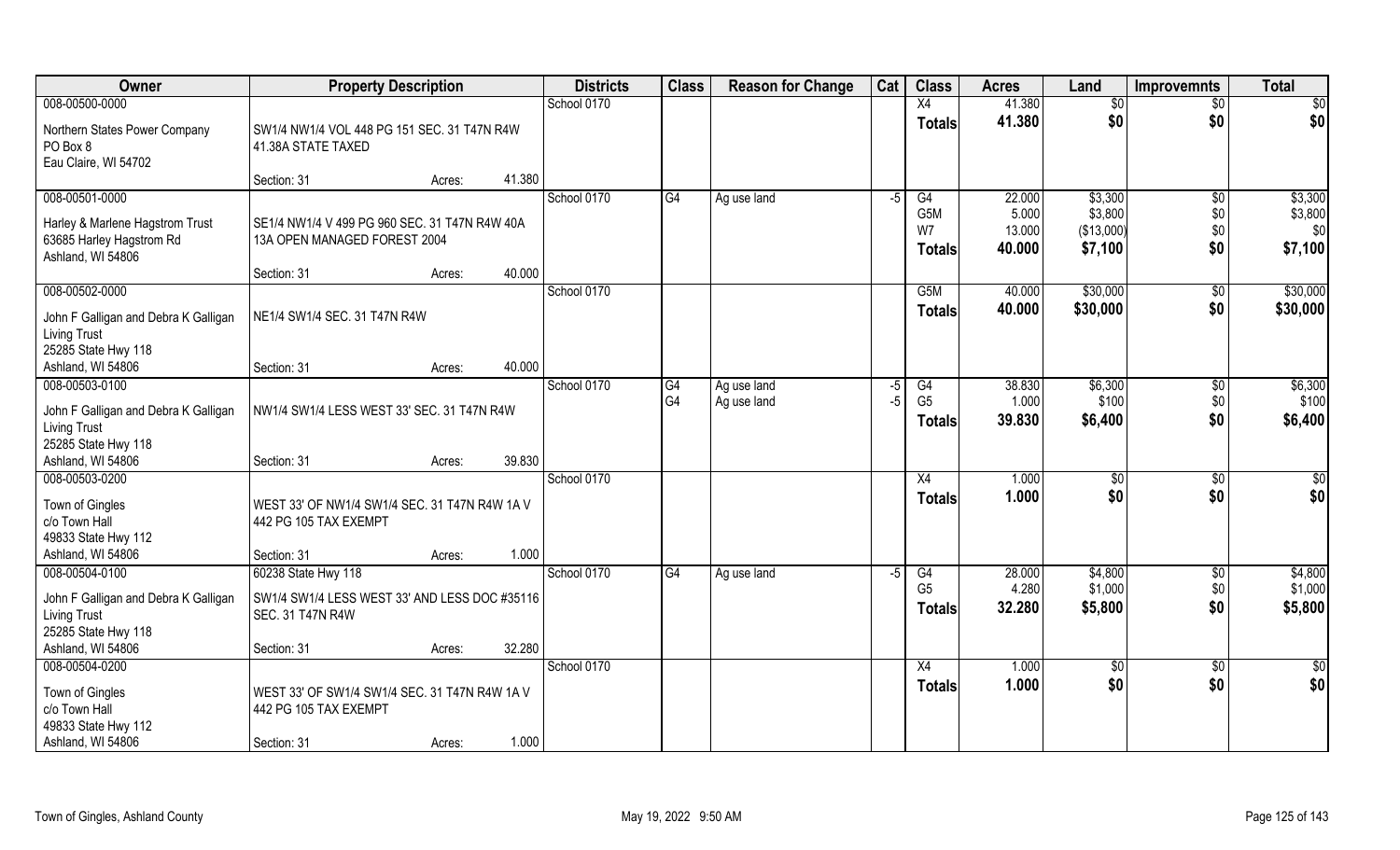| <b>Owner</b>                         | <b>Property Description</b>                                                      |        |        | <b>Districts</b> | <b>Class</b> | <b>Reason for Change</b> | Cat  | <b>Class</b>                       | <b>Acres</b>    | Land                | <b>Improvemnts</b>    | <b>Total</b>         |
|--------------------------------------|----------------------------------------------------------------------------------|--------|--------|------------------|--------------|--------------------------|------|------------------------------------|-----------------|---------------------|-----------------------|----------------------|
| 008-00505-0100                       |                                                                                  |        |        | School 0170      |              |                          |      | G5                                 | 17.000          | \$6,400             | $\overline{50}$       | \$6,400              |
| John F Galligan and Debra K Galligan | SE1/4 SW1/4 LESS DOC #351168 SEC. 31 T47N R4W                                    |        |        |                  |              |                          |      | G <sub>6</sub>                     | 10.000          | \$13,000            | \$0                   | \$13,000             |
| <b>Living Trust</b>                  |                                                                                  |        |        |                  |              |                          |      | <b>Totals</b>                      | 27.000          | \$19,400            | \$0                   | \$19,400             |
| 25285 State Hwy 118                  |                                                                                  |        |        |                  |              |                          |      |                                    |                 |                     |                       |                      |
| Ashland, WI 54806                    | Section: 31                                                                      | Acres: | 27.000 |                  |              |                          |      |                                    |                 |                     |                       |                      |
| 008-00505-0200                       | 60238 State Highway 118                                                          |        |        | School 0170      |              |                          |      | G <sub>1</sub>                     | 2.000           | \$16,000            | \$132,800             | \$148,800            |
| <b>Linford Miller</b>                | PART OF S1/2 SW1/4 DESC IN #351168 SEC. 31 T47N                                  |        |        |                  |              |                          |      | G <sub>5</sub><br>G7               | 17.000<br>1.000 | \$6,200<br>\$0      | \$0<br>\$400          | \$6,200<br>\$400     |
| Rhoda Miller                         | R4W                                                                              |        |        |                  |              |                          |      | <b>Totals</b>                      | 20.000          | \$22,200            | \$133,200             | \$155,400            |
| 60238 State Highway 118              |                                                                                  |        |        |                  |              |                          |      |                                    |                 |                     |                       |                      |
| Ashland, WI 54806<br>008-00506-0100  | Section: 31                                                                      | Acres: | 20.000 | School 0170      | G4           |                          |      | G4                                 | 36.750          | \$3,500             |                       | \$3,500              |
|                                      |                                                                                  |        |        |                  |              | Ag use land              | -5   | G <sub>5</sub>                     | 0.570           | \$100               | $\sqrt[6]{30}$<br>\$0 | \$100                |
| Lavasseur Catastrophic Illness Trust | NE1/4 SE1/4 LESS V 201 PG 79 & LESS V 460 PG 481                                 |        |        |                  |              |                          |      | <b>Totals</b>                      | 37.320          | \$3,600             | \$0                   | \$3,600              |
| 47581 State Hwy 112                  | <b>SEC. 31 T47N R4W</b>                                                          |        |        |                  |              |                          |      |                                    |                 |                     |                       |                      |
| Ashland, WI 54806                    | Section: 31                                                                      | Acres: | 37.320 |                  |              |                          |      |                                    |                 |                     |                       |                      |
| 008-00506-0200                       | 47387 State Hwy 112                                                              |        |        | School 0170      |              |                          |      | G <sub>1</sub>                     | 2.680           | \$18,000            | \$251,000             | \$269,000            |
|                                      |                                                                                  |        |        |                  |              |                          |      | <b>Totals</b>                      | 2.680           | \$18,000            | \$251,000             | \$269,000            |
| Darren Zifko<br>Lonnie Zifko         | PART OF NE1/4 SE1/4 DESC IN V 434 PG 21 & V 460<br>PG 481 SEC. 31 T47N R4W 2.68A |        |        |                  |              |                          |      |                                    |                 |                     |                       |                      |
| 47387 State Hwy 112                  |                                                                                  |        |        |                  |              |                          |      |                                    |                 |                     |                       |                      |
| Ashland, WI 54806                    | Section: 31                                                                      | Acres: | 2.680  |                  |              |                          |      |                                    |                 |                     |                       |                      |
| 008-00507-0000                       |                                                                                  |        |        | School 0170      | G4           | Ag use land              | $-5$ | $\overline{G4}$                    | 40.000          | \$1,700             | $\sqrt[6]{30}$        | \$1,700              |
| Lavasseur Catastrophic Illness Trust | NW1/4 SE1/4 SEC. 31 T47N R4W                                                     |        |        |                  |              |                          |      | <b>Totals</b>                      | 40.000          | \$1,700             | \$0                   | \$1,700              |
| 47581 State Hwy 112                  |                                                                                  |        |        |                  |              |                          |      |                                    |                 |                     |                       |                      |
| Ashland, WI 54806                    |                                                                                  |        |        |                  |              |                          |      |                                    |                 |                     |                       |                      |
|                                      | Section: 31                                                                      | Acres: | 40.000 |                  |              |                          |      |                                    |                 |                     |                       |                      |
| 008-00508-0000                       |                                                                                  |        |        | School 0170      | G4           | Ag use land              | $-5$ | G4                                 | 37.000          | \$6,400             | \$0                   | \$6,400              |
| Seth Z. Holte                        | SW1/4 SE1/4 SEC. 31 T47N R4W LAND CONTRACT                                       |        |        |                  |              |                          |      | G <sub>5</sub><br>G <sub>5</sub> M | 1.000<br>2.000  | \$100<br>\$1,500    | \$0<br>\$0            | \$100<br>\$1,500     |
| Kris M. Holte                        |                                                                                  |        |        |                  |              |                          |      | <b>Totals</b>                      | 40.000          | \$8,000             | \$0                   | \$8,000              |
| 29445 State Hwy 118                  |                                                                                  |        |        |                  |              |                          |      |                                    |                 |                     |                       |                      |
| Ashland, WI 54806                    | Section: 31                                                                      | Acres: | 40.000 |                  |              |                          |      |                                    |                 |                     |                       |                      |
| 008-00509-0100                       | State Hwy 112                                                                    |        |        | School 0170      |              |                          |      | G1<br>G <sub>5</sub>               | 1.000<br>17.210 | \$10,000<br>\$6,500 | \$130,100             | \$140,100<br>\$6,500 |
| Jennifer S Olson Children's Separate | SE1/4 SE1/4 LESS HWY R/W LESS THAT DESC IN                                       |        |        |                  |              |                          |      | <b>Totals</b>                      | 18.210          | \$16,500            | \$0<br>\$130,100      | \$146,600            |
| Trust                                | DOC #355632 SEC. 31 T47N R4W                                                     |        |        |                  |              |                          |      |                                    |                 |                     |                       |                      |
| PO Box 8050                          |                                                                                  |        | 18.210 |                  |              |                          |      |                                    |                 |                     |                       |                      |
| Wausau, WI 54402                     | Section: 31                                                                      | Acres: |        |                  |              |                          |      |                                    |                 |                     |                       |                      |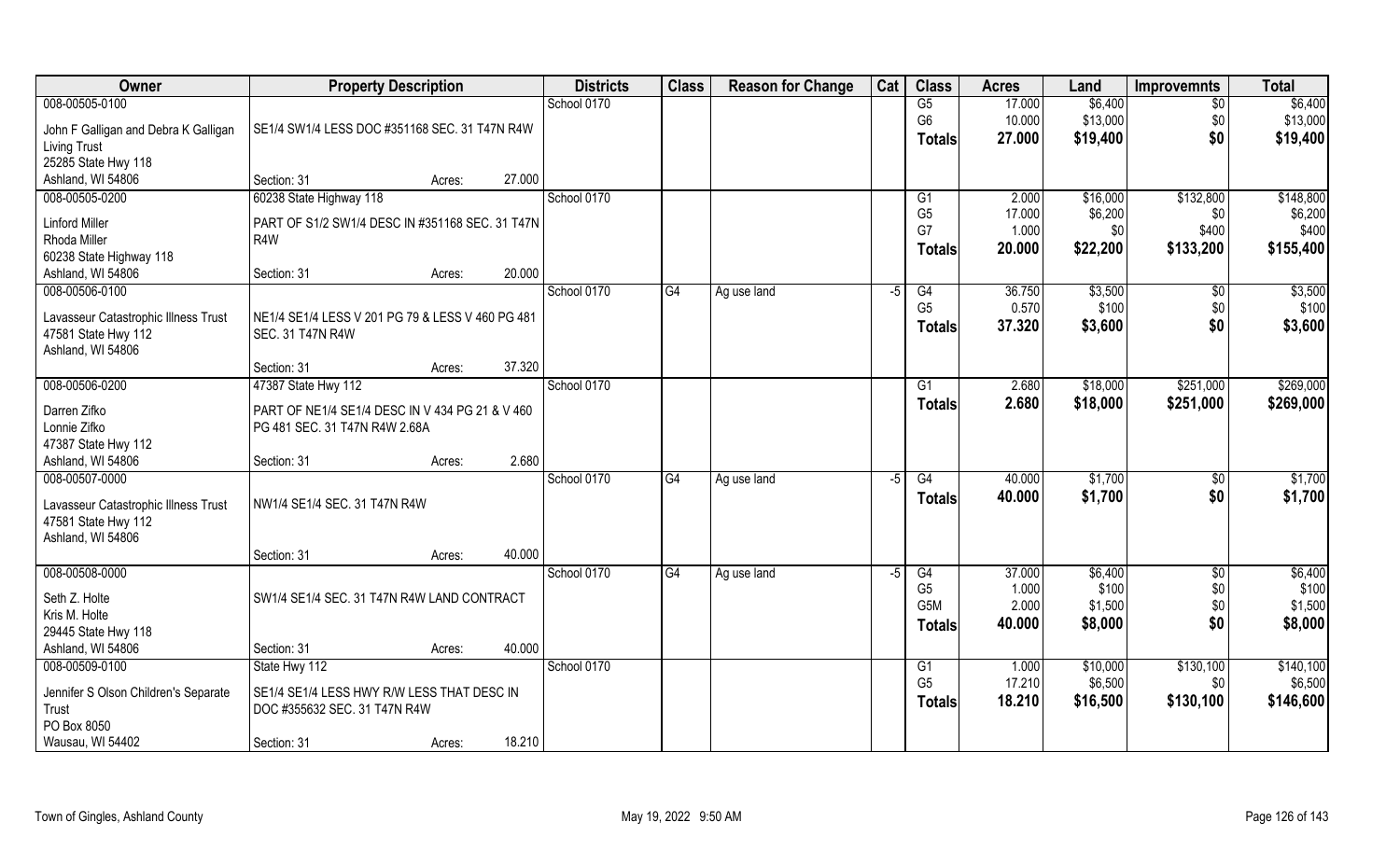| Owner                           | <b>Property Description</b>                     |        |        | <b>Districts</b> | <b>Class</b> | <b>Reason for Change</b> | Cat  | <b>Class</b>           | <b>Acres</b> | Land            | <b>Improvemnts</b> | <b>Total</b> |
|---------------------------------|-------------------------------------------------|--------|--------|------------------|--------------|--------------------------|------|------------------------|--------------|-----------------|--------------------|--------------|
| 008-00509-0200                  |                                                 |        |        | School 0170      |              |                          |      | $\overline{\text{X3}}$ | 3.540        | $\overline{50}$ | $\overline{50}$    | \$0          |
| <b>Ashland County</b>           | PART OF SE1/4 SE1/4 DESC IN V 208 PG 103 HWY    |        |        |                  |              |                          |      | <b>Totals</b>          | 3.540        | \$0             | \$0                | \$0          |
| c/o Ashland County Clerk        | USE SEC. 31 T47N R4W 3.54A TAX EXEMPT           |        |        |                  |              |                          |      |                        |              |                 |                    |              |
| 201 Main St W                   |                                                 |        |        |                  |              |                          |      |                        |              |                 |                    |              |
| Ashland, WI 54806               | Section: 31                                     | Acres: | 3.540  |                  |              |                          |      |                        |              |                 |                    |              |
| 008-00509-0300                  | 47145 State Hwy 112                             |        |        | School 0170      |              |                          |      | G <sub>1</sub>         | 1.000        | \$10,000        | \$131,000          | \$141,000    |
| Daniel Hagen                    | PART OF THE SE1/4 SE1/4 DESC IN V 740 PG 89     |        |        |                  |              |                          |      | G <sub>5</sub>         | 17.250       | \$6,500         | \$0                | \$6,500      |
| Heidi Hagen                     | LESS HWY R/W SEC. 31 T47N R4W 18.25A            |        |        |                  |              |                          |      | <b>Totals</b>          | 18.250       | \$16,500        | \$131,000          | \$147,500    |
| 47145 State Hwy 112             |                                                 |        |        |                  |              |                          |      |                        |              |                 |                    |              |
| Ashland, WI 54806               | Section: 31                                     | Acres: | 18.250 |                  |              |                          |      |                        |              |                 |                    |              |
| 008-00510-0000                  | 47949 Beaser Rd                                 |        |        | School 0170      | G4           | Ag use land              | $-5$ | G1                     | 2.000        | \$16,000        | \$138,300          | \$154,300    |
| Dennis Mika                     | NE1/4 NE1/4 VOL 449 PG 632 SEC. 32 T47N R4W 40A |        |        |                  |              |                          |      | G <sub>4</sub>         | 38.000       | \$4,400         | \$0                | \$4,400      |
| <b>Bernadine Mika</b>           |                                                 |        |        |                  |              |                          |      | <b>Totals</b>          | 40.000       | \$20,400        | \$138,300          | \$158,700    |
| 47949 Beaser Rd                 |                                                 |        |        |                  |              |                          |      |                        |              |                 |                    |              |
| Ashland, WI 54806               | Section: 32                                     | Acres: | 40.000 |                  |              |                          |      |                        |              |                 |                    |              |
| 008-00511-0000                  |                                                 |        |        | School 0170      |              |                          |      | G5                     | 35.000       | \$15,800        | \$0                | \$15,800     |
| Dennis Mika                     | NW1/4 NE1/4 SEC. 32 T47N R4W                    |        |        |                  |              |                          |      | G <sub>6</sub>         | 5.000        | \$6,500         | \$0                | \$6,500      |
| Bernadine Mika                  |                                                 |        |        |                  |              |                          |      | <b>Totals</b>          | 40.000       | \$22,300        | \$0                | \$22,300     |
| 47949 Beaser Rd                 |                                                 |        |        |                  |              |                          |      |                        |              |                 |                    |              |
| Ashland, WI 54806               | Section: 32                                     | Acres: | 40.000 |                  |              |                          |      |                        |              |                 |                    |              |
| 008-00512-0000                  |                                                 |        |        | School 0170      |              |                          |      | $\overline{G6}$        | 40.000       | \$43,000        | \$0                | \$43,000     |
| Robert A and Kathlee A Dittmar  | SW1/4 NE1/4 SEC. 32 T47N R4W                    |        |        |                  |              |                          |      | <b>Totals</b>          | 40.000       | \$43,000        | \$0                | \$43,000     |
| Revocable Trust                 |                                                 |        |        |                  |              |                          |      |                        |              |                 |                    |              |
| W264 N6622 Yarotta Cir          |                                                 |        |        |                  |              |                          |      |                        |              |                 |                    |              |
| Sussex, WI 53089                | Section: 32                                     | Acres: | 40.000 |                  |              |                          |      |                        |              |                 |                    |              |
| 008-00513-0000                  | 47667 Beaser Rd                                 |        |        | School 0170      |              |                          |      | G1                     | 2.000        | \$16,000        | \$66,900           | \$82,900     |
| Robert A and Kathlee A Dittmar  | SE1/4 NE1/4 SEC. 32 T47N R4W                    |        |        |                  |              |                          |      | G <sub>6</sub>         | 38.000       | \$43,700        | \$0                | \$43,700     |
| Revocable Trust                 |                                                 |        |        |                  |              |                          |      | <b>Totals</b>          | 40.000       | \$59,700        | \$66,900           | \$126,600    |
| W264 N6622 Yarotta Cir          |                                                 |        |        |                  |              |                          |      |                        |              |                 |                    |              |
| Sussex, WI 53089                | Section: 32                                     | Acres: | 40.000 |                  |              |                          |      |                        |              |                 |                    |              |
| 008-00514-0000                  |                                                 |        |        | School 0170      | G4           | Ag use land              | -5   | G4                     | 8.000        | \$1,200         | \$0                | \$1,200      |
| Shubat Family Irrevocable Trust | NE1/4 NW1/4 SEC. 32 T47N R4W 40A                |        |        |                  |              |                          |      | G5M                    | 32.000       | \$24,000        | \$0                | \$24,000     |
| W6846 St Mary's Dr              |                                                 |        |        |                  |              |                          |      | <b>Totals</b>          | 40.000       | \$25,200        | \$0                | \$25,200     |
| Greenville, WI 54941            |                                                 |        |        |                  |              |                          |      |                        |              |                 |                    |              |
|                                 | Section: 32                                     | Acres: | 40.000 |                  |              |                          |      |                        |              |                 |                    |              |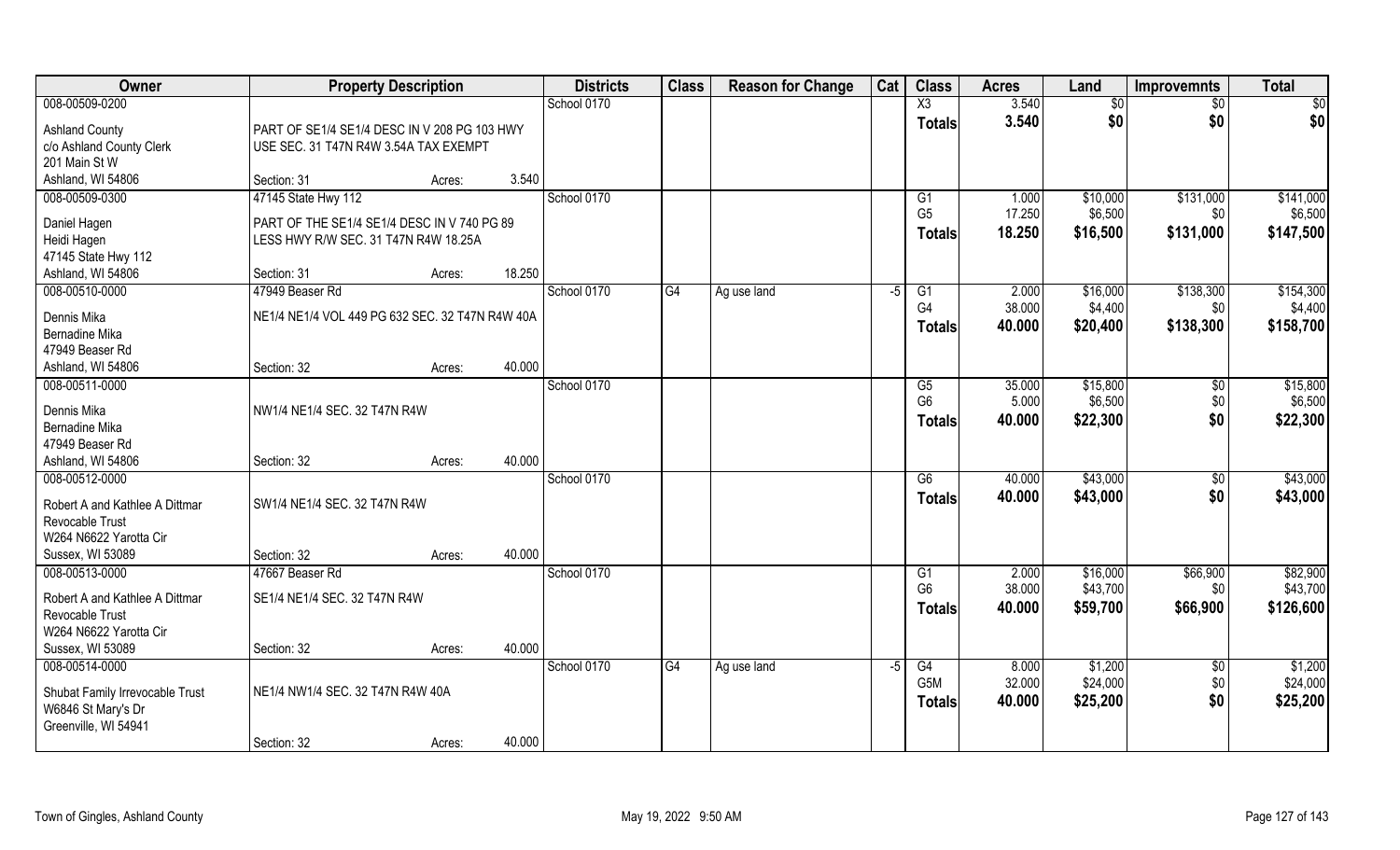| Owner                           | <b>Property Description</b>                      |        |        | <b>Districts</b> | <b>Class</b> | <b>Reason for Change</b> | Cat  | <b>Class</b>     | <b>Acres</b> | Land       | <b>Improvemnts</b> | <b>Total</b> |
|---------------------------------|--------------------------------------------------|--------|--------|------------------|--------------|--------------------------|------|------------------|--------------|------------|--------------------|--------------|
| 008-00515-0000                  | 47924 State Hwy 112                              |        |        | School 0170      | G4           | Ag use land              | -5   | G4               | 27.250       | \$4,100    | $\sqrt{6}$         | \$4,100      |
| Shubat Family Irrevocable Trust | NW1/4 NW1/4 SEC. 32 T47N R4W 40A                 |        |        |                  |              |                          |      | G <sub>5</sub>   | 4.750        | \$1,000    | \$0                | \$1,000      |
| W6846 St Mary's Dr              |                                                  |        |        |                  |              |                          |      | G <sub>5</sub> M | 6.000        | \$4,500    | \$0                | \$4,500      |
| Greenville, WI 54941            |                                                  |        |        |                  |              |                          |      | G7               | 2.000        | \$10,000   | \$92,800           | \$102,800    |
|                                 | Section: 32                                      | Acres: | 40.000 |                  |              |                          |      | <b>Totals</b>    | 40.000       | \$19,600   | \$92,800           | \$112,400    |
| 008-00516-0100                  | 47718 State Hwy 112                              |        |        | School 0170      |              |                          |      | G1               | 5.000        | \$22,000   | \$133,000          | \$155,000    |
| Jack Shubat                     | W1/2 NW1/4 SW1/4 NW1/4 VOL 317 PG 58 SEC. 32     |        |        |                  |              |                          |      | Totals           | 5.000        | \$22,000   | \$133,000          | \$155,000    |
| Sue Shubat                      | <b>T47N R4W 5A</b>                               |        |        |                  |              |                          |      |                  |              |            |                    |              |
| 47718 State Hwy 112             |                                                  |        |        |                  |              |                          |      |                  |              |            |                    |              |
| Ashland, WI 54806               | Section: 32                                      | Acres: | 5.000  |                  |              |                          |      |                  |              |            |                    |              |
| 008-00516-0200                  | 47622 State Hwy 112                              |        |        | School 0170      | G4           | Ag use land              | $-5$ | G4               | 15.000       | \$2,200    | \$0                | \$2,200      |
| Jack Shubat                     | SW1/4 NW1/4 LESS W1/2 NW1/4 & LESS S1/2 E3/4 N1/ |        |        |                  |              |                          |      | G5M              | 12.500       | \$8,200    | \$0                | \$8,200      |
| Sue Shubat                      | SW1/4 NW1/4 SEC. 32 T47N R4W 27.50A V 652 PG 41( |        |        |                  |              |                          |      | <b>Totals</b>    | 27.500       | \$10,400   | \$0                | \$10,400     |
| 47718 State Hwy 112             |                                                  |        |        |                  |              |                          |      |                  |              |            |                    |              |
| Ashland, WI 54806               | Section: 32                                      | Acres: | 27.500 |                  |              |                          |      |                  |              |            |                    |              |
| 008-00516-0300                  | 47622 State Hwy 112                              |        |        | School 0170      |              |                          |      | G1               | 2.000        | \$16,000   | \$204,900          | \$220,900    |
| Justin Saari                    | S1/2 E3/4 N1/2 SW1/4 NW1/4 WITH EASEMENT V 628   |        |        |                  |              |                          |      | G <sub>5</sub>   | 2.000        | \$900      | \$0                | \$900        |
| Ann Saari                       | PG 850 & V 656 PG 352 SEC. 32 T47N R4W 7.50A     |        |        |                  |              |                          |      | G <sub>6</sub>   | 3.500        | \$5,300    | \$0                | \$5,300      |
| 47622 State Hwy 112             |                                                  |        |        |                  |              |                          |      | Totals           | 7.500        | \$22,200   | \$204,900          | \$227,100    |
| Ashland, WI 54806               | Section: 32                                      | Acres: | 7.500  |                  |              |                          |      |                  |              |            |                    |              |
| 008-00517-0000                  |                                                  |        |        | School 0170      |              |                          |      | $W_5$            | 40.000       | (\$49,000) | \$0                | \$0          |
| Ann M. Saari                    | SE1/4 NW1/4 SEC. 32 T47N R4W OPEN MANAGED        |        |        |                  |              |                          |      | Totals           | 40.000       | \$0        | \$0                | \$0          |
| Justin D. Saari                 | FOREST 2014                                      |        |        |                  |              |                          |      |                  |              |            |                    |              |
| 47622 State Hwy 112             |                                                  |        |        |                  |              |                          |      |                  |              |            |                    |              |
| Ashland, WI 54806               | Section: 32                                      | Acres: | 40.000 |                  |              |                          |      |                  |              |            |                    |              |
| 008-00518-0000                  |                                                  |        |        | School 0170      |              |                          |      | G6               | 40.000       | \$52,000   | $\sqrt{50}$        | \$52,000     |
| Kamerae J. Zinnecker            | NE1/4 SW1/4 SEC. 32 T47N R4W                     |        |        |                  |              |                          |      | <b>Totals</b>    | 40.000       | \$52,000   | \$0                | \$52,000     |
| Mark T. Zinnecker               |                                                  |        |        |                  |              |                          |      |                  |              |            |                    |              |
| 47414 State Hwy 112             |                                                  |        |        |                  |              |                          |      |                  |              |            |                    |              |
| Ashland, WI 54806               | Section: 32                                      | Acres: | 40.000 |                  |              |                          |      |                  |              |            |                    |              |
| 008-00519-0100                  | 47414 State Hwy 112                              |        |        | School 0170      |              |                          |      | G1               | 2.000        | \$16,000   | \$126,300          | \$142,300    |
| Mark T. Zinnecker               | NW1/4 SW1/4 (V728 PG 221) LESS V 282 PG 206      |        |        |                  |              |                          |      | G <sub>6</sub>   | 34.000       | \$44,200   | \$0                | \$44,200     |
| Kamerae J. Zinnecker            | SEC. 32 T47N R4W 36A                             |        |        |                  |              |                          |      | <b>Totals</b>    | 36.000       | \$60,200   | \$126,300          | \$186,500    |
| 47414 State Hwy 112             |                                                  |        |        |                  |              |                          |      |                  |              |            |                    |              |
| Ashland, WI 54806               | Section: 32                                      | Acres: | 36.000 |                  |              |                          |      |                  |              |            |                    |              |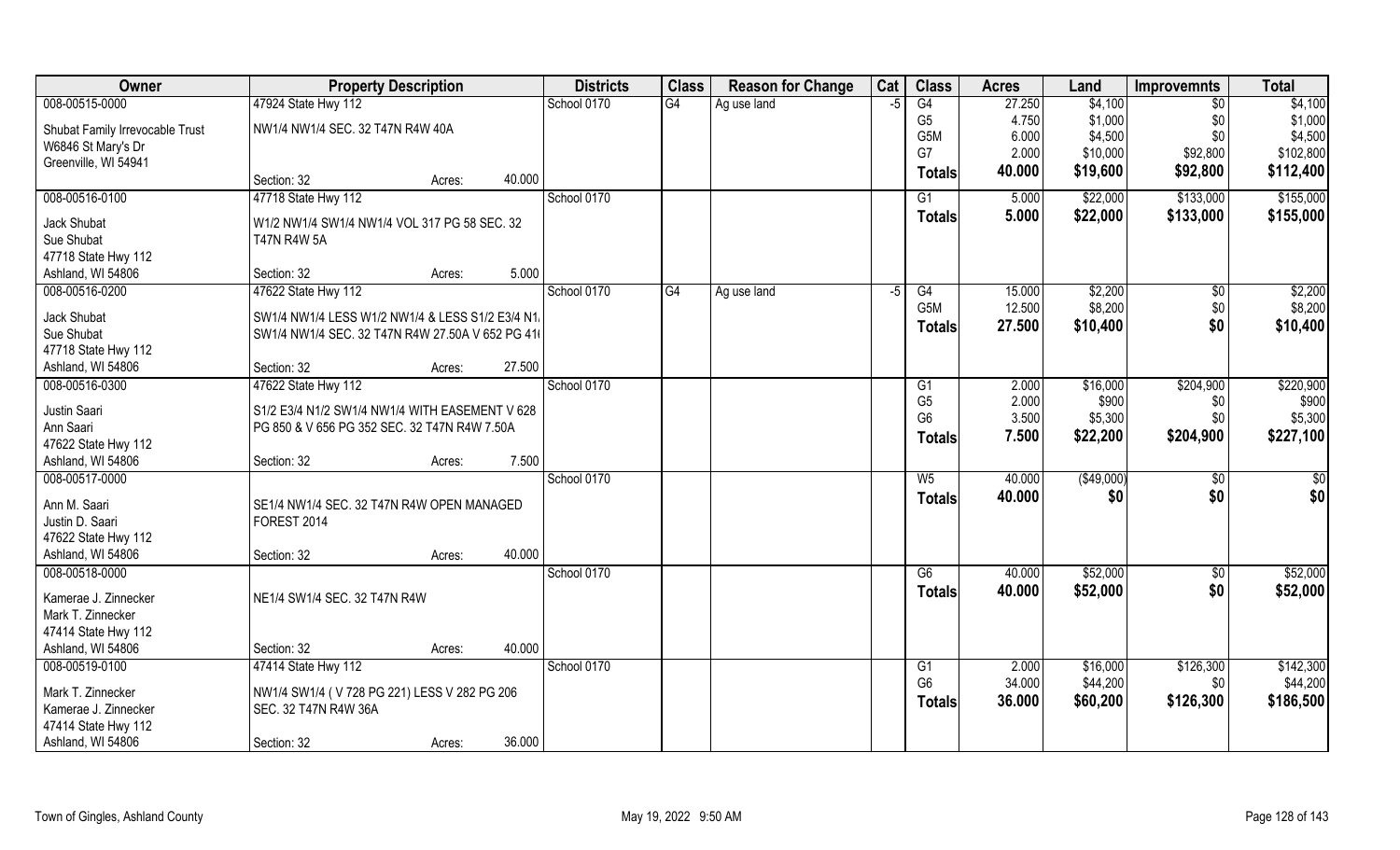| Owner                          | <b>Property Description</b>                    |        |        | <b>Districts</b> | <b>Class</b> | <b>Reason for Change</b> | Cat | <b>Class</b>                     | <b>Acres</b>    | Land              | <b>Improvemnts</b> | <b>Total</b>      |
|--------------------------------|------------------------------------------------|--------|--------|------------------|--------------|--------------------------|-----|----------------------------------|-----------------|-------------------|--------------------|-------------------|
| 008-00519-0200                 | 47472 State Hwy 112                            |        |        | School 0170      |              |                          |     | G1                               | 4.000           | \$20,500          | \$53,200           | \$73,700          |
| Guy Joseph Roberts             | PART OF NW1/4 SW1/4 DESC IN V 581 PG 173 SEC.  |        |        |                  |              |                          |     | <b>Totals</b>                    | 4.000           | \$20,500          | \$53,200           | \$73,700          |
| 47274 State Hwy 112            | 32 T47N R4W 4A                                 |        |        |                  |              |                          |     |                                  |                 |                   |                    |                   |
| Ashland, WI 54806              |                                                |        |        |                  |              |                          |     |                                  |                 |                   |                    |                   |
|                                | Section: 32                                    | Acres: | 4.000  |                  |              |                          |     |                                  |                 |                   |                    |                   |
| 008-00520-0100                 | 61117 Hillside Ln                              |        |        | School 0170      |              |                          |     | G1                               | 26.470          | \$51,200          | \$255,200          | \$306,400         |
| Kevin L. Mcdowell              | PART OF THE SW1/4 SW1/4 DESC IN DOC #353851    |        |        |                  |              |                          |     | G <sub>5</sub>                   | 2.000           | \$400             | \$0                | \$400             |
| Sarah A. Mcdowell              | SEC. 32 T47N R4W                               |        |        |                  |              |                          |     | <b>Totals</b>                    | 28.470          | \$51,600          | \$255,200          | \$306,800         |
| 61117 Hillside Ln              |                                                |        |        |                  |              |                          |     |                                  |                 |                   |                    |                   |
| Ashland, WI 54806              | Section: 32                                    | Acres: | 28.470 |                  |              |                          |     |                                  |                 |                   |                    |                   |
| 008-00520-0200                 | 61148 Hillside Ln                              |        |        | School 0170      |              |                          |     | G1                               | 5.000           | \$22,000          | \$196,900          | \$218,900         |
| Capgrow Holdings Jv Sub II LLC | PART OF THE SW1/4 SW1/4 DESC DOC #340103       |        |        |                  |              |                          |     | <b>Totals</b>                    | 5.000           | \$22,000          | \$196,900          | \$218,900         |
| 320 W Ohio St Ste 650n         | SEC. 32 T47N R4W 5A                            |        |        |                  |              |                          |     |                                  |                 |                   |                    |                   |
| Chicago, IL 60654              |                                                |        |        |                  |              |                          |     |                                  |                 |                   |                    |                   |
|                                | Section: 32                                    | Acres: | 5.000  |                  |              |                          |     |                                  |                 |                   |                    |                   |
| 008-00520-0300                 | 47004 State Hwy 112                            |        |        | School 0170      |              |                          |     | G1                               | 5.000           | \$22,000          | \$166,800          | \$188,800         |
| <b>Richard Buehler</b>         | PART OF THE SW1/4 SW1/4 DESC V 611 PG 811 SEC. |        |        |                  |              |                          |     | <b>Totals</b>                    | 5.000           | \$22,000          | \$166,800          | \$188,800         |
| Madeline Buehler               | 32 T47N R4W 5A                                 |        |        |                  |              |                          |     |                                  |                 |                   |                    |                   |
| 47004 State Hwy 112            |                                                |        |        |                  |              |                          |     |                                  |                 |                   |                    |                   |
| Ashland, WI 54806              | Section: 32                                    | Acres: | 5.000  |                  |              |                          |     |                                  |                 |                   |                    |                   |
| 008-00521-0100                 |                                                |        |        | School 0170      |              |                          |     | $\overline{G1}$                  | 9.420           | \$15,800          | \$0                | \$15,800          |
| Kevin L. Mcdowell              | SE1/4 SW1/4 DESC IN DOC #653851 W/ EASEMENT    |        |        |                  |              |                          |     | Totals                           | 9.420           | \$15,800          | \$0                | \$15,800          |
| Sarah A. Mcdowell              | <b>SEC. 32 T47N R4W</b>                        |        |        |                  |              |                          |     |                                  |                 |                   |                    |                   |
| 61117 Hillside Ln              |                                                |        |        |                  |              |                          |     |                                  |                 |                   |                    |                   |
| Ashland, WI 54806              | Section: 32                                    | Acres: | 9.420  |                  |              |                          |     |                                  |                 |                   |                    |                   |
| 008-00521-0200                 | 61151 Hillside Ln                              |        |        | School 0170      |              |                          |     | G1                               | 2.000           | \$16,000          | \$357,900          | \$373,900         |
| Jessica Korpela                | PART OF THE SE1/4 SW1/4 DESC V 735 PG 382 WITH |        |        |                  |              |                          |     | G <sub>5</sub><br>G <sub>6</sub> | 4.000<br>14.260 | \$900<br>\$18,500 | \$0<br>\$0         | \$900<br>\$18,500 |
| Luke R. Korpela                | EASEMENT SEC. 32 T47N R4W 20.26A               |        |        |                  |              |                          |     | <b>Totals</b>                    | 20.260          | \$35,400          | \$357,900          | \$393,300         |
| 61151 Hillside Ln              |                                                |        |        |                  |              |                          |     |                                  |                 |                   |                    |                   |
| Ashland, WI 54806              | Section: 32                                    | Acres: | 20.260 |                  |              |                          |     |                                  |                 |                   |                    |                   |
| 008-00521-0300                 |                                                |        |        | School 0170      |              |                          |     | $\overline{G1}$                  | 10.320          | \$17,300          | $\sqrt{$0}$        | \$17,300          |
| Matthew W. Rooni               | PART OF THE SE1/4 SW1/4 DESC DOC #341753       |        |        |                  |              |                          |     | <b>Totals</b>                    | 10.320          | \$17,300          | \$0                | \$17,300          |
| 61378 Hegstrom Rd              | SEC. 32 T47N R4W 10.32A                        |        |        |                  |              |                          |     |                                  |                 |                   |                    |                   |
| Ashland, WI 54806              |                                                |        |        |                  |              |                          |     |                                  |                 |                   |                    |                   |
|                                | Section: 32                                    | Acres: | 10.320 |                  |              |                          |     |                                  |                 |                   |                    |                   |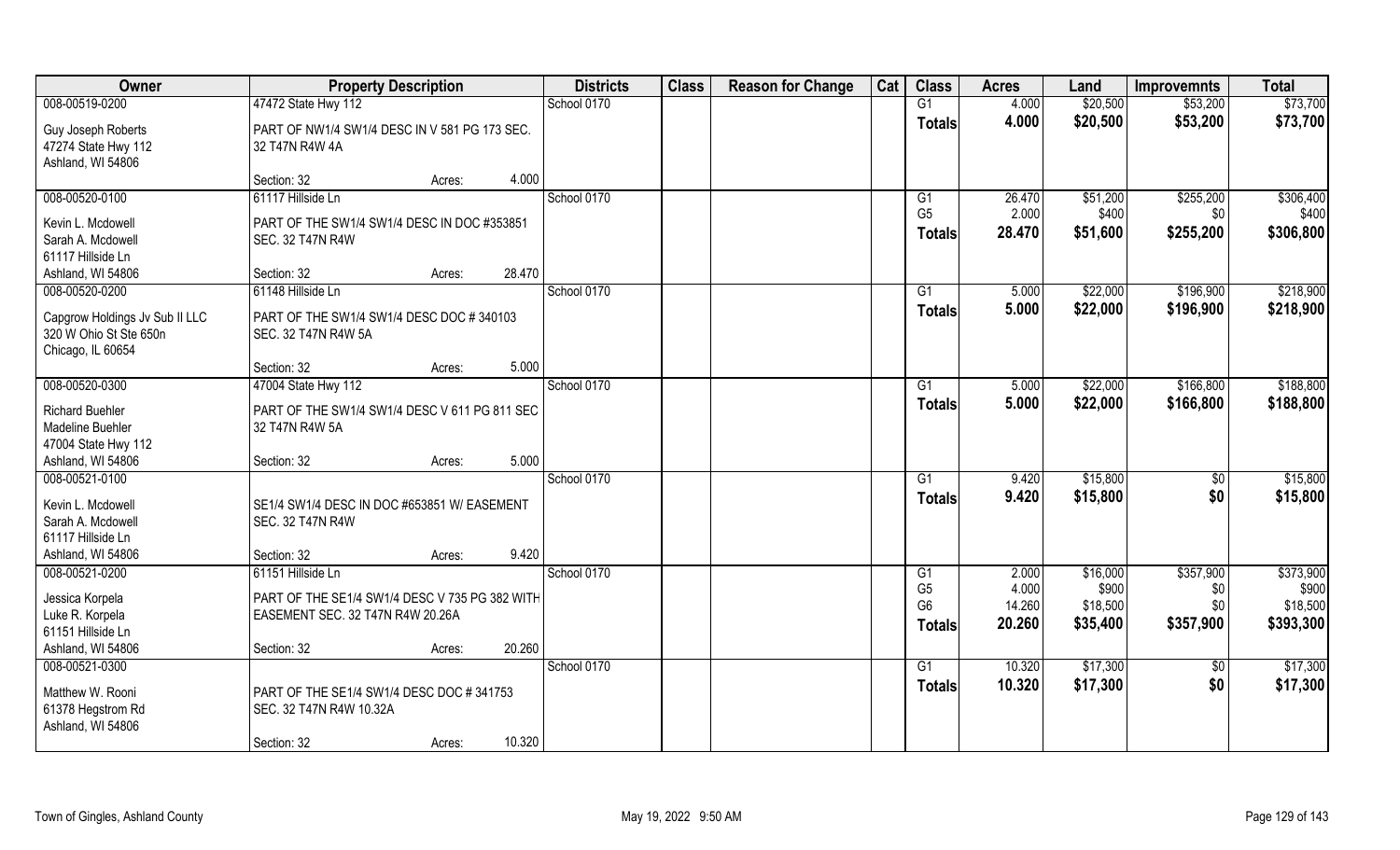| Owner                       | <b>Property Description</b>                       |        | <b>Districts</b> | <b>Class</b> | <b>Reason for Change</b> | Cat | <b>Class</b>    | <b>Acres</b> | Land     | <b>Improvemnts</b> | <b>Total</b> |
|-----------------------------|---------------------------------------------------|--------|------------------|--------------|--------------------------|-----|-----------------|--------------|----------|--------------------|--------------|
| 008-00522-0100              | 47447 Beaser Rd                                   |        | School 0170      |              |                          |     | G1              | 2.000        | \$16,000 | \$7,200            | \$23,200     |
| Michael Nabozny             | NE1/4 SE1/4 LESS NORTH 200' & LESS S1/2 SEC. 32   |        |                  |              |                          |     | G <sub>5</sub>  | 12.110       | \$4,600  | \$0                | \$4,600      |
| Gerald Nabozny              | T47N R4W 14.11AS V 725 PG 358 & V 744 PG 807 LIFE |        |                  |              |                          |     | <b>Totals</b>   | 14.110       | \$20,600 | \$7,200            | \$27,800     |
| 1060 96th Ln NE             | ESTATE GERALD NABOZNY                             |        |                  |              |                          |     |                 |              |          |                    |              |
| <b>Blaine, MN 55434</b>     | Section: 32<br>Acres:                             | 14.110 |                  |              |                          |     |                 |              |          |                    |              |
| 008-00522-0200              | 47495 Beaser Rd                                   |        | School 0170      |              |                          |     | $\overline{G1}$ | 6.060        | \$23,600 | \$99,900           | \$123,500    |
|                             |                                                   |        |                  |              |                          |     | <b>Totals</b>   | 6.060        | \$23,600 | \$99,900           | \$123,500    |
| Dianne K. Buelow            | NORTH 200' OF NE1/4 SE1/4 V 595 PG 338 & V 596 PC |        |                  |              |                          |     |                 |              |          |                    |              |
| Dorothy Dunwiddie           | 943 LIFE ESTATE DOROTHY DUNWIDDIE SEC. 32         |        |                  |              |                          |     |                 |              |          |                    |              |
| 47495 Beaser Rd             | T47N R4W 6.06A                                    |        |                  |              |                          |     |                 |              |          |                    |              |
| Ashland, WI 54806           | Section: 32<br>Acres:                             | 6.060  |                  |              |                          |     |                 |              |          |                    |              |
| 008-00522-0300              |                                                   |        | School 0170      |              |                          |     | G5              | 10.070       | \$3,800  | \$0                | \$3,800      |
| Michael Nabozny             | S1/2 NE1/4 SE1/4 LESS SOUTH 330' SEC. 32 T47N     |        |                  |              |                          |     | <b>Totals</b>   | 10.070       | \$3,800  | \$0                | \$3,800      |
| 1060 96th Ln NE             | R4W 10.07AS V 454 PG 114                          |        |                  |              |                          |     |                 |              |          |                    |              |
| <b>Blaine, MN 55434</b>     |                                                   |        |                  |              |                          |     |                 |              |          |                    |              |
|                             | Section: 32<br>Acres:                             | 10.070 |                  |              |                          |     |                 |              |          |                    |              |
| 008-00522-0400              | 47271 Beaser Rd                                   |        | School 0170      |              |                          |     | G1              | 2.000        | \$16,000 | \$196,300          | \$212,300    |
|                             |                                                   |        |                  |              |                          |     | G <sub>5</sub>  | 4.000        | \$1,500  | \$0                | \$1,500      |
| John and Dawn Reardon Trust | SOUTH 330' OF NE1/4 SE1/4 V 738 PG 671 SEC. 32    |        |                  |              |                          |     | G <sub>6</sub>  | 4.000        | \$5,200  | \$0                | \$5,200      |
| 47271 Beaser Rd             | <b>T47N R4W 10A</b>                               |        |                  |              |                          |     | <b>Totals</b>   | 10.000       | \$22,700 | \$196,300          | \$219,000    |
| Ashland, WI 54806           |                                                   |        |                  |              |                          |     |                 |              |          |                    |              |
|                             | Section: 32<br>Acres:                             | 10.000 |                  |              |                          |     |                 |              |          |                    |              |
| 008-00523-0100              |                                                   |        | School 0170      |              |                          |     | $\overline{G6}$ | 20.000       | \$26,000 | \$0                | \$26,000     |
| Michael Nabozny             | NW1/4 SE1/4 LESS S1/2 SEC. 32 T47N R4W            |        |                  |              |                          |     | <b>Totals</b>   | 20.000       | \$26,000 | \$0                | \$26,000     |
| 1060 96th Ln NE             |                                                   |        |                  |              |                          |     |                 |              |          |                    |              |
| <b>Blaine, MN 55434</b>     |                                                   |        |                  |              |                          |     |                 |              |          |                    |              |
|                             | Section: 32<br>Acres:                             | 20.000 |                  |              |                          |     |                 |              |          |                    |              |
| 008-00523-0200              |                                                   |        | School 0170      |              |                          |     | G6              | 10.080       | \$13,100 | \$0                | \$13,100     |
|                             |                                                   |        |                  |              |                          |     | <b>Totals</b>   | 10.080       | \$13,100 | \$0                | \$13,100     |
| Gerald Nabozny              | S1/2 NW1/4 SE1/4 LESS V 717 PG 69 SEC. 32 T47N    |        |                  |              |                          |     |                 |              |          |                    |              |
| Sandpiper Bend              | R4W 10.08AS                                       |        |                  |              |                          |     |                 |              |          |                    |              |
| <b>Blaine, MN 55434</b>     |                                                   |        |                  |              |                          |     |                 |              |          |                    |              |
|                             | Section: 32<br>Acres:                             | 10.080 |                  |              |                          |     |                 |              |          |                    |              |
| 008-00523-0300              |                                                   |        | School 0170      |              |                          |     | G6              | 10.090       | \$15,100 | $\sqrt{$0}$        | \$15,100     |
| Jeffrey J. Wiberg           | PART OF THE NW1/4 SE1/4 DESC IN V 749 PG 760      |        |                  |              |                          |     | <b>Totals</b>   | 10.090       | \$15,100 | \$0                | \$15,100     |
| 61213 Hegstrom Rd           | SEC. 32 T47N R4W 10.09AS                          |        |                  |              |                          |     |                 |              |          |                    |              |
| Ashland, WI 54806           |                                                   |        |                  |              |                          |     |                 |              |          |                    |              |
|                             | Section: 32<br>Acres:                             | 10.090 |                  |              |                          |     |                 |              |          |                    |              |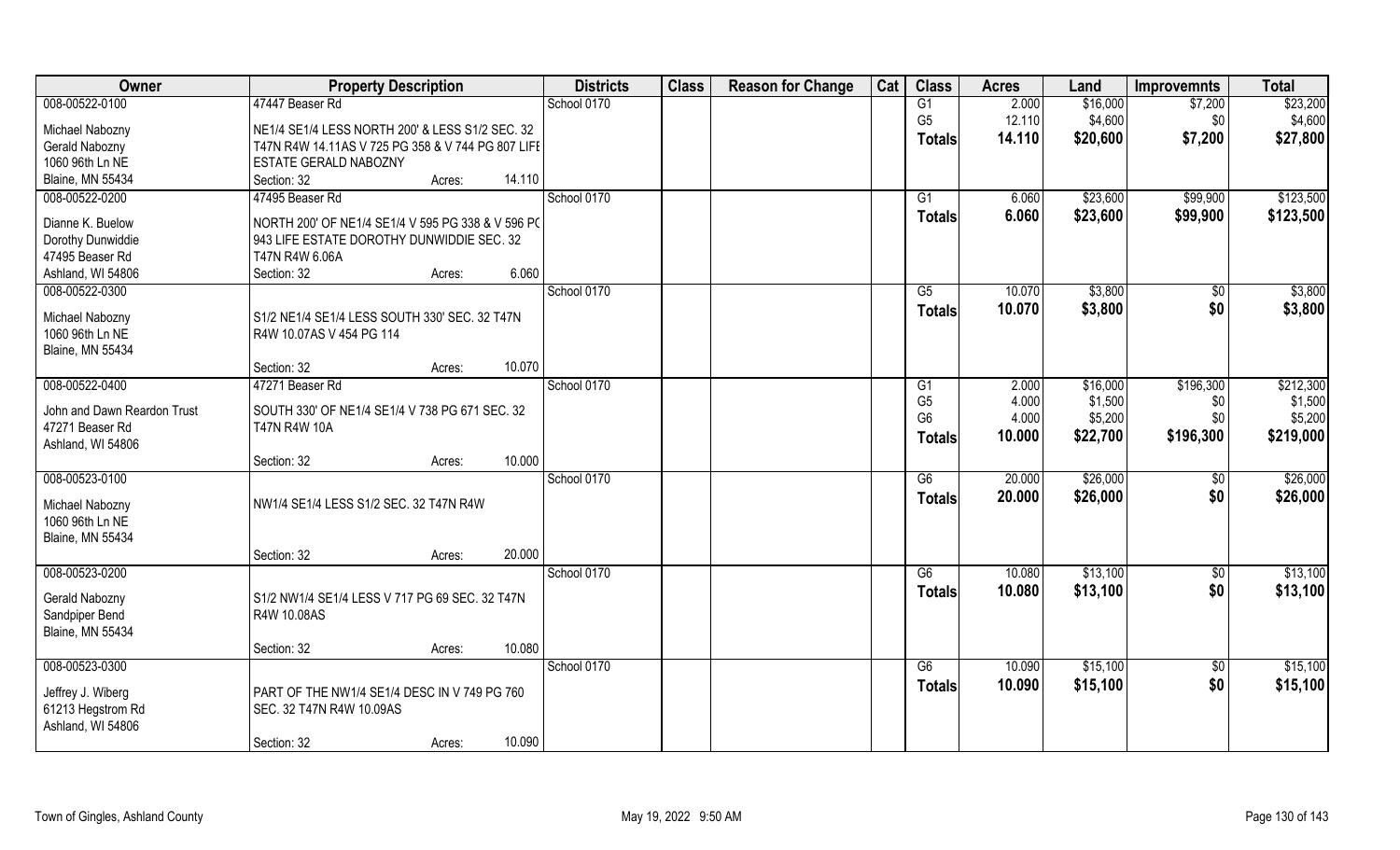| Owner                  |                                                   | <b>Property Description</b> |        | <b>Districts</b> | <b>Class</b>    | <b>Reason for Change</b> | Cat  | <b>Class</b>     | <b>Acres</b> | Land       | Improvemnts     | <b>Total</b> |
|------------------------|---------------------------------------------------|-----------------------------|--------|------------------|-----------------|--------------------------|------|------------------|--------------|------------|-----------------|--------------|
| 008-00524-0100         | 47259 Beaser Rd                                   |                             |        | School 0170      |                 |                          |      | G1               | 1.000        | \$10,000   | \$29,600        | \$39,600     |
| Jeffrey J. Wiberg      | S1/2 SE1/4 EXCEPT EAST 2175' WITH EASEMENT        |                             |        |                  |                 |                          |      | G <sub>6</sub>   | 13.090       | \$17,000   | \$0             | \$17,000     |
| 61213 Hegstrom Rd      | OVER EXISTING RD SEC. 32 T47N R4W                 |                             |        |                  |                 |                          |      | <b>Totals</b>    | 14.090       | \$27,000   | \$29,600        | \$56,600     |
| Ashland, WI 54806      |                                                   |                             |        |                  |                 |                          |      |                  |              |            |                 |              |
|                        | Section: 32                                       | Acres:                      | 14.090 |                  |                 |                          |      |                  |              |            |                 |              |
| 008-00524-0200         |                                                   |                             |        | School 0170      |                 |                          |      | $\overline{X2}$  | 12,880       | \$0        | $\overline{50}$ | \$0          |
| State of Wisconsin     | WEST 425' OF EAST 2175' OF S1/2 SE1/4 V 644 PG 48 |                             |        |                  |                 |                          |      | <b>Totals</b>    | 12.880       | \$0        | \$0             | \$0          |
| 101 S Webster St       | & V 646 PG 878 SEC. 32 T47N R4W 12.88A TAX        |                             |        |                  |                 |                          |      |                  |              |            |                 |              |
| Madison, WI 53703      | <b>EXEMPT</b>                                     |                             |        |                  |                 |                          |      |                  |              |            |                 |              |
|                        | Section: 32                                       | Acres:                      | 12.880 |                  |                 |                          |      |                  |              |            |                 |              |
| 008-00524-0300         | 47253 Beaser Rd                                   |                             |        | School 0170      |                 |                          |      | G <sub>1</sub>   | 1.000        | \$10,000   | \$1,400         | \$11,400     |
| Gary A. Mercante       | WEST 700' OF EAST 1750' OF S1/2 SE1/4 SEC. 32     |                             |        |                  |                 |                          |      | G <sub>6</sub>   | 20.210       | \$26,300   | \$0             | \$26,300     |
| W18454 Moen Coulee Rd  | <b>T47N R4W</b>                                   |                             |        |                  |                 |                          |      | <b>Totals</b>    | 21.210       | \$36,300   | \$1,400         | \$37,700     |
| Ettrick, WI 54627-7806 |                                                   |                             |        |                  |                 |                          |      |                  |              |            |                 |              |
|                        | Section: 32                                       | Acres:                      | 21.210 |                  |                 |                          |      |                  |              |            |                 |              |
| 008-00524-0400         | 47249 Beaser Rd                                   |                             |        | School 0170      |                 |                          |      | G1               | 2.000        | \$16,000   | \$8,500         | \$24,500     |
| Matthew J. Horning     | WEST 450' OF EAST 1050' OF SE1/4 SE1/4 SEC. 32    |                             |        |                  |                 |                          |      | G <sub>6</sub>   | 11.640       | \$15,100   | \$0             | \$15,100     |
| Monica K. Lee          | <b>T47N R4W</b>                                   |                             |        |                  |                 |                          |      | <b>Totals</b>    | 13.640       | \$31,100   | \$8,500         | \$39,600     |
| 920 Chapple Ave        |                                                   |                             |        |                  |                 |                          |      |                  |              |            |                 |              |
| Ashland, WI 54806      | Section: 32                                       | Acres:                      | 13.640 |                  |                 |                          |      |                  |              |            |                 |              |
| 008-00524-0500         |                                                   |                             |        | School 0170      |                 |                          |      | W8               | 18.180       | (\$23,600) | $\overline{60}$ | \$0          |
| Matthew J. Horning     | EAST 600' OF SE1/4 SE1/4 SEC. 32 T47N R4W         |                             |        |                  |                 |                          |      | <b>Totals</b>    | 18.180       | \$0        | \$0             | \$0          |
| Monica K. Lee          | CLOSED MANAGED FOREST 2004 CONSERVATION           |                             |        |                  |                 |                          |      |                  |              |            |                 |              |
| 920 Chapple Ave        | <b>EASEMENT</b>                                   |                             |        |                  |                 |                          |      |                  |              |            |                 |              |
| Ashland, WI 54806      | Section: 32                                       | Acres:                      | 18.180 |                  |                 |                          |      |                  |              |            |                 |              |
| 008-00526-0000         |                                                   |                             |        | School 0170      | G4              | Ag use land              | $-5$ | G4               | 11.000       | \$1,300    | \$0             | \$1,300      |
| Benjamin J. Hudack     | NE1/4 NE1/4 SEC. 33 T47N R4W EASEMENTS V 475      |                             |        |                  |                 |                          |      | G5M              | 29.000       | \$21,800   | \$0             | \$21,800     |
| 2027 Westridge Ct      | PG 383 & V 502 PG 348                             |                             |        |                  |                 |                          |      | <b>Totals</b>    | 40.000       | \$23,100   | \$0             | \$23,100     |
| Buffalo, MN 55313      |                                                   |                             |        |                  |                 |                          |      |                  |              |            |                 |              |
|                        | Section: 33                                       | Acres:                      | 40.000 |                  |                 |                          |      |                  |              |            |                 |              |
| 008-00527-0000         |                                                   |                             |        | School 0170      | $\overline{G4}$ | Ag use land              | $-5$ | G4               | 20.000       | \$2,300    | $\overline{50}$ | \$2,300      |
| Benjamin J. Hudack     | NW1/4 NE1/4 SEC. 33 T47N R4W                      |                             |        |                  |                 |                          |      | G <sub>5</sub> M | 20.000       | \$13,000   | \$0             | \$13,000     |
| 2027 Westridge Ct      |                                                   |                             |        |                  |                 |                          |      | <b>Totals</b>    | 40.000       | \$15,300   | \$0             | \$15,300     |
| Buffalo, MN 55313      |                                                   |                             |        |                  |                 |                          |      |                  |              |            |                 |              |
|                        | Section: 33                                       | Acres:                      | 40.000 |                  |                 |                          |      |                  |              |            |                 |              |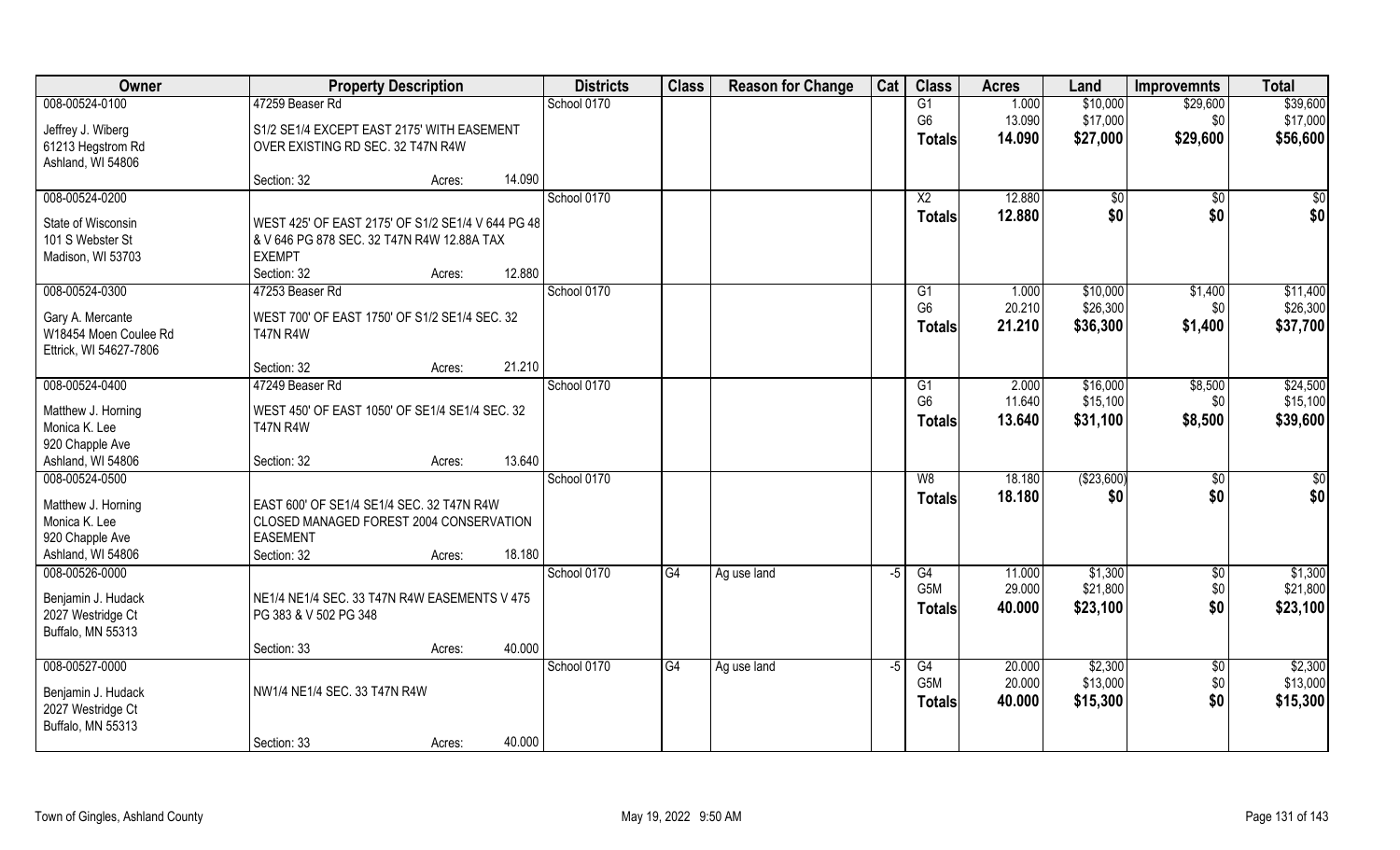| 008-00528-0100<br><b>Beaser Rd</b><br>School 0170<br>G6<br>39.000<br>$\overline{50}$<br>39.000<br>\$0<br>\$39,000<br><b>Totals</b><br>Benjamin J. Hudak<br>SW1/4 NE1/4 LESS SOUTH 2 RODS SEC. 33 T47N<br>130 Municipal Dr<br>R4W<br>West Bend, WI 53095<br>39.000<br>Section: 33<br>Acres:<br>008-00528-0200<br>School 0170<br>G6<br>1.000<br>\$1,000<br>\$0<br>1.000<br>\$0<br>\$1,000<br>Totals<br>Greg Hudack<br>SOUTH 2 RODS OF SW1/4 NE1/4 V 587 PG 970 SEC.<br>Nancy Hudack<br>33 T47N R4W 1A<br>2027 Westridge Ct<br>1.000<br>Buffalo, MN 55313<br>Section: 33<br>Acres:<br>008-00529-0000<br>School 0170<br>\$52,000<br>47502 Beaser Rd<br>G6<br>40.000<br>$\sqrt[6]{30}$<br>\$0<br>\$52,000<br>40.000<br><b>Totals</b><br>Greg Hudack<br>SE1/4 NE1/4 V 587 PG 970 SEC. 33 T47N R4W 40A<br>Nancy Hudack<br>2027 Westridge Ct<br>40.000<br>Buffalo, MN 55313<br>Section: 33<br>Acres:<br>008-00530-0000<br>\$15,000<br>School 0170<br>40.000<br>G5<br>$\sqrt[6]{3}$<br>\$0<br>40.000<br>\$15,000<br><b>Totals</b><br>NE1/4 NW1/4 SEC. 33 T47N R4W 40A V 689 PG 406<br>Kris A. Schwiesow Revocable Living<br>Trust | <b>Total</b>                      | <b>Improvemnts</b> | Land     | <b>Acres</b> | <b>Class</b> | Cat | <b>Reason for Change</b> | <b>Class</b> | <b>Districts</b> |  | <b>Property Description</b> | Owner           |
|--------------------------------------------------------------------------------------------------------------------------------------------------------------------------------------------------------------------------------------------------------------------------------------------------------------------------------------------------------------------------------------------------------------------------------------------------------------------------------------------------------------------------------------------------------------------------------------------------------------------------------------------------------------------------------------------------------------------------------------------------------------------------------------------------------------------------------------------------------------------------------------------------------------------------------------------------------------------------------------------------------------------------------------------------------------------------------------------------------------------------|-----------------------------------|--------------------|----------|--------------|--------------|-----|--------------------------|--------------|------------------|--|-----------------------------|-----------------|
|                                                                                                                                                                                                                                                                                                                                                                                                                                                                                                                                                                                                                                                                                                                                                                                                                                                                                                                                                                                                                                                                                                                          | \$39,000                          |                    | \$39,000 |              |              |     |                          |              |                  |  |                             |                 |
|                                                                                                                                                                                                                                                                                                                                                                                                                                                                                                                                                                                                                                                                                                                                                                                                                                                                                                                                                                                                                                                                                                                          | \$39,000                          |                    |          |              |              |     |                          |              |                  |  |                             |                 |
|                                                                                                                                                                                                                                                                                                                                                                                                                                                                                                                                                                                                                                                                                                                                                                                                                                                                                                                                                                                                                                                                                                                          |                                   |                    |          |              |              |     |                          |              |                  |  |                             |                 |
|                                                                                                                                                                                                                                                                                                                                                                                                                                                                                                                                                                                                                                                                                                                                                                                                                                                                                                                                                                                                                                                                                                                          | \$1,000                           |                    |          |              |              |     |                          |              |                  |  |                             |                 |
|                                                                                                                                                                                                                                                                                                                                                                                                                                                                                                                                                                                                                                                                                                                                                                                                                                                                                                                                                                                                                                                                                                                          | \$1,000                           |                    |          |              |              |     |                          |              |                  |  |                             |                 |
|                                                                                                                                                                                                                                                                                                                                                                                                                                                                                                                                                                                                                                                                                                                                                                                                                                                                                                                                                                                                                                                                                                                          |                                   |                    |          |              |              |     |                          |              |                  |  |                             |                 |
|                                                                                                                                                                                                                                                                                                                                                                                                                                                                                                                                                                                                                                                                                                                                                                                                                                                                                                                                                                                                                                                                                                                          | \$52,000                          |                    |          |              |              |     |                          |              |                  |  |                             |                 |
|                                                                                                                                                                                                                                                                                                                                                                                                                                                                                                                                                                                                                                                                                                                                                                                                                                                                                                                                                                                                                                                                                                                          | \$52,000                          |                    |          |              |              |     |                          |              |                  |  |                             |                 |
|                                                                                                                                                                                                                                                                                                                                                                                                                                                                                                                                                                                                                                                                                                                                                                                                                                                                                                                                                                                                                                                                                                                          |                                   |                    |          |              |              |     |                          |              |                  |  |                             |                 |
|                                                                                                                                                                                                                                                                                                                                                                                                                                                                                                                                                                                                                                                                                                                                                                                                                                                                                                                                                                                                                                                                                                                          | \$15,000                          |                    |          |              |              |     |                          |              |                  |  |                             |                 |
|                                                                                                                                                                                                                                                                                                                                                                                                                                                                                                                                                                                                                                                                                                                                                                                                                                                                                                                                                                                                                                                                                                                          | \$15,000                          |                    |          |              |              |     |                          |              |                  |  |                             | 47914 Beaser Rd |
| 40.000<br>Ashland, WI 54806<br>Section: 33<br>Acres:                                                                                                                                                                                                                                                                                                                                                                                                                                                                                                                                                                                                                                                                                                                                                                                                                                                                                                                                                                                                                                                                     |                                   |                    |          |              |              |     |                          |              |                  |  |                             |                 |
| \$87,800<br>008-00531-0000<br>2.000<br>\$16,000<br>47914 Beaser Rd<br>School 0170<br>$\overline{G4}$<br>G1<br>Ag use land<br>-5<br>G <sub>4</sub><br>38.000<br>\$4,400<br>\$0<br>NW1/4 NW1/4 SEC. 33 T47N R4W<br>Kris A. Schwiesow Revocable Living<br>\$87,800<br>40.000<br>\$20,400<br><b>Totals</b><br>Trust<br>47914 Beaser Rd                                                                                                                                                                                                                                                                                                                                                                                                                                                                                                                                                                                                                                                                                                                                                                                       | \$103,800<br>\$4,400<br>\$108,200 |                    |          |              |              |     |                          |              |                  |  |                             |                 |
| Ashland, WI 54806<br>40.000<br>Section: 33<br>Acres:                                                                                                                                                                                                                                                                                                                                                                                                                                                                                                                                                                                                                                                                                                                                                                                                                                                                                                                                                                                                                                                                     |                                   |                    |          |              |              |     |                          |              |                  |  |                             |                 |
| 008-00532-0100<br>School 0170<br>2.000<br>\$16,000<br>\$126,900<br>47698 Beaser Rd<br>G1<br>\$52,800<br>G <sub>6</sub><br>38.000<br>\$0                                                                                                                                                                                                                                                                                                                                                                                                                                                                                                                                                                                                                                                                                                                                                                                                                                                                                                                                                                                  | \$142,900<br>\$52,800             |                    |          |              |              |     |                          |              |                  |  |                             |                 |
| Michael W. Brennan Jr<br>N1/2 S1/2 NW1/4 SEC. 33 T47N R4W 40A V 718 PG 83<br>40.000<br>\$68,800<br>\$126,900<br><b>Totals</b><br>Laurie Brennan<br>& V 722 PG 295<br>47698 Beaser Rd                                                                                                                                                                                                                                                                                                                                                                                                                                                                                                                                                                                                                                                                                                                                                                                                                                                                                                                                     | \$195,700                         |                    |          |              |              |     |                          |              |                  |  |                             |                 |
| 40.000<br>Ashland, WI 54806<br>Section: 33<br>Acres:                                                                                                                                                                                                                                                                                                                                                                                                                                                                                                                                                                                                                                                                                                                                                                                                                                                                                                                                                                                                                                                                     |                                   |                    |          |              |              |     |                          |              |                  |  |                             |                 |
| 008-00532-0200<br>School 0170<br>\$2,600<br>G6<br>2.000<br>$\sqrt{$0}$<br>\$0<br>2.000<br>\$2,600<br><b>Totals</b><br>Greg Hudack<br>SOUTH 2 RODS OF S1/2 NW1/4 SEC. 33 T47N R4W 2/<br>Nancy Hudack<br>V 587 PG 970<br>2027 Westridge Ct<br>2.000<br>Buffalo, MN 55313<br>Section: 33<br>Acres:                                                                                                                                                                                                                                                                                                                                                                                                                                                                                                                                                                                                                                                                                                                                                                                                                          | \$2,600<br>\$2,600                |                    |          |              |              |     |                          |              |                  |  |                             |                 |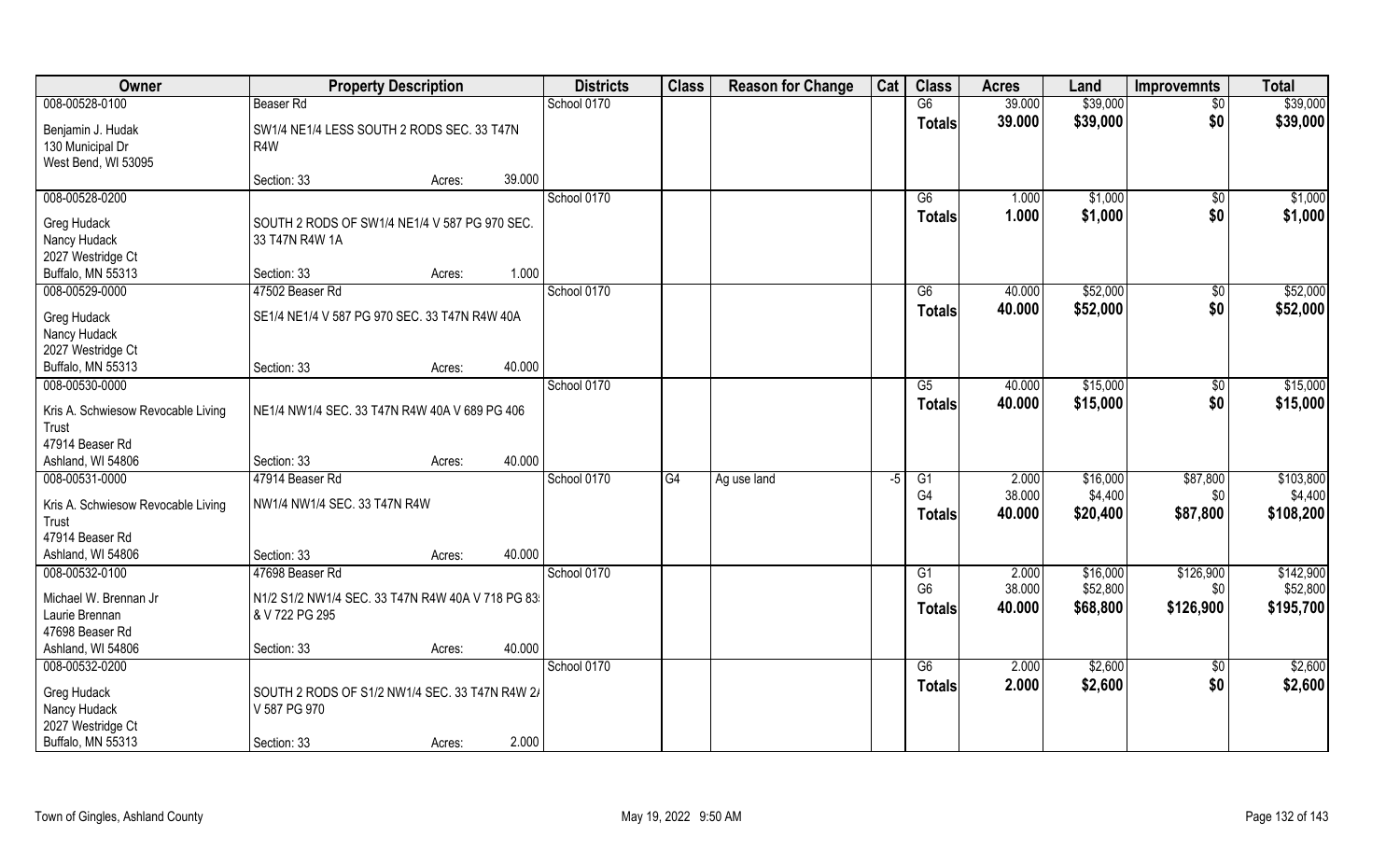| <b>Owner</b>                                                                         | <b>Property Description</b>                      |                  | <b>Districts</b> | <b>Class</b> | <b>Reason for Change</b> | Cat | <b>Class</b>    | <b>Acres</b> | Land       | Improvemnts     | <b>Total</b> |
|--------------------------------------------------------------------------------------|--------------------------------------------------|------------------|------------------|--------------|--------------------------|-----|-----------------|--------------|------------|-----------------|--------------|
| 008-00532-0300                                                                       |                                                  |                  | School 0170      |              |                          |     | G6              | 38.000       | \$49,400   | $\overline{50}$ | \$49,400     |
| George Caddick et al                                                                 | S1/2 S1/2 NW1/4 LESS SOUTH 2 RODS V 725 PG 142   |                  |                  |              |                          |     | <b>Totals</b>   | 38.000       | \$49,400   | \$0             | \$49,400     |
| 22386 Jeanette Ct                                                                    | SEC. 33 T47N R4W 38A                             |                  |                  |              |                          |     |                 |              |            |                 |              |
| Frankfort, IL 60423                                                                  |                                                  |                  |                  |              |                          |     |                 |              |            |                 |              |
|                                                                                      | Section: 33                                      | 38,000<br>Acres: |                  |              |                          |     |                 |              |            |                 |              |
| 008-00533-0100                                                                       | 47440 Beaser Rd                                  |                  | School 0170      |              |                          |     | G5              | 12.000       | \$2,700    | $\overline{50}$ | \$2,700      |
| Mariann Vyskocil et al                                                               | NE1/4 SW1/4 LESS THAT SOUTH & EAST OF THE        |                  |                  |              |                          |     | G <sub>6</sub>  | 22.500       | \$29,300   | \$0             | \$29,300     |
| 47440 Beaser Rd                                                                      | WHITE RIVER V 271 PG 138 SEC. 33 T47N R4W        |                  |                  |              |                          |     | <b>Totals</b>   | 34.500       | \$32,000   | \$0             | \$32,000     |
| Ashland, WI 54806                                                                    | 34.50A                                           |                  |                  |              |                          |     |                 |              |            |                 |              |
|                                                                                      | Section: 33                                      | 34.500<br>Acres: |                  |              |                          |     |                 |              |            |                 |              |
| 008-00533-0200                                                                       |                                                  |                  | School 0170      |              |                          |     | X <sub>2</sub>  | 5.850        | $\sqrt{6}$ | $\sqrt[6]{30}$  | \$0          |
| State of Wisconsin Department of Natura   N1/2 SW1/4 LYING SOUTH & EAST OF THE WHITE |                                                  |                  |                  |              |                          |     | <b>Totals</b>   | 5.850        | \$0        | \$0             | \$0          |
| Resources                                                                            | RIVER SEC. 33 T47N R4W 5.85A                     |                  |                  |              |                          |     |                 |              |            |                 |              |
| 101 S Webster St                                                                     |                                                  |                  |                  |              |                          |     |                 |              |            |                 |              |
| Madison, WI 53703                                                                    | Section: 33                                      | 5.850<br>Acres:  |                  |              |                          |     |                 |              |            |                 |              |
| 008-00534-0100                                                                       | 47440 Beaser Rd                                  |                  | School 0170      |              |                          |     | G1              | 2.000        | \$16,000   | \$50,700        | \$66,700     |
| Mariann Vyskocil et al                                                               | NW1/4 SW1/4 LESS V 530 PG 726 & LESS THAT        |                  |                  |              |                          |     | G <sub>5</sub>  | 18.040       | \$6,400    | \$0             | \$6,400      |
| 47440 Beaser Rd                                                                      | SOUTH & EAST OF THE WHITE RIVER SEC. 33 T47N     |                  |                  |              |                          |     | G <sub>6</sub>  | 13.650       | \$17,700   | \$0             | \$17,700     |
| Ashland, WI 54806                                                                    | R4W 33.69A V 271 PG 138                          |                  |                  |              |                          |     | <b>Totals</b>   | 33.690       | \$40,100   | \$50,700        | \$90,800     |
|                                                                                      | Section: 33                                      | 33.690<br>Acres: |                  |              |                          |     |                 |              |            |                 |              |
| 008-00534-0200                                                                       | 47392 Beaser Rd                                  |                  | School 0170      |              |                          |     | $\overline{G1}$ | 5.960        | \$23,400   | \$155,600       | \$179,000    |
| Todd P. Vyskocil                                                                     | PART OF THE NW1/4 SW1/4 DESC IN DOC #355141      |                  |                  |              |                          |     | <b>Totals</b>   | 5.960        | \$23,400   | \$155,600       | \$179,000    |
| 47392 Beaser Rd                                                                      | <b>SEC. 33 T47N R4W</b>                          |                  |                  |              |                          |     |                 |              |            |                 |              |
| Ashland, WI 54806                                                                    |                                                  |                  |                  |              |                          |     |                 |              |            |                 |              |
|                                                                                      | Section: 33                                      | 5.960<br>Acres:  |                  |              |                          |     |                 |              |            |                 |              |
| 008-00535-0000                                                                       | 47248 Beaser Rd                                  |                  | School 0170      |              |                          |     | G <sub>1</sub>  | 2.000        | \$16,000   | \$110,000       | \$126,000    |
| Matthew J. Horning                                                                   | SW1/4 SW1/4 V 390 PG 183, V 421 PG 30 & V 471 PG |                  |                  |              |                          |     | G <sub>5</sub>  | 5.000        | \$1,200    | \$0             | \$1,200      |
| Monica K. Lee                                                                        | 393 SEC. 33 T47N R4W 33A CLOSED MANAGED          |                  |                  |              |                          |     | W <sub>8</sub>  | 33.000       | (\$42,900) | \$0             | \$0          |
| 920 Chapple Ave                                                                      | FOREST LAND 2004 CONSERVATION EASEMENT           |                  |                  |              |                          |     | <b>Totals</b>   | 40.000       | \$17,200   | \$110,000       | \$127,200    |
| Ashland, WI 54806                                                                    | Section: 33                                      | 40.000<br>Acres: |                  |              |                          |     |                 |              |            |                 |              |
| 008-00536-0100                                                                       |                                                  |                  | School 0170      |              |                          |     | G6              | 17.680       | \$23,000   | $\overline{50}$ | \$23,000     |
|                                                                                      | SE1/4 SW1/4 LESS THAT SOUTH & EAST OF WHITE      |                  |                  |              |                          |     | <b>Totals</b>   | 17.680       | \$23,000   | \$0             | \$23,000     |
| Mariann Vyskocil et al<br>47440 Beaser Rd                                            | RIVER V 271 PG 138 SEC. 33 T47N R4W 17.68A       |                  |                  |              |                          |     |                 |              |            |                 |              |
| Ashland, WI 54806                                                                    |                                                  |                  |                  |              |                          |     |                 |              |            |                 |              |
|                                                                                      | Section: 33                                      | 17.680<br>Acres: |                  |              |                          |     |                 |              |            |                 |              |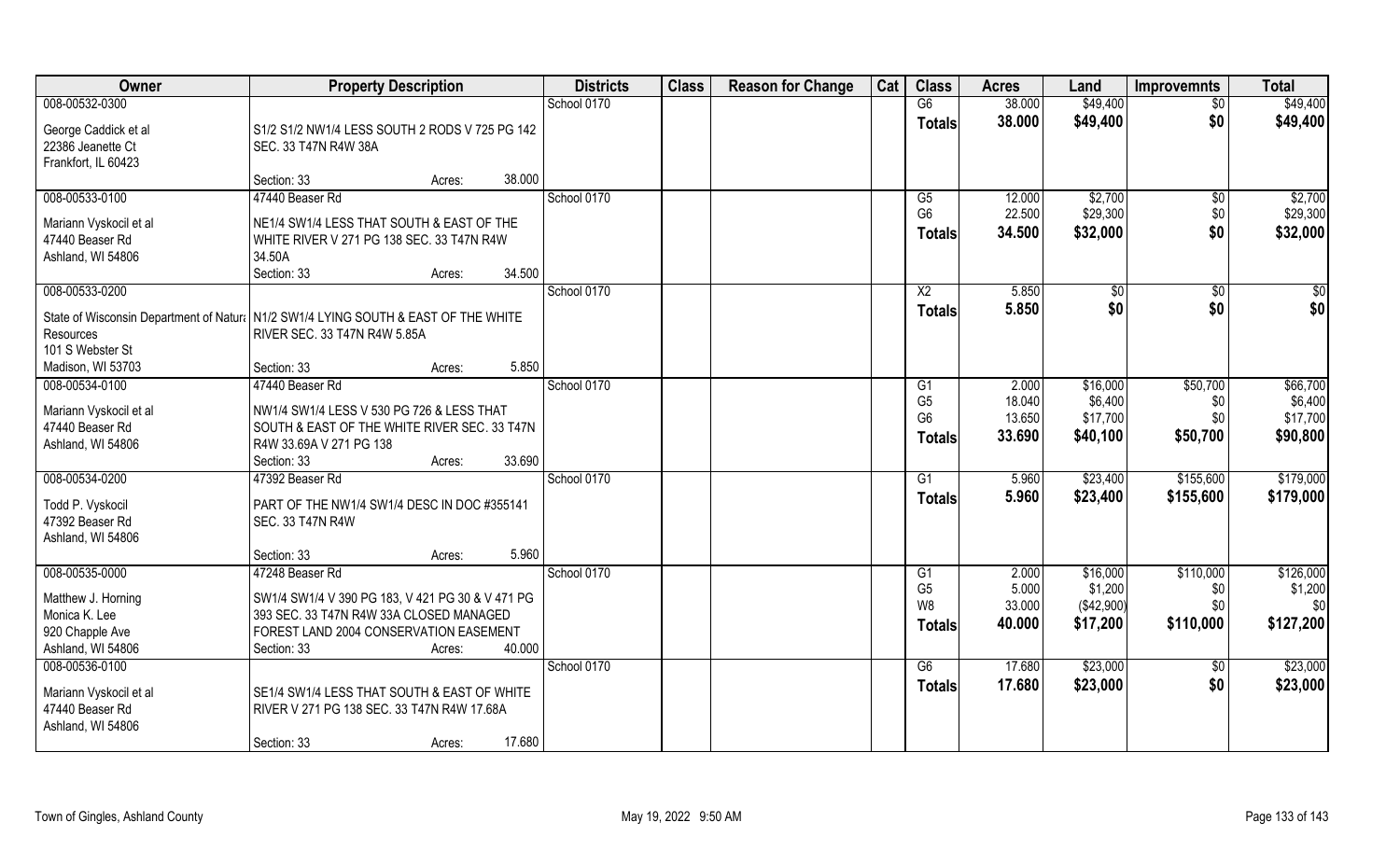| Owner                                                                                               | <b>Property Description</b>                                         |                  | <b>Districts</b> | <b>Class</b> | <b>Reason for Change</b> | Cat | <b>Class</b>    | <b>Acres</b> | Land          | <b>Improvemnts</b> | <b>Total</b>    |
|-----------------------------------------------------------------------------------------------------|---------------------------------------------------------------------|------------------|------------------|--------------|--------------------------|-----|-----------------|--------------|---------------|--------------------|-----------------|
| 008-00536-0200                                                                                      |                                                                     |                  | School 0170      |              |                          |     | $\overline{X2}$ | 22.320       | \$0           | \$0                | \$0             |
| State of Wisconsin Department of Natur   SE1/4 SW1/4 LYING SOUTH & EAST OF WHITE RIVER<br>Resources | SEC. 33 T47N R4W 22.32A                                             |                  |                  |              |                          |     | <b>Totals</b>   | 22.320       | \$0           | \$0                | \$0             |
| 101 S Webster St                                                                                    |                                                                     |                  |                  |              |                          |     |                 |              |               |                    |                 |
| Madison, WI 53703                                                                                   | Section: 33                                                         | 22.320<br>Acres: |                  |              |                          |     |                 |              |               |                    |                 |
| 008-00537-0100                                                                                      | Beaser Rd                                                           |                  | School 0170      |              |                          |     | G6              | 10.000       | \$13,000      | $\sqrt{$0}$        | \$13,000        |
| Greg Hudack                                                                                         | NE1/4 SE1/4 NORTH OF WHITE RIVER V 587 PG 970                       |                  |                  |              |                          |     | <b>Totals</b>   | 10.000       | \$13,000      | \$0                | \$13,000        |
| Nancy Hudack                                                                                        | SEC. 33 T47N R4W 10A                                                |                  |                  |              |                          |     |                 |              |               |                    |                 |
| 2027 Westridge Ct                                                                                   |                                                                     |                  |                  |              |                          |     |                 |              |               |                    |                 |
| Buffalo, MN 55313                                                                                   | Section: 33                                                         | 10.000<br>Acres: |                  |              |                          |     |                 |              |               |                    |                 |
| 008-00537-0200                                                                                      | Beaser Rd                                                           |                  | School 0170      |              |                          |     | X <sub>2</sub>  | 30.000       | \$0           | $\sqrt{50}$        | \$0             |
| State of Wisconsin Department of Natural NE1/4 SE1/4 LESS THAT NORTH OF WHITE RIVER V               |                                                                     |                  |                  |              |                          |     | <b>Totals</b>   | 30.000       | \$0           | \$0                | \$0             |
| Resources                                                                                           | 617 PG 353 & V 632 PG 652 SEC. 33 T47N R4W 30A                      |                  |                  |              |                          |     |                 |              |               |                    |                 |
| 101 S Webster St                                                                                    |                                                                     |                  |                  |              |                          |     |                 |              |               |                    |                 |
| Madison, WI 53703                                                                                   | Section: 33                                                         | 30.000<br>Acres: |                  |              |                          |     |                 |              |               |                    |                 |
| 008-00538-0100                                                                                      | Beaser Rd                                                           |                  | School 0170      |              |                          |     | X <sub>2</sub>  | 10.000       | $\sqrt[6]{3}$ | $\sqrt[6]{3}$      | \$0             |
| State of Wisconsin Department of Natura NW1/4 SE1/4 LESS THAT NORTH OF THE WHITE                    |                                                                     |                  |                  |              |                          |     | <b>Totals</b>   | 10.000       | \$0           | \$0                | \$0             |
| Resources                                                                                           | RIVER SEC. 33 T47N R4W 10A V 679 PG 266 & V 690                     |                  |                  |              |                          |     |                 |              |               |                    |                 |
| 101 S Webster St                                                                                    | PG 632 TAX EXEMPT                                                   |                  |                  |              |                          |     |                 |              |               |                    |                 |
| Madison, WI 53703                                                                                   | Section: 33                                                         | 10.000<br>Acres: |                  |              |                          |     |                 |              |               |                    |                 |
| 008-00538-0200                                                                                      | Beaser Rd                                                           |                  | School 0170      |              |                          |     | $\overline{G6}$ | 30.000       | \$39,000      | \$0                | \$39,000        |
|                                                                                                     | W1/2 SE1/4 NORTH OF THE WHITE RIVER V 681 PG                        |                  |                  |              |                          |     | <b>Totals</b>   | 30.000       | \$39,000      | \$0                | \$39,000        |
| Mariann Vyskocil et al<br>47440 Beaser Rd                                                           | 389 SEC. 33 T47N R4W 30A M/L                                        |                  |                  |              |                          |     |                 |              |               |                    |                 |
| Ashland, WI 54806                                                                                   |                                                                     |                  |                  |              |                          |     |                 |              |               |                    |                 |
|                                                                                                     | Section: 33                                                         | 30.000<br>Acres: |                  |              |                          |     |                 |              |               |                    |                 |
| 008-00539-0000                                                                                      | Beaser Rd                                                           |                  | School 0170      |              |                          |     | $\overline{X2}$ | 40.000       | \$0           | \$0                | \$0             |
|                                                                                                     |                                                                     |                  |                  |              |                          |     | <b>Totals</b>   | 40.000       | \$0           | \$0                | \$0             |
| State of Wisconsin Department of Natural SW1/4 SE1/4 LESS THAT NORTH OF WHITE RIVER V               |                                                                     |                  |                  |              |                          |     |                 |              |               |                    |                 |
| Resources<br>101 S Webster St                                                                       | 679 PG 266 & V 690 PG 632 SEC. 33 T47N R4W 40A<br><b>TAX EXEMPT</b> |                  |                  |              |                          |     |                 |              |               |                    |                 |
| Madison, WI 53703                                                                                   | Section: 33                                                         | 40.000<br>Acres: |                  |              |                          |     |                 |              |               |                    |                 |
| 008-00540-0000                                                                                      | Beaser Rd                                                           |                  | School 0170      |              |                          |     | $\overline{X2}$ | 40.000       | $\sqrt{6}$    | $\sqrt{$0}$        | $\overline{50}$ |
|                                                                                                     |                                                                     |                  |                  |              |                          |     | <b>Totals</b>   | 40.000       | \$0           | \$0                | \$0             |
| State of Wisconsin Department of Natur: SE1/4 SE1/4 V 617 PG 353 & V 632 PG 652 SEC. 33             |                                                                     |                  |                  |              |                          |     |                 |              |               |                    |                 |
|                                                                                                     |                                                                     |                  |                  |              |                          |     |                 |              |               |                    |                 |
|                                                                                                     |                                                                     |                  |                  |              |                          |     |                 |              |               |                    |                 |
| Resources<br>101 S Webster St<br>Madison, WI 53703                                                  | <b>T47N R4W 40A</b><br>Section: 33                                  | 40.000<br>Acres: |                  |              |                          |     |                 |              |               |                    |                 |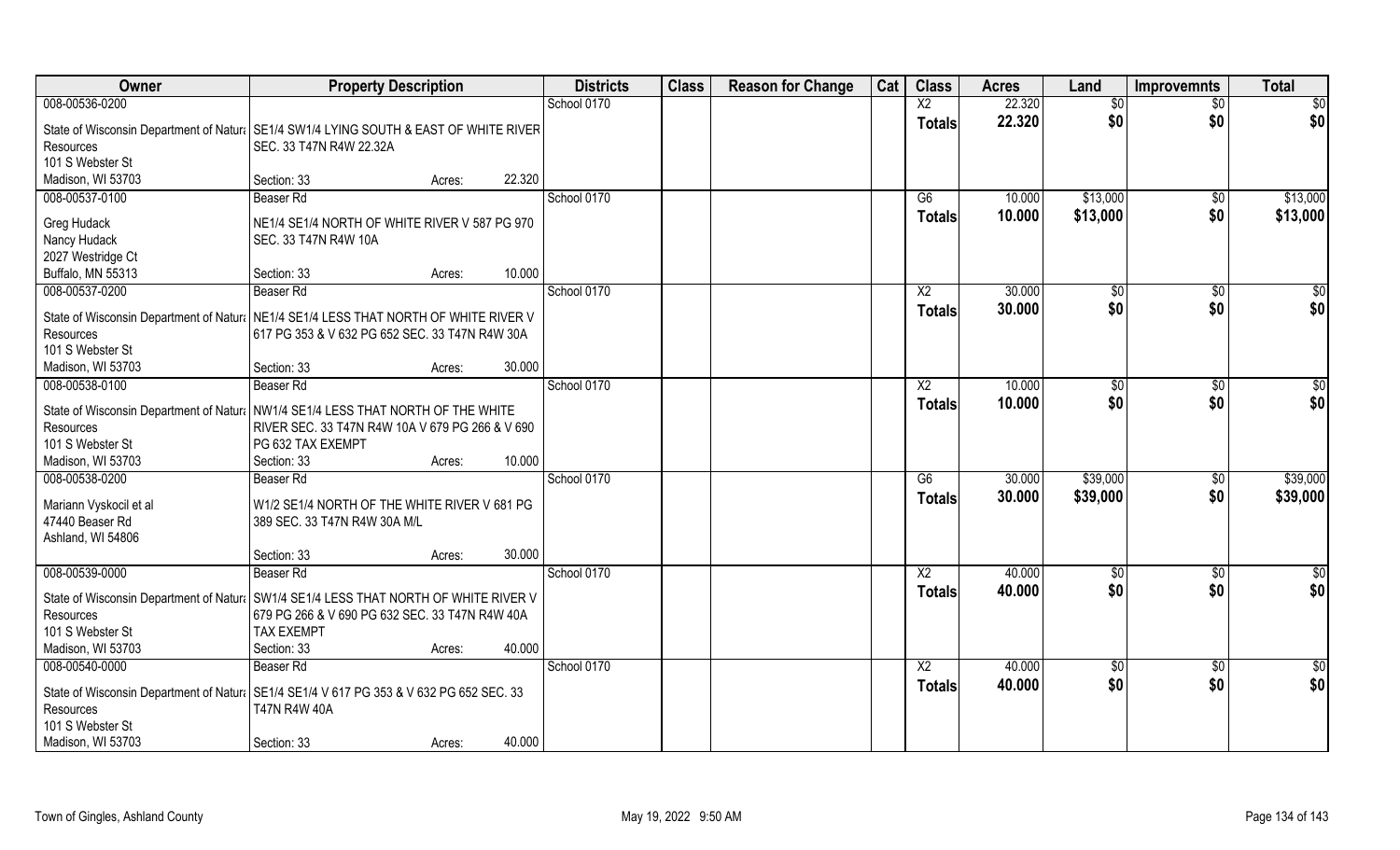| Owner                                                                          | <b>Property Description</b>                                                                                                                                  | <b>Districts</b> | <b>Class</b> | <b>Reason for Change</b> | Cat | <b>Class</b>                      | <b>Acres</b>     | Land                  | <b>Improvemnts</b> | <b>Total</b>         |
|--------------------------------------------------------------------------------|--------------------------------------------------------------------------------------------------------------------------------------------------------------|------------------|--------------|--------------------------|-----|-----------------------------------|------------------|-----------------------|--------------------|----------------------|
| 008-00541-0100                                                                 |                                                                                                                                                              | School 0170      |              |                          |     | G6                                | 31.480           | \$40,900              | $\overline{50}$    | \$40,900             |
| Murlene Moffett<br>5247 N Shore Dr<br>Duluth, MN 55804                         | NE1/4 NE1/4 LESS TPP #1610-21-21-4.01 SEC. 34<br>T47N R4W 31.48A V 313 PG 289                                                                                |                  |              |                          |     | <b>Totals</b>                     | 31.480           | \$40,900              | \$0                | \$40,900             |
|                                                                                | 31.480<br>Section: 34<br>Acres:                                                                                                                              |                  |              |                          |     |                                   |                  |                       |                    |                      |
| 008-00541-0200                                                                 |                                                                                                                                                              | School 0170      |              |                          |     | X <sub>2</sub>                    | 8.520            | $\sqrt[6]{}$          | $\overline{50}$    | $\overline{\$0}$     |
| State of Wisconsin<br>101 S Webster St<br>Madison, WI 53703                    | PARCEL 1 TPP #1610-21-21-4.01 PT NE NE SEC 34<br>T47N R4W V 667 PG 232 8.52A HWY USE TAX<br><b>EXEMPT</b><br>8.520<br>Section: 34<br>Acres:                  |                  |              |                          |     | <b>Totals</b>                     | 8.520            | \$0                   | \$0                | \$0                  |
| 008-00542-0000                                                                 | Beaser Rd                                                                                                                                                    | School 0170      |              |                          |     | G5                                | 28.000           | \$6,300               | \$0                | \$6,300              |
| George Felix<br>Gail Clendening<br>6635 Merrimac Ln N                          | NW1/4 NE1/4 SEC. 34 T47N R4W                                                                                                                                 |                  |              |                          |     | G <sub>6</sub><br><b>Totals</b>   | 12.000<br>40.000 | \$15,600<br>\$21,900  | \$0<br>\$0         | \$15,600<br>\$21,900 |
| Maple Grove, MN 55311                                                          | 40.000<br>Section: 34<br>Acres:                                                                                                                              |                  |              |                          |     |                                   |                  |                       |                    |                      |
| 008-00543-0000                                                                 | Beaser Rd                                                                                                                                                    | School 0170      |              |                          |     | G5                                | 28.000           | \$6,300               | $\sqrt[6]{3}$      | \$6,300              |
| George Felix<br>Gail Clendening<br>6635 Merrimac Ln N                          | SW1/4 NE1/4 SEC. 34 T47N R4W                                                                                                                                 |                  |              |                          |     | G <sub>6</sub><br><b>Totals</b>   | 12.000<br>40.000 | \$15,600<br>\$21,900  | \$0<br>\$0         | \$15,600<br>\$21,900 |
| Maple Grove, MN 55311                                                          | 40.000<br>Section: 34<br>Acres:                                                                                                                              |                  |              |                          |     |                                   |                  |                       |                    |                      |
| 008-00544-0000                                                                 | Beaser Rd                                                                                                                                                    | School 0170      |              |                          |     | $\overline{G6}$<br>W <sub>5</sub> | 3.500<br>36.500  | \$4,600<br>(\$47,500) | \$0<br>\$0         | \$4,600<br>\$0       |
| Scott Olson et al<br>c/o Doris Olson<br>1030 Primrose Ln<br>Waconia, MN 55387  | SE1/4 NE1/4 SEC. 34 T47N R4W 40A OPEN-MANAGEL<br>FOREST 2017 36.5A V 526 PG 439 & V 755 PG 310<br>LIFE ESTATE DORIS OLSON<br>40.000<br>Section: 34<br>Acres: |                  |              |                          |     | <b>Totals</b>                     | 40.000           | \$4,600               | \$0                | \$4,600              |
| 008-00545-0000                                                                 | Beaser Rd                                                                                                                                                    | School 0170      |              |                          |     | G6                                | 40.000           | \$51,900              | \$0                | \$51,900             |
| Walter Stolarzyk Jr<br>Carita Stolarzyk<br>44 Territorial Rd                   | NE1/4 NW1/4 V 628 PG 468 & V 635 PG 997 SEC. 34<br><b>T47N R4W 40A</b>                                                                                       |                  |              |                          |     | <b>Totals</b>                     | 40.000           | \$51,900              | \$0                | \$51,900             |
| <b>Blaine, MN 55434</b>                                                        | 40.000<br>Section: 34<br>Acres:                                                                                                                              |                  |              |                          |     |                                   |                  |                       |                    |                      |
| 008-00546-0000<br>Walter Stolarzyk Jr<br>Carita Stolarzyk<br>44 Territorial Rd | Beaser Rd<br>NW1/4 NW1/4 V 628 PG 468 & V 635 PG 997 SEC. 34<br><b>T47N R4W 40A</b>                                                                          | School 0170      |              |                          |     | G6<br><b>Totals</b>               | 40.000<br>40.000 | \$51,900<br>\$51,900  | $\sqrt{$0}$<br>\$0 | \$51,900<br>\$51,900 |
| <b>Blaine, MN 55434</b>                                                        | 40.000<br>Section: 34<br>Acres:                                                                                                                              |                  |              |                          |     |                                   |                  |                       |                    |                      |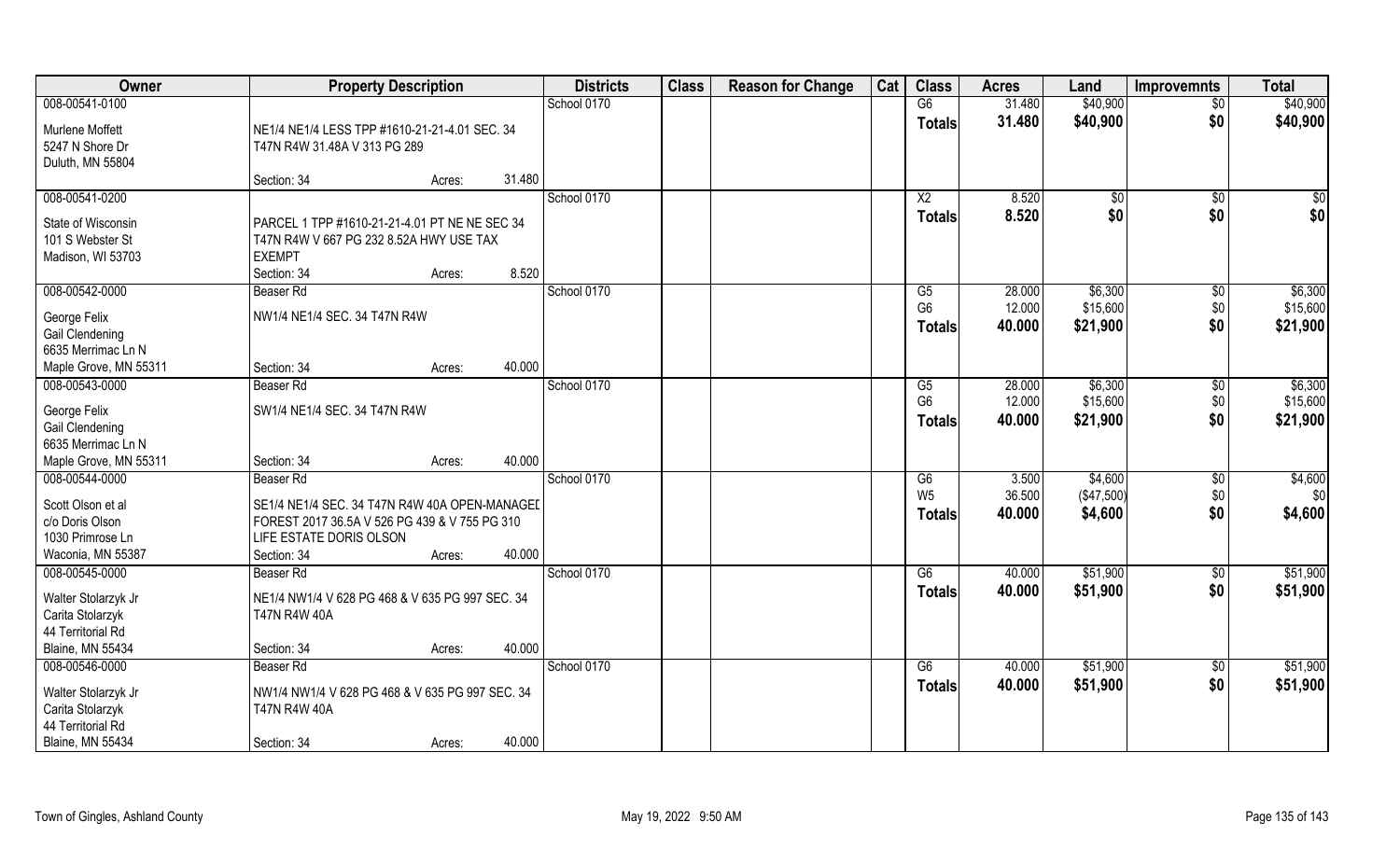| Owner                                        | <b>Property Description</b>                       | <b>Districts</b> | <b>Class</b> | <b>Reason for Change</b> | Cat | <b>Class</b>   | <b>Acres</b> | Land       | <b>Improvemnts</b> | <b>Total</b>    |
|----------------------------------------------|---------------------------------------------------|------------------|--------------|--------------------------|-----|----------------|--------------|------------|--------------------|-----------------|
| 008-00547-0100                               | Beaser Rd                                         | School 0170      |              |                          |     | G6             | 24.000       | \$31,200   | \$0                | \$31,200        |
| Greg Hudack                                  | SW1/4 NW1/4 NORTH OF THE WHITE RIVER V 587 PC     |                  |              |                          |     | <b>Totals</b>  | 24.000       | \$31,200   | \$0                | \$31,200        |
| Nancy Hudack                                 | 970 SEC. 34 T47N R4W 24A M/L                      |                  |              |                          |     |                |              |            |                    |                 |
| 2027 Westridge Ct                            |                                                   |                  |              |                          |     |                |              |            |                    |                 |
| Buffalo, MN 55313                            | 24.000<br>Section: 34<br>Acres:                   |                  |              |                          |     |                |              |            |                    |                 |
| 008-00547-0200                               |                                                   | School 0170      |              |                          |     | G6             | 16.000       | \$20,800   | \$0                | \$20,800        |
| <b>Daniel Mettler</b>                        | SW1/4 NW1/4 LYING SOUTH OF THE WHITE RIVER V      |                  |              |                          |     | <b>Totals</b>  | 16.000       | \$20,800   | \$0                | \$20,800        |
| Sheryl Mettler                               | 565 PG 437 SEC. 34 T47N R4W 16A M/L               |                  |              |                          |     |                |              |            |                    |                 |
| 25195 State Hwy 118                          |                                                   |                  |              |                          |     |                |              |            |                    |                 |
| Ashland, WI 54806                            | 16.000<br>Section: 34<br>Acres:                   |                  |              |                          |     |                |              |            |                    |                 |
| 008-00548-0100                               |                                                   | School 0170      |              |                          |     | G6             | 23.500       | \$30,600   | \$0                | \$30,600        |
| Greg Hudack                                  | SE1/4 NW1/4 NORTH OF WHITE RIVER V 587 PG 970     |                  |              |                          |     | <b>Totals</b>  | 23.500       | \$30,600   | \$0                | \$30,600        |
| Nancy Hudack                                 | SEC. 34 T47N R4W 23.5A M/L                        |                  |              |                          |     |                |              |            |                    |                 |
| 2027 Westridge Ct                            |                                                   |                  |              |                          |     |                |              |            |                    |                 |
| Buffalo, MN 55313                            | 23.500<br>Section: 34<br>Acres:                   |                  |              |                          |     |                |              |            |                    |                 |
| 008-00548-0200                               |                                                   | School 0170      |              |                          |     | G6             | 16.500       | \$21,500   | $\sqrt[6]{3}$      | \$21,500        |
| <b>Daniel Mettler</b>                        | SE1/4 NW1/4 LYING SOUTH OF THE WHITE RIVER V      |                  |              |                          |     | <b>Totals</b>  | 16.500       | \$21,500   | \$0                | \$21,500        |
| Sheryl Mettler                               | 565 PG 437 SEC. 34 T47N R4W 16.5A M/L             |                  |              |                          |     |                |              |            |                    |                 |
| 25195 State Hwy 118                          |                                                   |                  |              |                          |     |                |              |            |                    |                 |
| Ashland, WI 54806                            | 16.500<br>Section: 34<br>Acres:                   |                  |              |                          |     |                |              |            |                    |                 |
| 008-00549-0000                               |                                                   | School 0170      |              |                          |     | W6             | 40.000       | (\$40,000) | $\sqrt[6]{30}$     | \$0             |
|                                              |                                                   |                  |              |                          |     | <b>Totals</b>  | 40.000       | \$0        | \$0                | \$0             |
| Rock Creek Hunting Club et al                | NE1/4 SW1/4 V 677 PGS 366, 372 & 374 SEC. 34 T47N |                  |              |                          |     |                |              |            |                    |                 |
| c/o Kurt Oesterreich Jr<br>570 Perch Lake Rd | R4W 40A CLOSED MANAGED FOREST 2009                |                  |              |                          |     |                |              |            |                    |                 |
| Hudson, WI 54016                             | 40.000<br>Section: 34<br>Acres:                   |                  |              |                          |     |                |              |            |                    |                 |
| 008-00550-0000                               |                                                   | School 0170      |              |                          |     | W <sub>6</sub> | 40.000       | (\$40,000) | $\sqrt{$0}$        | $\frac{6}{3}$   |
|                                              |                                                   |                  |              |                          |     | <b>Totals</b>  | 40.000       | \$0        | \$0                | \$0             |
| Rock Creek Hunting Club et al                | NW1/4 SW1/4 V 677 PGS 366, 372 & 374 SEC. 34 T47N |                  |              |                          |     |                |              |            |                    |                 |
| c/o Kurt Oesterreich Jr                      | R4W 40A CLOSED MANAGED FOREST 2009                |                  |              |                          |     |                |              |            |                    |                 |
| 570 Perch Lake Rd                            | 40.000<br>Section: 34                             |                  |              |                          |     |                |              |            |                    |                 |
| Hudson, WI 54016<br>008-00551-0000           | Acres:                                            | School 0170      |              |                          |     | W <sub>6</sub> | 40.000       | (\$40,000) | $\overline{50}$    | $\overline{50}$ |
|                                              |                                                   |                  |              |                          |     | <b>Totals</b>  | 40.000       | \$0        | \$0                | \$0             |
| Rock Creek Hunting Club et al                | SW1/4 SW1/4 V 677 PGS 366, 372 & 374 SEC. 34 T47N |                  |              |                          |     |                |              |            |                    |                 |
| c/o Kurt Oesterreich Jr                      | R4W 40A CLOSED MANAGED FOREST 2009                |                  |              |                          |     |                |              |            |                    |                 |
| 570 Perch Lake Rd                            |                                                   |                  |              |                          |     |                |              |            |                    |                 |
| Hudson, WI 54016                             | 40.000<br>Section: 34<br>Acres:                   |                  |              |                          |     |                |              |            |                    |                 |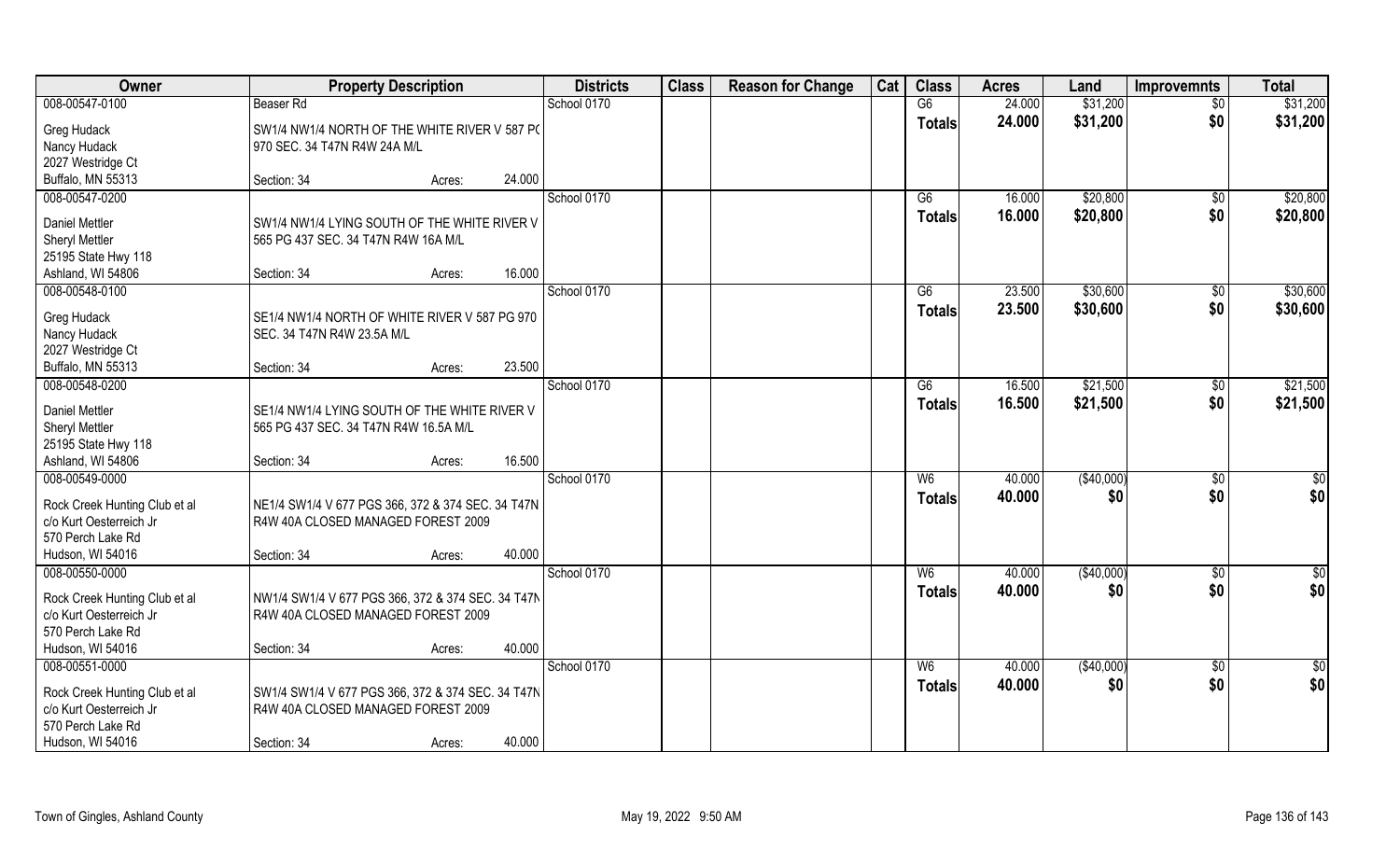| Owner                                | <b>Property Description</b>                                                           |        | <b>Districts</b> | <b>Class</b> | <b>Reason for Change</b> | Cat | <b>Class</b>    | <b>Acres</b> | Land            | <b>Improvemnts</b> | <b>Total</b>     |
|--------------------------------------|---------------------------------------------------------------------------------------|--------|------------------|--------------|--------------------------|-----|-----------------|--------------|-----------------|--------------------|------------------|
| 008-00552-0000                       |                                                                                       |        | School 0170      |              |                          |     | W <sub>6</sub>  | 40.000       | (\$40,000)      | $\overline{50}$    | $\overline{50}$  |
| Kurt P. & Carol H. Oesterreich Joint | SE1/4 SW1/4 V 674 PG 349 SEC. 34 T47N R4W 40A                                         |        |                  |              |                          |     | <b>Totals</b>   | 40.000       | \$0             | \$0                | \$0              |
| Income Only Trust                    | CLOSED MANAGED FOREST 2009                                                            |        |                  |              |                          |     |                 |              |                 |                    |                  |
| 60038 Maple Ridge Rd                 |                                                                                       |        |                  |              |                          |     |                 |              |                 |                    |                  |
| Ashland, WI 54806                    | Section: 34<br>Acres:                                                                 | 40.000 |                  |              |                          |     |                 |              |                 |                    |                  |
| 008-00553-0000                       |                                                                                       |        | School 0170      |              |                          |     | G6              | 2.000        | \$2,600         | $\sqrt{$0}$        | \$2,600          |
|                                      |                                                                                       |        |                  |              |                          |     | W <sub>6</sub>  | 38.000       | (\$49,400)      | \$0                | \$0              |
| Scott Olson et al                    | NE1/4 SE1/4 SEC. 34 T47N R4W 40A CLOSED                                               |        |                  |              |                          |     | <b>Totals</b>   | 40.000       | \$2,600         | \$0                | \$2,600          |
| c/o Doris Olson                      | MANAGED FOREST 2017 38A LIFE ESTATE DORIS                                             |        |                  |              |                          |     |                 |              |                 |                    |                  |
| 1030 Primrose Ln                     | OLSON V 526 PG 439 & V 755 PG 310                                                     |        |                  |              |                          |     |                 |              |                 |                    |                  |
| Waconia, MN 55387                    | Section: 34<br>Acres:                                                                 | 40.000 |                  |              |                          |     |                 |              |                 |                    |                  |
| 008-00554-0000                       |                                                                                       |        | School 0170      |              |                          |     | W <sub>5</sub>  | 40.000       | ( \$52,000)     | $\sqrt[6]{30}$     | \$0              |
| Scott Olson et al                    | NW1/4 SE1/4 SEC. 34 T47N R4W 40A OPEN                                                 |        |                  |              |                          |     | <b>Totals</b>   | 40.000       | \$0             | \$0                | \$0              |
| c/o Doris Olson                      | MANAGED FOREST 2017 V 526 PG 439 & V 755 PG                                           |        |                  |              |                          |     |                 |              |                 |                    |                  |
| 1030 Primrose Ln                     | 310 LIFE ESTATE DORIS OLSON                                                           |        |                  |              |                          |     |                 |              |                 |                    |                  |
| Waconia, MN 55387                    | Section: 34<br>Acres:                                                                 | 40.000 |                  |              |                          |     |                 |              |                 |                    |                  |
| 008-00555-0000                       |                                                                                       |        | School 0170      |              |                          |     | W <sub>5</sub>  | 40.000       | ( \$52,000)     | $\sqrt[6]{30}$     | \$0              |
|                                      |                                                                                       |        |                  |              |                          |     | <b>Totals</b>   | 40.000       | \$0             | \$0                | \$0              |
| Scott Olson et al                    | SW1/4 SE1/4 SEC. 34 T47N R4W 40A OPEN MANAGEI                                         |        |                  |              |                          |     |                 |              |                 |                    |                  |
| c/o Doris Olson                      | FOREST 2017 V 526 PG 439 & V 755 PG 310 LIFE                                          |        |                  |              |                          |     |                 |              |                 |                    |                  |
| 1030 Primrose Ln                     | <b>ESTATE DORIS OLSON</b>                                                             |        |                  |              |                          |     |                 |              |                 |                    |                  |
| Waconia, MN 55387                    | Section: 34<br>Acres:                                                                 | 40.000 |                  |              |                          |     |                 |              |                 |                    |                  |
| 008-00556-0000                       |                                                                                       |        | School 0170      |              |                          |     | $\overline{G6}$ | 5.500        | \$8,300         | $\sqrt[6]{3}$      | \$8,300          |
| Scott Olson et al                    | SE1/4 SE1/4 SEC. 34 T47N R4W 40A 34.5A OPEN                                           |        |                  |              |                          |     | W <sub>5</sub>  | 34.500       | (\$45,200)      | \$0                | \$0              |
| c/o Doris Olson                      | MANAGED FOREST 2017 V 526 PG 439 & V 755 PG                                           |        |                  |              |                          |     | <b>Totals</b>   | 40.000       | \$8,300         | \$0                | \$8,300          |
| 1030 Primrose Ln                     | 310 LIFE ESTATE DORIS OLSON                                                           |        |                  |              |                          |     |                 |              |                 |                    |                  |
| Waconia, MN 55387                    | Section: 34<br>Acres:                                                                 | 40.000 |                  |              |                          |     |                 |              |                 |                    |                  |
| 008-00557-0000                       |                                                                                       |        | School 0170      |              |                          |     | $\overline{X2}$ | 39.930       | \$0             | \$0                | $\frac{6}{3}$    |
|                                      |                                                                                       |        |                  |              |                          |     | <b>Totals</b>   | 39.930       | \$0             | \$0                | \$0              |
|                                      | State of Wisconsin Department of Natur: NE1/4 NE1/4 SEC. 35 T47N R4W 39.93AS V 598 PG |        |                  |              |                          |     |                 |              |                 |                    |                  |
| Resources                            | 205 TAX EXEMPT                                                                        |        |                  |              |                          |     |                 |              |                 |                    |                  |
| 101 S Webster St                     |                                                                                       |        |                  |              |                          |     |                 |              |                 |                    |                  |
| Madison, WI 53703                    | Section: 35<br>Acres:                                                                 | 39.930 |                  |              |                          |     |                 |              |                 |                    |                  |
| 008-00558-0000                       |                                                                                       |        | School 0170      |              |                          |     | $\overline{X2}$ | 39.770       | $\overline{50}$ | $\overline{50}$    | $\overline{\$0}$ |
|                                      | State of Wisconsin Department of Natur: NW1/4 NE1/4 SEC. 35 T47N R4W 39.77AS V 598 PG |        |                  |              |                          |     | Totals          | 39.770       | \$0             | \$0                | \$0              |
| Resources                            | 205 TAX EXEMPT                                                                        |        |                  |              |                          |     |                 |              |                 |                    |                  |
| 101 S Webster St                     |                                                                                       |        |                  |              |                          |     |                 |              |                 |                    |                  |
| Madison, WI 53703                    | Section: 35<br>Acres:                                                                 | 39.770 |                  |              |                          |     |                 |              |                 |                    |                  |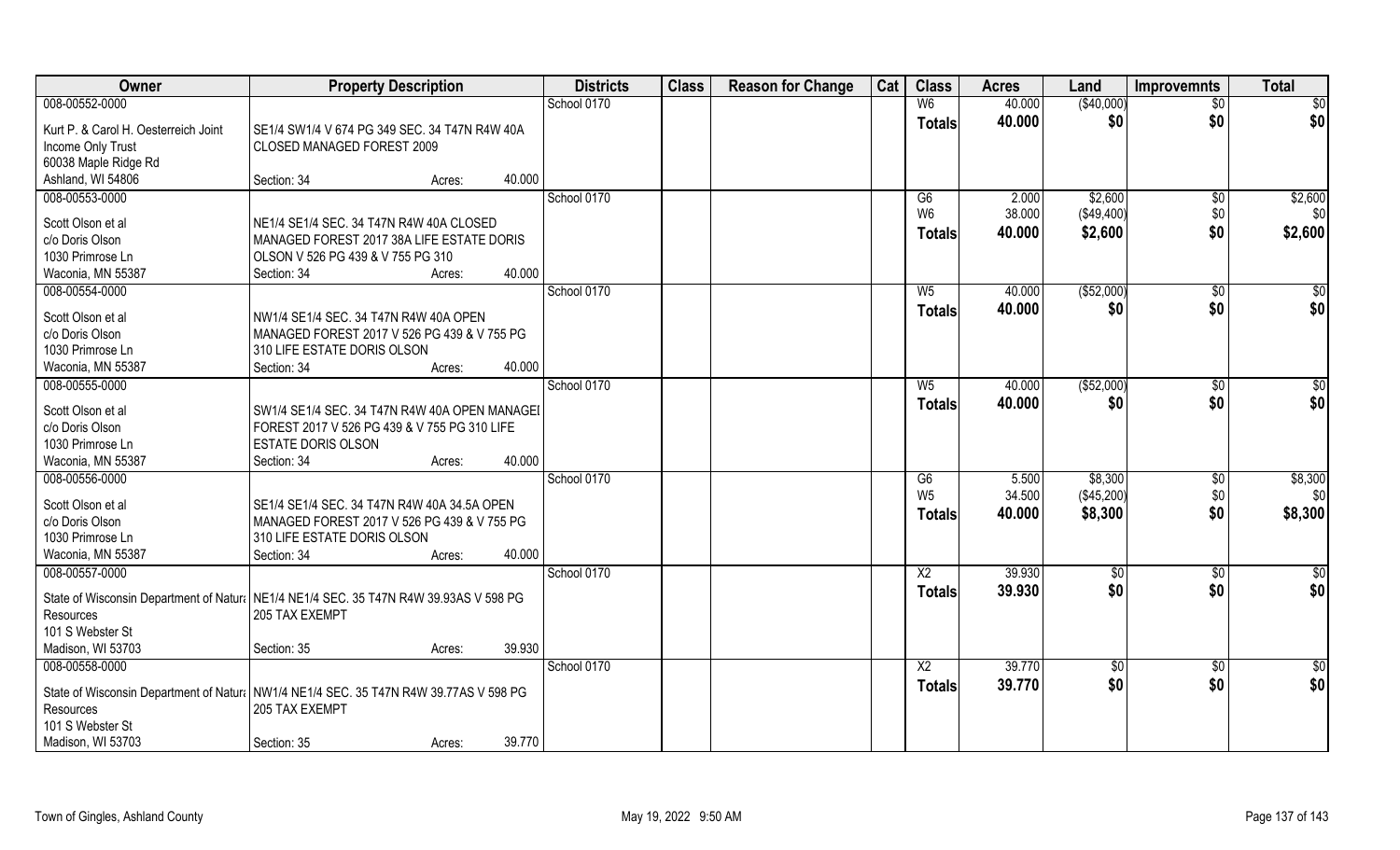| Owner                                                                                  | <b>Property Description</b>                                                 |        | <b>Districts</b> | <b>Class</b> | <b>Reason for Change</b> | Cat | <b>Class</b>    | <b>Acres</b> | Land            | <b>Improvemnts</b> | <b>Total</b>     |
|----------------------------------------------------------------------------------------|-----------------------------------------------------------------------------|--------|------------------|--------------|--------------------------|-----|-----------------|--------------|-----------------|--------------------|------------------|
| 008-00559-0000                                                                         |                                                                             |        | School 0170      |              |                          |     | $\overline{X2}$ | 39.730       | \$0             | $\overline{50}$    | $\overline{50}$  |
| State of Wisconsin Department of Natural SW1/4 NE1/4 SEC. 35 T47N R4W 39.73AS V 598 PG |                                                                             |        |                  |              |                          |     | <b>Totals</b>   | 39.730       | \$0             | \$0                | \$0              |
| Resources                                                                              | 205 TAX EXEMPT                                                              |        |                  |              |                          |     |                 |              |                 |                    |                  |
| 101 S Webster St                                                                       |                                                                             |        |                  |              |                          |     |                 |              |                 |                    |                  |
| Madison, WI 53703                                                                      | Section: 35                                                                 | Acres: | 39.730           |              |                          |     |                 |              |                 |                    |                  |
| 008-00560-0000                                                                         |                                                                             |        | School 0170      |              |                          |     | $\overline{X2}$ | 39.890       | $\sqrt[6]{}$    | $\overline{50}$    | $\frac{1}{6}$    |
| State of Wisconsin Department of Natur: SE1/4 NE1/4 SEC. 35 T47N R4W 39.89AS V 598 PG  |                                                                             |        |                  |              |                          |     | <b>Totals</b>   | 39.890       | \$0             | \$0                | \$0              |
| Resources                                                                              | 205 TAX EXEMPT                                                              |        |                  |              |                          |     |                 |              |                 |                    |                  |
| 101 S Webster St                                                                       |                                                                             |        |                  |              |                          |     |                 |              |                 |                    |                  |
| Madison, WI 53703                                                                      | Section: 35                                                                 | Acres: | 39.890           |              |                          |     |                 |              |                 |                    |                  |
| 008-00561-0000                                                                         |                                                                             |        | School 0170      |              |                          |     | X3              | 40.000       | \$0             | $\sqrt[6]{30}$     | \$0              |
|                                                                                        |                                                                             |        |                  |              |                          |     | <b>Totals</b>   | 40.000       | \$0             | \$0                | \$0              |
| <b>Ashland County Memorial Forest</b><br>c/o Forestry Dept                             | NE1/4 NW1/4 SEC. 35 T47N R4W 40A (TAX EXEMPT)                               |        |                  |              |                          |     |                 |              |                 |                    |                  |
| 304 W Michigan St                                                                      |                                                                             |        |                  |              |                          |     |                 |              |                 |                    |                  |
| Butternut, WI 54514                                                                    | Section: 35                                                                 | Acres: | 40.000           |              |                          |     |                 |              |                 |                    |                  |
| 008-00562-0000                                                                         |                                                                             |        | School 0170      |              |                          |     | X3              | 28.000       | $\frac{1}{20}$  | $\sqrt[6]{}$       | \$0              |
|                                                                                        |                                                                             |        |                  |              |                          |     | <b>Totals</b>   | 28.000       | \$0             | \$0                | \$0              |
| <b>Ashland County Memorial Forest</b><br>c/o Forestry Dept                             | NW1/4 NW1/4 LESS HWY -5A & LESS RR -7A SEC. 35<br>T47N R4W 28A (TAX EXEMPT) |        |                  |              |                          |     |                 |              |                 |                    |                  |
| 304 W Michigan St                                                                      |                                                                             |        |                  |              |                          |     |                 |              |                 |                    |                  |
| Butternut, WI 54514                                                                    | Section: 35                                                                 | Acres: | 28.000           |              |                          |     |                 |              |                 |                    |                  |
| 008-00563-0100                                                                         | 47451 State Hwy 13                                                          |        | School 0170      |              |                          |     | G1              | 2.000        | \$16,000        | \$273,200          | \$289,200        |
|                                                                                        |                                                                             |        |                  |              |                          |     | G <sub>6</sub>  | 11.500       | \$15,000        | \$0                | \$15,000         |
| David & Jeanette Blakeman Trust                                                        | SW1/4 NW1/4 LESS HWY & RR & LESS THAT E OF                                  |        |                  |              |                          |     | Totals          | 13.500       | \$31,000        | \$273,200          | \$304,200        |
| 47451 State Hwy 13                                                                     | HWY SEC. 35 T47N R4W                                                        |        |                  |              |                          |     |                 |              |                 |                    |                  |
| Ashland, WI 54806                                                                      | Section: 35                                                                 | Acres: | 13.500           |              |                          |     |                 |              |                 |                    |                  |
| 008-00563-0200                                                                         |                                                                             |        | School 0170      |              |                          |     | G6              | 12.200       | \$15,900        | \$0                | \$15,900         |
|                                                                                        |                                                                             |        |                  |              |                          |     | <b>Totals</b>   | 12.200       | \$15,900        | \$0                | \$15,900         |
| Mark J. Hallstrom                                                                      | SW1/4 NW1/4 LYING EAST OF HWY LESS RR SEC. 35                               |        |                  |              |                          |     |                 |              |                 |                    |                  |
| Loretta E. Hallstrom                                                                   | <b>T47N R4W</b>                                                             |        |                  |              |                          |     |                 |              |                 |                    |                  |
| 61689 Salo Rd<br>Ashland, WI 54806                                                     |                                                                             |        | 12.200           |              |                          |     |                 |              |                 |                    |                  |
| 008-00564-0000                                                                         | Section: 35                                                                 | Acres: | School 0170      |              |                          |     | X3              | 40.000       | $\overline{50}$ | $\overline{50}$    | $\overline{\$0}$ |
|                                                                                        |                                                                             |        |                  |              |                          |     |                 | 40.000       | \$0             | \$0                | \$0              |
| <b>Ashland County Memorial Forest</b>                                                  | SE1/4 NW1/4 SEC. 35 T47N R4W 40A (TAX EXEMPT)                               |        |                  |              |                          |     | <b>Totals</b>   |              |                 |                    |                  |
| c/o Forestry Dept                                                                      |                                                                             |        |                  |              |                          |     |                 |              |                 |                    |                  |
| 304 W Michigan St                                                                      |                                                                             |        |                  |              |                          |     |                 |              |                 |                    |                  |
| Butternut, WI 54514                                                                    | Section: 35                                                                 | Acres: | 40.000           |              |                          |     |                 |              |                 |                    |                  |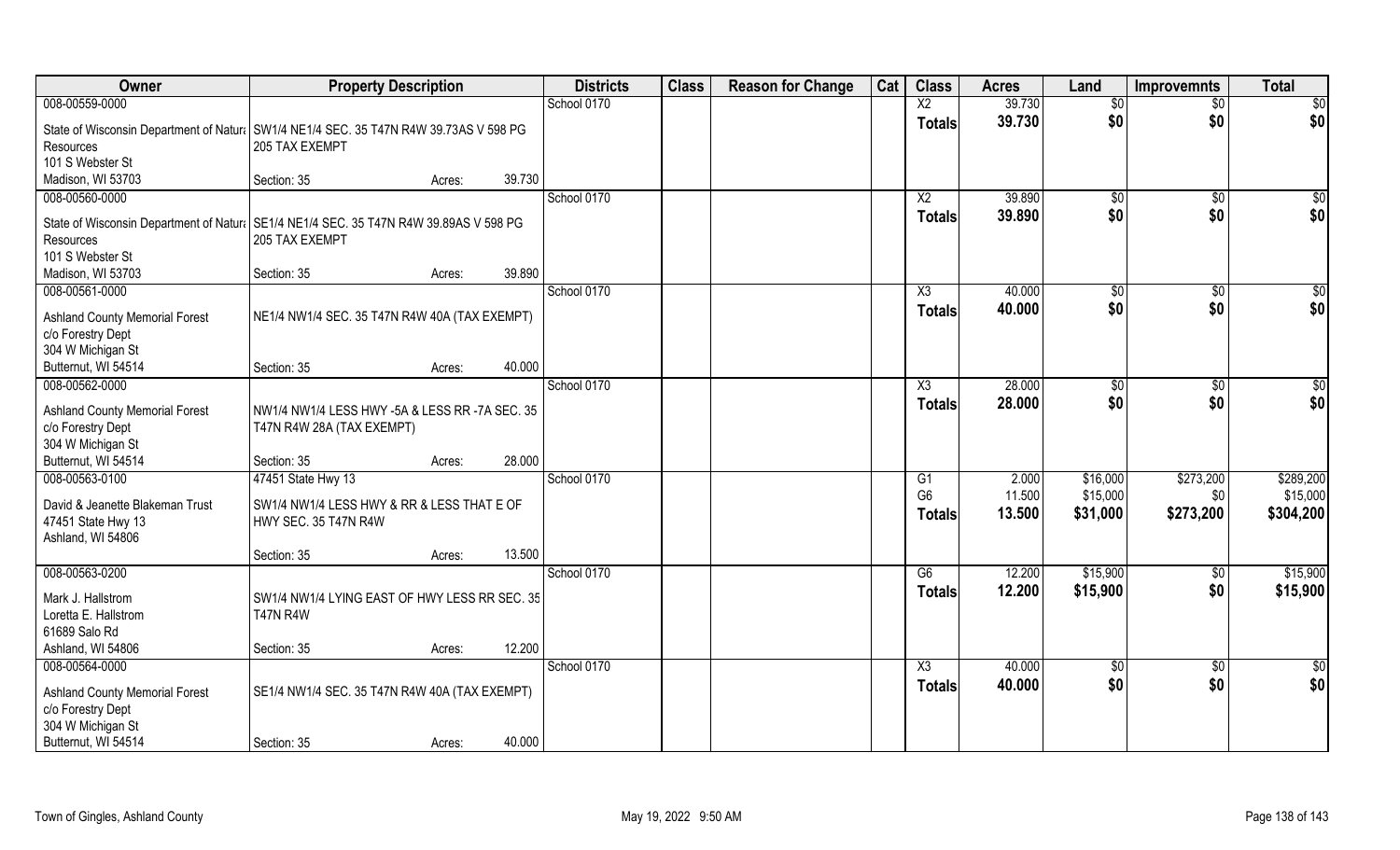| Owner                                 | <b>Property Description</b>                    |        |        | <b>Districts</b> | <b>Class</b> | <b>Reason for Change</b> | Cat | <b>Class</b>           | <b>Acres</b> | Land     | <b>Improvemnts</b> | <b>Total</b> |
|---------------------------------------|------------------------------------------------|--------|--------|------------------|--------------|--------------------------|-----|------------------------|--------------|----------|--------------------|--------------|
| 008-00565-0000                        |                                                |        |        | School 0170      |              |                          |     | $\overline{\text{X3}}$ | 40.000       | \$0      | $\sqrt{$0}$        | $\sqrt{50}$  |
| <b>Ashland County Memorial Forest</b> | NE1/4 SW1/4 SEC. 35 T47N R4W 40A (TAX EXEMPT)  |        |        |                  |              |                          |     | <b>Totals</b>          | 40.000       | \$0      | \$0                | \$0          |
| c/o Forestry Dept                     |                                                |        |        |                  |              |                          |     |                        |              |          |                    |              |
| 304 W Michigan St                     |                                                |        |        |                  |              |                          |     |                        |              |          |                    |              |
| Butternut, WI 54514                   | Section: 35                                    | Acres: | 40.000 |                  |              |                          |     |                        |              |          |                    |              |
| 008-00566-0100                        |                                                |        |        | School 0170      |              |                          |     | G6                     | 17.600       | \$22,900 | \$0                | \$22,900     |
| David & Jeanette Blakeman Trust       | NW1/4 SW1/4 LESS HWY & RR & LESS THAT E OF     |        |        |                  |              |                          |     | Totals                 | 17.600       | \$22,900 | \$0                | \$22,900     |
| 47451 State Hwy 13                    | HWY SEC. 35 T47N R4W                           |        |        |                  |              |                          |     |                        |              |          |                    |              |
| Ashland, WI 54806                     |                                                |        |        |                  |              |                          |     |                        |              |          |                    |              |
|                                       | Section: 35                                    | Acres: | 17.600 |                  |              |                          |     |                        |              |          |                    |              |
| 008-00566-0200                        |                                                |        |        | School 0170      |              |                          |     | G6                     | 6.500        | \$8,400  | \$0                | \$8,400      |
| Mark J. Hallstrom                     | NW1/4 SW1/4 LYING EAST OF HWY LESS RR SEC. 35  |        |        |                  |              |                          |     | <b>Totals</b>          | 6.500        | \$8,400  | \$0                | \$8,400      |
| Loretta E. Hallstrom                  | <b>T47N R4W</b>                                |        |        |                  |              |                          |     |                        |              |          |                    |              |
| 61689 Salo Rd                         |                                                |        |        |                  |              |                          |     |                        |              |          |                    |              |
| Ashland, WI 54806                     | Section: 35                                    | Acres: | 6.500  |                  |              |                          |     |                        |              |          |                    |              |
| 008-00567-0100                        | 47078 Ida Bobb Rd                              |        |        | School 0170      |              |                          |     | G1                     | 2.000        | \$16,000 | \$108,800          | \$124,800    |
| Cassie J. Livingston                  | SW1/4 SW1/4 WEST OF HWY 13 EXCEPT CERTIFIED    |        |        |                  |              |                          |     | G <sub>5</sub>         | 11.000       | \$4,200  | \$0                | \$4,200      |
| 47078 Ida Bobb Rd                     | SURVEY 159 SEC. 35 T47N R4W                    |        |        |                  |              |                          |     | <b>Totals</b>          | 13.000       | \$20,200 | \$108,800          | \$129,000    |
| Ashland, WI 54806                     |                                                |        |        |                  |              |                          |     |                        |              |          |                    |              |
|                                       | Section: 35                                    | Acres: | 13.000 |                  |              |                          |     |                        |              |          |                    |              |
| 008-00567-0200                        | 47023 State Hwy 13                             |        |        | School 0170      |              |                          |     | G1                     | 5.000        | \$22,000 | \$80,800           | \$102,800    |
| 47023 State Hwy 13 LLC                | CERTIFIED SURVEY # 159 5A PT OF SW SW SEC 35   |        |        |                  |              |                          |     | <b>Totals</b>          | 5.000        | \$22,000 | \$80,800           | \$102,800    |
| 910 15th Ave W                        | <b>T47N R4W</b>                                |        |        |                  |              |                          |     |                        |              |          |                    |              |
| Ashland, WI 54806                     |                                                |        |        |                  |              |                          |     |                        |              |          |                    |              |
|                                       | Section: 35                                    | Acres: | 5.000  |                  |              |                          |     |                        |              |          |                    |              |
| 008-00567-0300                        | 47124 State Hwy 13                             |        |        | School 0170      |              |                          |     | G1                     | 2.000        | \$16,000 | \$195,300          | \$211,300    |
| Andrew Wickman                        | SW1/4 SW1/4 EAST OF HWY 13 EXCEPT RR R/W V     |        |        |                  |              |                          |     | G <sub>5</sub>         | 11.000       | \$4,200  | \$0                | \$4,200      |
| Maria Wickman                         | 711 PG 264 SEC. 35 T47N R4W 13A                |        |        |                  |              |                          |     | <b>Totals</b>          | 13.000       | \$20,200 | \$195,300          | \$215,500    |
| 47124 State Hwy 13                    |                                                |        |        |                  |              |                          |     |                        |              |          |                    |              |
| Ashland, WI 54806                     | Section: 35                                    | Acres: | 13.000 |                  |              |                          |     |                        |              |          |                    |              |
| 008-00568-0100                        | 47121 Park Rd                                  |        |        | School 0170      |              |                          |     | G1                     | 1.000        | \$8,000  | \$46,100           | \$54,100     |
| White River Hunting Club              | SE1/4 SW1/4 LESS RR -3A & EXCEPT THE EAST 330' |        |        |                  |              |                          |     | G <sub>5</sub>         | 3.000        | \$1,200  | \$0                | \$1,200      |
| c/o George Petersen                   | SEC. 35 T47N R4W 27A V 608 PG 213 WITH         |        |        |                  |              |                          |     | G <sub>6</sub>         | 23.000       | \$29,900 | \$0                | \$29,900     |
| 1845 20th Ave NE                      | <b>EASEMENT</b>                                |        |        |                  |              |                          |     | <b>Totals</b>          | 27.000       | \$39,100 | \$46,100           | \$85,200     |
| Rochester, MN 55906                   | Section: 35                                    | Acres: | 27.000 |                  |              |                          |     |                        |              |          |                    |              |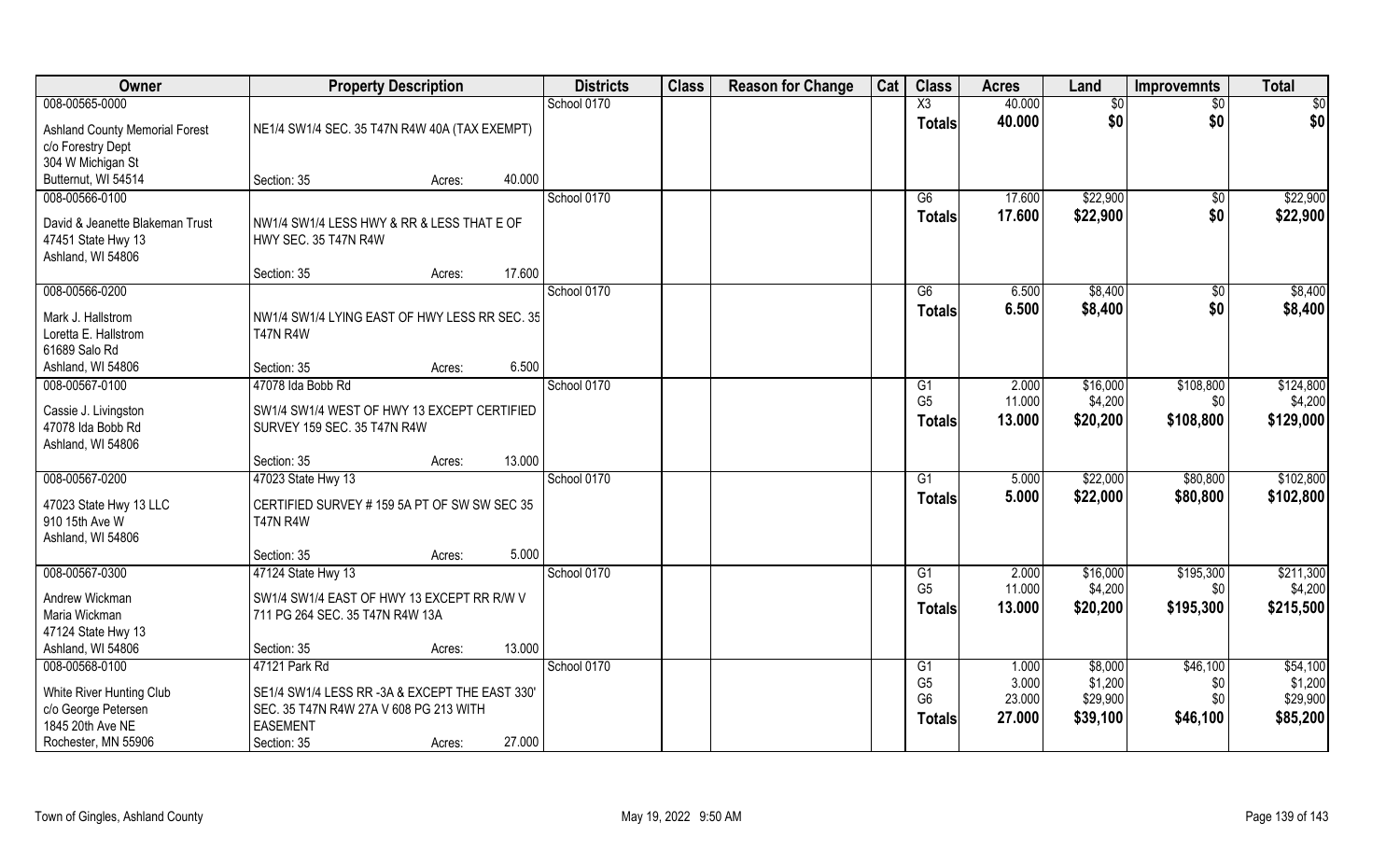| Owner                                             | <b>Property Description</b>                                                                  |        | <b>Districts</b> | <b>Class</b> | <b>Reason for Change</b> | Cat | <b>Class</b>    | <b>Acres</b> | Land          | <b>Improvemnts</b>    | <b>Total</b>    |
|---------------------------------------------------|----------------------------------------------------------------------------------------------|--------|------------------|--------------|--------------------------|-----|-----------------|--------------|---------------|-----------------------|-----------------|
| 008-00568-0200                                    | 27121 Park Rd                                                                                |        | School 0170      |              |                          |     | G1              | 1.000        | \$10,000      | \$22,300              | \$32,300        |
| Jennifer Gierczic                                 | EAST 330' OF SE1/4 SW1/4 WITH EASEMENT V 712                                                 |        |                  |              |                          |     | G <sub>5</sub>  | 3.000        | \$1,200       | \$0                   | \$1,200         |
| Paul Gierczic                                     | PGS 294 & 295 SEC. 35 T47N R4W 10A                                                           |        |                  |              |                          |     | G <sub>6</sub>  | 6.000        | \$7,800       | \$0                   | \$7,800         |
| 719 2nd Ave W                                     |                                                                                              |        |                  |              |                          |     | <b>Totals</b>   | 10.000       | \$19,000      | \$22,300              | \$41,300        |
| Ashland, WI 54806                                 | Section: 35<br>Acres:                                                                        | 10.000 |                  |              |                          |     |                 |              |               |                       |                 |
| 008-00569-0000                                    |                                                                                              |        | School 0170      |              |                          |     | $\overline{X2}$ | 39.950       | $\sqrt[6]{}$  | \$0                   | \$0             |
|                                                   |                                                                                              |        |                  |              |                          |     | <b>Totals</b>   | 39.950       | \$0           | \$0                   | \$0             |
|                                                   | State of Wisconsin Department of Natura   NE1/4 SE1/4 V 715 PG 65 SEC. 35 T47N R4W 39.95AS   |        |                  |              |                          |     |                 |              |               |                       |                 |
| Resources                                         | <b>TAX EXEMPT</b>                                                                            |        |                  |              |                          |     |                 |              |               |                       |                 |
| PO Box 7921                                       | Section: 35                                                                                  | 39.950 |                  |              |                          |     |                 |              |               |                       |                 |
| Madison, WI 53707<br>008-00570-0000               | Acres:                                                                                       |        | School 0170      |              |                          |     | X <sub>2</sub>  | 39.870       |               |                       | \$0             |
|                                                   |                                                                                              |        |                  |              |                          |     |                 |              | \$0<br>\$0    | $\sqrt[6]{30}$<br>\$0 |                 |
|                                                   | State of Wisconsin Department of Natur: NW1/4 SE1/4 LESS ROAD R/W DESC V 253 PG 235          |        |                  |              |                          |     | <b>Totals</b>   | 39.870       |               |                       | \$0             |
| Resources                                         | SEC. 35 T47N R4W 39.87AS V 715 PG 65 TAX                                                     |        |                  |              |                          |     |                 |              |               |                       |                 |
| PO Box 7921                                       | <b>EXEMPT</b>                                                                                |        |                  |              |                          |     |                 |              |               |                       |                 |
| Madison, WI 53707                                 | Section: 35<br>Acres:                                                                        | 39.870 |                  |              |                          |     |                 |              |               |                       |                 |
| 008-00571-0100                                    | 47100 Park Rd                                                                                |        | School 0170      |              |                          |     | W8              | 37.970       | (\$49,400)    | $\sqrt[6]{}$          | \$0             |
| Dugger Rental Properties, LLC et al               | SW1/4 SE1/4 LESS ROAD R/W IN V 253 PG 235 SEC.                                               |        |                  |              |                          |     | <b>Totals</b>   | 37.970       | \$0           | \$0                   | \$0             |
| 65410 Lake Ahmeek Rd                              | 35 T47N R4W 37.97AS V 718 PG 463 CLOSED                                                      |        |                  |              |                          |     |                 |              |               |                       |                 |
| Iron River, WI 54847                              | MANAGED FOREST 1999                                                                          |        |                  |              |                          |     |                 |              |               |                       |                 |
|                                                   | Section: 35<br>Acres:                                                                        | 37.970 |                  |              |                          |     |                 |              |               |                       |                 |
| 008-00571-0200                                    |                                                                                              |        | School 0170      |              |                          |     | X3              | 2.120        | $\sqrt[6]{3}$ | $\sqrt[6]{30}$        | \$0             |
|                                                   |                                                                                              |        |                  |              |                          |     | <b>Totals</b>   | 2.120        | \$0           | \$0                   | \$0             |
| <b>Ashland County</b><br>c/o Ashland County Clerk | PART OF THE W1/2 SE1/4 DESC V 253 PG 235 USED<br>FOR PARK RD R/W SEC. 35 T47N R4W 2.12AS TAX |        |                  |              |                          |     |                 |              |               |                       |                 |
| 201 Main St W                                     | <b>EXEMPT</b>                                                                                |        |                  |              |                          |     |                 |              |               |                       |                 |
| Ashland, WI 54806                                 | Section: 35<br>Acres:                                                                        | 2.120  |                  |              |                          |     |                 |              |               |                       |                 |
| 008-00572-0000                                    |                                                                                              |        | School 0170      |              |                          |     | W8              | 39.910       | (\$51,900)    | \$0                   | $\frac{6}{3}$   |
|                                                   |                                                                                              |        |                  |              |                          |     | <b>Totals</b>   | 39.910       | \$0           | \$0                   | \$0             |
| Palet Holdings Ltd                                | SE1/4 SE1/4 WITH EASEMENT V 672 PGS 680 & 730                                                |        |                  |              |                          |     |                 |              |               |                       |                 |
| 310 E Trinity Blvd Ste 800                        | SEC. 35 T47N R4W 39.91AS CLOSED MANAGED                                                      |        |                  |              |                          |     |                 |              |               |                       |                 |
| Grand Prairie, TX 75050                           | FOREST 1999                                                                                  |        |                  |              |                          |     |                 |              |               |                       |                 |
|                                                   | Section: 35<br>Acres:                                                                        | 39.910 |                  |              |                          |     |                 |              |               |                       |                 |
| 008-00573-0000                                    |                                                                                              |        | School 0170      |              |                          |     | $W_5$           | 40.000       | (\$40,000)    | $\overline{50}$       | $\overline{50}$ |
| Palet Holdings Ltd                                | NE1/4 NE1/4 V 607 PG 297 SEC. 36 T47N R4W 40A                                                |        |                  |              |                          |     | <b>Totals</b>   | 40.000       | \$0           | \$0                   | \$0             |
| 310 E Trinity Blvd Ste 800                        | OPEN MANAGED FOREST 2008                                                                     |        |                  |              |                          |     |                 |              |               |                       |                 |
| Grand Prairie, TX 75050                           |                                                                                              |        |                  |              |                          |     |                 |              |               |                       |                 |
|                                                   | Section: 36<br>Acres:                                                                        | 40.000 |                  |              |                          |     |                 |              |               |                       |                 |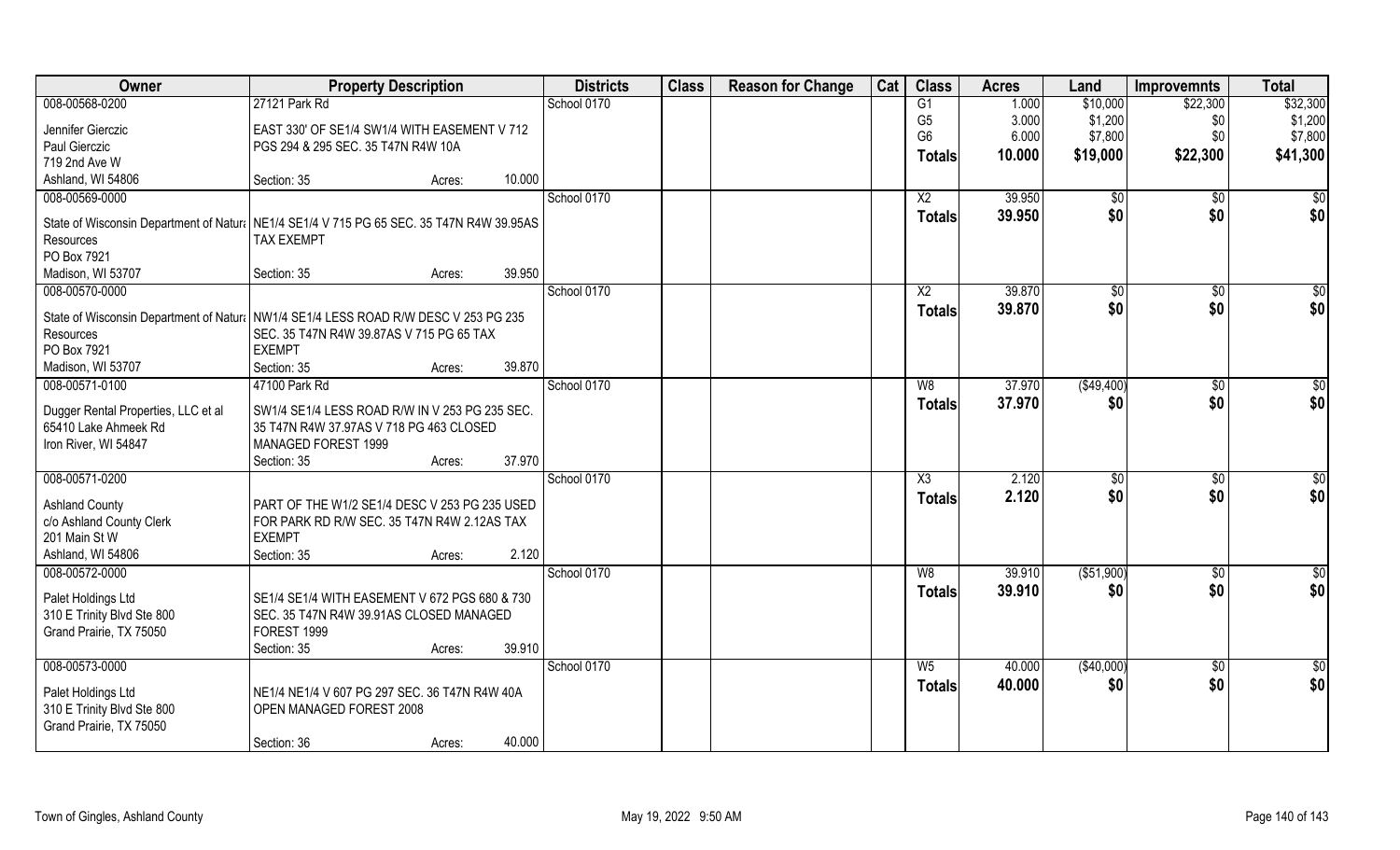| Owner                                                                         | <b>Property Description</b>                                                                                                                             | <b>Districts</b> | <b>Class</b> | <b>Reason for Change</b> | Cat | <b>Class</b>             | <b>Acres</b>     | Land                | <b>Improvemnts</b> | <b>Total</b>       |
|-------------------------------------------------------------------------------|---------------------------------------------------------------------------------------------------------------------------------------------------------|------------------|--------------|--------------------------|-----|--------------------------|------------------|---------------------|--------------------|--------------------|
| 008-00574-0000                                                                |                                                                                                                                                         | School 0170      |              |                          |     | W <sub>6</sub>           | 40.000           | (\$40,000)          | $\sqrt{$0}$        | \$0                |
| Palet Holdings Ltd<br>310 E Trinity Blvd Ste 800<br>Grand Prairie, TX 75050   | NW1/4 NE1/4 V 607 PG 297 SEC. 36 T47N R4W 40A<br>CLOSED MANAGED FOREST 2008                                                                             |                  |              |                          |     | <b>Totals</b>            | 40.000           | \$0                 | \$0                | \$0                |
|                                                                               | 40.000<br>Section: 36<br>Acres:                                                                                                                         |                  |              |                          |     |                          |                  |                     |                    |                    |
| 008-00575-0000<br>State of Wisconsin<br>101 S Webster St<br>Madison, WI 53703 | SW1/4 NE1/4 SEC. 36 T47N R4W 40A (TAX EXEMPT)                                                                                                           | School 0170      |              |                          |     | X <sub>2</sub><br>Totals | 40.000<br>40.000 | $\sqrt[6]{}$<br>\$0 | $\sqrt{$0}$<br>\$0 | $\sqrt{50}$<br>\$0 |
|                                                                               | 40.000<br>Section: 36<br>Acres:                                                                                                                         |                  |              |                          |     |                          |                  |                     |                    |                    |
| 008-00576-0000                                                                |                                                                                                                                                         | School 0170      |              |                          |     | W8                       | 40.000           | ( \$52,000)         | $\sqrt[6]{3}$      | \$0                |
| Palet Holdings Ltd<br>310 E Trinity Blvd Ste 800<br>Grand Prairie, TX 75050   | SE1/4 NE1/4 V 607 PG 297 SEC. 36 T47N R4W 40A<br>CLOSED MANAGED FOREST 2000                                                                             |                  |              |                          |     | <b>Totals</b>            | 40.000           | \$0                 | \$0                | \$0                |
|                                                                               | 40.000<br>Section: 36<br>Acres:                                                                                                                         |                  |              |                          |     |                          |                  |                     |                    |                    |
| 008-00577-0000                                                                |                                                                                                                                                         | School 0170      |              |                          |     | X2                       | 160.000          | $\sqrt[6]{}$        | $\sqrt[6]{3}$      | \$0                |
| State of Wisconsin<br>101 S Webster St<br>Madison, WI 53703                   | NW1/4 SEC. 36 T47N R4W 160A (TAX EXEMPT)                                                                                                                |                  |              |                          |     | <b>Totals</b>            | 160.000          | \$0                 | \$0                | \$0                |
|                                                                               | 160.000<br>Section: 36<br>Acres:                                                                                                                        |                  |              |                          |     |                          |                  |                     |                    |                    |
| 008-00578-0000                                                                |                                                                                                                                                         | School 0170      |              |                          |     | $\overline{W5}$          | 40.000           | (\$52,000)          | $\sqrt[6]{3}$      | \$0                |
| David L. Good et al<br>94500 N Ladd St<br>Bayfield, WI 54814                  | NE1/4 SW1/4 V 617 PG 648 LIFE ESTATE DAVID K &<br>BETTY GOOD SEC. 36 T47N R4W 40A 2016 OPEN<br><b>MANAGED FOREST</b><br>40.000<br>Section: 36<br>Acres: |                  |              |                          |     | <b>Totals</b>            | 40.000           | \$0                 | \$0                | \$0                |
| 008-00579-0000                                                                |                                                                                                                                                         | School 0170      |              |                          |     | $\overline{X2}$          | 40.000           | \$0                 | \$0                | $\frac{6}{3}$      |
| State of Wisconsin<br>101 S Webster St<br>Madison, WI 53703                   | NW1/4 SW1/4 SEC. 36 T47N R4W 40A (TAX EXEMPT)                                                                                                           |                  |              |                          |     | <b>Totals</b>            | 40.000           | \$0                 | \$0                | \$0                |
|                                                                               | 40.000<br>Section: 36<br>Acres:                                                                                                                         |                  |              |                          |     |                          |                  |                     |                    |                    |
| 008-00580-0000                                                                |                                                                                                                                                         | School 0170      |              |                          |     | W8                       | 40.000           | ( \$52,000)         | $\sqrt{$0}$        | $\overline{50}$    |
| Thomas J. Palet<br>12704 Webb Chapel Rd<br>Farmers Branch, TX 75234           | SW1/4 SW1/4 V 544 PG 274 SEC. 36 T47N R4W 40A<br>CLOSED MANAGED FOREST 1999                                                                             |                  |              |                          |     | <b>Totals</b>            | 40.000           | \$0                 | \$0                | \$0                |
|                                                                               | 40.000<br>Section: 36<br>Acres:                                                                                                                         |                  |              |                          |     |                          |                  |                     |                    |                    |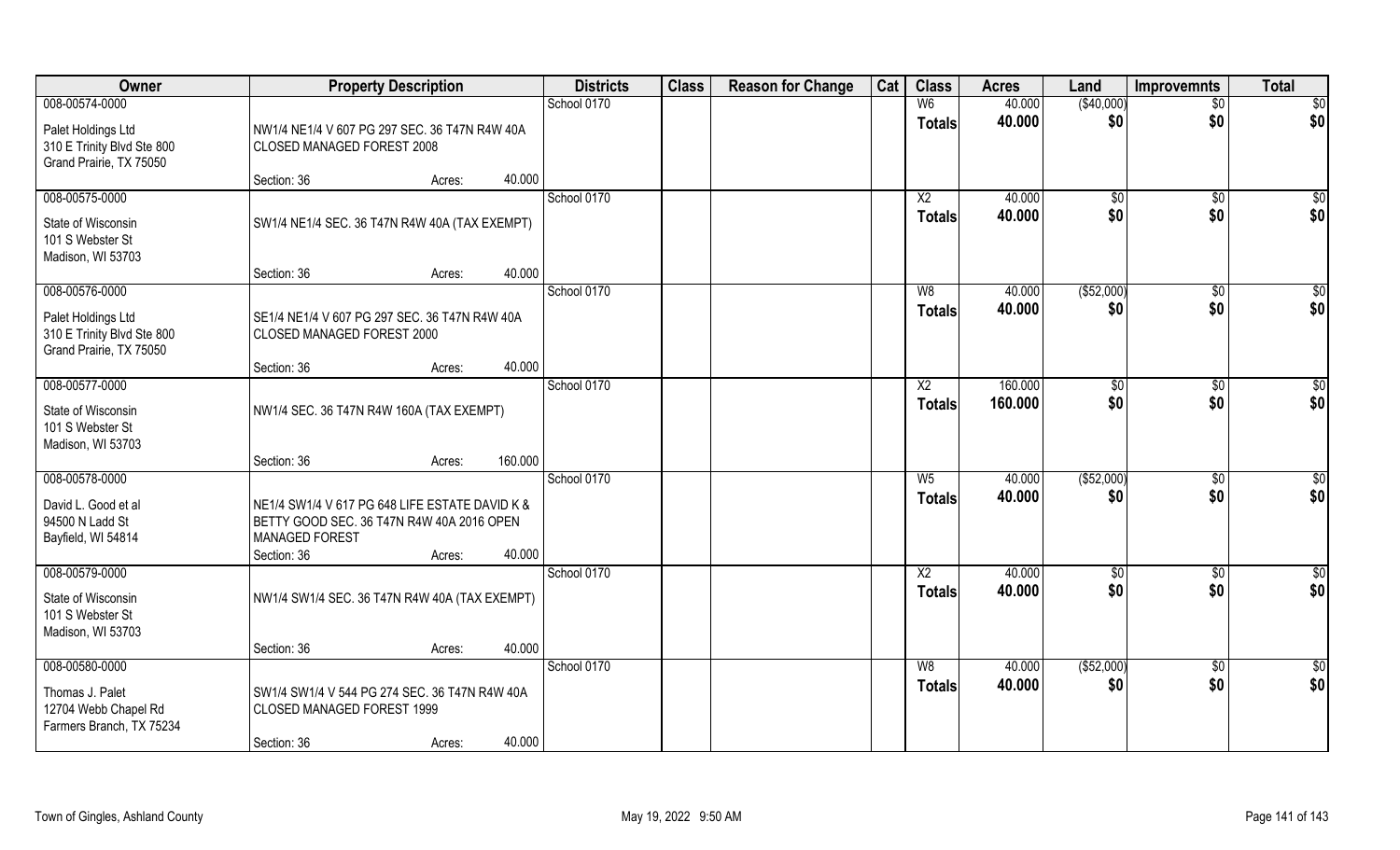| Owner                      | <b>Property Description</b>                    | <b>Districts</b> | <b>Class</b> | <b>Reason for Change</b> | Cat | <b>Class</b>   | <b>Acres</b> | Land         | <b>Improvemnts</b> | <b>Total</b>    |
|----------------------------|------------------------------------------------|------------------|--------------|--------------------------|-----|----------------|--------------|--------------|--------------------|-----------------|
| 008-00581-0000             |                                                | School 0170      |              |                          |     | W <sub>5</sub> | 40.000       | ( \$52,000)  | $\overline{50}$    | \$0             |
| David L. Good et al        | SE1/4 SW1/4 V 617 PG 648 LIFE ESTATE DAVID K & |                  |              |                          |     | <b>Totals</b>  | 40.000       | \$0          | \$0                | \$0             |
| 94500 N Ladd St            | BETTY GOOD SEC. 36 T47N R4W 40A OPEN           |                  |              |                          |     |                |              |              |                    |                 |
| Bayfield, WI 54814         | MANAGED FOREST 2015                            |                  |              |                          |     |                |              |              |                    |                 |
|                            | 40.000<br>Section: 36<br>Acres:                |                  |              |                          |     |                |              |              |                    |                 |
| 008-00582-0000             |                                                | School 0170      |              |                          |     | W <sub>5</sub> | 40.000       | (\$40,000)   | $\overline{50}$    | $\sqrt{50}$     |
| Palet Holdings Ltd         | NE1/4 SE1/4 V 641 PG 95 SEC. 36 T47N R4W 40A   |                  |              |                          |     | <b>Totals</b>  | 40.000       | \$0          | \$0                | \$0             |
| 310 E Trinity Blvd Ste 800 | OPEN MANAGED FOREST 2011                       |                  |              |                          |     |                |              |              |                    |                 |
| Grand Prairie, TX 75050    |                                                |                  |              |                          |     |                |              |              |                    |                 |
|                            | 40.000<br>Section: 36<br>Acres:                |                  |              |                          |     |                |              |              |                    |                 |
| 008-00583-0000             |                                                | School 0170      |              |                          |     | G5             | 9.000        | \$2,100      | $\sqrt[6]{30}$     | \$2,100         |
| Peggy Good et al           | NW1/4 SE1/4 V 493 PG 241 & V 617 PG 649 LIFE   |                  |              |                          |     | W8             | 31.000       | ( \$40, 300) | \$0                | \$0             |
| c/o David & Betty Good     | ESTATE DAVID & BETTY GOOD SEC. 36 T47N R4W     |                  |              |                          |     | <b>Totals</b>  | 40.000       | \$2,100      | \$0                | \$2,100         |
| 94500 N Ladd St            | 40A 31A CLOSED MANAGED FOREST LAND 2004        |                  |              |                          |     |                |              |              |                    |                 |
| Bayfield, WI 54814         | 40.000<br>Section: 36<br>Acres:                |                  |              |                          |     |                |              |              |                    |                 |
| 008-00584-0100             |                                                | School 0170      |              |                          |     | W <sub>8</sub> | 10.000       | (\$10,000)   | $\sqrt[6]{3}$      | \$0             |
|                            |                                                |                  |              |                          |     | <b>Totals</b>  | 10.000       | \$0          | \$0                | \$0             |
| Thomas J. Palet            | NE1/4 SW1/4 SE1/4 SEC. 36 T47N R4W CLOSED      |                  |              |                          |     |                |              |              |                    |                 |
| 310 E Trinity Blvd Ste 800 | MANAGED FOREST 1999                            |                  |              |                          |     |                |              |              |                    |                 |
| Grand Prairie, TX 75050    |                                                |                  |              |                          |     |                |              |              |                    |                 |
|                            | 10.000<br>Section: 36<br>Acres:                |                  |              |                          |     |                |              |              |                    |                 |
| 008-00584-0200             |                                                | School 0170      |              |                          |     | $W_5$          | 10.000       | (\$10,000)   | $\sqrt[6]{30}$     | \$0             |
| Jeffrey Good               | NW1/4 SW1/4 SE1/4 V 542 PG 1 SEC. 36 T47N R4W  |                  |              |                          |     | <b>Totals</b>  | 10.000       | \$0          | \$0                | \$0             |
| Peggy Good                 | 10A OPEN MANAGED FOREST 2007                   |                  |              |                          |     |                |              |              |                    |                 |
| 3150 Daytona Dr            |                                                |                  |              |                          |     |                |              |              |                    |                 |
| Punta Gorda, FL 33983      | 10.000<br>Section: 36<br>Acres:                |                  |              |                          |     |                |              |              |                    |                 |
| 008-00584-0300             |                                                | School 0170      |              |                          |     | W8             | 10.000       | (\$13,000)   | \$0                | \$0             |
| Thomas J. Palet            | SW1/4 SW1/4 SE1/4 SEC. 36 T47N R4W CLOSED      |                  |              |                          |     | <b>Totals</b>  | 10.000       | \$0          | \$0                | \$0             |
| 310 E Trinity Blvd Ste 800 | MANAGED FOREST 1999                            |                  |              |                          |     |                |              |              |                    |                 |
| Grand Prairie, TX 75050    |                                                |                  |              |                          |     |                |              |              |                    |                 |
|                            | 10.000<br>Section: 36<br>Acres:                |                  |              |                          |     |                |              |              |                    |                 |
| 008-00584-0400             |                                                | School 0170      |              |                          |     | W8             | 10.000       | (\$13,000)   | $\sqrt{$0}$        | $\overline{50}$ |
|                            |                                                |                  |              |                          |     | <b>Totals</b>  | 10.000       | \$0          | \$0                | \$0             |
| Thomas J. Palet            | SE1/4 SW1/4 SE1/4 SEC. 36 T47N R4W CLOSED      |                  |              |                          |     |                |              |              |                    |                 |
| 310 E Trinity Blvd Ste 800 | MANAGED FOREST 1999                            |                  |              |                          |     |                |              |              |                    |                 |
| Grand Prairie, TX 75050    | 10.000<br>Section: 36                          |                  |              |                          |     |                |              |              |                    |                 |
|                            | Acres:                                         |                  |              |                          |     |                |              |              |                    |                 |